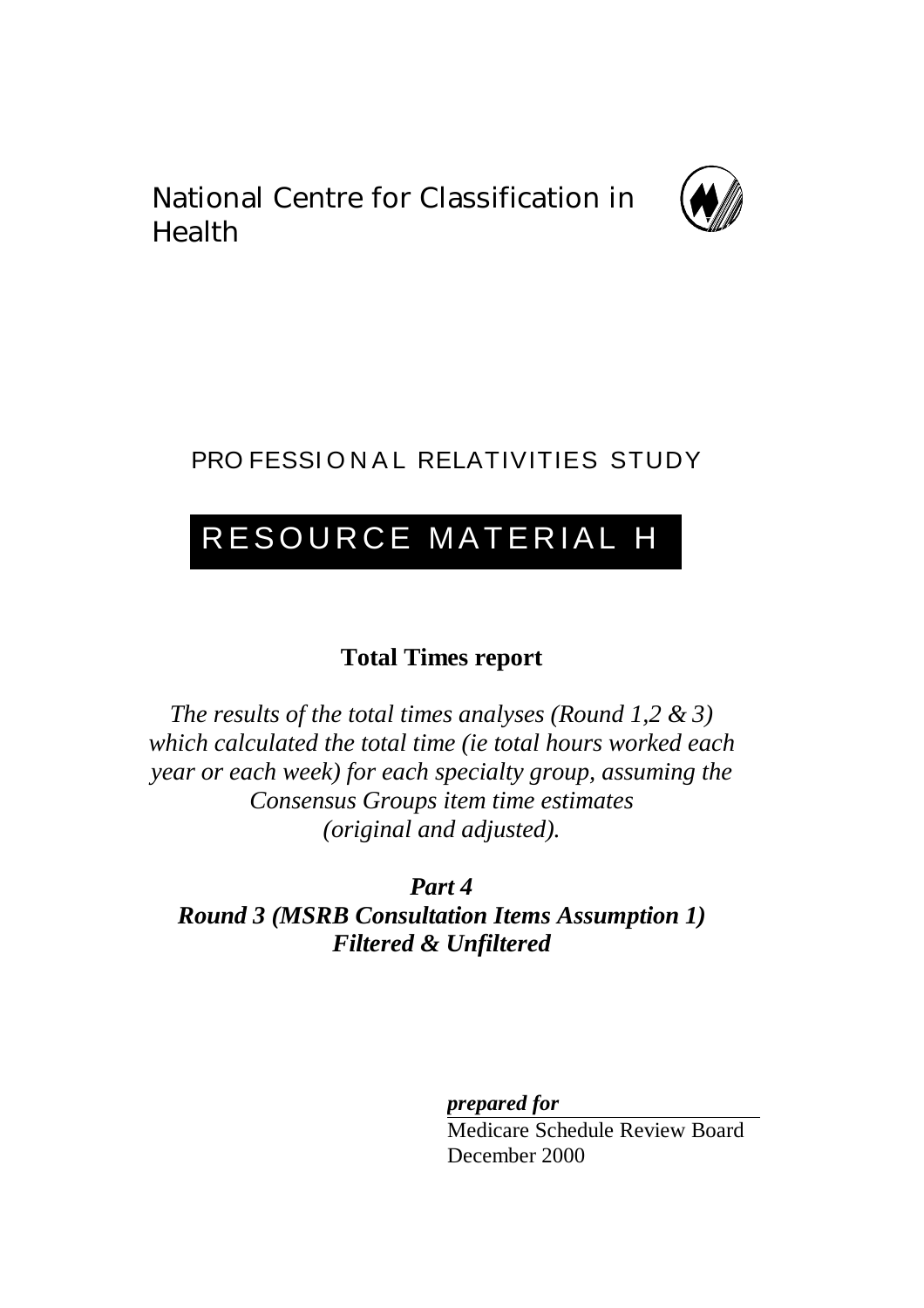15-Oct-00 TT09FIL (TOTALS-NINE FILTERED) 15OCT2000/ALFA Page 15 23:38:20 SPSS Open VMS Development SYS on RUBENS:: VMS V7.1

- - Description of Subpopulations - -

| Summaries of | PERWEEK | FILTERED ATT=total (-TOP 5% & LE 5HR/WK) |
|--------------|---------|------------------------------------------|
| By levels of | SCIN36  | SC DIVISION = $32 + 4$ ADDITIONAL CATS   |

| Variable              | Value | Label                | Mean    | Std Dev | Cases |
|-----------------------|-------|----------------------|---------|---------|-------|
| For Entire Population |       |                      | 31.8931 | 17.2281 | 28173 |
| SCIN36                | 1     | GENERAL PRACTICE     | 33.0098 | 16.8370 | 18099 |
| SCIN36                | 2     | FACIO-MAX SURGERY    | 10.5536 | 3.4846  | 56    |
| SCIN36                | 3     | OBSTETRICS & GYNAECO | 32.7408 | 16.4507 | 760   |
| SCIN36                | 4     | GENERAL SURGERY      | 26.8277 | 12.9265 | 824   |
| SCIN36                | 5     | CARDIO-THORACIC SURG | 21.7500 | 11.1099 | 80    |
| SCIN36                | 6     | NEUROSURGERY         | 18.1071 | 8.1300  | 84    |
| SCIN36                | 7     | ORTHOPAEDIC, HAND SU | 25.3173 | 10.7225 | 542   |
| SCIN36                | 8     | PAEDIATRIC SURG      | 18.8824 | 10.8370 | 34    |
| SCIN36                | 9     | PLASTIC, HAND SURG,  | 35.4579 | 15.7321 | 190   |
| SCIN36                | 10    | <b>UROLOGY</b>       | 31.9485 | 12.6968 | 194   |
| SCIN36                | 11    | VASCULAR SURG        | 24.3226 | 12.3519 | 93    |
| SCIN36                | 12    | OPHTHALMOLOGY        | 37.4211 | 17.7303 | 577   |
| SCIN36                | 13    | ENT - OHN            | 48.9403 | 22.7055 | 268   |
| SCIN36                | 14    | ANAESTHESIA, HYPERBA | 31.7790 | 17.7588 | 1416  |
| SCIN36                | 15    | <b>DERMATOLOGY</b>   | 48.7176 | 23.2186 | 255   |
| SCIN36                | 16    | <b>IVF</b>           | 62.7857 | 34.1182 | 70    |
| SCIN36                | 17    | GENERAL MEDICINE     | 22.1530 | 12.6073 | 634   |
| SCIN36                | 18    | CARDIOLOGY           | 41.0170 | 23.0592 | 470   |
| SCIN36                | 19    | RENAL MEDICINE       | 23.1029 | 14.9248 | 68    |
| SCIN36                | 20    | GASTROENTEROLOGY     | 34.4689 | 17.0595 | 305   |
| SCIN36                | 21    | NEUROLOGY            | 25.3019 | 14.2444 | 212   |
| SCIN36                | 22    | PAEDIATRIC MEDICINE  | 24.1156 | 13.9311 | 467   |
| SCIN36                | 23    | REHABILITATION MEDIC | 13.3182 | 7.3097  | 44    |
| SCIN36                | 24    | RHEUMATOLOGY         | 30.2301 | 15.9374 | 113   |
| SCIN36                | 25    | THORACIC MEDICINE    | 25.4973 | 15.7150 | 187   |
| SCIN36                | 26    | PSYCHIATRY           | 27.9923 | 13.7738 | 1307  |
| SCIN36                | 27    | RADIATION ONCOLOGY   | 19.4455 | 9.8605  | 101   |
| SCIN36                | 28    | CLINICAL HAEMATOLOGY | 19.3571 | 11.4867 | 84    |
| SCIN36                | 29    | MEDICAL ONCOLOGY     | 23.3291 | 15.6030 | 79    |
| SCIN36                | 30    | INTENSIVE CARE       | 21.8243 | 13.0272 | 74    |
| SCIN36                | 31    | NUCLEAR MEDICINE     | 25.3922 | 12.5289 | 102   |
| SCIN36                | 32    | IMMUNOLOGY           | 29.5600 | 22.0409 | 50    |
| SCIN36                | 33    | EMERGENCY MEDICINE   | 10.6087 | 4.1967  | 23    |
| SCIN36                | 34    | ASSISTANT            | 7.4286  | .9759   | 7     |
| SCIN36                | 35    | NON-SPEC SURGEONS    | 11.7680 | 4.7270  | 194   |
| SCIN36                | 36    | NON-SPEC ANAESTHESIO | 27.8909 | 16.7312 | 110   |

Total Cases = 28173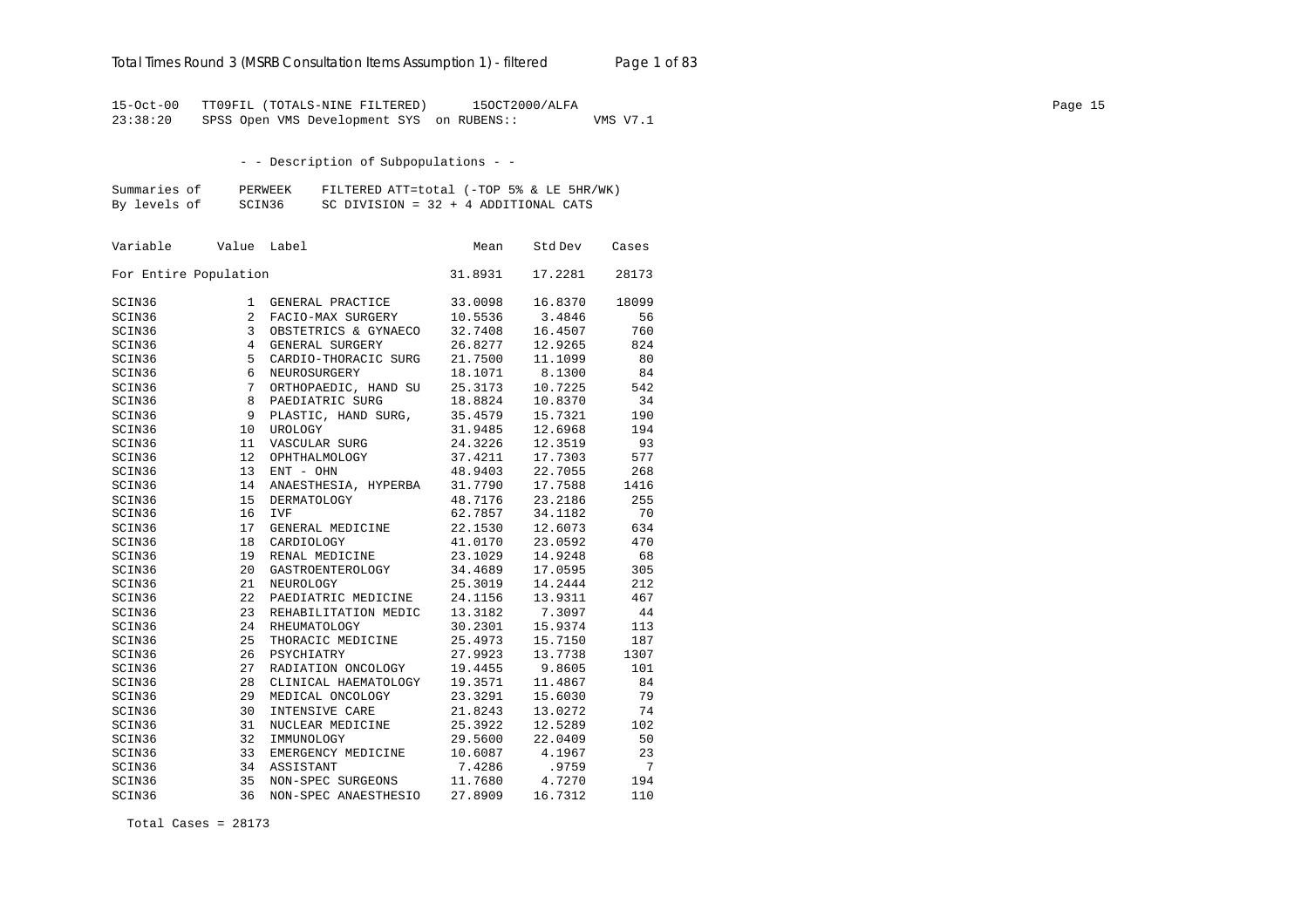15-Oct-00 TT09FIL (TOTALS-NINE FILTERED) 15OCT2000/ALFA Page 19 23:38:24 SPSS Open VMS Development SYS on RUBENS:: VMS V7.1

273 0 TEMPORARY<br>274 0 SELECT IF (SCIN36 EQ 1) 275 0 /\* 276 0 /\* TOTAL TIMES FREQUENCY DISTRIBUTION FOR GPs 277 0 /\* 278 0 FREQUENCIES VARIABLES=PERWEEK/ 279 0 FORMAT=CONDENSE/ 280 0 HISTOGRAM=INCREMENT (5)/ 281 0 STATISTICS=MEAN STDDEV  $282 \t 0 / *$ 

There are 1,073,639,760 bytes of memory available.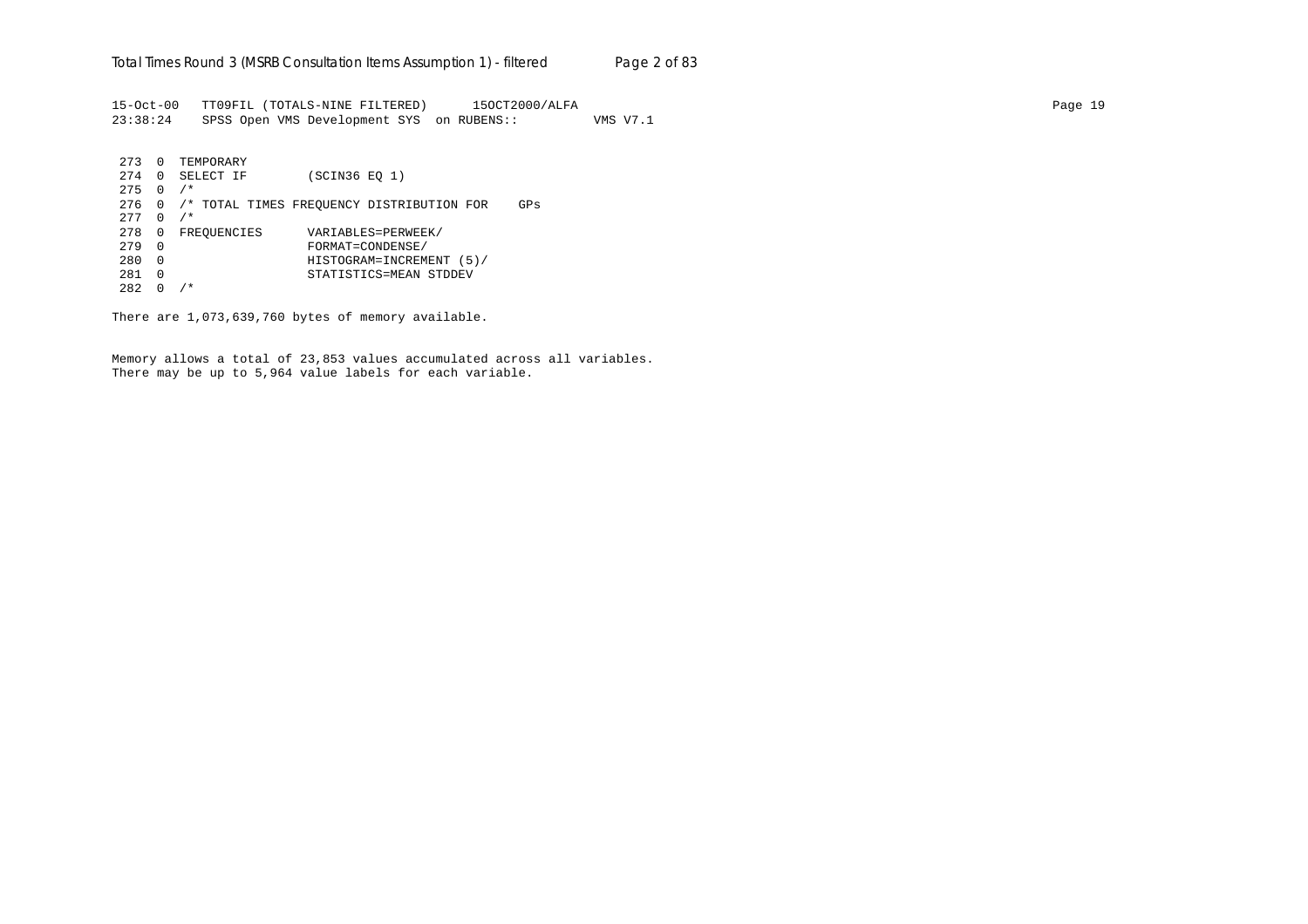15-Oct-00 TT09FIL (TOTALS-NINE FILTERED) 15OCT2000/ALFA Page 20 23:38:25 SPSS Open VMS Development SYS on RUBENS:: VMS V7.1

PERWEEK FILTERED ATT=total (-TOP 5% & LE 5HR/WK)

|       |              |                | Cum            |       |              |                | Cum |       |              |              | Cum |
|-------|--------------|----------------|----------------|-------|--------------|----------------|-----|-------|--------------|--------------|-----|
| Value | Freq Pct Pct |                |                | Value | Freq Pct Pct |                |     | Value | Freq Pct Pct |              |     |
|       |              |                |                |       |              |                |     |       |              |              |     |
| 6.00  | 375          | $\overline{2}$ | 2              | 29.00 | 394          | 2              | 45  | 52.00 | 234          | $\mathbf{1}$ | 85  |
| 7.00  | 328          | $\overline{2}$ | $\overline{4}$ | 30.00 | 379          | $\overline{a}$ | 47  | 53.00 | 184          | 1            | 86  |
| 8.00  | 326          | $\overline{2}$ | 6              | 31.00 | 388          | 2              | 49  | 54.00 | 183          | $\mathbf{1}$ | 87  |
| 9.00  | 353          | $\overline{2}$ | 8              | 32.00 | 347          | 2              | 51  | 55.00 | 200          | $\mathbf{1}$ | 88  |
| 10.00 | 320          | $\overline{2}$ | 9              | 33.00 | 368          | 2              | 53  | 56.00 | 189          | 1            | 89  |
| 11.00 | 346          | 2              | 11             | 34.00 | 396          | 2              | 55  | 57.00 | 180          | 1            | 90  |
| 12.00 | 310          | 2              | 13             | 35.00 | 389          | 2              | 57  | 58.00 | 147          | 1            | 91  |
| 13.00 | 331          | 2              | 15             | 36.00 | 345          | 2              | 59  | 59.00 | 172          | 1            | 92  |
| 14.00 | 313          | $\overline{a}$ | 17             | 37.00 | 370          | $\overline{a}$ | 61  | 60.00 | 140          | $\mathbf{1}$ | 93  |
| 15.00 | 328          | $\overline{a}$ | 18             | 38.00 | 319          | $\overline{a}$ | 63  | 61.00 | 150          | 1            | 94  |
| 16.00 | 334          | 2              | 20             | 39.00 | 390          | 2              | 65  | 62.00 | 122          | 1            | 94  |
| 17.00 | 333          | $\overline{a}$ | 22             | 40.00 | 314          | $\overline{a}$ | 67  | 63.00 | 138          | 1            | 95  |
| 18.00 | 333          | 2              | 24             | 41.00 | 323          | 2              | 69  | 64.00 | 125          | 1            | 96  |
| 19.00 | 360          | $\overline{a}$ | 26             | 42.00 | 316          | 2              | 71  | 65.00 | 120          | 1            | 96  |
| 20.00 | 336          | 2              | 28             | 43.00 | 309          | 2              | 72  | 66.00 | 103          | 1            | 97  |
| 21.00 | 327          | 2              | 30             | 44.00 | 327          | 2              | 74  | 67.00 | 116          | 1            | 98  |
| 22.00 | 304          | 2              | 31             | 45.00 | 289          | 2              | 76  | 68.00 | 95           | 1            | 98  |
| 23.00 | 323          | 2              | 33             | 46.00 | 263          | 1              | 77  | 69.00 | 96           | $\mathbf{1}$ | 99  |
| 24.00 | 282          | $\overline{a}$ | 35             | 47.00 | 278          | 2              | 79  | 70.00 | 113          | $\mathbf{1}$ | 99  |
| 25.00 | 363          | 2              | 37             | 48.00 | 226          | 1              | 80  | 71.00 | 87           | 0            | 100 |
| 26.00 | 372          | $\overline{a}$ | 39             | 49.00 | 246          | 1              | 81  | 72.00 | 26           | 0            | 100 |
| 27.00 | 377          | 2              | 41             | 50.00 | 247          | $\mathbf{1}$   | 83  |       |              |              |     |
| 28.00 | 367          | $\overline{a}$ | 43             | 51.00 | 215          | $\mathbf{1}$   | 84  |       |              |              |     |

Count Midpoint One symbol equals approximately 40.00 occurrences

| 1702 | 8.50  |                                  |                     |     |  |      |  |      |  |      |  |
|------|-------|----------------------------------|---------------------|-----|--|------|--|------|--|------|--|
| 1628 | 13.50 |                                  |                     |     |  |      |  |      |  |      |  |
| 1696 | 18.50 |                                  |                     |     |  |      |  |      |  |      |  |
| 1599 | 23.50 |                                  |                     |     |  |      |  |      |  |      |  |
| 1889 | 28.50 |                                  |                     |     |  |      |  |      |  |      |  |
| 1888 | 33.50 |                                  |                     |     |  |      |  |      |  |      |  |
| 1738 | 38.50 |                                  |                     |     |  |      |  |      |  |      |  |
| 1564 | 43.50 |                                  |                     |     |  |      |  |      |  |      |  |
| 1260 | 48.50 | ******************************** |                     |     |  |      |  |      |  |      |  |
| 1016 | 53.50 | *************************        |                     |     |  |      |  |      |  |      |  |
| 828  | 58.50 | *********************            |                     |     |  |      |  |      |  |      |  |
| 655  | 63.50 | ****************                 |                     |     |  |      |  |      |  |      |  |
| 523  | 68.50 | *************                    |                     |     |  |      |  |      |  |      |  |
| 113  | 72.00 | $***$                            |                     |     |  |      |  |      |  |      |  |
|      |       |                                  |                     |     |  |      |  |      |  |      |  |
|      | O     |                                  | 400                 | 800 |  | 1200 |  | 1600 |  | 2000 |  |
|      |       |                                  | Histogram frequency |     |  |      |  |      |  |      |  |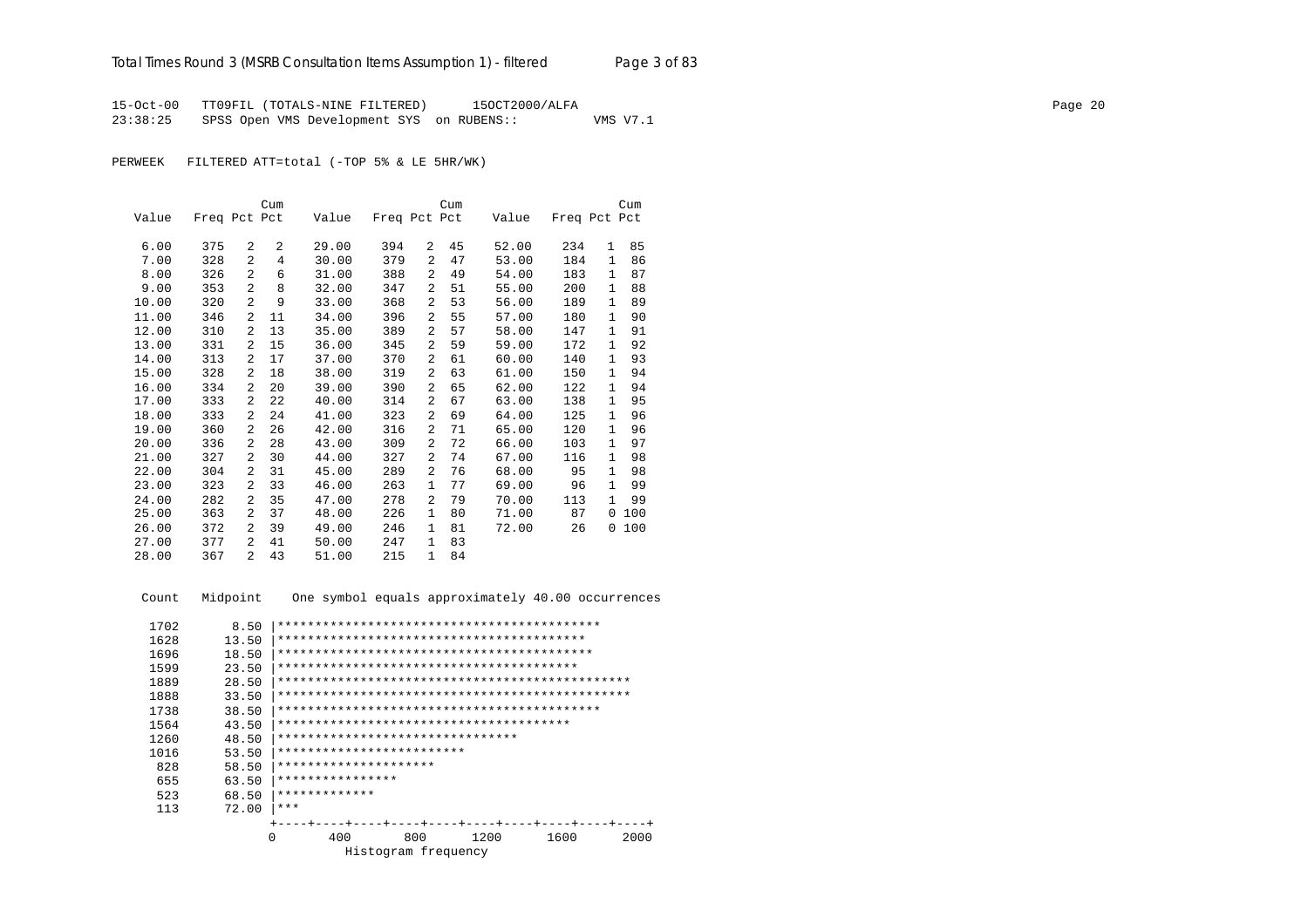## Total Times Round 3 (MSRB Consultation Items Assumption 1) - *filtered* Page 4 of 83

15-Oct-00 TT09FIL (TOTALS-NINE FILTERED) 15OCT2000/ALFA Page 21 23:38:26 SPSS Open VMS Development SYS on RUBENS:: VMS V7.1

PERWEEK FILTERED ATT=total (-TOP 5% & LE 5HR/WK)

Mean 33.010 Std dev 16.837

Valid cases 18099 Missing cases 0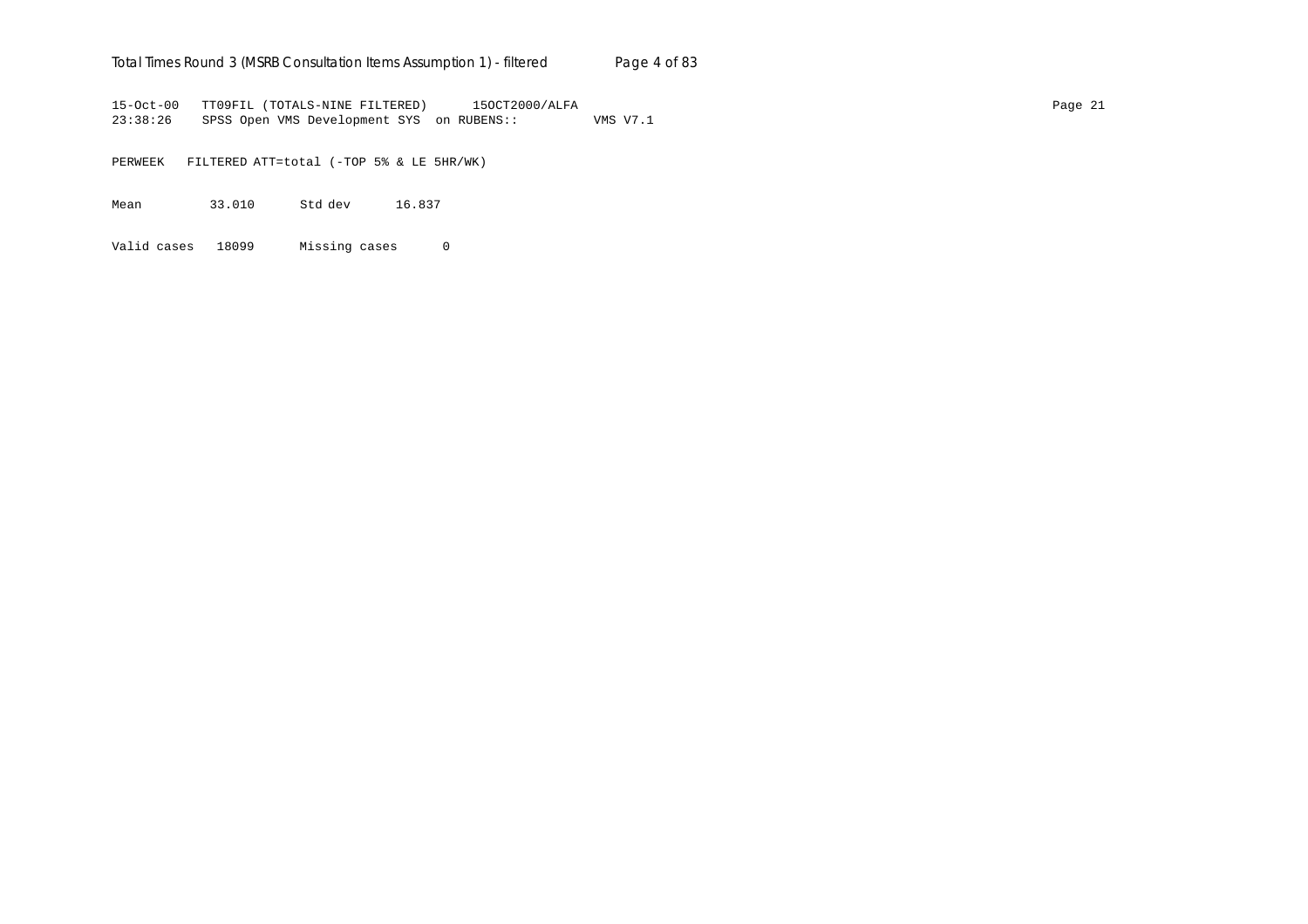15-Oct-00 TT09FIL (TOTALS-NINE FILTERED) 15OCT2000/ALFA Page 22 23:38:26 SPSS Open VMS Development SYS on RUBENS:: VMS V7.1

Preceding task required .32 seconds CPU time; 1.64 seconds elapsed.

283 0 TEMPORARY 284 0 SELECT IF (SCIN36 EQ 2) 285 0 /\* 286 0 /\* TOTAL TIMES FREQUENCY DISTRIBUTION FOR FACIO-MAX SURGEONS  $287 \quad 0 \quad /$ \* 288 0 FREQUENCIES VARIABLES=PERWEEK/<br>289 0 FORMAT=CONDENSE/ 289 0 FORMAT=CONDENSE/ 290 0 HISTOGRAM=INCREMENT (5)/ 291 0 STATISTICS=MEAN STDDEV  $292 \t 0 / *$ 

There are 1,073,639,760 bytes of memory available.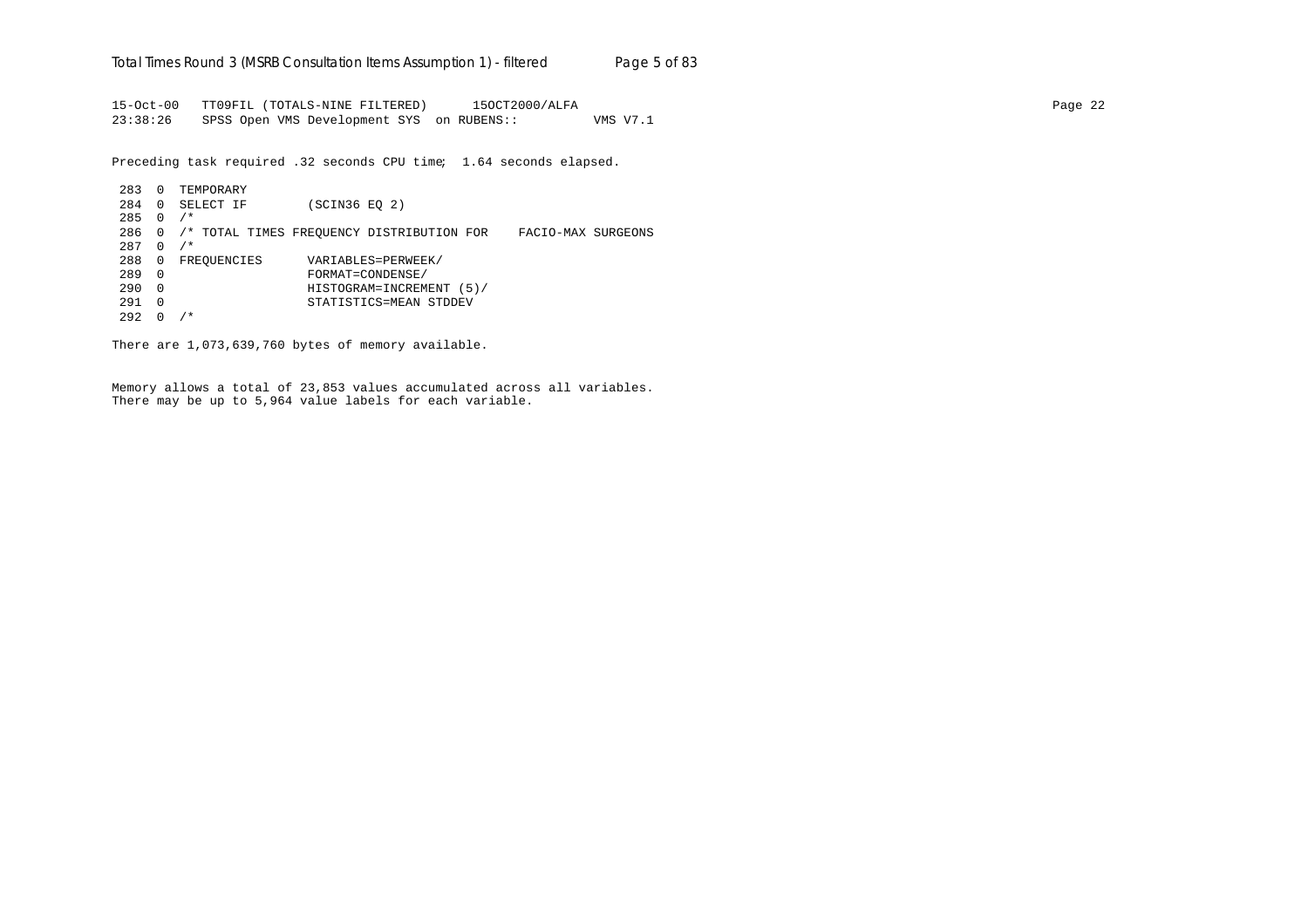# Total Times Round 3 (MSRB Consultation Items Assumption 1) - *filtered* Page 6 of 83

15-Oct-00 TT09FIL (TOTALS-NINE FILTERED) 15OCT2000/ALFA Page 23 23:38:27 SPSS Open VMS Development SYS on RUBENS:: VMS V7.1

PERWEEK FILTERED ATT=total (-TOP 5% & LE 5HR/WK)

|       |              |      | Cum  |       |              |    | Cum  |       |              |    | Cum   |
|-------|--------------|------|------|-------|--------------|----|------|-------|--------------|----|-------|
| Value | Freq Pct Pct |      |      | Value | Freq Pct Pct |    |      | Value | Freq Pct Pct |    |       |
|       |              | 9    | 9    |       |              |    |      |       |              |    |       |
| 6.00  |              |      |      | 11.00 | 4            | 7  | 63   | 16.00 | 5.           | 9. | 95    |
| 7.00  |              | 8 14 | - 23 | 12.00 | 5.           | -9 | 71   | 17.00 | 2            |    | 4 98  |
| 8.00  | 10           | 18   | 41   | 13.00 | 3.           |    | 5 77 | 18.00 |              |    | 2 100 |
| 9.00  | 2            | 4    | 45   | 14.00 | 3            |    | 5 82 |       |              |    |       |
| 10.00 |              | 6 11 | 55   | 15.00 |              | 4  | 86   |       |              |    |       |

|      | Count | Midpoint | One symbol equals approximately .80 occurrences |       |                     |    |    |    |
|------|-------|----------|-------------------------------------------------|-------|---------------------|----|----|----|
|      | 31    | 8.50     |                                                 |       |                     |    |    |    |
|      | 17    | 13.50    | *********************                           |       |                     |    |    |    |
|      | 8     | 18.00    | **********                                      |       |                     |    |    |    |
|      |       |          |                                                 |       |                     |    |    |    |
|      |       |          | 0<br>8                                          | 16    |                     | 24 | 32 | 40 |
|      |       |          |                                                 |       | Histogram frequency |    |    |    |
| Mean |       | 10.554   | Std dev                                         | 3.485 |                     |    |    |    |

Valid cases 56 Missing cases 0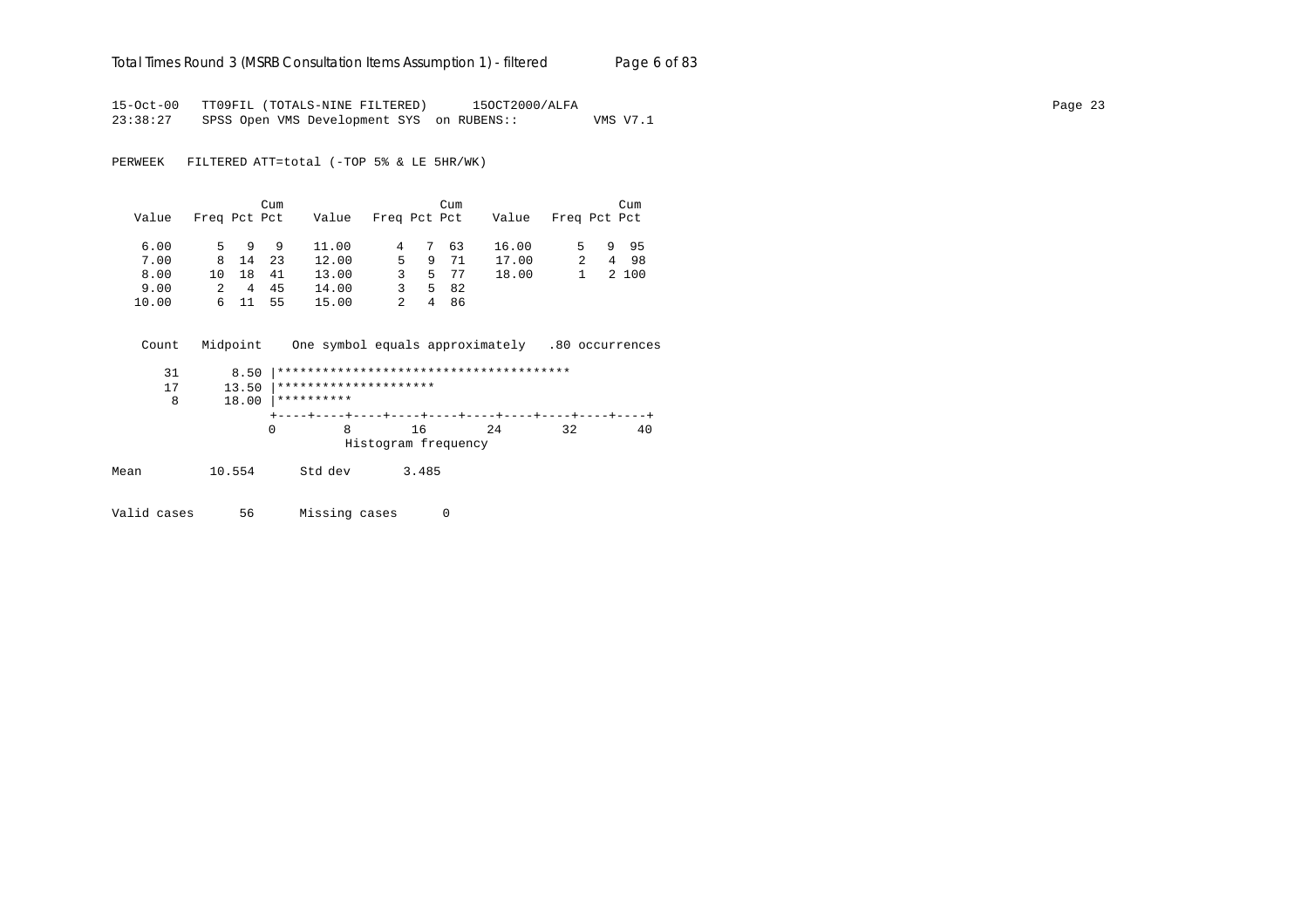15-Oct-00 TT09FIL (TOTALS-NINE FILTERED) 15OCT2000/ALFA Page 24 23:38:27 SPSS Open VMS Development SYS on RUBENS:: VMS V7.1

Preceding task required .20 seconds CPU time; 1.24 seconds elapsed.

293 0 TEMPORARY 294 0 SELECT IF (SCIN36 EQ 3)  $295 \t 0 / *$ 296 0 /\* TOTAL TIMES FREQUENCY DISTRIBUTION FOR OBSTETRICIANS & GYNAECOLOGISTS  $297 \quad 0 \quad /$ \* 298 0 FREQUENCIES VARIABLES=PERWEEK/<br>299 0 FORMAT=CONDENSE/ 299 0 FORMAT=CONDENSE/ 300 0 HISTOGRAM=INCREMENT (5)/ 301 0 STATISTICS=MEAN STDDEV 302 0 /\*

There are 1,073,639,760 bytes of memory available.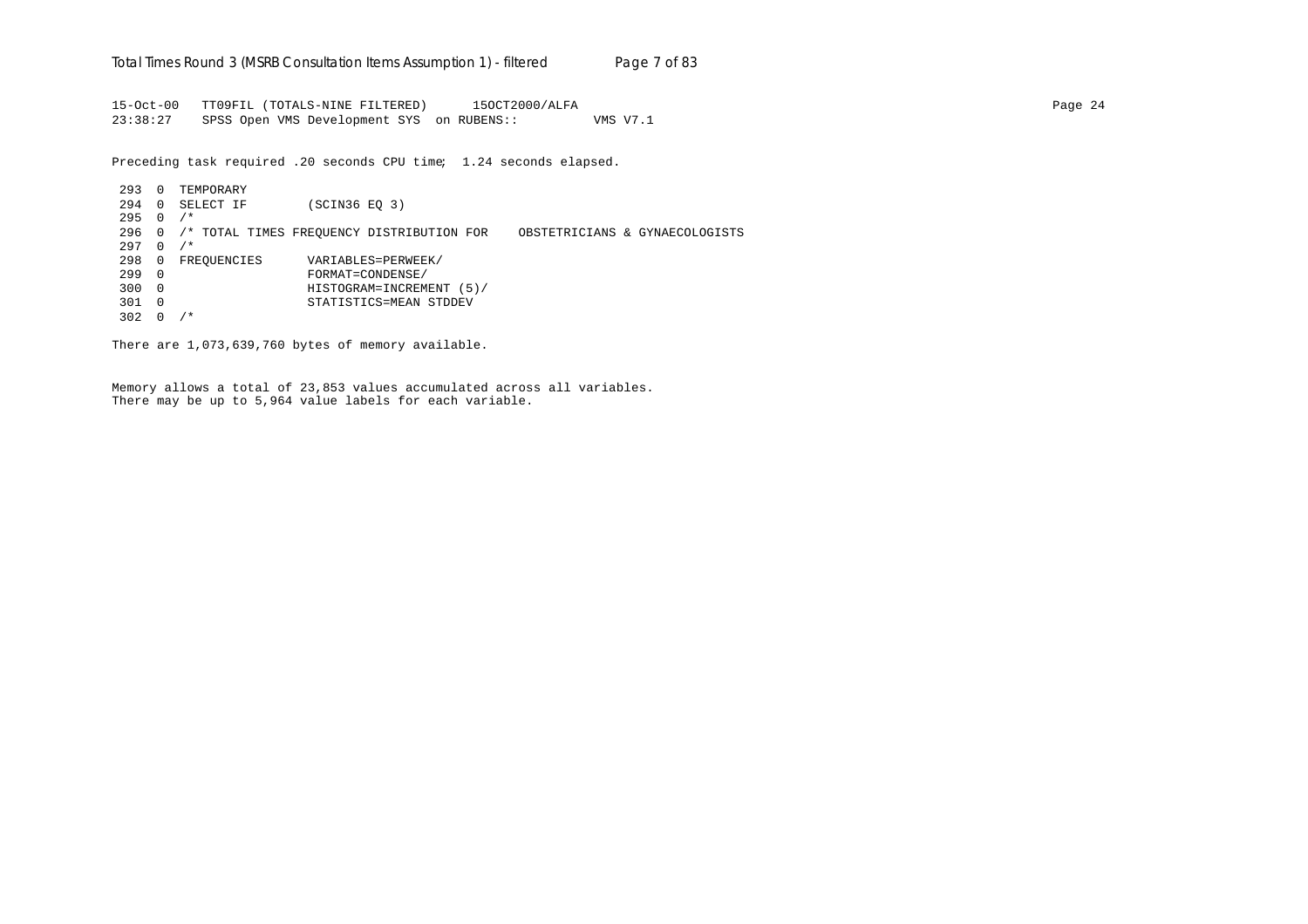15-Oct-00 TT09FIL (TOTALS-NINE FILTERED) 15OCT2000/ALFA<br>23:38:28 SPSS Open VMS Development SYS on RUBENS:: WMS V7.1 SPSS Open VMS Development SYS on RUBENS::

PERWEEK FILTERED ATT=total (-TOP 5% & LE 5HR/WK)

|       |              |                | Cum |       |              |                | Cum |       |                |                | Cum |
|-------|--------------|----------------|-----|-------|--------------|----------------|-----|-------|----------------|----------------|-----|
| Value | Freq Pct Pct |                |     | Value | Freq Pct Pct |                |     | Value | Freq Pct Pct   |                |     |
|       |              |                |     |       |              |                |     |       |                |                |     |
| 6.00  | 19           | 3              | 3   | 28.00 | 8            | $\mathbf{1}$   | 44  | 50.00 | 13             | 2              | 83  |
| 7.00  | 20           | 3              | 5   | 29.00 | 12           | 2              | 45  | 51.00 | 6              | $\mathbf{1}$   | 84  |
| 8.00  | 14           | $\mathfrak{D}$ | 7   | 30.00 | 14           | $\overline{a}$ | 47  | 52.00 | 9              | $\mathbf{1}$   | 85  |
| 9.00  | 14           | $\mathfrak{D}$ | 9   | 31.00 | 20           | 3              | 50  | 53.00 | 12             | 2              | 87  |
| 10.00 | 11           | $\mathbf{1}$   | 10  | 32.00 | 10           | $\mathbf{1}$   | 51  | 54.00 | 11             | $\mathbf{1}$   | 88  |
| 11.00 | 10           | $\mathbf{1}$   | 12  | 33.00 | 18           | 2              | 53  | 55.00 | 6              | $\mathbf{1}$   | 89  |
| 12.00 | 15           | 2              | 14  | 34.00 | 16           | $\overline{a}$ | 55  | 56.00 | 12             | $\overline{2}$ | 91  |
| 13.00 | 10           | $\mathbf{1}$   | 15  | 35.00 | 19           | 3              | 58  | 57.00 | 5              | $\mathbf{1}$   | 91  |
| 14.00 | 11           | $\mathbf{1}$   | 16  | 36.00 | 12           | $\overline{a}$ | 59  | 58.00 | 6              | $\mathbf{1}$   | 92  |
| 15.00 | 14           | $\overline{2}$ | 18  | 37.00 | 10           | 1              | 61  | 59.00 | 10             | $\mathbf{1}$   | 94  |
| 16.00 | 6            | $\mathbf{1}$   | 19  | 38.00 | 17           | 2              | 63  | 60.00 | 3              | $\Omega$       | 94  |
| 17.00 | 13           | 2              | 21  | 39.00 | 19           | 3              | 66  | 61.00 | 6              | 1              | 95  |
| 18.00 | 12           | $\overline{a}$ | 22  | 40.00 | 14           | 2              | 67  | 62.00 | 6              | 1              | 96  |
| 19.00 | 17           | $\overline{a}$ | 24  | 41.00 | 9            | 1              | 69  | 63.00 | 5              | $\mathbf{1}$   | 96  |
| 20.00 | 14           | $\overline{a}$ | 26  | 42.00 | 15           | 2              | 71  | 64.00 | 7              | $\mathbf{1}$   | 97  |
| 21.00 | 16           | $\overline{a}$ | 28  | 43.00 | 15           | 2              | 73  | 65.00 | 6              | 1              | 98  |
| 22.00 | 13           | 2              | 30  | 44.00 | 14           | 2              | 74  | 66.00 | 4              | 1              | 98  |
| 23.00 | 19           | 3              | 33  | 45.00 | 18           | 2              | 77  | 67.00 | 5              | $\mathbf{1}$   | 99  |
| 24.00 | 12           | 2              | 34  | 46.00 | 14           | 2              | 79  | 68.00 | $\overline{a}$ | $\Omega$       | 99  |
| 25.00 | 28           | 4              | 38  | 47.00 | 8            | $\mathbf{1}$   | 80  | 69.00 | $\overline{2}$ | 0              | 100 |
| 26.00 | 15           | 2              | 40  | 48.00 | 8            | $\mathbf{1}$   | 81  | 70.00 | $\overline{2}$ | 0              | 100 |
| 27.00 | 20           | 3              | 43  | 49.00 | 8            | $\mathbf{1}$   | 82  | 71.00 | $\mathbf{1}$   | 0              | 100 |

 Count Midpoint One symbol equals approximately 2.00 occurrences 78 8.50 |\*\*\*\*\*\*\*\*\*\*\*\*\*\*\*\*\*\*\*\*\*\*\*\*\*\*\*\*\*\*\*\*\*\*\*\*\*\*\* 60 13.50 <sup>|</sup>\*\*\*\*\*\*\*\*\*\*\*\*\*\*\*\*\*\*\*\*\*\*\*\*\*\*\*\*\*\*\*\*<br>62 18.50 |\*\*\*\*\*\*\*\*\*\*\*\*\*\*\*\*\*\*\*\*\*\*\*\*\*\*\*\*\*\* 62 18.50 |\*\*\*\*\*\*\*\*\*\*\*\*\*\*\*\*\*\*\*\*\*\*\*\*\*\*\*\*\*\*\*\*\*<br>88 23.50 |\*\*\*\*\*\*\*\*\*\*\*\*\*\*\*\*\*\*\*\*\*\*\*\*\*\*\*\*\*\*\* 88 23.50 |\*\*\*\*\*\*\*\*\*\*\*\*\*\*\*\*\*\*\*\*\*\*\*\*\*\*\*\*\*\*\*\*\*\*\*\*\*\*\*\*\*\*\*\* 69 28.50 |\*\*\*\*\*\*\*\*\*\*\*\*\*\*\*\*\*\*\*\*\*\*\*\*\*\*\*\*\*\*\*\*\*\*\* 83 33.50 |\*\*\*\*\*\*\*\*\*\*\*\*\*\*\*\*\*\*\*\*\*\*\*\*\*\*\*\*\*\*\*\*\*\*\*\*\*\*\*\*\*\* 72 38.50 |\*\*\*\*\*\*\*\*\*\*\*\*\*\*\*\*\*\*\*\*\*\*\*\*\*\*\*\*\*\*\*\*\*\*\*\* 71 43.50 |\*\*\*\*\*\*\*\*\*\*\*\*\*\*\*\*\*\*\*\*\*\*\*\*\*\*\*\*\*\*\*\*\*\*\*\* 51 48.50 |\*\*\*\*\*\*\*\*\*\*\*\*\*\*\*\*\*\*\*\*\*\*\*\*\*\* 44 53.50 |\*\*\*\*\*\*\*\*\*\*\*\*\*\*\*\*\*\*\*\*\*\*\*<br>36 58.50 |\*\*\*\*\*\*\*\*\*\*\*\*\*\*\*\*\*\*\* 36 58.50 |\*\*\*\*\*\*\*\*\*\*\*\*\*\*\*\*\*\* 30 63.50 |\*\*\*\*\*\*\*\*\*\*\*\*\*\*\* 16 68.50 |\*\*\*\*\*\*\*\* +----+----+----+----+----+----+----+----+----+----+ 0 20 40 60 80 100 Histogram frequency Mean 32.741 Std dev 16.451 Valid cases 760 Missing cases 0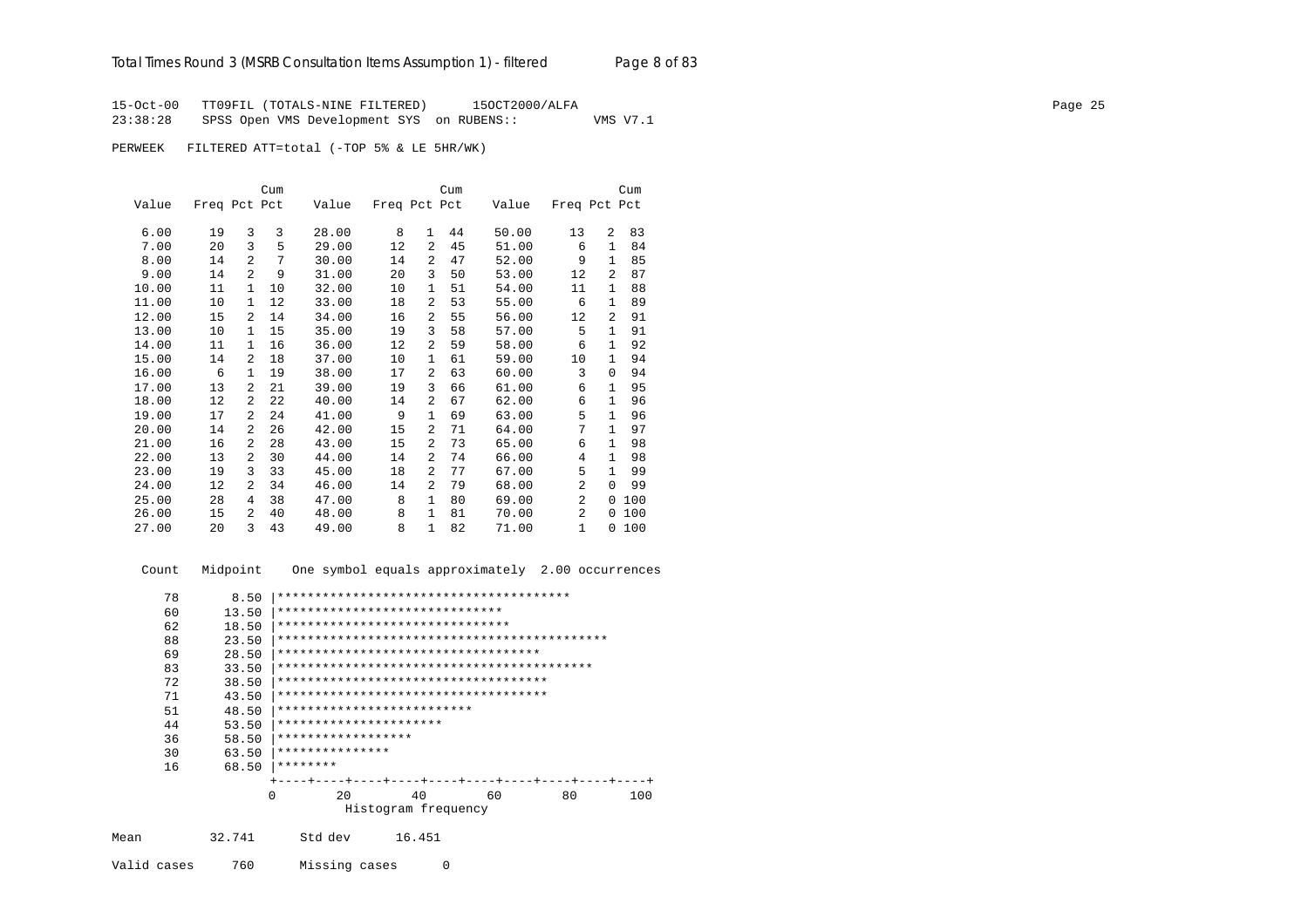15-Oct-00 TT09FIL (TOTALS-NINE FILTERED) 15OCT2000/ALFA Page 26 23:38:29 SPSS Open VMS Development SYS on RUBENS:: VMS V7.1

Preceding task required .20 seconds CPU time; 1.34 seconds elapsed.

303 0 TEMPORARY 304 0 SELECT IF (SCIN36 EQ 4) 305 0 /\* 306 0 /\* TOTAL TIMES FREQUENCY DISTRIBUTION FOR GENERAL SURGEONS  $307 \quad 0 \quad /*$ 308 0 FREQUENCIES VARIABLES=PERWEEK/<br>309 0 FORMAT=CONDENSE/ 309 0 FORMAT=CONDENSE/ 310 0 HISTOGRAM=INCREMENT (5)/ 311 0 STATISTICS=MEAN STDDEV 312 0 /\*

There are 1,073,639,760 bytes of memory available.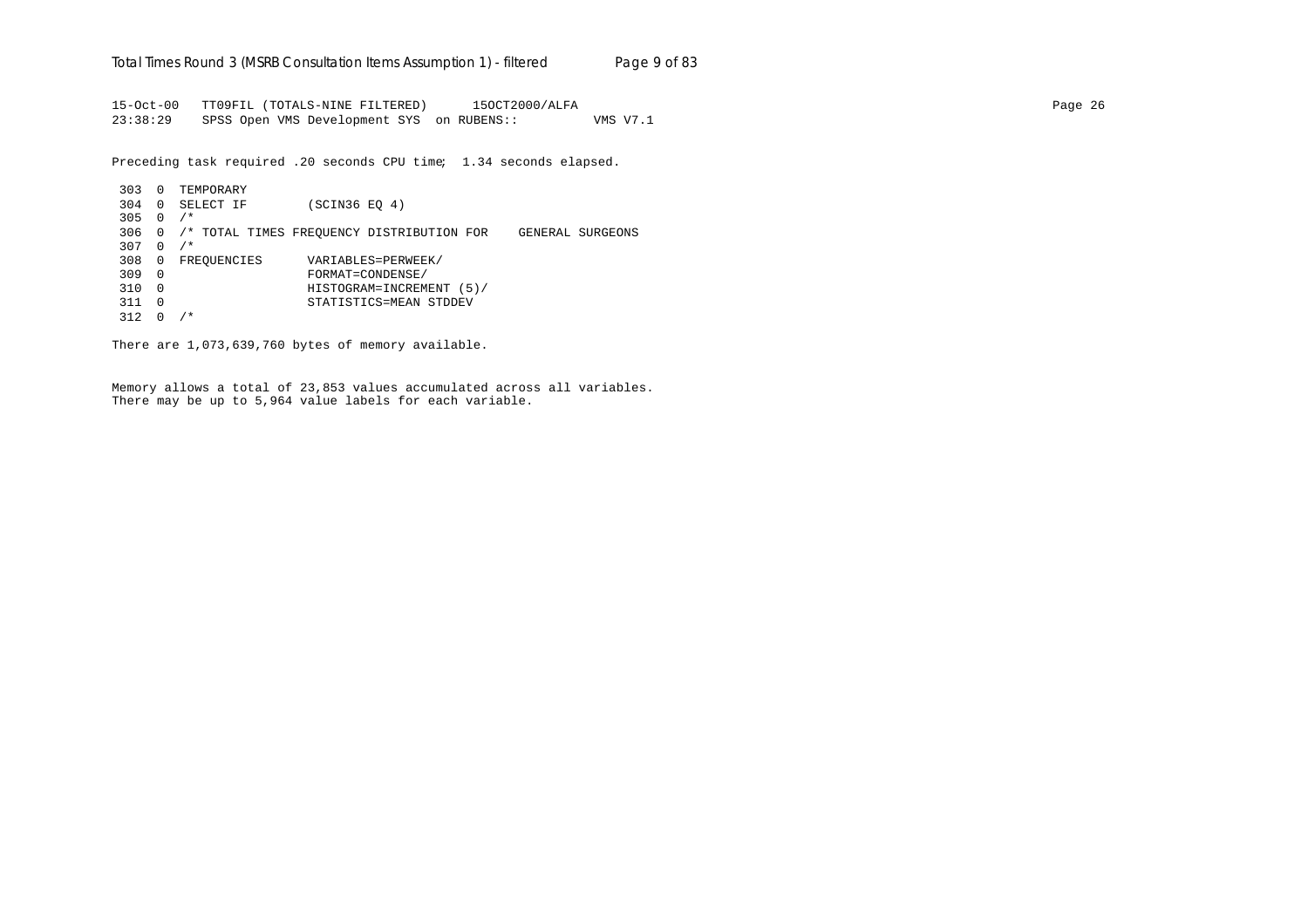15-Oct-00 TT09FIL (TOTALS-NINE FILTERED) 15OCT2000/ALFA Page 27 23:38:30 SPSS Open VMS Development SYS on RUBENS:: VMS V7.1

PERWEEK FILTERED ATT=total (-TOP 5% & LE 5HR/WK)

|       |              |                | Cum |       |              |                | Cum |       |                |                | Cum |
|-------|--------------|----------------|-----|-------|--------------|----------------|-----|-------|----------------|----------------|-----|
| Value | Freq Pct Pct |                |     | Value | Freq Pct Pct |                |     | Value | Freq Pct Pct   |                |     |
| 6.00  | 24           | 3              | 3   | 23.00 | 24           | 3              | 43  | 40.00 | 14             | $\overline{a}$ | 83  |
| 7.00  | 29           | 4              | 6   | 24.00 | 24           | 3              | 46  | 41.00 | 12             | $\mathbf{1}$   | 84  |
| 8.00  | 16           | $\overline{a}$ | 8   | 25.00 | 25           | 3              | 49  | 42.00 | 9              | 1              | 85  |
| 9.00  | 13           | $\overline{a}$ | 10  | 26.00 | 21           | 3              | 51  | 43.00 | 16             | $\overline{a}$ | 87  |
| 10.00 | 19           | 2              | 12  | 27.00 | 22           | 3              | 54  | 44.00 | 12             | $\mathbf{1}$   | 89  |
| 11.00 | 16           | $\mathfrak{D}$ | 14  | 28.00 | 22           | 3              | 56  | 45.00 | 15             | $\overline{a}$ | 90  |
| 12.00 | 18           | 2              | 16  | 29.00 | 27           | 3              | 60  | 46.00 | 15             | 2              | 92  |
| 13.00 | 22           | 3              | 19  | 30.00 | 18           | $\overline{a}$ | 62  | 47.00 | 7              | 1              | 93  |
| 14.00 | 12           | 1              | 21  | 31.00 | 13           | 2              | 63  | 48.00 | 8              | 1.             | 94  |
| 15.00 | 19           | $\mathfrak{D}$ | 23  | 32.00 | 26           | 3              | 67  | 49.00 | 7              | 1              | 95  |
| 16.00 | 13           | 2              | 24  | 33.00 | 22           | 3              | 69  | 50.00 | 9              | $\mathbf{1}$   | 96  |
| 17.00 | 23           | 3              | 27  | 34.00 | 16           | $\overline{a}$ | 71  | 51.00 | 6              | 1              | 97  |
| 18.00 | 19           | 2              | 29  | 35.00 | 16           | $\overline{a}$ | 73  | 52.00 | $\mathfrak{D}$ | $\Omega$       | 97  |
| 19.00 | 29           | 4              | 33  | 36.00 | 21           | 3              | 76  | 53.00 | 7              | 1              | 98  |
| 20.00 | 19           | 2              | 35  | 37.00 | 21           | 3              | 78  | 54.00 | 7              | 1.             | 99  |
| 21.00 | 24           | 3              | 38  | 38.00 | 16           | $\overline{a}$ | 80  | 55.00 | 11             | 1              | 100 |
| 22.00 | 12           | 1              | 40  | 39.00 | 6            | $\mathbf{1}$   | 81  |       |                |                |     |

 Count Midpoint One symbol equals approximately 4.00 occurrences 101 8.50 |\*\*\*\*\*\*\*\*\*\*\*\*\*\*\*\*\*\*\*\*\*\*\*\*\*\*\*\*<br>87 13.50 |\*\*\*\*\*\*\*\*\*\*\*\*\*\*\*\*\*\*\*\*\*\*\*\*\*\*\*\*\*\*\* 87 13.50 |\*\*\*\*\*\*\*\*\*\*\*\*\*\*\*\*\*\*\*\*\*\* 103 18.50 |\*\*\*\*\*\*\*\*\*\*\*\*\*\*\*\*\*\*\*\*\*\*\*\*\*\*\*\*\*<br>109 23.50 |\*\*\*\*\*\*\*\*\*\*\*\*\*\*\*\*\*\*\*\*\*\*\*\*\*\*\* 109 23.50 |\*\*\*\*\*\*\*\*\*\*\*\*\*\*\*\*\*\*\*\*\*\*\*\*\*\*\*\*\*<br>110 28.50 |\*\*\*\*\*\*\*\*\*\*\*\*\*\*\*\*\*\*\*\*\*\*\*\*\*\*\* 110 28.50 |\*\*\*\*\*\*\*\*\*\*\*\*\*\*\*\*\*\*\*\*\*\*\*\*\*\*\*\* 93 33.50 |\*\*\*\*\*\*\*\*\*\*\*\*\*\*\*\*\*\*\*\*\*\*\*\*<br>78 38.50 |\*\*\*\*\*\*\*\*\*\*\*\*\*\*\*\*\*\*\*\*\*\*\*\* 78 38.50 |\*\*\*\*\*\*\*\*\*\*\*\*\*\*\*\*\*\*\*\* 64  $43.50$   $***********************$ <br>46  $48.50$   $**************$ 46  $48.50$   $**************$ <br>33  $53.50$   $********$  33 53.50 |\*\*\*\*\*\*\*\* +----+----+----+----+----+----+----+----+----+----+ 0 40 80 120 160 200 Histogram frequency Mean 26.828 Std dev 12.927

Valid cases 824 Missing cases 0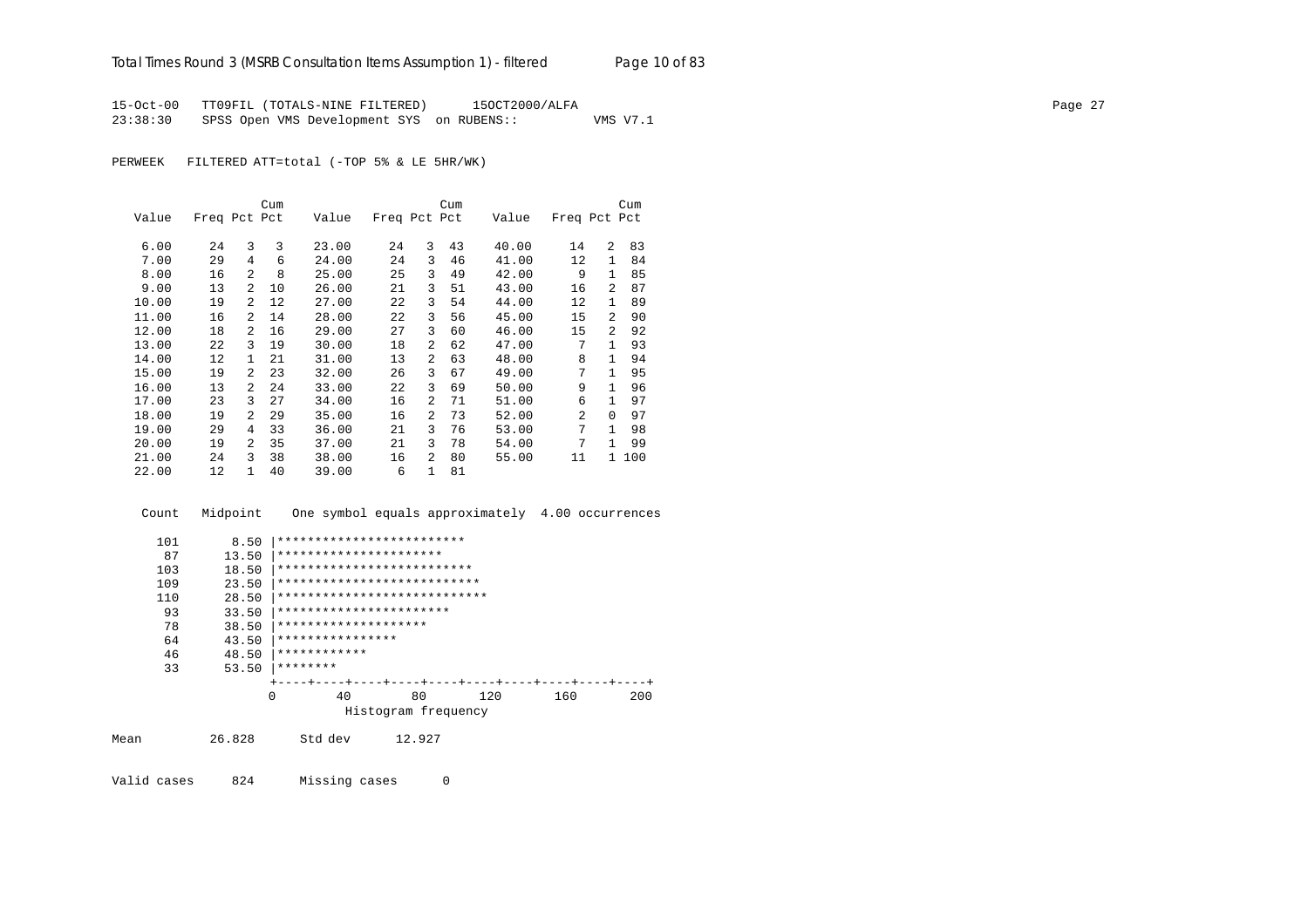15-Oct-00 TT09FIL (TOTALS-NINE FILTERED) 15OCT2000/ALFA Page 28 23:38:30 SPSS Open VMS Development SYS on RUBENS:: VMS V7.1

Preceding task required .20 seconds CPU time; 1.25 seconds elapsed.

313 0 TEMPORARY 314 0 SELECT IF (SCIN36 EQ 5) 315 0 /\* 316 0 /\* TOTAL TIMES FREQUENCY DISTRIBUTION FOR CARDIO-THORACIC SURGEONS 317 0 /\* 318 0 FREQUENCIES VARIABLES=PERWEEK/<br>319 0 FORMAT=CONDENSE/ 319 0 FORMAT=CONDENSE/ 320 0 HISTOGRAM=INCREMENT (5)/ 321 0 STATISTICS=MEAN STDDEV 322 0 /\*

There are 1,073,639,760 bytes of memory available.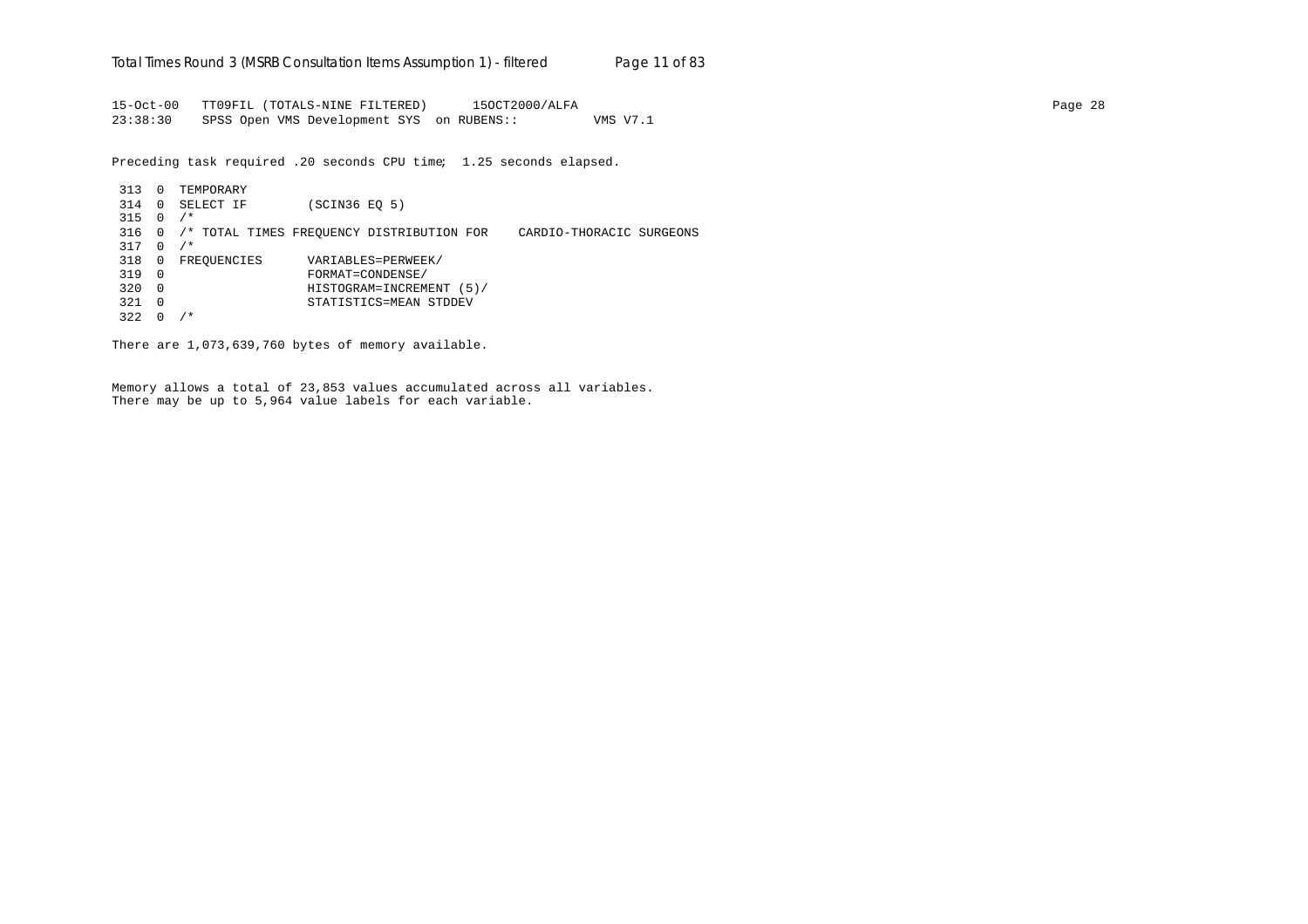15-Oct-00 TT09FIL (TOTALS-NINE FILTERED) 15OCT2000/ALFA Page 29 23:38:31 SPSS Open VMS Development SYS on RUBENS:: VMS V7.1

PERWEEK FILTERED ATT=total (-TOP 5% & LE 5HR/WK)

|       |                |              | Cum |       |                |              | Cum |       |                |    | Cum   |
|-------|----------------|--------------|-----|-------|----------------|--------------|-----|-------|----------------|----|-------|
| Value | Freq Pct Pct   |              |     | Value | Freq Pct Pct   |              |     | Value | Freq Pct Pct   |    |       |
|       |                |              |     |       |                |              |     |       |                |    |       |
| 6.00  | 8              | 10           | 10  | 19.00 | $\overline{a}$ | 3            | 46  | 34.00 | $\mathfrak{D}$ | 3  | 83    |
| 8.00  | 2              | ζ            | 13  | 20.00 | $\mathfrak{D}$ | 3            | 49  | 35.00 | 1              | 1. | 84    |
| 9.00  | 3              | 4            | 16  | 22.00 | 3              | 4            | 53  | 36.00 | 2              | 3  | 86    |
| 10.00 | $\mathfrak{D}$ | 3            | 19  | 23.00 | 5              | 6            | 59  | 37.00 | 1              | 1  | 88    |
| 11.00 | 4              | 5            | 2.4 | 24.00 | $\overline{a}$ | 3            | 61  | 39.00 | 4              | 5  | 93    |
| 12.00 | $\mathbf{1}$   | $\mathbf{1}$ | 25  | 25.00 | 3              | 4            | 65  | 40.00 | $\mathfrak{D}$ | 3  | 95    |
| 13.00 | 4              | 5            | 30  | 26.00 |                | $\mathbf{1}$ | 66  | 41.00 | 1              | 1  | 96    |
| 14.00 | $\overline{a}$ | 3            | 33  | 27.00 | 4              | 5            | 71  | 42.00 | 1              | 1. | 98    |
| 15.00 |                | 1            | 34  | 28.00 |                | 1            | 73  | 43.00 | 1              | 1. | 99    |
| 16.00 | $\mathfrak{D}$ | 3            | 36  | 29.00 | 3              | 4            | 76  | 45.00 | 1              |    | 1 100 |
| 17.00 | 5              | 6            | 43  | 30.00 | $\overline{2}$ | 3            | 79  |       |                |    |       |
| 18.00 |                | 1.           | 44  | 33.00 | 1              | 1            | 80  |       |                |    |       |

Count Midpoint One symbol equals approximately .40 occurrences

| 15 | 8.50  |                                   |   |                     |   |    |    |    |
|----|-------|-----------------------------------|---|---------------------|---|----|----|----|
| 12 | 13.50 | ******************************    |   |                     |   |    |    |    |
| 12 | 18.50 | ******************************    |   |                     |   |    |    |    |
| 13 | 23.50 | ********************************* |   |                     |   |    |    |    |
| 11 | 28.50 | ****************************      |   |                     |   |    |    |    |
| 4  | 33.50 | **********                        |   |                     |   |    |    |    |
| 9  | 38.50 | ***********************           |   |                     |   |    |    |    |
| 4  | 43.50 | **********                        |   |                     |   |    |    |    |
|    |       | ---+----+----+----+----+----+     |   |                     |   |    |    |    |
|    | 0     |                                   | 4 |                     | 8 | 12 | 16 | 20 |
|    |       |                                   |   | Histogram frequency |   |    |    |    |
|    |       |                                   |   |                     |   |    |    |    |

Mean 21.750 Std dev 11.110

Valid cases 80 Missing cases 0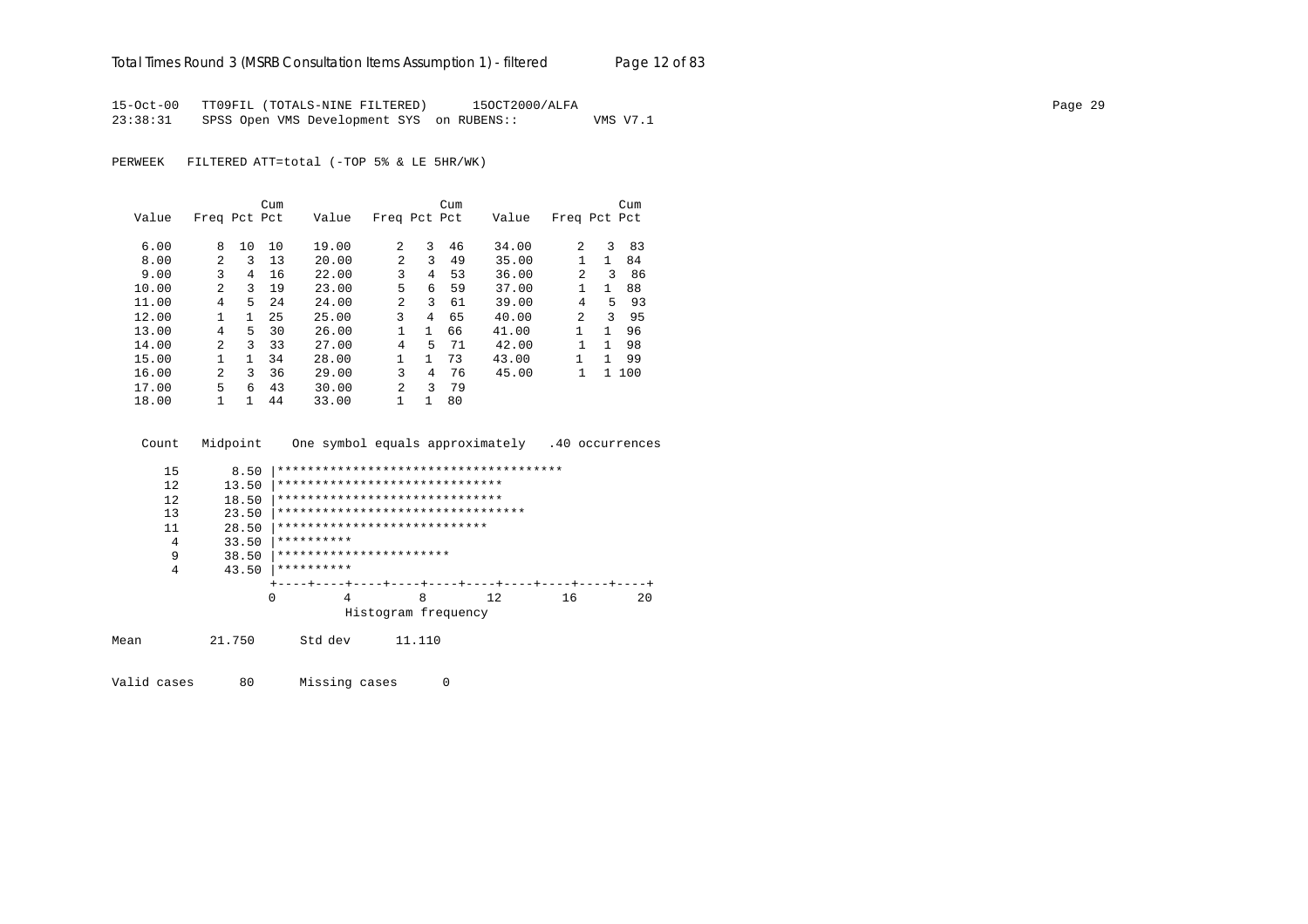15-Oct-00 TT09FIL (TOTALS-NINE FILTERED) 15OCT2000/ALFA Page 30 23:38:32 SPSS Open VMS Development SYS on RUBENS:: VMS V7.1

Preceding task required .22 seconds CPU time; 1.17 seconds elapsed.

```
323 0 TEMPORARY
324 0 SELECT IF (SCIN36 EQ 6)
325 \t 0 / *326 0 /* TOTAL TIMES FREQUENCY DISTRIBUTION FOR NEUROSURGEONS
327 \t 0 \t /\t328 0 FREQUENCIES VARIABLES=PERWEEK/<br>329 0 FORMAT=CONDENSE/
329 0 FORMAT=CONDENSE/
330 0 HISTOGRAM=INCREMENT (5)/
331 0 STATISTICS=MEAN STDDEV
332 0 /*
```
There are 1,073,639,760 bytes of memory available.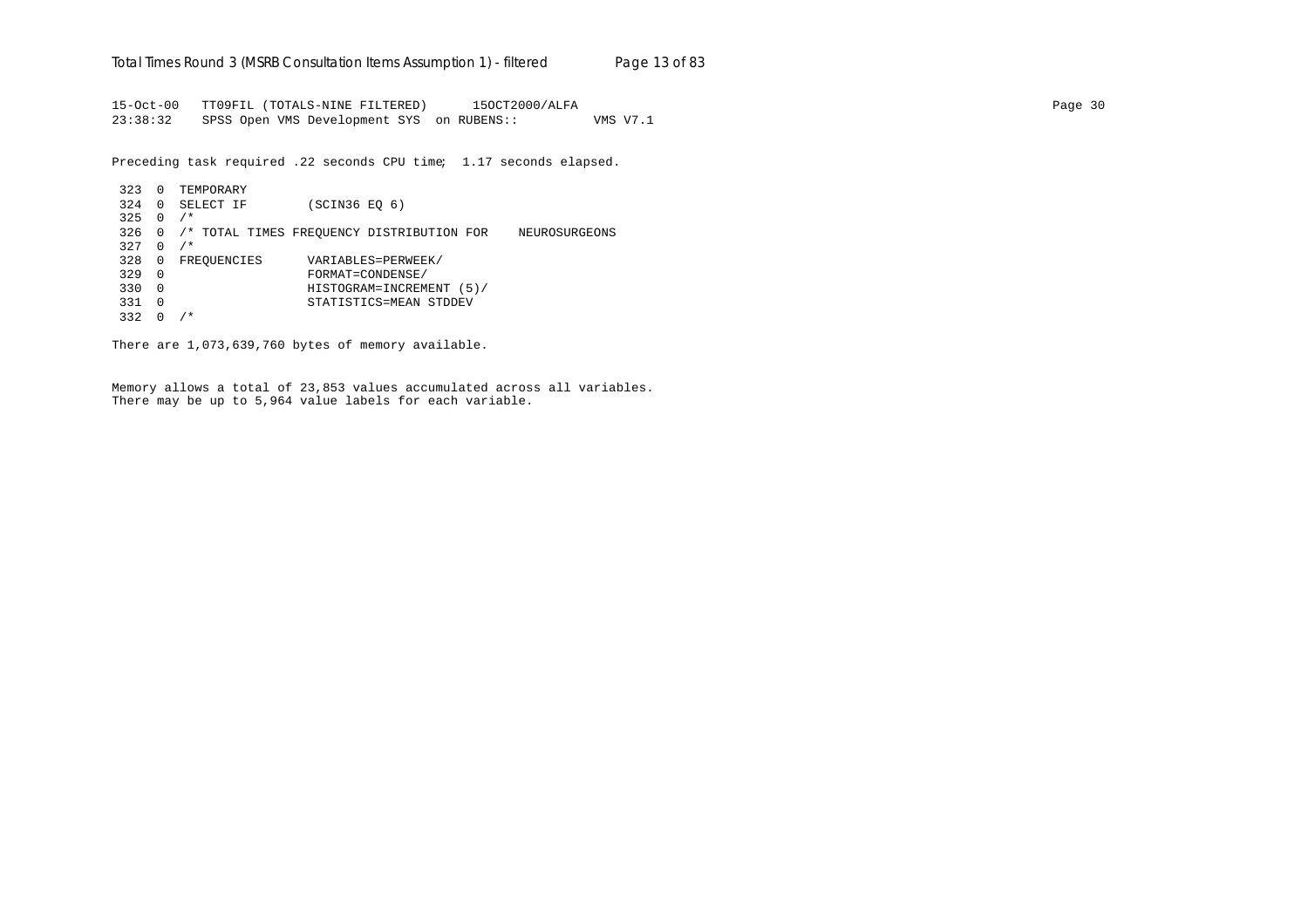# Total Times Round 3 (MSRB Consultation Items Assumption 1) - *filtered* Page 14 of 83

15-Oct-00 TT09FIL (TOTALS-NINE FILTERED) 15OCT2000/ALFA Page 31 23:38:32 SPSS Open VMS Development SYS on RUBENS:: VMS V7.1

PERWEEK FILTERED ATT=total (-TOP 5% & LE 5HR/WK)

|       |              |                | Cum |       |                |                | Cum |       |                |         | Cum   |
|-------|--------------|----------------|-----|-------|----------------|----------------|-----|-------|----------------|---------|-------|
| Value | Freq Pct Pct |                |     | Value | Freq Pct Pct   |                |     | Value | Freq Pct Pct   |         |       |
|       |              |                |     |       |                |                |     |       |                |         |       |
| 6.00  | 3            | 4              | 4   | 16.00 | 3              | 4              | 45  | 27.00 | 3              | 4       | 85    |
| 7.00  |              | 1              | 5   | 17.00 | 6              | 7              | 52  | 28.00 | 2              | 2       | 87    |
| 8.00  | 6            | 7              | 12  | 18.00 | 5.             | 6              | 58  | 29.00 |                |         | 88    |
| 9.00  | 5            | 6              | 18  | 19.00 | 3              | 4              | 62  | 31.00 | 3              | 4       | 92    |
| 10.00 | 2            | $\overline{2}$ | 20  | 20.00 | 4              | 5              | 67  | 32.00 | $\mathfrak{D}$ | $2^{1}$ | 94    |
| 11.00 | 6            | 7              | 27  | 22.00 | $\mathfrak{D}$ | $\overline{a}$ | 69  | 33.00 | 2              | $2^{1}$ | 96    |
| 12.00 | 4            | 5              | 32  | 23.00 | ς              | 4              | 73  | 34.00 | $\mathfrak{D}$ | $2^{1}$ | 99    |
| 13.00 | 4            | 5.             | 37  | 24.00 | 2              | 2              | 75  | 35.00 |                |         | 1 100 |
| 14.00 |              |                | 38  | 25.00 | 2              | 2              | 77  |       |                |         |       |
| 15.00 | ζ            | 4              | 42  | 26.00 | 3              | 4              | 81  |       |                |         |       |

| Count | Midpoint | One symbol equals approximately      |    |                     |    | .50 occurrences |    |
|-------|----------|--------------------------------------|----|---------------------|----|-----------------|----|
| 17    | 8.50     | **********************************   |    |                     |    |                 |    |
| 18    | 13.50    | ************************************ |    |                     |    |                 |    |
| 21    | 18.50    |                                      |    |                     |    |                 |    |
| 9     | 23.50    | ******************                   |    |                     |    |                 |    |
| 9     | 28.50    | ******************                   |    |                     |    |                 |    |
| 10    | 33.50    | ********************                 |    |                     |    |                 |    |
|       |          |                                      |    |                     |    |                 |    |
|       |          | 0<br>5                               | 10 |                     | 15 | 20              | 25 |
|       |          |                                      |    | Histogram frequency |    |                 |    |
| Mean  | 18.107   | Std dev                              |    | 8.130               |    |                 |    |

Valid cases 84 Missing cases 0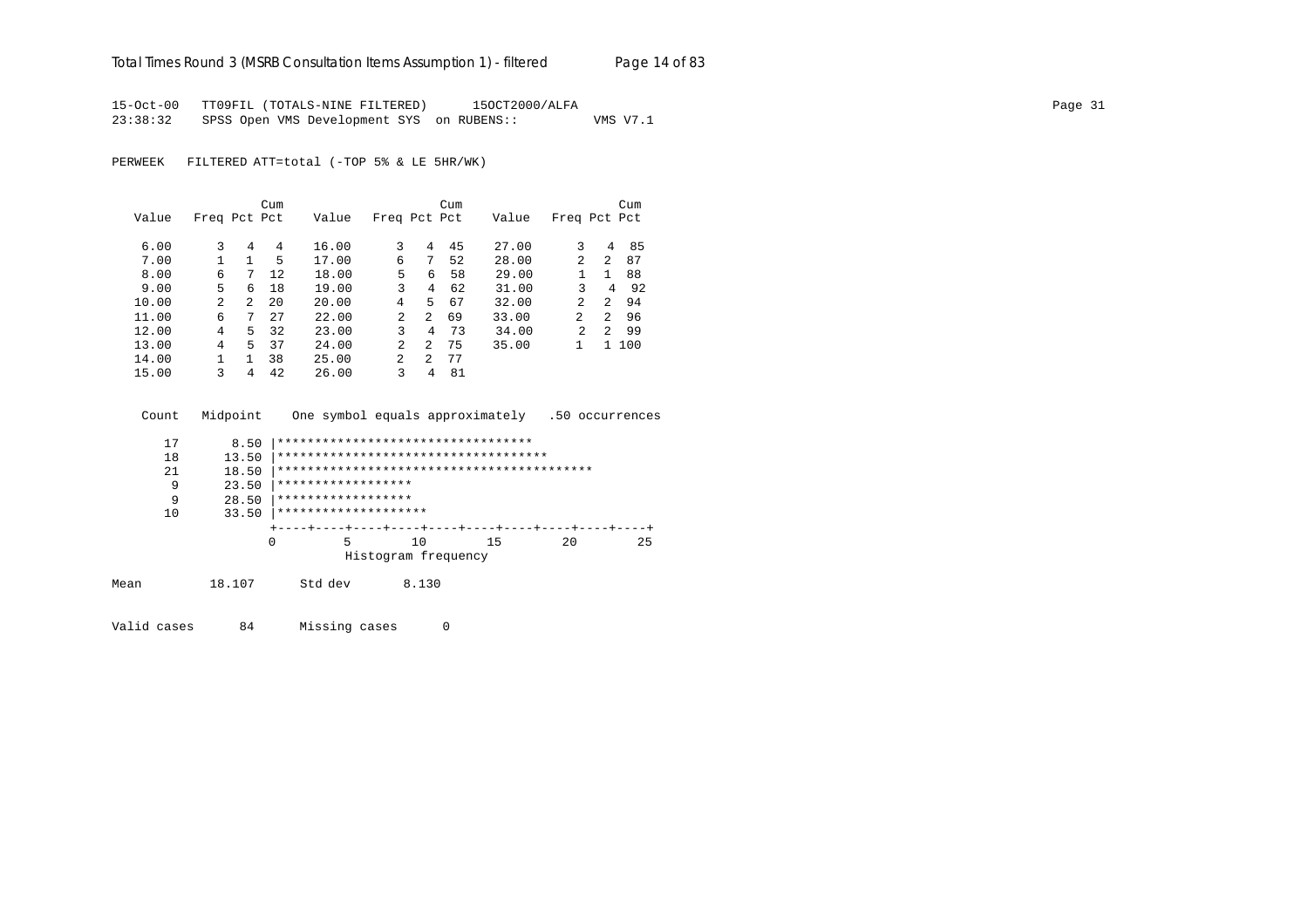15-Oct-00 TT09FIL (TOTALS-NINE FILTERED) 15OCT2000/ALFA Page 32 23:38:33 SPSS Open VMS Development SYS on RUBENS:: VMS V7.1

Preceding task required .26 seconds CPU time; 1.07 seconds elapsed.

333 0 TEMPORARY 334 0 SELECT IF (SCIN36 EQ 7) 335 0 /\* 336 0 /\* TOTAL TIMES FREQUENCY DISTRIBUTION FOR ORTHOPAEDIC SURGEONS 337 0 /\* 338 0 FREQUENCIES VARIABLES=PERWEEK/<br>339 0 FORMAT=CONDENSE/ 339 0 FORMAT=CONDENSE/ 340 0 HISTOGRAM=INCREMENT (5)/ 341 0 STATISTICS=MEAN STDDEV 342 0 /\*

There are 1,073,639,760 bytes of memory available.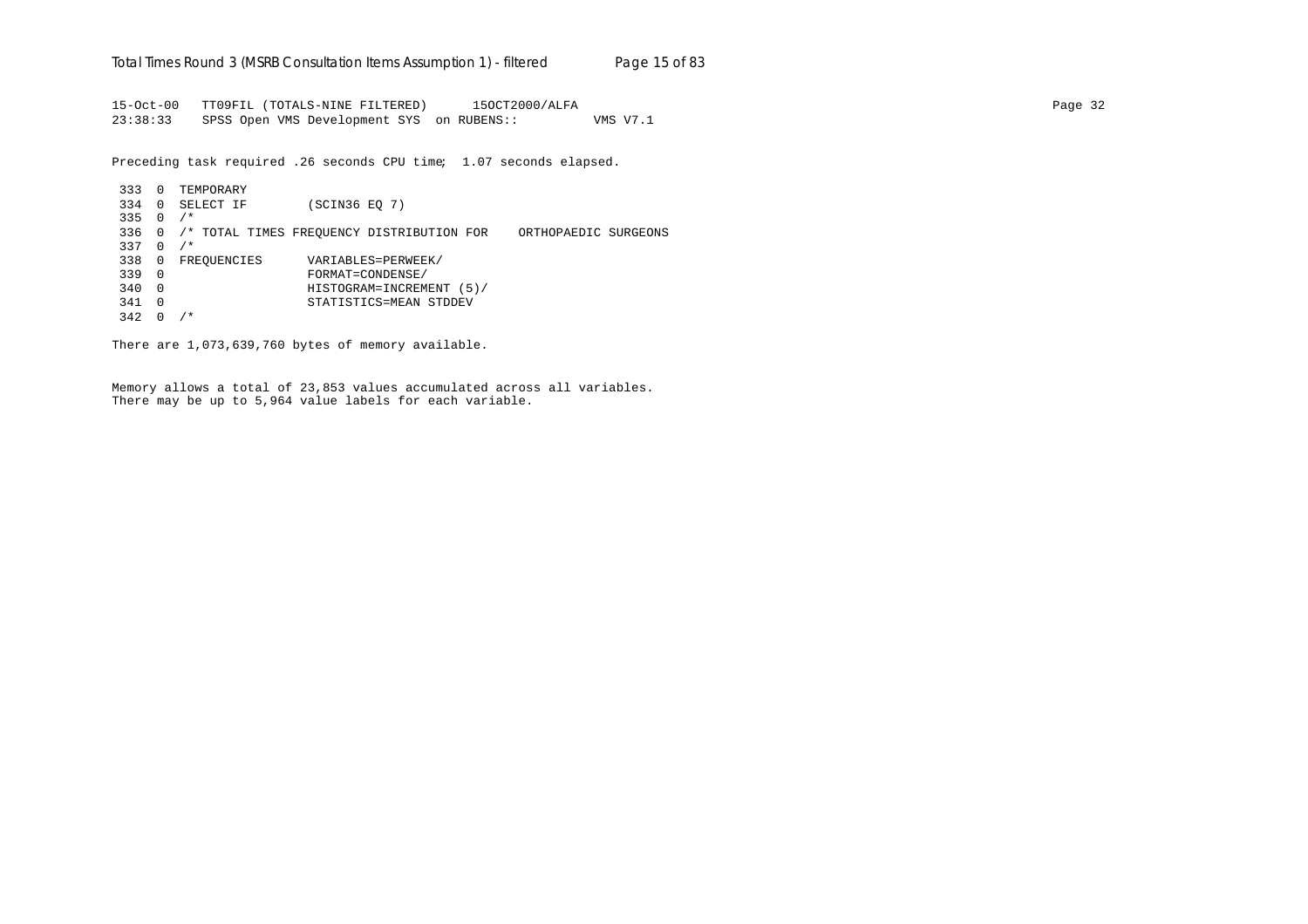15-Oct-00 TT09FIL (TOTALS-NINE FILTERED) 15OCT2000/ALFA Page 33 23:38:34 SPSS Open VMS Development SYS on RUBENS:: VMS V7.1

PERWEEK FILTERED ATT=total (-TOP 5% & LE 5HR/WK)

|       |              |                | Cum |       |              |                | Cum |       |                |                | Cum |
|-------|--------------|----------------|-----|-------|--------------|----------------|-----|-------|----------------|----------------|-----|
| Value | Freq Pct Pct |                |     | Value | Freq Pct Pct |                |     | Value | Freq Pct Pct   |                |     |
|       |              |                |     |       |              |                |     |       |                |                |     |
| 6.00  | 12           | $\mathfrak{D}$ | 2   | 21.00 | 21           | 4              | 39  | 36.00 | 8              | 1              | 85  |
| 7.00  | 7            | $\mathbf{1}$   | 4   | 22.00 | 19           | 4              | 42  | 37.00 | 8              | 1              | 86  |
| 8.00  | 5            | $\mathbf{1}$   | 4   | 23.00 | 21           | 4              | 46  | 38.00 | 9              | $\mathfrak{D}$ | 88  |
| 9.00  | 10           | $\overline{2}$ | 6   | 24.00 | 19           | 4              | 49  | 39.00 | 8              |                | 89  |
| 10.00 | 12           | 2              | 8   | 25.00 | 13           | $\mathfrak{D}$ | 52  | 40.00 | 10             | $\mathfrak{D}$ | 91  |
| 11.00 | 12           | 2              | 11  | 26.00 | 11           | $\overline{a}$ | 54  | 41.00 | 3              |                | 92  |
| 12.00 | 16           | 3              | 14  | 27.00 | 23           | 4              | 58  | 42.00 | 3              | $\mathbf{1}$   | 92  |
| 13.00 | 14           | 3              | 16  | 28.00 | 19           | 4              | 62  | 43.00 | 8              | 1              | 94  |
| 14.00 | 14           | 3              | 19  | 29.00 | 20           | 4              | 65  | 44.00 | 3              | 1.             | 94  |
| 15.00 | 14           | 3              | 21  | 30.00 | 16           | 3              | 68  | 45.00 | 6              | 1.             | 95  |
| 16.00 | 13           | $\overline{2}$ | 24  | 31.00 | 14           | 3              | 71  | 46.00 | 7              | 1              | 96  |
| 17.00 | 13           | 2              | 26  | 32.00 | 18           | 3              | 74  | 47.00 | 8              | 1              | 98  |
| 18.00 | 14           | 3              | 29  | 33.00 | 18           | 3              | 77  | 48.00 | 4              | 1              | 99  |
| 19.00 | 13           | $\mathfrak{D}$ | 31  | 34.00 | 13           | $\overline{a}$ | 80  | 49.00 | 5              | $\mathbf{1}$   | 100 |
| 20.00 | 19           | 4              | 35  | 35.00 | 17           | 3              | 83  | 50.00 | $\mathfrak{D}$ | 0              | 100 |

Count Midpoint One symbol equals approximately 2.00 occurrences

| 46 | 8.50  | ***********************              |                     |    |    |     |
|----|-------|--------------------------------------|---------------------|----|----|-----|
| 70 | 13.50 | ************************************ |                     |    |    |     |
| 72 | 18.50 | ************************************ |                     |    |    |     |
| 93 | 23.50 |                                      |                     |    |    |     |
| 89 | 28.50 |                                      |                     |    |    |     |
| 80 | 33.50 |                                      |                     |    |    |     |
| 43 | 38.50 | **********************               |                     |    |    |     |
| 23 | 43.50 | ************                         |                     |    |    |     |
| 26 | 48.50 | *************                        |                     |    |    |     |
|    |       |                                      |                     |    |    |     |
|    | 0     | 20                                   | 40                  | 60 | 80 | 100 |
|    |       |                                      | Histogram frequency |    |    |     |

| 25.317<br>Mean | Std dev | 10.722 |
|----------------|---------|--------|
|----------------|---------|--------|

Valid cases 542 Missing cases 0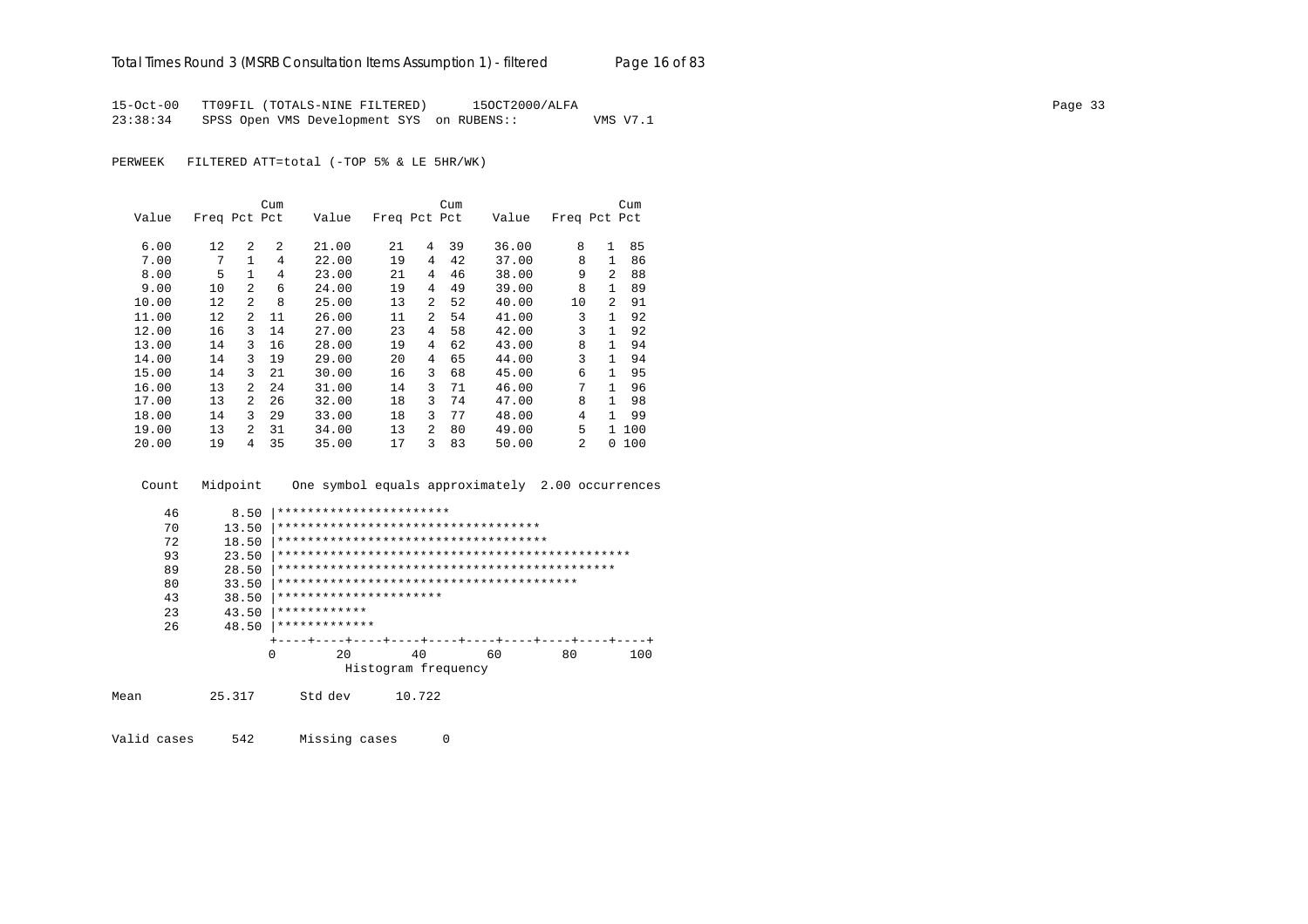15-Oct-00 TT09FIL (TOTALS-NINE FILTERED) 15OCT2000/ALFA Page 34 23:38:34 SPSS Open VMS Development SYS on RUBENS:: VMS V7.1

Preceding task required .26 seconds CPU time; 1.20 seconds elapsed.

343 0 TEMPORARY 344 0 SELECT IF (SCIN36 EQ 8)  $345 \quad 0 \quad /*$ 346 0 /\* TOTAL TIMES FREQUENCY DISTRIBUTION FOR PAEDIATRIC SURGEONS 347 0 /\* 348 0 FREQUENCIES VARIABLES=PERWEEK/ 349 0 FORMAT=CONDENSE/ 350 0 HISTOGRAM=INCREMENT (5)/ 351 0 STATISTICS=MEAN STDDEV 352 0 /\*

There are 1,073,639,760 bytes of memory available.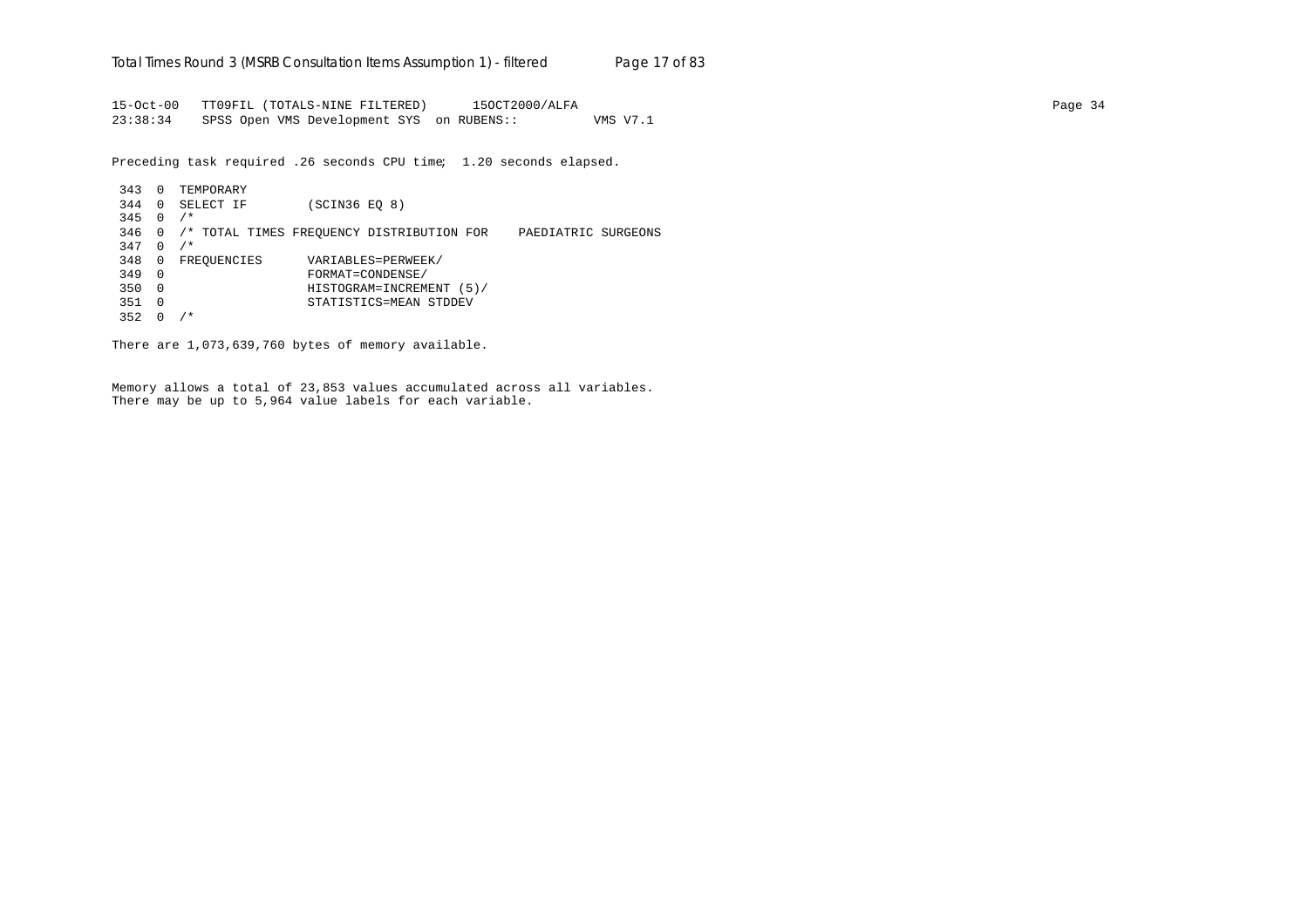#### Total Times Round 3 (MSRB Consultation Items Assumption 1) - *filtered* Page 18 of 83

15-Oct-00 TT09FIL (TOTALS-NINE FILTERED) 15OCT2000/ALFA Page 35 23:38:35 SPSS Open VMS Development SYS on RUBENS:: VMS V7.1

PERWEEK FILTERED ATT=total (-TOP 5% & LE 5HR/WK)

|       |               |     | Cum |       |              |   | Cum |       |              |   | Cum |
|-------|---------------|-----|-----|-------|--------------|---|-----|-------|--------------|---|-----|
| Value | Freq Pct Pct  |     |     | Value | Freq Pct Pct |   |     | Value | Freq Pct Pct |   |     |
| 6.00  |               | 3.  | 3   | 15.00 | 3            | 9 | 50  | 28.00 |              | 3 | 82  |
| 7.00  | 4             | 12. | 15  | 16.00 |              | 3 | 53  | 30.00 |              | 3 | 85  |
| 9.00  | $\mathcal{L}$ | 6   | 21  | 17.00 | 2            | 6 | 59  | 35.00 |              | 3 | 88  |
| 10.00 |               | 3.  | 24  | 19.00 | 2            | 6 | 65  | 36.00 |              | ζ | 91  |
| 11.00 | 2             | 6   | 29  | 23.00 | ς            | 9 | 74  | 37.00 |              | 3 | 94  |
| 12.00 | 2             | 6   | 35  | 25.00 |              | 3 | 76  | 41.00 |              | ζ | 97  |
| 13.00 | 2             | 6   | 41  | 27.00 |              |   | 79  | 47.00 |              | 3 | 100 |

Count Midpoint One symbol equals approximately .20 occurrences

|      | 8 | 8.50   |                           |               |                     |  |   |  |   |  |    |  |
|------|---|--------|---------------------------|---------------|---------------------|--|---|--|---|--|----|--|
|      | 9 | 13.50  |                           |               |                     |  |   |  |   |  |    |  |
|      | 5 | 18.50  | ************************* |               |                     |  |   |  |   |  |    |  |
|      | 4 | 23.50  | ********************      |               |                     |  |   |  |   |  |    |  |
|      | 3 | 28.50  | ***************           |               |                     |  |   |  |   |  |    |  |
|      | 1 | 33.50  | *****                     |               |                     |  |   |  |   |  |    |  |
|      | 2 | 38.50  | **********                |               |                     |  |   |  |   |  |    |  |
|      | 1 | 43.50  | *****                     |               |                     |  |   |  |   |  |    |  |
|      | 1 | 47.00  | *****                     |               |                     |  |   |  |   |  |    |  |
|      |   |        |                           | -+----+----+- |                     |  |   |  |   |  |    |  |
|      |   | 0      |                           | 2             | 4                   |  | 6 |  | 8 |  | 10 |  |
|      |   |        |                           |               | Histogram frequency |  |   |  |   |  |    |  |
|      |   |        |                           |               |                     |  |   |  |   |  |    |  |
| Mean |   | 18.882 | Std dev                   |               | 10.837              |  |   |  |   |  |    |  |
|      |   |        |                           |               |                     |  |   |  |   |  |    |  |

Valid cases 34 Missing cases 0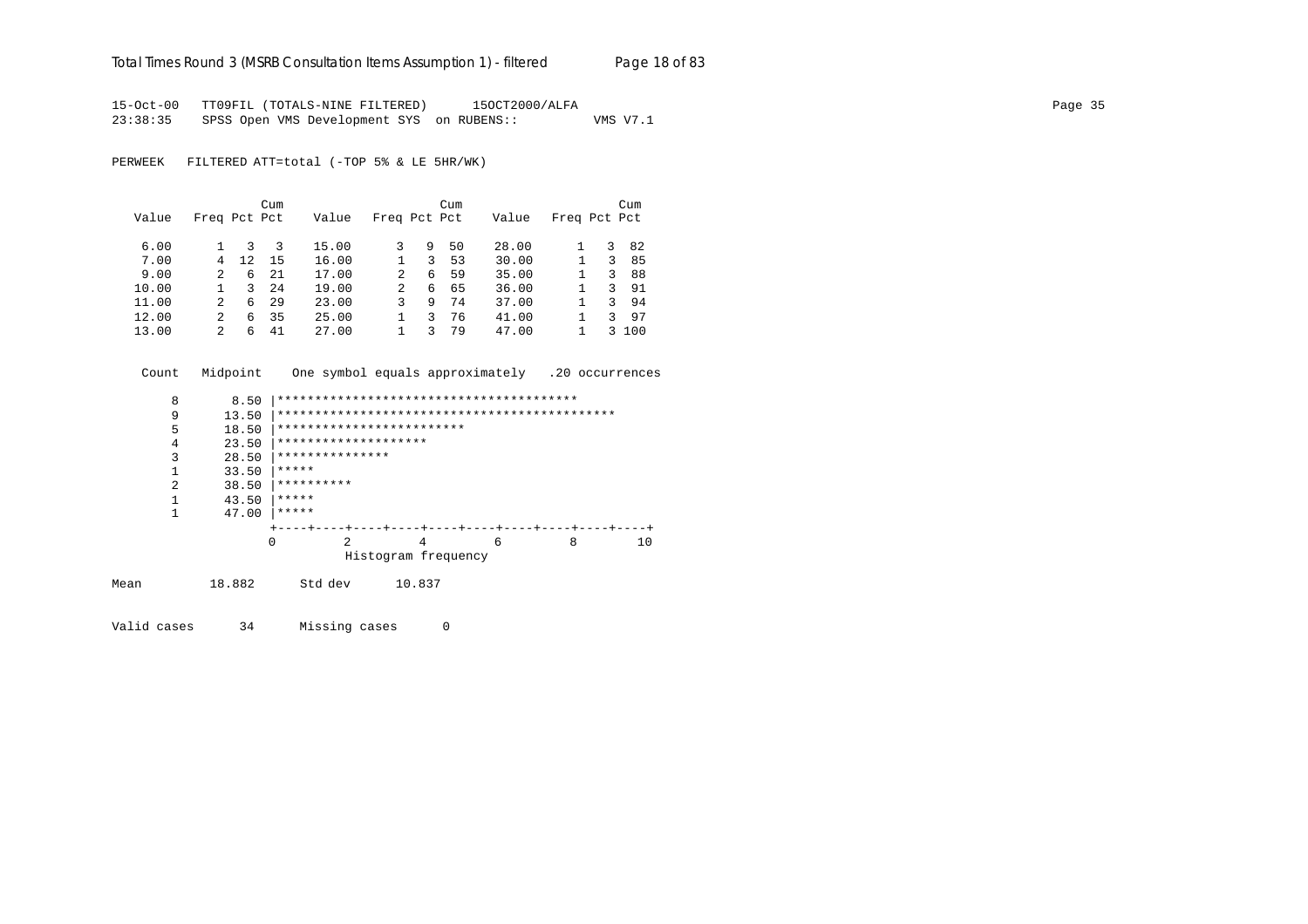15-Oct-00 TT09FIL (TOTALS-NINE FILTERED) 15OCT2000/ALFA Page 36 23:38:36 SPSS Open VMS Development SYS on RUBENS:: VMS V7.1

Preceding task required .21 seconds CPU time; 1.01 seconds elapsed.

```
353 0 TEMPORARY
354 0 SELECT IF (SCIN36 EQ 9)
355 0 /*
356 0 /* TOTAL TIMES FREQUENCY DISTRIBUTION FOR PLASTIC SURGEONS
357 0 /*
358 0 FREQUENCIES VARIABLES=PERWEEK/<br>359 0 FORMAT=CONDENSE/
359 0 FORMAT=CONDENSE/
360 0 HISTOGRAM=INCREMENT (5)/
361 0 STATISTICS=MEAN STDDEV
362 0 /*
```
There are 1,073,639,760 bytes of memory available.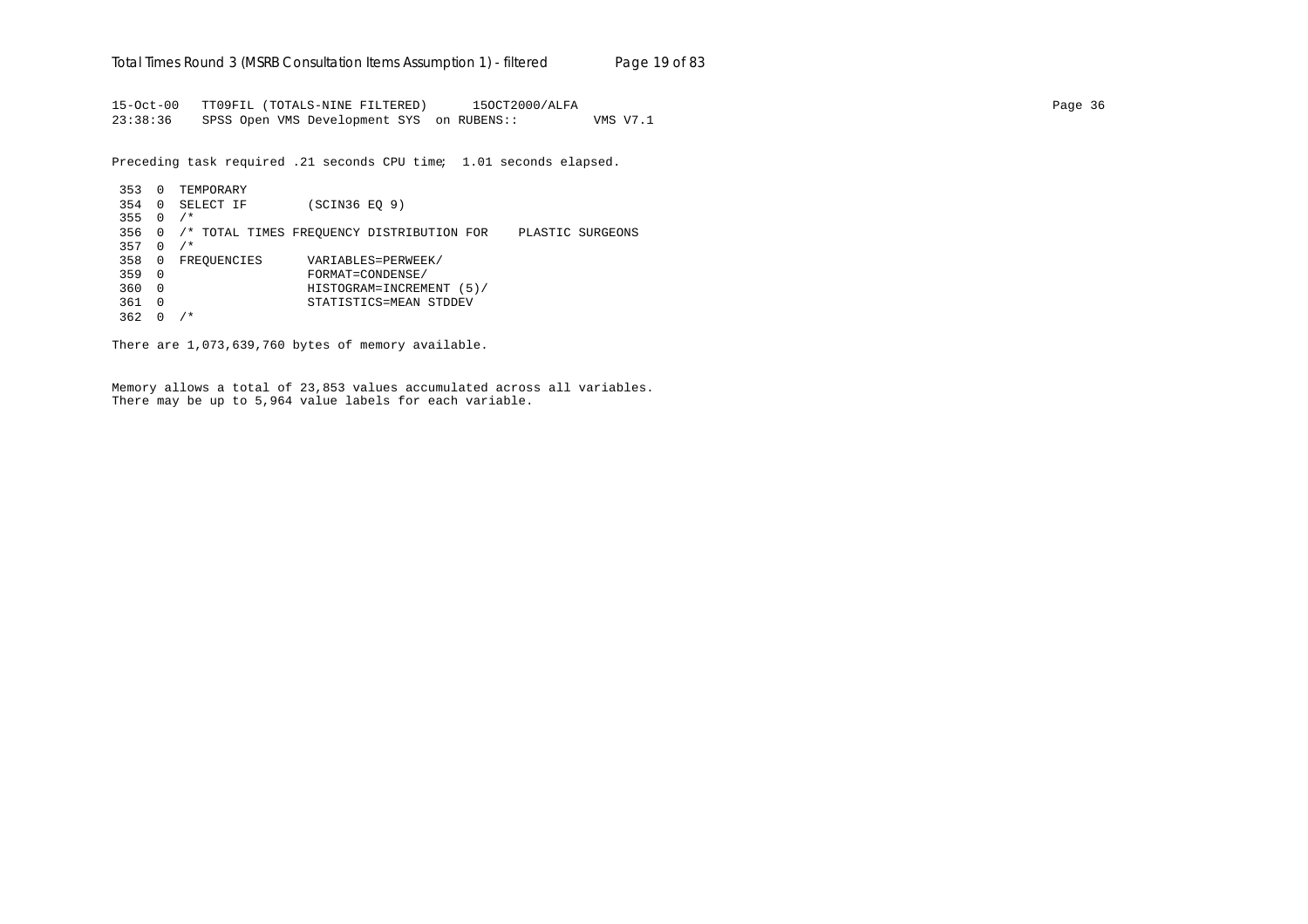15-Oct-00 TT09FIL (TOTALS-NINE FILTERED) 15OCT2000/ALFA Page 37 23:38:36 SPSS Open VMS Development SYS on RUBENS:: VMS V7.1

PERWEEK FILTERED ATT=total (-TOP 5% & LE 5HR/WK)

|       |                |                | Cum            |       |              |                | Cum |       |                |              | Cum   |
|-------|----------------|----------------|----------------|-------|--------------|----------------|-----|-------|----------------|--------------|-------|
| Value | Freq Pct Pct   |                |                | Value | Freq Pct Pct |                |     | Value | Freq Pct Pct   |              |       |
| 7.00  | 2              | 1              | 1              | 29.00 | 7            | 4              | 39  | 51.00 | 3              | 2            | 87    |
| 8.00  | $\mathbf{1}$   | $\mathbf{1}$   | $\overline{a}$ | 30.00 | 4            | 2              | 42  | 52.00 | $\mathbf{1}$   | $\mathbf{1}$ | 88    |
| 9.00  | $\mathfrak{D}$ | $\mathbf{1}$   | 3              | 31.00 | 4            | 2              | 44  | 54.00 | $\overline{2}$ | $\mathbf{1}$ | 89    |
|       |                |                |                |       |              |                |     |       |                |              |       |
| 10.00 | $\overline{a}$ | $\mathbf{1}$   | 4              | 32.00 | 10           | 5              | 49  | 56.00 | $\mathbf{1}$   | $\mathbf{1}$ | 89    |
| 11.00 | 1              | 1              | 4              | 33.00 | 6            | 3              | 52  | 57.00 | 1              | $\mathbf{1}$ | 90    |
| 12.00 | $\overline{2}$ | $\mathbf{1}$   | 5              | 34.00 | 4            | 2              | 54  | 58.00 | $\mathbf{1}$   | $\mathbf{1}$ | 91    |
| 13.00 | 1              | $\mathbf{1}$   | 6              | 35.00 | 3            | 2              | 56  | 59.00 | 1              | $\mathbf{1}$ | 91    |
| 14.00 | 3              | 2              | 7              | 36.00 | 2            | 1              | 57  | 60.00 | 1              | $\mathbf{1}$ | 92    |
| 15.00 | 2              | $\mathbf{1}$   | 8              | 37.00 | 4            | 2              | 59  | 61.00 | 4              | 2            | 94    |
| 16.00 | 3              | $\overline{2}$ | 10             | 38.00 | 5            | 3              | 62  | 64.00 | $\mathbf{1}$   | $\mathbf{1}$ | 94    |
| 17.00 | 5              | 3              | 13             | 39.00 | 3            | $\overline{2}$ | 63  | 65.00 | $\mathbf{1}$   | $\mathbf{1}$ | 95    |
| 18.00 | $\mathbf{1}$   | $\mathbf{1}$   | 13             | 40.00 | 4            | 2              | 65  | 66.00 | $\mathbf{1}$   | $\mathbf{1}$ | 95    |
| 19.00 | 4              | 2              | 15             | 41.00 | 3            | 2              | 67  | 68.00 | $\mathbf{1}$   | $\mathbf{1}$ | 96    |
| 21.00 | 3              | 2              | 17             | 42.00 | 6            | 3              | 70  | 69.00 | $\mathbf{1}$   | $\mathbf{1}$ | 96    |
| 22.00 | 3              | 2              | 18             | 43.00 | 3            | 2              | 72  | 71.00 | $\mathbf{1}$   | $\mathbf{1}$ | 97    |
| 23.00 | 5              | 3              | 21             | 44.00 | 10           | 5              | 77  | 74.00 | $\mathbf{1}$   | $\mathbf{1}$ | 97    |
| 24.00 | 8              | 4              | 25             | 45.00 | 3            | $\overline{2}$ | 78  | 76.00 | 1              | 1            | 98    |
| 25.00 | 3              | $\mathfrak{D}$ | 27             | 46.00 | 6            | 3              | 82  | 78.00 | 1              | $\mathbf{1}$ | 98    |
| 26.00 | 5              | 3              | 29             | 48.00 | 5            | 3              | 84  | 81.00 | $\mathfrak{D}$ | $\mathbf{1}$ | 99    |
| 27.00 | 5              | 3              | 32             | 49.00 | 2            | 1              | 85  | 82.00 | 1              |              | 1 100 |
| 28.00 | 7              | 4              | 36             | 50.00 | 1            | $\mathbf{1}$   | 86  |       |                |              |       |

 Count Midpoint One symbol equals approximately .60 occurrences 8 9.50 |\*\*\*\*\*\*\*\*\*\*\*\*\* 11 14.50 |\*\*\*\*\*\*\*\*\*\*\*\*\*\*\*\*\*\* 13 19.50 |\*\*\*\*\*\*\*\*\*\*\*\*\*\*\*\*\*\*\*\*\*\*\*\*<br>24 24.50 |\*\*\*\*\*\*\*\*\*\*\*\*\*\*\*\*\*\*\*\*\*\*\* 24 24.50 |\*\*\*\*\*\*\*\*\*\*\*\*\*\*\*\*\*\*\*\*\*\*\*\*\*\*\*\*\*\*\*\*\*\*\*\*\*\*\*\* 27 29.50 |\*\*\*\*\*\*\*\*\*\*\*\*\*\*\*\*\*\*\*\*\*\*\*\*\*\*\*\*\*\*\*\*\*\*\*\*\*\*\*\*\*\*\*\*\* 25 34.50 |\*\*\*\*\*\*\*\*\*\*\*\*\*\*\*\*\*\*\*\*\*\*\*\*\*\*\*\*\*\*\*\*\*\*\*\*\*\*\*\*\*\* 19 39.50 |\*\*\*\*\*\*\*\*\*\*\*\*\*\*\*\*\*\*\*\*\*\*\*\*\*\*\*\*\*\*\*\* 28 44.50 |\*\*\*\*\*\*\*\*\*\*\*\*\*\*\*\*\*\*\*\*\*\*\*\*\*\*\*\*\*\*\*\*\*\*\*\*\*\*\*\*\*\*\*\*\*\*\* 11  $49.50$   $**************************$ 4  $54.50$   $*******$ <br>8  $59.50$   $*******$  8 59.50 |\*\*\*\*\*\*\*\*\*\*\*\*\* 3 64.50 |\*\*\*\*\* 3 69.50  $*****$ <br>2 74.50  $*****$ 2 74.50  $***$ <br>4 79.50  $****$  4 79.50 |\*\*\*\*\*\*\* +----+----+----+----+----+----+----+----+----+----+ 0 6 12 18 24 30 Histogram frequency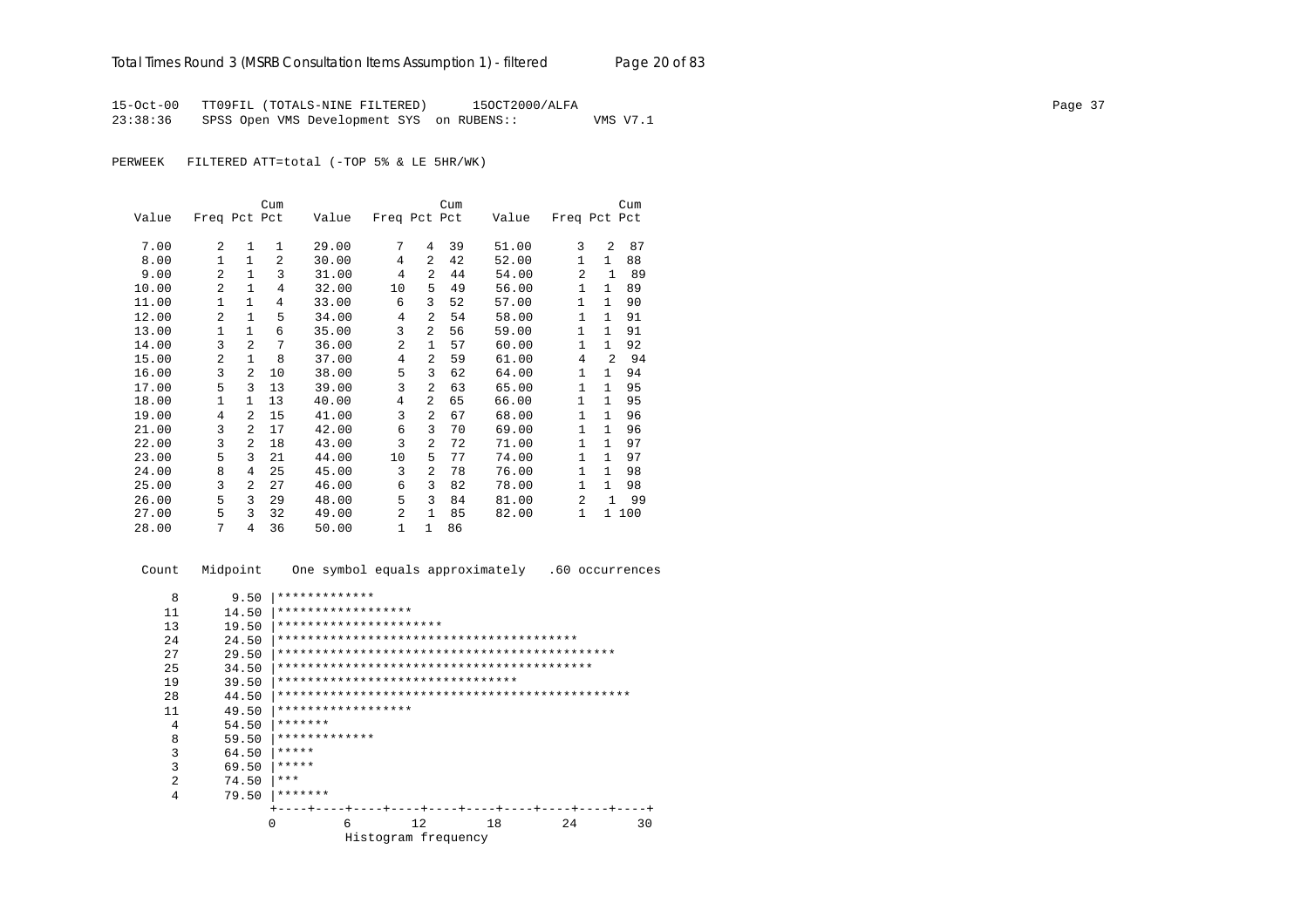## Total Times Round 3 (MSRB Consultation Items Assumption 1) - *filtered* Page 21 of 83

15-Oct-00 TT09FIL (TOTALS-NINE FILTERED) 15OCT2000/ALFA Page 38 23:38:37 SPSS Open VMS Development SYS on RUBENS:: VMS V7.1

PERWEEK FILTERED ATT=total (-TOP 5% & LE 5HR/WK)

Mean 35.458 Std dev 15.732

Valid cases 190 Missing cases 0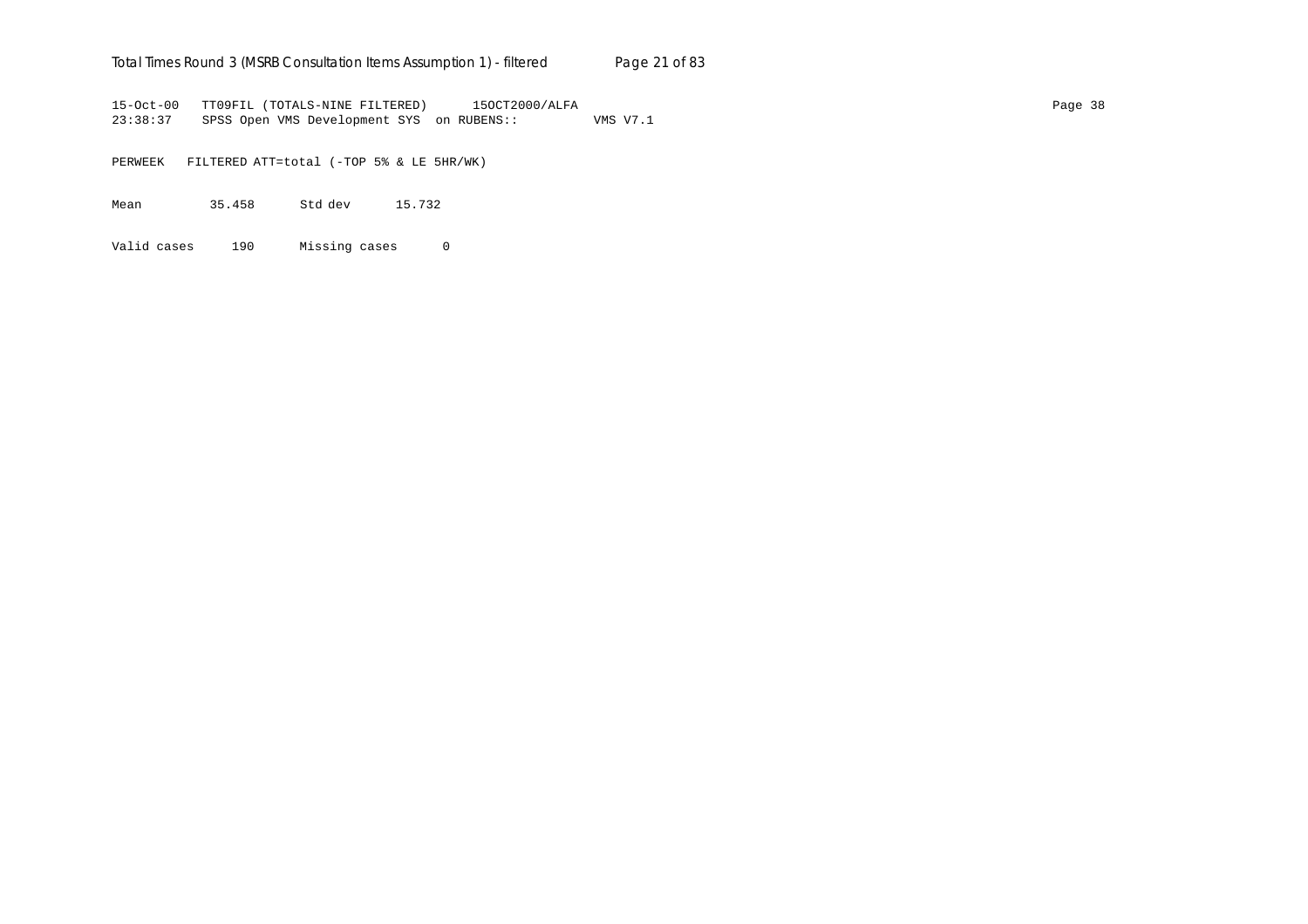15-Oct-00 TT09FIL (TOTALS-NINE FILTERED) 15OCT2000/ALFA Page 39 23:38:38 SPSS Open VMS Development SYS on RUBENS:: VMS V7.1

Preceding task required .20 seconds CPU time; 1.90 seconds elapsed.

```
363 0 TEMPORARY
364 0 SELECT IF (SCIN36 EQ 10)
365 0 /*
366 0 /* TOTAL TIMES FREQUENCY DISTRIBUTION FOR UROLOGISTS
367 \quad 0 \quad /*368 0 FREQUENCIES VARIABLES=PERWEEK/<br>369 0 FORMAT=CONDENSE/
369 0 FORMAT=CONDENSE/
370 0 HISTOGRAM=INCREMENT (5)/
371 0 STATISTICS=MEAN STDDEV
372 0 /*
```
There are 1,073,639,760 bytes of memory available.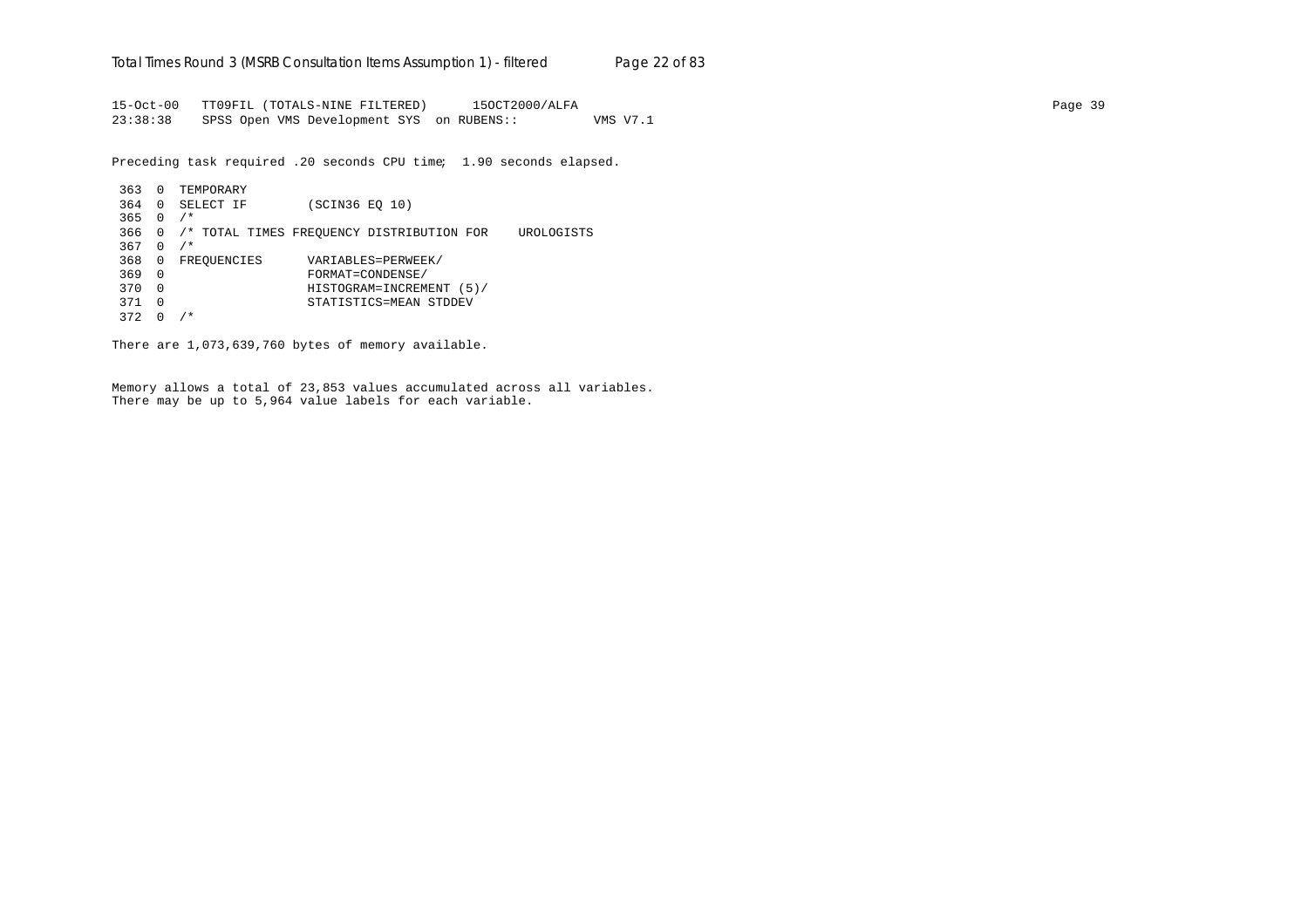15-Oct-00 TT09FIL (TOTALS-NINE FILTERED) 15OCT2000/ALFA Page 40 23:38:38 SPSS Open VMS Development SYS on RUBENS:: VMS V7.1

PERWEEK FILTERED ATT=total (-TOP 5% & LE 5HR/WK)

|       |                |                | Cum            |       |                |                | Cum |       |                |                | Cum |
|-------|----------------|----------------|----------------|-------|----------------|----------------|-----|-------|----------------|----------------|-----|
| Value | Freq Pct Pct   |                |                | Value | Freq Pct Pct   |                |     | Value | Freq Pct Pct   |                |     |
| 6.00  | 3              | $\mathfrak{D}$ | 2              | 24.00 | 4              | $\overline{a}$ | 29  | 41.00 | $\mathfrak{D}$ | 1              | 76  |
| 7.00  | $\mathbf{1}$   | $\mathbf{1}$   | $\mathfrak{D}$ | 25.00 | 3              | $\overline{a}$ | 31  | 42.00 | 6              | ζ              | 79  |
| 8.00  | 2              | $\mathbf{1}$   | 3              | 26.00 | $\overline{a}$ | $\mathbf{1}$   | 32  | 43.00 | 2              | $\mathbf{1}$   | 80  |
| 9.00  | $\overline{a}$ | $\mathbf{1}$   | 4              | 27.00 | 6              | 3              | 35  | 44.00 | 4              | 2              | 82  |
| 10.00 | 1              | $\mathbf{1}$   | 5              | 28.00 | 9              | 5.             | 40  | 45.00 | $\overline{a}$ | 1              | 83  |
| 11.00 | 4              | 2              | 7              | 29.00 | 10             | 5              | 45  | 46.00 | 4              | $\mathfrak{D}$ | 85  |
| 12.00 | 2              | $\mathbf{1}$   | 8              | 30.00 | 3              | $\overline{a}$ | 46  | 47.00 | $\mathfrak{D}$ | $\mathbf{1}$   | 86  |
| 13.00 | $\overline{a}$ | 1              | 9              | 31.00 | 5              | 3              | 49  | 48.00 | 4              | 2              | 88  |
| 14.00 | 4              | $\mathcal{L}$  | 11             | 32.00 | 5              | 3              | 52  | 49.00 | 3              | $\mathcal{L}$  | 90  |
| 15.00 | $\overline{a}$ | 1.             | 12.            | 33.00 | 6              | 3              | 55  | 50.00 | $\mathfrak{D}$ | 1              | 91  |
| 16.00 | 3              | $\mathfrak{D}$ | 13             | 34.00 | 6              | 3              | 58  | 51.00 | 5              | 3              | 93  |
| 17.00 | 5              | 3              | 16             | 35.00 | 5              | 3              | 60  | 52.00 | 3              | $\mathcal{L}$  | 95  |
| 19.00 | $\mathbf{1}$   | 1              | 16             | 36.00 | 2              | $\mathbf{1}$   | 61  | 53.00 | $\overline{a}$ | 1              | 96  |
| 20.00 | 8              | 4              | 21             | 37.00 | 4              | 2              | 63  | 54.00 | 3              | $\mathfrak{D}$ | 97  |
| 21.00 | 4              | 2              | 23             | 38.00 | 7              | 4              | 67  | 55.00 | $\mathfrak{D}$ | 1              | 98  |
| 22.00 | 4              | 2              | 25             | 39.00 | 7              | 4              | 71  | 56.00 |                | 1              | 99  |
| 23.00 | 5              | 3              | 27             | 40.00 | 8              | 4              | 75  | 57.00 | $\overline{a}$ | 1.             | 100 |

```
 Count Midpoint One symbol equals approximately .60 occurrences
       9 8.50 |***************
      14 13.50 |*************************<br>17 18.50 |************************
        17 18.50 |****************************
       20 23.50 |***********************************<br>30 28.50 |*********************************
        30 28.50 |**************************************************
        27 33.50 |*********************************************
        28 38.50 |***********************************************
       16 43.50 |***************************
       15 48.50 |*************************
        15 53.50 |***************************<br>3 57.00 |*****
               57.00 |*****
                      +----+----+----+----+----+----+----+----+----+----+
                         0 6 12 18 24 30
                                Histogram frequency
Mean 31.948 Std dev 12.697
```
Valid cases 194 Missing cases 0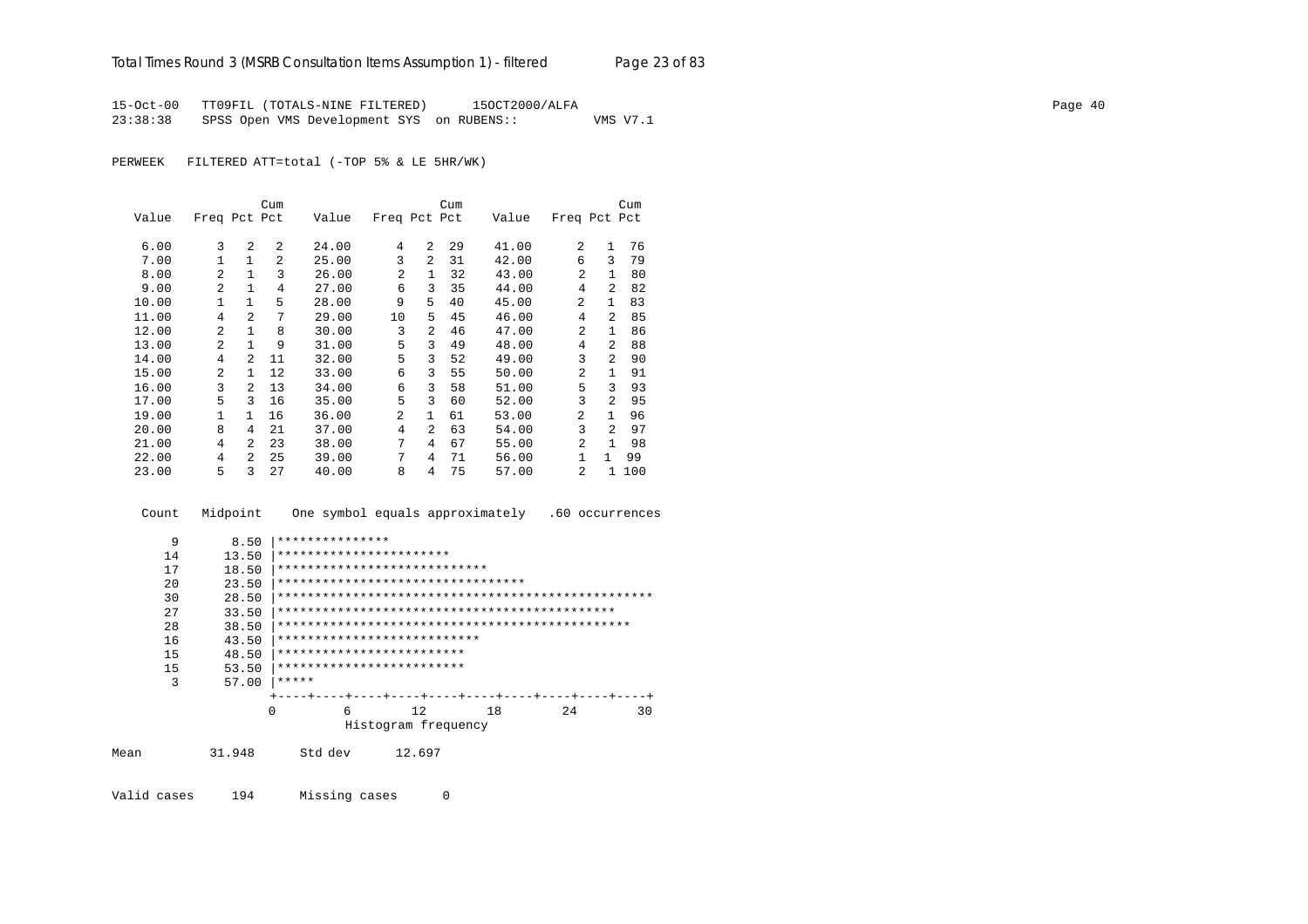15-Oct-00 TT09FIL (TOTALS-NINE FILTERED) 15OCT2000/ALFA Page 41 23:38:39 SPSS Open VMS Development SYS on RUBENS:: VMS V7.1

Preceding task required .30 seconds CPU time; 1.61 seconds elapsed.

373 0 TEMPORARY 374 0 SELECT IF (SCIN36 EQ 11) 375 0 /\* 376 0 /\* TOTAL TIMES FREQUENCY DISTRIBUTION FOR VASCULAR SURGEONS  $377 \quad 0 \quad /$ \* 378 0 FREQUENCIES VARIABLES=PERWEEK/<br>379 0 FORMAT=CONDENSE/ 379 0 FORMAT=CONDENSE/ 380 0 HISTOGRAM=INCREMENT (5)/ 381 0 STATISTICS=MEAN STDDEV 382 0 /\*

There are 1,073,639,760 bytes of memory available.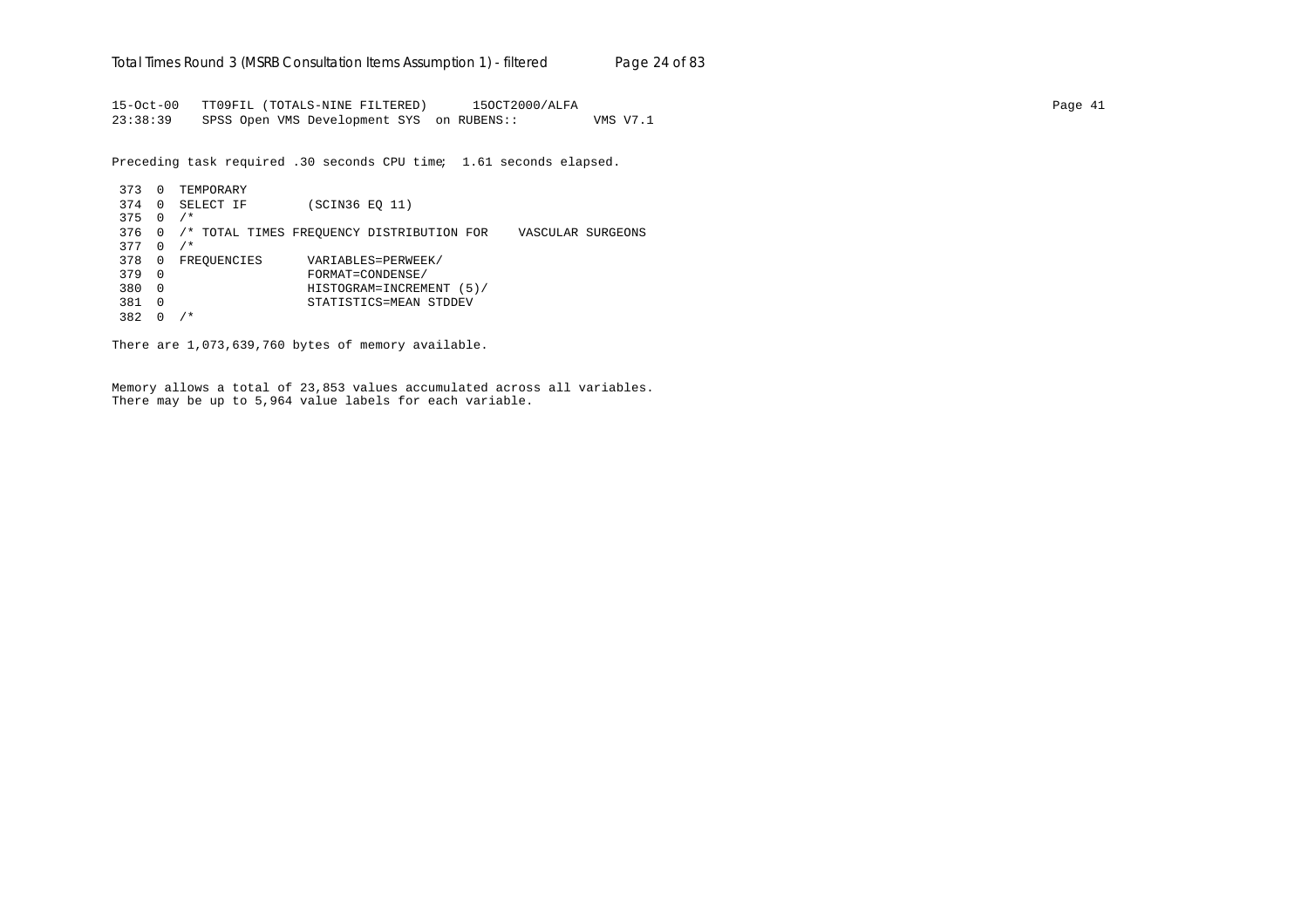15-Oct-00 TT09FIL (TOTALS-NINE FILTERED) 15OCT2000/ALFA Page 42 23:38:40 SPSS Open VMS Development SYS on RUBENS:: VMS V7.1

PERWEEK FILTERED ATT=total (-TOP 5% & LE 5HR/WK)

|       |                |              | Cum |       |                |              | Cum |       |                |                | Cum   |
|-------|----------------|--------------|-----|-------|----------------|--------------|-----|-------|----------------|----------------|-------|
| Value | Freq Pct Pct   |              |     | Value | Freq Pct Pct   |              |     | Value | Freq Pct Pct   |                |       |
|       |                |              |     |       |                |              |     |       |                |                |       |
| 6.00  | 2              | 2            | 2   | 20.00 | 4              | 4            | 45  | 35.00 | 1              | $\mathbf{1}$   | 81    |
| 7.00  | 4              | 4            | 6   | 21.00 | $\mathfrak{D}$ | 2            | 47  | 38.00 | $\mathfrak{D}$ | 2              | 83    |
| 8.00  | 2              | 2            | 9   | 22.00 | 3              | 3            | 51  | 39.00 | 2              | $\mathfrak{D}$ | 85    |
| 9.00  | 1              | $\mathbf{1}$ | 10  | 23.00 | 3              | 3            | 54  | 40.00 | $\overline{2}$ | $\mathfrak{D}$ | 87    |
| 11.00 | 5              | 5            | 15  | 24.00 | 3              | 3            | 57  | 41.00 | 1              | 1              | 88    |
| 12.00 | 1              | $\mathbf{1}$ | 16  | 25.00 | 4              | 4            | 61  | 43.00 | 2              | $\mathfrak{D}$ | 90    |
| 13.00 | 4              | 4            | 20  | 26.00 | 5              | 5            | 67  | 44.00 | $\overline{2}$ | $\mathcal{L}$  | 92    |
| 14.00 | 5              | 5            | 26  | 27.00 | 3              | 3            | 70  | 45.00 | 1              | 1              | 94    |
| 15.00 | 1              | $\mathbf{1}$ | 27  | 28.00 | 1              | $\mathbf{1}$ | 71  | 47.00 | 1              | 1              | 95    |
| 16.00 | 1              | 1            | 28  | 30.00 |                | $\mathbf{1}$ | 72  | 49.00 | 2              | $\mathfrak{D}$ | 97    |
| 17.00 | 7              | 8            | 35  | 32.00 | $\overline{2}$ | 2            | 74  | 53.00 | $\overline{a}$ | $\mathfrak{D}$ | 99    |
| 18.00 | $\overline{a}$ | 2            | 38  | 33.00 | 1              | 1            | 75  | 54.00 | 1              |                | 1 100 |
| 19.00 | 3              | ζ            | 41  | 34.00 | 4              | 4            | 80  |       |                |                |       |

Count Midpoint One symbol equals approximately .40 occurrences

```
9 8.50 |************************<br>16 13.50 |***********************
        16 13.50 |****************************************
        17 18.50 |*******************************************
        15 23.50 |**************************************
        10 28.50 |**************************<br>8 33.50 |*****************************
         8 33.50 |********************
        6 38.50 ************************6 43.50 ************************<br>3 48.50 ******** 3 48.50 |********
        3 53.50 ******** +----+----+----+----+----+----+----+----+----+----+
                          0 4 8 12 16 20
                                Histogram frequency
Mean 24.323 Std dev 12.352
```
Valid cases 93 Missing cases 0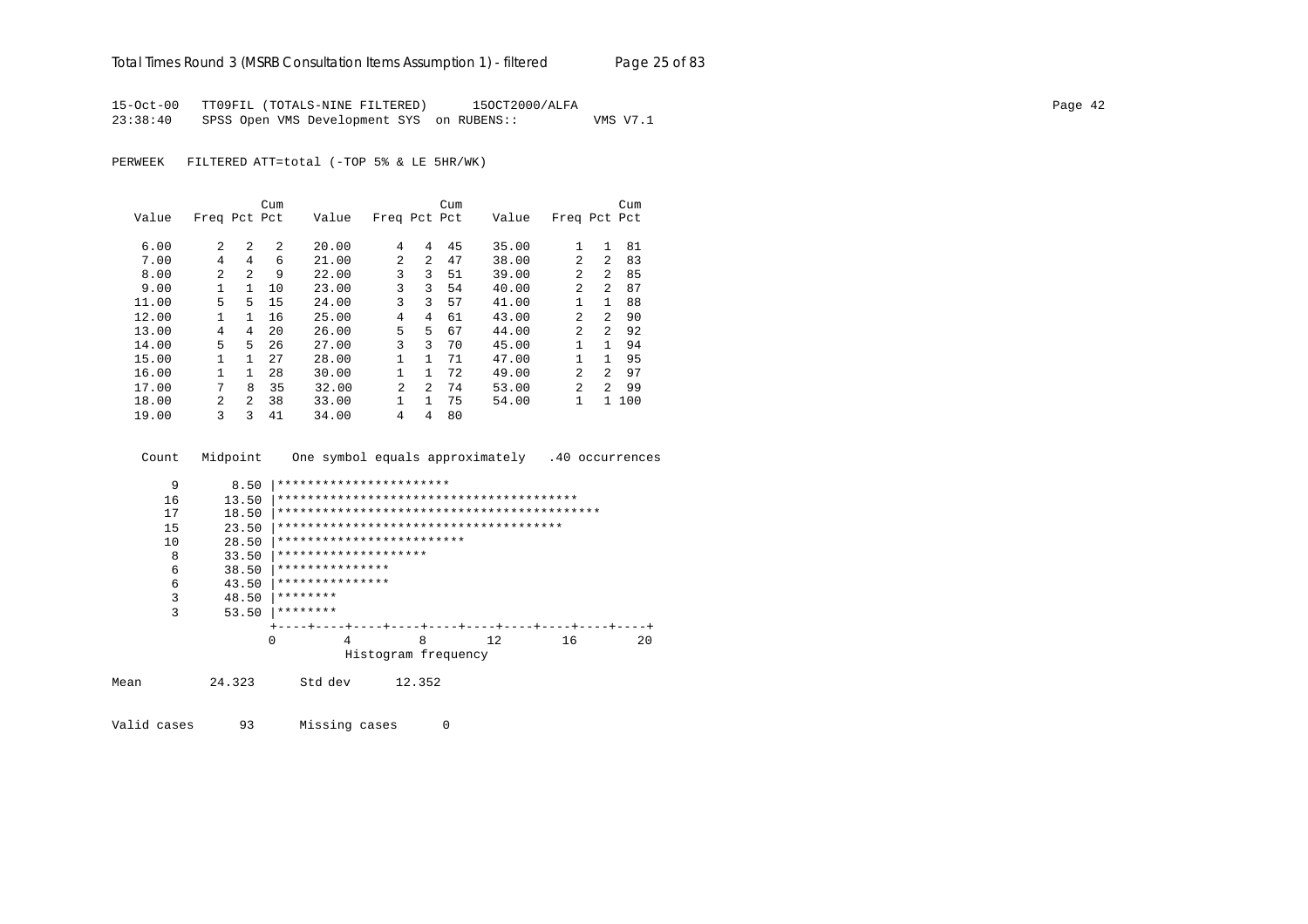15-Oct-00 TT09FIL (TOTALS-NINE FILTERED) 15OCT2000/ALFA Page 43 23:38:41 SPSS Open VMS Development SYS on RUBENS:: VMS V7.1

Preceding task required .20 seconds CPU time; 1.27 seconds elapsed.

```
383 0 TEMPORARY
384 0 SELECT IF (SCIN36 EQ 12)
385 0 /*
386 0 /* TOTAL TIMES FREQUENCY DISTRIBUTION FOR OPTHALMOLOGISTS
387 0 /*
388 0 FREQUENCIES VARIABLES=PERWEEK/<br>389 0 FORMAT=CONDENSE/
389 0 FORMAT=CONDENSE/
390 0 HISTOGRAM=INCREMENT (5)/
391 0 STATISTICS=MEAN STDDEV
392 0 /*
```
There are 1,073,639,760 bytes of memory available.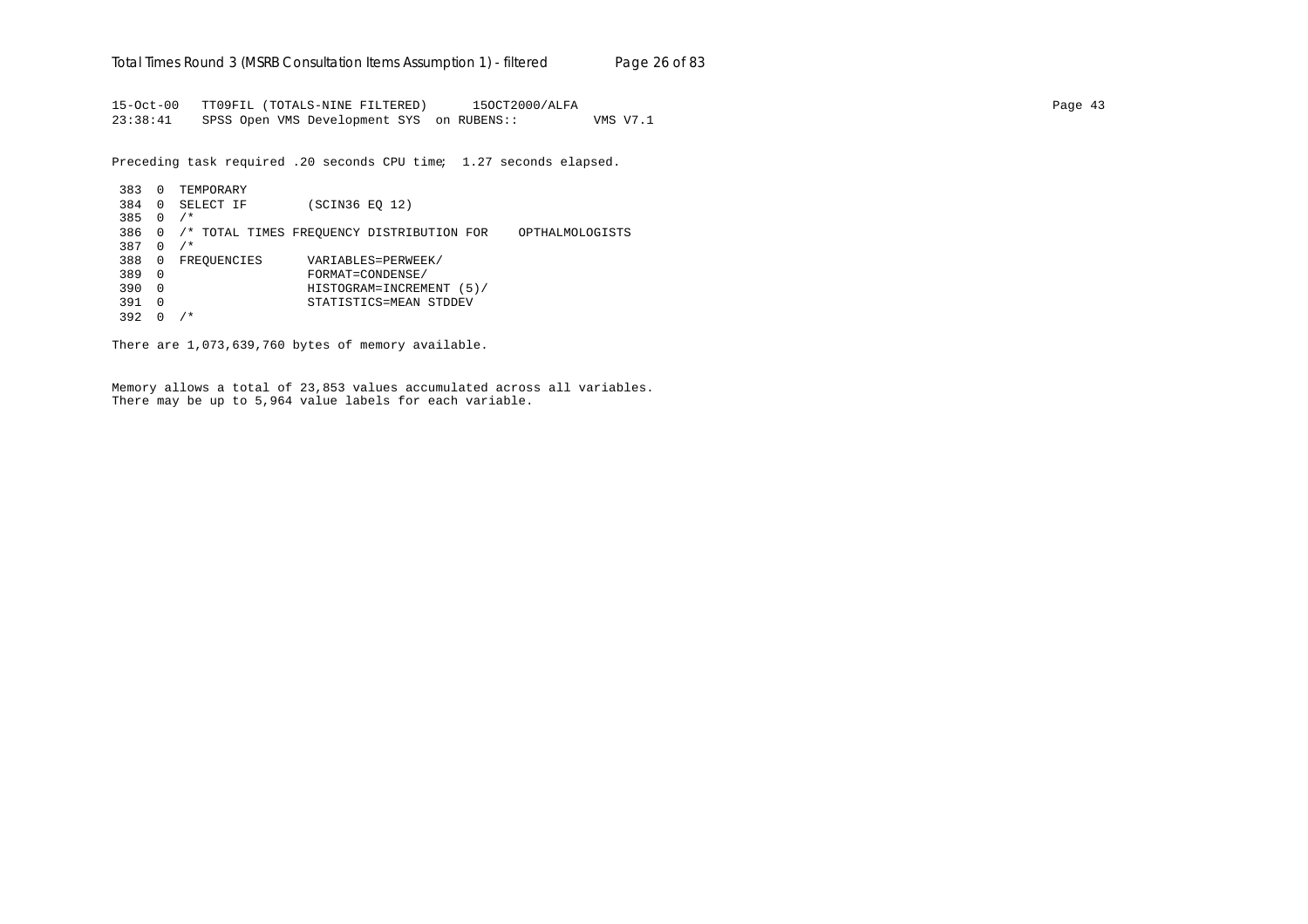15-Oct-00 TT09FIL (TOTALS-NINE FILTERED) 15OCT2000/ALFA Page 44 23:38:42 SPSS Open VMS Development SYS on RUBENS:: VMS V7.1

PERWEEK FILTERED ATT=total (-TOP 5% & LE 5HR/WK)

|       |              |                | Cum |       |              |                | Cum |       |              |                | Cum |
|-------|--------------|----------------|-----|-------|--------------|----------------|-----|-------|--------------|----------------|-----|
| Value | Freq Pct Pct |                |     | Value | Freq Pct Pct |                |     | Value | Freq Pct Pct |                |     |
|       |              |                |     |       |              |                |     |       |              |                |     |
| 6.00  | 9            | $\overline{a}$ | 2   | 31.00 | 13           | 2              | 38  | 56.00 | 7            | $\mathbf{1}$   | 84  |
| 7.00  | 13           | $\overline{2}$ | 4   | 32.00 | 13           | 2              | 40  | 57.00 | 10           | $\mathfrak{D}$ | 86  |
| 8.00  | 12           | $\mathfrak{D}$ | 6   | 33.00 | 11           | 2              | 42  | 58.00 | 6            | $\mathbf{1}$   | 87  |
| 9.00  | 5            | $\mathbf{1}$   | 7   | 34.00 | 15           | 3              | 45  | 59.00 | 4            | $\mathbf{1}$   | 88  |
| 10.00 | 4            | $\mathbf{1}$   | 7   | 35.00 | 14           | $\overline{a}$ | 47  | 60.00 | 7            | 1              | 89  |
| 11.00 | 4            | $\mathbf{1}$   | 8   | 36.00 | 10           | 2              | 49  | 61.00 | 2            | $\Omega$       | 89  |
| 12.00 | 3            | $\mathbf{1}$   | 9   | 37.00 | 17           | 3              | 52  | 62.00 | $\mathbf{1}$ | $\Omega$       | 89  |
| 13.00 | 5            | 1              | 10  | 38.00 | 11           | $\overline{a}$ | 54  | 63.00 | 6            | 1              | 90  |
| 14.00 | 9            | 2              | 11  | 39.00 | 15           | 3              | 56  | 64.00 | 4            | 1              | 91  |
| 15.00 | 5            | 1              | 12  | 40.00 | 12           | $\overline{a}$ | 59  | 65.00 | 6            | 1              | 92  |
| 16.00 | 15           | 3              | 15  | 41.00 | 15           | 3              | 61  | 66.00 | 8            | 1              | 93  |
| 17.00 | 8            | 1              | 16  | 42.00 | 11           | 2              | 63  | 67.00 | 2            | 0              | 94  |
| 18.00 | 9            | $\mathfrak{D}$ | 18  | 43.00 | 7            | $\mathbf{1}$   | 64  | 68.00 | 6            | $\mathbf{1}$   | 95  |
| 19.00 | 4            | 1              | 18  | 44.00 | 10           | $\overline{a}$ | 66  | 69.00 | 2            | $\Omega$       | 95  |
| 20.00 | 9            | 2              | 20  | 45.00 | 10           | 2              | 68  | 70.00 | 4            | 1              | 96  |
| 21.00 | 10           | 2              | 21  | 46.00 | 7            | $\mathbf{1}$   | 69  | 71.00 | 3            | $\mathbf{1}$   | 96  |
| 22.00 | 6            | 1              | 23  | 47.00 | 6            | $\mathbf{1}$   | 70  | 72.00 | 5            | 1              | 97  |
| 23.00 | 4            | 1              | 23  | 48.00 | 20           | 3              | 73  | 73.00 | 3            | 1              | 98  |
| 24.00 | 8            | $\mathbf{1}$   | 25  | 49.00 | 8            | $\mathbf{1}$   | 75  | 74.00 | 3            | $\mathbf{1}$   | 98  |
| 25.00 | 7            | 1              | 26  | 50.00 | 14           | 2              | 77  | 75.00 | $\mathbf{1}$ | $\Omega$       | 98  |
| 26.00 | 12           | $\overline{a}$ | 28  | 51.00 | 11           | 2              | 79  | 76.00 | 3            | $\mathbf{1}$   | 99  |
| 27.00 | 12           | 2              | 30  | 52.00 | 7            | $\mathbf{1}$   | 80  | 77.00 | 5            | $\mathbf{1}$   | 100 |
| 28.00 | 10           | 2              | 32  | 53.00 | 4            | $\mathbf{1}$   | 81  | 78.00 | $\mathbf{1}$ | 0              | 100 |
| 29.00 | 13           | 2              | 34  | 54.00 | 5            | $\mathbf{1}$   | 82  |       |              |                |     |
| 30.00 | 11           | 2              | 36  | 55.00 | 5            | $\mathbf{1}$   | 83  |       |              |                |     |

Count Midpoint One symbol equals approximately 1.50 occurrences

| 43  | 8.50  | *****************************          |
|-----|-------|----------------------------------------|
| 26  | 13.50 | *****************                      |
| 45  | 18.50 | ******************************         |
| 35  | 23.50 | ***********************                |
| 58  | 28.50 |                                        |
| 66  | 33.50 |                                        |
| 65  | 38.50 |                                        |
| 53  | 43.50 | ************************************   |
| 55  | 48.50 | ************************************** |
| 32  | 53.50 | *********************                  |
| 34  | 58.50 | ***********************                |
| 19  | 63.50 | *************                          |
| 2.2 | 68.50 | ***************                        |
| 15  | 73.50 | **********                             |
|     |       |                                        |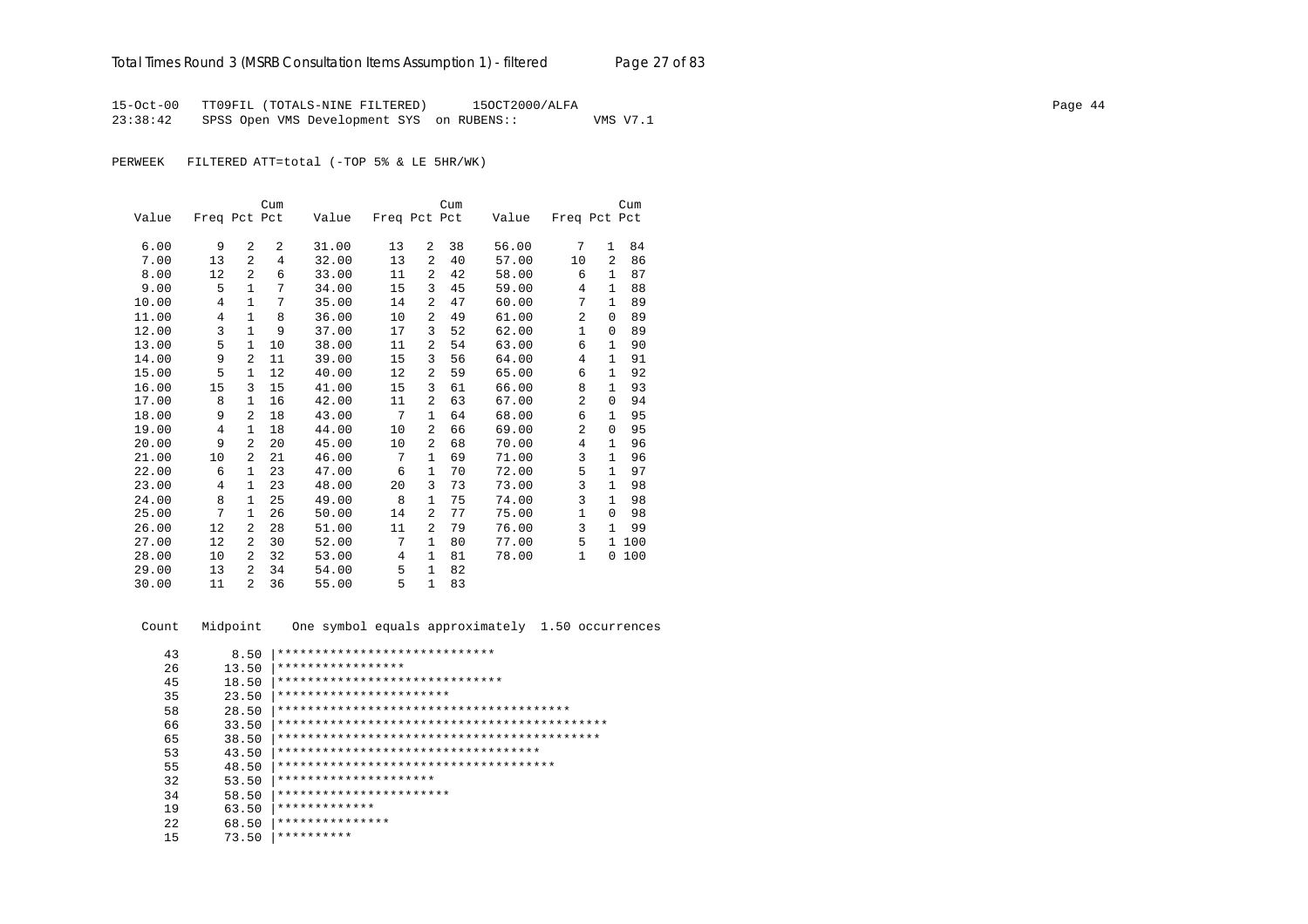#### Total Times Round 3 (MSRB Consultation Items Assumption 1) - *filtered* Page 28 of 83

15-Oct-00 TT09FIL (TOTALS-NINE FILTERED) 15OCT2000/ALFA Page 45 23:38:43 SPSS Open VMS Development SYS on RUBENS:: VMS V7.1

PERWEEK FILTERED ATT=total (-TOP 5% & LE 5HR/WK) 9 78.00 |\*\*\*\*\*\* +----+----+----+----+----+----+----+----+----+----+ 0 15 30 45 60 75 Histogram frequency

Mean 37.421 Std dev 17.730

Valid cases 577 Missing cases 0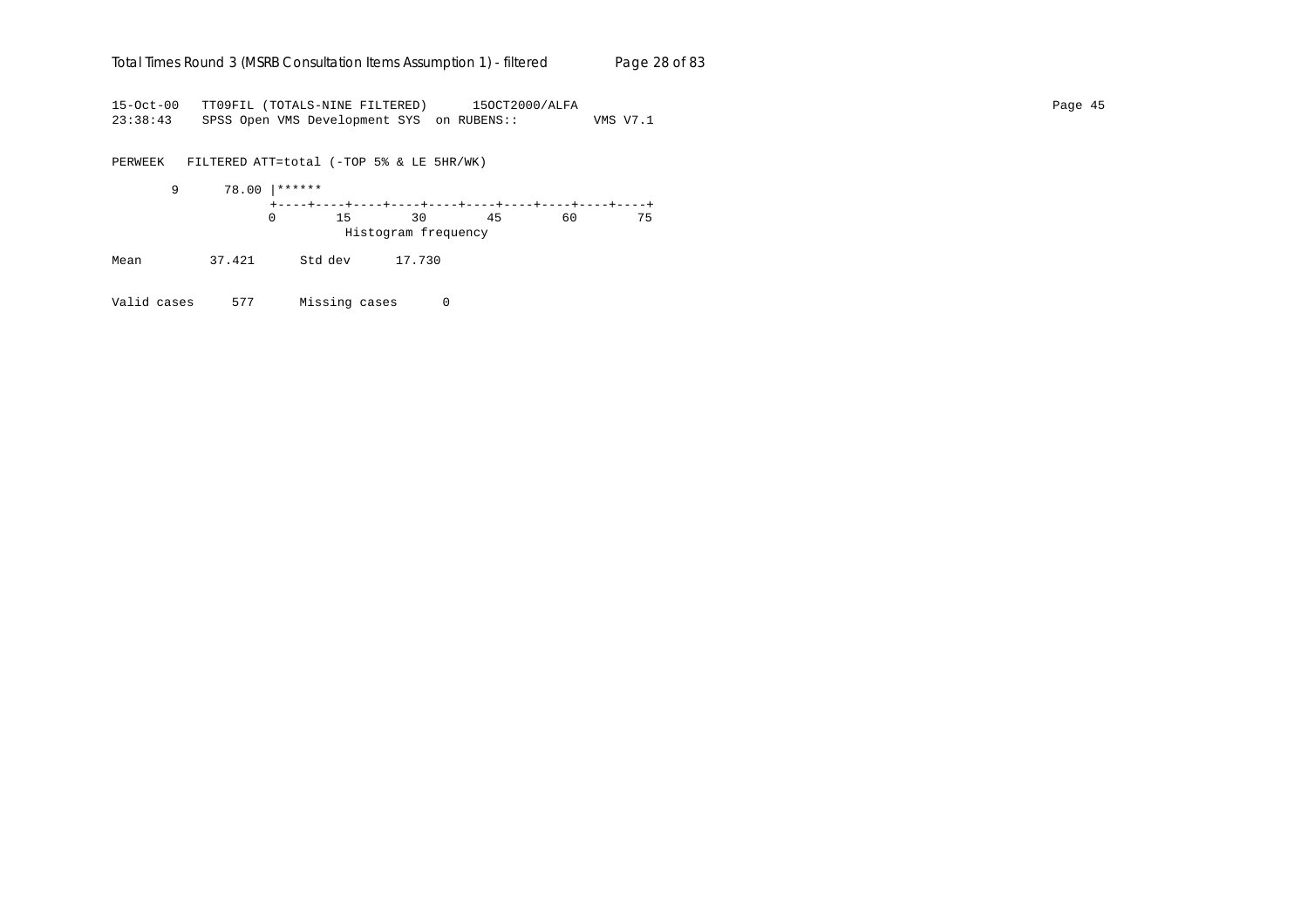15-Oct-00 TT09FIL (TOTALS-NINE FILTERED) 15OCT2000/ALFA Page 46 23:38:43 SPSS Open VMS Development SYS on RUBENS:: VMS V7.1

Preceding task required .35 seconds CPU time; 2.23 seconds elapsed.

```
393 0 TEMPORARY
394 0 SELECT IF (SCIN36 EQ 13)
395 0 /*
396 0 /* TOTAL TIMES FREQUENCY DISTRIBUTION FOR ENT SURGEONS
397 0 /*
398 0 FREQUENCIES VARIABLES=PERWEEK/<br>399 0 FORMAT=CONDENSE/
399 0 FORMAT=CONDENSE/
400 0 HISTOGRAM=INCREMENT (5)/
401 0 STATISTICS=MEAN STDDEV
402 0 /*
```
There are 1,073,639,760 bytes of memory available.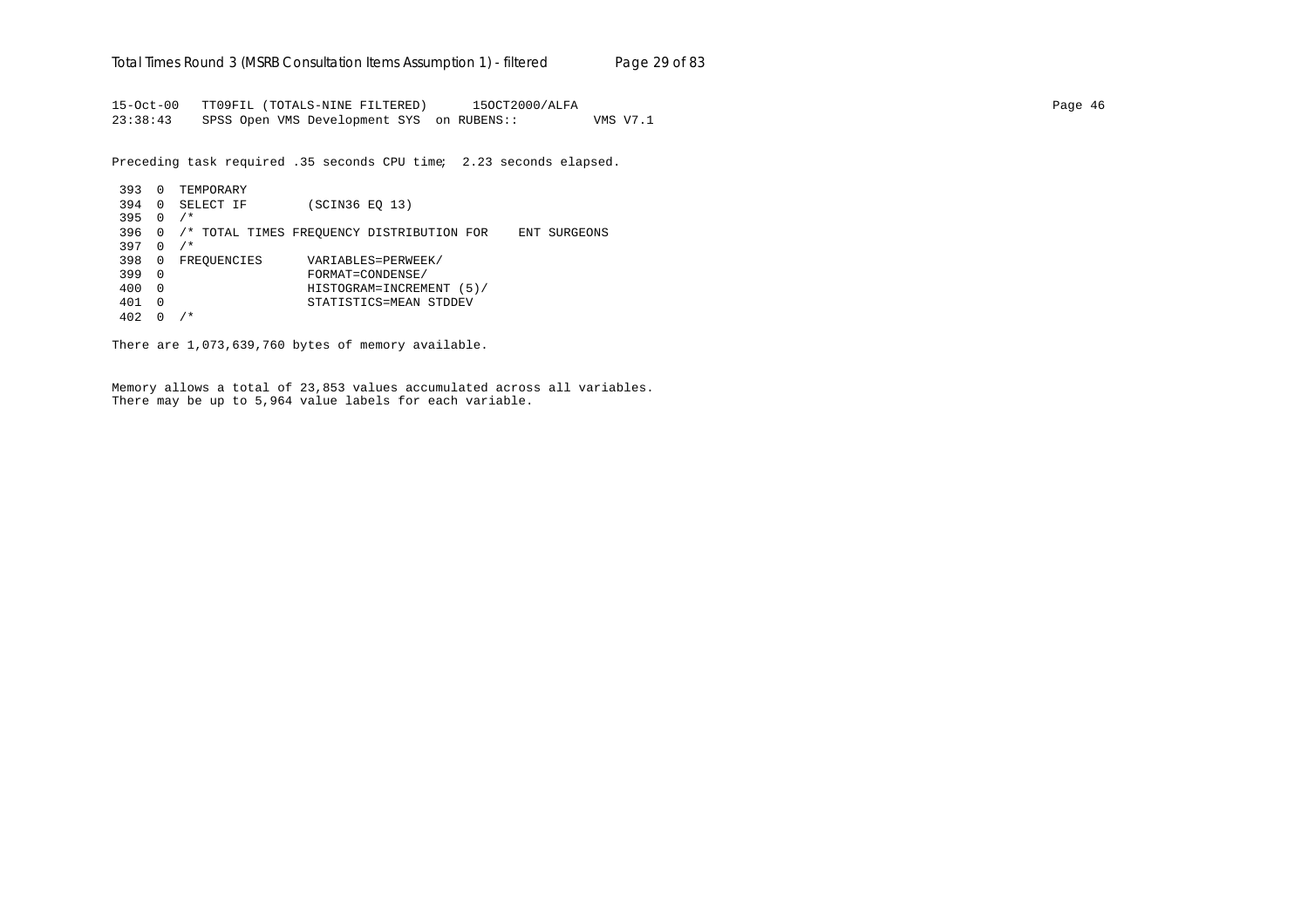15-Oct-00 TT09FIL (TOTALS-NINE FILTERED) 15OCT2000/ALFA Page 47 23:38:44 SPSS Open VMS Development SYS on RUBENS:: VMS V7.1

PERWEEK FILTERED ATT=total (-TOP 5% & LE 5HR/WK)

|       |                |                | Cum            |       |                |                | Cum |        |                |                | Cum |
|-------|----------------|----------------|----------------|-------|----------------|----------------|-----|--------|----------------|----------------|-----|
| Value | Freq Pct Pct   |                |                | Value | Freq Pct Pct   |                |     | Value  | Freq Pct Pct   |                |     |
|       |                |                |                |       |                |                |     |        |                |                |     |
| 6.00  | 1              | $\mathbf 0$    | 0              | 38.00 | 3              | 1              | 32  | 68.00  | 5              | 2              | 77  |
| 7.00  | $\overline{4}$ | $\mathbf{1}$   | $\overline{a}$ | 39.00 | 5              | $\overline{2}$ | 34  | 69.00  | 4              | 1              | 79  |
| 8.00  | $\overline{a}$ | $\mathbf{1}$   | 3              | 40.00 | $\overline{2}$ | $\mathbf{1}$   | 35  | 70.00  | 4              | $\mathbf{1}$   | 80  |
| 9.00  | 3              | $\mathbf{1}$   | $\overline{4}$ | 41.00 | 6              | $\overline{2}$ | 37  | 71.00  | 6              | 2              | 82  |
| 10.00 | 7              | 3              | 6              | 42.00 | $\overline{4}$ | 1              | 39  | 72.00  | 3              | 1              | 84  |
| 11.00 | 1              | 0              | 7              | 43.00 | 5              | 2              | 41  | 73.00  | 2              | 1              | 84  |
| 12.00 | $\mathbf{1}$   | 0              | 7              | 44.00 | $\overline{4}$ | $\mathbf{1}$   | 42  | 74.00  | 5              | 2              | 86  |
| 14.00 | 3              | $\mathbf{1}$   | 8              | 45.00 | $\overline{c}$ | 1              | 43  | 75.00  | $\mathbf{1}$   | $\mathbf 0$    | 87  |
| 15.00 | $\mathbf{1}$   | $\mathbf{0}$   | 9              | 46.00 | $\overline{a}$ | 1              | 44  | 76.00  | $\overline{a}$ | 1              | 87  |
| 16.00 | $\overline{2}$ | $\mathbf{1}$   | 9              | 47.00 | 7              | 3              | 46  | 77.00  | 3              | $\mathbf{1}$   | 88  |
| 17.00 | $\mathbf{1}$   | 0              | 10             | 48.00 | 9              | 3              | 50  | 78.00  | $\mathbf{1}$   | $\mathbf 0$    | 89  |
| 18.00 | $\overline{4}$ | $\mathbf{1}$   | 11             | 49.00 | 9              | 3              | 53  | 79.00  | 3              | $\mathbf{1}$   | 90  |
| 19.00 | $\mathbf{1}$   | 0              | 12             | 50.00 | 7              | 3              | 56  | 80.00  | 2              | 1              | 91  |
| 20.00 | 3              | $\mathbf{1}$   | 13             | 51.00 | $\overline{4}$ | $\mathbf{1}$   | 57  | 81.00  | $\mathbf{1}$   | $\Omega$       | 91  |
| 21.00 | 2              | $\mathbf{1}$   | 13             | 52.00 | 1              | $\mathsf 0$    | 57  | 82.00  | 2              | $\mathbf{1}$   | 92  |
| 22.00 | 3              | 1              | 15             | 53.00 | 3              | 1              | 59  | 83.00  | $\overline{c}$ | $\mathbf 1$    | 93  |
| 23.00 | $\overline{2}$ | $\mathbf{1}$   | 15             | 54.00 | $\overline{4}$ | 1              | 60  | 84.00  | 2              | $\mathbf 1$    | 93  |
| 24.00 | 7              | 3              | 18             | 55.00 | $\overline{4}$ | 1              | 62  | 85.00  | 5              | $\overline{2}$ | 95  |
| 25.00 | $1\,$          | $\mathbf{0}$   | 18             | 56.00 | 3              | $\mathbf{1}$   | 63  | 86.00  | 2              | $\mathbf{1}$   | 96  |
| 26.00 | 5              | $\overline{2}$ | 20             | 57.00 | 3              | $\mathbf{1}$   | 64  | 87.00  | $\mathbf{1}$   | 0              | 96  |
| 28.00 | $\mathbf{1}$   | 0              | 21             | 58.00 | 5              | $\overline{a}$ | 66  | 88.00  | $\mathbf{1}$   | $\Omega$       | 97  |
| 29.00 | 5              | $\overline{a}$ | 22             | 59.00 | 6              | $\overline{2}$ | 68  | 89.00  | $\mathbf{1}$   | $\Omega$       | 97  |
| 30.00 | 2              | $\mathbf{1}$   | 23             | 60.00 | $\overline{4}$ | $\mathbf{1}$   | 69  | 91.00  | 2              | $\mathbf{1}$   | 98  |
| 31.00 | 3              | $\mathbf{1}$   | 24             | 61.00 | $\mathbf 1$    | $\mathbf 0$    | 70  | 92.00  | $\mathbf{1}$   | $\Omega$       | 98  |
| 32.00 | $\mathbf{1}$   | $\mathbf{0}$   | 25             | 62.00 | $\mathbf{1}$   | $\mathbf 0$    | 70  | 95.00  | $\mathbf{1}$   | $\Omega$       | 99  |
| 33.00 | $\overline{4}$ | 1              | 26             | 63.00 | $\overline{2}$ | $\mathbf{1}$   | 71  | 97.00  | $\mathbf{1}$   | 0              | 99  |
| 34.00 | 4              | 1              | 28             | 64.00 | 3              | $\mathbf{1}$   | 72  | 98.00  | $\mathbf{1}$   | 0              | 99  |
| 35.00 | 3              | $\mathbf{1}$   | 29             | 65.00 | 4              | $\mathbf{1}$   | 74  | 100.00 | 2              | 1              | 100 |
| 36.00 | 4              | 1              | 30             | 66.00 | 3              | $\mathbf{1}$   | 75  |        |                |                |     |
| 37.00 | 3              | $\mathbf{1}$   | 31             | 67.00 | $\overline{2}$ | $\mathbf{1}$   | 75  |        |                |                |     |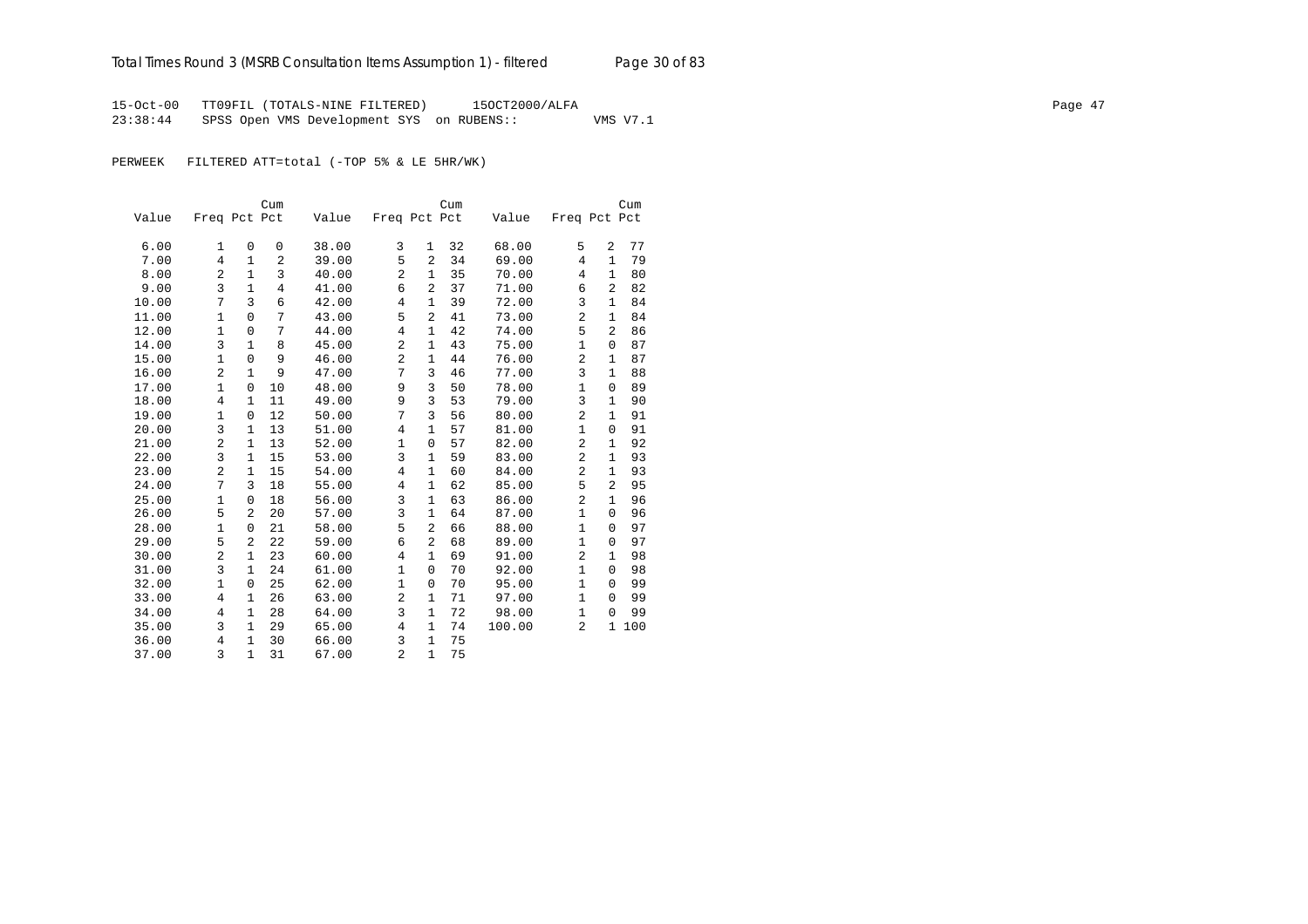# Total Times Round 3 (MSRB Consultation Items Assumption 1) - *filtered* Page 31 of 83

15-Oct-00 TT09FIL (TOTALS-NINE FILTERED) 15OCT2000/ALFA Page 48 23:38:45 SPSS Open VMS Development SYS on RUBENS:: VMS V7.1

PERWEEK FILTERED ATT=total (-TOP 5% & LE 5HR/WK)

Count Midpoint One symbol equals approximately .80 occurrences

|      | 17 | 8.50     | *********************      |
|------|----|----------|----------------------------|
|      | 6  | 13.50    | ********                   |
|      | 11 | 18.50    | **************             |
|      | 15 | 23.50    | *******************        |
|      | 13 | 28.50    | ****************           |
|      | 15 | 33.50    | *******************        |
|      | 17 | 38.50    | *********************      |
|      | 21 | 43.50    | ************************** |
|      | 34 | 48.50    |                            |
|      | 16 | 53.50    | ********************       |
|      | 21 | 58.50    | ************************** |
|      | 11 | 63.50    | **************             |
|      | 18 | 68.50    | ***********************    |
|      | 17 | 73.50    | *********************      |
|      | 11 | 78.50    | **************             |
|      | 12 | 83.50    | ***************            |
|      | 5  | 88.50    | ******                     |
|      | 4  | 93.50    | *****                      |
|      | 4  | 98.50    | *****                      |
|      |    |          |                            |
|      |    | $\Omega$ | 16<br>8<br>32<br>2.4<br>40 |
|      |    |          | Histogram frequency        |
| Mean |    | 48.940   | 22.705<br>Std dev          |
|      |    |          |                            |

Valid cases 268 Missing cases 0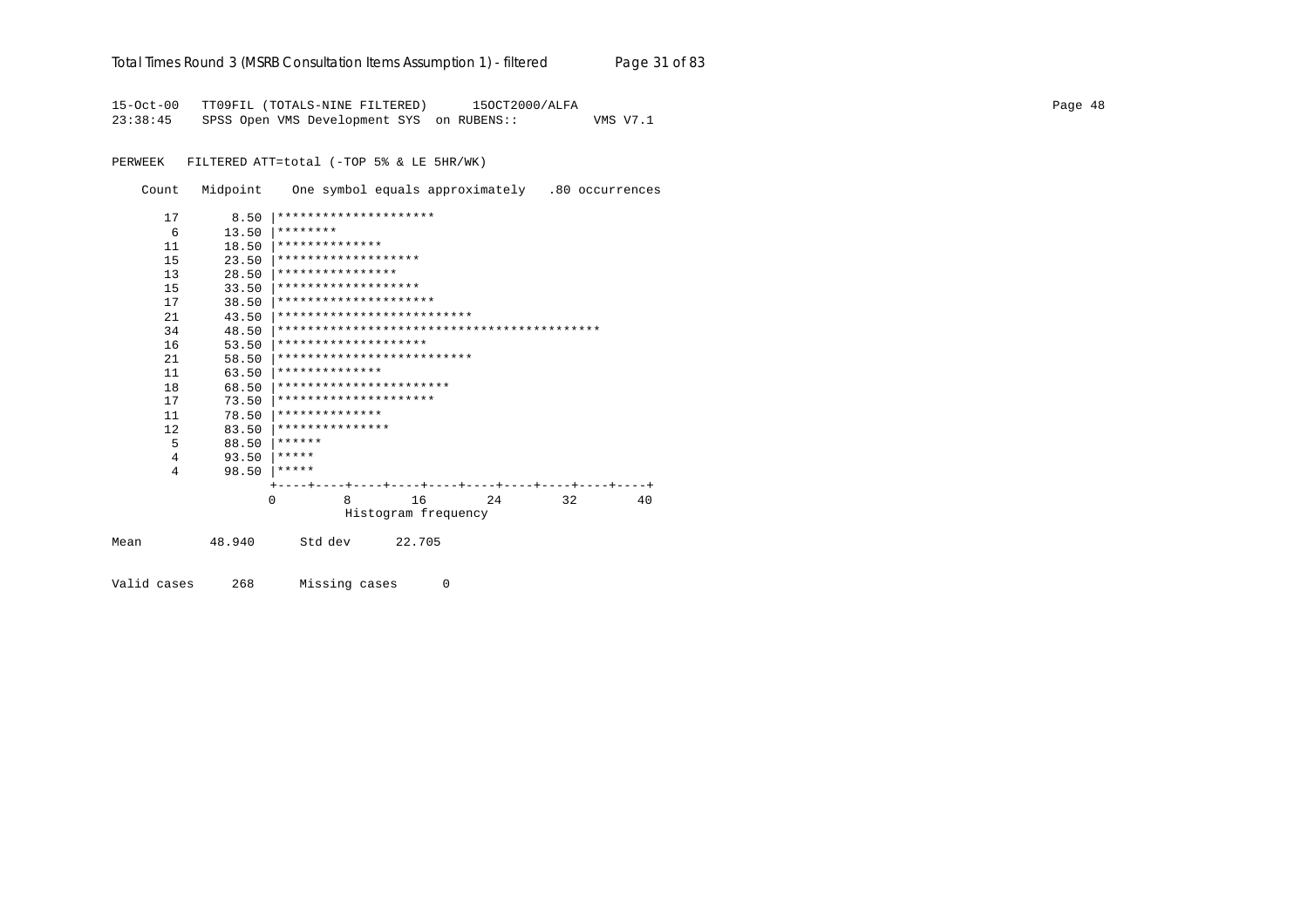15-Oct-00 TT09FIL (TOTALS-NINE FILTERED) 15OCT2000/ALFA Page 49 23:38:45 SPSS Open VMS Development SYS on RUBENS:: VMS V7.1

Preceding task required .30 seconds CPU time; 1.90 seconds elapsed.

```
403 0 TEMPORARY
404 0 SELECT IF (SCIN36 EQ 14)
405 0 /*
406 0 /* TOTAL TIMES FREQUENCY DISTRIBUTION FOR ANAESTHETISTS
407 0 /*
408 0 FREQUENCIES VARIABLES=PERWEEK/<br>409 0 FORMAT=CONDENSE/
409 0 FORMAT=CONDENSE/
410 0 HISTOGRAM=INCREMENT (5)/
411 0 STATISTICS=MEAN STDDEV
412 0 /*
```
There are 1,073,639,760 bytes of memory available.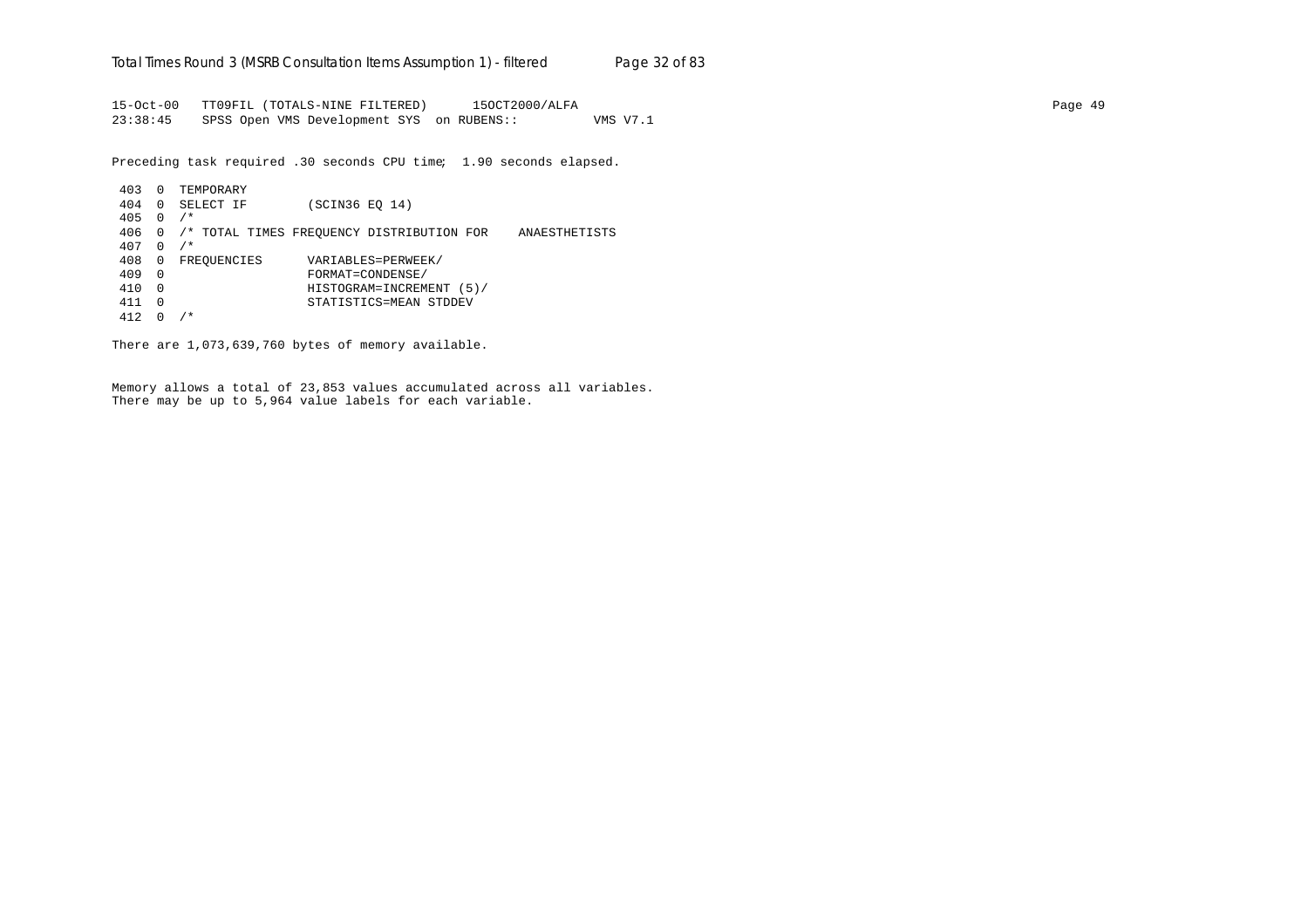15-Oct-00 TT09FIL (TOTALS-NINE FILTERED) 15OCT2000/ALFA Page 50 23:38:46 SPSS Open VMS Development SYS on RUBENS:: VMS V7.1

PERWEEK FILTERED ATT=total (-TOP 5% & LE 5HR/WK)

|       |              |                | Cum |       |              |                | Cum |       |              |              | Cum |
|-------|--------------|----------------|-----|-------|--------------|----------------|-----|-------|--------------|--------------|-----|
| Value | Freq Pct Pct |                |     | Value | Freq Pct Pct |                |     | Value | Freq Pct Pct |              |     |
|       |              |                |     |       |              |                |     |       |              |              |     |
| 6.00  | 37           | 3              | 3   | 29.00 | 26           | 2              | 49  | 52.00 | 21           | $\mathbf{1}$ | 84  |
| 7.00  | 36           | 3              | 5   | 30.00 | 23           | 2              | 51  | 53.00 | 22           | 2            | 86  |
| 8.00  | 39           | 3              | 8   | 31.00 | 22           | 2              | 52  | 54.00 | 24           | 2            | 88  |
| 9.00  | 33           | $\overline{2}$ | 10  | 32.00 | 25           | 2              | 54  | 55.00 | 15           | $\mathbf{1}$ | 89  |
| 10.00 | 43           | 3              | 13  | 33.00 | 25           | 2              | 56  | 56.00 | 17           | $\mathbf{1}$ | 90  |
| 11.00 | 36           | 3              | 16  | 34.00 | 26           | 2              | 58  | 57.00 | 12           | 1            | 91  |
| 12.00 | 33           | $\overline{a}$ | 18  | 35.00 | 25           | 2              | 59  | 58.00 | 17           | 1            | 92  |
| 13.00 | 24           | 2              | 20  | 36.00 | 21           | 1              | 61  | 59.00 | 12           | 1            | 93  |
| 14.00 | 35           | $\overline{a}$ | 22  | 37.00 | 21           | $\mathbf{1}$   | 62  | 60.00 | 13           | $\mathbf{1}$ | 94  |
| 15.00 | 27           | $\overline{a}$ | 24  | 38.00 | 19           | 1              | 64  | 61.00 | 7            | $\Omega$     | 94  |
| 16.00 | 32           | 2              | 26  | 39.00 | 26           | 2              | 66  | 62.00 | 9            | 1            | 95  |
| 17.00 | 24           | $\overline{2}$ | 28  | 40.00 | 17           | 1              | 67  | 63.00 | 6            | $\Omega$     | 95  |
| 18.00 | 28           | 2              | 30  | 41.00 | 22           | 2              | 68  | 64.00 | 10           | $\mathbf{1}$ | 96  |
| 19.00 | 19           | 1              | 31  | 42.00 | 19           | $\mathbf{1}$   | 70  | 65.00 | 11           | $\mathbf{1}$ | 97  |
| 20.00 | 33           | 2              | 34  | 43.00 | 20           | 1              | 71  | 66.00 | 6            | $\Omega$     | 97  |
| 21.00 | 30           | $\overline{a}$ | 36  | 44.00 | 24           | 2              | 73  | 67.00 | 6            | $\Omega$     | 98  |
| 22.00 | 21           | $\mathbf{1}$   | 37  | 45.00 | 22           | 2              | 74  | 68.00 | 7            | $\Omega$     | 98  |
| 23.00 | 15           | 1              | 38  | 46.00 | 19           | 1              | 76  | 69.00 | 12           | 1            | 99  |
| 24.00 | 20           | $\mathbf{1}$   | 40  | 47.00 | 28           | $\overline{a}$ | 78  | 70.00 | 2            | $\Omega$     | 99  |
| 25.00 | 26           | 2              | 42  | 48.00 | 18           | 1              | 79  | 71.00 | 5            | $\Omega$     | 99  |
| 26.00 | 22           | $\overline{a}$ | 43  | 49.00 | 24           | $\overline{2}$ | 81  | 72.00 | 8            | 1.           | 100 |
| 27.00 | 33           | $\overline{a}$ | 46  | 50.00 | 12           | $\mathbf{1}$   | 81  | 73.00 | $\mathbf 1$  | 0            | 100 |
| 28.00 | 23           | $\overline{a}$ | 47  | 51.00 | 20           | $\mathbf{1}$   | 83  |       |              |              |     |

Count Midpoint One symbol equals approximately 4.00 occurrences

| 188                 | 8.50  |                                    |  |  |  |  |  |
|---------------------|-------|------------------------------------|--|--|--|--|--|
| 155                 | 13.50 |                                    |  |  |  |  |  |
| 136                 | 18.50 | ********************************** |  |  |  |  |  |
| 112                 | 23.50 | ****************************       |  |  |  |  |  |
| 127                 | 28.50 | ********************************   |  |  |  |  |  |
| 123                 | 33.50 | *******************************    |  |  |  |  |  |
| 104                 | 38.50 | **************************         |  |  |  |  |  |
| 107                 | 43.50 | ***************************        |  |  |  |  |  |
| 101                 | 48.50 | *************************          |  |  |  |  |  |
| 102                 | 53.50 | **************************         |  |  |  |  |  |
| 71                  | 58.50 | ******************                 |  |  |  |  |  |
| 43                  | 63.50 | ***********                        |  |  |  |  |  |
| 33                  | 68.50 | ********                           |  |  |  |  |  |
| 14                  | 73.00 | ****                               |  |  |  |  |  |
|                     |       |                                    |  |  |  |  |  |
|                     | 0     | 80<br>40<br>160<br>200<br>120      |  |  |  |  |  |
| Histogram frequency |       |                                    |  |  |  |  |  |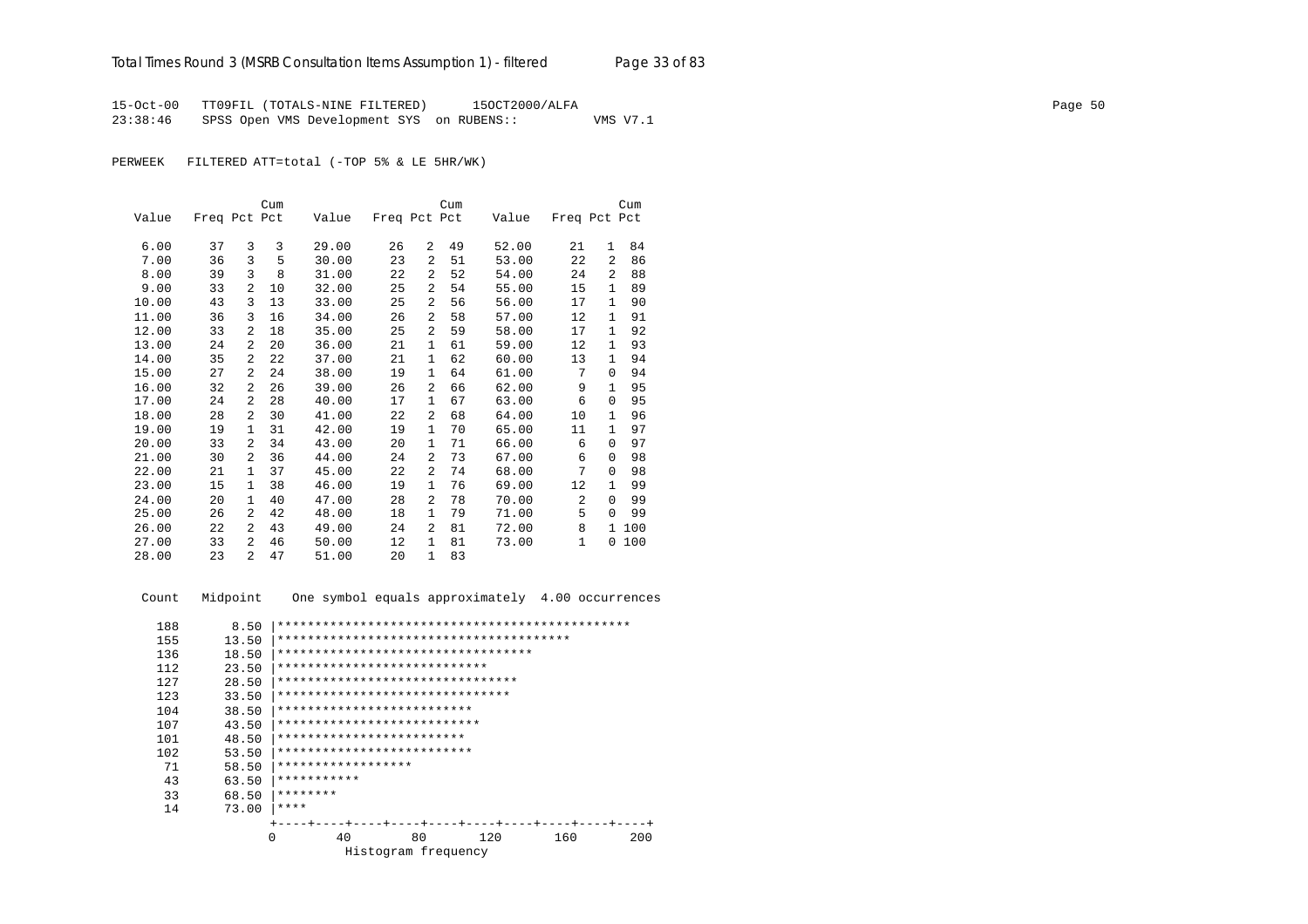## Total Times Round 3 (MSRB Consultation Items Assumption 1) - *filtered* Page 34 of 83

15-Oct-00 TT09FIL (TOTALS-NINE FILTERED) 15OCT2000/ALFA Page 51 23:38:48 SPSS Open VMS Development SYS on RUBENS:: VMS V7.1

PERWEEK FILTERED ATT=total (-TOP 5% & LE 5HR/WK)

Mean 31.779 Std dev 17.759

Valid cases 1416 Missing cases 0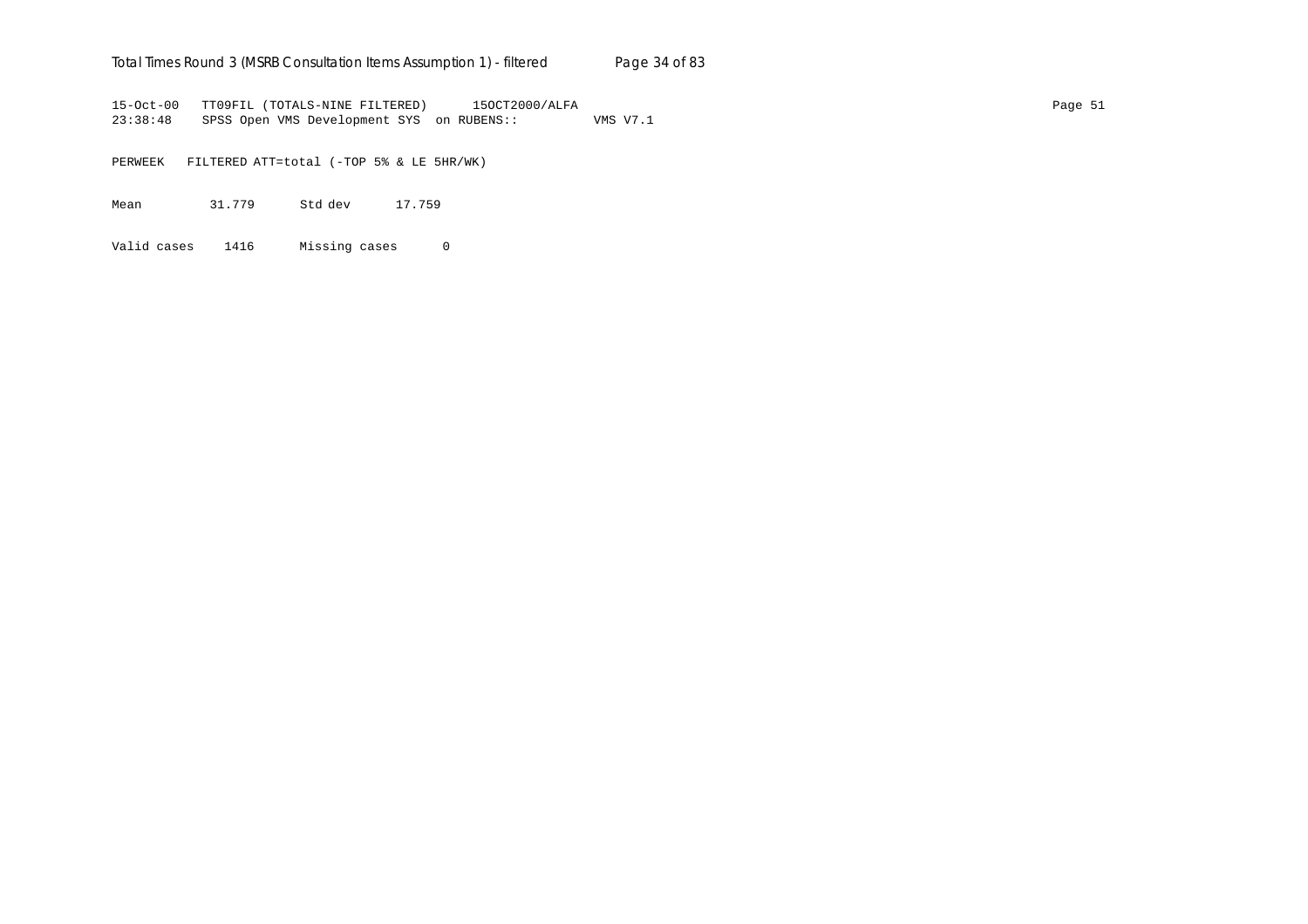15-Oct-00 TT09FIL (TOTALS-NINE FILTERED) 15OCT2000/ALFA Page 52 23:38:48 SPSS Open VMS Development SYS on RUBENS:: VMS V7.1

Preceding task required .28 seconds CPU time; 1.98 seconds elapsed.

```
413 0 TEMPORARY
414 0 SELECT IF (SCIN36 EQ 15)
415 0 /*
416 0 /* TOTAL TIMES FREQUENCY DISTRIBUTION FOR DERMATOLOGISTS
417 0 /*
418 0 FREQUENCIES VARIABLES=PERWEEK/<br>419 0 FORMAT=CONDENSE/
419 0 FORMAT=CONDENSE/
420 0 HISTOGRAM=INCREMENT (5)/
421 0 STATISTICS=MEAN STDDEV
422 0 /*
```
There are 1,073,639,760 bytes of memory available.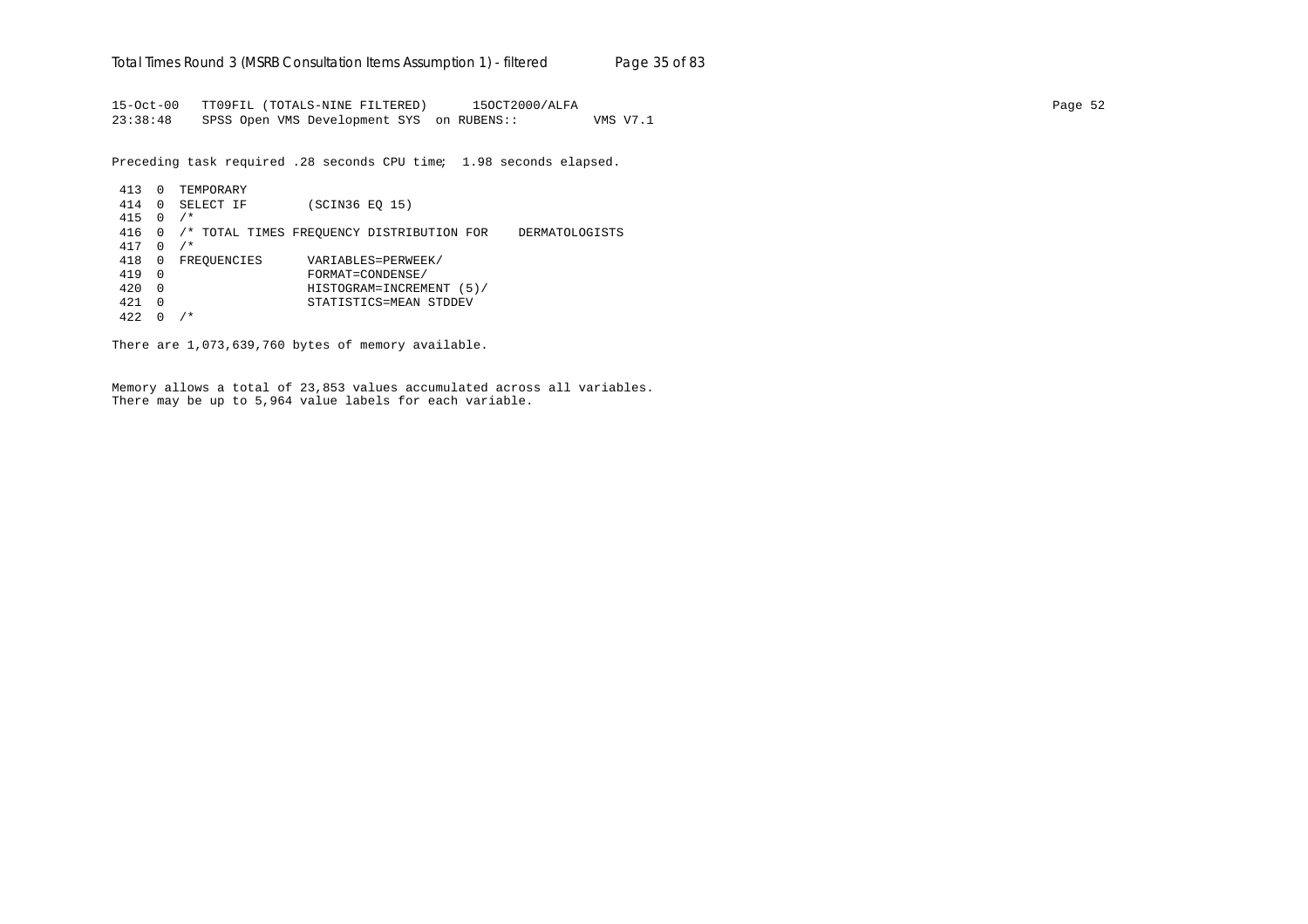15-Oct-00 TT09FIL (TOTALS-NINE FILTERED) 15OCT2000/ALFA Page 53 23:38:48 SPSS Open VMS Development SYS on RUBENS:: VMS V7.1

PERWEEK FILTERED ATT=total (-TOP 5% & LE 5HR/WK)

|       |                |                | Cum            |       |                |                | Cum |       |                |                | Cum |
|-------|----------------|----------------|----------------|-------|----------------|----------------|-----|-------|----------------|----------------|-----|
| Value | Freq Pct Pct   |                |                | Value | Freq Pct Pct   |                |     | Value | Freq Pct Pct   |                |     |
|       |                |                |                |       |                |                |     |       |                |                |     |
| 6.00  | 2              | 1              | 1              | 35.00 | 3              | 1              | 33  | 65.00 | 3              | 1              | 73  |
| 7.00  | $\mathbf 1$    | 0              | $\mathbf{1}$   | 36.00 | 2              | $\mathbf{1}$   | 34  | 66.00 | 3              | $\mathbf{1}$   | 75  |
| 8.00  | 3              | $\mathbf{1}$   | $\overline{c}$ | 37.00 | $\overline{4}$ | $\overline{2}$ | 36  | 67.00 | 3              | $\mathbf{1}$   | 76  |
| 9.00  | $\overline{a}$ | 1              | 3              | 38.00 | 2              | $\mathbf{1}$   | 36  | 68.00 | 4              | 2              | 77  |
| 10.00 | $\mathbf{1}$   | 0              | 4              | 39.00 | 4              | 2              | 38  | 69.00 | 7              | 3              | 80  |
| 11.00 | 3              | $\mathbf{1}$   | 5              | 40.00 | 3              | $\mathbf{1}$   | 39  | 70.00 | 3              | $\mathbf{1}$   | 81  |
| 12.00 | $\overline{a}$ | $\mathbf{1}$   | 5              | 41.00 | $\overline{2}$ | $\mathbf{1}$   | 40  | 71.00 | $\overline{2}$ | 1              | 82  |
| 13.00 | 2              | $\mathbf{1}$   | 6              | 43.00 | 3              | $\mathbf{1}$   | 41  | 72.00 | $\mathbf{1}$   | $\Omega$       | 82  |
| 14.00 | 3              | $\mathbf{1}$   | 7              | 44.00 | 4              | $\overline{a}$ | 43  | 73.00 | 4              | $\overline{2}$ | 84  |
| 15.00 | 3              | $\mathbf{1}$   | 9              | 45.00 | 5              | 2              | 45  | 74.00 | 5              | $\overline{2}$ | 86  |
| 16.00 | 4              | 2              | 10             | 46.00 | 1              | $\mathbf 0$    | 45  | 75.00 | $\mathbf{1}$   | 0              | 86  |
| 17.00 | 2              | $\mathbf{1}$   | 11             | 47.00 | 5              | 2              | 47  | 76.00 | 3              | $\mathbf{1}$   | 87  |
| 18.00 | 5              | $\overline{a}$ | 13             | 48.00 | 5              | 2              | 49  | 77.00 | 3              | 1              | 89  |
| 19.00 | 1              | 0              | 13             | 49.00 | $\overline{2}$ | $\mathbf{1}$   | 50  | 78.00 | $\mathbf{1}$   | $\Omega$       | 89  |
| 20.00 | $\overline{2}$ | $\mathbf{1}$   | 14             | 50.00 | 3              | $\mathbf{1}$   | 51  | 80.00 | $\mathbf{1}$   | $\mathbf 0$    | 89  |
| 21.00 | 4              | $\overline{a}$ | 16             | 51.00 | 2              | $\mathbf{1}$   | 52  | 81.00 | 4              | $\overline{a}$ | 91  |
| 22.00 | 2              | 1              | 16             | 52.00 | 6              | 2              | 54  | 82.00 | $\overline{2}$ | 1              | 92  |
| 23.00 | $\overline{2}$ | $\mathbf{1}$   | 17             | 53.00 | $\overline{c}$ | $\mathbf{1}$   | 55  | 83.00 | 4              | $\overline{2}$ | 93  |
| 24.00 | 1              | 0              | 18             | 54.00 | 5              | 2              | 57  | 85.00 | 3              | 1              | 95  |
| 25.00 | 3              | 1              | 19             | 55.00 | 6              | 2              | 59  | 86.00 | $\mathbf{1}$   | 0              | 95  |
| 26.00 | 3              | $\mathbf{1}$   | 20             | 56.00 | $\overline{2}$ | $\mathbf{1}$   | 60  | 87.00 | $\mathbf{1}$   | 0              | 95  |
| 27.00 | 4              | $\overline{a}$ | 22             | 57.00 | $\overline{4}$ | 2              | 62  | 88.00 | $\overline{2}$ | 1              | 96  |
| 28.00 | 5              | $\overline{2}$ | 24             | 58.00 | 3              | $\mathbf{1}$   | 63  | 89.00 | $\mathbf{1}$   | 0              | 96  |
| 29.00 | 4              | $\overline{a}$ | 25             | 59.00 | 8              | 3              | 66  | 92.00 | 3              | $\mathbf{1}$   | 98  |
| 30.00 | $\mathbf{1}$   | 0              | 25             | 60.00 | 3              | $\mathbf{1}$   | 67  | 93.00 | $\mathbf{1}$   | $\Omega$       | 98  |
| 31.00 | 7              | 3              | 28             | 61.00 | 5              | 2              | 69  | 95.00 | 2              | $\mathbf{1}$   | 99  |
| 32.00 | 4              | $\overline{a}$ | 30             | 62.00 | $\overline{2}$ | $\mathbf{1}$   | 70  | 96.00 | $\mathbf{1}$   | 0              | 99  |
| 33.00 | 3              | 1              | 31             | 63.00 | $\overline{a}$ | $\mathbf{1}$   | 71  | 97.00 | 2              | 1              | 100 |
| 34.00 | 3              | $\mathbf{1}$   | 32             | 64.00 | $\overline{4}$ | $\overline{a}$ | 72  |       |                |                |     |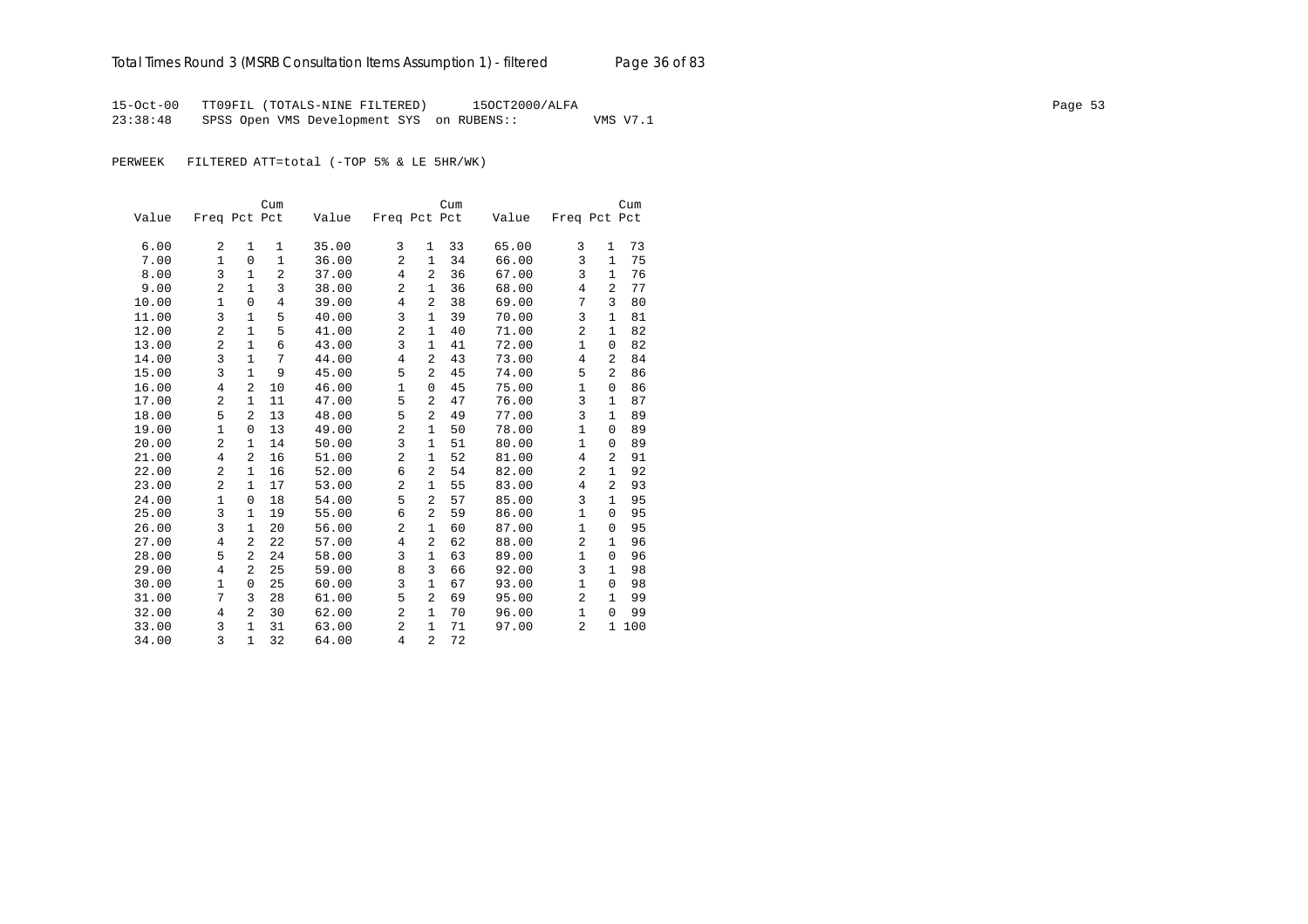|                       |          | Total Times Round 3 (MSRB Consultation Items Assumption 1) - filtered       |                     |                |    | Page 37 of 83 |  |  |         |
|-----------------------|----------|-----------------------------------------------------------------------------|---------------------|----------------|----|---------------|--|--|---------|
| 15-Oct-00<br>23:38:49 |          | TT09FIL (TOTALS-NINE FILTERED)<br>SPSS Open VMS Development SYS on RUBENS:: |                     | 150CT2000/ALFA |    | VMS V7.1      |  |  | Page 54 |
| PERWEEK               |          | FILTERED ATT=total (-TOP 5% & LE 5HR/WK)                                    |                     |                |    |               |  |  |         |
| Count                 | Midpoint | One symbol equals approximately .50 occurrences                             |                     |                |    |               |  |  |         |
| 9                     | 8.50     | ******************                                                          |                     |                |    |               |  |  |         |
| 13                    | 13.50    | **************************                                                  |                     |                |    |               |  |  |         |
| 14                    | 18.50    | ****************************                                                |                     |                |    |               |  |  |         |
| 12                    | 23.50    | ************************                                                    |                     |                |    |               |  |  |         |
| 17                    | 28.50    | ***********************************                                         |                     |                |    |               |  |  |         |
| 20                    | 33.50    |                                                                             |                     |                |    |               |  |  |         |
| 15                    | 38.50    | ******************************                                              |                     |                |    |               |  |  |         |
| 14                    | 43.50    | ****************************                                                |                     |                |    |               |  |  |         |
| 16                    | 48.50    | ********************************                                            |                     |                |    |               |  |  |         |
| 21                    | 53.50    |                                                                             |                     |                |    |               |  |  |         |
| 20                    | 58.50    |                                                                             |                     |                |    |               |  |  |         |
| 16                    | 63.50    | ********************************                                            |                     |                |    |               |  |  |         |
| 20                    | 68.50    |                                                                             |                     |                |    |               |  |  |         |
| 13                    | 73.50    | **************************                                                  |                     |                |    |               |  |  |         |
| 8                     | 78.50    | ****************                                                            |                     |                |    |               |  |  |         |
| 13                    | 83.50    | **************************                                                  |                     |                |    |               |  |  |         |
| 5                     | 88.50    | **********<br>************                                                  |                     |                |    |               |  |  |         |
| 6<br>3                | 93.50    | $97.00$ ******                                                              |                     |                |    |               |  |  |         |
|                       |          |                                                                             |                     |                |    |               |  |  |         |
|                       |          | 0<br>5.                                                                     | 10                  | 15             | 20 | 25            |  |  |         |
|                       |          |                                                                             | Histogram frequency |                |    |               |  |  |         |
| Mean                  | 48.718   | Std dev                                                                     | 23.219              |                |    |               |  |  |         |

Valid cases 255 Missing cases 0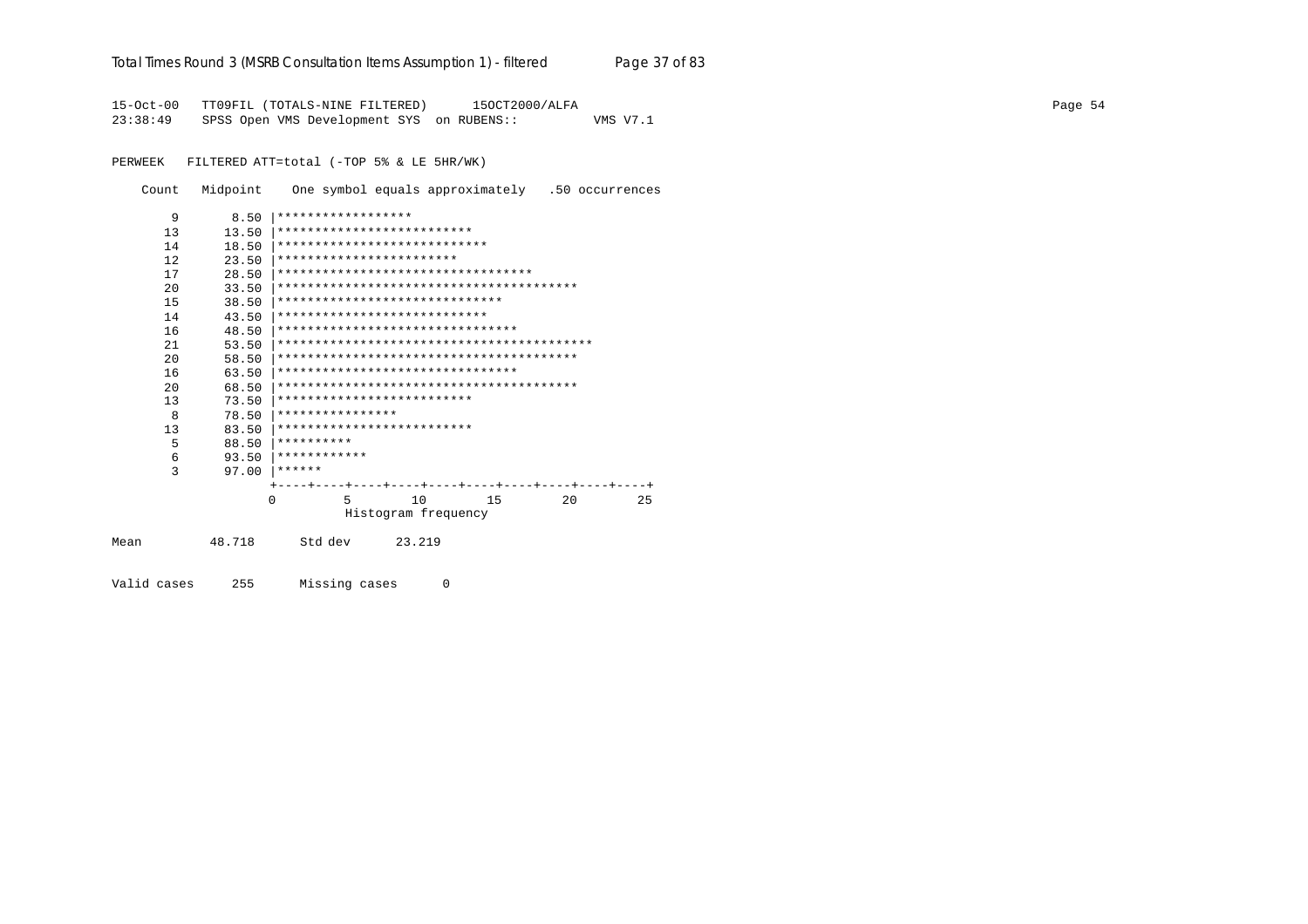15-Oct-00 TT09FIL (TOTALS-NINE FILTERED) 15OCT2000/ALFA Page 55 23:38:50 SPSS Open VMS Development SYS on RUBENS:: VMS V7.1

Preceding task required .25 seconds CPU time; 2.04 seconds elapsed.

```
423 0 TEMPORARY
424 0 SELECT IF (SCIN36 EQ 16)
425 0 /*
426 0 /* TOTAL TIMES FREQUENCY DISTRIBUTION FOR IVF SPECIALISTS
427 0 /*
428 0 FREQUENCIES VARIABLES=PERWEEK/
429 0 FORMAT=CONDENSE/
430 0 HISTOGRAM=INCREMENT (5)/
431 0 STATISTICS=MEAN STDDEV
432 0 /*
```
There are 1,073,639,760 bytes of memory available.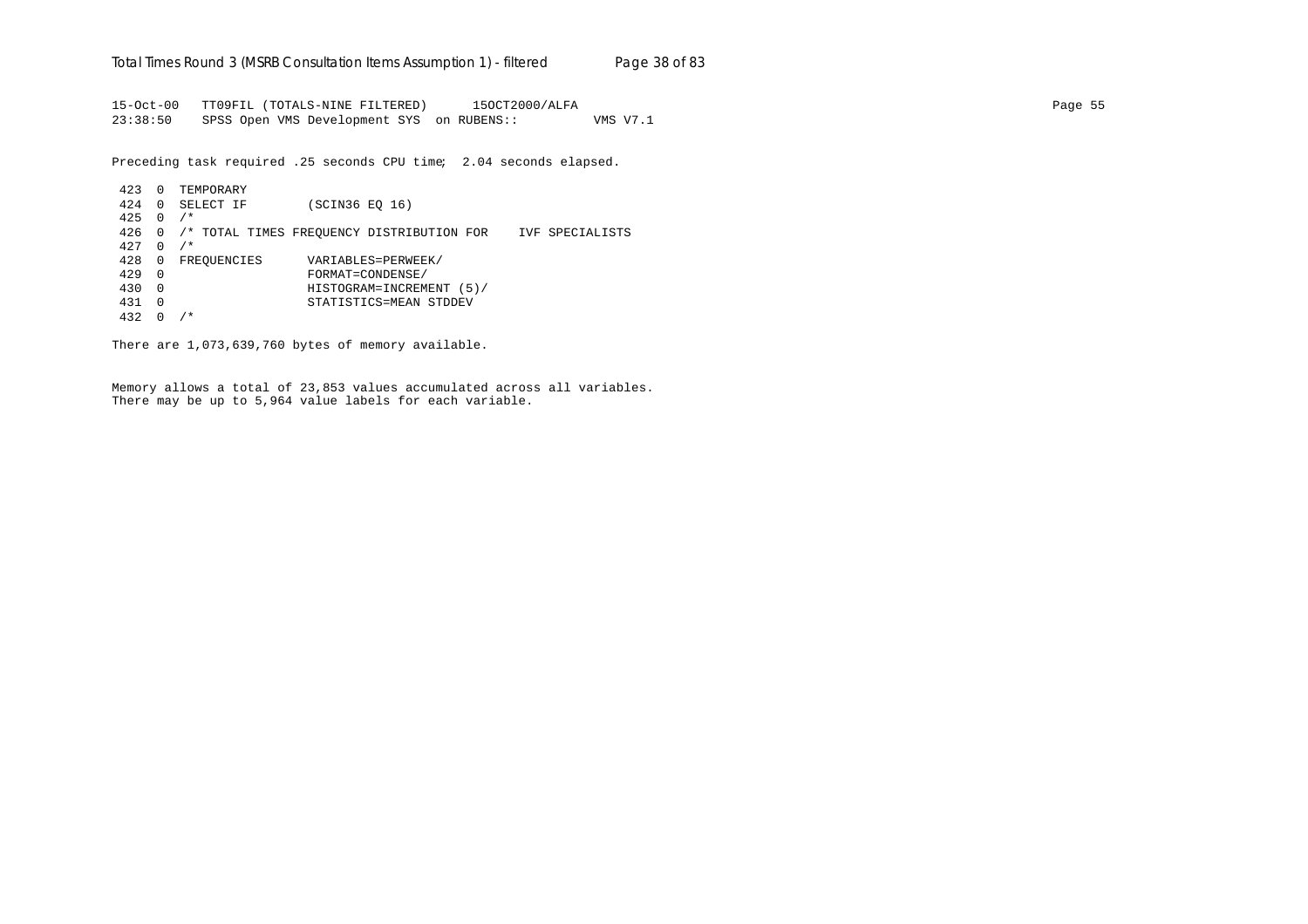15-Oct-00 TT09FIL (TOTALS-NINE FILTERED) 15OCT2000/ALFA Page 56 23:38:51 SPSS Open VMS Development SYS on RUBENS:: VMS V7.1

PERWEEK FILTERED ATT=total (-TOP 5% & LE 5HR/WK)

|       |                |              | Cum          |       |                |              | Cum |        |                |              | Cum |
|-------|----------------|--------------|--------------|-------|----------------|--------------|-----|--------|----------------|--------------|-----|
| Value | Freq Pct Pct   |              |              | Value | Freq Pct Pct   |              |     | Value  | Freq Pct Pct   |              |     |
| 6.00  | 1              | $\mathbf{1}$ | $\mathbf{1}$ | 43.00 | $\mathbf{1}$   | $\mathbf{1}$ | 37  | 85.00  | 1              | $\mathbf{1}$ | 71  |
| 10.00 | $\overline{a}$ | 3            | 4            | 47.00 | $\mathfrak{D}$ | 3            | 40  | 86.00  | $\mathbf{1}$   | $\mathbf{1}$ | 73  |
| 12.00 | $\mathbf{1}$   | $\mathbf{1}$ | 6            | 49.00 | 1              | $\mathbf{1}$ | 41  | 89.00  | 1              | $\mathbf{1}$ | 74  |
| 16.00 | $\overline{a}$ | 3            | 9            | 52.00 | $\mathbf{1}$   | $\mathbf{1}$ | 43  | 91.00  | $\overline{a}$ | 3            | 77  |
| 18.00 | $\mathbf{1}$   | $\mathbf{1}$ | 10           | 54.00 | $\mathfrak{D}$ | 3            | 46  | 93.00  | 2              | ζ            | 80  |
| 19.00 | $\mathbf{1}$   | 1            | 11           | 58.00 | $\mathbf{1}$   | $\mathbf{1}$ | 47  | 95.00  | $\mathbf{1}$   | $\mathbf{1}$ | 81  |
| 21.00 | $\overline{a}$ | 3            | 14           | 59.00 | 1              | $\mathbf{1}$ | 49  | 97.00  | $\mathbf{1}$   | $\mathbf{1}$ | 83  |
| 24.00 | 2              | 3            | 17           | 62.00 | 2              | 3            | 51  | 101.00 | 2              | 3            | 86  |
| 28.00 | $\mathbf{1}$   | $\mathbf{1}$ | 19           | 63.00 | $\mathbf{1}$   | $\mathbf{1}$ | 53  | 102.00 | $\mathbf{1}$   | $\mathbf{1}$ | 87  |
| 31.00 | $\mathbf{1}$   | $\mathbf{1}$ | 20           | 64.00 | $\mathbf{1}$   | $\mathbf{1}$ | 54  | 109.00 | $\mathbf{1}$   | $\mathbf{1}$ | 89  |
| 32.00 | $\mathbf{1}$   | $\mathbf{1}$ | 21           | 65.00 | $\mathbf{1}$   | $\mathbf{1}$ | 56  | 112.00 | 2              | 3            | 91  |
| 34.00 | $\overline{a}$ | 3            | 24           | 68.00 | 1              | $\mathbf{1}$ | 57  | 113.00 | 1              | $\mathbf{1}$ | 93  |
| 35.00 | $\mathbf{1}$   | $\mathbf{1}$ | 26           | 70.00 | $\mathbf{1}$   | $\mathbf{1}$ | 59  | 116.00 | $\mathbf{1}$   | 1            | 94  |
| 37.00 | $\mathfrak{D}$ | ς            | 29           | 73.00 | 1              | $\mathbf{1}$ | 60  | 124.00 | 1              | 1            | 96  |
| 38.00 | $\mathbf{1}$   | $\mathbf{1}$ | 30           | 74.00 | 3              | 4            | 64  | 125.00 | $\mathbf{1}$   | 1            | 97  |
| 39.00 | $\overline{a}$ | 3            | 33           | 77.00 | 1              | $\mathbf{1}$ | 66  | 130.00 | $\mathbf{1}$   | $\mathbf{1}$ | 99  |
| 40.00 | 1              | $\mathbf{1}$ | 34           | 80.00 | 1              | $\mathbf{1}$ | 67  | 133.00 | 1              | $\mathbf{1}$ | 100 |
| 41.00 | $\mathbf{1}$   | $\mathbf{1}$ | 36           | 83.00 | 2              | 3            | 70  |        |                |              |     |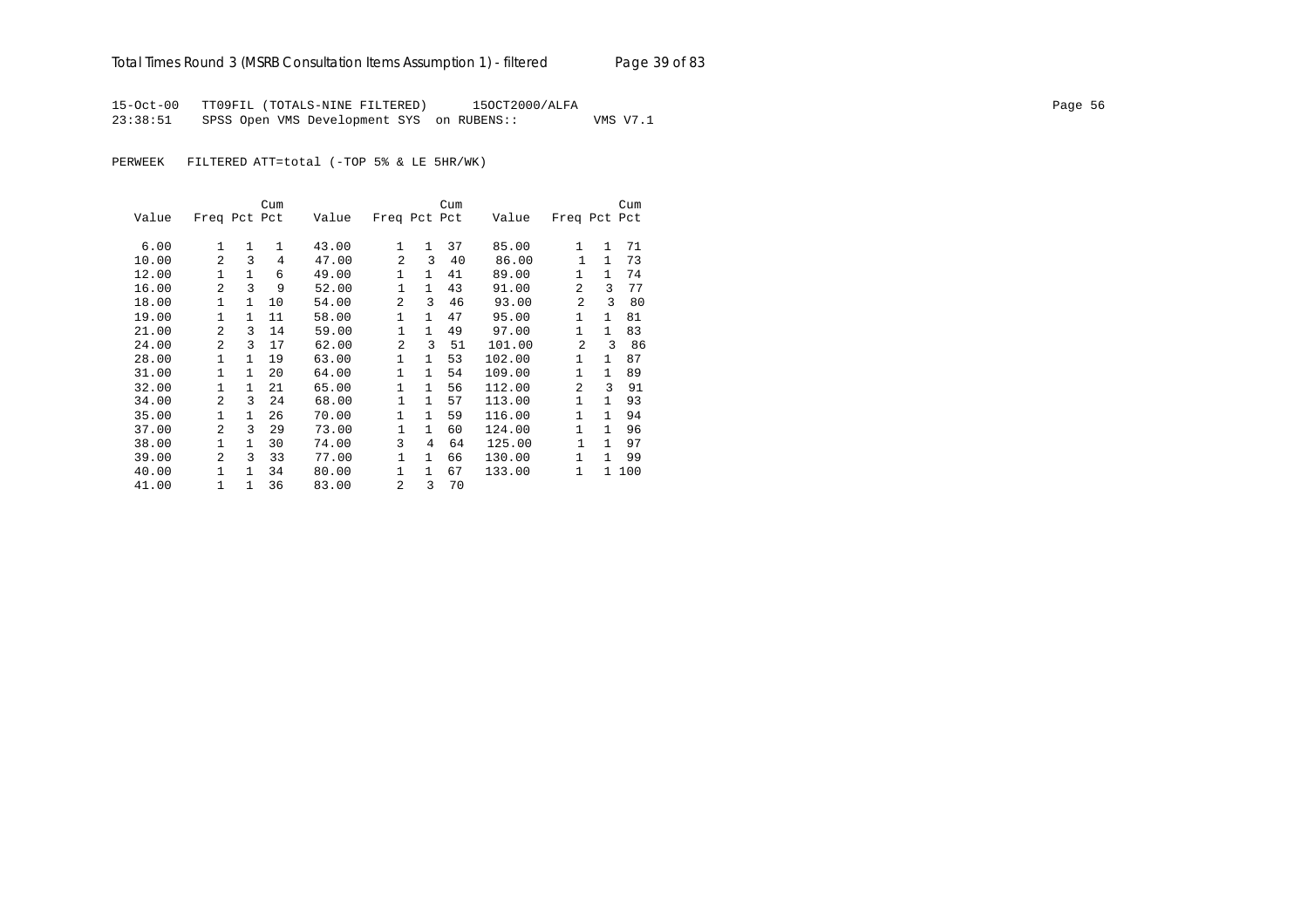|  | Total Times Round 3 (MSRB Consultation Items Assumption 1) - <i>filtered</i> |  |  |  | Page 40 of 83 |
|--|------------------------------------------------------------------------------|--|--|--|---------------|
|--|------------------------------------------------------------------------------|--|--|--|---------------|

15-Oct-00 TT09FIL (TOTALS-NINE FILTERED) 15OCT2000/ALFA Page 57 23:38:51 SPSS Open VMS Development SYS on RUBENS:: VMS V7.1

PERWEEK FILTERED ATT=total (-TOP 5% & LE 5HR/WK)

Count Midpoint One symbol equals approximately .20 occurrences

|      | 3            | 8.50   | ***************                    |    |
|------|--------------|--------|------------------------------------|----|
|      | $\mathbf{1}$ | 13.50  | *****                              |    |
|      | 4            | 18.50  | ********************               |    |
|      | 4            | 23.50  | ********************               |    |
|      | $\mathbf{1}$ | 28.50  | *****                              |    |
|      | 5            | 33.50  | *************************          |    |
|      | 6            | 38.50  | ******************************     |    |
|      | 2            | 43.50  | **********                         |    |
|      | 3            | 48.50  | ***************                    |    |
|      | 3            | 53.50  | * * * * * * * * * * * * * * *      |    |
|      | 2            | 58.50  | **********                         |    |
|      | 5            | 63.50  | *************************          |    |
|      | 2            | 68.50  | **********                         |    |
|      | 4            | 73.50  | ********************               |    |
|      | 2            | 78.50  | **********                         |    |
|      | 3            | 83.50  | ***************                    |    |
|      | 2            | 88.50  | **********                         |    |
|      | 5            | 93.50  | *************************          |    |
|      | 1            | 98.50  | *****                              |    |
|      | 3            | 103.50 | ***************                    |    |
|      | 1            | 108.50 | *****                              |    |
|      | 3            | 113.50 | ***************                    |    |
|      | 1            | 118.50 | *****                              |    |
|      | 2            | 123.50 | **********                         |    |
|      | 1            | 128.50 | *****                              |    |
|      | $\mathbf{1}$ | 133.00 | *****                              |    |
|      |              |        |                                    |    |
|      |              |        | $\mathfrak{D}$<br>8<br>0<br>4<br>6 | 10 |
|      |              |        | Histogram frequency                |    |
| Mean |              | 62.786 | Std dev<br>34.118                  |    |
|      |              |        |                                    |    |

Valid cases 70 Missing cases 0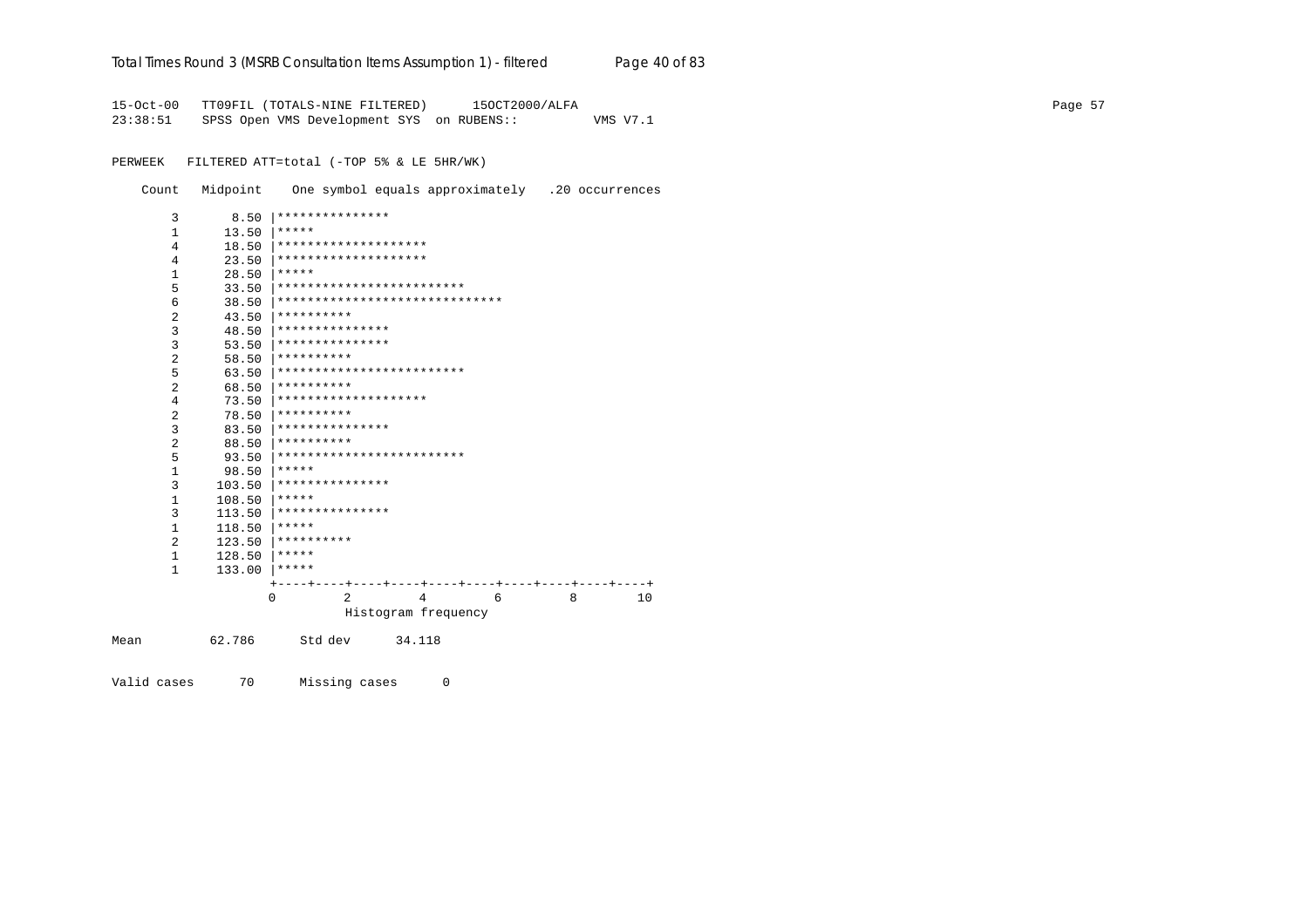15-Oct-00 TT09FIL (TOTALS-NINE FILTERED) 15OCT2000/ALFA Page 58 23:38:52 SPSS Open VMS Development SYS on RUBENS:: VMS V7.1

Preceding task required .32 seconds CPU time; 1.92 seconds elapsed.

433 0 TEMPORARY 434 0 SELECT IF (SCIN36 EQ 17) 435 0 /\* 436 0 /\* TOTAL TIMES FREQUENCY DISTRIBUTION FOR GENERAL MEDICINE PHYSICIANS 437 0 /\* 438 0 FREQUENCIES VARIABLES=PERWEEK/ 439 0 FORMAT=CONDENSE/ 440 0 HISTOGRAM=INCREMENT (5)/ 441 0 STATISTICS=MEAN STDDEV 442 0 /\*

There are 1,073,639,760 bytes of memory available.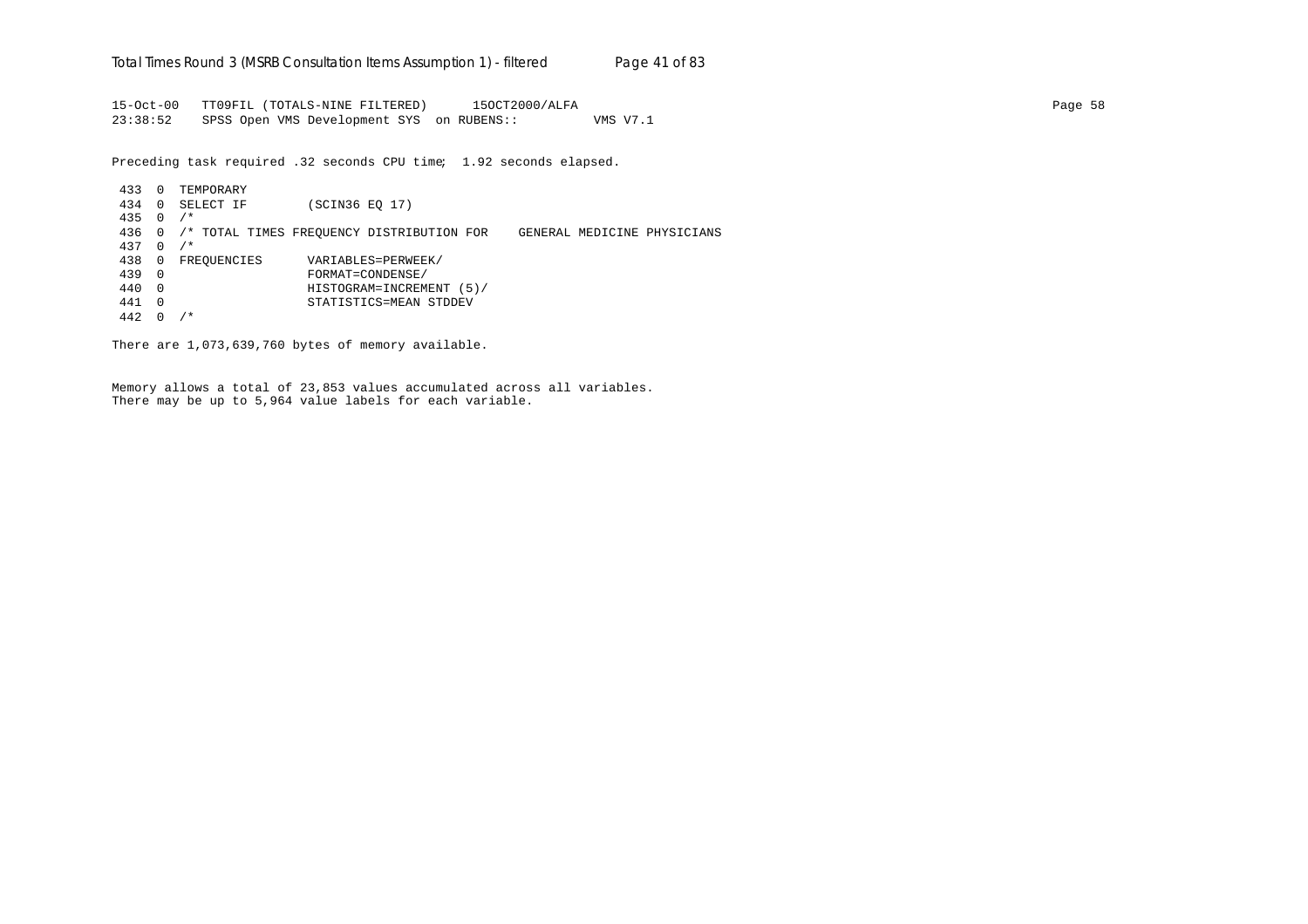15-Oct-00 TT09FIL (TOTALS-NINE FILTERED) 15OCT2000/ALFA Page 59 23:38:53 SPSS Open VMS Development SYS on RUBENS:: VMS V7.1

PERWEEK FILTERED ATT=total (-TOP 5% & LE 5HR/WK)

|       |              |                | Cum |       |              |                | Cum |       |              |                | Cum |
|-------|--------------|----------------|-----|-------|--------------|----------------|-----|-------|--------------|----------------|-----|
| Value | Freq Pct Pct |                |     | Value | Freq Pct Pct |                |     | Value | Freq Pct Pct |                |     |
| 6.00  | 30           | 5              | 5   | 22.00 | 22           | 3              | 57  | 38.00 | 3            | $\Omega$       | 86  |
| 7.00  | 33           | 5              | 10  | 23.00 | 14           | $\mathfrak{D}$ | 60  | 39.00 | 5            | 1              | 87  |
| 8.00  | 25           | 4              | 14  | 24.00 | 13           | $\overline{a}$ | 62  | 40.00 | 8            | $\mathbf{1}$   | 88  |
| 9.00  | 22           | 3              | 17  | 25.00 | 13           | $\overline{a}$ | 64  | 41.00 | 5            | $\mathbf{1}$   | 89  |
| 10.00 | 36           | 6              | 23  | 26.00 | 13           | $\overline{a}$ | 66  | 42.00 | 8            | $\mathbf{1}$   | 91  |
| 11.00 | 22           | 3              | 26  | 27.00 | 15           | $\overline{a}$ | 68  | 43.00 | 11           | $\mathfrak{D}$ | 92  |
| 12.00 | 22           | 3              | 30  | 28.00 | 13           | $\overline{a}$ | 70  | 44.00 | 5            | $\mathbf{1}$   | 93  |
| 13.00 | 21           | 3              | 33  | 29.00 | 13           | 2              | 72  | 45.00 | 6            | 1              | 94  |
| 14.00 | 17           | 3              | 36  | 30.00 | 18           | 3              | 75  | 46.00 | 3            | $\Omega$       | 94  |
| 15.00 | 16           | 3              | 38  | 31.00 | 12           | $\overline{a}$ | 77  | 47.00 | 7            | 1.             | 96  |
| 16.00 | 14           | $\mathfrak{D}$ | 41  | 32.00 | 12           | $\mathfrak{D}$ | 79  | 48.00 | 6            |                | 97  |
| 17.00 | 16           | 3              | 43  | 33.00 | 14           | $\mathfrak{D}$ | 81  | 49.00 | 6            |                | 97  |
| 18.00 | 18           | 3              | 46  | 34.00 | 6            | $\mathbf{1}$   | 82  | 50.00 | 2            | $\Omega$       | 98  |
| 19.00 | 20           | 3              | 49  | 35.00 | 6            | $\mathbf{1}$   | 83  | 51.00 | 4            |                | 98  |
| 20.00 | 15           | $\mathfrak{D}$ | 52  | 36.00 | 10           | $\overline{a}$ | 85  | 52.00 | 4            |                | 99  |
| 21.00 | 15           | $\overline{a}$ | 54  | 37.00 | 9            | 1              | 86  | 53.00 | 6            | 1.             | 100 |

Count Midpoint One symbol equals approximately 4.00 occurrences

|      | 146 | 8.50   | ************************************** |                     |     |     |     |
|------|-----|--------|----------------------------------------|---------------------|-----|-----|-----|
|      | 98  | 13.50  | *************************              |                     |     |     |     |
|      | 83  | 18.50  | *********************                  |                     |     |     |     |
|      | 77  | 23.50  | *******************                    |                     |     |     |     |
|      | 72  | 28.50  | ******************                     |                     |     |     |     |
|      | 50  | 33.50  | *************                          |                     |     |     |     |
|      | 35  | 38.50  | *********                              |                     |     |     |     |
|      | 35  | 43.50  | *********                              |                     |     |     |     |
|      | 24  | 48.50  | ******                                 |                     |     |     |     |
|      | 14  | 53.00  | ****                                   |                     |     |     |     |
|      |     |        |                                        |                     |     |     |     |
|      |     |        | 40<br>$\Omega$                         | 80                  | 120 | 160 | 200 |
|      |     |        |                                        | Histogram frequency |     |     |     |
| Mean |     | 22.153 | Std dev                                | 12.607              |     |     |     |
|      |     |        |                                        |                     |     |     |     |

Valid cases 634 Missing cases 0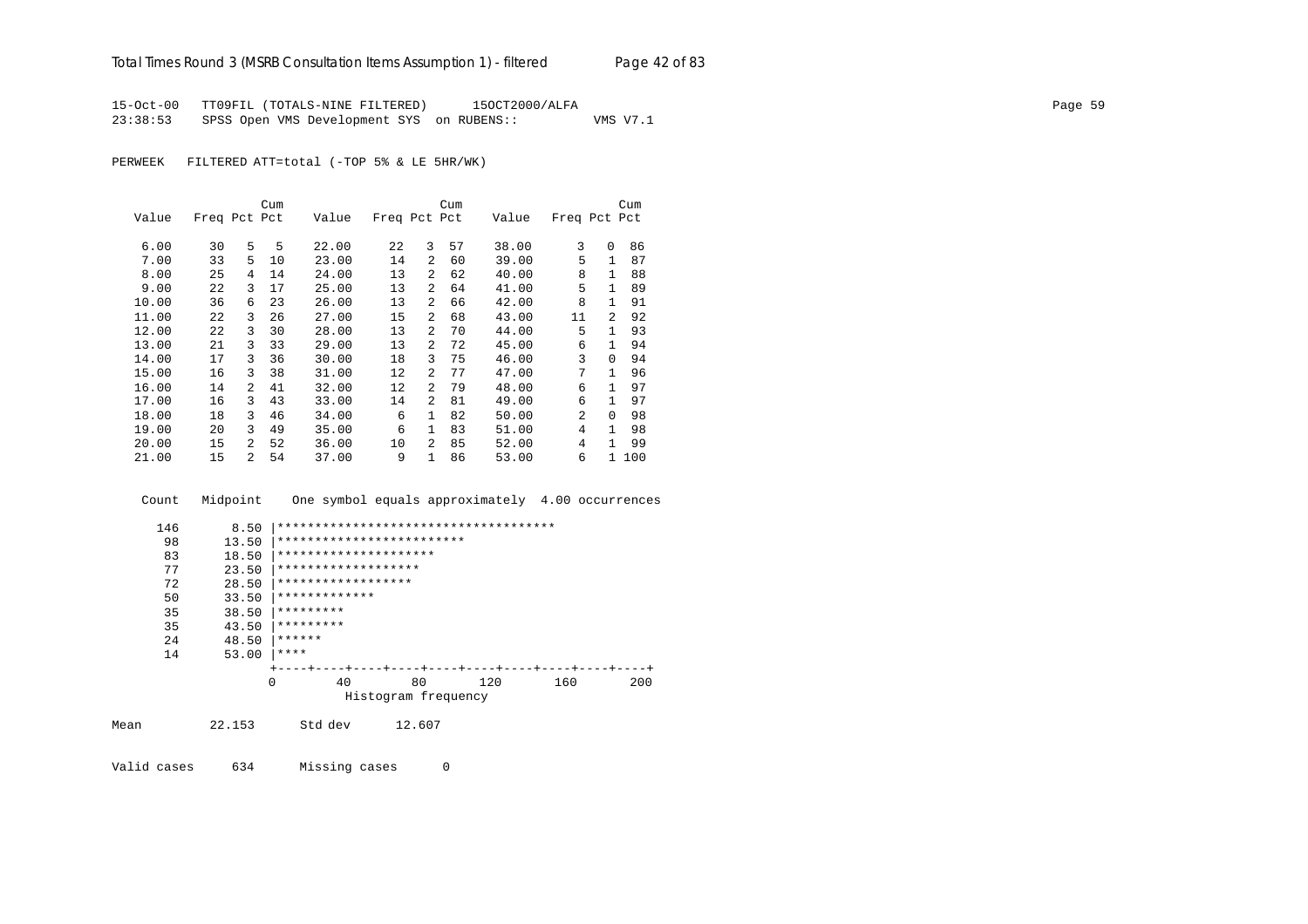15-Oct-00 TT09FIL (TOTALS-NINE FILTERED) 15OCT2000/ALFA Page 60 23:38:54 SPSS Open VMS Development SYS on RUBENS:: VMS V7.1

Preceding task required .24 seconds CPU time; 1.81 seconds elapsed.

```
443 0 TEMPORARY
444 0 SELECT IF (SCIN36 EQ 18)
445 0 /*
446 0 /* TOTAL TIMES FREQUENCY DISTRIBUTION FOR CARDIOLOGISTS
447 0 /*
448 0 FREQUENCIES VARIABLES=PERWEEK/
449 0 FORMAT=CONDENSE/
450 0 HISTOGRAM=INCREMENT (5)/
451 0 STATISTICS=MEAN STDDEV
452 0 /*
```
There are 1,073,639,760 bytes of memory available.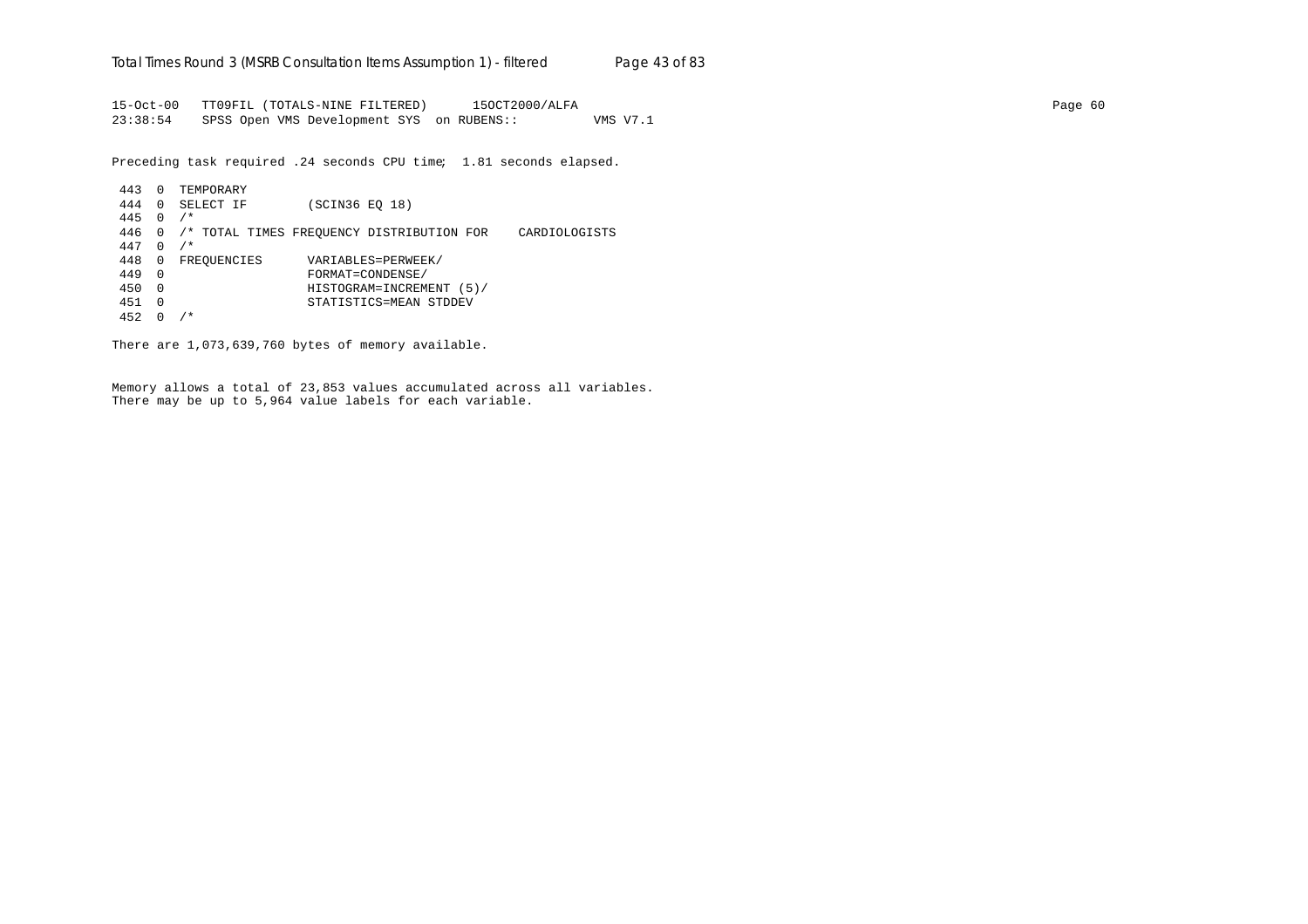15-Oct-00 TT09FIL (TOTALS-NINE FILTERED) 15OCT2000/ALFA Page 61 23:38:55 SPSS Open VMS Development SYS on RUBENS:: VMS V7.1

PERWEEK FILTERED ATT=total (-TOP 5% & LE 5HR/WK)

|       |                |                | Cum |       |                |                | Cum |        |                |              | Cum |
|-------|----------------|----------------|-----|-------|----------------|----------------|-----|--------|----------------|--------------|-----|
| Value | Freq Pct Pct   |                |     | Value | Freq Pct Pct   |                |     | Value  | Freq Pct Pct   |              |     |
|       |                |                |     |       |                |                |     |        |                |              |     |
| 6.00  | 8              | 2              | 2   | 35.00 | 7              | 1              | 46  | 64.00  | 6              | 1            | 83  |
| 7.00  | 6              | $\mathbf{1}$   | 3   | 36.00 | 6              | $\mathbf{1}$   | 47  | 65.00  | 4              | $\mathbf{1}$ | 84  |
| 8.00  | 10             | $\overline{a}$ | 5   | 37.00 | 4              | $\mathbf{1}$   | 48  | 66.00  | 6              | $\mathbf{1}$ | 85  |
| 9.00  | 6              | $\mathbf{1}$   | 6   | 38.00 | 7              | $\mathbf{1}$   | 50  | 67.00  | 4              | $\mathbf{1}$ | 86  |
| 10.00 | 9              | $\overline{a}$ | 8   | 39.00 | 9              | $\overline{2}$ | 51  | 68.00  | $\overline{a}$ | 0            | 86  |
| 11.00 | 5              | $\mathbf{1}$   | 9   | 40.00 | $\overline{c}$ | $\mathbf 0$    | 52  | 69.00  | 3              | 1            | 87  |
| 12.00 | 9              | 2              | 11  | 41.00 | 7              | 1              | 53  | 70.00  | 4              | 1            | 88  |
| 13.00 | 6              | 1              | 13  | 42.00 | 5              | 1              | 54  | 72.00  | 6              | 1            | 89  |
| 14.00 | 7              | $\mathbf{1}$   | 14  | 43.00 | 13             | 3              | 57  | 73.00  | 3              | $\mathbf 1$  | 90  |
| 15.00 | 6              | $\mathbf{1}$   | 15  | 44.00 | 3              | $\mathbf{1}$   | 58  | 74.00  | 3              | 1            | 90  |
| 16.00 | 7              | $\mathbf{1}$   | 17  | 45.00 | 7              | $\mathbf{1}$   | 59  | 75.00  | $\mathbf{1}$   | $\mathbf 0$  | 90  |
| 17.00 | $\overline{2}$ | $\mathbf 0$    | 17  | 46.00 | 5              | $\mathbf{1}$   | 60  | 76.00  | 3              | $\mathbf{1}$ | 91  |
| 18.00 | 8              | $\overline{a}$ | 19  | 47.00 | 5              | $\mathbf{1}$   | 61  | 77.00  | 3              | $\mathbf{1}$ | 92  |
| 19.00 | 9              | $\overline{a}$ | 21  | 48.00 | $\overline{4}$ | $\mathbf{1}$   | 62  | 79.00  | 6              | $\mathbf{1}$ | 93  |
| 20.00 | 10             | 2              | 23  | 49.00 | 7              | $\mathbf{1}$   | 64  | 80.00  | 4              | $\mathbf{1}$ | 94  |
| 21.00 | 12             | 3              | 26  | 50.00 | 9              | 2              | 66  | 81.00  | 3              | $\mathbf{1}$ | 94  |
| 22.00 | 5              | $\mathbf{1}$   | 27  | 51.00 | 8              | $\overline{2}$ | 67  | 82.00  | 3              | $\mathbf{1}$ | 95  |
| 23.00 | 5              | 1              | 28  | 52.00 | 8              | $\overline{2}$ | 69  | 84.00  | 3              | 1            | 96  |
| 24.00 | 11             | 2              | 30  | 53.00 | 6              | $\mathbf{1}$   | 70  | 85.00  | $\mathbf{1}$   | $\Omega$     | 96  |
| 25.00 | 5              | $\mathbf{1}$   | 31  | 54.00 | $\overline{2}$ | $\mathbf 0$    | 71  | 87.00  | 3              | $\mathbf{1}$ | 97  |
| 26.00 | 8              | $\overline{a}$ | 33  | 55.00 | 9              | $\overline{2}$ | 73  | 88.00  | $\overline{a}$ | $\mathbf 0$  | 97  |
| 27.00 | 8              | 2              | 34  | 56.00 | 8              | 2              | 74  | 89.00  | 2              | $\Omega$     | 97  |
| 28.00 | 10             | $\overline{a}$ | 37  | 57.00 | 7              | $\mathbf{1}$   | 76  | 90.00  | 3              | $\mathbf{1}$ | 98  |
| 29.00 | 5              | 1              | 38  | 58.00 | 4              | $\mathbf{1}$   | 77  | 91.00  | $\overline{a}$ | $\mathbf 0$  | 99  |
| 30.00 | 3              | $\mathbf{1}$   | 38  | 59.00 | 7              | $\mathbf{1}$   | 78  | 92.00  | $\mathbf{1}$   | $\Omega$     | 99  |
| 31.00 | 7              | $\mathbf{1}$   | 40  | 60.00 | 4              | $\mathbf{1}$   | 79  | 93.00  | $\mathbf{1}$   | $\mathbf 0$  | 99  |
| 32.00 | 4              | 1              | 41  | 61.00 | 2              | $\mathbf 0$    | 80  | 96.00  | 2              | $\Omega$     | 99  |
| 33.00 | 8              | $\overline{2}$ | 42  | 62.00 | 4              | 1              | 80  | 97.00  | $\mathbf{1}$   | $\Omega$     | 100 |
| 34.00 | 10             | $\overline{a}$ | 44  | 63.00 | 5              | $\mathbf{1}$   | 81  | 100.00 | $\overline{a}$ | $\Omega$     | 100 |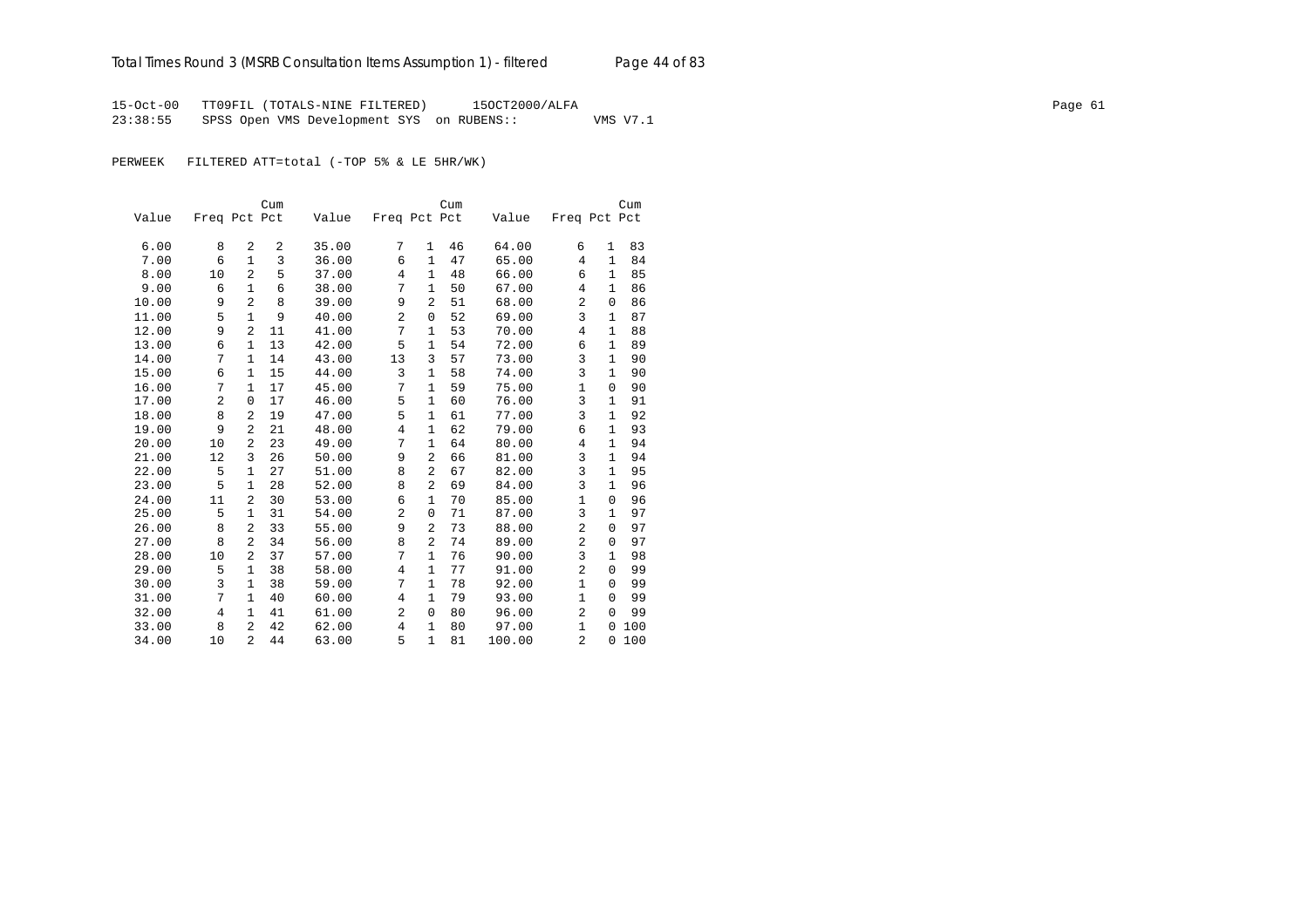| Total Times Round 3 (MSRB Consultation Items Assumption 1) - filtered | Page 45 of 83 |
|-----------------------------------------------------------------------|---------------|
|-----------------------------------------------------------------------|---------------|

15-Oct-00 TT09FIL (TOTALS-NINE FILTERED) 15OCT2000/ALFA Page 62 23:38:56 SPSS Open VMS Development SYS on RUBENS:: VMS V7.1

PERWEEK FILTERED ATT=total (-TOP 5% & LE 5HR/WK)

| Count       | Midpoint |          |                  |                            |                     |                                     |    | One symbol equals approximately .80 occurrences |
|-------------|----------|----------|------------------|----------------------------|---------------------|-------------------------------------|----|-------------------------------------------------|
| 39          | 8.50     |          |                  |                            |                     |                                     |    |                                                 |
| 33          | 13.50    |          |                  |                            |                     |                                     |    |                                                 |
| 36          | 18.50    |          |                  |                            |                     |                                     |    |                                                 |
| 38          | 23.50    |          |                  |                            |                     |                                     |    |                                                 |
| 34          | 28.50    |          |                  |                            |                     |                                     |    |                                                 |
| 36          | 33.50    |          |                  |                            |                     |                                     |    |                                                 |
| 28          | 38.50    |          |                  |                            |                     | *********************************** |    |                                                 |
| 35          | 43.50    |          |                  |                            |                     |                                     |    |                                                 |
| 30          | 48.50    |          |                  |                            |                     |                                     |    |                                                 |
| 33          | 53.50    |          |                  |                            |                     |                                     |    |                                                 |
| 30          | 58.50    |          |                  |                            |                     |                                     |    |                                                 |
| 21          | 63.50    |          |                  | ************************** |                     |                                     |    |                                                 |
| 19          | 68.50    |          |                  | ************************   |                     |                                     |    |                                                 |
| 13          | 73.50    |          | **************** |                            |                     |                                     |    |                                                 |
| 16          | 78.50    |          |                  | ********************       |                     |                                     |    |                                                 |
| 10          | 83.50    |          | *************    |                            |                     |                                     |    |                                                 |
| 10          | 88.50    |          | *************    |                            |                     |                                     |    |                                                 |
| 4           | 93.50    | *****    |                  |                            |                     |                                     |    |                                                 |
| 5           | 98.50    | ******   |                  |                            |                     |                                     |    |                                                 |
|             |          |          |                  |                            |                     |                                     |    |                                                 |
|             |          | $\Omega$ | 8                | 16                         |                     | 24                                  | 32 | 40                                              |
|             |          |          |                  |                            | Histogram frequency |                                     |    |                                                 |
| Mean        | 41.017   |          | Std dev          | 23.059                     |                     |                                     |    |                                                 |
| Valid cases | 470      |          | Missing cases    |                            | $\Omega$            |                                     |    |                                                 |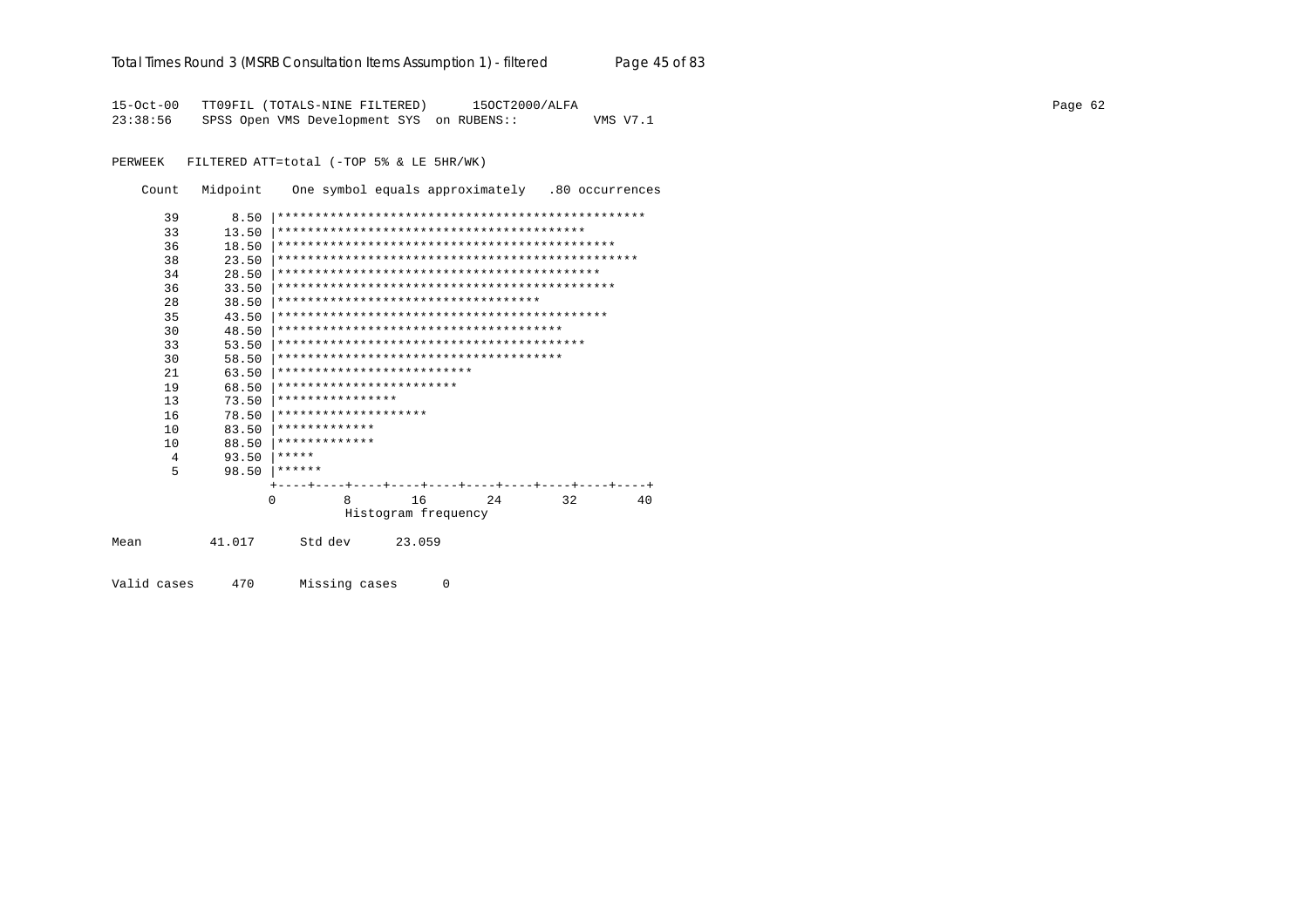15-Oct-00 TT09FIL (TOTALS-NINE FILTERED) 15OCT2000/ALFA Page 63 23:38:57 SPSS Open VMS Development SYS on RUBENS:: VMS V7.1

Preceding task required .29 seconds CPU time; 2.48 seconds elapsed.

453 0 TEMPORARY 454 0 SELECT IF (SCIN36 EQ 19) 455 0 /\* 456 0 /\* TOTAL TIMES FREQUENCY DISTRIBUTION FOR RENAL MEDICINE PHYSICIANS 457 0 /\* 458 0 FREQUENCIES VARIABLES=PERWEEK/ 459 0 FORMAT=CONDENSE/ 460 0 HISTOGRAM=INCREMENT (5)/ 461 0 STATISTICS=MEAN STDDEV 462 0 /\*

There are 1,073,639,760 bytes of memory available.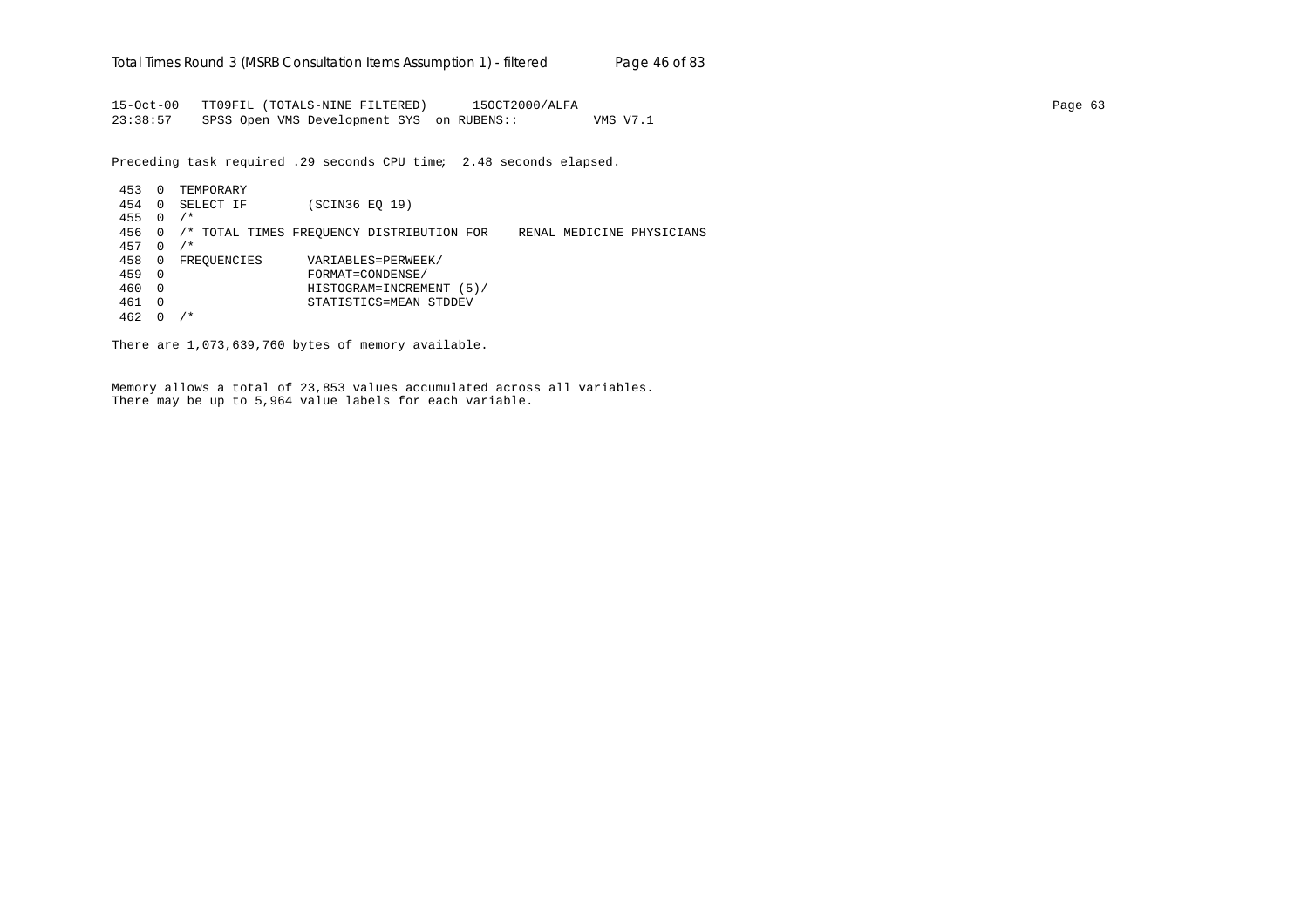15-Oct-00 TT09FIL (TOTALS-NINE FILTERED) 15OCT2000/ALFA Page 64 23:38:57 SPSS Open VMS Development SYS on RUBENS:: VMS V7.1

PERWEEK FILTERED ATT=total (-TOP 5% & LE 5HR/WK)

|       |                |              | Cum |       |                |              | Cum |       |                |              | Cum |
|-------|----------------|--------------|-----|-------|----------------|--------------|-----|-------|----------------|--------------|-----|
| Value | Freq Pct Pct   |              |     | Value | Freq Pct Pct   |              |     | Value | Freq Pct Pct   |              |     |
|       |                |              |     |       |                |              |     |       |                |              |     |
| 6.00  | 3              | 4            | 4   | 18.00 | 3              | 4            | 49  | 33.00 |                | 1            | 74  |
| 7.00  | 4              | 6            | 10  | 19.00 |                | 1            | 50  | 34.00 | 2              | 3            | 76  |
| 8.00  | 5              | 7            | 18  | 20.00 | $\overline{a}$ | 3            | 53  | 35.00 | 2              | ζ            | 79  |
| 9.00  | 2              | 3            | 21  | 21.00 | 3              | 4            | 57  | 36.00 |                | $\mathbf{1}$ | 81  |
| 10.00 | 3              | 4            | 25  | 22.00 |                | $\mathbf{1}$ | 59  | 38.00 | 3              | 4            | 85  |
| 11.00 | $\mathfrak{D}$ | 3            | 28  | 23.00 | $\mathbf{1}$   | 1            | 60  | 40.00 | 3              | 4            | 90  |
| 12.00 | $\overline{a}$ | 3            | 31  | 24.00 |                | 1            | 62  | 42.00 | 1              | 1            | 91  |
| 13.00 | $\mathfrak{D}$ | 3            | 34  | 25.00 | $\overline{a}$ | 3            | 65  | 50.00 |                | $\mathbf{1}$ | 93  |
| 14.00 | $\overline{a}$ | 3            | 37  | 27.00 | 2              | 3            | 68  | 53.00 | $\mathfrak{D}$ | ζ            | 96  |
| 15.00 | ζ              | 4            | 41  | 28.00 | 1.             | $\mathbf{1}$ | 69  | 55.00 | 1              | 1            | 97  |
| 16.00 |                | $\mathbf{1}$ | 43  | 29.00 | $\mathbf{1}$   | 1            | 71  | 63.00 | 1              | 1            | 99  |
| 17.00 |                | 1            | 44  | 32.00 | $\mathbf{1}$   |              | 72  | 64.00 | 1              |              | 100 |

Count Midpoint One symbol equals approximately .40 occurrences

| 17   | 8.50   |                              |                     |    |    |    |
|------|--------|------------------------------|---------------------|----|----|----|
| 11   | 13.50  | **************************** |                     |    |    |    |
| 8    | 18.50  | ********************         |                     |    |    |    |
| 8    | 23.50  | ********************         |                     |    |    |    |
| 4    | 28.50  | **********                   |                     |    |    |    |
| 6    | 33.50  | ***************              |                     |    |    |    |
| 7    | 38.50  | ******************           |                     |    |    |    |
|      | 43.50  | ***                          |                     |    |    |    |
|      | 48.50  | ***                          |                     |    |    |    |
| 3    | 53.50  | ********                     |                     |    |    |    |
| 0    | 58.50  |                              |                     |    |    |    |
| 2    | 63.50  | *****                        |                     |    |    |    |
|      |        |                              |                     |    |    |    |
|      |        | 4<br>$\Omega$                | 8                   | 12 | 16 | 20 |
|      |        |                              | Histogram frequency |    |    |    |
| Mean | 23.103 | Std dev                      | 14.925              |    |    |    |

Valid cases 68 Missing cases 0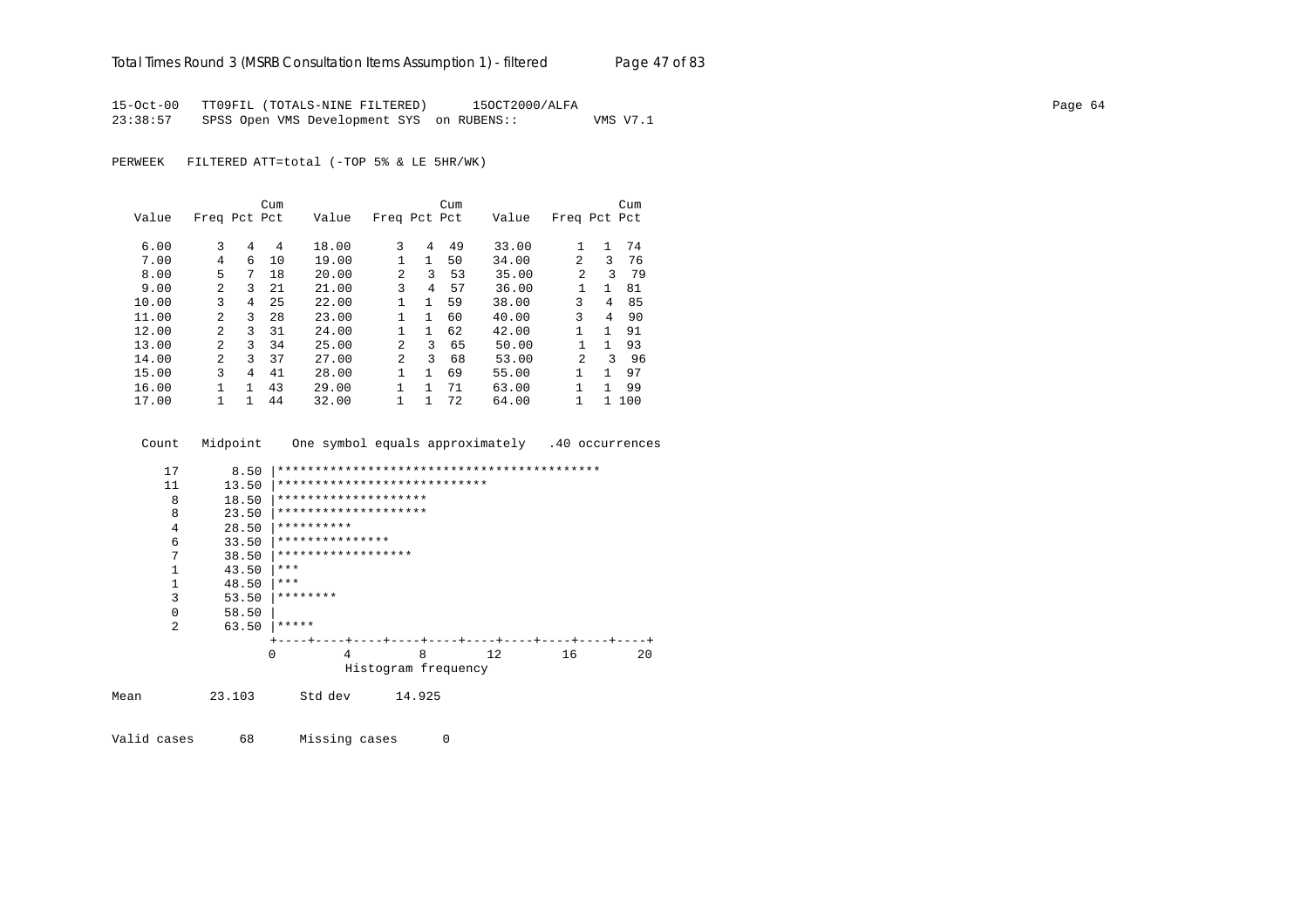15-Oct-00 TT09FIL (TOTALS-NINE FILTERED) 15OCT2000/ALFA Page 65 23:38:58 SPSS Open VMS Development SYS on RUBENS:: VMS V7.1

Preceding task required .20 seconds CPU time; 1.41 seconds elapsed.

463 0 TEMPORARY 464 0 SELECT IF (SCIN36 EQ 20) 465 0 /\* 466 0 /\* TOTAL TIMES FREQUENCY DISTRIBUTION FOR GASTROENTEROLOGISTS 467 0 /\* 468 0 FREQUENCIES VARIABLES=PERWEEK/ 469 0 FORMAT=CONDENSE/ 470 0 HISTOGRAM=INCREMENT (5)/ 471 0 STATISTICS=MEAN STDDEV 472 0 /\*

There are 1,073,639,760 bytes of memory available.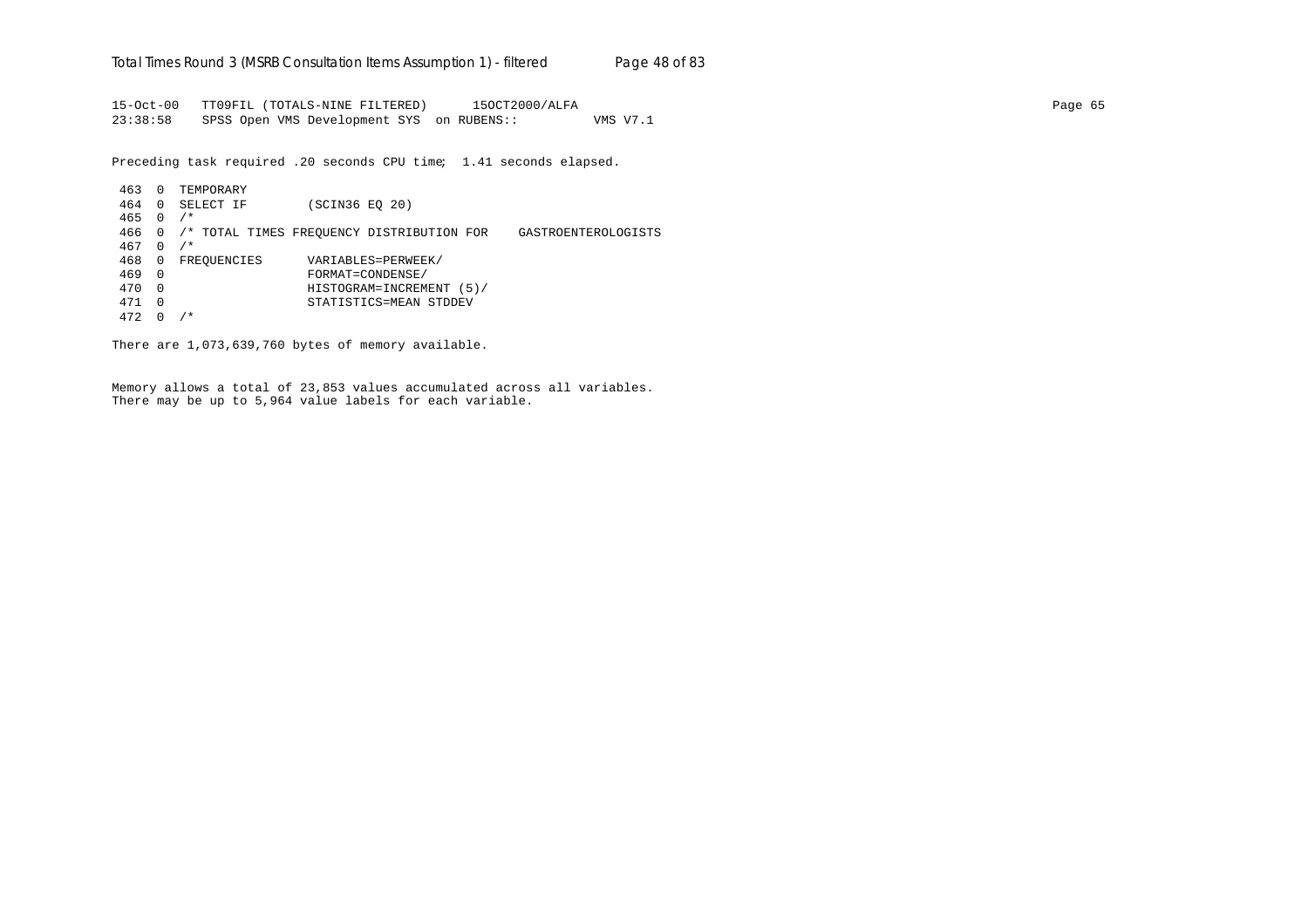15-Oct-00 TT09FIL (TOTALS-NINE FILTERED) 15OCT2000/ALFA Page 66 23:38:59 SPSS Open VMS Development SYS on RUBENS:: VMS V7.1

PERWEEK FILTERED ATT=total (-TOP 5% & LE 5HR/WK)

|       |                |                | Cum         |       |                |                | Cum |       |                |              | Cum |
|-------|----------------|----------------|-------------|-------|----------------|----------------|-----|-------|----------------|--------------|-----|
| Value | Freq Pct Pct   |                |             | Value | Freq Pct Pct   |                |     | Value | Freq Pct Pct   |              |     |
|       |                |                |             |       |                |                |     |       |                |              |     |
| 6.00  | $\mathbf{1}$   | $\Omega$       | $\mathbf 0$ | 30.00 | 2              | $\mathbf{1}$   | 43  | 54.00 | 3              | $\mathbf{1}$ | 87  |
| 7.00  | 3              | $\mathbf{1}$   | 1           | 31.00 | 5              | $\overline{2}$ | 45  | 55.00 | 2              | $\mathbf{1}$ | 88  |
| 8.00  | 12             | 4              | 5           | 32.00 | 11             | 4              | 49  | 56.00 | 3              | 1            | 89  |
| 9.00  | 9              | 3              | 8           | 33.00 | 7              | $\overline{a}$ | 51  | 57.00 | 3              | $\mathbf{1}$ | 90  |
| 10.00 | 5              | $\overline{a}$ | 10          | 34.00 | 9              | 3              | 54  | 58.00 | 4              | $\mathbf{1}$ | 91  |
| 11.00 | 6              | $\overline{a}$ | 12          | 35.00 | 5              | $\overline{2}$ | 55  | 59.00 | 4              | 1            | 92  |
| 12.00 | 3              | $\mathbf{1}$   | 13          | 36.00 | 7              | $\overline{2}$ | 58  | 60.00 | $\mathbf 1$    | $\Omega$     | 93  |
| 13.00 | 5              | 2              | 14          | 37.00 | 7              | 2              | 60  | 61.00 | $\mathbf{1}$   | $\Omega$     | 93  |
| 14.00 | 3              | $\mathbf{1}$   | 15          | 38.00 | $\overline{2}$ | $\mathbf{1}$   | 61  | 62.00 | 3              | $\mathbf{1}$ | 94  |
| 15.00 | $\overline{2}$ | 1              | 16          | 39.00 | 7              | 2              | 63  | 63.00 | 1              | $\Omega$     | 94  |
| 16.00 | 5              | $\overline{a}$ | 18          | 40.00 | $\overline{a}$ | $\mathbf{1}$   | 64  | 64.00 | 3              | $\mathbf{1}$ | 95  |
| 17.00 | 4              | 1              | 19          | 41.00 | 5              | 2              | 65  | 66.00 | $\mathbf 1$    | $\Omega$     | 96  |
| 18.00 | $\mathbf{1}$   | 0              | 19          | 42.00 | 5              | 2              | 67  | 67.00 | $\overline{2}$ | $\mathbf{1}$ | 96  |
| 19.00 | 3              | $\mathbf{1}$   | 20          | 43.00 | 5              | 2              | 69  | 68.00 | 1              | $\Omega$     | 97  |
| 20.00 | 4              | $\mathbf{1}$   | 22          | 44.00 | 9              | 3              | 71  | 71.00 | 3              | $\mathbf{1}$ | 98  |
| 21.00 | 8              | 3              | 24          | 45.00 | 9              | 3              | 74  | 72.00 | $\mathbf{1}$   | $\Omega$     | 98  |
| 22.00 | 4              | 1              | 26          | 46.00 | 5              | $\overline{2}$ | 76  | 73.00 | $\mathbf{1}$   | 0            | 98  |
| 23.00 | 8              | 3              | 28          | 47.00 | 3              | $\mathbf{1}$   | 77  | 74.00 | 1              | $\Omega$     | 99  |
| 24.00 | 4              | $\mathbf{1}$   | 30          | 48.00 | 3              | $\mathbf{1}$   | 78  | 75.00 | $\mathbf{1}$   | $\Omega$     | 99  |
| 25.00 | 4              | 1              | 31          | 49.00 | 5              | $\overline{2}$ | 80  | 76.00 | 1              | $\Omega$     | 99  |
| 26.00 | 12             | 4              | 35          | 50.00 | 6              | $\overline{2}$ | 82  | 78.00 | $\mathbf{1}$   | $\Omega$     | 100 |
| 27.00 | 7              | $\mathfrak{D}$ | 37          | 51.00 | 5              | $\overline{2}$ | 83  | 82.00 | 1              | 0            | 100 |
| 28.00 | 5              | $\overline{a}$ | 39          | 52.00 | $\overline{a}$ | $\mathbf{1}$   | 84  |       |                |              |     |
| 29.00 | 12             | 4              | 43          | 53.00 | 7              | $\overline{a}$ | 86  |       |                |              |     |

Count Midpoint One symbol equals approximately .80 occurrences

| 30  | 8.50  | ************************************** |
|-----|-------|----------------------------------------|
| 19  | 13.50 | ************************               |
| 17  | 18.50 | *********************                  |
| 28  | 23.50 | ***********************************    |
| 38  | 28.50 |                                        |
| 37  | 33.50 |                                        |
| 25  | 38.50 | *******************************        |
| 33  | 43.50 |                                        |
| 2.2 | 48.50 | ****************************           |
| 19  | 53.50 | ************************               |
| 15  | 58.50 | *******************                    |
| 8   | 63.50 | **********                             |
| 4   | 68.50 | *****                                  |
| 7   | 73.50 | *********                              |
| 2   | 78.50 | ***                                    |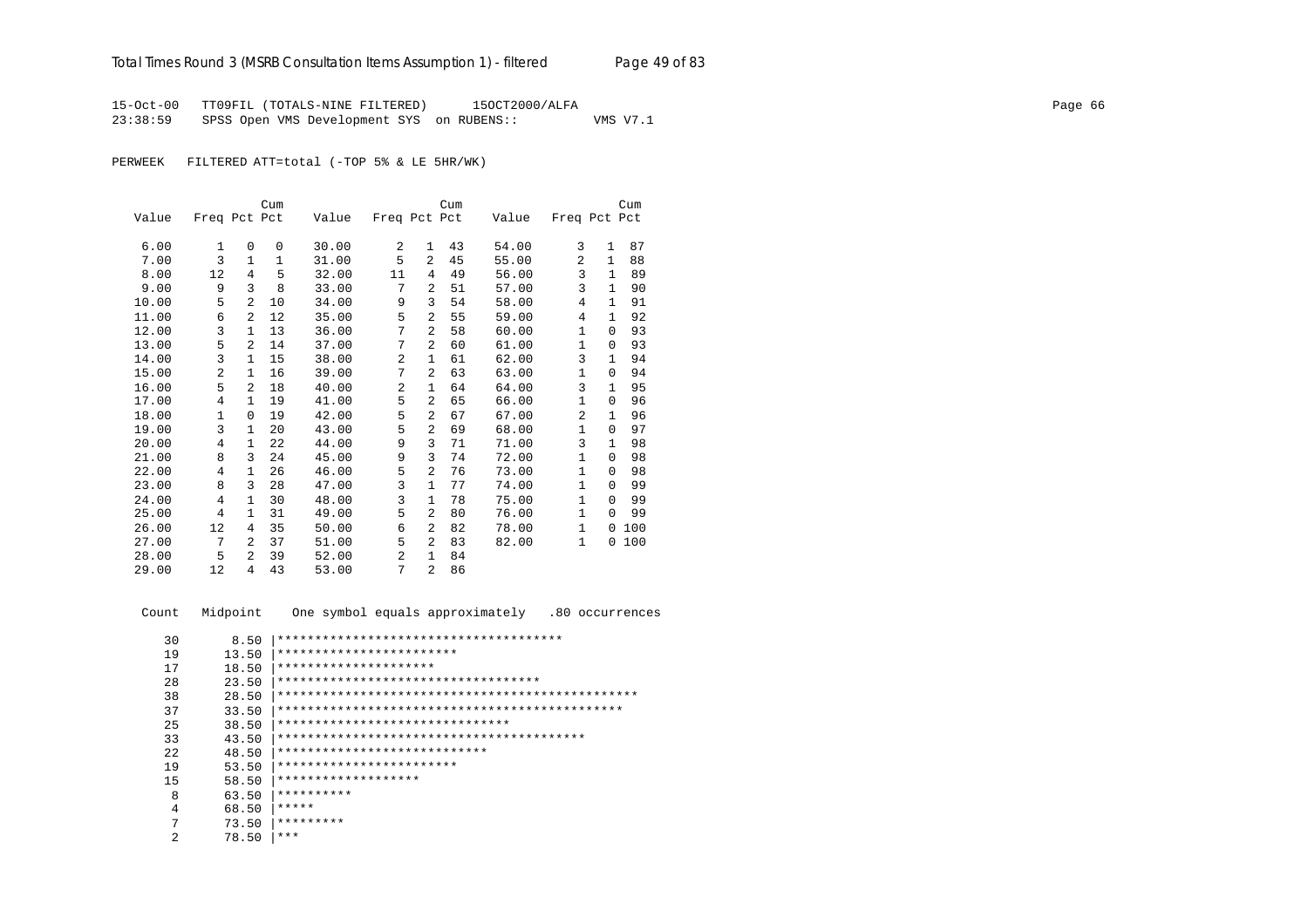## Total Times Round 3 (MSRB Consultation Items Assumption 1) - *filtered* Page 50 of 83

15-Oct-00 TT09FIL (TOTALS-NINE FILTERED) 15OCT2000/ALFA Page 67 23:39:00 SPSS Open VMS Development SYS on RUBENS:: VMS V7.1

PERWEEK FILTERED ATT=total (-TOP 5% & LE 5HR/WK) 1 82.00 |\* +----+----+----+----+----+----+----+----+----+----+ 0 8 16 24 32 40 Histogram frequency Mean 34.469 Std dev 17.059

Valid cases 305 Missing cases 0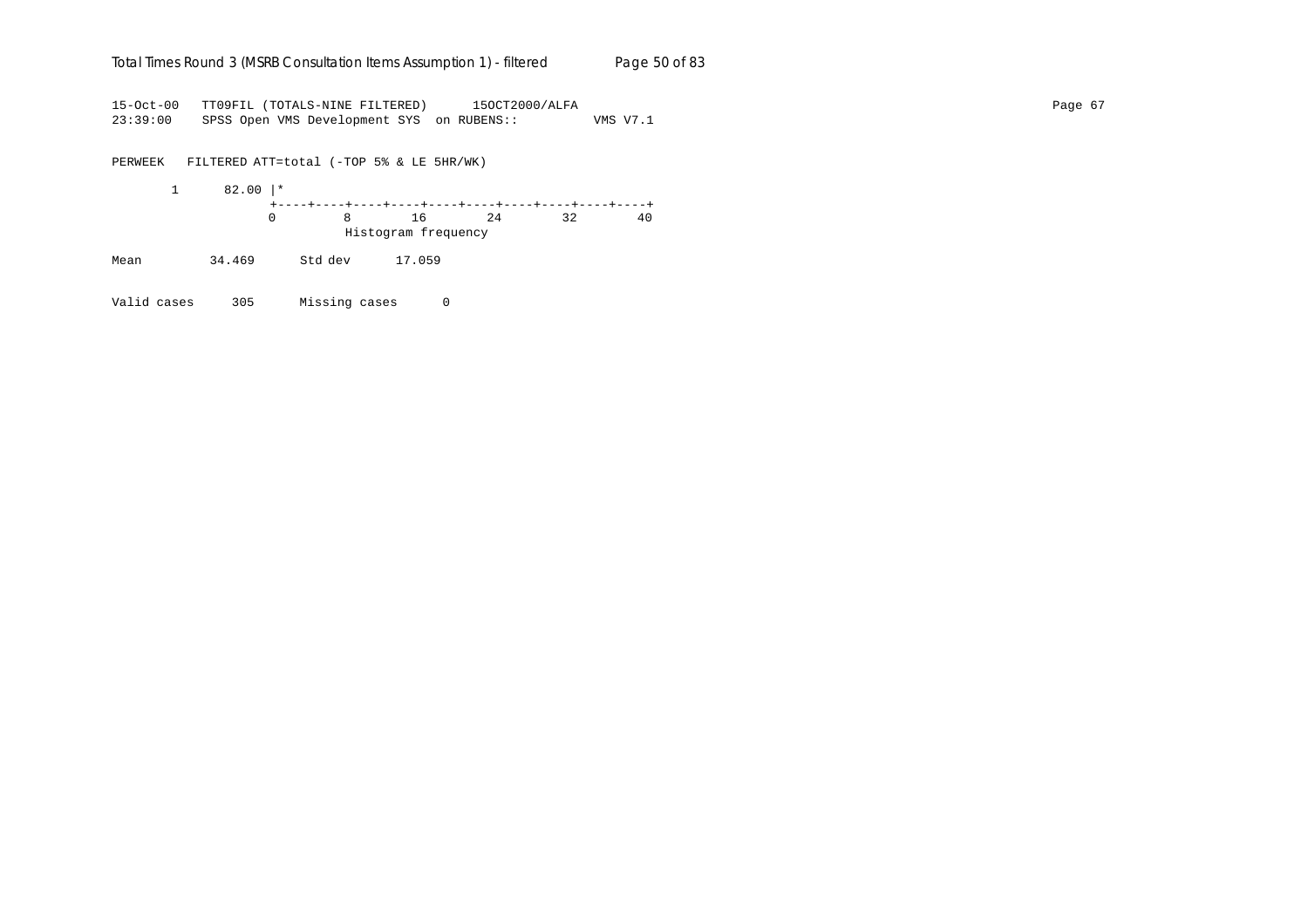15-Oct-00 TT09FIL (TOTALS-NINE FILTERED) 15OCT2000/ALFA Page 68 23:39:01 SPSS Open VMS Development SYS on RUBENS:: VMS V7.1

Preceding task required .21 seconds CPU time; 2.20 seconds elapsed.

```
473 0 TEMPORARY
474 0 SELECT IF (SCIN36 EQ 21)
475 0 /*
476 0 /* TOTAL TIMES FREQUENCY DISTRIBUTION FOR NEUROLOGISTS
477 0 /*
478 0 FREQUENCIES VARIABLES=PERWEEK/<br>479 0 FORMAT=CONDENSE/
479 0 FORMAT=CONDENSE/
480 0 HISTOGRAM=INCREMENT (5)/
481 0 STATISTICS=MEAN STDDEV
482 0 /*
```
There are 1,073,639,760 bytes of memory available.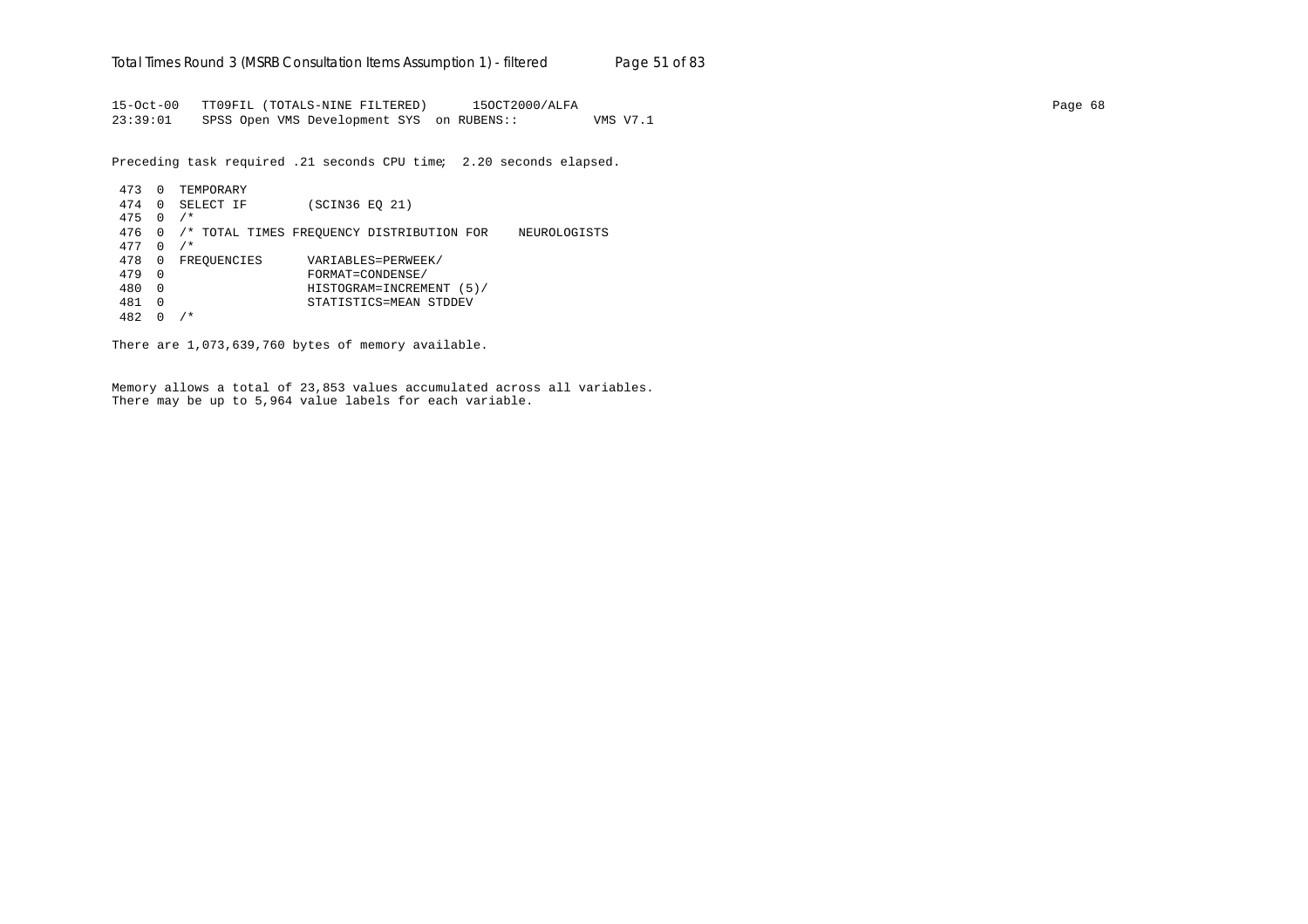15-Oct-00 TT09FIL (TOTALS-NINE FILTERED) 15OCT2000/ALFA Page 69 23:39:01 SPSS Open VMS Development SYS on RUBENS:: VMS V7.1

PERWEEK FILTERED ATT=total (-TOP 5% & LE 5HR/WK)

|       |                |                | Cum |       |                |                | Cum |       |                |              | Cum |
|-------|----------------|----------------|-----|-------|----------------|----------------|-----|-------|----------------|--------------|-----|
| Value | Freq Pct Pct   |                |     | Value | Freq Pct Pct   |                |     | Value | Freq Pct Pct   |              |     |
|       |                |                |     |       |                |                |     |       |                |              |     |
| 6.00  | 11             | 5              | 5   | 24.00 | 4              | 2              | 55  | 42.00 | 3              | $\mathbf{1}$ | 86  |
| 7.00  | 9              | 4              | 9   | 25.00 | 4              | $\mathfrak{D}$ | 57  | 43.00 | 4              | 2            | 88  |
| 8.00  | 6              | 3              | 12  | 26.00 | 1              | 0              | 58  | 45.00 | $\mathfrak{D}$ | 1            | 89  |
| 9.00  | 3              | 1              | 14  | 27.00 | 6              | 3              | 60  | 46.00 | $\mathbf{1}$   | $\Omega$     | 90  |
| 10.00 | 8              | 4              | 17  | 28.00 | $\overline{a}$ | $\mathbf{1}$   | 61  | 47.00 | $\mathfrak{D}$ | 1            | 91  |
| 11.00 | 5              | 2              | 20  | 29.00 | 3              | $\mathbf{1}$   | 63  | 48.00 | $\mathfrak{D}$ | 1            | 92  |
| 12.00 | 6              | 3              | 23  | 30.00 | 9              | 4              | 67  | 49.00 | 3              | 1.           | 93  |
| 13.00 | 9              | 4              | 27  | 31.00 | 3              | $\mathbf{1}$   | 68  | 50.00 | $\mathfrak{D}$ | $\mathbf{1}$ | 94  |
| 14.00 | $\mathfrak{D}$ | 1              | 28  | 32.00 | 3              | $\mathbf{1}$   | 70  | 51.00 | 3              | 1            | 95  |
| 15.00 | 3              | 1              | 29  | 33.00 | 6              | 3              | 73  | 52.00 | $\mathfrak{D}$ | 1            | 96  |
| 16.00 | 3              | 1              | 31  | 34.00 | 3              | $\mathbf{1}$   | 74  | 54.00 | $\mathbf{1}$   | $\Omega$     | 97  |
| 17.00 | 5              | $\overline{2}$ | 33  | 35.00 | 4              | 2              | 76  | 55.00 | $\mathbf{1}$   | 0            | 97  |
| 18.00 | 6              | 3              | 36  | 36.00 | 2              | 1              | 77  | 56.00 | 1              | $\Omega$     | 98  |
| 19.00 | 8              | 4              | 40  | 37.00 | $\overline{a}$ | $\mathbf{1}$   | 78  | 58.00 | $\mathbf{1}$   | $\Omega$     | 98  |
| 20.00 | 14             | 7              | 46  | 38.00 | 3              | $\mathbf{1}$   | 79  | 59.00 | $\mathbf{1}$   | $\Omega$     | 99  |
| 21.00 | 5              | $\mathfrak{D}$ | 49  | 39.00 | 1              | $\Omega$       | 80  | 60.00 | $\mathfrak{D}$ | $\mathbf{1}$ | 100 |
| 22.00 | 8              | 4              | 52  | 40.00 | 5              | $\overline{a}$ | 82  | 62.00 | 1              | 0            | 100 |
| 23.00 | 2              | $\mathbf{1}$   | 53  | 41.00 | 6              | 3              | 85  |       |                |              |     |

 Count Midpoint One symbol equals approximately .80 occurrences 37 8.50 |\*\*\*\*\*\*\*\*\*\*\*\*\*\*\*\*\*\*\*\*\*\*\*\*\*\*\*\*\*\*\*\*\*\*\*\*\*\*\*\*\*\*\*\*\*\* 25 13.50 |\*\*\*\*\*\*\*\*\*\*\*\*\*\*\*\*\*\*\*\*\*\*\*\*\*\*\*\*\*\*\*\*\*\*<br>36 18.50 |\*\*\*\*\*\*\*\*\*\*\*\*\*\*\*\*\*\*\*\*\*\*\*\*\*\*\*\*\*\*\*\*\* 36 18.50 |\*\*\*\*\*\*\*\*\*\*\*\*\*\*\*\*\*\*\*\*\*\*\*\*\*\*\*\*\*\*\*\*\*\*\*\*\*\*\*\*\*\*\*\*\* 23 23.50 |\*\*\*\*\*\*\*\*\*\*\*\*\*\*\*\*\*\*\*\*\*\*\*\*\*\*\*\*\* 21 28.50 |\*\*\*\*\*\*\*\*\*\*\*\*\*\*\*\*\*\*\*\*\*\*\*\*\*\*\*\*<br>19 33.50 |\*\*\*\*\*\*\*\*\*\*\*\*\*\*\*\*\*\*\*\*\*\*\*\*\* 19 33.50 |\*\*\*\*\*\*\*\*\*\*\*\*\*\*\*\*\*\*\*\*\*\*\*\* 13 38.50 |\*\*\*\*\*\*\*\*\*\*\*\*\*\*\*\* 15 43.50 |\*\*\*\*\*\*\*\*\*\*\*\*\*\*\*\*\*\*\*

10  $48.50$   $******************$ <br>7 53.50 \*\*\*\*\*\*\*\*\*\* 7  $53.50$   $*********$ <br>5  $58.50$   $******$ 5  $58.50$  \*\*\*\*\*\*<br>1 62.00 \*  $62.00$  |\* +----+----+----+----+----+----+----+----+----+----+ 0 8 16 24 32 40 Histogram frequency

Mean 25.302 Std dev 14.244

Valid cases 212 Missing cases 0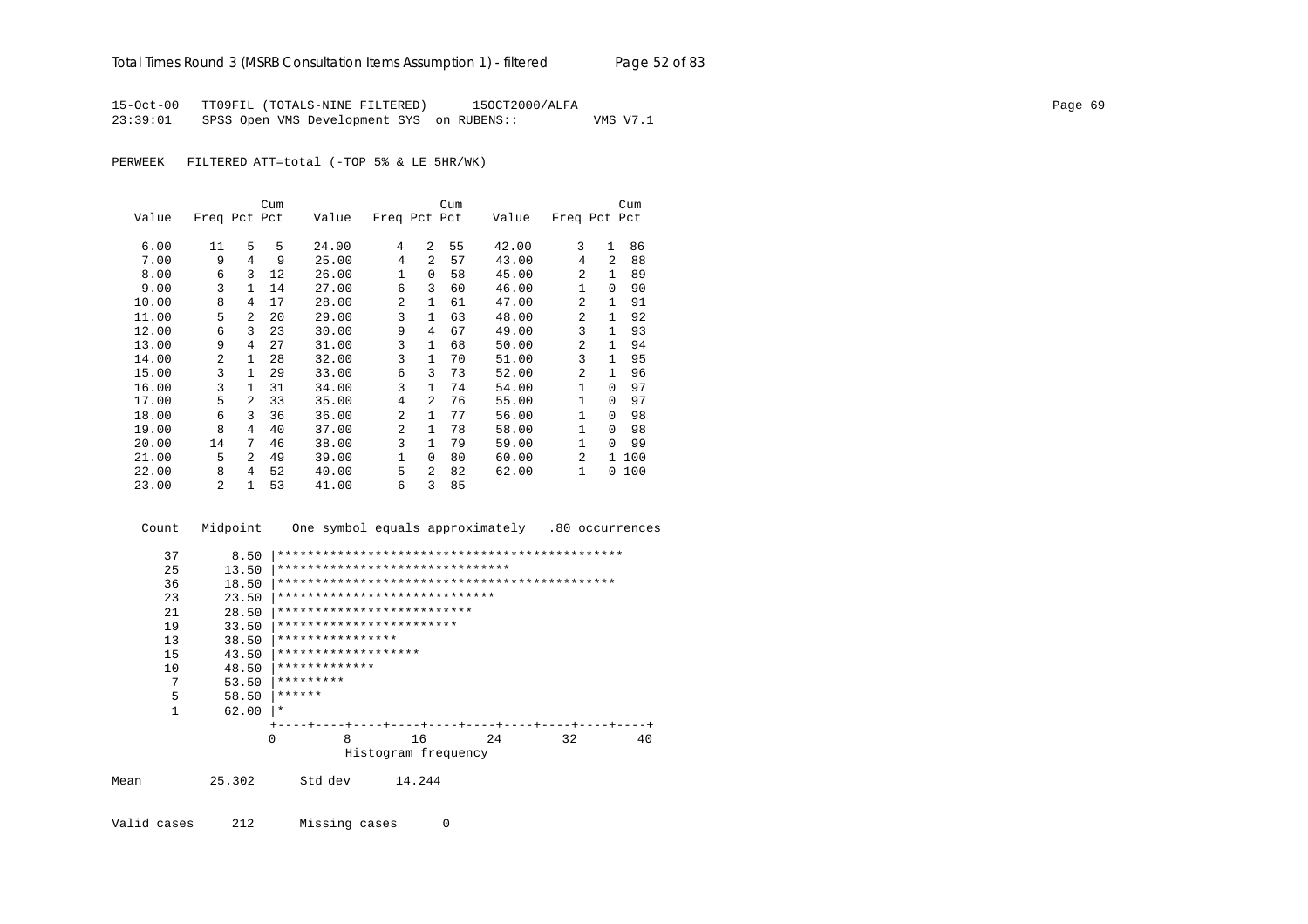15-Oct-00 TT09FIL (TOTALS-NINE FILTERED) 15OCT2000/ALFA Page 70 23:39:02 SPSS Open VMS Development SYS on RUBENS:: VMS V7.1

Preceding task required .27 seconds CPU time; 1.59 seconds elapsed.

483 0 TEMPORARY 484 0 SELECT IF (SCIN36 EQ 22) 485 0 /\* 486 0 /\* TOTAL TIMES FREQUENCY DISTRIBUTION FOR PAEDIATRIC PHYSICIANS 487 0 /\* 488 0 FREQUENCIES VARIABLES=PERWEEK/ 489 0 FORMAT=CONDENSE/ 490 0 HISTOGRAM=INCREMENT (5)/ 491 0 STATISTICS=MEAN STDDEV 492 0 /\*

There are 1,073,639,760 bytes of memory available.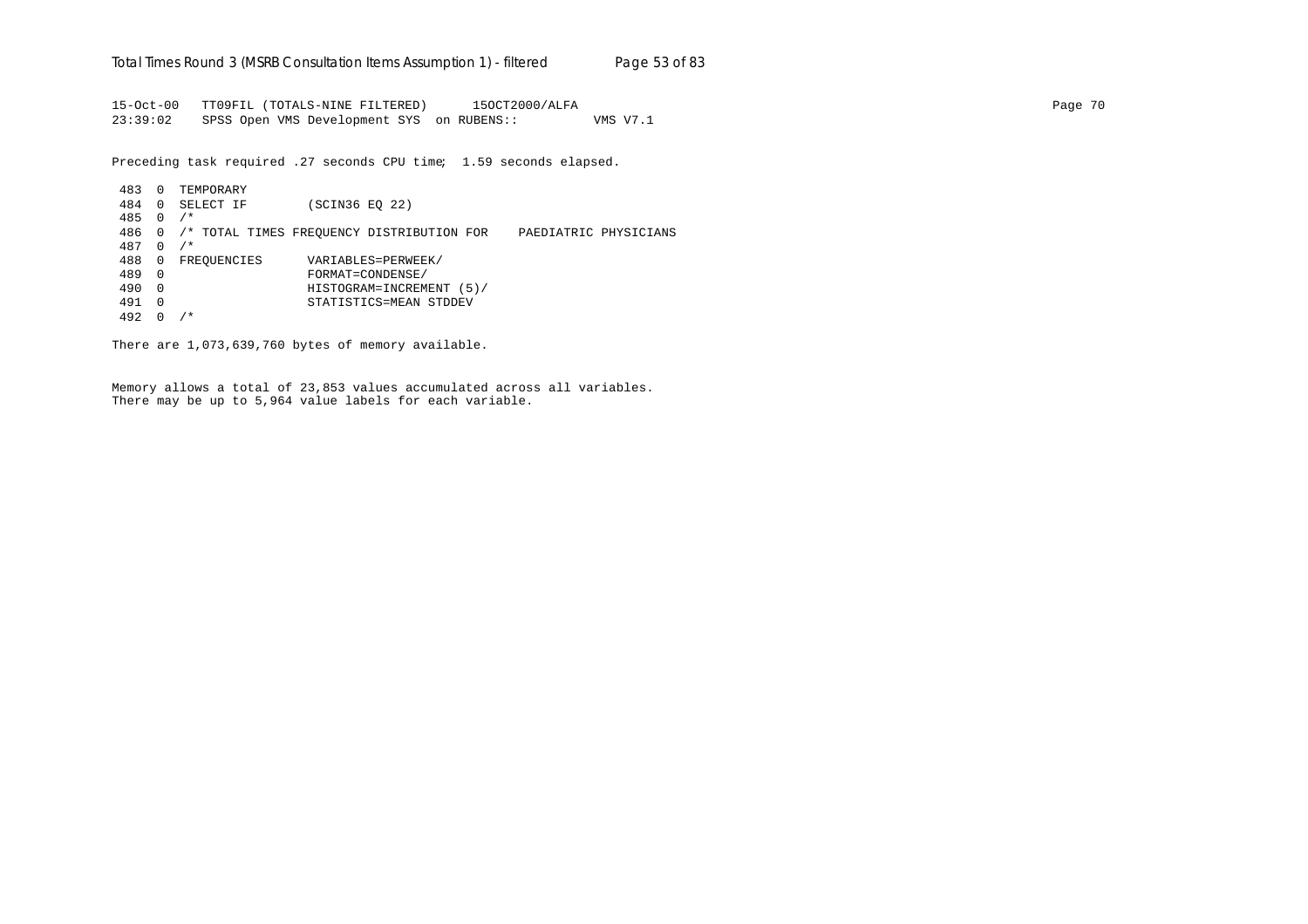15-Oct-00 TT09FIL (TOTALS-NINE FILTERED) 15OCT2000/ALFA<br>23:39:03 SPSS Open VMS Development SYS on RUBENS:: WMS V7.1 23:39:03 SPSS Open VMS Development SYS on RUBENS::

PERWEEK FILTERED ATT=total (-TOP 5% & LE 5HR/WK)

|       |              |                | Cum |       |              |                | Cum |       |                |              | Cum |
|-------|--------------|----------------|-----|-------|--------------|----------------|-----|-------|----------------|--------------|-----|
| Value | Freq Pct Pct |                |     | Value | Freq Pct Pct |                |     | Value | Freq Pct Pct   |              |     |
|       |              |                |     |       |              |                |     |       |                |              |     |
| 6.00  | 26           | 6              | 6   | 24.00 | 9            | $\overline{2}$ | 55  | 42.00 | 7              | $\mathbf{1}$ | 89  |
| 7.00  | 27           | 6              | 11  | 25.00 | 10           | 2              | 57  | 43.00 | 4              | $\mathbf{1}$ | 90  |
| 8.00  | 16           | 3              | 15  | 26.00 | 10           | 2              | 59  | 44.00 | 4              | $\mathbf{1}$ | 91  |
| 9.00  | 18           | 4              | 19  | 27.00 | 6            | $\mathbf{1}$   | 61  | 45.00 | 3              | $\mathbf{1}$ | 91  |
| 10.00 | 16           | 3              | 22  | 28.00 | 5            | $\mathbf{1}$   | 62  | 46.00 | $\mathbf{1}$   | 0            | 91  |
| 11.00 | 18           | 4              | 26  | 29.00 | 15           | 3              | 65  | 47.00 | 3              | 1            | 92  |
| 12.00 | 11           | $\overline{2}$ | 28  | 30.00 | 8            | 2              | 67  | 48.00 | 6              | 1.           | 93  |
| 13.00 | 15           | 3              | 31  | 31.00 | 10           | $\overline{a}$ | 69  | 49.00 | 5              | $\mathbf{1}$ | 94  |
| 14.00 | 6            | $\mathbf{1}$   | 33  | 32.00 | 8            | $\overline{a}$ | 70  | 50.00 | 3              | 1            | 95  |
| 15.00 | 11           | $\mathcal{L}$  | 35  | 33.00 | 8            | $\overline{a}$ | 72  | 51.00 | $\mathfrak{D}$ | $\Omega$     | 96  |
| 16.00 | 10           | $\overline{2}$ | 37  | 34.00 | 15           | 3              | 75  | 52.00 | 5              | $\mathbf{1}$ | 97  |
| 17.00 | 9            | $\overline{2}$ | 39  | 35.00 | 13           | 3              | 78  | 53.00 | 6              | 1            | 98  |
| 18.00 | 11           | 2              | 42  | 36.00 | 6            | 1              | 79  | 54.00 | 4              | 1            | 99  |
| 19.00 | 14           | 3              | 45  | 37.00 | 4            | $\mathbf{1}$   | 80  | 55.00 | $\mathbf{1}$   | $\Omega$     | 99  |
| 20.00 | 7            | $\mathbf{1}$   | 46  | 38.00 | 7            | $\mathbf{1}$   | 82  | 56.00 | $\overline{a}$ | $\Omega$     | 99  |
| 21.00 | 14           | 3              | 49  | 39.00 | 6            | $\mathbf{1}$   | 83  | 57.00 | 3              | $\mathbf{1}$ | 100 |
| 22.00 | 8            | $\overline{2}$ | 51  | 40.00 | 10           | $\overline{a}$ | 85  |       |                |              |     |
| 23.00 | 11           | 2              | 53  | 41.00 | 10           | $\overline{a}$ | 87  |       |                |              |     |

 Count Midpoint One symbol equals approximately 4.00 occurrences 103 8.50 |\*\*\*\*\*\*\*\*\*\*\*\*\*\*\*\*\*\*\*\*\*\*\*\*\*\*\*\*<br>61 13.50 |\*\*\*\*\*\*\*\*\*\*\*\*\*\*\*\* 61 13.50 |\*\*\*\*\*\*\*\*\*\*\*\*\*\*\* 51 18.50 |\*\*\*\*\*\*\*\*\*\*\*\*\*

|      | 52 | 23.50  | *************                         |                     |        |     |         |     |
|------|----|--------|---------------------------------------|---------------------|--------|-----|---------|-----|
|      | 44 | 28.50  | ***********                           |                     |        |     |         |     |
|      | 54 | 33.50  | **************                        |                     |        |     |         |     |
|      | 33 | 38.50  | ********                              |                     |        |     |         |     |
|      | 28 | 43.50  | *******                               |                     |        |     |         |     |
|      | 18 | 48.50  | *****                                 |                     |        |     |         |     |
|      | 18 | 53.50  | *****                                 |                     |        |     |         |     |
|      | 5  | 57.00  | $\star$                               |                     |        |     |         |     |
|      |    |        | +----+----+----+----+----+----+----+- |                     |        |     | $- + -$ |     |
|      |    |        | 0                                     | 40                  | 80     | 120 | 160     | 200 |
|      |    |        |                                       | Histogram frequency |        |     |         |     |
| Mean |    | 24.116 | Std dev                               |                     | 13.931 |     |         |     |
|      |    |        |                                       |                     |        |     |         |     |

Valid cases 467 Missing cases 0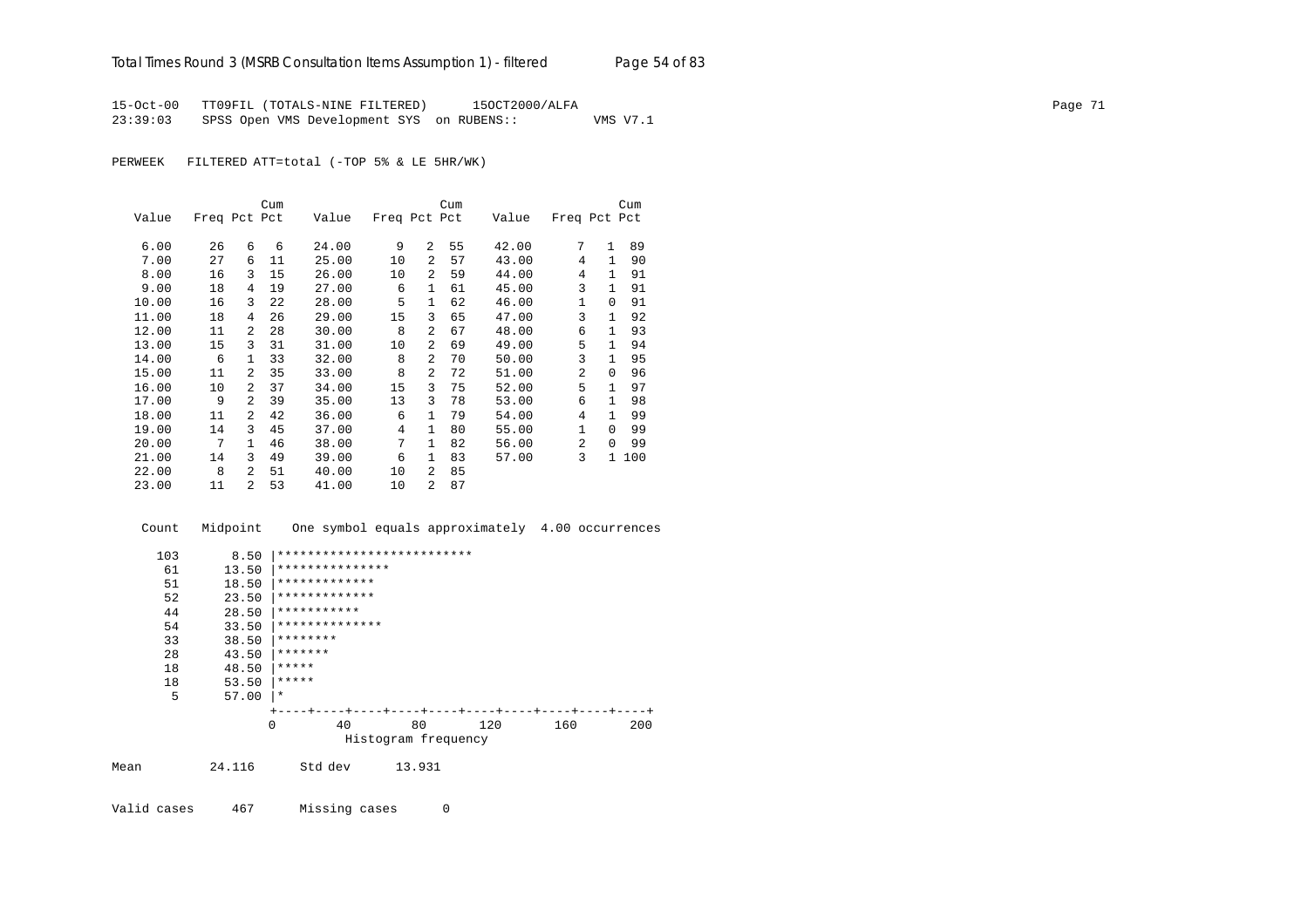15-Oct-00 TT09FIL (TOTALS-NINE FILTERED) 15OCT2000/ALFA Page 72 23:39:05 SPSS Open VMS Development SYS on RUBENS:: VMS V7.1

Preceding task required .27 seconds CPU time; 2.40 seconds elapsed.

493 0 TEMPORARY 494 0 SELECT IF (SCIN36 EQ 23) 495 0 /\* 496 0 /\* TOTAL TIMES FREQUENCY DISTRIBUTION FOR REHABILITATION PHYSICIANS 497 0 /\* 498 0 FREQUENCIES VARIABLES=PERWEEK/ 499 0 FORMAT=CONDENSE/ 500 0 HISTOGRAM=INCREMENT (5)/ 501 0 STATISTICS=MEAN STDDEV 502 0 /\*

There are 1,073,639,760 bytes of memory available.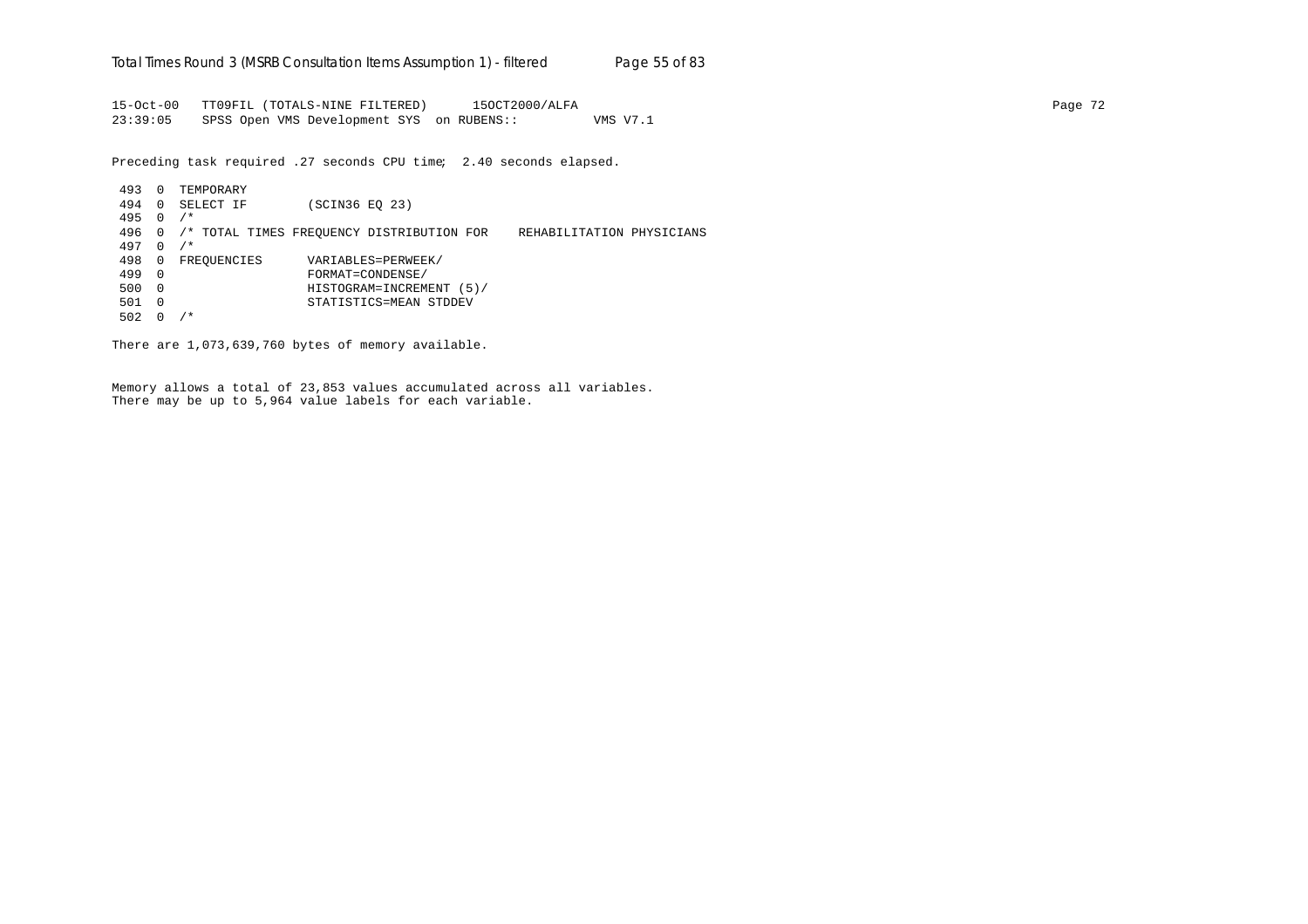## Total Times Round 3 (MSRB Consultation Items Assumption 1) - *filtered* Page 56 of 83

15-Oct-00 TT09FIL (TOTALS-NINE FILTERED) 15OCT2000/ALFA Page 73 23:39:06 SPSS Open VMS Development SYS on RUBENS:: VMS V7.1

PERWEEK FILTERED ATT=total (-TOP 5% & LE 5HR/WK)

|       |               |    | Cum |       |              |    | Cum |       |              |   | Cum   |
|-------|---------------|----|-----|-------|--------------|----|-----|-------|--------------|---|-------|
| Value | Freq Pct Pct  |    |     | Value | Freq Pct Pct |    |     | Value | Freq Pct Pct |   |       |
| 6.00  | 5.            | 11 | 11  | 13.00 | 2            | 5. | 64  | 23.00 |              | 2 | 89    |
| 7.00  | 3             | 7  | 18  | 14.00 | 4            | 9  | 73  | 26.00 |              | 2 | 91    |
| 8.00  | 4             | 9  | 27  | 15.00 |              | 2  | 75  | 28.00 |              | 2 | 93    |
| 9.00  | б.            | 14 | 41  | 17.00 |              | 2  | 77  | 31.00 |              | 2 | 95    |
| 10.00 | $\mathcal{L}$ | 5. | 45  | 18.00 | 2            | 5. | 82  | 32.00 | 2            |   | 5 100 |
| 11.00 | 5.            | 11 | 57  | 19.00 |              | 2  | 84  |       |              |   |       |
| 12.00 |               |    | 59  | 21.00 |              | 2  | 86  |       |              |   |       |

 Count Midpoint One symbol equals approximately .40 occurrences 20 8.50 |\*\*\*\*\*\*\*\*\*\*\*\*\*\*\*\*\*\*\*\*\*\*\*\*\*\*\*\*\*\*\*\*\*\*\*\*\*\*\*\*\*\*\*\*\*\*\*\*\*\* 13 13.50 |\*\*\*\*\*\*\*\*\*\*\*\*\*\*\*\*\*\*\*\*\*\*\*\*\*\*\*\*\*\*\*\*\* 4 18.50  $***********$ <br>2 23.50  $*******$ 2 23.50  $*****$ <br>2 28.50  $*****$ 2 28.50  $*****$ <br>3 32.00  $*****$  $32.00$  |\*\*\*\*\*\*\*\* +----+----+----+----+----+----+----+----+----+----+ 0 4 8 12 16 20 Histogram frequency Mean 13.318 Std dev 7.310

Valid cases 44 Missing cases 0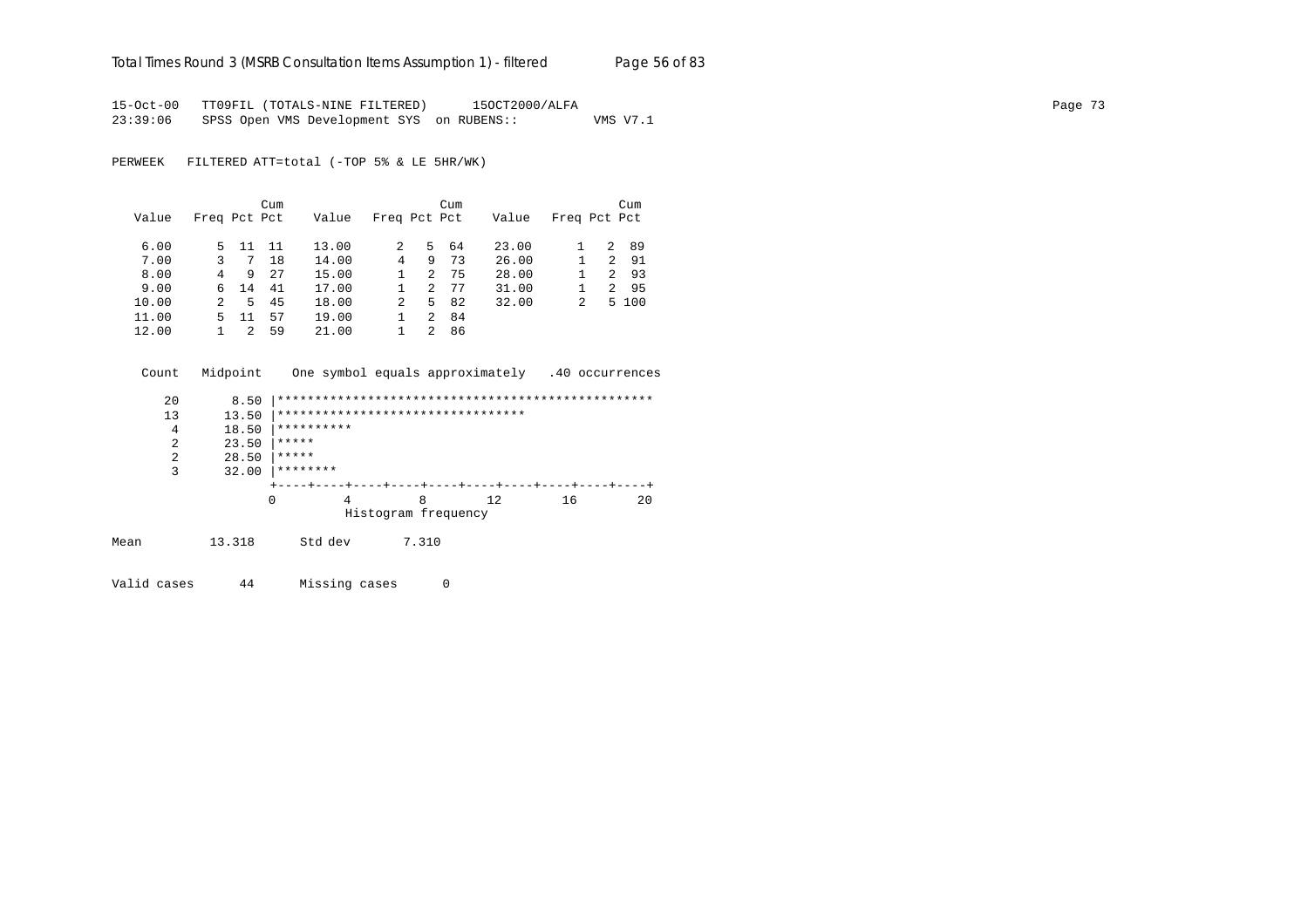15-Oct-00 TT09FIL (TOTALS-NINE FILTERED) 15OCT2000/ALFA Page 74 23:39:07 SPSS Open VMS Development SYS on RUBENS:: VMS V7.1

Preceding task required .23 seconds CPU time; 1.34 seconds elapsed.

| 503 | $\Omega$     | TEMPORARY   |                |                                           |                 |
|-----|--------------|-------------|----------------|-------------------------------------------|-----------------|
| 504 | $\Omega$     | SELECT IF   | (SCIN36 EO 24) |                                           |                 |
| 505 | <sup>0</sup> | $/$ *       |                |                                           |                 |
| 506 | 0            |             |                | /* TOTAL TIMES FREOUENCY DISTRIBUTION FOR | RHEUMATOLOGISTS |
| 507 | 0            | $/$ *       |                |                                           |                 |
| 508 | 0            | FREQUENCIES |                | VARIABLES=PERWEEK/                        |                 |
| 509 | $\Omega$     |             |                | FORMAT=CONDENSE/                          |                 |
| 510 | $\Omega$     |             |                | HISTOGRAM=INCREMENT (5)/                  |                 |
| 511 | $\Omega$     |             |                | STATISTICS=MEAN STDDEV                    |                 |
| 512 | 0            | $^\star$    |                |                                           |                 |

There are 1,073,639,760 bytes of memory available.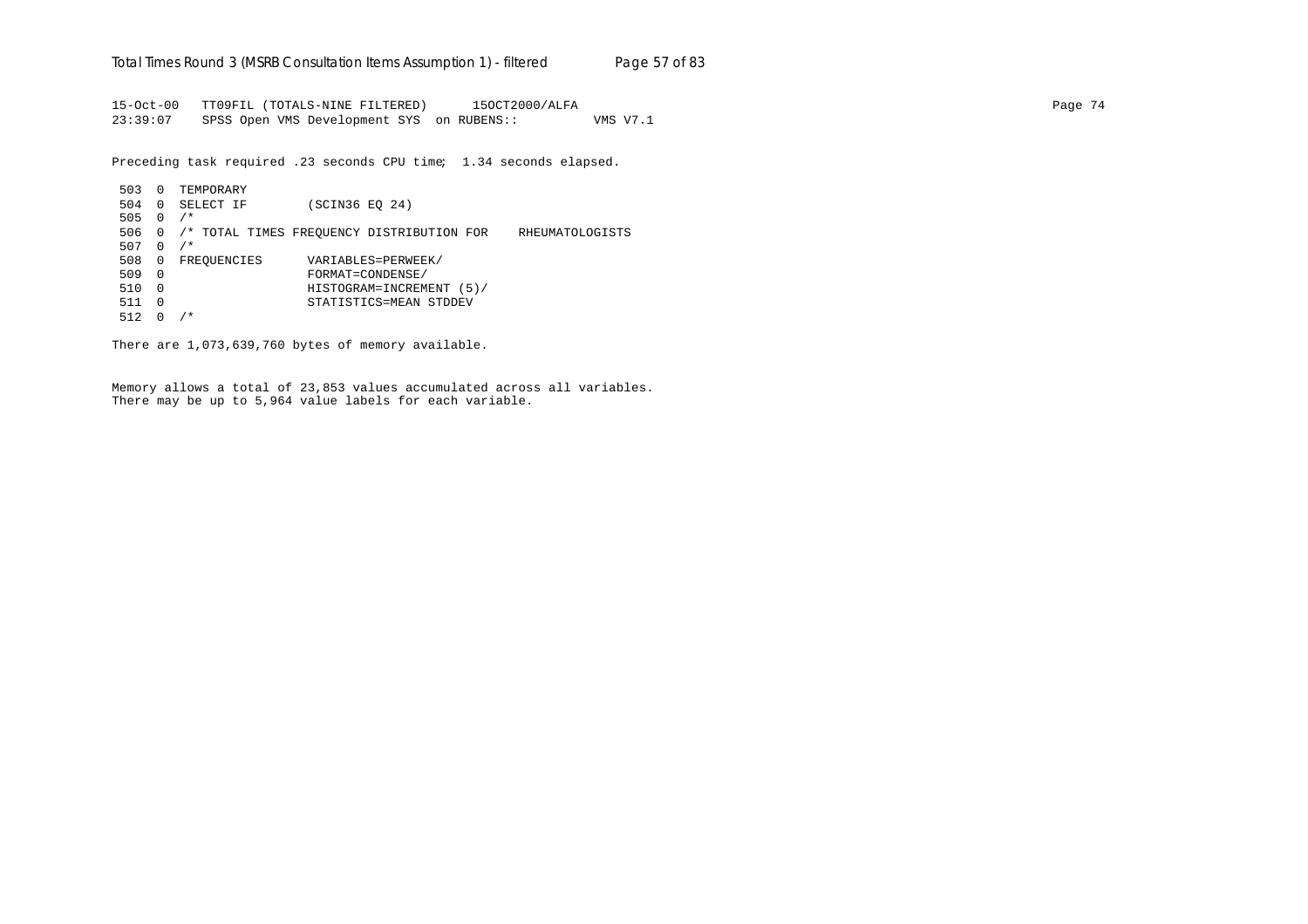15-Oct-00 TT09FIL (TOTALS-NINE FILTERED) 15OCT2000/ALFA Page 75 23:39:07 SPSS Open VMS Development SYS on RUBENS:: VMS V7.1

PERWEEK FILTERED ATT=total (-TOP 5% & LE 5HR/WK)

|       |                |                | Cum |       |                |                | Cum |       |                |                | Cum |
|-------|----------------|----------------|-----|-------|----------------|----------------|-----|-------|----------------|----------------|-----|
| Value | Freq Pct Pct   |                |     | Value | Freq Pct Pct   |                |     | Value | Freq Pct Pct   |                |     |
| 6.00  | 3              | 3              | 3   | 24.00 | 3              | 3              | 42  | 44.00 | 2              | $\mathfrak{D}$ | 82  |
| 7.00  | 3              | 3              | 5   | 25.00 | $\mathfrak{D}$ | 2              | 44  | 46.00 | 3              | 3              | 85  |
| 8.00  | $\mathfrak{D}$ | $\mathfrak{D}$ | 7   | 26.00 | $\overline{a}$ | 2              | 46  | 47.00 | 1              | $\mathbf{1}$   | 86  |
| 9.00  | 3              | 3              | 10  | 27.00 | $\overline{a}$ | 2              | 48  | 48.00 | 1              | 1.             | 87  |
| 10.00 | 3              | 3              | 12  | 28.00 | $\overline{a}$ | $\overline{2}$ | 50  | 49.00 | $\mathbf{1}$   | $\mathbf{1}$   | 88  |
| 11.00 | 1              | 1              | 13  | 30.00 | 4              | 4              | 53  | 51.00 | $\mathfrak{D}$ | 2              | 89  |
| 12.00 | $\overline{a}$ | $\mathfrak{D}$ | 15  | 31.00 | 5              | 4              | 58  | 52.00 | 2              | 2              | 91  |
| 13.00 | 3              | 3              | 18  | 33.00 | $\mathfrak{D}$ | 2              | 59  | 53.00 | 1              | 1              | 92  |
| 14.00 | $\overline{a}$ | $\mathfrak{D}$ | 19  | 35.00 | 3              | 3              | 62  | 57.00 | 1              | 1              | 93  |
| 15.00 | $\mathfrak{D}$ | $\mathfrak{D}$ | 21  | 36.00 | 3              | 3              | 65  | 58.00 | 1              | 1              | 94  |
| 16.00 | 3              | 3              | 24  | 37.00 | 5              | 4              | 69  | 59.00 | 1              | 1              | 95  |
| 18.00 | 1              | 1              | 25  | 38.00 | $\mathbf{1}$   | $\mathbf{1}$   | 70  | 60.00 | $\mathbf{1}$   | $\mathbf{1}$   | 96  |
| 19.00 | 3              | 3              | 27  | 39.00 | 1              | $\mathbf{1}$   | 71  | 62.00 | 1              | $\mathbf{1}$   | 96  |
| 20.00 | 3              | 3              | 30  | 40.00 | 4              | 4              | 74  | 65.00 | $\mathbf{1}$   | 1              | 97  |
| 21.00 | 3              | 3              | 33  | 41.00 | $\overline{4}$ | 4              | 78  | 66.00 | 1              | 1.             | 98  |
| 22.00 | 6              | 5              | 38  | 42.00 | $\mathbf{1}$   | $\mathbf{1}$   | 79  | 70.00 | 2              | 2.             | 100 |
| 23.00 | $\mathfrak{D}$ | $\mathfrak{D}$ | 40  | 43.00 | $\mathfrak{D}$ | 2              | 81  |       |                |                |     |

 Count Midpoint One symbol equals approximately .40 occurrences 14 8.50 |\*\*\*\*\*\*\*\*\*\*\*\*\*\*\*\*\*\*\*\*\*\*\*\*\*\*\*\*\*\*\*\*\*\*\* 10 13.50 |\*\*\*\*\*\*\*\*\*\*\*\*\*\*\*\*\*\*\*\*\*\*\*\*\* 10 18.50 |\*\*\*\*\*\*\*\*\*\*\*\*\*\*\*\*\*\*\*\*\*\*\*\*\* 16 23.50 |\*\*\*\*\*\*\*\*\*\*\*\*\*\*\*\*\*\*\*\*\*\*\*\*\*\*\*\*\*\*\*\*\*\*\*\*\*\*\*\* 10 28.50 |\*\*\*\*\*\*\*\*\*\*\*\*\*\*\*\*\*\*\*\*\*\*\*\*\* 10 33.50 |\*\*\*\*\*\*\*\*\*\*\*\*\*\*\*\*\*\*\*\*\*\*\*\*\* 14 38.50 |\*\*\*\*\*\*\*\*\*\*\*\*\*\*\*\*\*\*\*\*\*\*\*\*\*\*\*\*\*\*\*\*\*\*\* 9 43.50 |\*\*\*\*\*\*\*\*\*\*\*\*\*\*\*\*\*\*\*\*\*\*\* 6 48.50 |\*\*\*\*\*\*\*\*\*\*\*\*\*\*\* 5 53.50 |\*\*\*\*\*\*\*\*\*\*\*\*\* 4 58.50 |\*\*\*\*\*\*\*\*\*\* 2 63.50  $*****$ <br>3 68.50  $*****$  3 68.50 |\*\*\*\*\*\*\*\* +----+----+----+----+----+----+----+----+----+----+ 0 4 8 12 16 20 Histogram frequency Mean 30.230 Std dev 15.937

Valid cases 113 Missing cases 0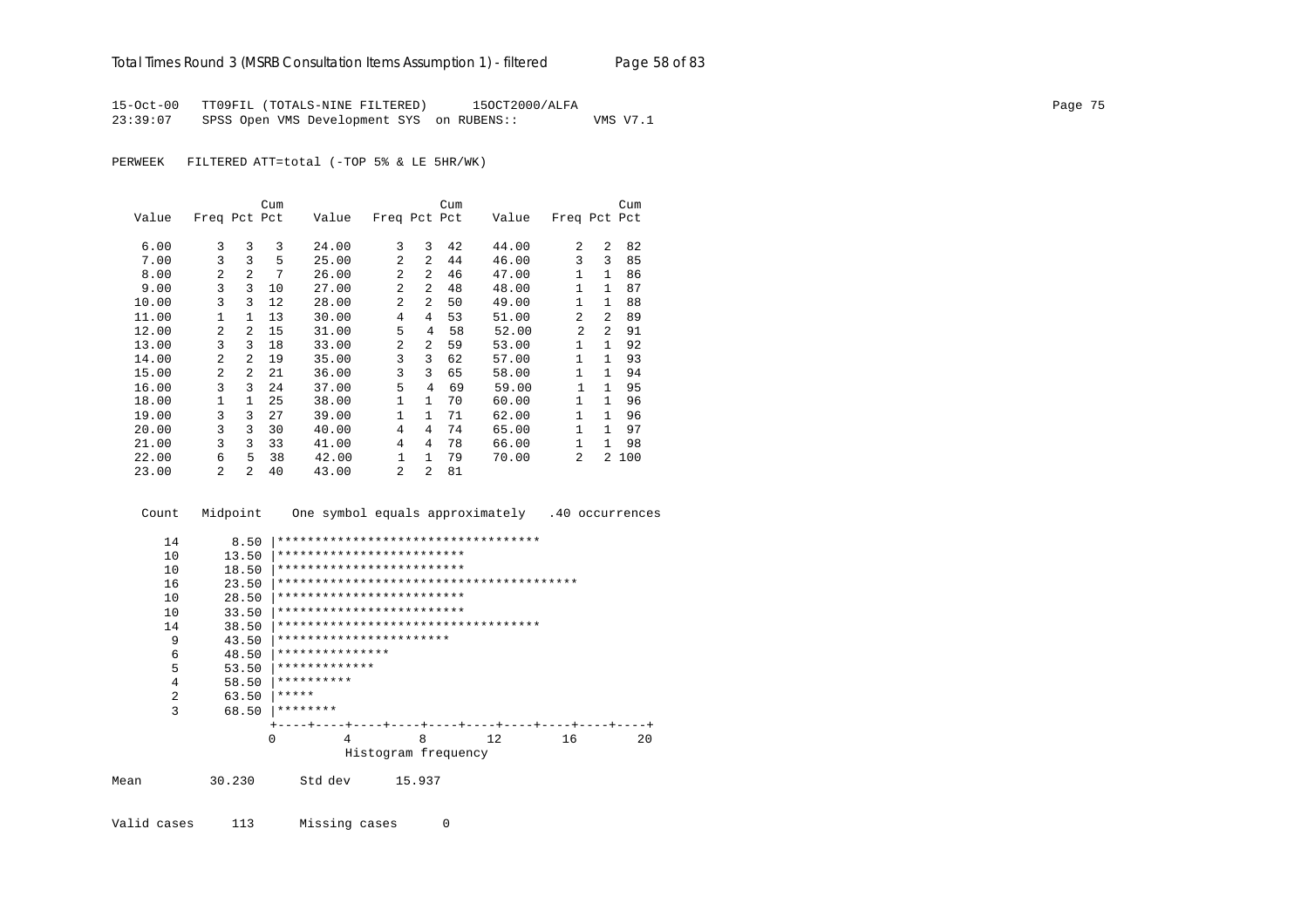15-Oct-00 TT09FIL (TOTALS-NINE FILTERED) 15OCT2000/ALFA Page 76 23:39:08 SPSS Open VMS Development SYS on RUBENS:: VMS V7.1

Preceding task required .23 seconds CPU time; 1.56 seconds elapsed.

513 0 TEMPORARY 514 0 SELECT IF (SCIN36 EQ 25) 515 0 /\* 516 0 /\* TOTAL TIMES FREQUENCY DISTRIBUTION FOR THORACIC MEDICINE PHYSICIANS 517 0 /\* 518 0 FREQUENCIES VARIABLES=PERWEEK/ 519 0 FORMAT=CONDENSE/ 520 0 HISTOGRAM=INCREMENT (5)/ 521 0 STATISTICS=MEAN STDDEV  $522 \t 0 / *$ 

There are 1,073,639,760 bytes of memory available.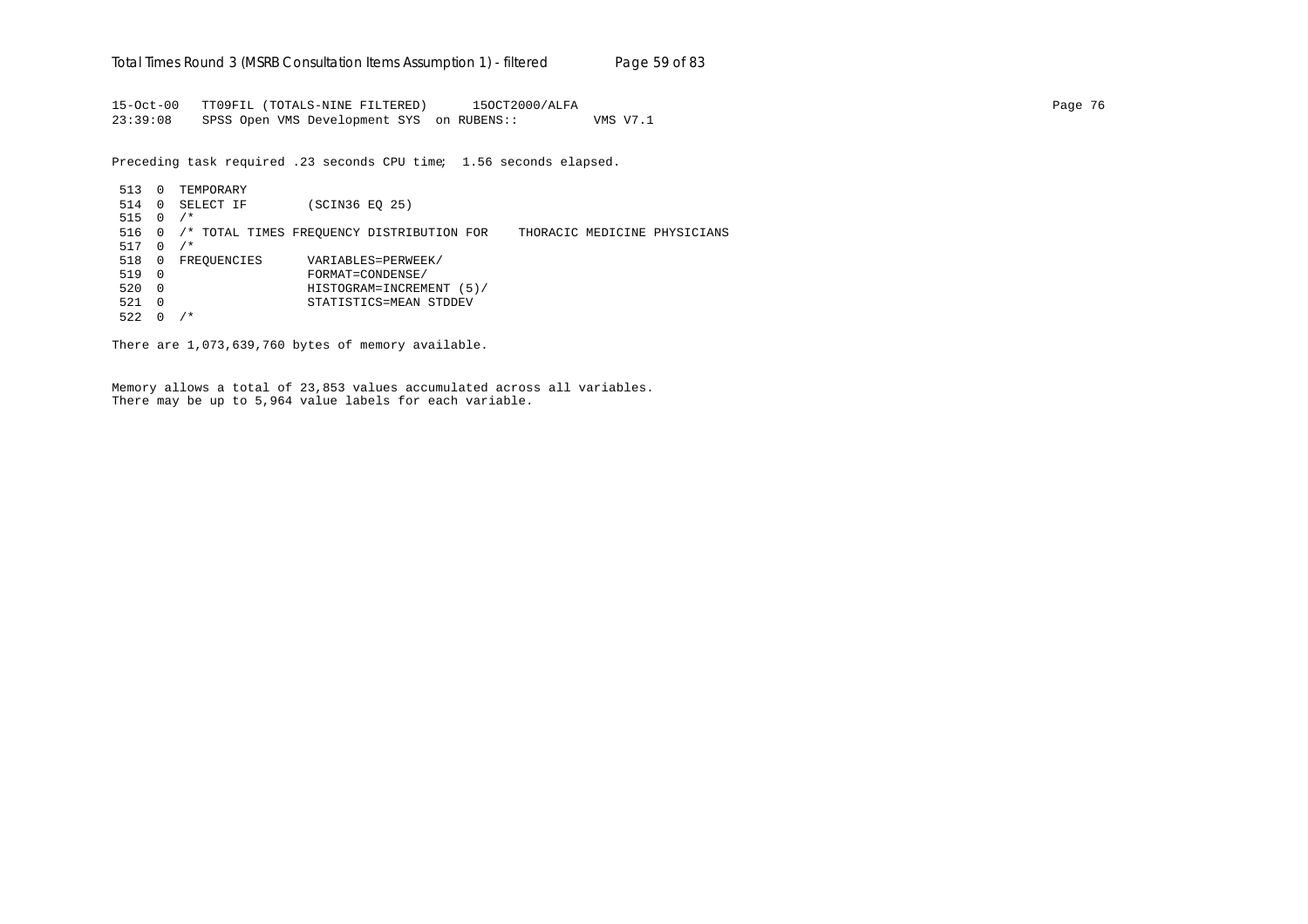15-Oct-00 TT09FIL (TOTALS-NINE FILTERED) 15OCT2000/ALFA Page 77 23:39:10 SPSS Open VMS Development SYS on RUBENS:: VMS V7.1

PERWEEK FILTERED ATT=total (-TOP 5% & LE 5HR/WK)

|       |                |                | Cum |       |              |                | Cum |       |                |                | Cum |
|-------|----------------|----------------|-----|-------|--------------|----------------|-----|-------|----------------|----------------|-----|
| Value | Freq Pct Pct   |                |     | Value | Freq Pct Pct |                |     | Value | Freq Pct Pct   |                |     |
| 6.00  | 7              | 4              | 4   | 23.00 | 2            | 1              | 53  | 42.00 | $\mathbf{1}$   | $\mathbf{1}$   | 82  |
| 7.00  | 10             | 5              | 9   | 24.00 | $\mathbf{1}$ | $\mathbf{1}$   | 53  | 43.00 | 3              | 2              | 83  |
| 8.00  | 6              | 3              | 12  | 25.00 | 4            | 2              | 56  | 44.00 | 4              | $\mathfrak{D}$ | 86  |
| 9.00  | 7              | 4              | 16  | 26.00 | 2            | 1              | 57  | 46.00 | 1              | $\mathbf{1}$   | 86  |
| 10.00 | 8              | 4              | 20  | 28.00 | 4            | $\overline{a}$ | 59  | 47.00 | 2              | 1              | 87  |
| 11.00 | 8              | 4              | 25  | 29.00 | 4            | $\overline{a}$ | 61  | 48.00 | 3              | $\mathfrak{D}$ | 89  |
| 12.00 | 5              | 3              | 27  | 30.00 | 5            | 3              | 64  | 49.00 | $\overline{2}$ | 1.             | 90  |
| 13.00 | 10             | 5              | 33  | 31.00 | 3            | $\overline{a}$ | 65  | 50.00 | 5              | ζ              | 93  |
| 14.00 | 4              | $\mathfrak{D}$ | 35  | 32.00 | 5            | 3              | 68  | 51.00 | $\mathfrak{D}$ | 1              | 94  |
| 15.00 | 5              | 3              | 37  | 33.00 | 3            | $\overline{a}$ | 70  | 54.00 | 3              | $\mathfrak{D}$ | 95  |
| 16.00 | 5              | 3              | 40  | 34.00 | 2            | $\mathbf{1}$   | 71  | 56.00 | 1              | $\mathbf{1}$   | 96  |
| 17.00 | 4              | $\overline{a}$ | 42  | 35.00 | 4            | $\mathfrak{D}$ | 73  | 57.00 | $\overline{a}$ | 1              | 97  |
| 18.00 | 5              | 3              | 45  | 36.00 | 1            | $\mathbf{1}$   | 73  | 58.00 | 2              | $\mathbf{1}$   | 98  |
| 19.00 | 4              | $\overline{a}$ | 47  | 37.00 | 6            | 3              | 76  | 60.00 |                | $\mathbf{1}$   | 98  |
| 20.00 | 5              | ζ              | 50  | 38.00 | $\mathbf{1}$ | $\mathbf{1}$   | 77  | 61.00 | 1              | $\mathbf{1}$   | 99  |
| 21.00 | $\mathfrak{D}$ | 1              | 51  | 40.00 | 3            | $\mathfrak{D}$ | 79  | 62.00 | 1              | 1              | 99  |
| 22.00 | $\mathfrak{D}$ | 1              | 52  | 41.00 | 5            | 3              | 81  | 63.00 | 1              | 1.             | 100 |

| Count                                  | Midpoint                                                   | One symbol equals approximately .80 occurrences                                                                   |
|----------------------------------------|------------------------------------------------------------|-------------------------------------------------------------------------------------------------------------------|
| 38<br>32<br>23<br>11<br>15<br>17<br>11 | 8.50<br>13.50<br>18.50<br>23.50<br>28.50<br>33.50<br>38.50 | *****************************<br>**************<br>*******************<br>*********************<br>************** |
| 13                                     | 43.50                                                      | ****************                                                                                                  |
| 13                                     | 48.50                                                      | ****************                                                                                                  |
| 5                                      | 53.50                                                      | ******                                                                                                            |
| 6                                      | 58.50                                                      | ********                                                                                                          |
| 3                                      | 63.00                                                      | ****                                                                                                              |
|                                        | $\Omega$                                                   | 8<br>32<br>16<br>2.4<br>40<br>Histogram frequency                                                                 |
| Mean                                   | 25.497                                                     | Std dev<br>15.715                                                                                                 |
| Valid cases                            | 187                                                        | Missing cases<br>0                                                                                                |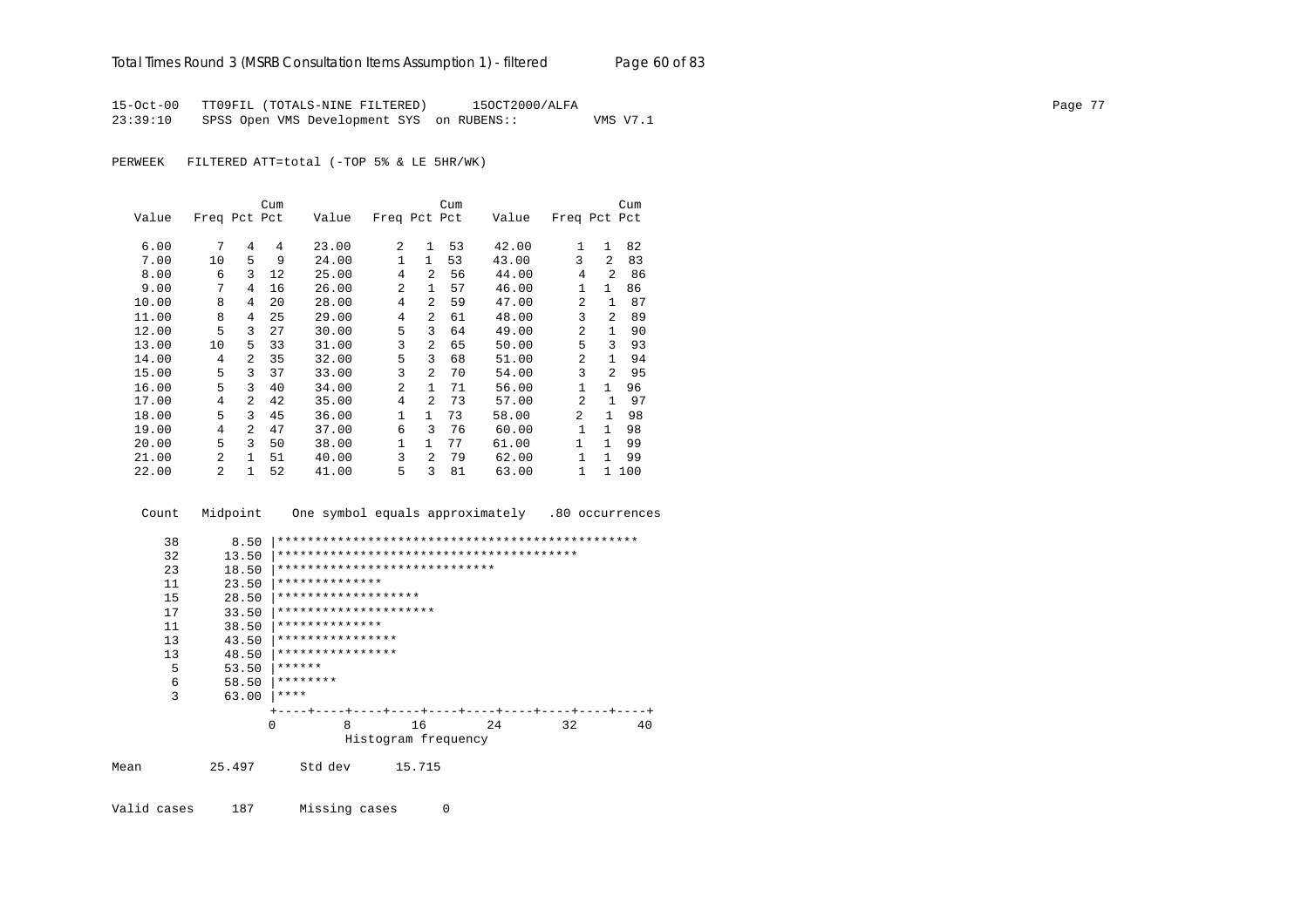15-Oct-00 TT09FIL (TOTALS-NINE FILTERED) 15OCT2000/ALFA Page 78 23:39:12 SPSS Open VMS Development SYS on RUBENS:: VMS V7.1

Preceding task required .22 seconds CPU time; 2.94 seconds elapsed.

```
523 0 TEMPORARY
524 0 SELECT IF (SCIN36 EQ 26)
525 0 /*
526 0 /* TOTAL TIMES FREQUENCY DISTRIBUTION FOR PSYCHIATRISTS
527 \quad 0 \quad / *528 0 FREQUENCIES VARIABLES=PERWEEK/<br>529 0 FORMAT=CONDENSE/
529 0 FORMAT=CONDENSE/
530 0 HISTOGRAM=INCREMENT (5)/
531 0 STATISTICS=MEAN STDDEV
532 0 /*
```
There are 1,073,639,760 bytes of memory available.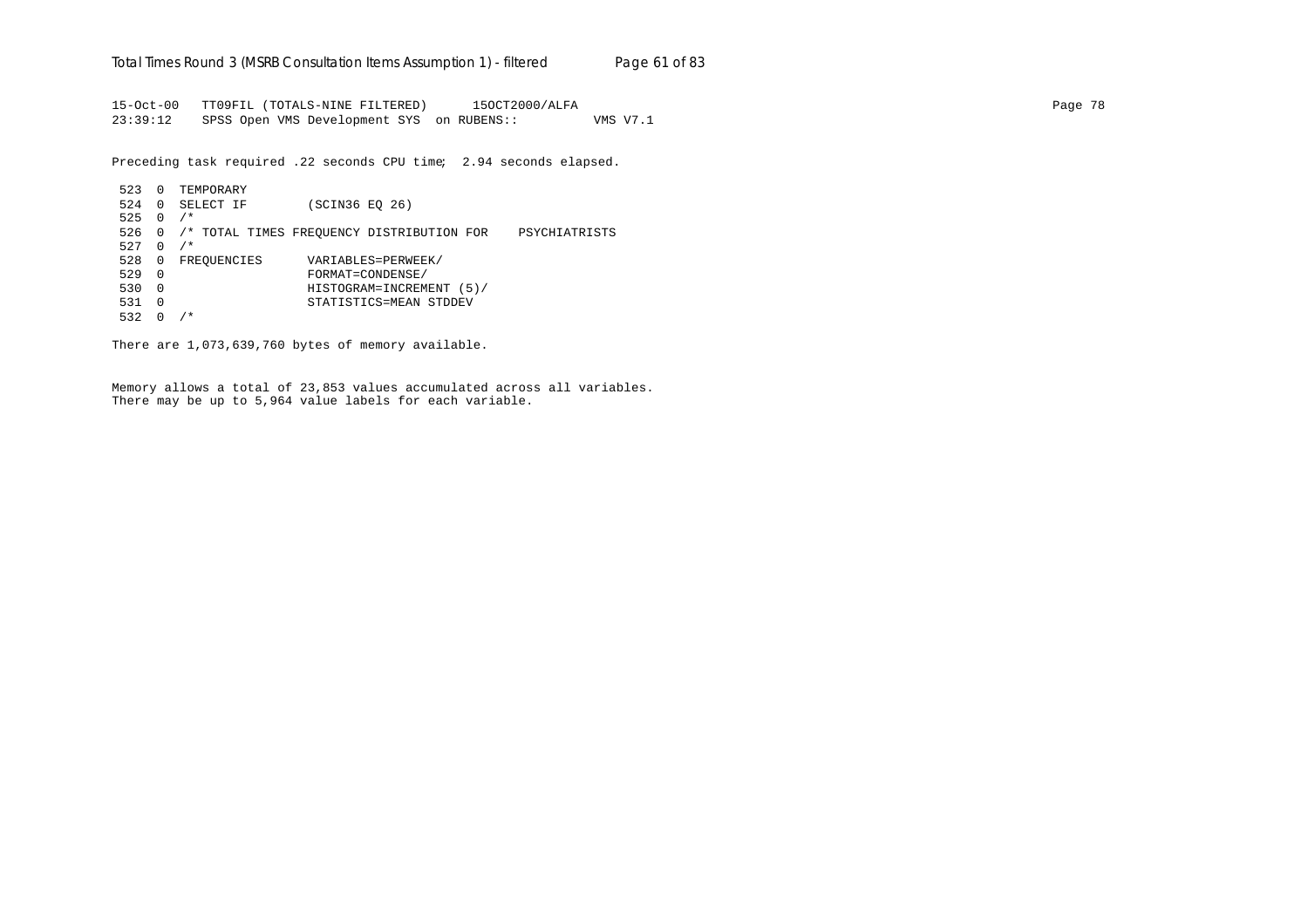15-Oct-00 TT09FIL (TOTALS-NINE FILTERED) 15OCT2000/ALFA Page 79 23:39:12 SPSS Open VMS Development SYS on RUBENS:: VMS V7.1

PERWEEK FILTERED ATT=total (-TOP 5% & LE 5HR/WK)

|       |              |                | Cum |       |              |                | Cum |       |              |                | Cum |
|-------|--------------|----------------|-----|-------|--------------|----------------|-----|-------|--------------|----------------|-----|
| Value | Freq Pct Pct |                |     | Value | Freq Pct Pct |                |     | Value | Freq Pct Pct |                |     |
|       |              |                |     |       |              | $\mathbf{1}$   |     |       |              | $\overline{a}$ |     |
| 6.00  | 34           | 3              | 3   | 24.00 | 19           |                | 41  | 42.00 | 24           |                | 81  |
| 7.00  | 38           | 3              | 6   | 25.00 | 38           | 3              | 44  | 43.00 | 30           | $\overline{a}$ | 83  |
| 8.00  | 34           | 3              | 8   | 26.00 | 39           | 3              | 47  | 44.00 | 31           | 2              | 86  |
| 9.00  | 29           | $\overline{2}$ | 10  | 27.00 | 28           | 2              | 50  | 45.00 | 16           | $\mathbf{1}$   | 87  |
| 10.00 | 31           | 2              | 13  | 28.00 | 35           | 3              | 52  | 46.00 | 26           | $\mathcal{L}$  | 89  |
| 11.00 | 29           | 2              | 15  | 29.00 | 32           | $\overline{a}$ | 55  | 47.00 | 15           | 1              | 90  |
| 12.00 | 30           | 2              | 17  | 30.00 | 33           | 3              | 57  | 48.00 | 19           | $\mathbf{1}$   | 92  |
| 13.00 | 26           | $\overline{a}$ | 19  | 31.00 | 31           | $\overline{a}$ | 60  | 49.00 | 19           | 1              | 93  |
| 14.00 | 30           | $\overline{a}$ | 21  | 32.00 | 33           | 3              | 62  | 50.00 | 17           | 1              | 94  |
| 15.00 | 31           | 2              | 24  | 33.00 | 25           | 2              | 64  | 51.00 | 11           | 1              | 95  |
| 16.00 | 27           | $\overline{a}$ | 26  | 34.00 | 30           | $\overline{a}$ | 66  | 52.00 | 13           | 1.             | 96  |
| 17.00 | 29           | 2              | 28  | 35.00 | 40           | 3              | 69  | 53.00 | 14           | 1              | 97  |
| 18.00 | 22           | 2              | 30  | 36.00 | 21           | 2              | 71  | 54.00 | 7            | 1.             | 98  |
| 19.00 | 36           | 3              | 33  | 37.00 | 25           | $\overline{a}$ | 73  | 55.00 | 13           | 1.             | 99  |
| 20.00 | 21           | 2              | 34  | 38.00 | 22           | $\overline{a}$ | 75  | 56.00 | 6            | 0              | 99  |
| 21.00 | 22           | $\mathfrak{D}$ | 36  | 39.00 | 27           | 2              | 77  | 57.00 | 4            | 0              | 100 |
| 22.00 | 25           | 2              | 38  | 40.00 | 17           | $\mathbf{1}$   | 78  | 58.00 | 5            | 0              | 100 |
| 23.00 | 29           | $\mathfrak{D}$ | 40  | 41.00 | 19           | 1              | 79  |       |              |                |     |

Count Midpoint One symbol equals approximately 4.00 occurrences

|      | 166 | 8.50     |                                        |                     |        |     |     |     |
|------|-----|----------|----------------------------------------|---------------------|--------|-----|-----|-----|
|      | 146 | 13.50    | ************************************** |                     |        |     |     |     |
|      | 135 | 18.50    | **********************************     |                     |        |     |     |     |
|      | 133 | 23.50    | *********************************      |                     |        |     |     |     |
|      | 167 | 28.50    |                                        |                     |        |     |     |     |
|      | 159 | 33.50    |                                        |                     |        |     |     |     |
|      | 112 | 38.50    | ****************************           |                     |        |     |     |     |
|      | 120 | 43.50    | ******************************         |                     |        |     |     |     |
|      | 96  | 48.50    | ************************               |                     |        |     |     |     |
|      | 58  | 53.50    | ***************                        |                     |        |     |     |     |
|      | 15  | 58.00    | ****                                   |                     |        |     |     |     |
|      |     |          |                                        |                     |        |     |     |     |
|      |     | $\Omega$ | 40                                     |                     | 80     | 120 | 160 | 200 |
|      |     |          |                                        | Histogram frequency |        |     |     |     |
|      |     |          |                                        |                     |        |     |     |     |
| Mean |     | 27.992   | Std dev                                |                     | 13.774 |     |     |     |
|      |     |          |                                        |                     |        |     |     |     |
|      |     |          |                                        |                     |        |     |     |     |

Valid cases 1307 Missing cases 0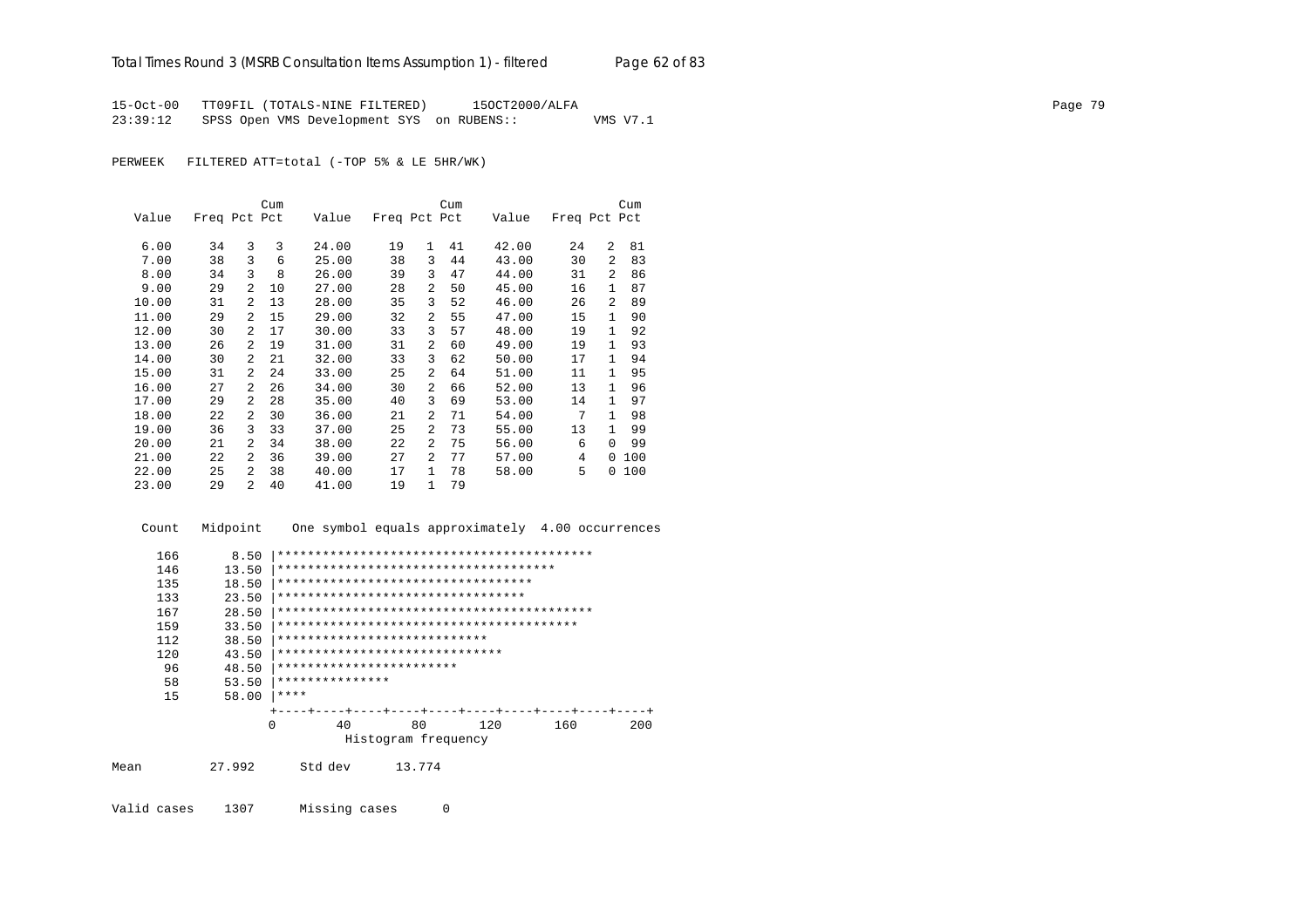15-Oct-00 TT09FIL (TOTALS-NINE FILTERED) 15OCT2000/ALFA Page 80 23:39:13 SPSS Open VMS Development SYS on RUBENS:: VMS V7.1

Preceding task required .23 seconds CPU time; 1.30 seconds elapsed.

533 0 TEMPORARY 534 0 SELECT IF (SCIN36 EQ 27) 535 0 /\* 536 0 /\* TOTAL TIMES FREQUENCY DISTRIBUTION FOR RADIATION ONCOLOGISTS 537  $0 / *$ 538 0 FREQUENCIES VARIABLES=PERWEEK/<br>539 0 FORMAT=CONDENSE/ 539 0 FORMAT=CONDENSE/ 540 0 HISTOGRAM=INCREMENT (5)/ 541 0 STATISTICS=MEAN STDDEV 542 0 /\*

There are 1,073,639,760 bytes of memory available.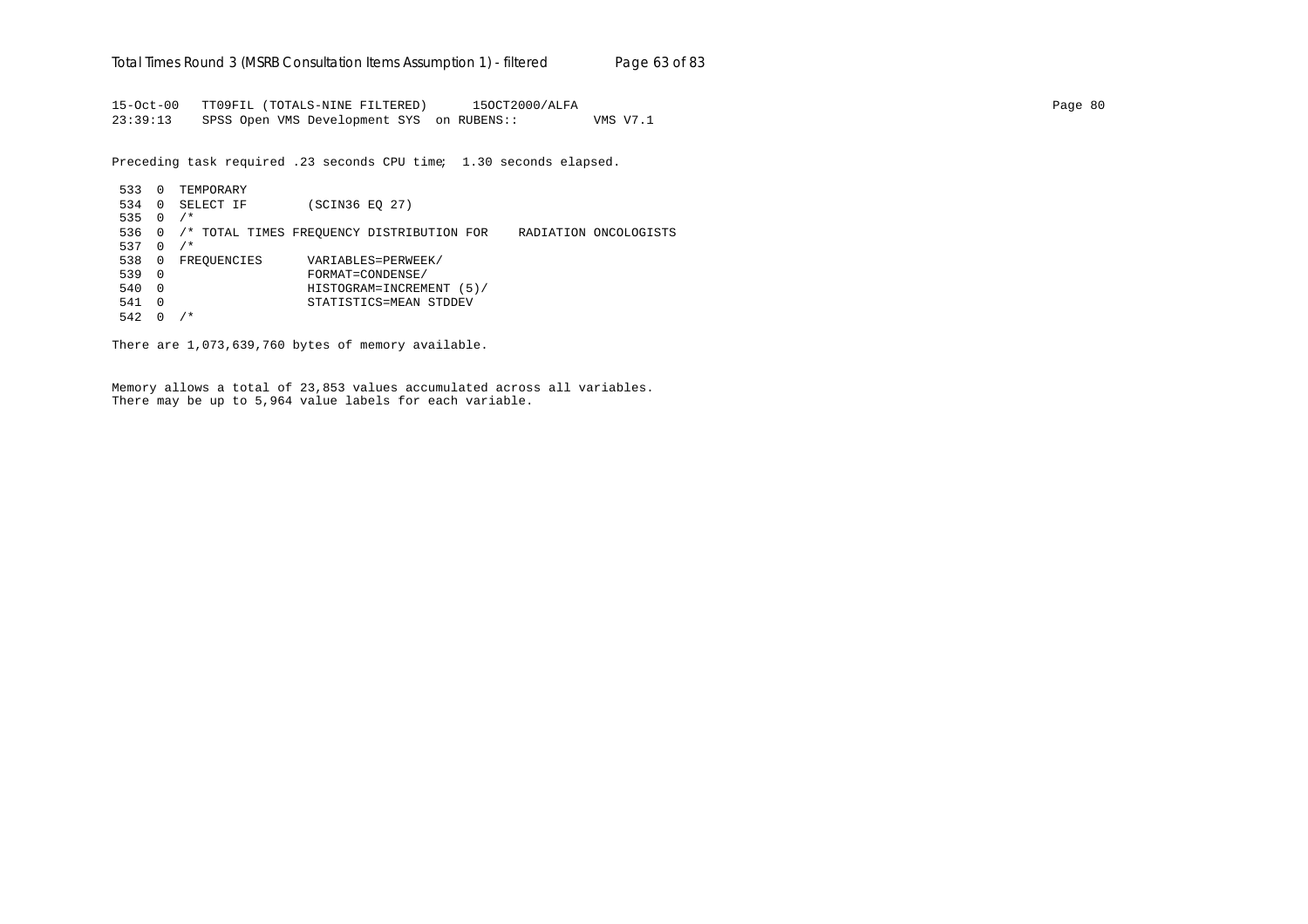15-Oct-00 TT09FIL (TOTALS-NINE FILTERED) 15OCT2000/ALFA Page 81 23:39:14 SPSS Open VMS Development SYS on RUBENS:: VMS V7.1

PERWEEK FILTERED ATT=total (-TOP 5% & LE 5HR/WK)

|       |                |         | Cum |       |                |              | Cum |       |              |               | Cum   |
|-------|----------------|---------|-----|-------|----------------|--------------|-----|-------|--------------|---------------|-------|
| Value | Freq Pct Pct   |         |     | Value | Freq Pct Pct   |              |     | Value | Freq Pct Pct |               |       |
|       |                |         |     |       |                |              |     |       |              |               |       |
| 6.00  | 3              | 3       | 3   | 18.00 | 2              | 2            | 54  | 30.00 | 2            | 2             | 82    |
| 7.00  | 4              | 4       | 7   | 19.00 | $\mathfrak{D}$ | 2            | 56  | 31.00 | 2            | $\mathcal{L}$ | 84    |
| 8.00  | 5              | 5.      | 12  | 20.00 | 3              | 3            | 59  | 32.00 | 1            | $\mathbf{1}$  | 85    |
| 9.00  | 6              | б       | 18  | 21.00 | 3              | 3            | 62  | 33.00 | 5            | 5             | 90    |
| 10.00 | 5.             | 5.      | 23  | 22.00 |                | $\mathbf{1}$ | 63  | 34.00 | 1            | 1             | 91    |
| 11.00 | 4              | 4       | 27  | 23.00 | 3              | 3            | 66  | 35.00 | $\mathbf{1}$ | $\mathbf{1}$  | 92    |
| 12.00 | 4              | 4       | 31  | 24.00 | 4              | 4            | 70  | 36.00 | 3            | 3             | 95    |
| 13.00 | $\overline{a}$ | $2^{1}$ | 33  | 25.00 | 5              | 5.           | 75  | 39.00 | 2            | $\mathcal{L}$ | 97    |
| 14.00 | 5.             | 5       | 38  | 26.00 |                | 1            | 76  | 42.00 | 1            | $\mathbf{1}$  | 98    |
| 15.00 | 7              | 7       | 45  | 27.00 | $\mathbf{1}$   | 1            | 77  | 43.00 | 2            |               | 2 100 |
| 16.00 | 4              | 4       | 49  | 28.00 | $\mathfrak{D}$ | 2            | 79  |       |              |               |       |
| 17.00 | 4              | 4       | 52  | 29.00 | 1              | 1            | 80  |       |              |               |       |

Count Midpoint One symbol equals approximately .50 occurrences

| 23   | 8.50  |                                  |                     |    |    |  |    |  |    |
|------|-------|----------------------------------|---------------------|----|----|--|----|--|----|
| 2.2. | 13.50 |                                  |                     |    |    |  |    |  |    |
| 15   | 18.50 | ******************************   |                     |    |    |  |    |  |    |
| 16   | 23.50 | ******************************** |                     |    |    |  |    |  |    |
| 7    | 28.50 | **************                   |                     |    |    |  |    |  |    |
| 10   | 33.50 | ********************             |                     |    |    |  |    |  |    |
| 5    | 38.50 | **********                       |                     |    |    |  |    |  |    |
| 3    | 43.00 | ******                           |                     |    |    |  |    |  |    |
|      |       |                                  |                     |    |    |  |    |  |    |
|      | 0     |                                  | 5                   | 10 | 15 |  | 20 |  | 25 |
|      |       |                                  | Histogram frequency |    |    |  |    |  |    |
|      |       |                                  |                     |    |    |  |    |  |    |

Mean 19.446 Std dev 9.861

Valid cases 101 Missing cases 0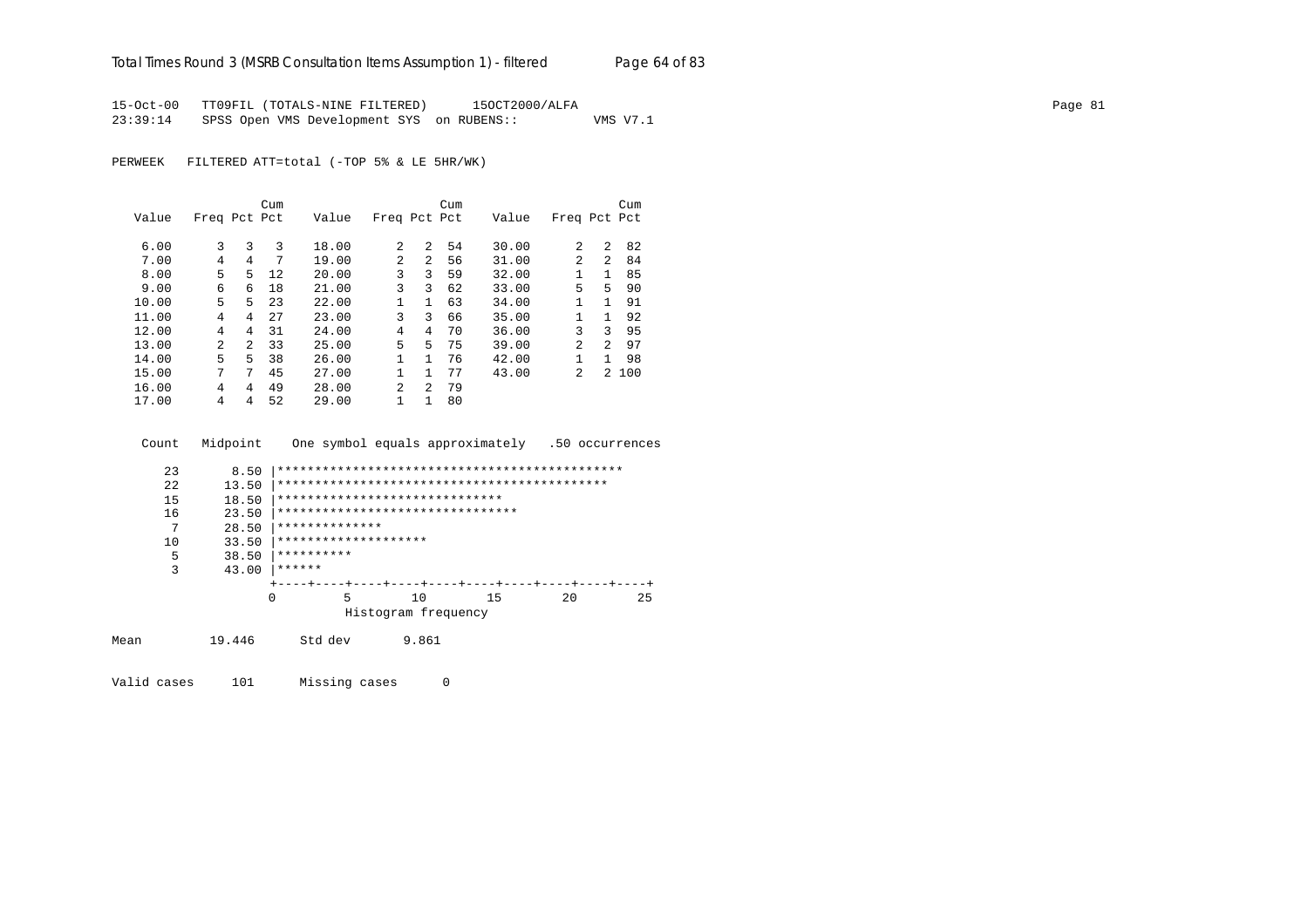15-Oct-00 TT09FIL (TOTALS-NINE FILTERED) 15OCT2000/ALFA Page 82 23:39:15 SPSS Open VMS Development SYS on RUBENS:: VMS V7.1

Preceding task required .28 seconds CPU time; 1.60 seconds elapsed.

| 543 | $\Omega$ | TEMPORARY   |                |                                           |                |
|-----|----------|-------------|----------------|-------------------------------------------|----------------|
| 544 | $\Omega$ | SELECT IF   | (SCIN36 EO 28) |                                           |                |
| 545 | $\Omega$ | $/$ *       |                |                                           |                |
| 546 | 0        |             |                | /* TOTAL TIMES FREOUENCY DISTRIBUTION FOR | HAEMATOLOGISTS |
| 547 | 0        | $/$ *       |                |                                           |                |
| 548 | 0        | FREOUENCIES |                | VARIABLES=PERWEEK/                        |                |
| 549 | $\Omega$ |             |                | FORMAT=CONDENSE/                          |                |
| 550 | $\Omega$ |             |                | HISTOGRAM=INCREMENT (5)/                  |                |
| 551 | $\Omega$ |             |                | STATISTICS=MEAN STDDEV                    |                |
| 552 | 0        | $^\star$    |                |                                           |                |

There are 1,073,639,760 bytes of memory available.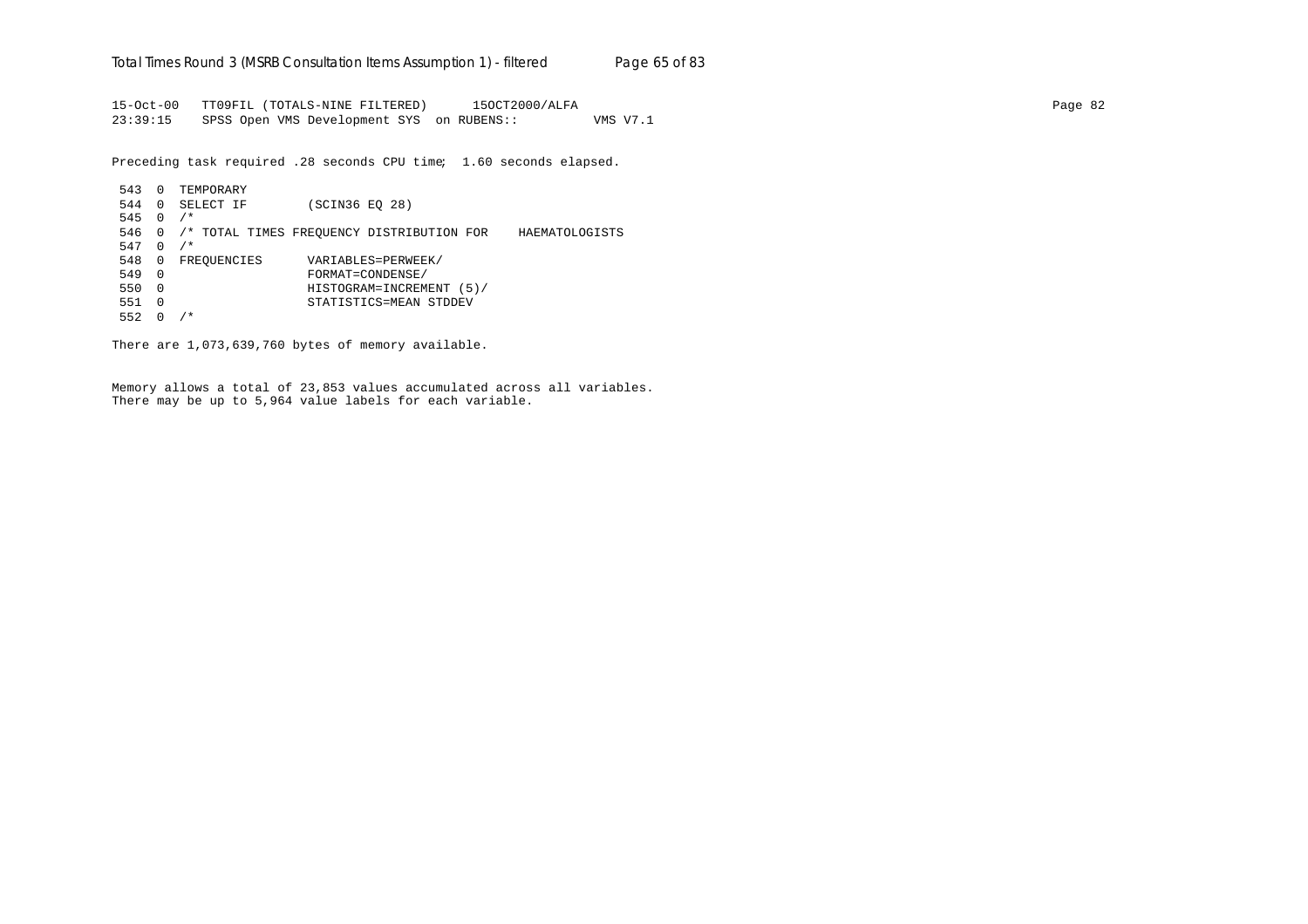15-Oct-00 TT09FIL (TOTALS-NINE FILTERED) 15OCT2000/ALFA Page 83 23:39:16 SPSS Open VMS Development SYS on RUBENS:: VMS V7.1

PERWEEK FILTERED ATT=total (-TOP 5% & LE 5HR/WK)

|       |                |                | Cum |       |                |    | Cum |       |              |              | Cum |
|-------|----------------|----------------|-----|-------|----------------|----|-----|-------|--------------|--------------|-----|
| Value | Freq Pct Pct   |                |     | Value | Freq Pct Pct   |    |     | Value | Freq Pct Pct |              |     |
|       |                |                |     |       |                |    |     |       |              |              |     |
| 6.00  | 6              | 7              | 7   | 18.00 | 3              | 4  | 60  | 34.00 | 1            | 1            | 88  |
| 7.00  | 3              | 4              | 11  | 19.00 | 3              | 4  | 63  | 35.00 |              | $\mathbf{1}$ | 89  |
| 8.00  | 6              | 7              | 18  | 20.00 | 5              | 6  | 69  | 39.00 |              | 1            | 90  |
| 9.00  |                | 1.             | 19  | 21.00 | $\mathfrak{D}$ | 2  | 71  | 41.00 |              | 1            | 92  |
| 10.00 | $\mathfrak{D}$ | $\mathfrak{D}$ | 21  | 22.00 | 2              | 2  | 74  | 42.00 |              | 1            | 93  |
| 12.00 | 5              | 6              | 27  | 23.00 | 3              | 4  | 77  | 43.00 |              | 1            | 94  |
| 13.00 | $\overline{a}$ | $\mathcal{L}$  | 30  | 24.00 | $\overline{2}$ | 2  | 80  | 44.00 |              | 1            | 95  |
| 14.00 | 6              | 7              | 37  | 26.00 |                | 1. | 81  | 45.00 |              | 1            | 96  |
| 15.00 | 6              | 7              | 44  | 27.00 | 2              | 2  | 83  | 49.00 |              | 1            | 98  |
| 16.00 | 5              | 6              | 50  | 30.00 | $\mathfrak{D}$ | 2  | 86  | 50.00 |              | 1            | 99  |
| 17.00 | 5              | 6              | 56  | 33.00 |                |    | 87  | 58.00 |              |              | 100 |

Count Midpoint One symbol equals approximately .50 occurrences

| 18       | 8.50  | ************************************ |   |  |                     |  |    |  |    |  |    |
|----------|-------|--------------------------------------|---|--|---------------------|--|----|--|----|--|----|
| 19       | 13.50 |                                      |   |  |                     |  |    |  |    |  |    |
| 21       | 18.50 |                                      |   |  |                     |  |    |  |    |  |    |
| 9        | 23.50 | ******************                   |   |  |                     |  |    |  |    |  |    |
| 5        | 28.50 | **********                           |   |  |                     |  |    |  |    |  |    |
| 3        | 33.50 | ******                               |   |  |                     |  |    |  |    |  |    |
|          | 38.50 | $***$                                |   |  |                     |  |    |  |    |  |    |
| 5        | 43.50 | **********                           |   |  |                     |  |    |  |    |  |    |
| 2        | 48.50 | ****                                 |   |  |                     |  |    |  |    |  |    |
| $\Omega$ | 53.50 |                                      |   |  |                     |  |    |  |    |  |    |
| 1        | 58.00 | $***$                                |   |  |                     |  |    |  |    |  |    |
|          |       |                                      |   |  |                     |  |    |  |    |  |    |
|          |       | 0                                    | 5 |  | 10                  |  | 15 |  | 20 |  | 25 |
|          |       |                                      |   |  | Histogram frequency |  |    |  |    |  |    |
|          |       |                                      |   |  |                     |  |    |  |    |  |    |

Mean 19.357 Std dev 11.487

Valid cases 84 Missing cases 0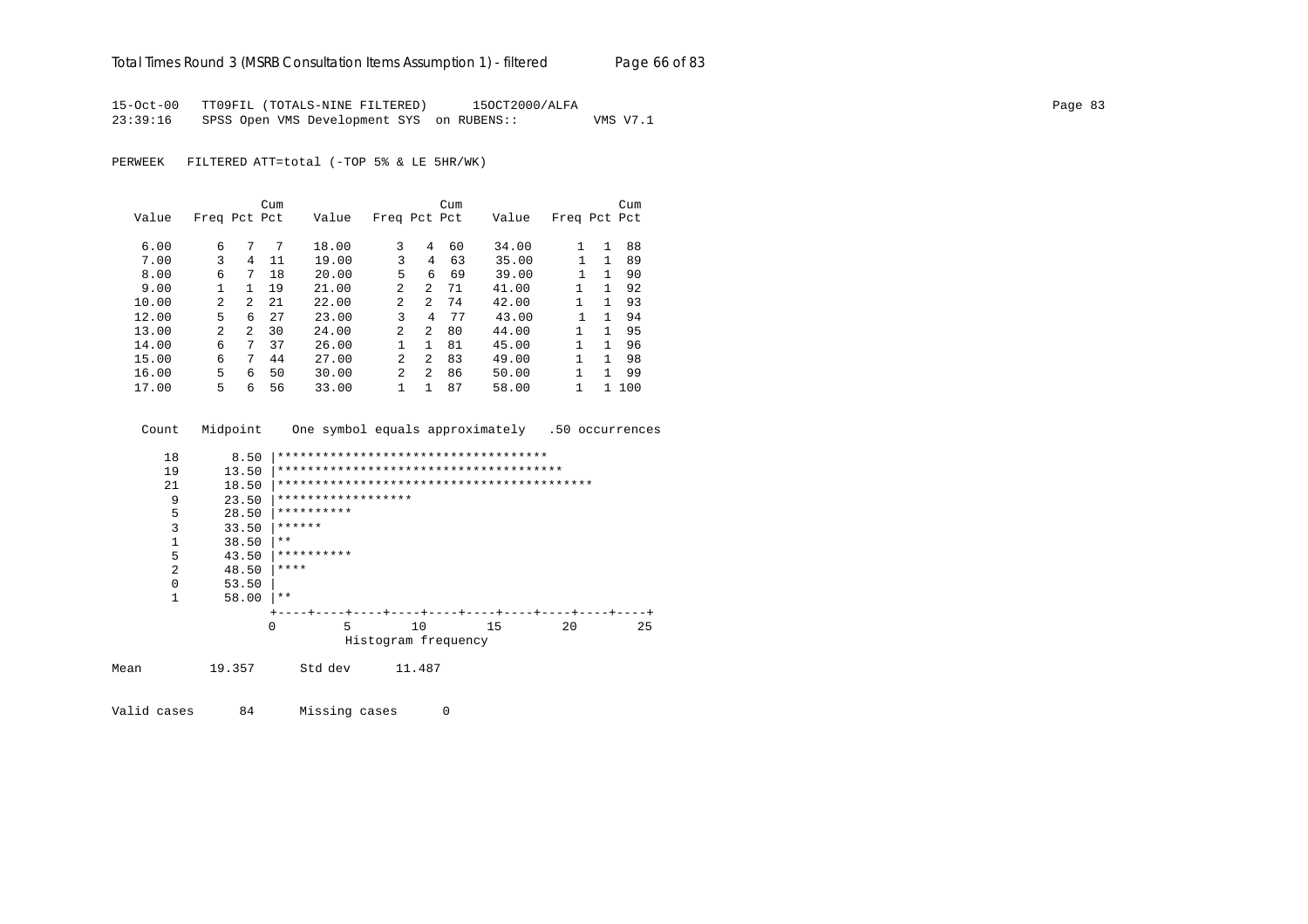15-Oct-00 TT09FIL (TOTALS-NINE FILTERED) 15OCT2000/ALFA Page 84 23:39:17 SPSS Open VMS Development SYS on RUBENS:: VMS V7.1

Preceding task required .22 seconds CPU time; 1.69 seconds elapsed.

553 0 TEMPORARY 554 0 SELECT IF (SCIN36 EQ 29) 555 0 /\* 556 0 /\* TOTAL TIMES FREQUENCY DISTRIBUTION FOR MEDICAL ONCOLOGISTS 557  $0 / *$ 558 0 FREQUENCIES VARIABLES=PERWEEK/ 559 0 FORMAT=CONDENSE/ 560 0 HISTOGRAM=INCREMENT (5)/ 561 0 STATISTICS=MEAN STDDEV 562 0 /\*

There are 1,073,639,760 bytes of memory available.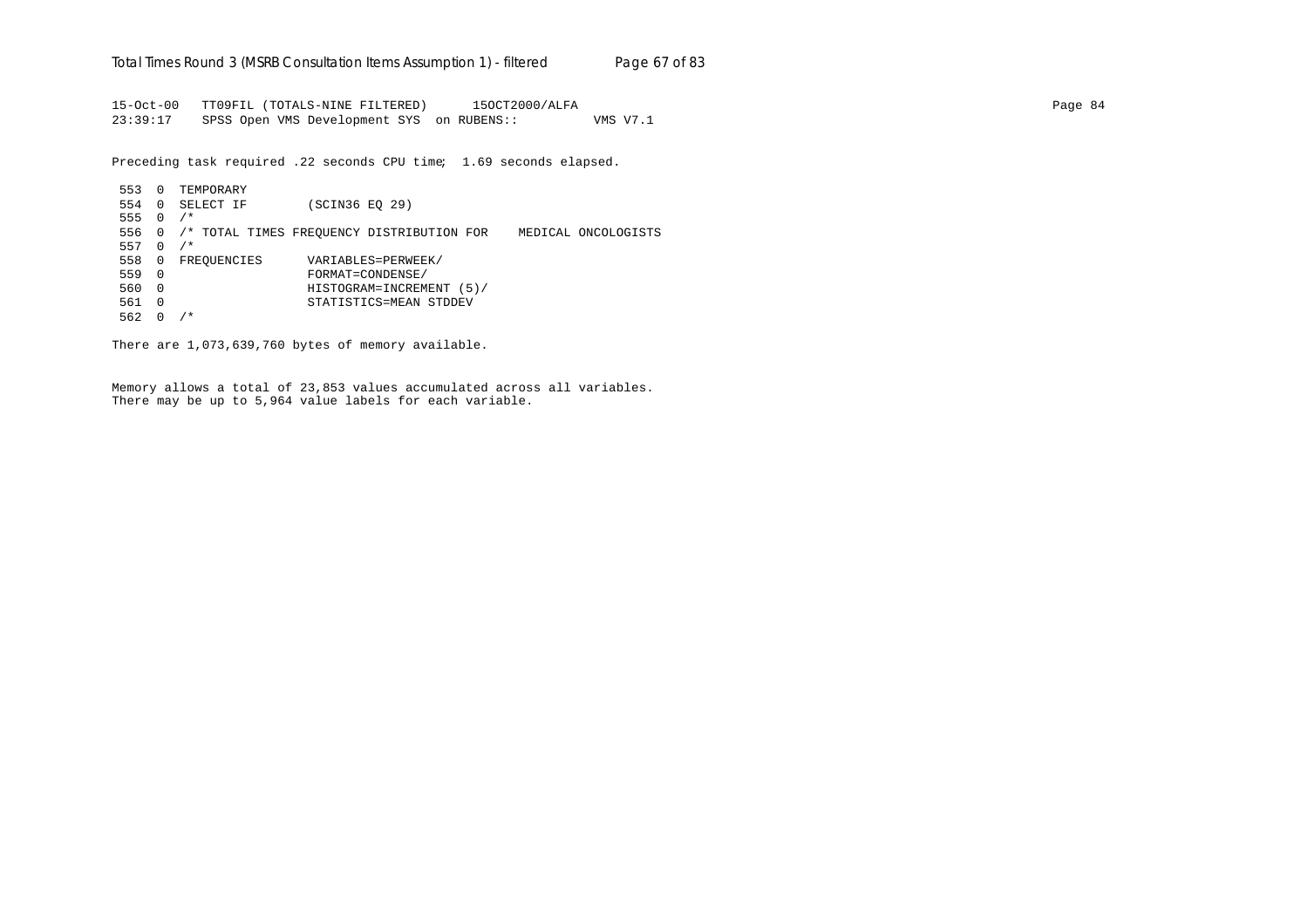15-Oct-00 TT09FIL (TOTALS-NINE FILTERED) 15OCT2000/ALFA Page 85 23:39:19 SPSS Open VMS Development SYS on RUBENS:: VMS V7.1

PERWEEK FILTERED ATT=total (-TOP 5% & LE 5HR/WK)

|       |              |   | Cum |       |                |              | Cum |       |                |    | Cum   |
|-------|--------------|---|-----|-------|----------------|--------------|-----|-------|----------------|----|-------|
| Value | Freq Pct Pct |   |     | Value | Freq Pct Pct   |              |     | Value | Freq Pct Pct   |    |       |
|       |              |   |     |       |                |              |     |       |                |    |       |
| 6.00  | 6            | 8 | 8   | 19.00 | $\overline{a}$ | 3            | 53  | 34.00 | 3              | 4  | 80    |
| 7.00  | 3            | 4 | 11  | 20.00 | 3              | 4            | 57  | 38.00 | $\mathfrak{D}$ | 3  | 82    |
| 8.00  | 2            | 3 | 14  | 21.00 | 1              | $\mathbf{1}$ | 58  | 42.00 | 2              | 3  | 85    |
| 9.00  | 1            | 1 | 15  | 22.00 | 2              | 3            | 61  | 45.00 | $\mathbf{1}$   | 1  | 86    |
| 10.00 | 3            | 4 | 19  | 23.00 | $\mathfrak{D}$ | 3            | 63  | 47.00 | 2              | 3  | 89    |
| 11.00 | 3            | 4 | 23  | 24.00 | $\overline{2}$ | 3            | 66  | 50.00 | 2              | ζ  | 91    |
| 12.00 | 6            | 8 | 30  | 25.00 | $\mathbf{1}$   | 1            | 67  | 51.00 | 1              | 1  | 92    |
| 13.00 | $\mathbf{1}$ | 1 | 32  | 26.00 | $\mathfrak{D}$ | 3            | 70  | 54.00 | 1              | 1. | 94    |
| 14.00 | 6            | 8 | 39  | 28.00 | $\mathbf{1}$   | $\mathbf{1}$ | 71  | 56.00 | 1              | 1  | 95    |
| 15.00 | 4            | 5 | 44  | 29.00 | 1              | 1            | 72  | 57.00 | $\mathfrak{D}$ | २  | 97    |
| 16.00 | 3            | 4 | 48  | 31.00 |                | 1            | 73  | 61.00 | 1              | 1  | 99    |
| 17.00 | 1            | 1 | 49  | 32.00 | 1              | $\mathbf{1}$ | 75  | 62.00 | 1              |    | 1 100 |
| 18.00 |              | 1 | 51  | 33.00 | 1              | 1            | 76  |       |                |    |       |

Count Midpoint One symbol equals approximately .40 occurrences

```
 15 8.50 |**************************************
        20 13.50 |**************************************************
        10 18.50 |**************************<br>8 23.50 |*********************
                8 23.50 |********************
        4 28.50 ***********6 33.50 ************************<br>2 38.50 *****2 38.50 ****<br>3 43.50 ****3 43.50 ********<br>4 48.50 ********4 48.50 ***********<br>2 53.50 ******
        2 53.50 ****<br>3 58.50 ****3 58.50 ********<br>2 62.00 *******62.00 |*****
                       +----+----+----+----+----+----+----+----+----+----+
                               0 4 8 12 16 20
                                  Histogram frequency
Mean 23.329 Std dev 15.603
```
Valid cases 79 Missing cases 0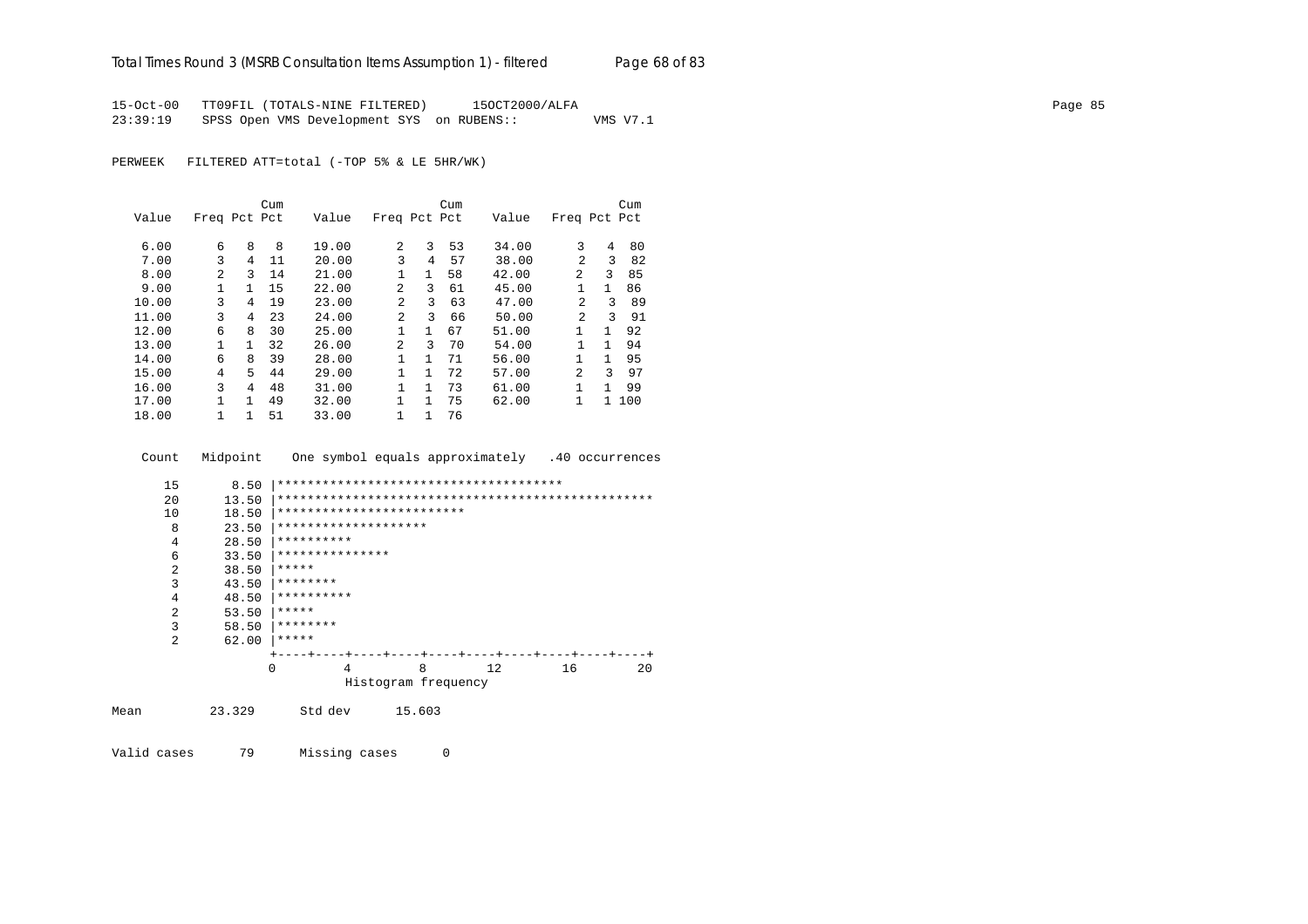15-Oct-00 TT09FIL (TOTALS-NINE FILTERED) 15OCT2000/ALFA Page 86 23:39:20 SPSS Open VMS Development SYS on RUBENS:: VMS V7.1

Preceding task required .30 seconds CPU time; 3.03 seconds elapsed.

563 0 TEMPORARY 564 0 SELECT IF (SCIN36 EQ 30) 565 0 /\* 566 0 /\* TOTAL TIMES FREQUENCY DISTRIBUTION FOR INTENSIVE CARE PHYSICIANS 567  $0 / *$ 568 0 FREQUENCIES VARIABLES=PERWEEK/ 569 0 FORMAT=CONDENSE/ 570 0 HISTOGRAM=INCREMENT (5)/ 571 0 STATISTICS=MEAN STDDEV 572 0 /\*

There are 1,073,639,760 bytes of memory available.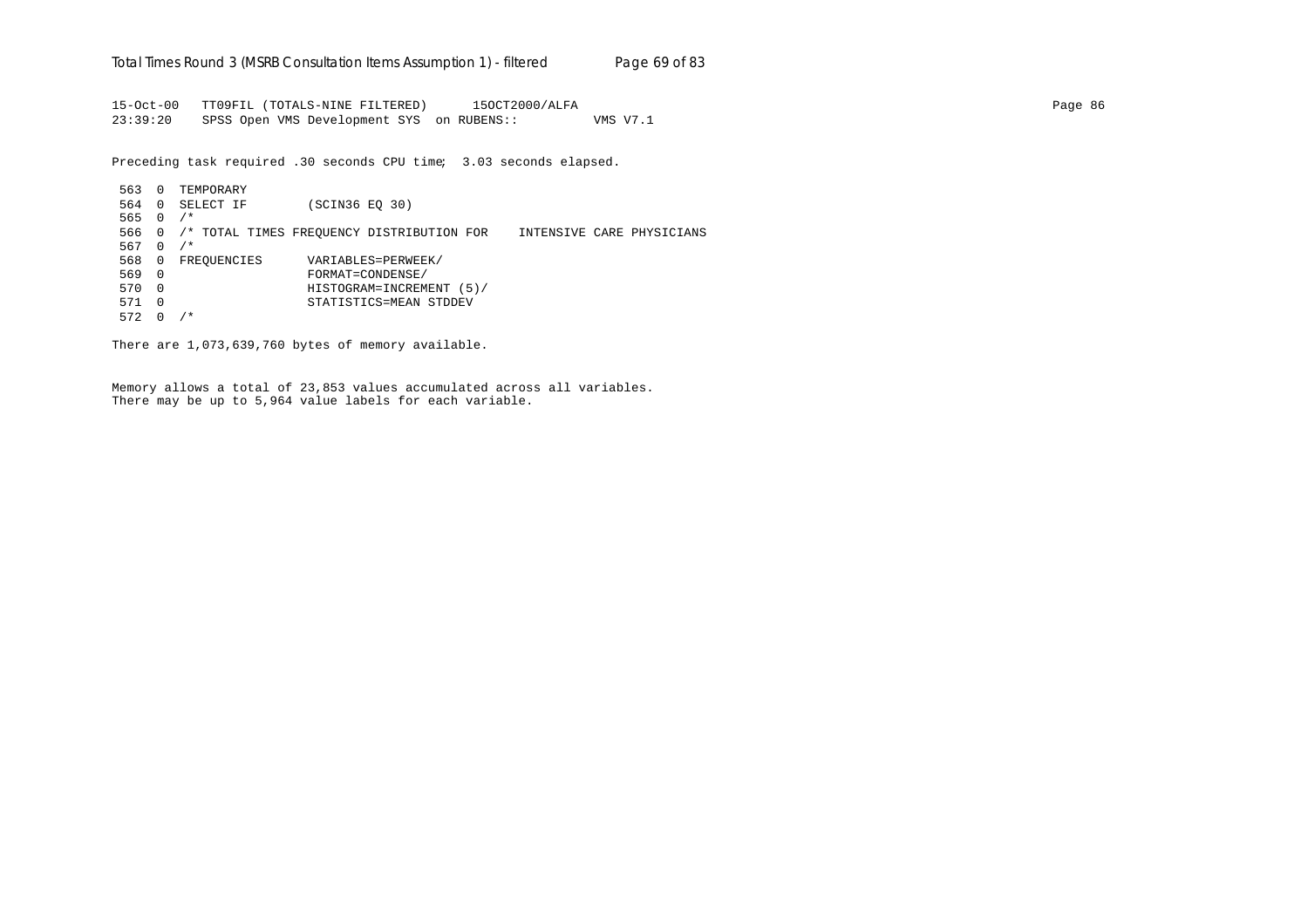15-Oct-00 TT09FIL (TOTALS-NINE FILTERED) 15OCT2000/ALFA Page 87 23:39:22 SPSS Open VMS Development SYS on RUBENS:: VMS V7.1

PERWEEK FILTERED ATT=total (-TOP 5% & LE 5HR/WK)

|       |                |              | Cum  |       |                |              | Cum |       |                |              | Cum |
|-------|----------------|--------------|------|-------|----------------|--------------|-----|-------|----------------|--------------|-----|
| Value | Freq Pct Pct   |              |      | Value | Freq Pct Pct   |              |     | Value | Freq Pct Pct   |              |     |
|       |                |              |      |       |                |              |     |       |                |              |     |
| 6.00  | 6              | 8            | 8    | 21.00 | 1              | 1            | 55  | 34.00 | 1              | 1            | 81  |
| 7.00  | 2              | 3            | 11   | 22.00 |                | 1            | 57  | 36.00 |                | 1            | 82  |
| 8.00  | 5              | 7            | 18   | 23.00 | 3              | 4            | 61  | 39.00 | $\mathfrak{D}$ | 3            | 85  |
| 9.00  | 3              | 4            | 2.2. | 24.00 | 4              | 5            | 66  | 41.00 |                | $\mathbf{1}$ | 86  |
| 10.00 | 5              | 7            | 28   | 25.00 | 1              | $\mathbf{1}$ | 68  | 42.00 | 3              | 4            | 91  |
| 13.00 | $\mathbf{1}$   | $\mathbf{1}$ | 30   | 26.00 | $\mathfrak{D}$ | 3            | 70  | 44.00 |                | $\mathbf{1}$ | 92  |
| 14.00 | 6              | 8            | 38   | 27.00 |                | 1            | 72  | 45.00 | 2              | ζ            | 95  |
| 15.00 | $\mathfrak{D}$ | 3            | 41   | 28.00 | 1              | 1            | 73  | 47.00 | 1              | 1            | 96  |
| 17.00 | 3              | 4            | 45   | 29.00 | 2              | 3            | 76  | 49.00 |                | 1            | 97  |
| 18.00 | 3              | 4            | 49   | 30.00 | 1.             | 1            | 77  | 50.00 | 1              | 1            | 99  |
| 19.00 | $\overline{a}$ | 3            | 51   | 31.00 |                | 1            | 78  | 51.00 | 1              | 1            | 100 |
| 20.00 | $\mathfrak{D}$ | 3            | 54   | 33.00 |                |              | 80  |       |                |              |     |

Count Midpoint One symbol equals approximately .50 occurrences

|      | 21 | 8.50     |                      |                     |    |    |    |
|------|----|----------|----------------------|---------------------|----|----|----|
|      | 9  | 13.50    | ******************   |                     |    |    |    |
|      | 10 | 18.50    | ******************** |                     |    |    |    |
|      | 10 | 23.50    | ******************** |                     |    |    |    |
|      | 7  | 28.50    | **************       |                     |    |    |    |
|      | 3  | 33.50    | ******               |                     |    |    |    |
|      | 3  | 38.50    | ******               |                     |    |    |    |
|      | 7  | 43.50    | **************       |                     |    |    |    |
|      | 4  | 48.50    | ********             |                     |    |    |    |
|      |    |          |                      |                     |    |    |    |
|      |    | $\Omega$ | 5                    | 10                  | 15 | 20 | 25 |
|      |    |          |                      | Histogram frequency |    |    |    |
|      |    |          |                      |                     |    |    |    |
| Mean |    | 21.824   | Std dev              | 13.027              |    |    |    |
|      |    |          |                      |                     |    |    |    |

Valid cases 74 Missing cases 0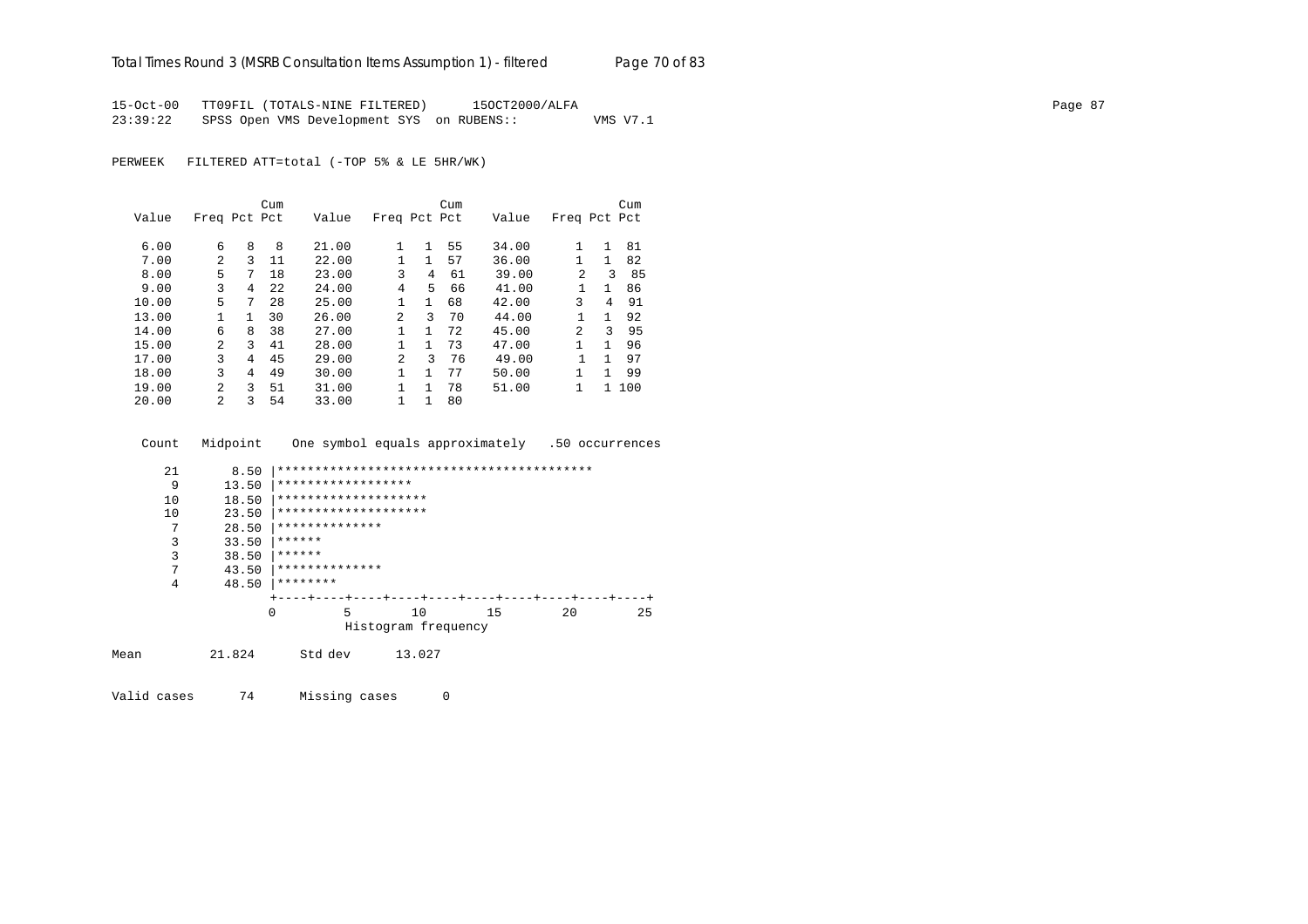15-Oct-00 TT09FIL (TOTALS-NINE FILTERED) 15OCT2000/ALFA Page 88 23:39:24 SPSS Open VMS Development SYS on RUBENS:: VMS V7.1

Preceding task required .29 seconds CPU time; 3.21 seconds elapsed.

573 0 TEMPORARY 574 0 SELECT IF (SCIN36 EQ 31) 575 0 /\* 576 0 /\* TOTAL TIMES FREQUENCY DISTRIBUTION FOR NUCLEAR MEDICINE PHYSICIANS  $577 \quad 0 \quad /$ \* 578 0 FREQUENCIES VARIABLES=PERWEEK/<br>579 0 FORMAT=CONDENSE/ 579 0 FORMAT=CONDENSE/ 580 0 HISTOGRAM=INCREMENT (5)/ 581 0 STATISTICS=MEAN STDDEV 582 0 /\*

There are 1,073,639,760 bytes of memory available.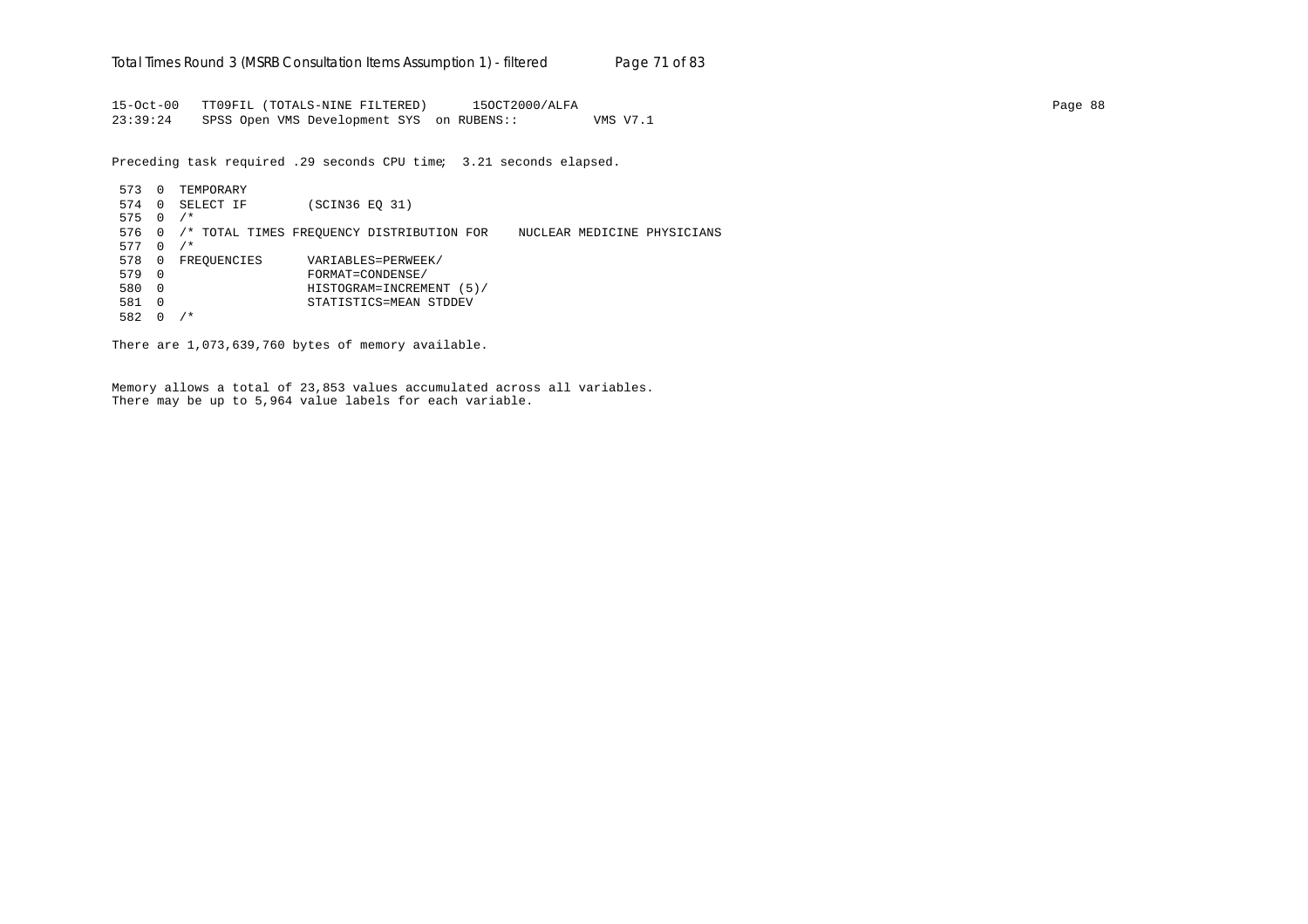15-Oct-00 TT09FIL (TOTALS-NINE FILTERED) 15OCT2000/ALFA Page 89 23:39:26 SPSS Open VMS Development SYS on RUBENS:: VMS V7.1

PERWEEK FILTERED ATT=total (-TOP 5% & LE 5HR/WK)

|       |                |                | Cum |       |                |              | Cum |       |              |                | Cum   |
|-------|----------------|----------------|-----|-------|----------------|--------------|-----|-------|--------------|----------------|-------|
| Value | Freq Pct Pct   |                |     | Value | Freq Pct Pct   |              |     | Value | Freq Pct Pct |                |       |
|       |                |                |     |       |                |              |     |       |              |                |       |
| 6.00  | 3              | 3              | 3   | 21.00 | 3              | 3            | 44  | 37.00 | 2            | 2              | 78    |
| 7.00  | 1              |                | 4   | 22.00 | 6              | 6            | 50  | 38.00 | 2            | $\overline{2}$ | 80    |
| 8.00  | 1              |                | 5   | 23.00 | 3              | 3            | 53  | 39.00 | 1            | 1              | 81    |
| 9.00  | 5              | 5              | 10  | 24.00 | 3              | 3            | 56  | 40.00 | 3            | 3              | 84    |
| 10.00 | 1              |                | 11  | 25.00 | 4              | 4            | 60  | 41.00 | 1            | 1              | 85    |
| 11.00 | 3              | 3              | 14  | 27.00 | $\overline{2}$ | 2            | 62  | 42.00 |              | 1              | 86    |
| 12.00 | 3              | 3              | 17  | 28.00 | 3              | 3            | 65  | 43.00 | 4            | 4              | 90    |
| 13.00 | 3              | 3              | 20  | 29.00 | 1              | $\mathbf{1}$ | 66  | 44.00 | 3            | 3              | 93    |
| 14.00 | 3              | 3              | 23  | 30.00 | $\mathbf{1}$   | $\mathbf{1}$ | 67  | 45.00 | 1            | $\mathbf{1}$   | 94    |
| 15.00 | $\overline{a}$ | $\overline{a}$ | 25  | 31.00 | $\mathbf{1}$   | $\mathbf{1}$ | 68  | 46.00 | 1            | $\mathbf{1}$   | 95    |
| 16.00 | $\overline{2}$ | $\overline{a}$ | 26  | 32.00 | $\mathbf{1}$   | $\mathbf{1}$ | 69  | 47.00 | 3            | 3              | 98    |
| 17.00 | 4              | 4              | 30  | 33.00 | 5              | 5            | 74  | 57.00 | 1            | 1              | 99    |
| 18.00 | $\overline{a}$ | $\mathcal{L}$  | 32  | 34.00 | $\mathbf{1}$   | $\mathbf{1}$ | 75  | 59.00 | 1            |                | 1 100 |
| 19.00 | 4              | 4              | 36  | 35.00 | 1              | $\mathbf{1}$ | 75  |       |              |                |       |
| 20.00 | 5              | 5              | 41  | 36.00 | 1              | 1            | 76  |       |              |                |       |

Count Midpoint One symbol equals approximately .40 occurrences

| 11             | 8.50   | ****************************        |                           |     |    |    |
|----------------|--------|-------------------------------------|---------------------------|-----|----|----|
| 14             | 13.50  | *********************************** |                           |     |    |    |
| 17             | 18.50  |                                     |                           |     |    |    |
| 19             | 23.50  |                                     |                           |     |    |    |
| 7              | 28.50  | ******************                  |                           |     |    |    |
| 9              | 33.50  | ***********************             |                           |     |    |    |
| 9              | 38.50  | ***********************             |                           |     |    |    |
| 10             | 43.50  | *************************           |                           |     |    |    |
| 4              | 48.50  | **********                          |                           |     |    |    |
| $\Omega$       | 53.50  |                                     |                           |     |    |    |
| $\overline{2}$ | 58.50  | *****                               |                           |     |    |    |
|                |        |                                     | ---+----+----+----+----+- |     |    |    |
|                |        | $\Omega$<br>4                       | 8                         | 12. | 16 | 20 |
|                |        |                                     | Histogram frequency       |     |    |    |
| Mean           | 25.392 | Std dev                             | 12.529                    |     |    |    |

Valid cases 102 Missing cases 0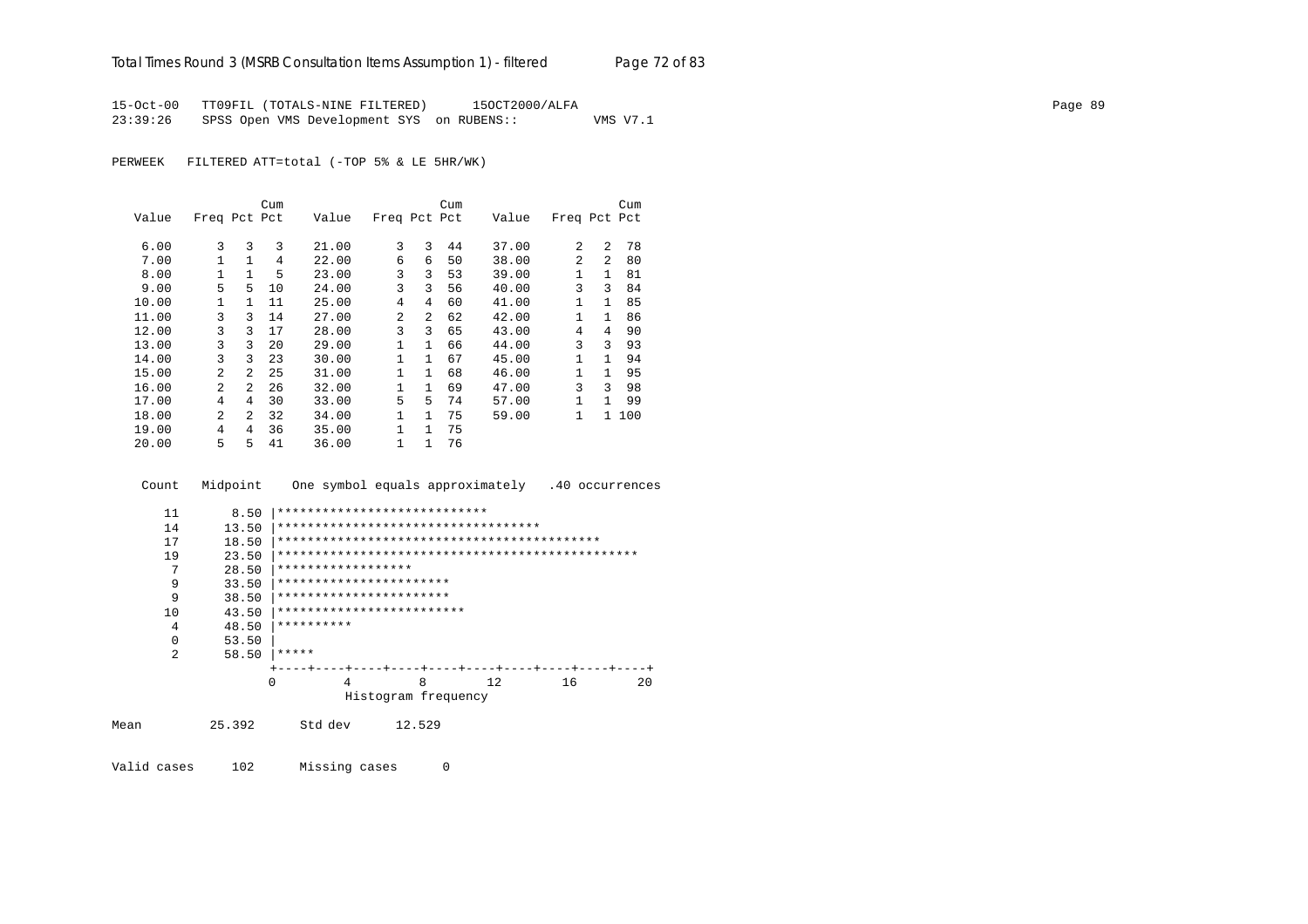15-Oct-00 TT09FIL (TOTALS-NINE FILTERED) 15OCT2000/ALFA Page 90 23:39:27 SPSS Open VMS Development SYS on RUBENS:: VMS V7.1

Preceding task required .38 seconds CPU time; 3.08 seconds elapsed.

```
583 0 TEMPORARY
584 0 SELECT IF (SCIN36 EQ 32)
585 0 /*
586 0 /* TOTAL TIMES FREQUENCY DISTRIBUTION FOR IMMUNOLOGISTS
587 0 /*
588 0 FREQUENCIES VARIABLES=PERWEEK/<br>589 0 FORMAT=CONDENSE/
589 0 FORMAT=CONDENSE/
590 0 HISTOGRAM=INCREMENT (5)/
591 0 STATISTICS=MEAN STDDEV
592 0 /*
```
There are 1,073,639,760 bytes of memory available.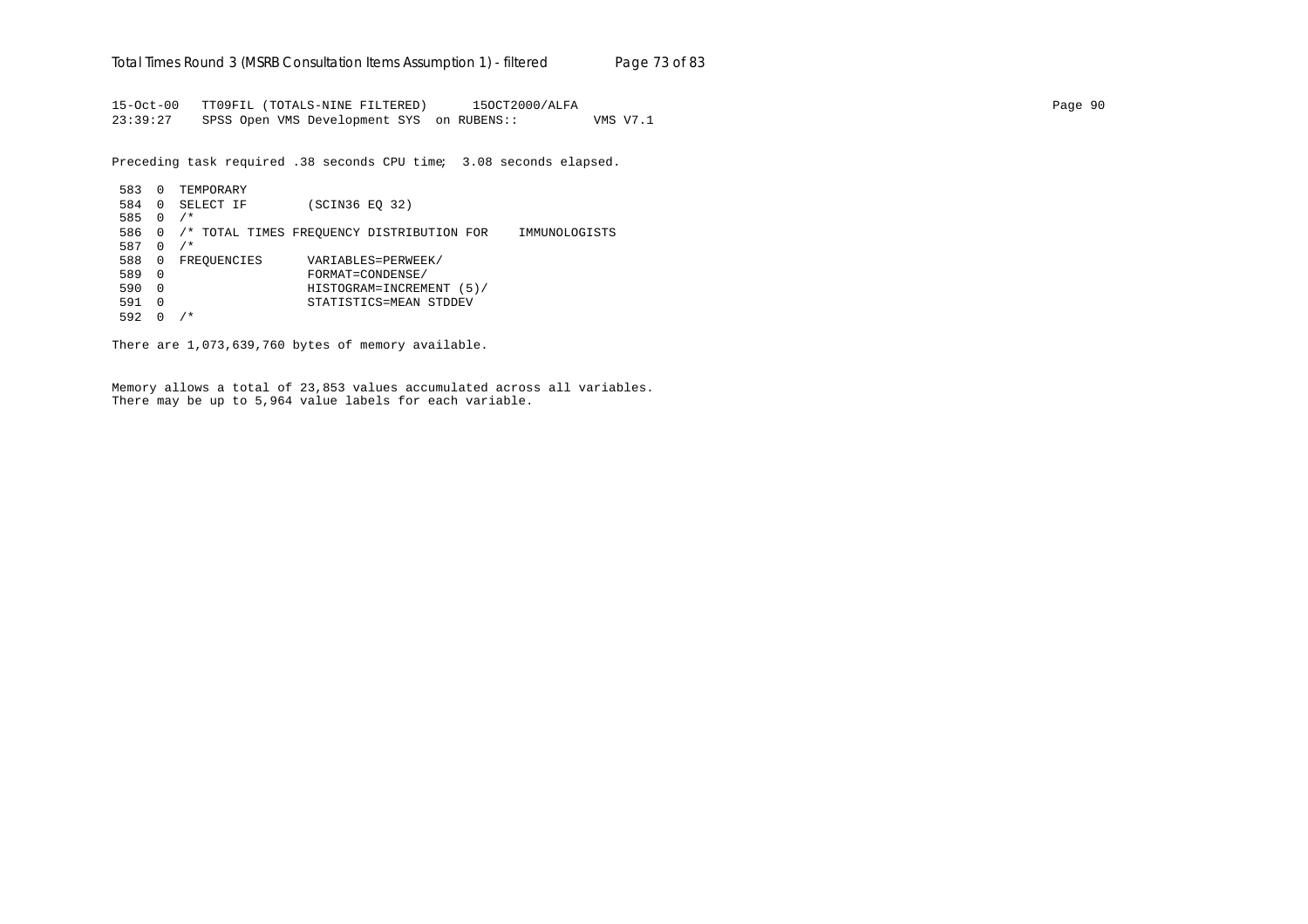15-Oct-00 TT09FIL (TOTALS-NINE FILTERED) 15OCT2000/ALFA Page 91 23:39:29 SPSS Open VMS Development SYS on RUBENS:: VMS V7.1

PERWEEK FILTERED ATT=total (-TOP 5% & LE 5HR/WK)

|       |                |         | Cum |       |                |                | Cum |       |              |               | Cum |
|-------|----------------|---------|-----|-------|----------------|----------------|-----|-------|--------------|---------------|-----|
| Value | Freq Pct Pct   |         |     | Value | Freq Pct Pct   |                |     | Value | Freq Pct Pct |               |     |
|       |                |         |     |       |                |                |     |       |              |               |     |
| 6.00  | 4              | 8       | 8   | 24.00 | 1              | 2              | 52  | 46.00 |              | 2             | 82  |
| 7.00  | 3              | 6       | 14  | 25.00 | 2              | 4              | 56  | 54.00 |              | 2             | 84  |
| 8.00  | 2              | 4       | 18  | 28.00 | 3              | 6              | 62  | 59.00 |              | 2             | 86  |
| 11.00 | 3              | 6       | 2.4 | 29.00 |                | $\overline{2}$ | 64  | 62.00 |              | 2             | 88  |
| 12.00 |                | $2^{1}$ | 26  | 31.00 | $\mathfrak{D}$ | 4              | 68  | 64.00 |              | $\mathcal{L}$ | 90  |
| 13.00 |                | 2       | 28  | 36.00 |                | $\overline{2}$ | 70  | 71.00 |              | $\mathcal{L}$ | 92  |
| 14.00 | 4              | 8       | 36  | 41.00 | 1              | $\mathcal{L}$  | 72  | 73.00 |              | $\mathcal{P}$ | 94  |
| 16.00 | 3              | 6       | 42  | 42.00 |                | $\mathcal{L}$  | 74  | 76.00 |              | 2             | 96  |
| 22.00 | $\overline{2}$ | 4       | 46  | 43.00 |                | $\overline{2}$ | 76  | 79.00 |              | $2^{\circ}$   | 98  |
| 23.00 | 2              | 4       | 50  | 45.00 | $\mathfrak{D}$ | 4              | 80  | 80.00 |              | 2             | 100 |

| Count |                | Midpoint |                           |                |                     | One symbol equals approximately .20 occurrences |   |    |
|-------|----------------|----------|---------------------------|----------------|---------------------|-------------------------------------------------|---|----|
|       | 9              | 8.50     |                           |                |                     |                                                 |   |    |
|       | 9              | 13.50    |                           |                |                     |                                                 |   |    |
|       | 3              | 18.50    | ***************           |                |                     |                                                 |   |    |
|       | 7              | 23.50    |                           |                |                     | ***********************************             |   |    |
|       | 4              | 28.50    | ********************      |                |                     |                                                 |   |    |
|       | $\overline{2}$ | 33.50    | **********                |                |                     |                                                 |   |    |
|       | $\mathbf{1}$   | 38.50    | *****                     |                |                     |                                                 |   |    |
|       | 5              | 43.50    | ************************* |                |                     |                                                 |   |    |
|       | 1              | 48.50    | *****                     |                |                     |                                                 |   |    |
|       | 1              | 53.50    | *****                     |                |                     |                                                 |   |    |
|       | $\mathbf{1}$   | 58.50    | *****                     |                |                     |                                                 |   |    |
|       | $\overline{a}$ | 63.50    | **********                |                |                     |                                                 |   |    |
|       | $\Omega$       | 68.50    |                           |                |                     |                                                 |   |    |
|       | $\overline{a}$ | 73.50    | **********                |                |                     |                                                 |   |    |
|       | 3              | 78.50    | ***************           |                |                     |                                                 |   |    |
|       |                |          |                           |                |                     |                                                 |   |    |
|       |                |          | O                         | $\mathfrak{D}$ | 4                   | 6                                               | 8 | 10 |
|       |                |          |                           |                | Histogram frequency |                                                 |   |    |
| Mean  |                | 29.560   | Std dev                   |                | 22.041              |                                                 |   |    |

Valid cases 50 Missing cases 0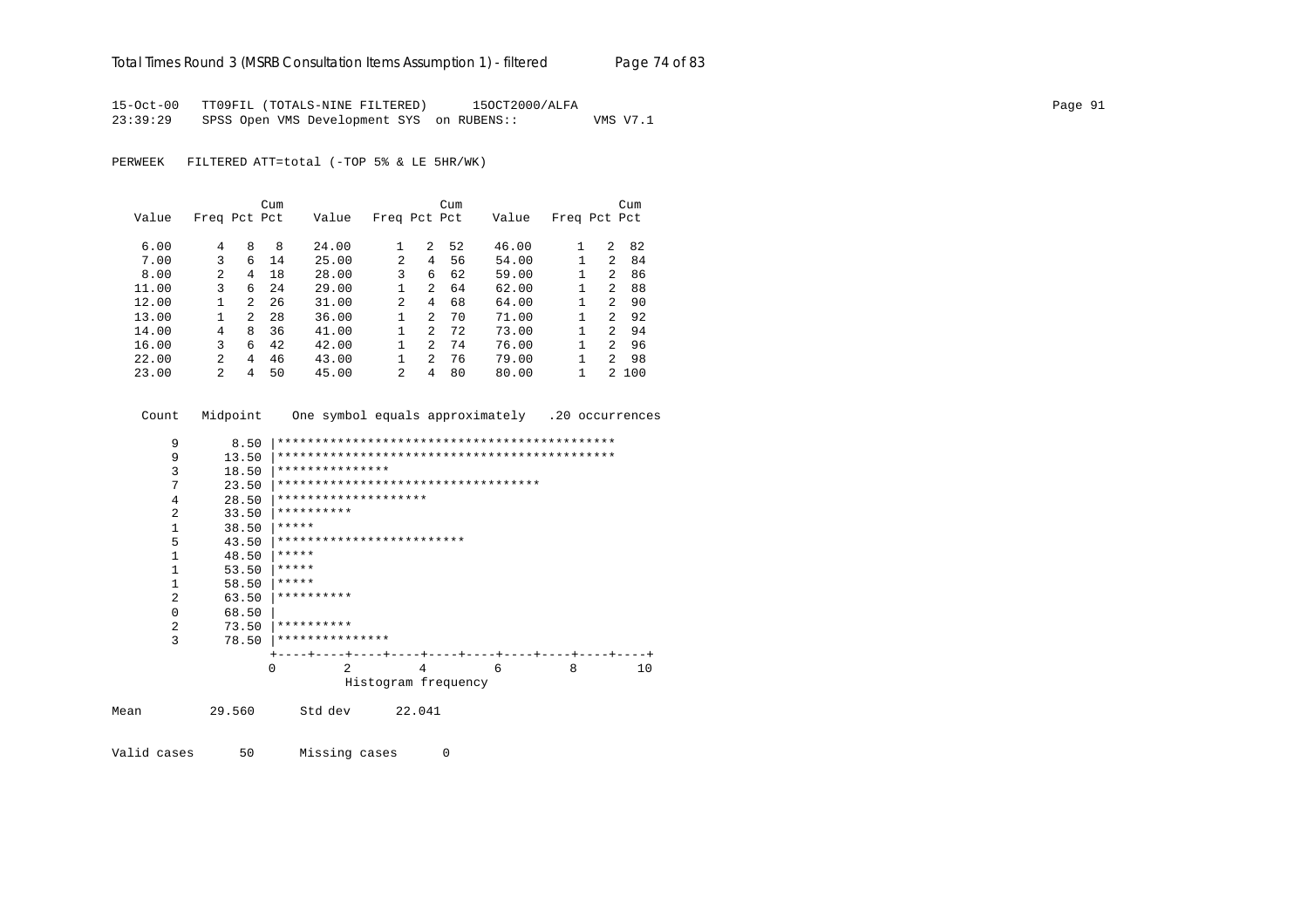15-Oct-00 TT09FIL (TOTALS-NINE FILTERED) 15OCT2000/ALFA Page 92 23:39:30 SPSS Open VMS Development SYS on RUBENS:: VMS V7.1

Preceding task required .26 seconds CPU time; 2.86 seconds elapsed.

593 0 TEMPORARY 594 0 SELECT IF (SCIN36 EQ 33) 595 0 /\* 596 0 /\* TOTAL TIMES FREQUENCY DISTRIBUTION FOR EMERGENCY MEDICINE PHYSICIANS  $597 \quad 0 \quad / *$ 598 0 FREQUENCIES VARIABLES=PERWEEK/<br>599 0 FORMAT=CONDENSE/ 599 0 FORMAT=CONDENSE/ 600 0 HISTOGRAM=INCREMENT (5)/ 601 0 STATISTICS=MEAN STDDEV 602 0 /\*

There are 1,073,639,760 bytes of memory available.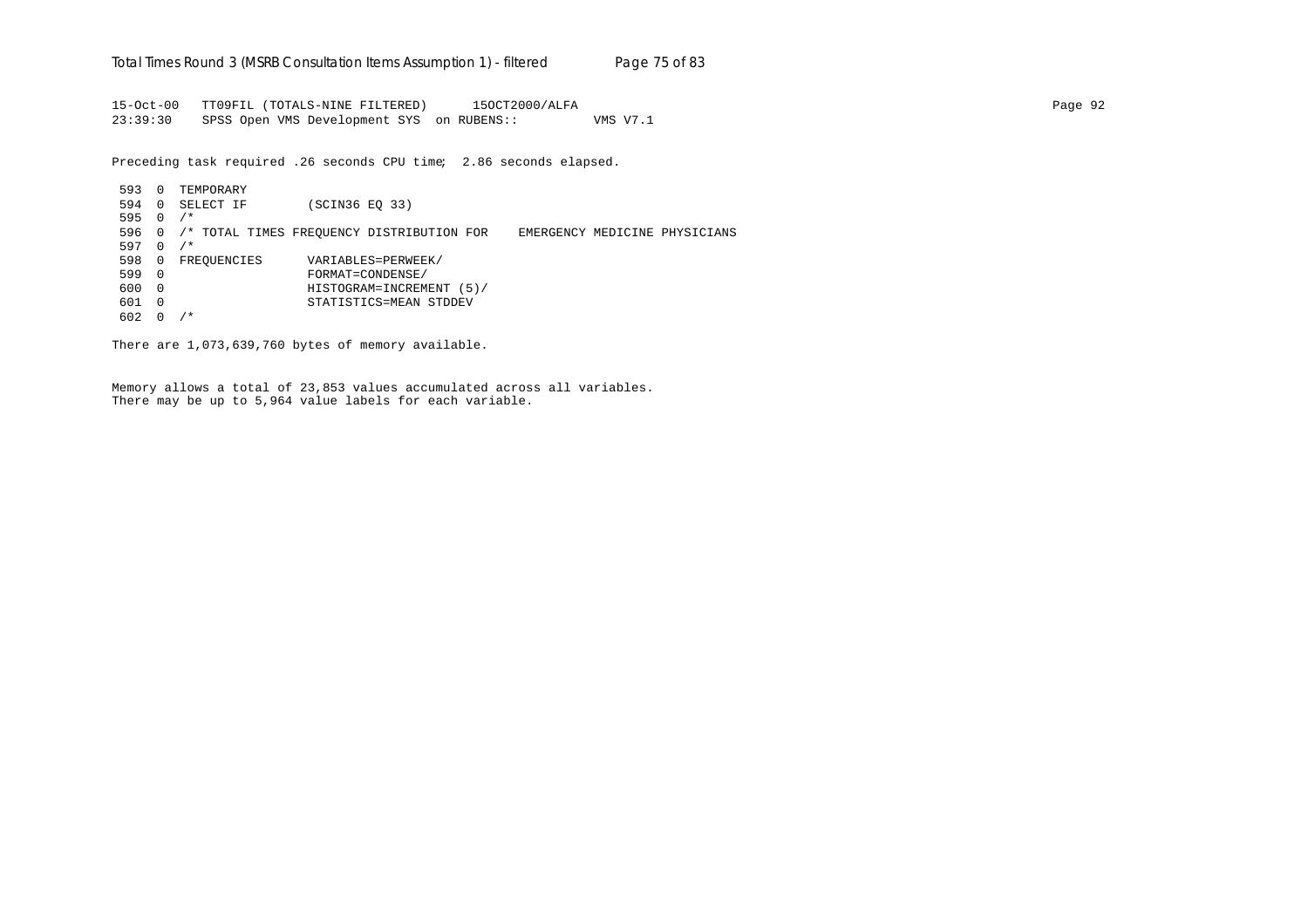#### Total Times Round 3 (MSRB Consultation Items Assumption 1) - *filtered* Page 76 of 83

15-Oct-00 TT09FIL (TOTALS-NINE FILTERED) 15OCT2000/ALFA<br>23:39:31 SPSS Open VMS Development SYS on RUBENS:: WMS V7.1 23:39:31 SPSS Open VMS Development SYS on RUBENS::

PERWEEK FILTERED ATT=total (-TOP 5% & LE 5HR/WK)

| Value | Freq Pct Pct |              | Cum    | Value Freq Pct Pct |         | Cum  | Value | Freq Pct Pct | Cum    |
|-------|--------------|--------------|--------|--------------------|---------|------|-------|--------------|--------|
| 6.00  |              | 4 17 17      |        | 11.00              | 3 13 61 |      | 16.00 |              | 1 4 91 |
| 7.00  |              | 3 13         | 30     | 12.00              |         | 9 70 | 17.00 |              | 496    |
| 8.00  |              | $3 \quad 13$ | 43     | 13.00              | 3 13    | 83   | 22.00 |              | 4 100  |
| 9.00  |              |              | 1 4 48 | 15.00              |         | 4 87 |       |              |        |

Count Midpoint One symbol equals approximately .40 occurrences

|      | 11 | 8.50   |         | **************************** |    |    |    |
|------|----|--------|---------|------------------------------|----|----|----|
|      | 9  | 13.50  |         | ***********************      |    |    |    |
|      | 2  | 18.50  | *****   |                              |    |    |    |
|      |    | 22.00  | ***     |                              |    |    |    |
|      |    |        |         |                              |    |    |    |
|      |    |        | 0       | 8                            | 12 | 16 | 20 |
|      |    |        |         | Histogram frequency          |    |    |    |
| Mean |    | 10.609 | Std dev | 4.197                        |    |    |    |

Valid cases 23 Missing cases 0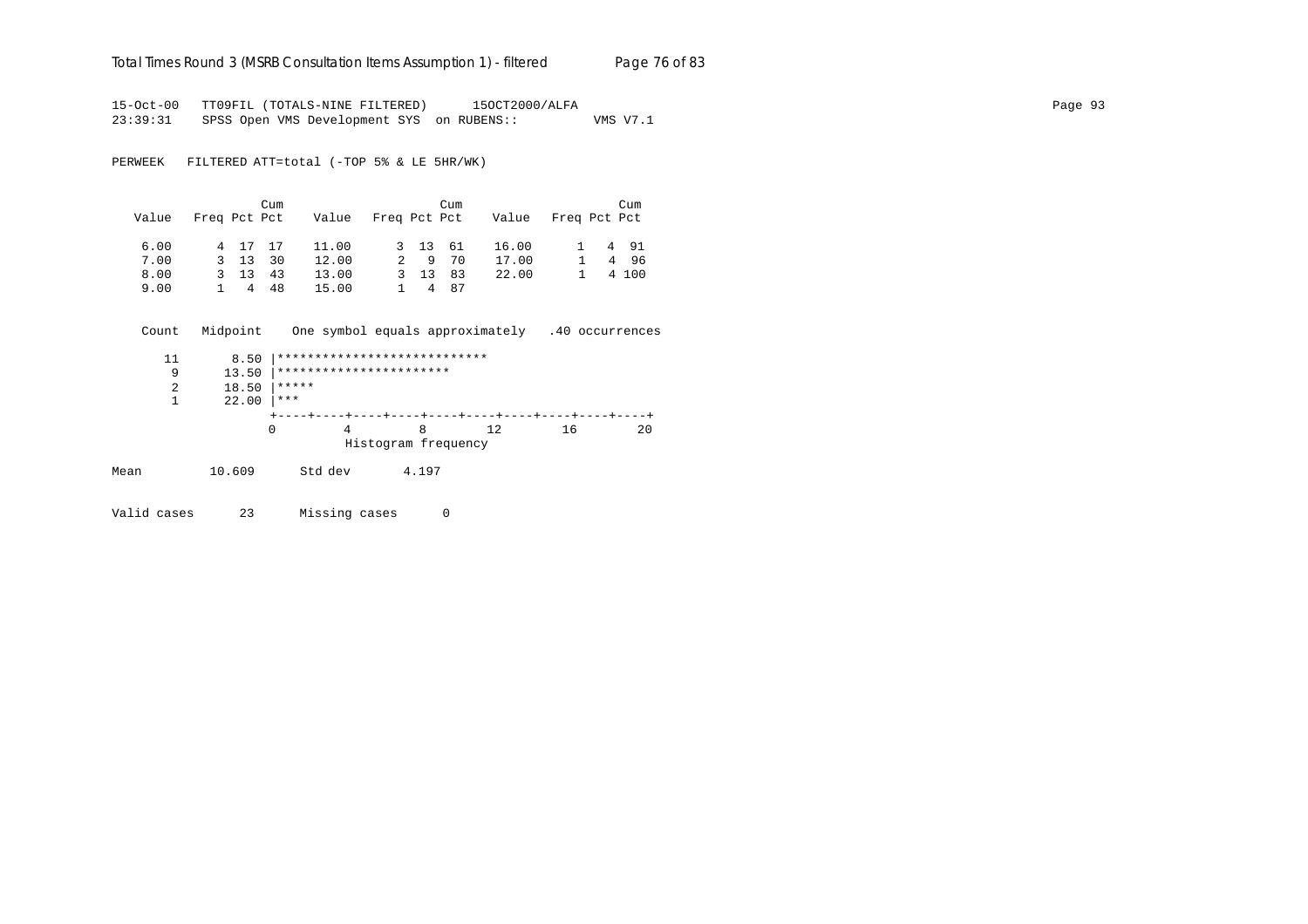15-Oct-00 TT09FIL (TOTALS-NINE FILTERED) 15OCT2000/ALFA Page 94 23:39:32 SPSS Open VMS Development SYS on RUBENS:: VMS V7.1

Preceding task required .24 seconds CPU time; 1.35 seconds elapsed.

```
603 0 TEMPORARY
604 0 SELECT IF (SCIN36 EQ 34)
605 0 /*
606 0 /* TOTAL TIMES FREQUENCY DISTRIBUTION FOR ASSISTANTS
607 \quad 0 \quad / *608 0 FREQUENCIES VARIABLES=PERWEEK/
609 0 FORMAT=CONDENSE/
610 0 HISTOGRAM=INCREMENT (5)/
611 0 STATISTICS=MEAN STDDEV
612 0 /*
```
There are 1,073,639,760 bytes of memory available.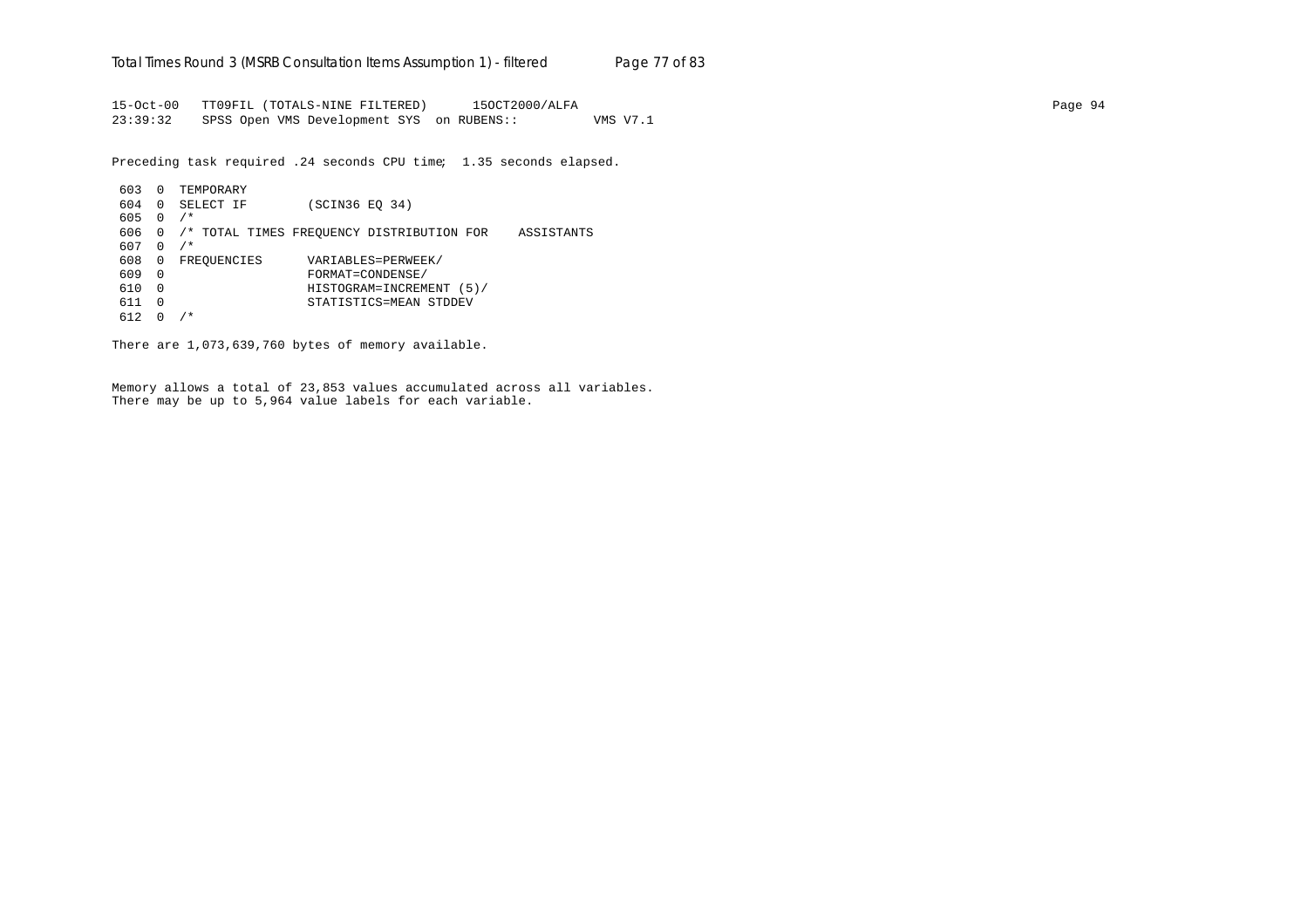### Total Times Round 3 (MSRB Consultation Items Assumption 1) - *filtered* Page 78 of 83

15-Oct-00 TT09FIL (TOTALS-NINE FILTERED) 15OCT2000/ALFA Page 95 23:39:32 SPSS Open VMS Development SYS on RUBENS:: VMS V7.1

PERWEEK FILTERED ATT=total (-TOP 5% & LE 5HR/WK)

| Value Freq Pct Pct |                    | Cum |              | Value Freq Pct Pct | Cum                 |
|--------------------|--------------------|-----|--------------|--------------------|---------------------|
| 6.00<br>7.00       | 1 14 14<br>3 43 57 |     | 8.00<br>9.00 |                    | 2 29 86<br>1 14 100 |

Count Midpoint One symbol equals approximately .20 occurrences

|  | $\overline{4}$      | h i | 1 O |
|--|---------------------|-----|-----|
|  | Histogram frequency |     |     |

Mean 7.429 Std dev .976

Valid cases 7 Missing cases 0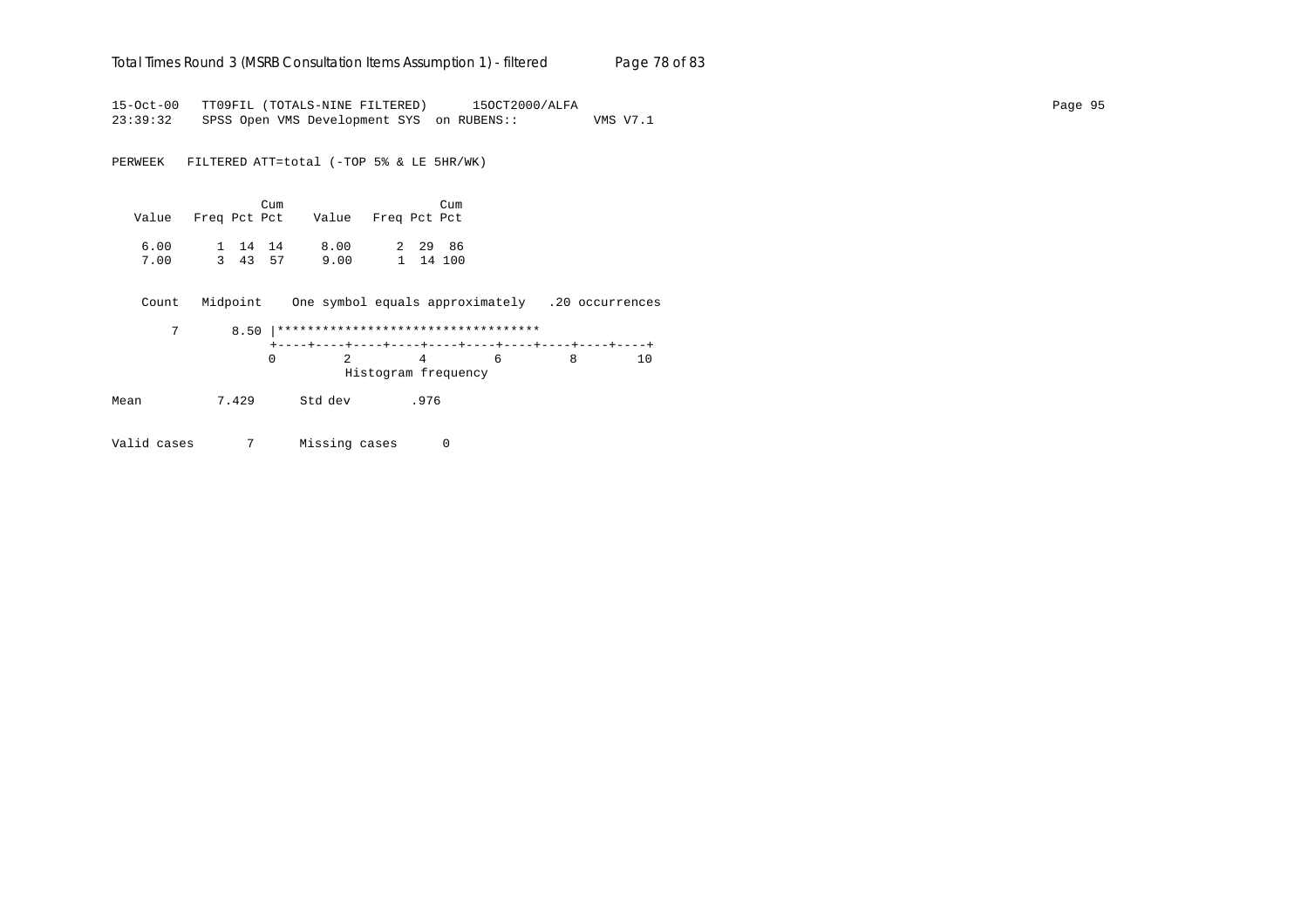15-Oct-00 TT09FIL (TOTALS-NINE FILTERED) 15OCT2000/ALFA Page 96 23:39:33 SPSS Open VMS Development SYS on RUBENS:: VMS V7.1

Preceding task required .20 seconds CPU time; 1.31 seconds elapsed.

613 0 TEMPORARY 614 0 SELECT IF (SCIN36 EQ 35) 615 0 /\* 616 0 /\* TOTAL TIMES FREQUENCY DISTRIBUTION FOR NON-SPEC SURGEONS 617 0 /\* 618 0 FREQUENCIES VARIABLES=PERWEEK/<br>619 0 FORMAT=CONDENSE/ 619 0 FORMAT=CONDENSE/ 620 0 HISTOGRAM=INCREMENT (5)/ 621 0 STATISTICS=MEAN STDDEV 622 0 /\*

There are 1,073,639,760 bytes of memory available.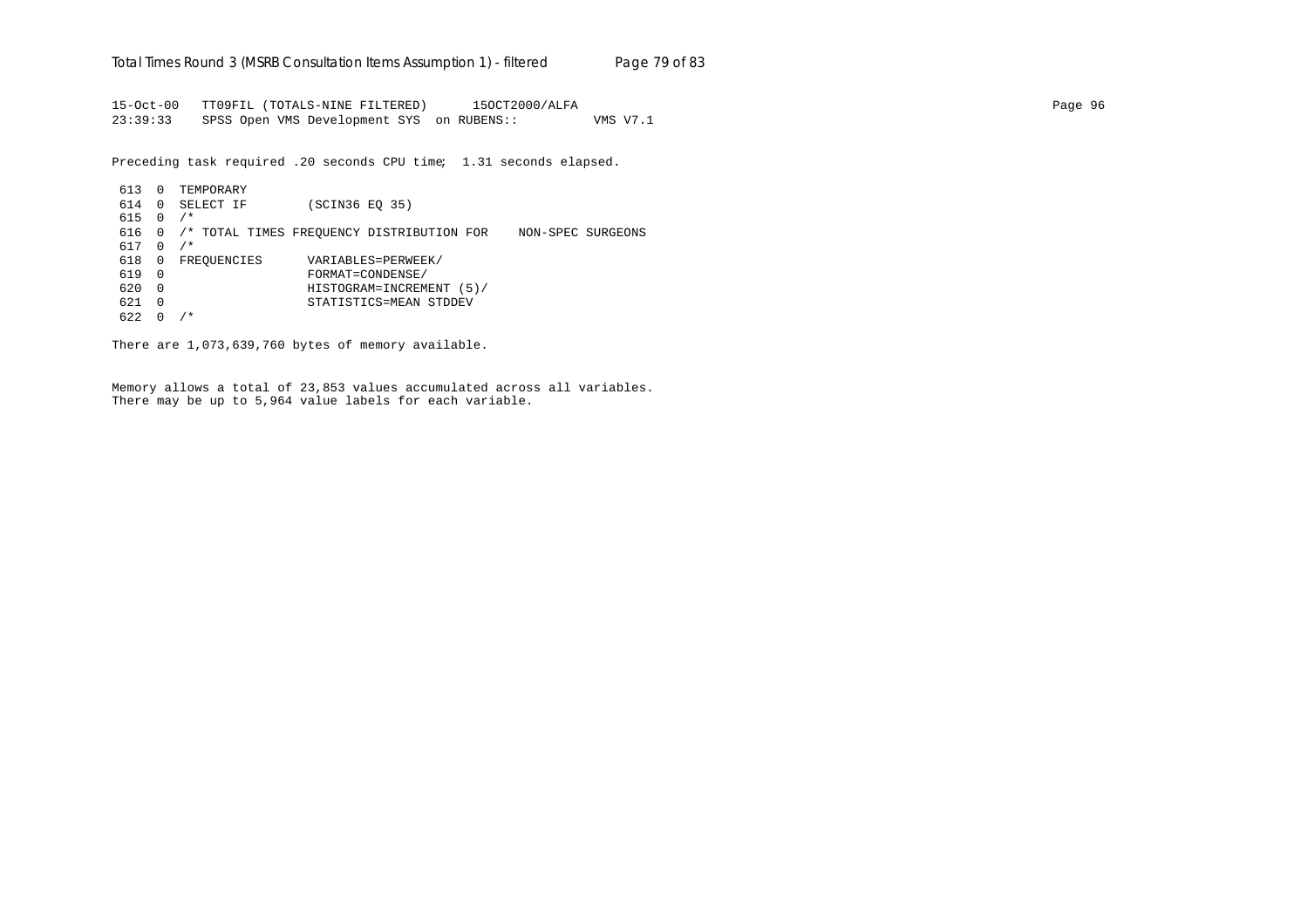#### Total Times Round 3 (MSRB Consultation Items Assumption 1) - *filtered* Page 80 of 83

15-Oct-00 TT09FIL (TOTALS-NINE FILTERED) 15OCT2000/ALFA Page 97 23:39:35 SPSS Open VMS Development SYS on RUBENS:: VMS V7.1

PERWEEK FILTERED ATT=total (-TOP 5% & LE 5HR/WK)

|       |              |    | Cum |       |              |               | Cum |       |              |               | Cum |
|-------|--------------|----|-----|-------|--------------|---------------|-----|-------|--------------|---------------|-----|
| Value | Freq Pct Pct |    |     | Value | Freq Pct Pct |               |     | Value | Freq Pct Pct |               |     |
| 6.00  | 24           | 12 | 12  | 13.00 | 7            | 4             | 69  | 20.00 | 5            | 3             | 93  |
| 7.00  | 15           | 8  | 20  | 14.00 | 10           | 5.            | 74  | 21.00 | 6            | 3             | 96  |
| 8.00  | 17           | 9  | 29  | 15.00 | 11           | 6             | 79  | 22.00 | 3            | $\mathcal{L}$ | 97  |
| 9.00  | 18           | 9  | 38  | 16.00 | 5.           | 3             | 82  | 23.00 | 4            | 2             | -99 |
| 10.00 | 23           | 12 | 50  | 17.00 | 4            | $\mathcal{L}$ | 84  | 24.00 |              |               | 100 |
| 11.00 | 14           |    | 57  | 18.00 | 8            | 4             | 88  |       |              |               |     |
| 12.00 | 15           | 8  | 65  | 19.00 | 4            | 2             | 90  |       |              |               |     |

Count Midpoint One symbol equals approximately 2.00 occurrences

|      | 97 | 8.50   |                               |                     |    |    |     |
|------|----|--------|-------------------------------|---------------------|----|----|-----|
|      | 57 | 13.50  | ***************************** |                     |    |    |     |
|      | 26 | 18.50  | *************                 |                     |    |    |     |
|      | 14 | 23.50  | *******                       |                     |    |    |     |
|      |    |        |                               |                     |    |    |     |
|      |    |        | 0<br>20                       | 40                  | 60 | 80 | 100 |
|      |    |        |                               | Histogram frequency |    |    |     |
| Mean |    | 11.768 | Std dev                       | 4.727               |    |    |     |
|      |    |        |                               |                     |    |    |     |

Valid cases 194 Missing cases 0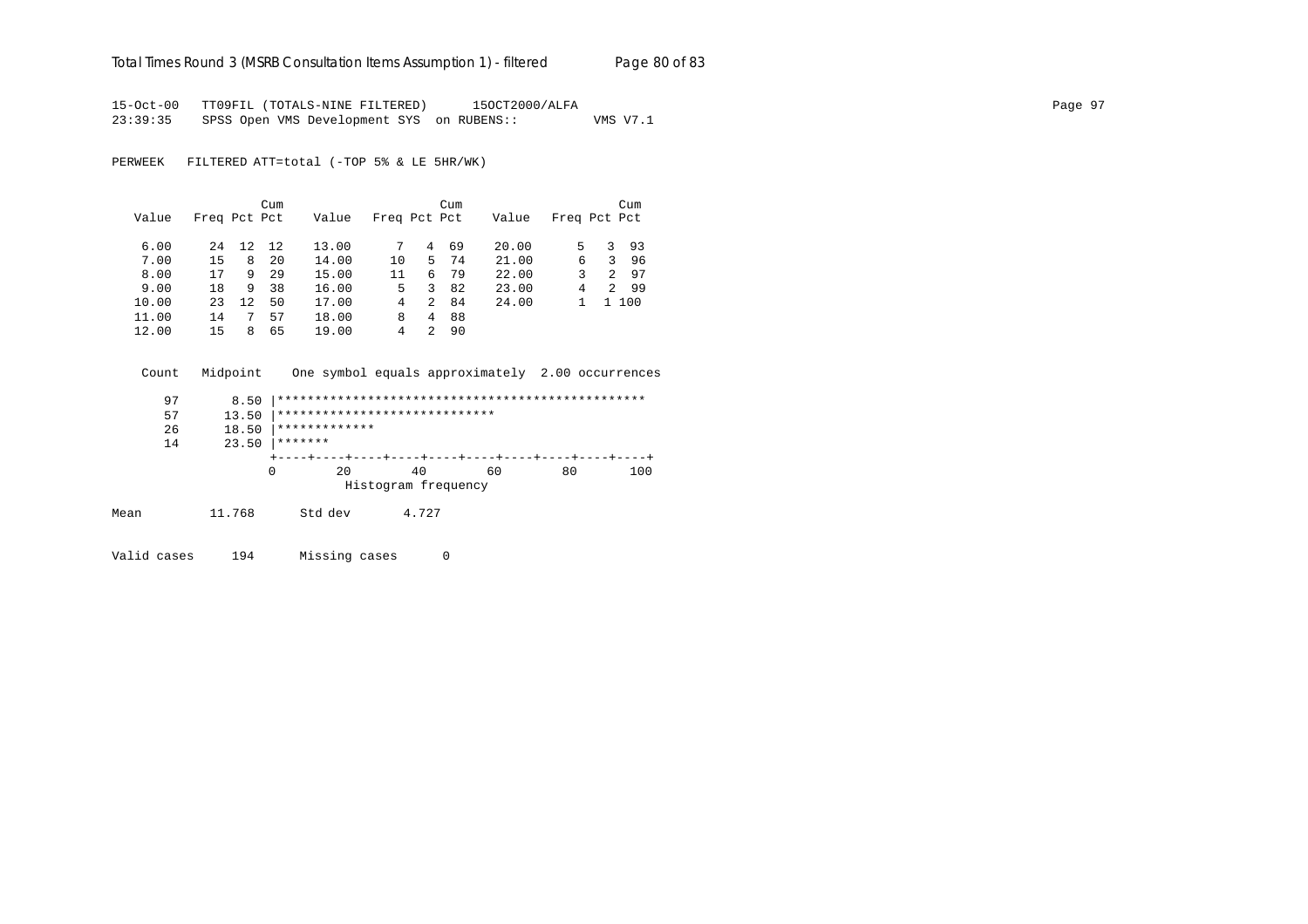15-Oct-00 TT09FIL (TOTALS-NINE FILTERED) 15OCT2000/ALFA Page 98 23:39:36 SPSS Open VMS Development SYS on RUBENS:: VMS V7.1

Preceding task required .35 seconds CPU time; 2.02 seconds elapsed.

623 0 TEMPORARY 624 0 SELECT IF (SCIN36 EQ 36)  $625 \quad 0 \quad / *$ 626 0 /\* TOTAL TIMES FREQUENCY DISTRIBUTION FOR NON-SPEC ANAESTHESIOLOGISTS  $627 \quad 0 \quad$ /\* 628 0 FREQUENCIES VARIABLES=PERWEEK/ 629 0 FORMAT=CONDENSE/ 630 0 HISTOGRAM=INCREMENT (5)/ 631 0 STATISTICS=MEAN STDDEV 632 0

There are 1,073,639,760 bytes of memory available.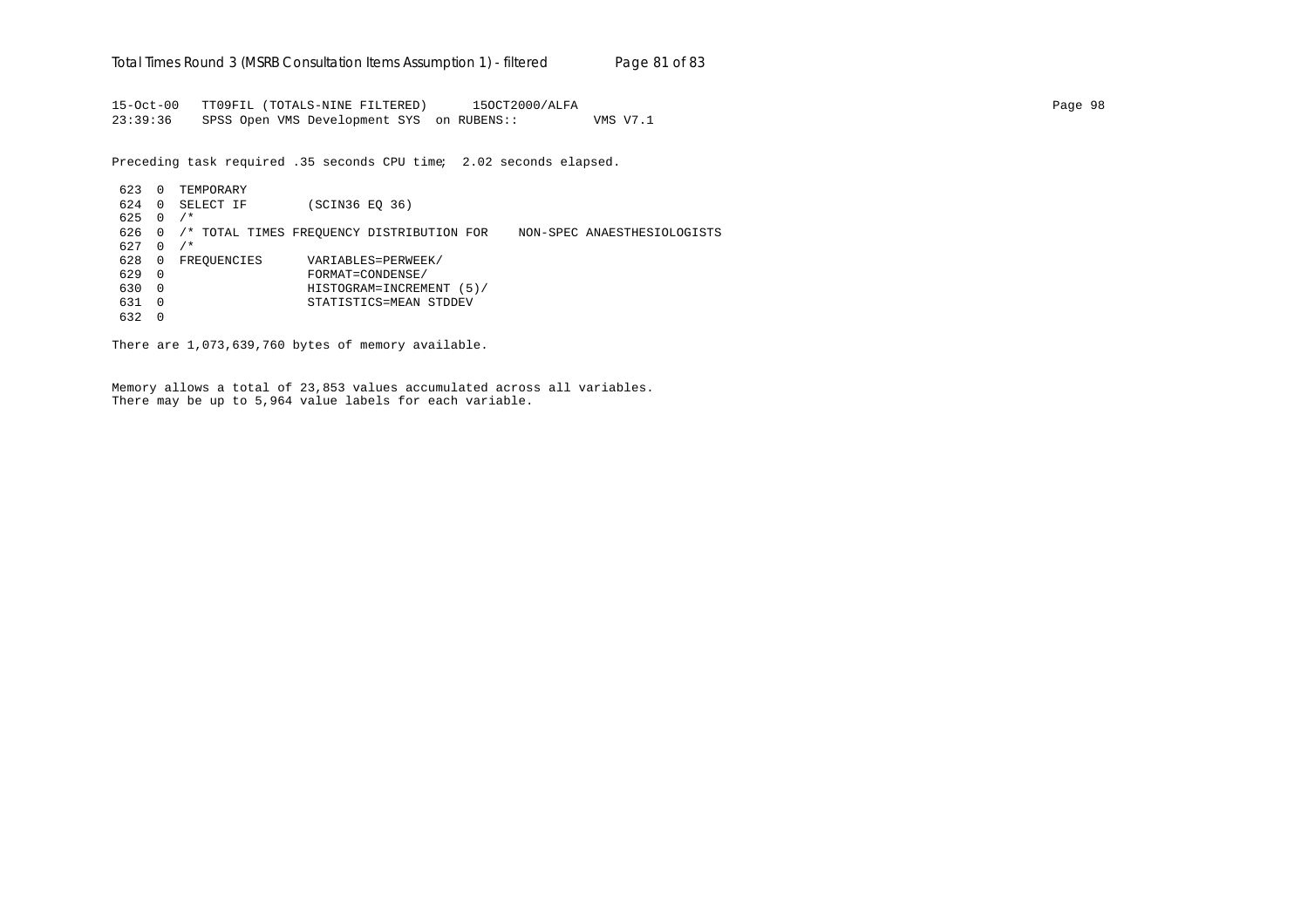15-Oct-00 TT09FIL (TOTALS-NINE FILTERED) 15OCT2000/ALFA Page 99 23:39:36 SPSS Open VMS Development SYS on RUBENS:: VMS V7.1

PERWEEK FILTERED ATT=total (-TOP 5% & LE 5HR/WK)

|       |                |                | Cum |       |                |                | Cum |       |                |              | Cum |
|-------|----------------|----------------|-----|-------|----------------|----------------|-----|-------|----------------|--------------|-----|
| Value | Freq Pct Pct   |                |     | Value | Freq Pct Pct   |                |     | Value | Freq Pct Pct   |              |     |
| 6.00  | $\overline{a}$ | 2              | 2   | 23.00 | 3              | 3              | 50  | 43.00 | 3              | 3            | 82  |
| 7.00  | 3              | 3              | 5   | 24.00 | 1              | $\mathbf{1}$   | 51  | 46.00 | 1              | $\mathbf{1}$ | 83  |
| 8.00  | 1              | $\mathbf{1}$   | 5   | 25.00 | 4              | 4              | 55  | 47.00 | 1              | 1            | 84  |
|       |                |                |     |       |                |                |     |       |                |              |     |
| 9.00  | 6              | 5              | 11  | 26.00 | $\overline{2}$ | 2              | 56  | 48.00 | 3              | 3            | 86  |
| 10.00 | $\mathfrak{D}$ | $\mathfrak{D}$ | 13  | 27.00 | 1              | $\mathbf{1}$   | 57  | 49.00 | 1              | $\mathbf{1}$ | 87  |
| 11.00 | 6              | 5              | 18  | 29.00 | $\overline{a}$ | 2              | 59  | 50.00 | 1              | $\mathbf{1}$ | 88  |
| 12.00 | $\overline{a}$ | $\overline{a}$ | 20  | 30.00 | 1              | $\mathbf{1}$   | 60  | 52.00 | 1              | $\mathbf{1}$ | 89  |
| 13.00 | 6              | 5              | 25  | 32.00 | $\mathfrak{D}$ | $\overline{a}$ | 62  | 54.00 | 1              | $\mathbf{1}$ | 90  |
| 14.00 | 5              | 5              | 30  | 33.00 | 3              | 3              | 65  | 55.00 | 1              | $\mathbf{1}$ | 91  |
| 15.00 | 4              | 4              | 34  | 34.00 | 1              | $\mathbf{1}$   | 65  | 57.00 | 1              | 1            | 92  |
| 16.00 | 3              | 3              | 36  | 36.00 | $\overline{a}$ | $\mathfrak{D}$ | 67  | 58.00 | 3              | 3            | 95  |
| 17.00 | 1              | 1              | 37  | 37.00 | 2              | $\mathfrak{D}$ | 69  | 59.00 | 1              | 1            | 95  |
| 18.00 | 4              | 4              | 41  | 38.00 | 3              | 3              | 72  | 61.00 | 1              | 1            | 96  |
| 20.00 | 1              | 1              | 42  | 39.00 | 4              | 4              | 75  | 63.00 | $\mathfrak{D}$ | 2            | 98  |
| 21.00 | 5              | 5              | 46  | 40.00 | 3              | 3              | 78  | 66.00 | 1              | 1            | 99  |
| 22.00 |                | 1              | 47  | 42.00 | 1              | 1              | 79  | 67.00 | 1              | 1            | 100 |

Count Midpoint One symbol equals approximately .50 occurrences

| 14             | 8.50   | ****************************          |
|----------------|--------|---------------------------------------|
| 23             | 13.50  |                                       |
| 9              | 18.50  | ******************                    |
| 14             | 23.50  | ****************************          |
| 6              | 28.50  | ************                          |
| 6              | 33.50  | ************                          |
| 14             | 38.50  | ****************************          |
| 4              | 43.50  | ********                              |
| 7              | 48.50  | **************                        |
| 3              | 53.50  | ******                                |
| 5              | 58.50  | **********                            |
| 3              | 63.50  | ******                                |
| $\mathfrak{D}$ | 67.00  | ****                                  |
|                |        |                                       |
|                |        | 5<br>10<br>20<br>15<br>25<br>$\Omega$ |
|                |        | Histogram frequency                   |
| Mean           | 27.891 | Std dev<br>16.731                     |
|                |        |                                       |

Valid cases 110 Missing cases 0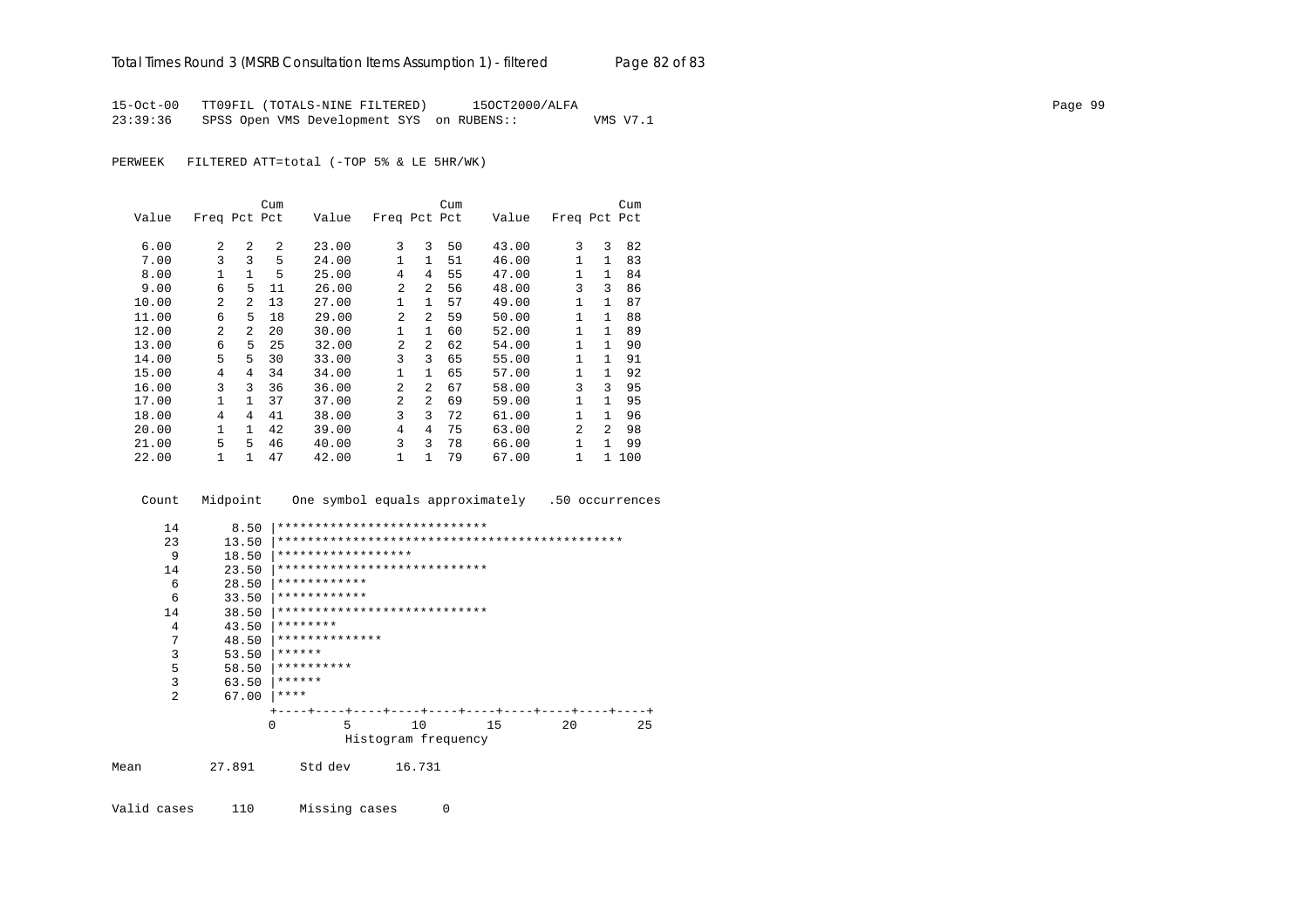15-Oct-00 TT09FIL (TOTALS-NINE FILTERED) 15OCT2000/ALFA Page 100 23:39:37 SPSS Open VMS Development SYS on RUBENS:: VMS V7.1

Preceding task required .22 seconds CPU time; 1.64 seconds elapsed.

633 0

- 632 command lines read.
- 0 errors detected.
- 0 warnings issued.
- 22 seconds CPU time.
- 247 seconds elapsed time.
	- End of job.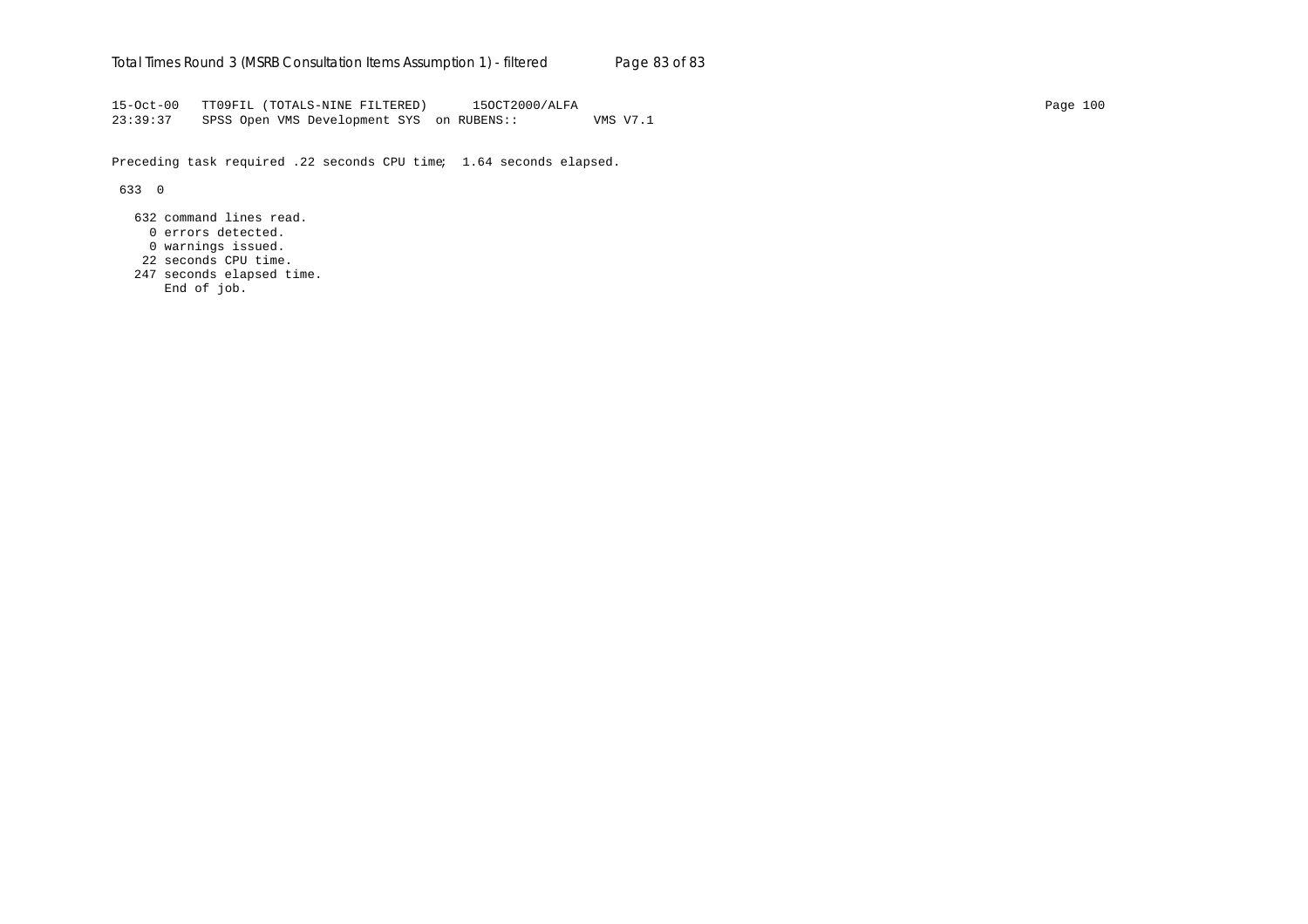### Total Times Round 3 (MSRB Consultation Items Assumption 1) - un*filtered* Page 1 of 107

15-Oct-00 TT09UFI (TOTALS-NINE UNFILTERED) 15OCT2000/ALFA Page 7 23:29:33 SPSS Open VMS Development SYS on RUBENS:: VMS V7.1

 216 0 EXECUTE 217 0 /\* -------------------------------------------------------------------- 218 0 /\* TOTAL TIMES FREQUENCY DISTRIBUTION FOR ALL PROVIDERS  $219 \quad 0 \quad$ /\*

Preceding task required .01 seconds CPU time; .08 seconds elapsed.

220 0 BREAKDOWN PERWEEK BY SCIN36

There are 1,073,640,512 bytes of memory available.

Given workspace allows for 14,577 cells of 1 dimensions for MEANS.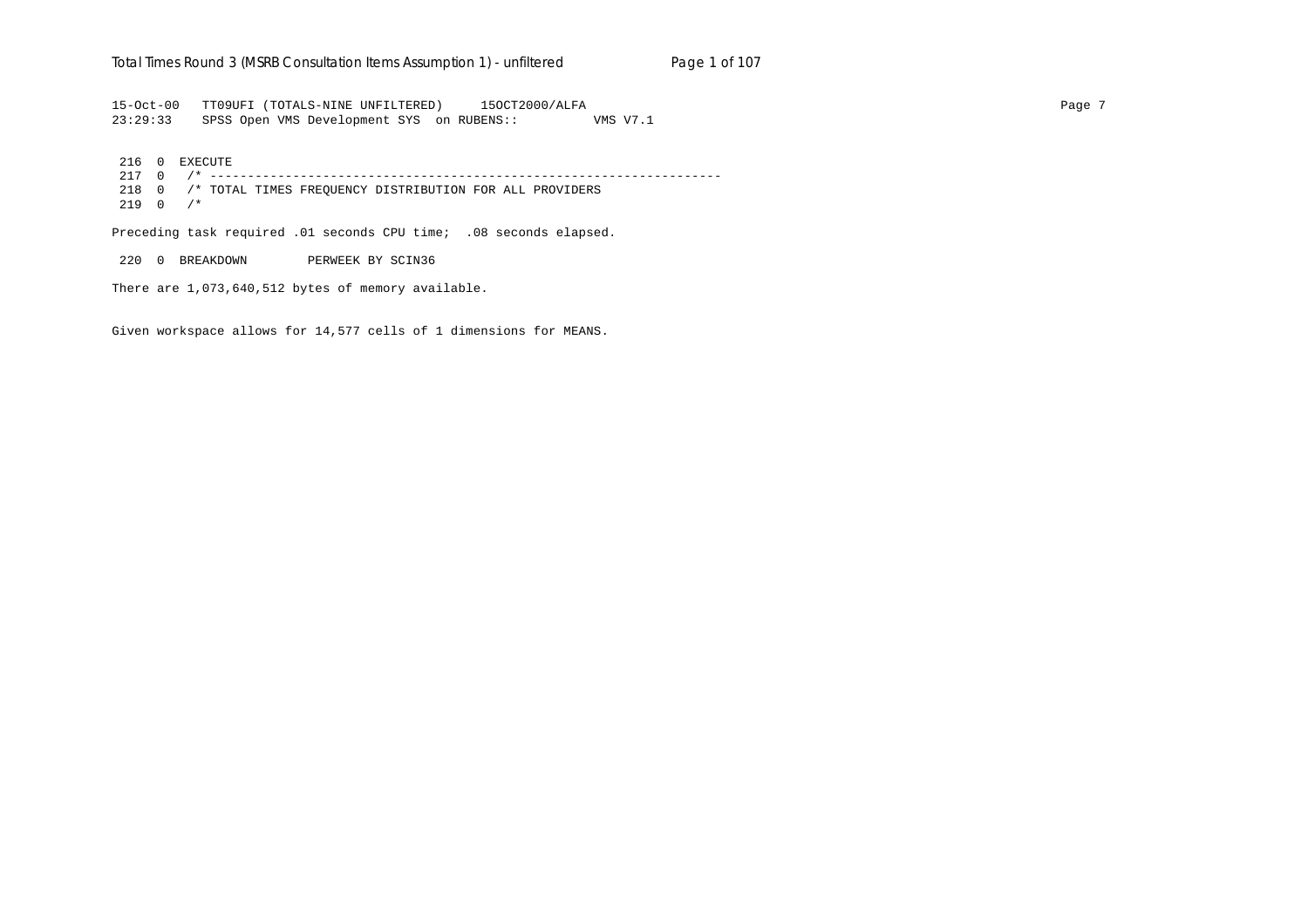### Total Times Round 3 (MSRB Consultation Items Assumption 1) - unfiltered Page 2 of 107

15-Oct-00 TT09UFI (TOTALS-NINE UNFILTERED) 15OCT2000/ALFA Page 8 23:29:35 SPSS Open VMS Development SYS on RUBENS:: VMS V7.1

- - Description of Subpopulations - -

| Summaries of | PERWEEK | HOURS PER WEEK - UNFILTERED            |
|--------------|---------|----------------------------------------|
| By levels of | SCIN36  | SC DIVISION = $32 + 4$ ADDITIONAL CATS |

| Variable              | Value | Label                | Mean    | Std Dev | Cases |
|-----------------------|-------|----------------------|---------|---------|-------|
| For Entire Population |       |                      | 27.1433 | 23.7387 | 39680 |
| SCIN36                | 1     | GENERAL PRACTICE     | 28.8401 | 23.5737 | 24584 |
| SCIN36                | 2     | FACIO-MAX SURGERY    | 6.4828  | 6.2173  | 145   |
| SCIN36                | 3     | OBSTETRICS & GYNAECO | 29.9137 | 23.0098 | 985   |
| SCIN36                | 4     | GENERAL SURGERY      | 22.3651 | 19.5370 | 1205  |
| SCIN36                | 5     | CARDIO-THORACIC SURG | 20.5980 | 15.3367 | 102   |
| SCIN36                | 6     | NEUROSURGERY         | 16.3818 | 11.3364 | 110   |
| SCIN36                | 7     | ORTHOPAEDIC, HAND SU | 23.4797 | 16.1203 | 688   |
| SCIN36                | 8     | PAEDIATRIC SURG      | 17.2500 | 15.6144 | 48    |
| SCIN36                | 9     | PLASTIC, HAND SURG,  | 35.5867 | 23.9844 | 225   |
| SCIN36                | 10    | UROLOGY              | 30.4619 | 19.1408 | 236   |
| SCIN36                | 11    | VASCULAR SURG        | 23.8421 | 17.9688 | 114   |
| SCIN36                | 12    | OPHTHALMOLOGY        | 35.9971 | 25.0376 | 699   |
| SCIN36                | 13    | ENT - OHN            | 46.4729 | 33.3066 | 332   |
| SCIN36                | 14    | ANAESTHESIA, HYPERBA | 27.5473 | 23.9044 | 1977  |
| SCIN36                | 15    | <b>DERMATOLOGY</b>   | 48.4266 | 29.9215 | 293   |
| SCIN36                | 16    | <b>IVF</b>           | 64.9875 | 43.1516 | 80    |
| SCIN36                | 17    | GENERAL MEDICINE     | 15.9174 | 18.0851 | 1187  |
| SCIN36                | 18    | CARDIOLOGY           | 41.1676 | 31.0672 | 555   |
| SCIN36                | 19    | RENAL MEDICINE       | 19.0179 | 20.7477 | 112   |
| SCIN36                | 20    | GASTROENTEROLOGY     | 33.9516 | 25.6356 | 372   |
| SCIN36                | 21    | NEUROLOGY            | 24.1993 | 20.1632 | 271   |
| SCIN36                | 22    | PAEDIATRIC MEDICINE  | 19.4857 | 19.2429 | 733   |
| SCIN36                | 23    | REHABILITATION MEDIC | 7.8136  | 10.4341 | 118   |
| SCIN36                | 24    | RHEUMATOLOGY         | 27.3800 | 21.5913 | 150   |
| SCIN36                | 25    | THORACIC MEDICINE    | 23.9685 | 23.8397 | 254   |
| SCIN36                | 26    | PSYCHIATRY           | 25.3609 | 19.0920 | 1707  |
| SCIN36                | 27    | RADIATION ONCOLOGY   | 17.3566 | 15.0817 | 143   |
| SCIN36                | 28    | CLINICAL HAEMATOLOGY | 17.4104 | 21.3349 | 134   |
| SCIN36                | 29    | MEDICAL ONCOLOGY     | 23.3107 | 23.0515 | 103   |
| SCIN36                | 30    | INTENSIVE CARE       | 19.5702 | 23.9320 | 114   |
| SCIN36                | 31    | NUCLEAR MEDICINE     | 24.6772 | 18.0563 | 127   |
| SCIN36                | 32    | IMMUNOLOGY           | 25.2179 | 28.4138 | 78    |
| SCIN36                | 33    | EMERGENCY MEDICINE   | 4.9256  | 9.8634  | 121   |
| SCIN36                | 34    | ASSISTANT            | 2.1830  | 8.3362  | 153   |
| SCIN36                | 35    | NON-SPEC SURGEONS    | 4.9626  | 11.5504 | 1231  |
| SCIN36                | 36    | NON-SPEC ANAESTHESIO | 21.1959 | 24.7301 | 194   |

Total Cases = 39680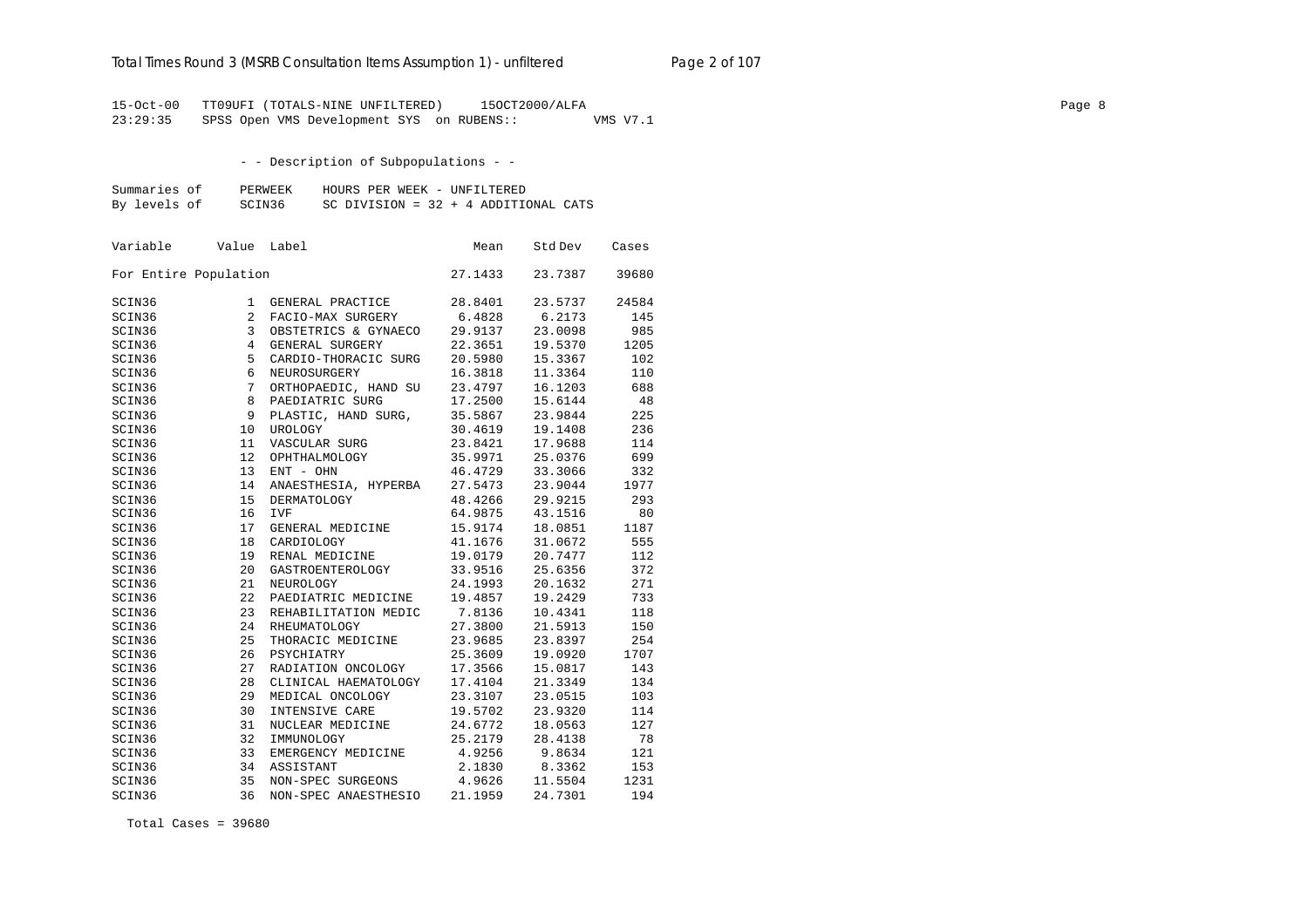15-Oct-00 TT09UFI (TOTALS-NINE UNFILTERED) 15OCT2000/ALFA Page 9 23:29:36 SPSS Open VMS Development SYS on RUBENS:: VMS V7.1

Preceding task required .33 seconds CPU time; 2.15 seconds elapsed.

|                 | 221 0 FREOUENCIES | VARIABLES=PERWEEK/       |
|-----------------|-------------------|--------------------------|
| 2.2.2 0         |                   | FORMAT=CONDENSE/         |
| $2.2.3 \quad 0$ |                   | HISTOGRAM=INCREMENT (5)/ |
| $224$ 0         |                   | STATISTICS=MEAN STDDEV   |

There are 1,073,640,512 bytes of memory available.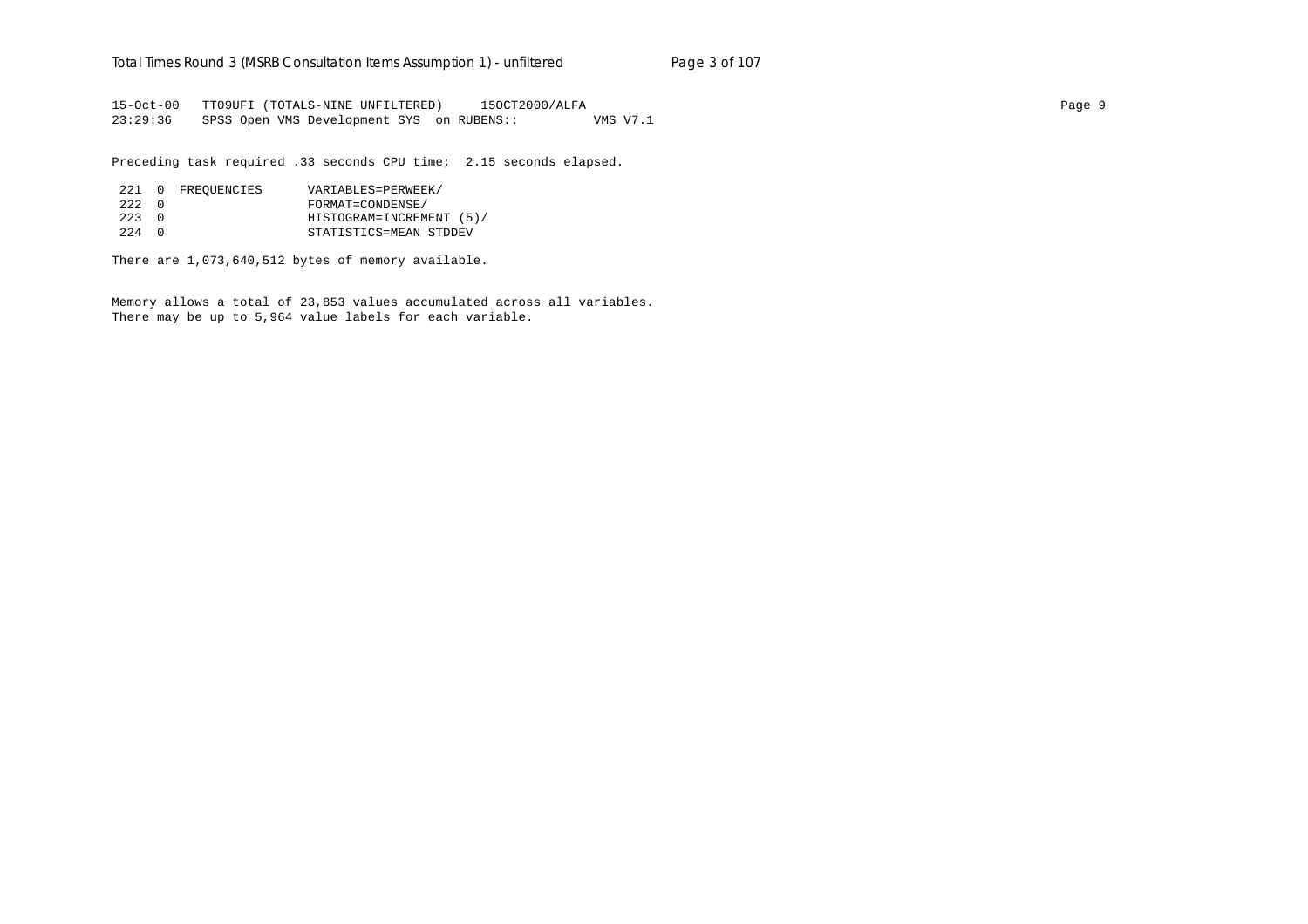## Total Times Round 3 (MSRB Consultation Items Assumption 1) - unfiltered Page 4 of 107

15-Oct-00 TT09UFI (TOTALS-NINE UNFILTERED) 15OCT2000/ALFA Page 10 23:29:37 SPSS Open VMS Development SYS on RUBENS:: VMS V7.1

PERWEEK HOURS PER WEEK - UNFILTERED

|       |              |              | Cum |       |              |              | Cum |        |                         | Cum          |
|-------|--------------|--------------|-----|-------|--------------|--------------|-----|--------|-------------------------|--------------|
| Value | Freq Pct Pct |              |     | Value | Freq Pct Pct |              |     | Value  |                         | Freq Pct Pct |
|       |              |              |     |       |              |              |     |        |                         |              |
| .00   | 4454         | 11           | 11  | 47.00 | 402          | 1            | 81  | 94.00  | 36                      | 0<br>99      |
| 1.00  | 1695         | 4            | 15  | 48.00 | 355          | 1            | 82  | 95.00  | 23                      | 0<br>99      |
| 2.00  | 1032         | 3            | 18  | 49.00 | 370          | $\mathbf{1}$ | 83  | 96.00  | 19                      | 99<br>0      |
| 3.00  | 831          | 2            | 20  | 50.00 | 363          | 1            | 84  | 97.00  | 26                      | 99<br>0      |
| 4.00  | 773          | 2            | 22  | 51.00 | 314          | $\mathbf{1}$ | 85  | 98.00  | 11                      | 0<br>99      |
| 5.00  | 720          | 2            | 24  | 52.00 | 326          | 1            | 86  | 99.00  | 20                      | 99<br>0      |
| 6.00  | 689          | 2            | 26  | 53.00 | 285          | 1            | 86  | 100.00 | 24                      | 99<br>0      |
| 7.00  | 634          | 2            | 27  | 54.00 | 275          | 1            | 87  | 101.00 | 19                      | 99<br>0      |
| 8.00  | 604          | 2            | 29  | 55.00 | 284          | 1            | 88  | 102.00 | 10                      | 99<br>0      |
| 9.00  | 597          | 2            | 30  | 56.00 | 270          | $\mathbf{1}$ | 88  | 103.00 | 14                      | 99<br>0      |
| 10.00 | 595          | 1            | 32  | 57.00 | 255          | 1            | 89  | 104.00 | 18                      | 99<br>0      |
| 11.00 | 592          | $\mathbf 1$  | 33  | 58.00 | 231          | $\mathbf{1}$ | 90  | 105.00 | 14                      | 99<br>0      |
| 12.00 | 545          | 1            | 35  | 59.00 | 244          | 1            | 90  | 106.00 | 11                      | 99<br>0      |
| 13.00 | 553          | 1            | 36  | 60.00 | 194          | 0            | 91  | 107.00 | 12                      | 0 100        |
| 14.00 | 540          | 1            | 37  | 61.00 | 193          | 0            | 91  | 108.00 | 9                       | 0 100        |
| 15.00 | 543          | 1            | 39  | 62.00 | 161          | 0            | 92  | 109.00 | 8                       | 0 100        |
| 16.00 | 540          | $\mathbf{1}$ | 40  | 63.00 | 185          | 0            | 92  | 110.00 | 6                       | 0 100        |
| 17.00 | 544          | 1            | 42  | 64.00 | 183          | 0            | 93  | 111.00 | 8                       | 0 100        |
| 18.00 | 536          | 1            | 43  | 65.00 | 175          | 0            | 93  | 112.00 | 11                      | 0 100        |
| 19.00 | 578          | 1            | 44  | 66.00 | 145          | 0            | 93  | 113.00 | 6                       | 0 100        |
| 20.00 | 558          | 1            | 46  | 67.00 | 158          | 0            | 94  | 114.00 | 5                       | 0100         |
| 21.00 | 553          | $\mathbf{1}$ | 47  | 68.00 | 136          | 0            | 94  | 115.00 | 12                      | 0 100        |
| 22.00 | 495          | 1            | 48  | 69.00 | 137          | 0            | 94  | 116.00 | 7                       | 0 100        |
| 23.00 | 532          | $\mathbf{1}$ | 50  | 70.00 | 144          | 0            | 95  | 117.00 | 10                      | 0 100        |
| 24.00 | 482          | 1            | 51  | 71.00 | 124          | 0            | 95  | 118.00 | 3                       | 0 100        |
| 25.00 | 585          | 1            | 52  | 72.00 | 126          | 0            | 95  | 119.00 | 9                       | 0 100        |
| 26.00 | 577          | $\mathbf{1}$ | 54  | 73.00 | 109          | 0            | 96  | 120.00 | $\overline{7}$          | 0 100        |
| 27.00 | 594          | 1            | 55  | 74.00 | 109          | 0            | 96  | 121.00 | 7                       | 0 100        |
| 28.00 | 570          | $\mathbf{1}$ | 57  | 75.00 | 96           | 0            | 96  | 122.00 | $\overline{2}$          | 0 100        |
| 29.00 | 621          | 2            | 58  | 76.00 | 81           | 0            | 96  | 123.00 | 6                       | 0 100        |
| 30.00 | 566          | $\mathbf{1}$ | 60  | 77.00 | 74           | $\Omega$     | 97  | 124.00 | 5                       | 0 100        |
| 31.00 | 582          | 1            | 61  | 78.00 | 83           | 0            | 97  | 125.00 | $\overline{\mathbf{c}}$ | 0 100        |
| 32.00 | 551          | 1            | 63  | 79.00 | 71           | 0            | 97  | 126.00 | 5                       | 0 100        |
| 33.00 | 576          | 1            | 64  | 80.00 | 88           | 0            | 97  | 127.00 | $\mathbf{1}$            | 0 100        |
| 34.00 | 596          | 2            | 66  | 81.00 | 74           | 0            | 97  | 128.00 | 3                       | 0 100        |
| 35.00 | 590          | $\mathbf{1}$ | 67  | 82.00 | 62           | $\Omega$     | 98  | 129.00 | 2                       | 0 100        |
| 36.00 | 497          | 1            | 68  | 83.00 | 69           | 0            | 98  | 130.00 | $\overline{4}$          | 0 100        |
| 37.00 | 534          | 1            | 70  | 84.00 | 57           | 0            | 98  | 131.00 | $\overline{2}$          | 0 100        |
| 38.00 | 472          | 1            | 71  | 85.00 | 61           | 0            | 98  | 132.00 | 3                       | 0 100        |
| 39.00 | 558          | $\mathbf{1}$ | 72  | 86.00 | 42           | 0            | 98  | 133.00 | $\mathbf{1}$            | 0 100        |
| 40.00 | 463          | 1            | 73  | 87.00 | 40           | 0            | 98  | 134.00 | 2                       | 0 100        |
| 41.00 | 469          | $\mathbf{1}$ | 75  | 88.00 | 51           | 0            | 98  | 135.00 | 3                       | 0 100        |
| 42.00 | 456          | $\mathbf{1}$ | 76  | 89.00 | 50           | 0            | 99  | 136.00 | 5                       | 0 100        |
| 43.00 | 476          | $\mathbf{1}$ | 77  | 90.00 | 38           | $\Omega$     | 99  | 138.00 | $\overline{2}$          | 0<br>100     |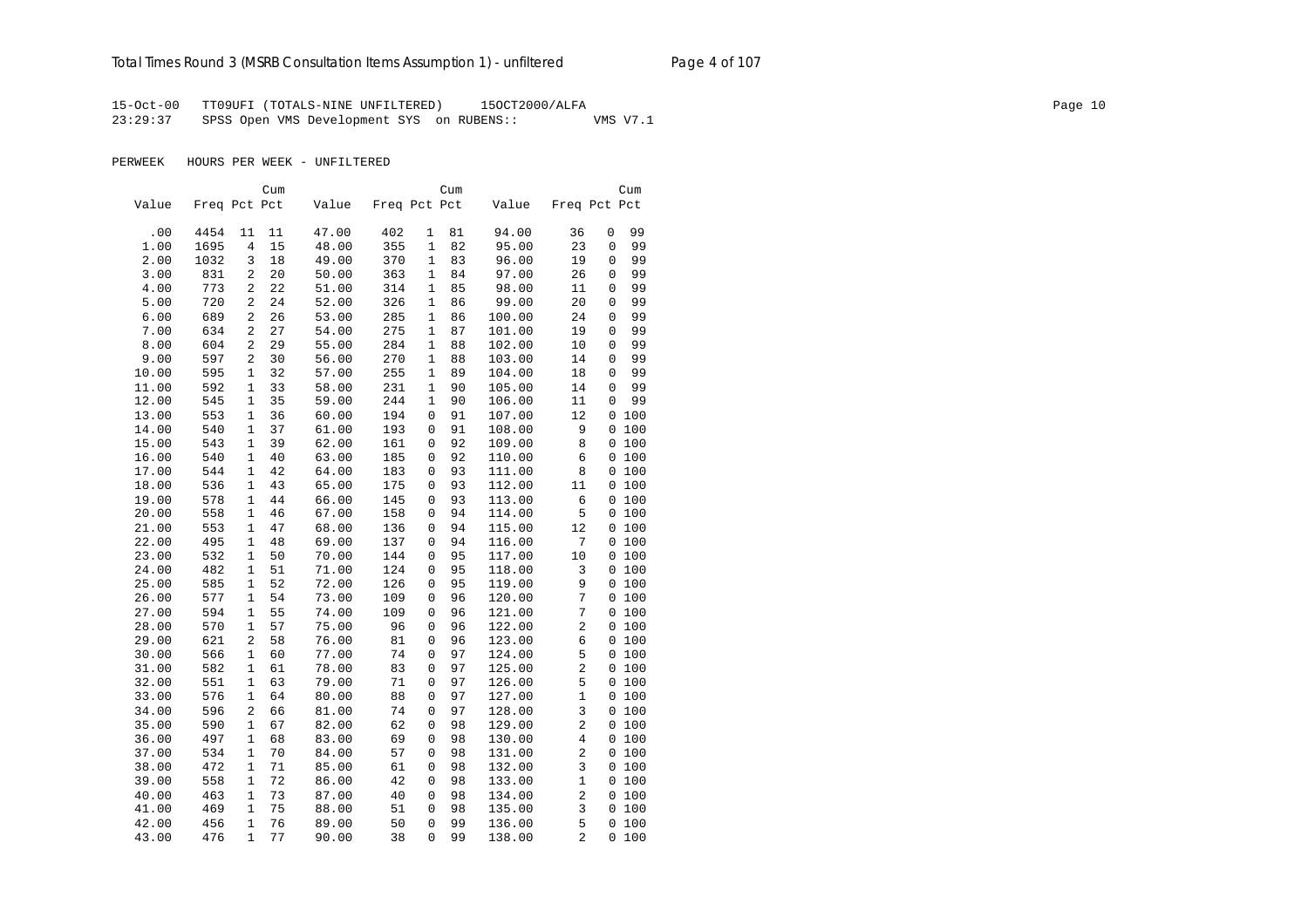|  |  | 44.00 478 1 78 91.00 30 0 99 139.00 |  |  | 4 0 100 |  |
|--|--|-------------------------------------|--|--|---------|--|
|  |  | 45.00 426 1 79 92.00 34 0 99 140.00 |  |  | 2 0 100 |  |
|  |  | 46.00 390 1 80 93.00 35 0 99 141.00 |  |  | 1 0 100 |  |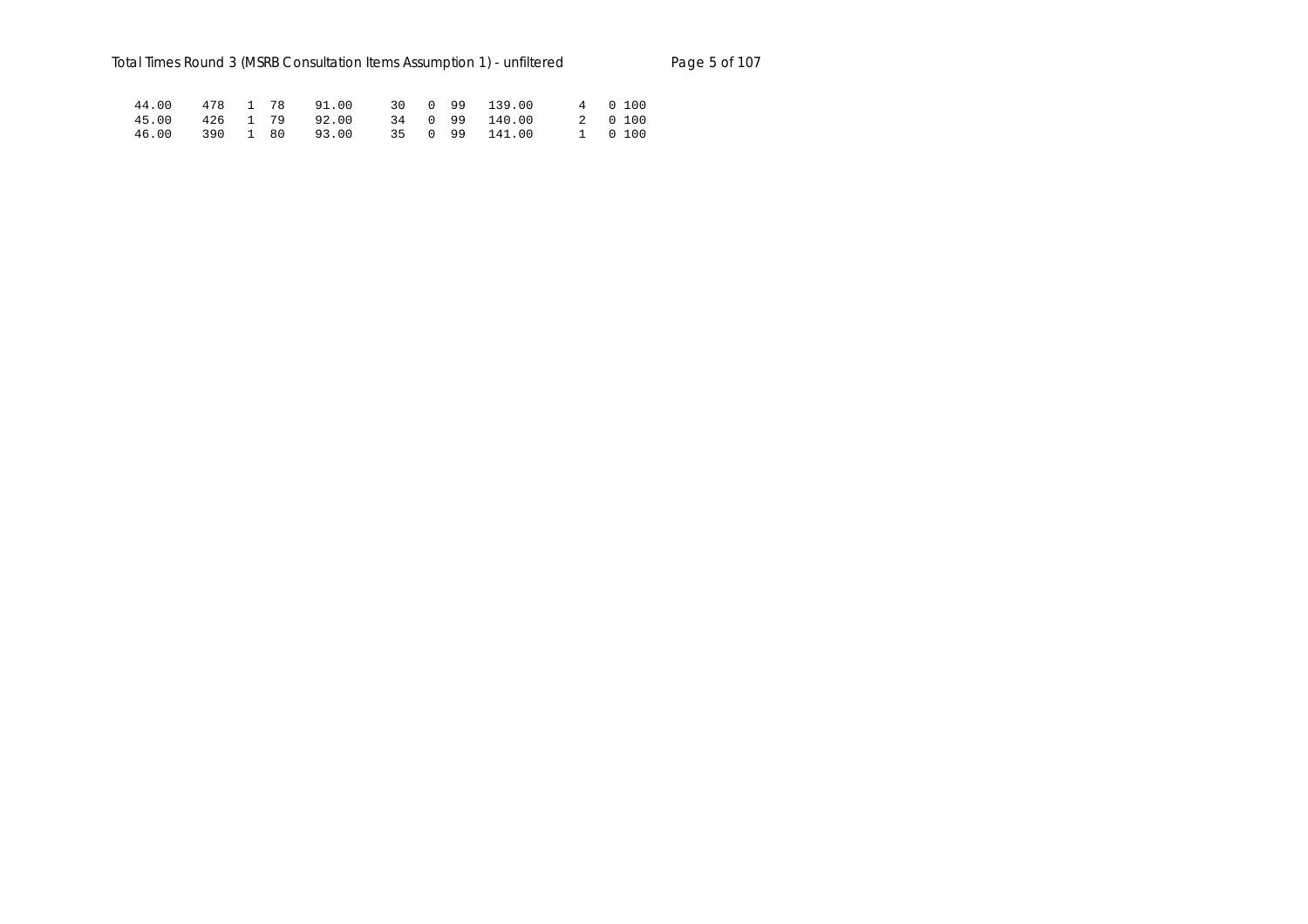## Total Times Round 3 (MSRB Consultation Items Assumption 1) - unfiltered Page 6 of 107

15-Oct-00 TT09UFI (TOTALS-NINE UNFILTERED) 15OCT2000/ALFA Page 11 23:29:38 SPSS Open VMS Development SYS on RUBENS:: VMS V7.1

PERWEEK HOURS PER WEEK - UNFILTERED

|        |              |          | Cum    |        |                | Cum          |        |              | Cum          |
|--------|--------------|----------|--------|--------|----------------|--------------|--------|--------------|--------------|
| Value  | Freq Pct Pct |          |        | Value  |                | Freq Pct Pct | Value  |              | Freq Pct Pct |
|        |              |          |        |        |                |              |        |              |              |
| 142.00 | 2            |          | 0, 100 | 152.00 |                | 100<br>0     | 170.00 |              | 0, 100       |
| 143.00 |              |          | 0, 100 | 153.00 | 3              | 100<br>0     | 178.00 | $\mathbf{1}$ | 0, 100       |
| 145.00 | 2            |          | 0, 100 | 154.00 |                | 100<br>0     | 182.00 |              | 0, 100       |
| 146.00 |              |          | 0, 100 | 155.00 |                | 100<br>0     | 190.00 | 1            | 0, 100       |
| 147.00 |              |          | 0, 100 | 160.00 | $\mathfrak{D}$ | 100<br>0     | 191.00 |              | 0, 100       |
| 148.00 |              |          | 0, 100 | 164.00 |                | 100<br>0     | 202.00 |              | 0, 100       |
| 149.00 | 2            | $\Omega$ | 100    | 165.00 | $\mathfrak{D}$ | 100<br>0     |        |              |              |
| 151.00 |              | 0        | 100    | 168.00 |                | 100<br>0     |        |              |              |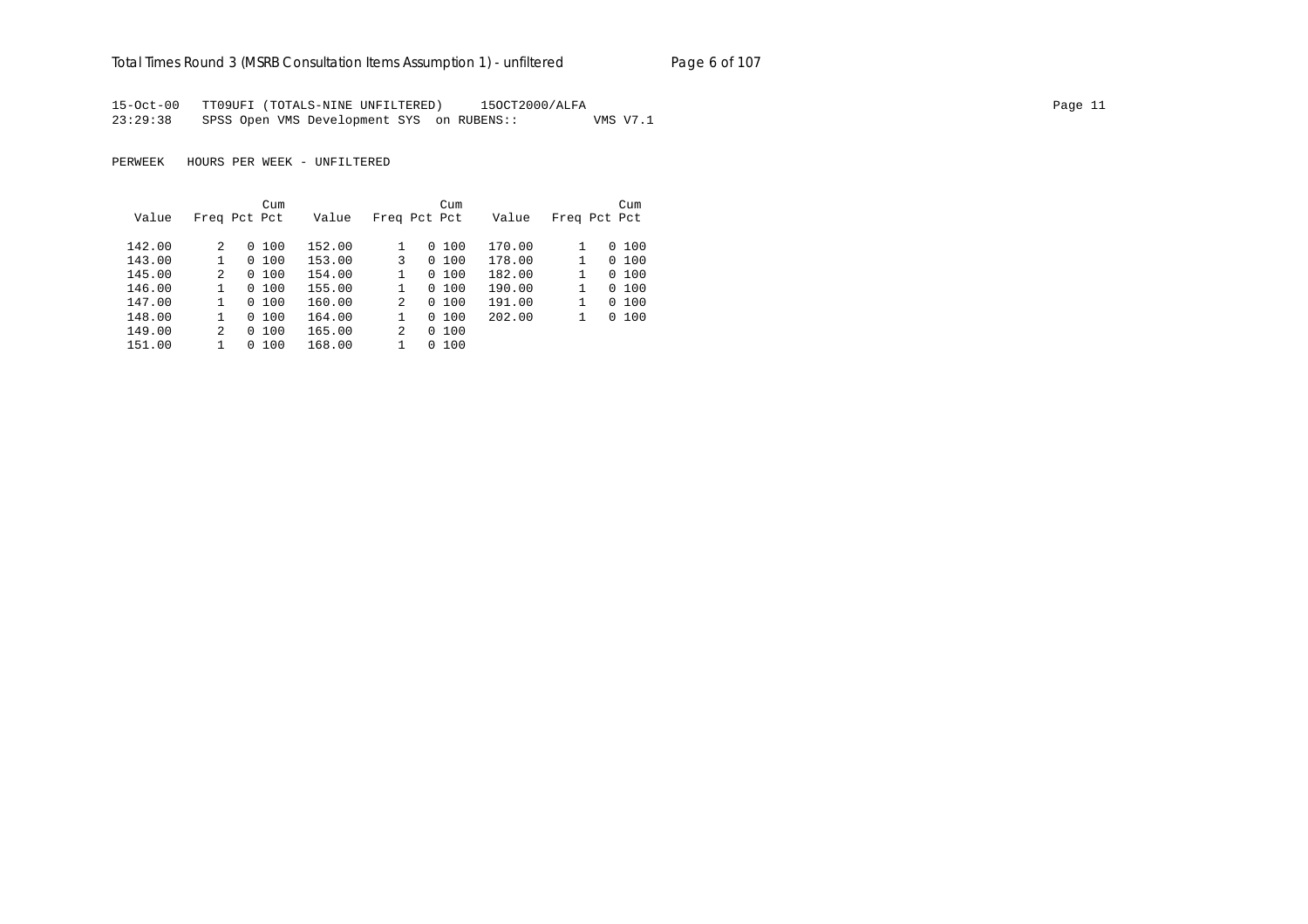# Total Times Round 3 (MSRB Consultation Items Assumption 1) - unfiltered Page 7 of 107

| $15-0ct-00$<br>23:29:38 |             | TT09UFI (TOTALS-NINE UNFILTERED)<br>150CT2000/ALFA<br>SPSS Open VMS Development SYS on RUBENS::<br>VMS V7.1 | Page 12 |
|-------------------------|-------------|-------------------------------------------------------------------------------------------------------------|---------|
| PERWEEK                 |             | HOURS PER WEEK - UNFILTERED                                                                                 |         |
| Count                   | Midpoint    | One symbol equals approx.<br>200.00 occurrences                                                             |         |
| 8785                    |             |                                                                                                             |         |
| 3244                    | 7.50        | ****************                                                                                            |         |
| 2825                    | 12.50       | **************                                                                                              |         |
| 2741                    | 17.50       | **************                                                                                              |         |
| 2620                    | 22.50       | ***********                                                                                                 |         |
| 2947                    | 27.50       | *********                                                                                                   |         |
| 2871                    | 32.50       | *************                                                                                               |         |
| 2651                    | 37.50       | ************                                                                                                |         |
| 2342                    | 42.50       | ************                                                                                                |         |
| 1943                    | 47.50       | **********                                                                                                  |         |
| 1563                    | 52.50       | $*********$                                                                                                 |         |
| 1284                    | 57.50       | ******                                                                                                      |         |
| 916                     | 62.50       | *****                                                                                                       |         |
| 751                     | 67.50       | $***$                                                                                                       |         |
| 612                     | 72.50       | $\star$ $\star$ $\star$                                                                                     |         |
| 405                     | 77.50       | $\star$ $\star$                                                                                             |         |
| 350                     | $82.50$  ** |                                                                                                             |         |
| 244                     | 87.50       | $\star$                                                                                                     |         |
| 173                     | 92.50       | $\vert *$                                                                                                   |         |
| 99                      | 97.50       |                                                                                                             |         |
| 85                      | 102.50      |                                                                                                             |         |
| 54                      | 107.50      |                                                                                                             |         |
| 36                      | 112.50      |                                                                                                             |         |
| 41                      | 117.50      |                                                                                                             |         |
| 27                      | 122.50      |                                                                                                             |         |
| 13                      | 127.50      |                                                                                                             |         |
| 12                      | 132.50      |                                                                                                             |         |
| 14                      | 137.50      |                                                                                                             |         |
| $\sqrt{6}$              | 142.50      |                                                                                                             |         |
| $\overline{7}$          | 147.50      |                                                                                                             |         |
| $\epsilon$              | 152.50      |                                                                                                             |         |
| $1\,$                   | 157.50      |                                                                                                             |         |
| 3                       | 162.50      |                                                                                                             |         |
| $\overline{3}$          | 167.50      |                                                                                                             |         |
| $\mathbf{1}$            | 172.50      |                                                                                                             |         |
| $\mathbf{1}$            | 177.50      |                                                                                                             |         |
| $\mathbf{1}$            | 182.50      |                                                                                                             |         |
| $\mathbf 0$             | 187.50      |                                                                                                             |         |
| $\boldsymbol{2}$        | 192.50      |                                                                                                             |         |
| $\mathsf 0$             | 197.50      |                                                                                                             |         |
| $\mathbf{1}$            | 202.00      |                                                                                                             |         |
|                         |             | $+ -$<br>0<br>2000<br>4000<br>6000<br>8000<br>10000<br>Histogram frequency                                  |         |

Mean 27.143 Std dev 23.739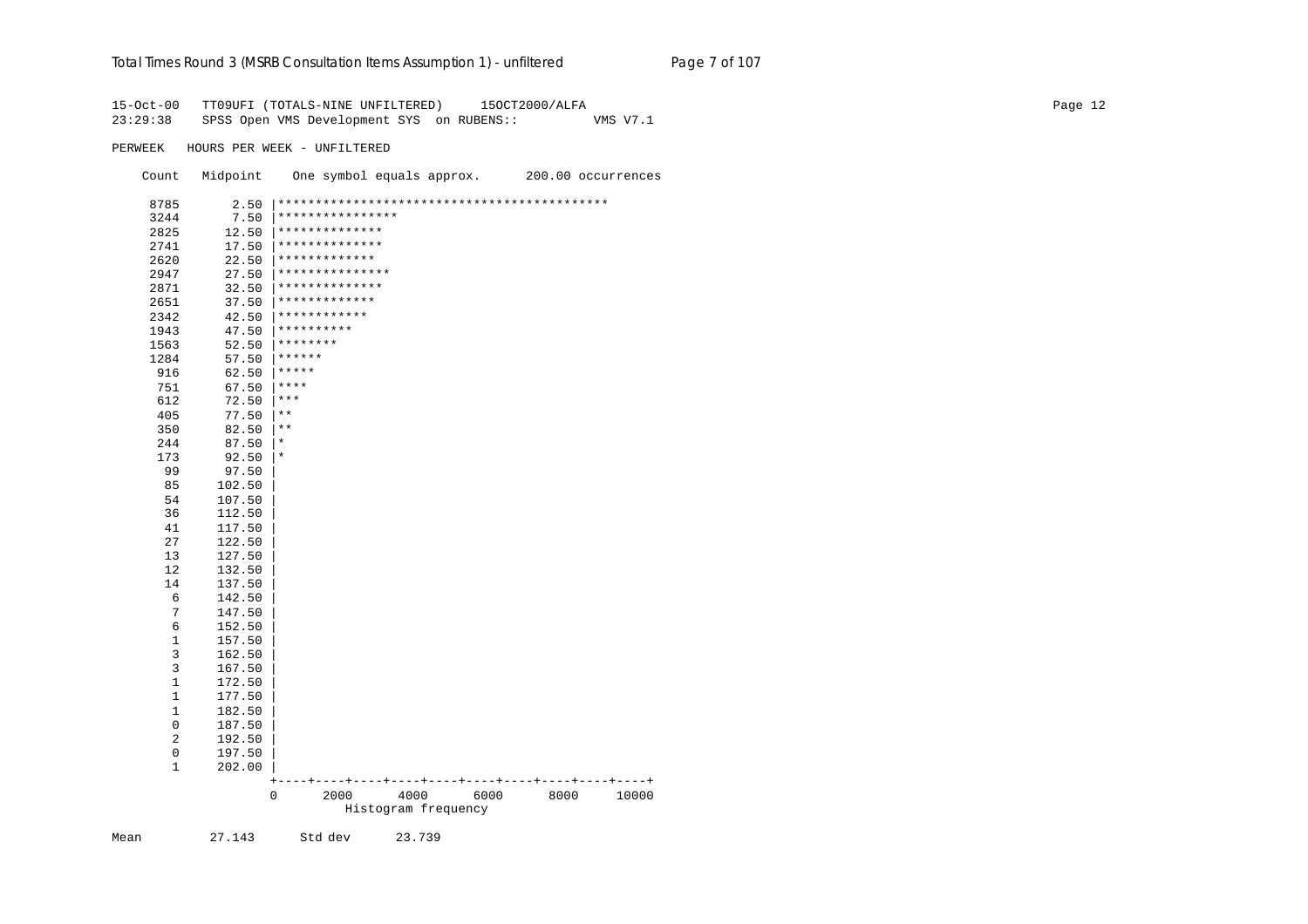Valid cases 39680 Missing cases 0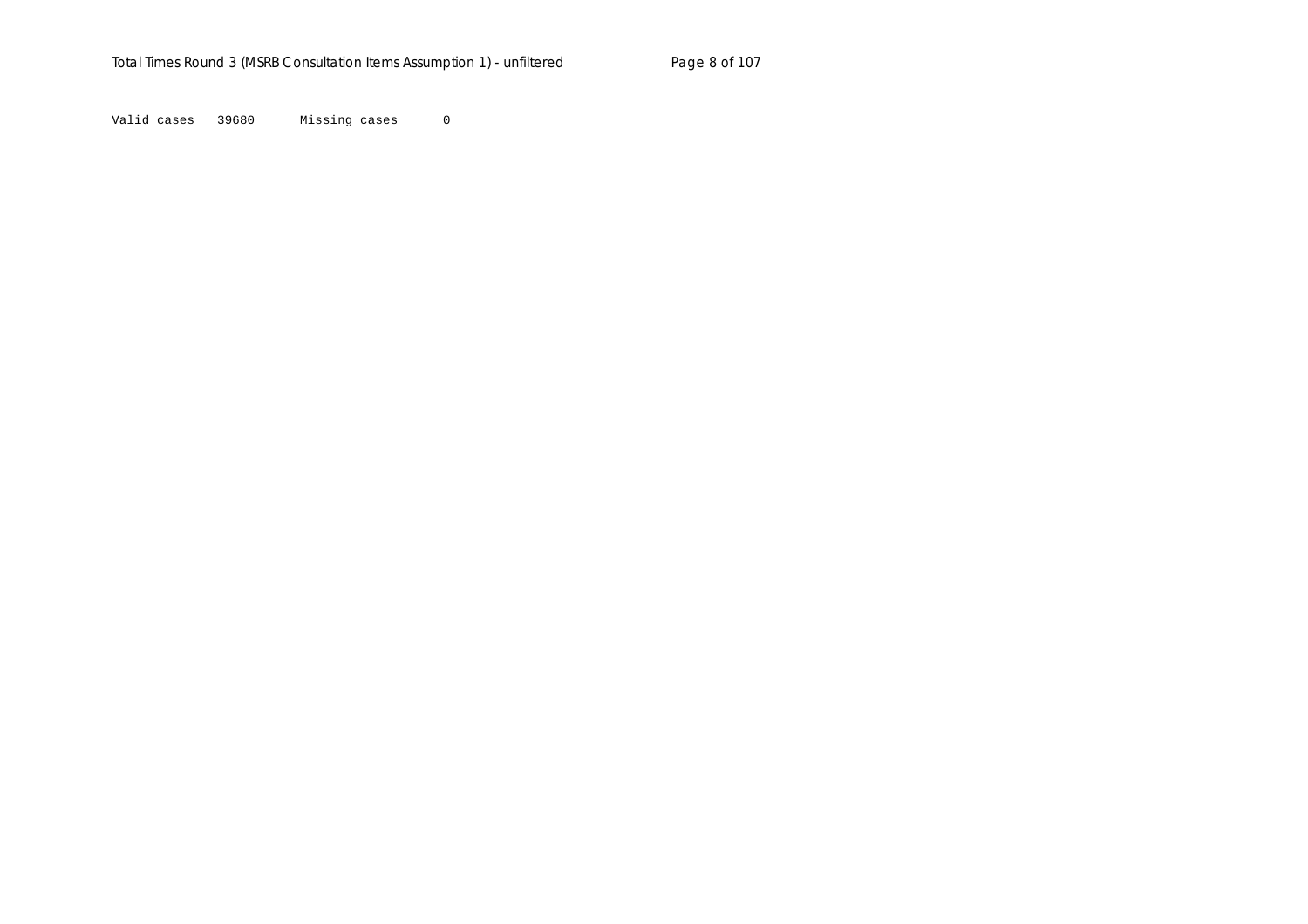15-Oct-00 TT09UFI (TOTALS-NINE UNFILTERED) 15OCT2000/ALFA Page 13 23:29:40 SPSS Open VMS Development SYS on RUBENS:: VMS V7.1

Preceding task required .44 seconds CPU time; 4.08 seconds elapsed.

```
 225 0 TEMPORARY
 226 0 SELECT IF (SCIN36 EQ 1)
227 \t 0 / * 228 0 /* TOTAL TIMES FREQUENCY DISTRIBUTION FOR GPs
229 \t 0 / * 230 0 FREQUENCIES VARIABLES=PERWEEK/
 231 0 FORMAT=CONDENSE/
 232 0 HISTOGRAM=INCREMENT (5)/
 233 0 STATISTICS=MEAN STDDEV
234 \t0 \t/*
```
There are 1,073,640,320 bytes of memory available.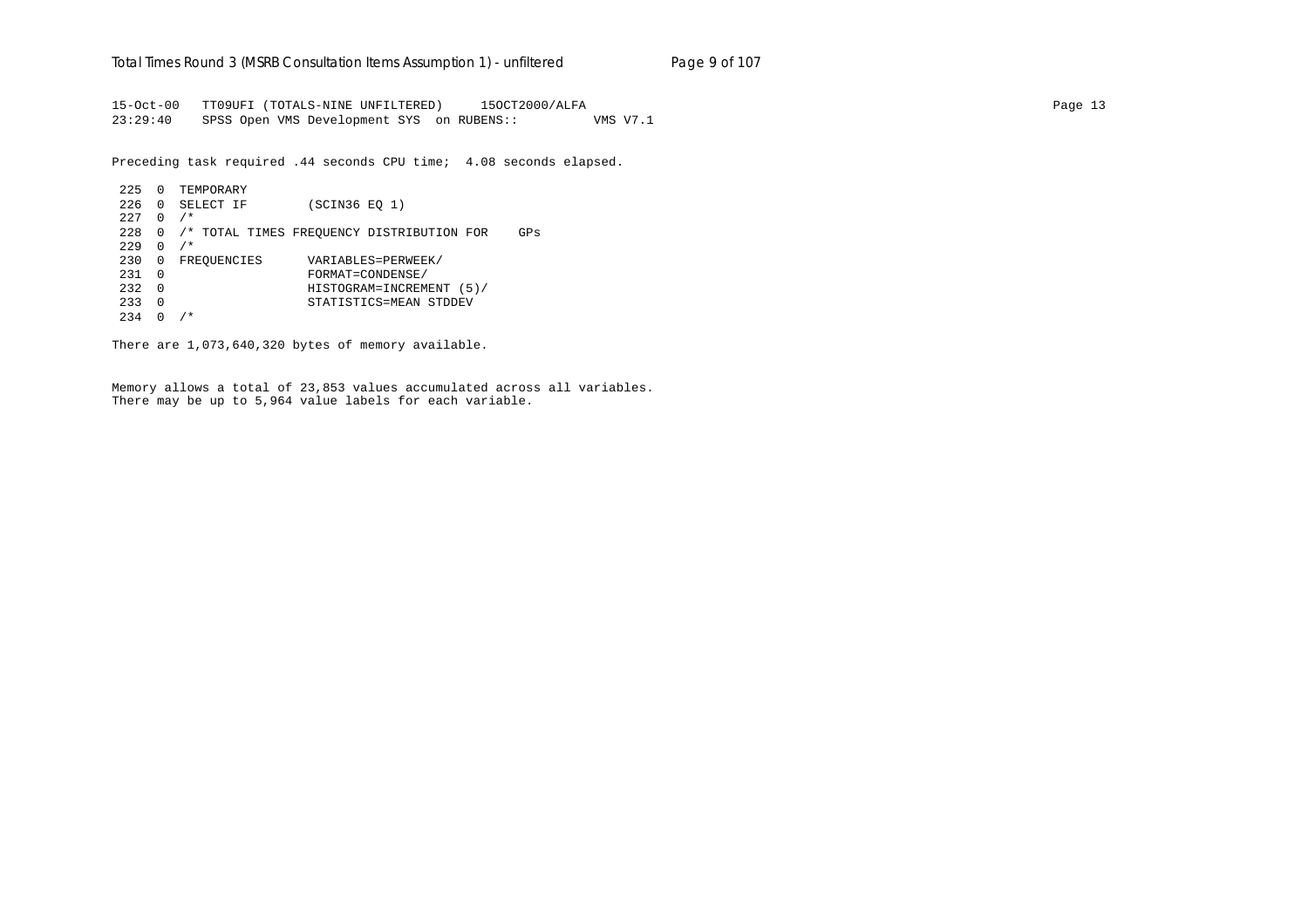15-Oct-00 TT09UFI (TOTALS-NINE UNFILTERED) 15OCT2000/ALFA Page 14 23:29:41 SPSS Open VMS Development SYS on RUBENS:: VMS V7.1

PERWEEK HOURS PER WEEK - UNFILTERED

|       |              |                | Cum |       |              |              | Cum |        |                | Cum                |    |
|-------|--------------|----------------|-----|-------|--------------|--------------|-----|--------|----------------|--------------------|----|
| Value | Freq Pct Pct |                |     | Value | Freq Pct Pct |              |     | Value  | Freq Pct Pct   |                    |    |
| .00   | 2885         | 12             | 12  | 47.00 | 278          | 1            | 79  | 94.00  | 24             | 99<br>0            |    |
| 1.00  | 743          | 3              | 15  | 48.00 | 226          | $\mathbf{1}$ | 80  | 95.00  | 12             | $\mathbf 0$        | 99 |
| 2.00  | 467          | 2              | 17  | 49.00 | 246          | 1            | 81  | 96.00  | 16             | 0                  | 99 |
| 3.00  | 404          | 2              | 18  | 50.00 | 247          | 1            | 82  | 97.00  | 15             | 99<br>$\Omega$     |    |
| 4.00  | 379          | $\overline{a}$ | 20  | 51.00 | 215          | 1            | 83  | 98.00  | 7              | 0                  | 99 |
| 5.00  | 377          | $\overline{2}$ | 21  | 52.00 | 234          | $\mathbf{1}$ |     | 99.00  | 10             | 99                 |    |
|       | 375          | 2              | 23  | 53.00 | 184          | 1            | 84  |        |                | 0<br>99<br>0       |    |
| 6.00  |              |                |     |       |              |              | 85  | 100.00 | 14             |                    |    |
| 7.00  | 328          | 1              | 24  | 54.00 | 183          | 1            | 86  | 101.00 | 12             | 0                  | 99 |
| 8.00  | 326          | 1              | 26  | 55.00 | 200          | 1            | 86  | 102.00 | 8              | $\mathbf{0}$<br>99 |    |
| 9.00  | 353          | 1              | 27  | 56.00 | 189          | 1            | 87  | 103.00 | 10             | 0 100              |    |
| 10.00 | 320          | $\mathbf{1}$   | 28  | 57.00 | 180          | 1            | 88  | 104.00 | 12             | 0 100              |    |
| 11.00 | 346          | 1              | 30  | 58.00 | 147          | 1            | 88  | 105.00 | 9              | 0 100              |    |
| 12.00 | 310          | $\mathbf{1}$   | 31  | 59.00 | 172          | 1            | 89  | 106.00 | 7              | 0 100              |    |
| 13.00 | 331          | 1              | 32  | 60.00 | 140          | $\mathbf{1}$ | 90  | 107.00 | 5              | 0 100              |    |
| 14.00 | 313          | $\mathbf{1}$   | 34  | 61.00 | 150          | 1            | 90  | 108.00 | 6              | 0 100              |    |
| 15.00 | 328          | $\mathbf{1}$   | 35  | 62.00 | 122          | 0            | 91  | 109.00 | 5              | 0 100              |    |
| 16.00 | 334          | $\mathbf{1}$   | 36  | 63.00 | 138          | 1            | 91  | 110.00 | 3              | 0 100              |    |
| 17.00 | 333          | $\mathbf{1}$   | 38  | 64.00 | 125          | $\mathbf{1}$ | 92  | 111.00 | 3              | 0 100              |    |
| 18.00 | 333          | $\mathbf{1}$   | 39  | 65.00 | 120          | 0            | 92  | 112.00 | $\overline{4}$ | 0 100              |    |
| 19.00 | 360          | $\mathbf{1}$   | 40  | 66.00 | 103          | 0            | 93  | 113.00 | 4              | 0 100              |    |
| 20.00 | 336          | 1              | 42  | 67.00 | 116          | 0            | 93  | 114.00 | 3              | 0 100              |    |
| 21.00 | 327          | $\mathbf{1}$   | 43  | 68.00 | 95           | 0            | 94  | 115.00 | б              | 0 100              |    |
| 22.00 | 304          | $\mathbf{1}$   | 44  | 69.00 | 96           | 0            | 94  | 116.00 | 4              | 0 100              |    |
| 23.00 | 323          | 1              | 46  | 70.00 | 113          | 0            | 95  | 117.00 | 4              | 0 100              |    |
| 24.00 | 282          | 1              | 47  | 71.00 | 87           | 0            | 95  | 118.00 | 1              | 0 100              |    |
| 25.00 | 363          | 1              | 48  | 72.00 | 83           | 0            | 95  | 119.00 | 4              | 0 100              |    |
| 26.00 | 372          | 2              | 50  | 73.00 | 83           | 0            | 96  | 120.00 | $\overline{4}$ | 0 100              |    |
| 27.00 | 377          | 2              | 51  | 74.00 | 68           | 0            | 96  | 121.00 | 4              | 0 100              |    |
| 28.00 | 367          | 1              | 53  | 75.00 | 76           | 0            | 96  | 123.00 | 3              | 0 100              |    |
| 29.00 | 394          | $\overline{2}$ | 54  | 76.00 | 57           | 0            | 96  | 124.00 | $\mathbf{1}$   | 0 100              |    |
| 30.00 | 379          | $\overline{2}$ | 56  | 77.00 | 44           | 0            | 97  | 126.00 | $\overline{3}$ | 0 100              |    |
| 31.00 | 388          | 2              | 58  | 78.00 | 66           | 0            | 97  | 130.00 | $\overline{2}$ | 0 100              |    |
| 32.00 | 347          | $\mathbf{1}$   | 59  | 79.00 | 49           | 0            | 97  | 132.00 | $\overline{a}$ | 0 100              |    |
| 33.00 | 368          | $\mathbf{1}$   | 60  | 80.00 | 62           | 0            | 97  | 135.00 | $\mathbf{1}$   | 0 100              |    |
| 34.00 | 396          | 2              | 62  | 81.00 | 46           | 0            | 97  | 136.00 | $\overline{a}$ | 0 100              |    |
| 35.00 | 389          | 2              | 64  | 82.00 | 36           | 0            | 98  | 138.00 | $\mathbf{1}$   | 0 100              |    |
| 36.00 | 345          | 1              | 65  | 83.00 | 42           | 0            | 98  | 139.00 | 1              | 0 100              |    |
| 37.00 | 370          | 2              | 67  | 84.00 | 41           | 0            | 98  | 140.00 | $\overline{2}$ | 0 100              |    |
| 38.00 | 319          | 1              | 68  | 85.00 | 38           | 0            | 98  | 142.00 | $\mathbf 1$    | 0 100              |    |
| 39.00 | 390          | 2              | 69  | 86.00 | 27           | 0            | 98  | 143.00 | $\mathbf{1}$   | 0 100              |    |
| 40.00 | 314          | $\mathbf{1}$   | 71  | 87.00 | 27           | 0            | 98  | 147.00 | $\mathbf{1}$   | 0 100              |    |
| 41.00 | 323          | $\mathbf{1}$   | 72  | 88.00 | 36           | 0            | 98  | 148.00 | $\mathbf{1}$   | 0 100              |    |
| 42.00 | 316          | $\mathbf{1}$   | 73  | 89.00 | 40           | 0            | 99  | 151.00 | 1              | 100<br>$\Omega$    |    |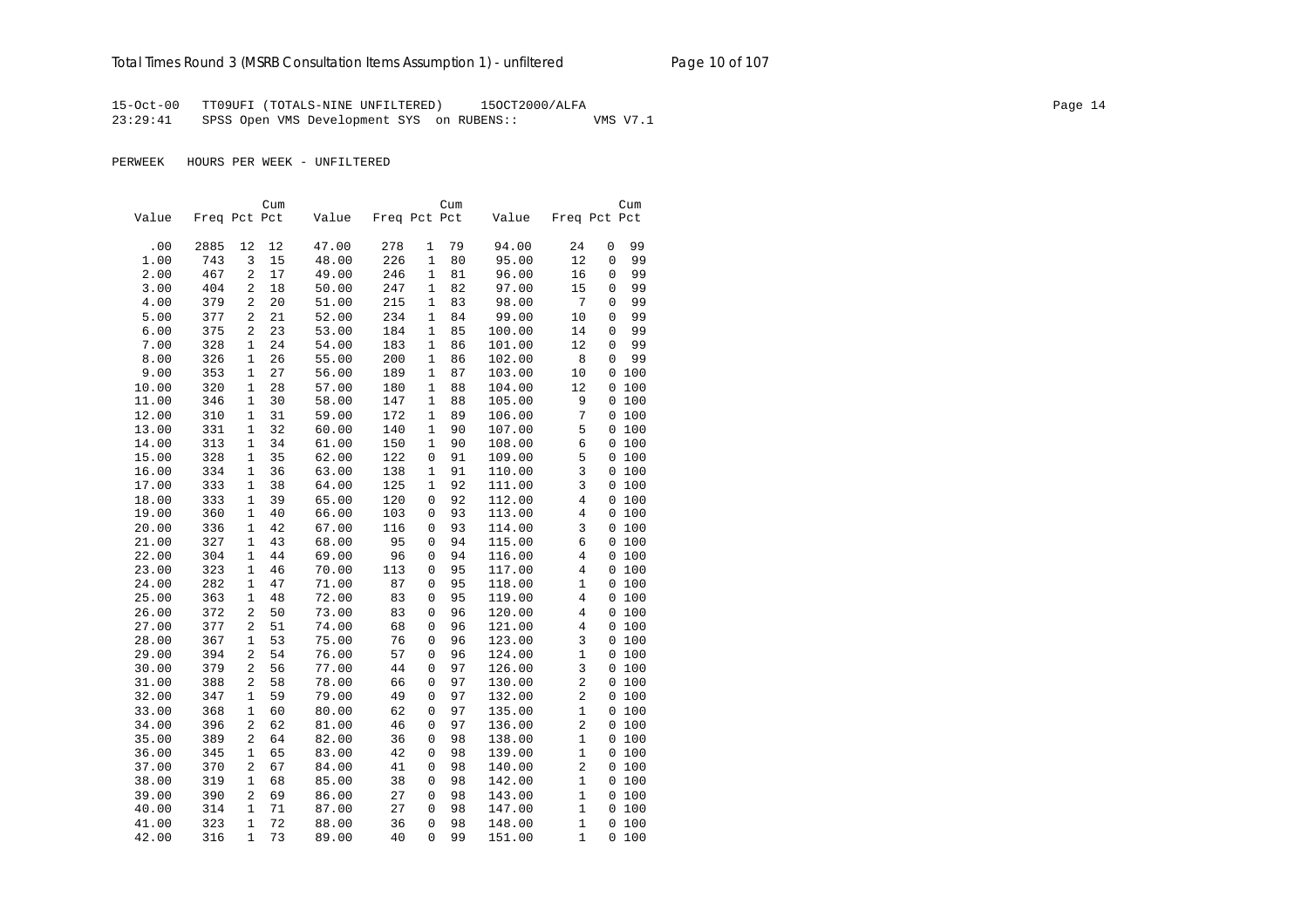|  |  | 43.00 309 1 75 90.00 25 0 99 152.00 |  |  | 1 0 100 |  |
|--|--|-------------------------------------|--|--|---------|--|
|  |  | 44.00 327 1 76 91.00 19 0 99 153.00 |  |  | 1 0 100 |  |
|  |  | 45.00 289 1 77 92.00 25 0 99 154.00 |  |  | 1 0 100 |  |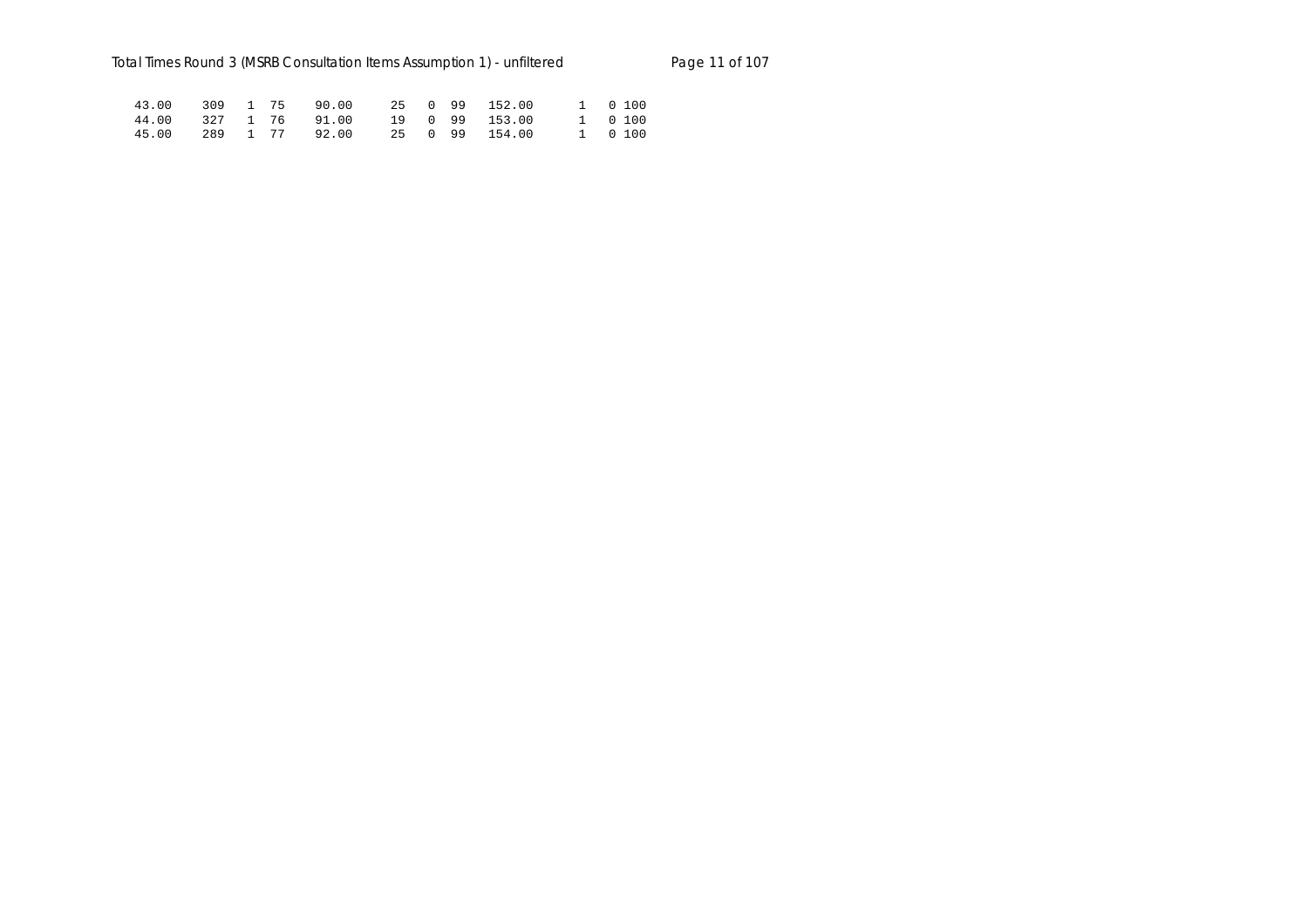## Total Times Round 3 (MSRB Consultation Items Assumption 1) - unfiltered Page 12 of 107

15-Oct-00 TT09UFI (TOTALS-NINE UNFILTERED) 15OCT2000/ALFA Page 15 23:29:42 SPSS Open VMS Development SYS on RUBENS:: VMS V7.1

PERWEEK HOURS PER WEEK - UNFILTERED

|       | Cum |  | Cum | Value Freq Pct Pct Value Freq Pct Pct Value Freq Pct Pct | Cum     |
|-------|-----|--|-----|----------------------------------------------------------|---------|
| 46.00 |     |  |     | 263 1 78 93.00 23 0 99 202.00                            | 1 0 100 |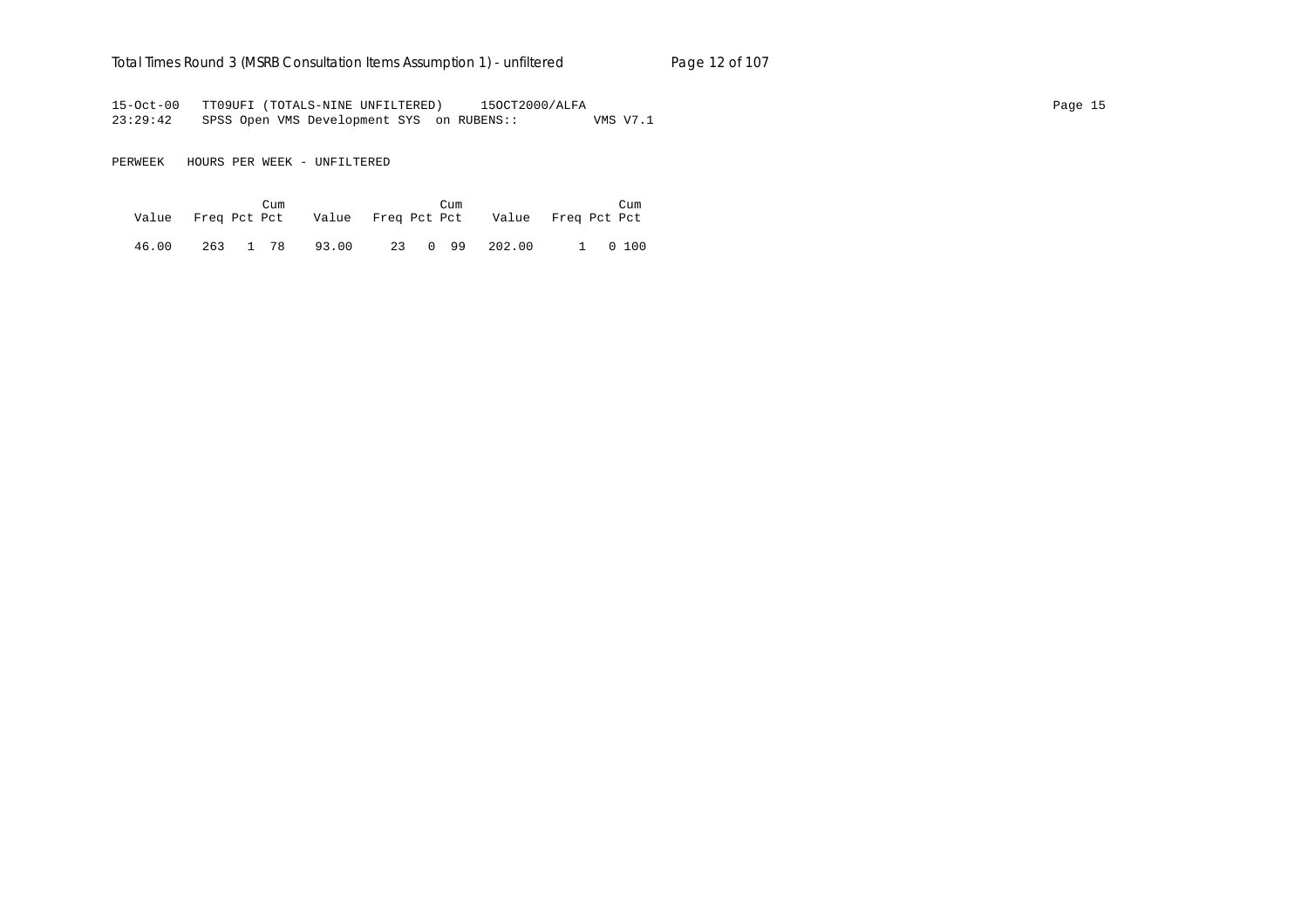# Total Times Round 3 (MSRB Consultation Items Assumption 1) - unfiltered Page 13 of 107

| $15 - Oct - 00$<br>23:29:42 |            | TT09UFI (TOTALS-NINE UNFILTERED)<br>150CT2000/ALFA<br>SPSS Open VMS Development SYS on RUBENS::<br>VMS V7.1 | Page 16 |
|-----------------------------|------------|-------------------------------------------------------------------------------------------------------------|---------|
| PERWEEK                     |            | HOURS PER WEEK - UNFILTERED                                                                                 |         |
| Count                       | Midpoint   | One symbol equals approx.<br>160.00 occurrences                                                             |         |
| 4878                        | $2.50$     | ******************************                                                                              |         |
| 1759                        | 7.50       | ***********                                                                                                 |         |
| 1620                        | 12.50      | **********                                                                                                  |         |
| 1688                        | 17.50      | ***********                                                                                                 |         |
| 1572                        | 22.50      | **********                                                                                                  |         |
| 1873                        | 27.50      | ************                                                                                                |         |
| 1878                        | 32.50      | ************                                                                                                |         |
| 1813                        | 37.50      | ***********                                                                                                 |         |
| 1589                        | 42.50      | **********                                                                                                  |         |
| 1302                        | 47.50      | ********                                                                                                    |         |
| 1063                        | 52.50      | *******                                                                                                     |         |
| 888                         | 57.50      | $******$                                                                                                    |         |
| 675                         | 62.50      | $***$                                                                                                       |         |
| 530                         | 67.50      | $ ***$                                                                                                      |         |
| 434                         | 72.50      | $\star\star\star$                                                                                           |         |
| 292                         | 77.50      | $\star$ $\star$                                                                                             |         |
| 227                         | 82.50      | $\star$                                                                                                     |         |
| 168                         | 87.50      | $\star$                                                                                                     |         |
| 116                         | $92.50$  * |                                                                                                             |         |
| 60                          | 97.50      |                                                                                                             |         |
| 56                          | 102.50     |                                                                                                             |         |
| 32                          | 107.50     |                                                                                                             |         |
| 17                          | 112.50     |                                                                                                             |         |
| 19                          | 117.50     |                                                                                                             |         |
| 12                          | 122.50     |                                                                                                             |         |
| 3                           | 127.50     |                                                                                                             |         |
| $\overline{4}$              | 132.50     |                                                                                                             |         |
| 5                           | 137.50     |                                                                                                             |         |
| $\overline{4}$              | 142.50     |                                                                                                             |         |
| 2                           | 147.50     |                                                                                                             |         |
| 4                           | 152.50     |                                                                                                             |         |
| $\mathbf 0$                 | 157.50     |                                                                                                             |         |
| $\mathsf 0$                 | 162.50     |                                                                                                             |         |
| $\mathbf 0$                 | 167.50     |                                                                                                             |         |
| $\mathsf 0$                 | 172.50     |                                                                                                             |         |
| $\mathbb O$                 | 177.50     |                                                                                                             |         |
| $\mathsf 0$                 | 182.50     |                                                                                                             |         |
| $\mathsf 0$                 | 187.50     |                                                                                                             |         |
| $\mathsf 0$                 | 192.50     |                                                                                                             |         |
| $\mathsf 0$                 | 197.50     |                                                                                                             |         |
| $\mathbf{1}$                | 202.00     |                                                                                                             |         |
|                             |            | $+ - -$<br>0<br>1600<br>3200<br>4800<br>6400<br>8000<br>Histogram frequency                                 |         |

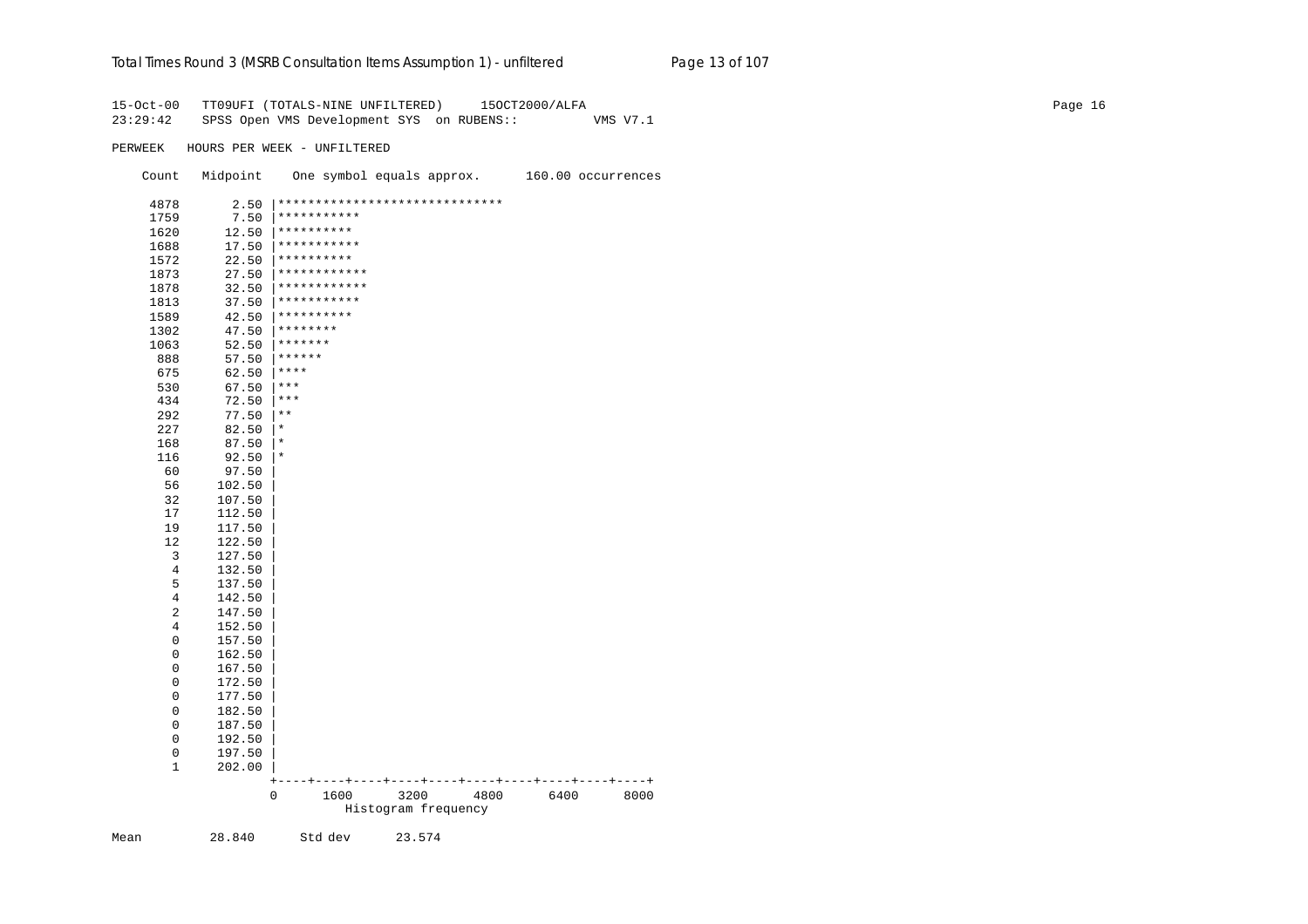Valid cases 24584 Missing cases 0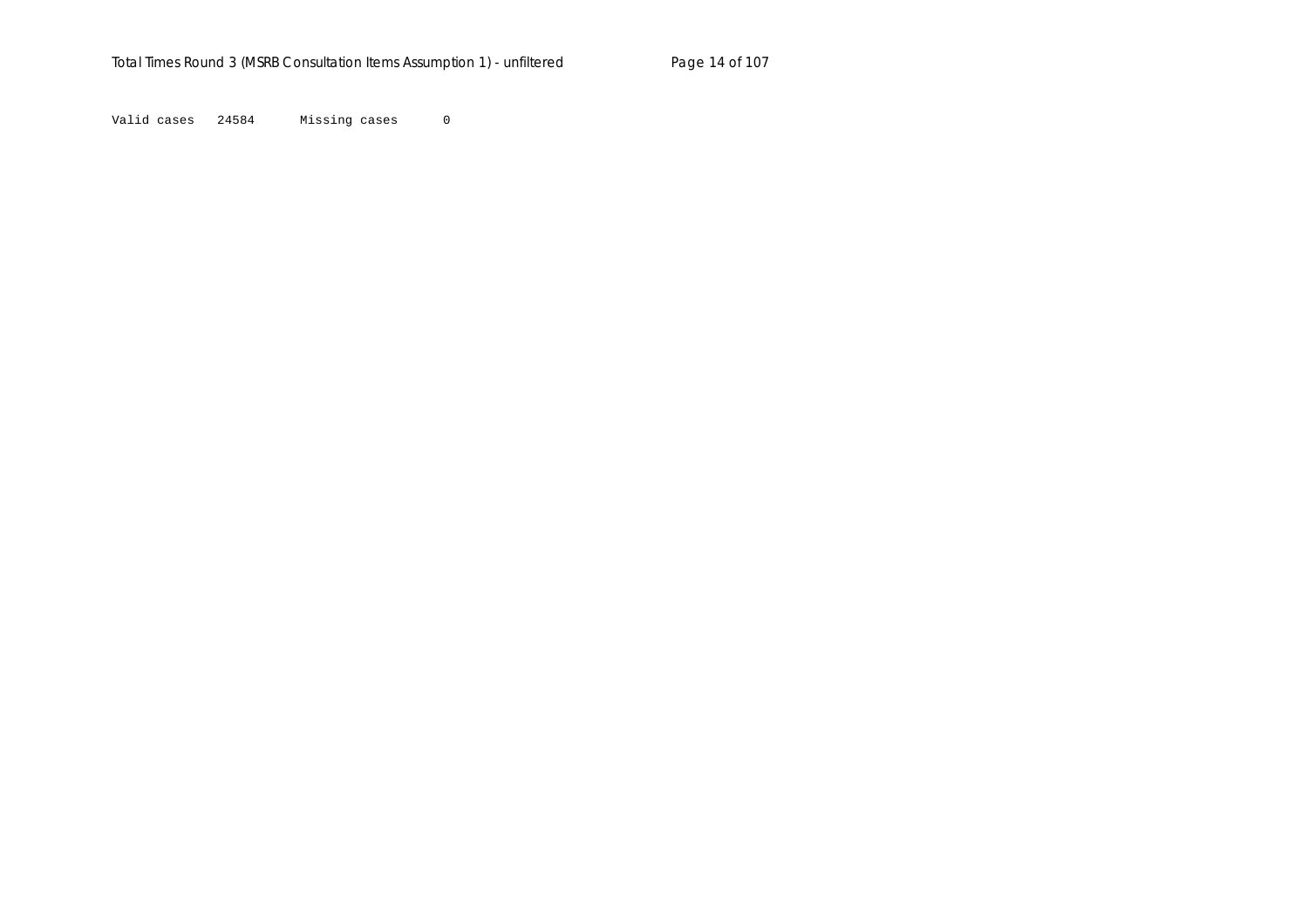15-Oct-00 TT09UFI (TOTALS-NINE UNFILTERED) 15OCT2000/ALFA Page 17 23:29:44 SPSS Open VMS Development SYS on RUBENS:: VMS V7.1

Preceding task required .52 seconds CPU time; 3.36 seconds elapsed.

 235 0 TEMPORARY 236 0 SELECT IF (SCIN36 EQ 2) 237 0 /\* 238 0 /\* TOTAL TIMES FREQUENCY DISTRIBUTION FOR FACIO-MAX SURGEONS 239 0 /\* 240 0 FREQUENCIES VARIABLES=PERWEEK/ 241 0 FORMAT=CONDENSE/ 242 0 HISTOGRAM=INCREMENT (5)/ 243 0 STATISTICS=MEAN STDDEV  $244 \t0 \t/*$ 

There are 1,073,640,320 bytes of memory available.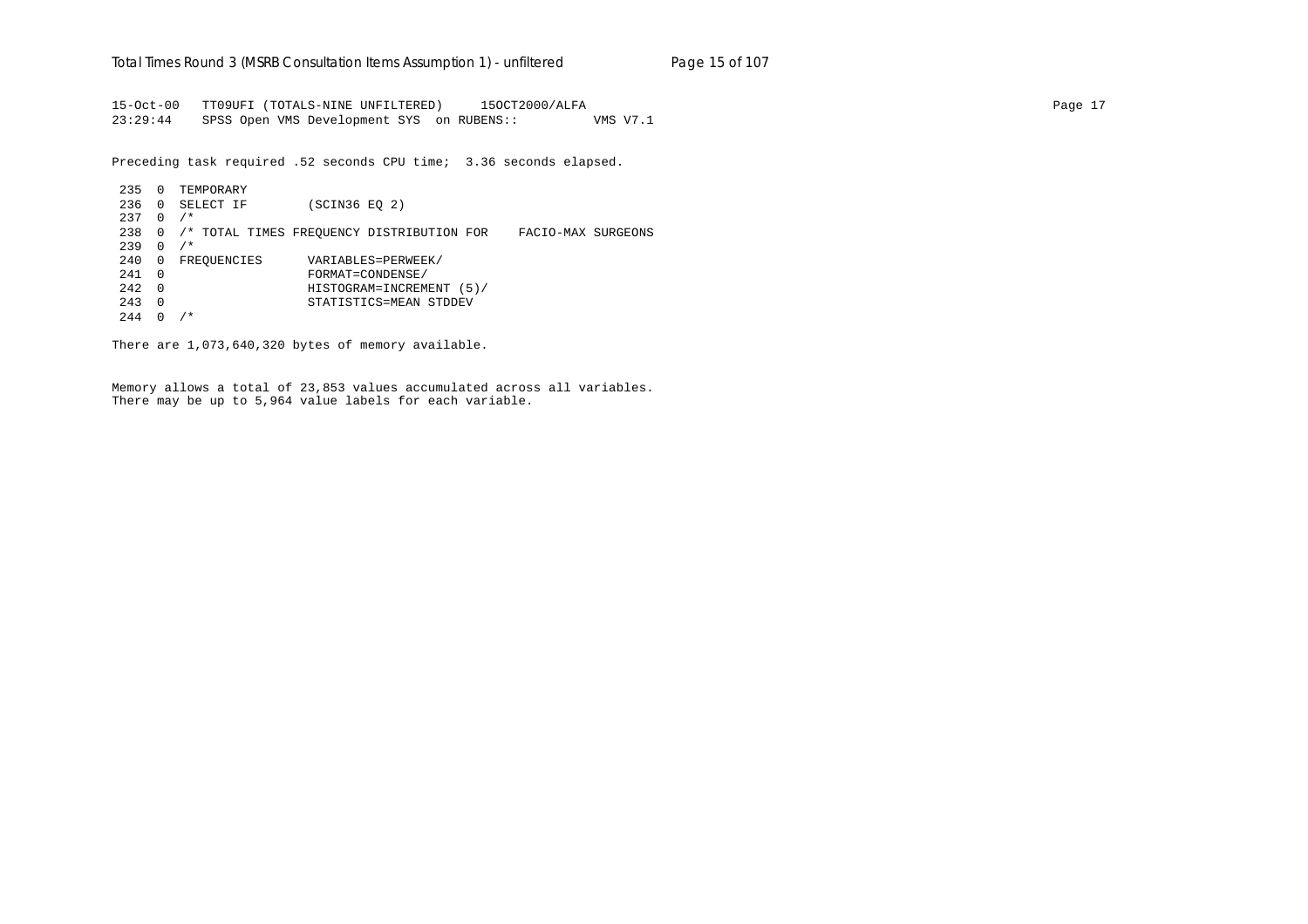#### Total Times Round 3 (MSRB Consultation Items Assumption 1) - un*filtered* Page 16 of 107

15-Oct-00 TT09UFI (TOTALS-NINE UNFILTERED) 15OCT2000/ALFA Page 18 23:29:45 SPSS Open VMS Development SYS on RUBENS:: VMS V7.1

PERWEEK HOURS PER WEEK - UNFILTERED

|       |              |    | Cum |       |              |                | Cum |       |               |   | Cum |
|-------|--------------|----|-----|-------|--------------|----------------|-----|-------|---------------|---|-----|
| Value | Freq Pct Pct |    |     | Value | Freq Pct Pct |                |     | Value | Freq Pct Pct  |   |     |
| .00   | 20           | 14 | 14  | 8.00  | 10           | 7              | 72  | 16.00 | 5.            | 3 | 92  |
| 1.00  | 15           | 10 | 24  | 9.00  | 2            |                | 73  | 17.00 | 2             | 1 | 94  |
| 2.00  | 11           | 8  | 32  | 10.00 | 6            | 4              | 77  | 18.00 | 2             |   | 95  |
| 3.00  | 15           | 10 | 42  | 11.00 | 4            | 3              | 80  | 19.00 | $\mathcal{L}$ |   | 97  |
| 4.00  | 13           | 9  | 51  | 12.00 | 5.           | 3              | 83  | 21.00 | 2             |   | 98  |
| 5.00  | 7            | .5 | 56  | 13.00 | 3            | 2              | 86  | 25.00 |               |   | 99  |
| 6.00  | 5            | ζ  | 59  | 14.00 | 3            | $\overline{a}$ | 88  | 28.00 |               |   | 99  |
| 7.00  | 8            | 6  | 65  | 15.00 | 2            |                | 89  | 29.00 |               |   | 100 |

 Count Midpoint One symbol equals approximately 1.50 occurrences 74 2.50 |\*\*\*\*\*\*\*\*\*\*\*\*\*\*\*\*\*\*\*\*\*\*\*\*\*\*\*\*\*\*\*\*\*\*\*\*\*\*\*\*\*\*\*\*\*\*\*\*\* 32 7.50 |\*\*\*\*\*\*\*\*\*\*\*\*\*\*\*\*\*\*\*\*\*\*\*<br>21 12.50 |\*\*\*\*\*\*\*\*\*\*\*\*\*\*\*

 21 12.50 |\*\*\*\*\*\*\*\*\*\*\*\*\*\* 13 17.50  $*********$ <br>2 22.50  $*$  $\begin{array}{ccc} 2 & 22.50 \ \end{array}$  \*  $27.50$  |\*\* +----+----+----+----+----+----+----+----+----+----+ 0 15 30 45 60 75 Histogram frequency Mean 6.483 Std dev 6.217

Valid cases 145 Missing cases 0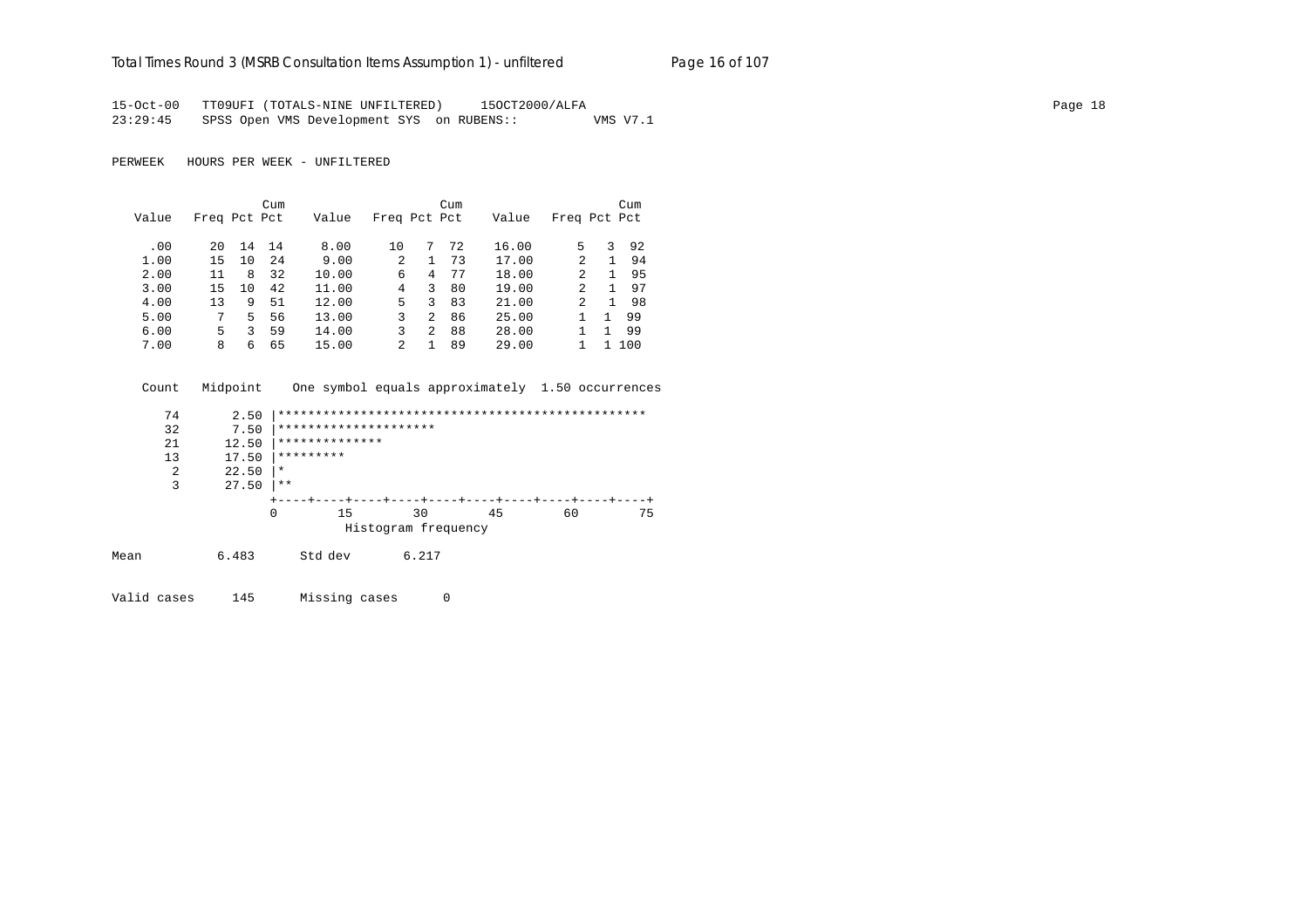15-Oct-00 TT09UFI (TOTALS-NINE UNFILTERED) 15OCT2000/ALFA Page 19 23:29:45 SPSS Open VMS Development SYS on RUBENS:: VMS V7.1

Preceding task required .31 seconds CPU time; 1.41 seconds elapsed.

 245 0 TEMPORARY 246 0 SELECT IF (SCIN36 EQ 3)  $247 \quad 0 \quad$ /\* 248 0 /\* TOTAL TIMES FREQUENCY DISTRIBUTION FOR OBSTETRICIANS & GYNAECOLOGISTS  $249 \quad 0 \quad /$ \* 250 0 FREQUENCIES VARIABLES=PERWEEK/ 251 0 FORMAT=CONDENSE/ 252 0 HISTOGRAM=INCREMENT (5)/ 253 0 STATISTICS=MEAN STDDEV  $254 \t0 \t/*$ 

There are 1,073,640,320 bytes of memory available.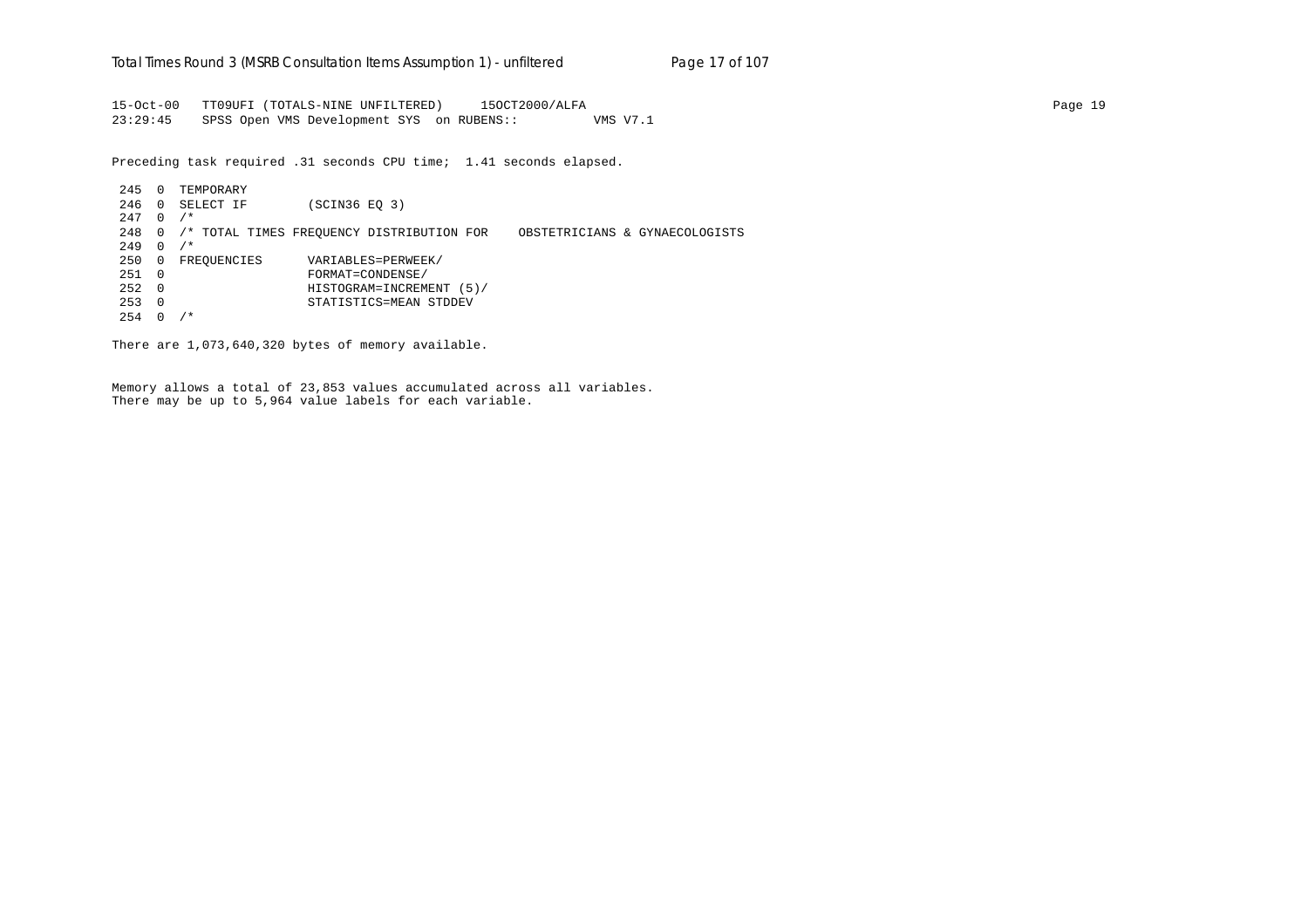## Total Times Round 3 (MSRB Consultation Items Assumption 1) - unfiltered Page 18 of 107

15-Oct-00 TT09UFI (TOTALS-NINE UNFILTERED) 15OCT2000/ALFA Page 20 23:29:46 SPSS Open VMS Development SYS on RUBENS:: VMS V7.1

PERWEEK HOURS PER WEEK - UNFILTERED

|       |              |                | Cum |       |              |                | Cum |        |                |              | Cum |
|-------|--------------|----------------|-----|-------|--------------|----------------|-----|--------|----------------|--------------|-----|
| Value | Freq Pct Pct |                |     | Value | Freq Pct Pct |                |     | Value  | Freq Pct Pct   |              |     |
|       |              |                |     |       |              |                |     |        |                |              |     |
| .00   | 71           | 7              | 7   | 33.00 | 18           | $\overline{a}$ | 59  | 66.00  | 4              | 0            | 94  |
| 1.00  | 36           | 4              | 11  | 34.00 | 16           | $\overline{a}$ | 61  | 67.00  | 5              | 1            | 94  |
| 2.00  | 22           | 2              | 13  | 35.00 | 19           | 2              | 62  | 68.00  | 2              | $\Omega$     | 94  |
| 3.00  | 17           | 2              | 15  | 36.00 | 12           | 1              | 64  | 69.00  | $\overline{a}$ | $\mathbf 0$  | 95  |
| 4.00  | 19           | 2              | 17  | 37.00 | 10           | $\mathbf{1}$   | 65  | 70.00  | $\overline{a}$ | $\mathbf 0$  | 95  |
| 5.00  | 10           | $\mathbf{1}$   | 18  | 38.00 | 17           | 2              | 66  | 71.00  | $\overline{a}$ | $\mathbf 0$  | 95  |
| 6.00  | 19           | $\overline{a}$ | 20  | 39.00 | 19           | $\overline{2}$ | 68  | 72.00  | 5              | $\mathbf{1}$ | 96  |
| 7.00  | 20           | $\overline{a}$ | 22  | 40.00 | 14           | $\mathbf{1}$   | 70  | 73.00  | $\overline{a}$ | $\mathbf 0$  | 96  |
| 8.00  | 14           | $\mathbf{1}$   | 23  | 41.00 | 9            | $\mathbf{1}$   | 71  | 74.00  | $\mathbf{1}$   | $\mathbf 0$  | 96  |
| 9.00  | 14           | $\mathbf{1}$   | 25  | 42.00 | 15           | $\overline{c}$ | 72  | 75.00  | $\overline{2}$ | $\mathbf 0$  | 96  |
| 10.00 | 11           | $\mathbf{1}$   | 26  | 43.00 | 15           | 2              | 74  | 76.00  | $\overline{2}$ | $\mathbf 0$  | 96  |
| 11.00 | $10$         | $\mathbf{1}$   | 27  | 44.00 | 14           | 1              | 75  | 77.00  | $\overline{2}$ | 0            | 96  |
| 12.00 | 15           | 2              | 28  | 45.00 | 18           | $\overline{a}$ | 77  | 79.00  | 3              | 0            | 97  |
| 13.00 | 10           | $\mathbf{1}$   | 29  | 46.00 | 14           | 1              | 78  | 80.00  | $\overline{2}$ | $\mathbf 0$  | 97  |
| 14.00 | 11           | $\mathbf{1}$   | 30  | 47.00 | 8            | 1              | 79  | 81.00  | 3              | $\mathbf 0$  | 97  |
| 15.00 | 14           | $\mathbf{1}$   | 32  | 48.00 | 8            | 1              | 80  | 82.00  | $\mathbf{1}$   | $\mathbf 0$  | 97  |
| 16.00 | 6            | $\mathbf{1}$   | 32  | 49.00 | 8            | 1              | 81  | 84.00  | 2              | $\mathbf 0$  | 98  |
| 17.00 | 13           | $\mathbf{1}$   | 34  | 50.00 | 13           | 1              | 82  | 85.00  | $\mathbf{1}$   | $\mathbf 0$  | 98  |
| 18.00 | 12           | $\mathbf{1}$   | 35  | 51.00 | 6            | $\mathbf{1}$   | 83  | 86.00  | $\overline{2}$ | $\mathbf 0$  | 98  |
| 19.00 | 17           | 2              | 37  | 52.00 | 9            | 1              | 84  | 87.00  | 3              | $\mathbf 0$  | 98  |
| 20.00 | 14           | $\mathbf{1}$   | 38  | 53.00 | 12           | $\mathbf{1}$   | 85  | 90.00  | $\mathbf{1}$   | $\mathbf 0$  | 98  |
| 21.00 | 16           | 2              | 40  | 54.00 | 11           | $\mathbf{1}$   | 86  | 92.00  | $\overline{2}$ | $\mathbf 0$  | 98  |
| 22.00 | 13           | $\mathbf{1}$   | 41  | 55.00 | 6            | $\mathbf{1}$   | 87  | 93.00  | $\overline{a}$ | $\mathbf 0$  | 99  |
| 23.00 | 19           | 2              | 43  | 56.00 | 12           | $\mathbf{1}$   | 88  | 94.00  | $\mathbf{1}$   | $\mathbf 0$  | 99  |
| 24.00 | 12           | $\mathbf{1}$   | 44  | 57.00 | 5            | $\mathbf{1}$   | 88  | 99.00  | $\overline{4}$ | $\mathbf 0$  | 99  |
| 25.00 | 28           | 3              | 47  | 58.00 | 6            | $\mathbf{1}$   | 89  | 101.00 | $\mathbf{1}$   | $\Omega$     | 99  |
| 26.00 | 15           | $\overline{a}$ | 49  | 59.00 | 10           | $\mathbf{1}$   | 90  | 105.00 | $\overline{a}$ | $\Omega$     | 99  |
| 27.00 | 20           | 2              | 51  | 60.00 | 3            | 0              | 90  | 106.00 | $\mathbf{1}$   | $\Omega$     | 100 |
| 28.00 | 8            | $\mathbf{1}$   | 51  | 61.00 | 6            | 1              | 91  | 107.00 | $\mathbf{1}$   | $\Omega$     | 100 |
| 29.00 | 12           | $\mathbf{1}$   | 53  | 62.00 | 6            | 1              | 91  | 111.00 | 2              | 0            | 100 |
| 30.00 | 14           | $\mathbf{1}$   | 54  | 63.00 | 5            | 1              | 92  | 114.00 | $\mathbf{1}$   | 0            | 100 |
| 31.00 | 20           | 2              | 56  | 64.00 | 7            | 1              | 93  |        |                |              |     |
| 32.00 | 10           | $\mathbf{1}$   | 57  | 65.00 | 6            | $\mathbf{1}$   | 93  |        |                |              |     |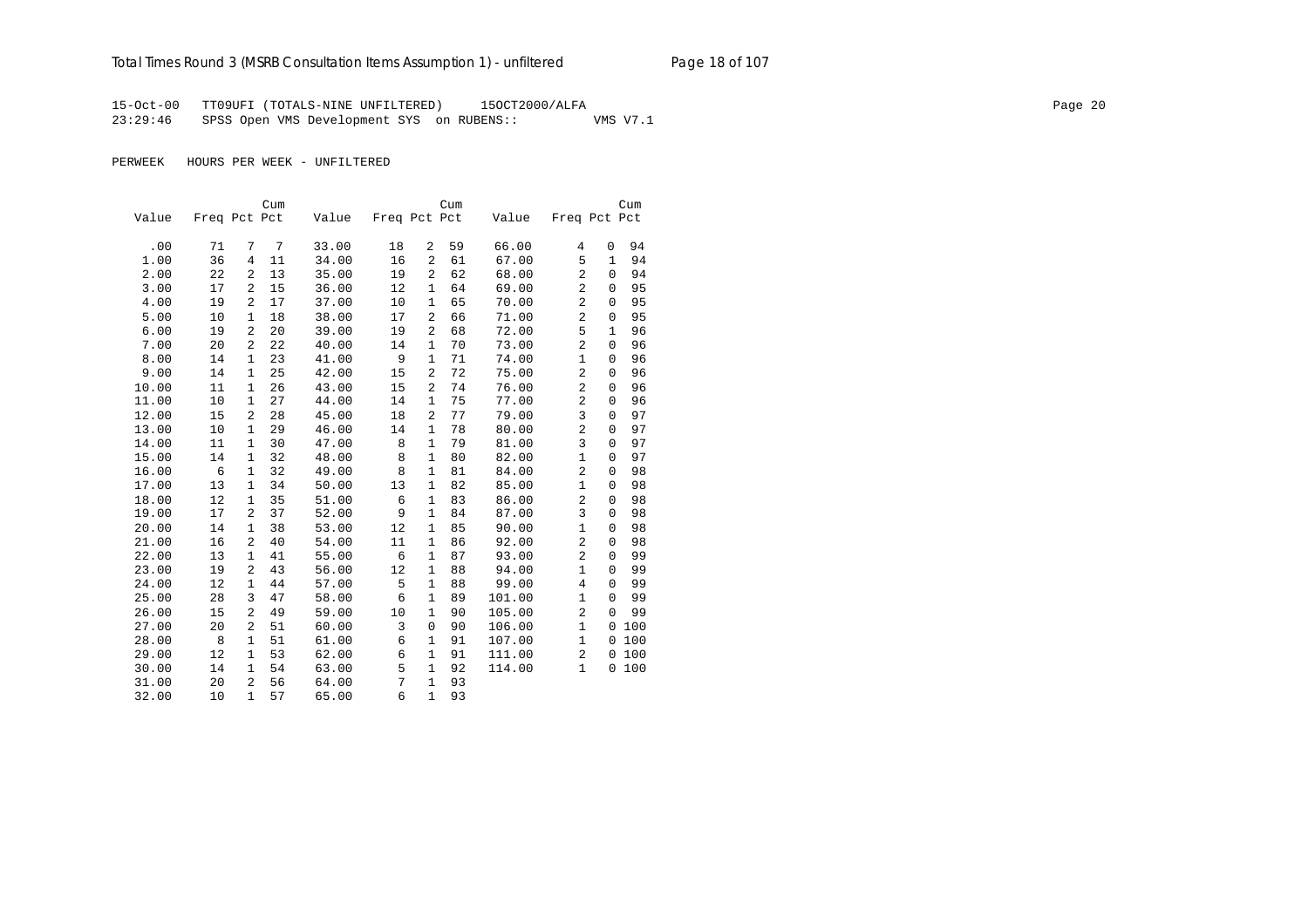### Total Times Round 3 (MSRB Consultation Items Assumption 1) - unfiltered Page 19 of 107

15-Oct-00 TT09UFI (TOTALS-NINE UNFILTERED) 15OCT2000/ALFA<br>23:29:47 SPSS Open VMS Development SYS on RUBENS:: WMS V7.1 SPSS Open VMS Development SYS on RUBENS:: VMS V7.1

PERWEEK HOURS PER WEEK - UNFILTERED

Count Midpoint One symbol equals approximately 4.00 occurrences

|      | 165 | 2.50   |            |                      |                       |     |     |     |
|------|-----|--------|------------|----------------------|-----------------------|-----|-----|-----|
|      | 77  | 7.50   |            | *******************  |                       |     |     |     |
|      | 57  | 12.50  |            | **************       |                       |     |     |     |
|      | 62  | 17.50  |            | ****************     |                       |     |     |     |
|      | 74  | 22.50  |            | *******************  |                       |     |     |     |
|      | 83  | 27.50  |            |                      | ********************* |     |     |     |
|      | 78  | 32.50  |            | ******************** |                       |     |     |     |
|      | 77  | 37.50  |            | *******************  |                       |     |     |     |
|      | 67  | 42.50  |            | *****************    |                       |     |     |     |
|      | 56  | 47.50  |            | **************       |                       |     |     |     |
|      | 51  | 52.50  |            | *************        |                       |     |     |     |
|      | 39  | 57.50  | ********** |                      |                       |     |     |     |
|      | 27  | 62.50  | *******    |                      |                       |     |     |     |
|      | 19  | 67.50  | *****      |                      |                       |     |     |     |
|      | 12  | 72.50  | $***$      |                      |                       |     |     |     |
|      | 9   | 77.50  | $***$      |                      |                       |     |     |     |
|      | 8   | 82.50  | $***$      |                      |                       |     |     |     |
|      | 6   | 87.50  | $***$      |                      |                       |     |     |     |
|      | 6   | 92.50  | $* *$      |                      |                       |     |     |     |
|      | 4   | 97.50  | $\star$    |                      |                       |     |     |     |
|      | 1   | 102.50 |            |                      |                       |     |     |     |
|      | 4   | 107.50 | $\star$    |                      |                       |     |     |     |
|      | 3   | 112.50 | ∗          |                      |                       |     |     |     |
|      |     |        |            |                      |                       |     |     |     |
|      |     |        | 0          | 40                   | 80                    | 120 | 160 | 200 |
|      |     |        |            |                      | Histogram frequency   |     |     |     |
| Mean |     | 29.914 |            | Std dev              | 23.010                |     |     |     |
|      |     |        |            |                      |                       |     |     |     |

Valid cases 985 Missing cases 0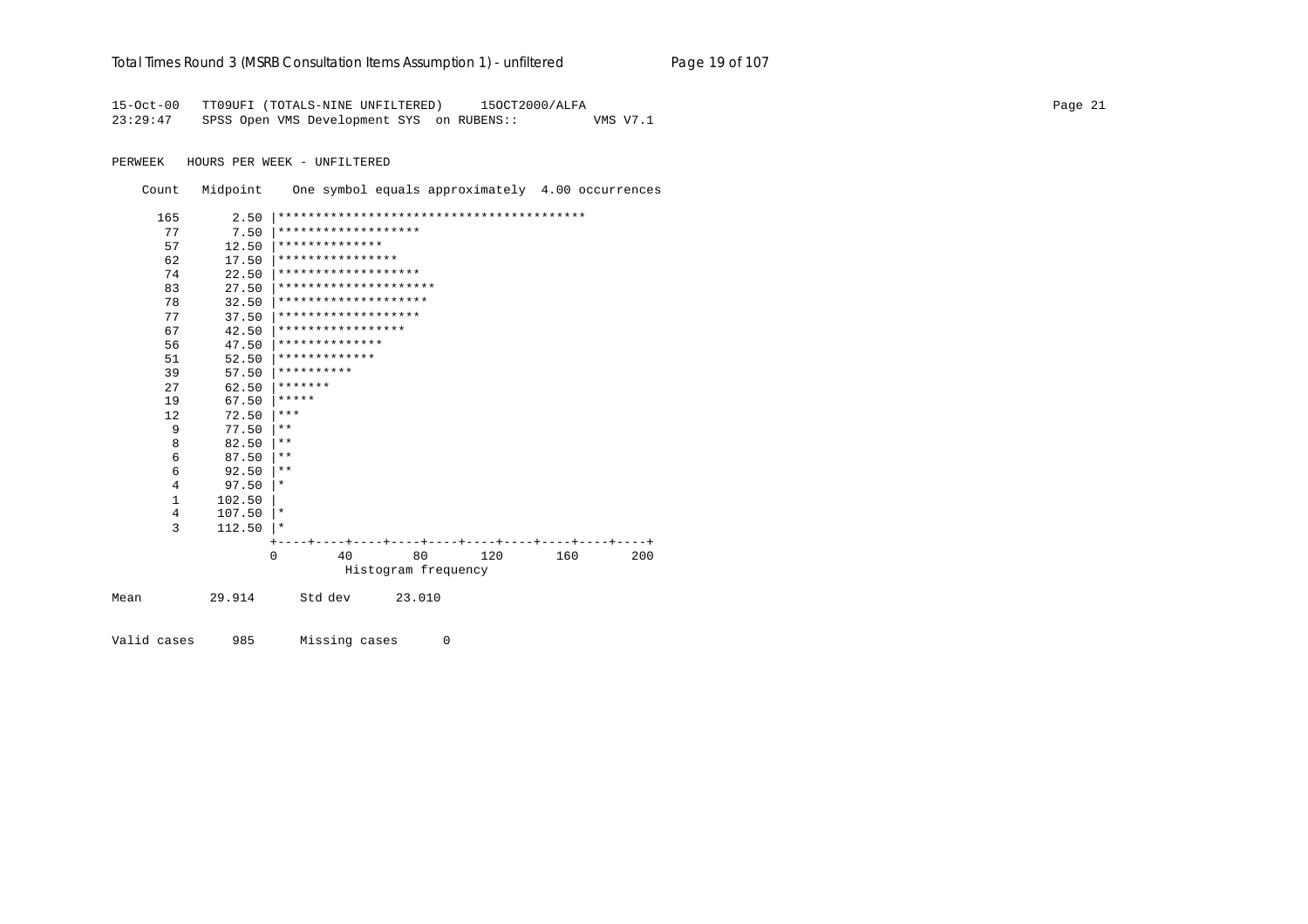15-Oct-00 TT09UFI (TOTALS-NINE UNFILTERED) 15OCT2000/ALFA Page 22 23:29:48 SPSS Open VMS Development SYS on RUBENS:: VMS V7.1

Preceding task required .38 seconds CPU time; 2.12 seconds elapsed.

 255 0 TEMPORARY 256 0 SELECT IF (SCIN36 EQ 4) 257 0 /\* 258 0 /\* TOTAL TIMES FREQUENCY DISTRIBUTION FOR GENERAL SURGEONS 259 0 /\* 260 0 FREQUENCIES VARIABLES=PERWEEK/ 261 0 FORMAT=CONDENSE/ 262 0 HISTOGRAM=INCREMENT (5)/ 263 0 STATISTICS=MEAN STDDEV  $264$  0 /\*

There are 1,073,640,320 bytes of memory available.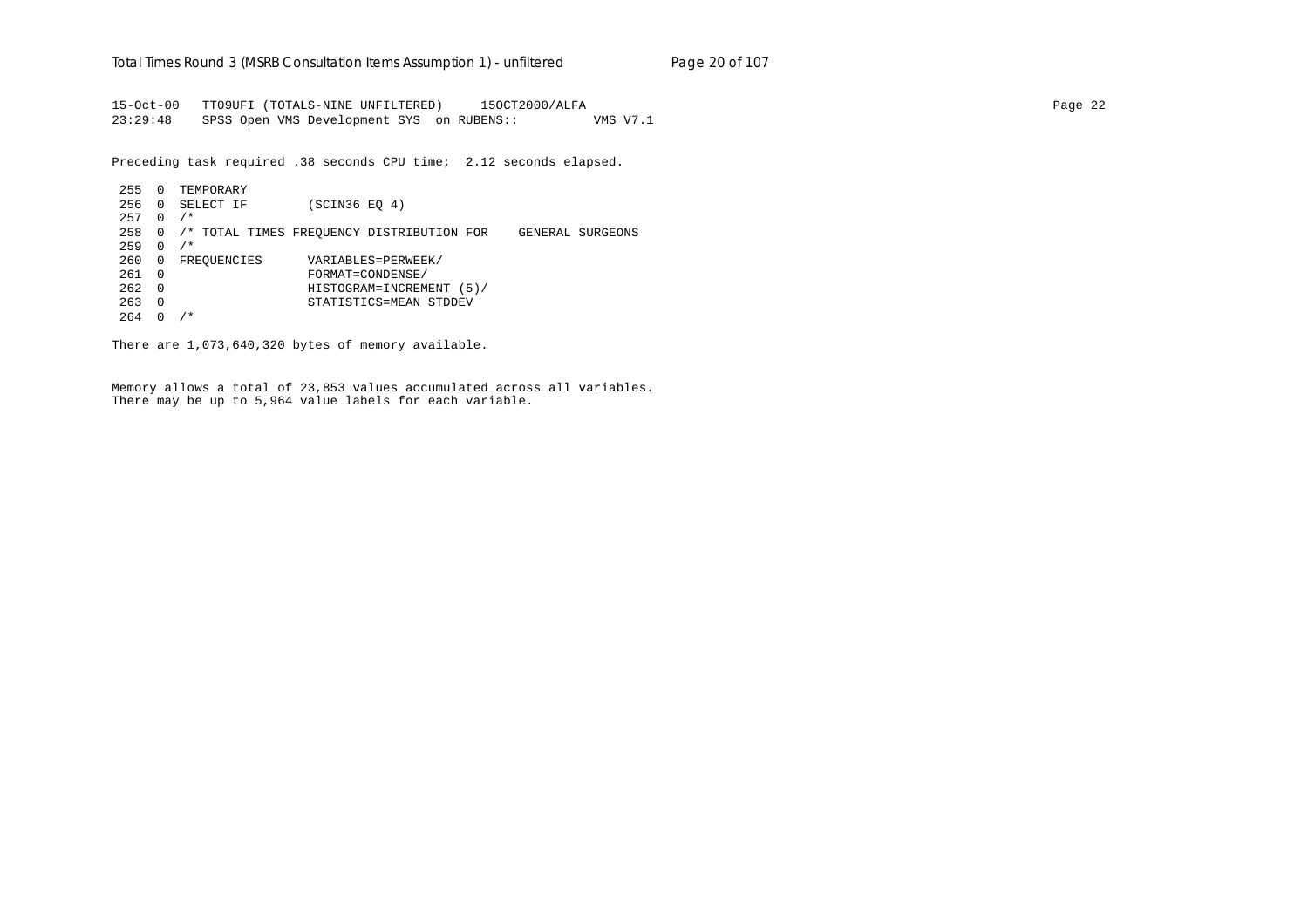15-Oct-00 TT09UFI (TOTALS-NINE UNFILTERED) 15OCT2000/ALFA Page 23 23:29:48 SPSS Open VMS Development SYS on RUBENS:: VMS V7.1

PERWEEK HOURS PER WEEK - UNFILTERED

|       |              |                | Cum |       |                |                | Cum |        |                |              | Cum |
|-------|--------------|----------------|-----|-------|----------------|----------------|-----|--------|----------------|--------------|-----|
| Value | Freq Pct Pct |                |     | Value | Freq Pct Pct   |                |     | Value  | Freq Pct Pct   |              |     |
|       |              |                |     |       |                |                |     |        |                |              |     |
| .00   | 123          | 10             | 10  | 29.00 | 27             | 2              | 67  | 58.00  | 6              | 0            | 97  |
| 1.00  | 74           | 6              | 16  | 30.00 | 18             | $\mathbf{1}$   | 69  | 59.00  | 2              | $\Omega$     | 97  |
| 2.00  | 47           | 4              | 20  | 31.00 | 13             | $\mathbf{1}$   | 70  | 61.00  | $\overline{2}$ | $\mathbf{0}$ | 97  |
| 3.00  | 23           | 2              | 22  | 32.00 | 26             | 2              | 72  | 63.00  | 3              | 0            | 97  |
| 4.00  | 29           | 2              | 25  | 33.00 | 22             | $\overline{a}$ | 74  | 66.00  | $\overline{2}$ | 0            | 97  |
| 5.00  | 24           | 2              | 27  | 34.00 | 16             | $\mathbf{1}$   | 75  | 67.00  | 3              | 0            | 98  |
| 6.00  | 24           | 2              | 29  | 35.00 | 16             | 1              | 77  | 68.00  | 1              | 0            | 98  |
| 7.00  | 29           | 2              | 31  | 36.00 | 21             | $\overline{a}$ | 78  | 69.00  | $\overline{2}$ | 0            | 98  |
| 8.00  | 16           | 1              | 32  | 37.00 | 21             | 2              | 80  | 70.00  | $\mathbf{1}$   | 0            | 98  |
| 9.00  | 13           | $\mathbf{1}$   | 33  | 38.00 | 16             | 1              | 81  | 71.00  | 1              | 0            | 98  |
| 10.00 | 19           | 2              | 35  | 39.00 | 6              | 0              | 82  | 72.00  | $\mathbf{1}$   | 0            | 98  |
| 11.00 | 16           | 1              | 36  | 40.00 | 14             | 1              | 83  | 74.00  | $\overline{2}$ | $\mathbf{0}$ | 98  |
| 12.00 | 18           | $\mathbf{1}$   | 38  | 41.00 | 12             | 1              | 84  | 75.00  | $\mathbf{1}$   | 0            | 98  |
| 13.00 | 22           | 2              | 40  | 42.00 | 9              | $\mathbf{1}$   | 85  | 77.00  | 2              | 0            | 98  |
| 14.00 | 12           | $\mathbf{1}$   | 41  | 43.00 | 16             | 1              | 86  | 78.00  | $\mathbf{1}$   | 0            | 99  |
| 15.00 | 19           | 2              | 42  | 44.00 | 12             | $\mathbf{1}$   | 87  | 80.00  | $\overline{2}$ | $\mathbf{0}$ | 99  |
| 16.00 | 13           | $\mathbf{1}$   | 43  | 45.00 | 15             | $\mathbf{1}$   | 88  | 81.00  | $\mathbf{1}$   | $\Omega$     | 99  |
| 17.00 | 23           | 2              | 45  | 46.00 | 15             | $\mathbf 1$    | 90  | 82.00  | 2              | $\mathbf 0$  | 99  |
| 18.00 | 19           | 2              | 47  | 47.00 | 7              | $\mathbf{1}$   | 90  | 83.00  | 1              | $\Omega$     | 99  |
| 19.00 | 29           | 2              | 49  | 48.00 | 8              | $\mathbf{1}$   | 91  | 85.00  | 3              | 0            | 99  |
| 20.00 | 19           | 2              | 51  | 49.00 | 7              | $\mathbf{1}$   | 91  | 86.00  | $\mathbf{1}$   | $\Omega$     | 99  |
| 21.00 | 24           | 2              | 53  | 50.00 | 9              | $\mathbf{1}$   | 92  | 88.00  | $\mathbf{1}$   | $\Omega$     | 99  |
| 22.00 | 12           | $\mathbf{1}$   | 54  | 51.00 | 6              | $\mathbf 0$    | 93  | 89.00  | $\mathbf{1}$   | 0            | 100 |
| 23.00 | 24           | 2              | 56  | 52.00 | $\overline{c}$ | 0              | 93  | 90.00  | $\mathbf{1}$   | 0            | 100 |
| 24.00 | 24           | 2              | 58  | 53.00 | 7              | 1              | 93  | 93.00  | $\mathbf{1}$   | 0            | 100 |
| 25.00 | 25           | 2              | 60  | 54.00 | 7              | $\mathbf{1}$   | 94  | 100.00 | $\mathbf{1}$   | 0            | 100 |
| 26.00 | 21           | 2              | 61  | 55.00 | 11             | 1              | 95  | 104.00 | 1              | 0            | 100 |
| 27.00 | 22           | $\overline{a}$ | 63  | 56.00 | 10             | $\mathbf{1}$   | 96  | 127.00 | $\mathbf{1}$   | 0            | 100 |
| 28.00 | 22           | $\overline{a}$ | 65  | 57.00 | 3              | $\Omega$       | 96  | 136.00 | $\mathbf{1}$   | $\Omega$     | 100 |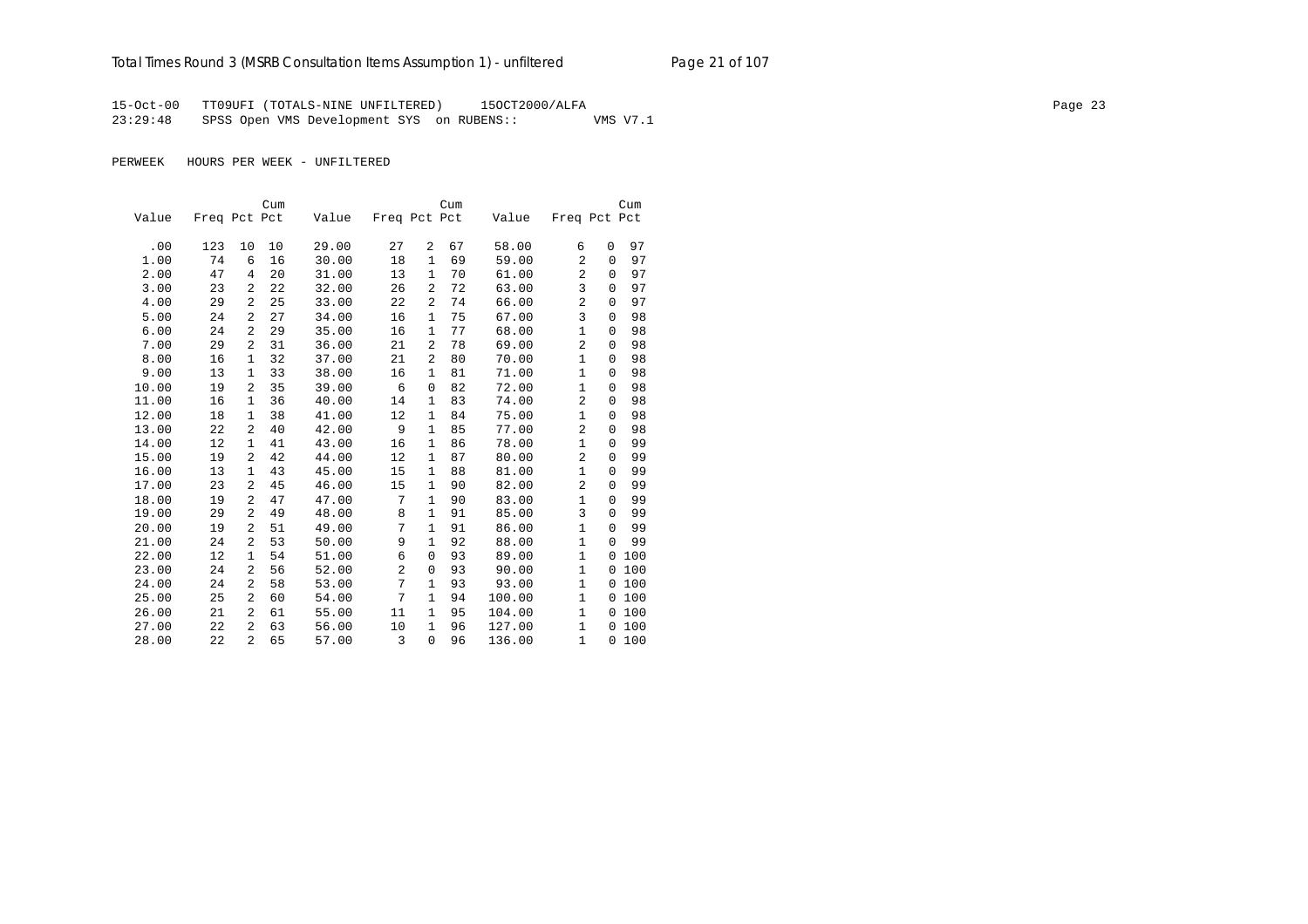### Total Times Round 3 (MSRB Consultation Items Assumption 1) - un*filtered* Page 22 of 107

15-Oct-00 TT09UFI (TOTALS-NINE UNFILTERED) 15OCT2000/ALFA Page 24 23:29:50 SPSS Open VMS Development SYS on RUBENS:: VMS V7.1

PERWEEK HOURS PER WEEK - UNFILTERED

Count Midpoint One symbol equals approximately 8.00 occurrences

| 296            | 2.50   |                 |    |                     | ************************************** |     |     |
|----------------|--------|-----------------|----|---------------------|----------------------------------------|-----|-----|
| 106            | 7.50   | *************   |    |                     |                                        |     |     |
| 87             | 12.50  | ***********     |    |                     |                                        |     |     |
| 103            | 17.50  | *************   |    |                     |                                        |     |     |
| 103            | 22.50  | *************   |    |                     |                                        |     |     |
| 117            | 27.50  | *************** |    |                     |                                        |     |     |
| 95             | 32.50  | ************    |    |                     |                                        |     |     |
| 80             | 37.50  | **********      |    |                     |                                        |     |     |
| 63             | 42.50  | ********        |    |                     |                                        |     |     |
| 52             | 47.50  | *******         |    |                     |                                        |     |     |
| 31             | 52.50  | ****            |    |                     |                                        |     |     |
| 32             | 57.50  | ****            |    |                     |                                        |     |     |
| 5              | 62.50  | $^\star$        |    |                     |                                        |     |     |
| 8              | 67.50  | $^\star$        |    |                     |                                        |     |     |
| 5              | 72.50  | $^\star$        |    |                     |                                        |     |     |
| $\overline{4}$ | 77.50  | $^\star$        |    |                     |                                        |     |     |
| 6              | 82.50  | $^\star$        |    |                     |                                        |     |     |
| 6              | 87.50  | $^\star$        |    |                     |                                        |     |     |
| 2              | 92.50  |                 |    |                     |                                        |     |     |
| $\mathbf 0$    | 97.50  |                 |    |                     |                                        |     |     |
| 2              | 102.50 |                 |    |                     |                                        |     |     |
| 0              | 107.50 |                 |    |                     |                                        |     |     |
| $\mathbf 0$    | 112.50 |                 |    |                     |                                        |     |     |
| $\mathbf 0$    | 117.50 |                 |    |                     |                                        |     |     |
| $\mathbf 0$    | 122.50 |                 |    |                     |                                        |     |     |
| 1              | 127.50 |                 |    |                     |                                        |     |     |
| 0              | 132.50 |                 |    |                     |                                        |     |     |
| 1              | 136.00 |                 |    |                     |                                        |     |     |
|                |        |                 |    |                     |                                        |     |     |
|                |        | $\mathbf 0$     | 80 | 160                 | 240                                    | 320 | 400 |
|                |        |                 |    | Histogram frequency |                                        |     |     |
| Mean           | 22.365 | Std dev         |    | 19.537              |                                        |     |     |

Valid cases 1205 Missing cases 0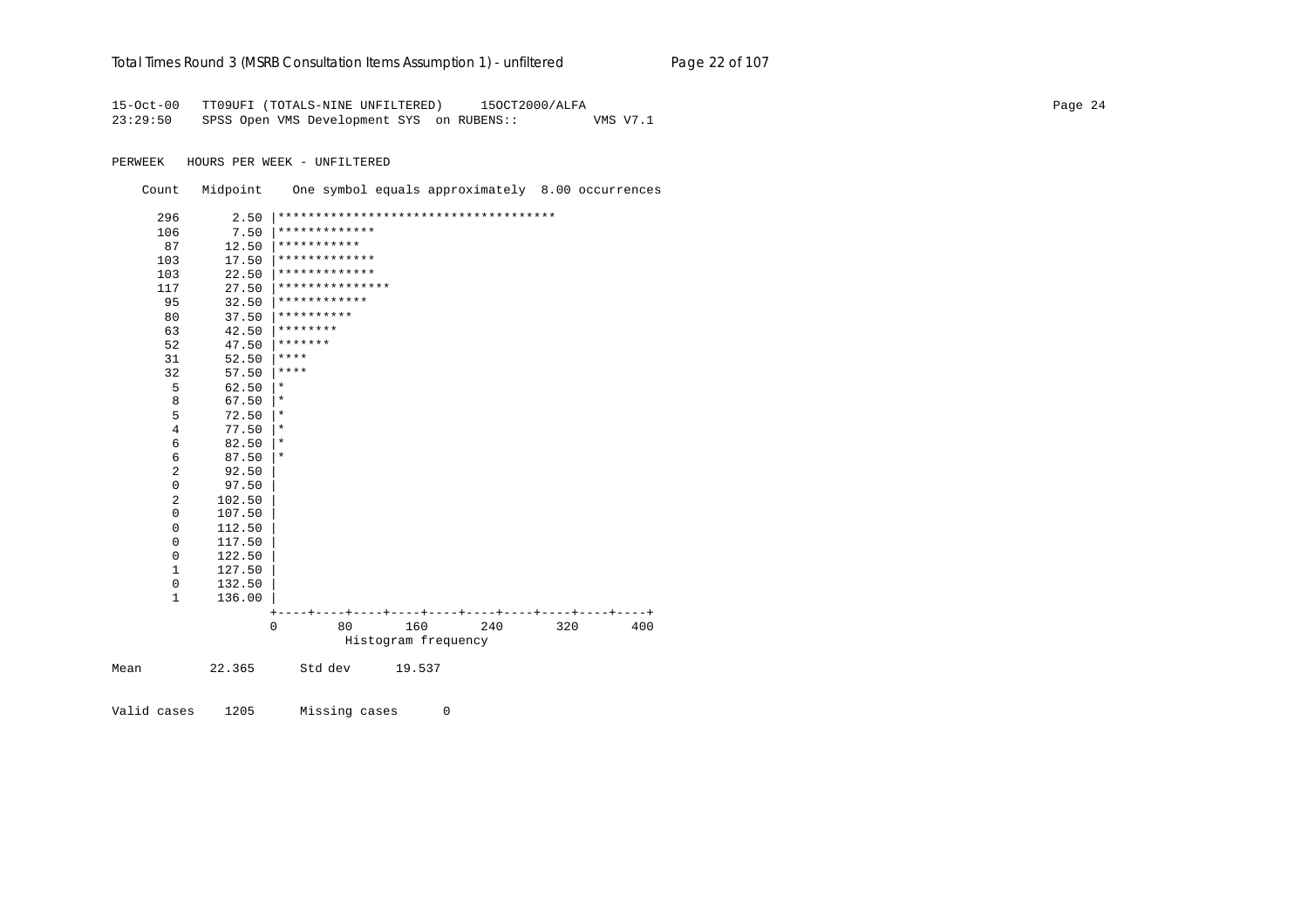15-Oct-00 TT09UFI (TOTALS-NINE UNFILTERED) 15OCT2000/ALFA Page 25 23:29:51 SPSS Open VMS Development SYS on RUBENS:: VMS V7.1

Preceding task required .29 seconds CPU time; 2.68 seconds elapsed.

 265 0 TEMPORARY 266 0 SELECT IF (SCIN36 EQ 5) 267 0 /\* 268 0 /\* TOTAL TIMES FREQUENCY DISTRIBUTION FOR CARDIO-THORACIC SURGEONS  $269 \quad 0 \quad /$ \* 270 0 FREQUENCIES VARIABLES=PERWEEK/ 271 0 FORMAT=CONDENSE/ 272 0 HISTOGRAM=INCREMENT (5)/ 273 0 STATISTICS=MEAN STDDEV  $274 \t0 \t/*$ 

There are 1,073,640,320 bytes of memory available.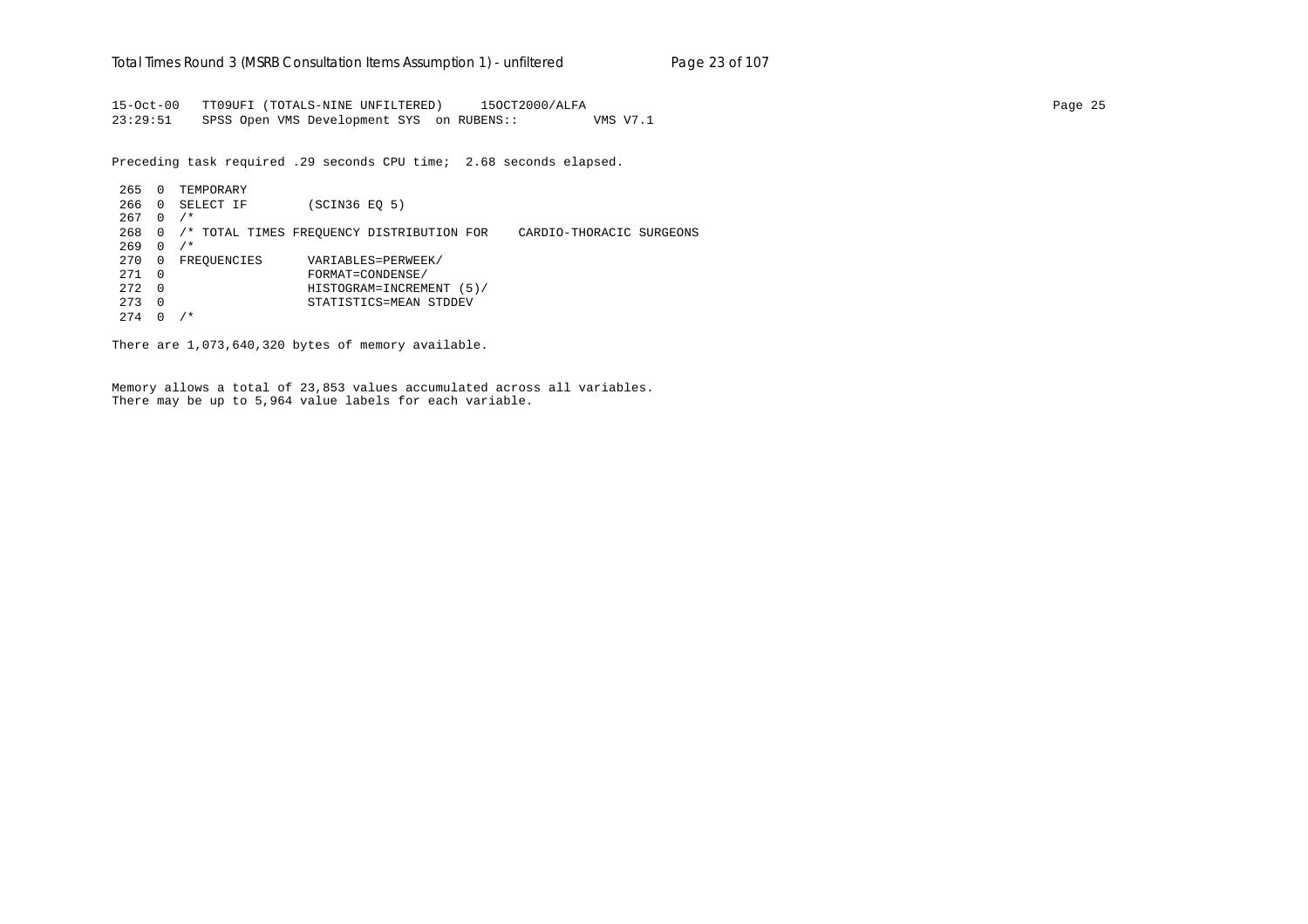### Total Times Round 3 (MSRB Consultation Items Assumption 1) - unfiltered Page 24 of 107

15-Oct-00 TT09UFI (TOTALS-NINE UNFILTERED) 15OCT2000/ALFA Page 26 23:29:51 SPSS Open VMS Development SYS on RUBENS:: VMS V7.1

PERWEEK HOURS PER WEEK - UNFILTERED

|       |                |                | Cum |       |                |                | Cum |       |                |                | Cum |
|-------|----------------|----------------|-----|-------|----------------|----------------|-----|-------|----------------|----------------|-----|
| Value | Freq Pct Pct   |                |     | Value | Freq Pct Pct   |                |     | Value | Freq Pct Pct   |                |     |
|       |                |                |     |       |                |                |     |       |                |                |     |
| .00   | 5              | 5              | 5   | 17.00 | 5              | 5.             | 49  | 35.00 | $\mathbf{1}$   | $\mathbf{1}$   | 81  |
| 1.00  | 4              | 4              | 9   | 18.00 | $\mathbf{1}$   | $\mathbf{1}$   | 50  | 36.00 | $\mathfrak{D}$ | $\mathcal{L}$  | 83  |
| 2.00  | 1              | 1              | 10  | 19.00 | $\mathfrak{D}$ | $\overline{a}$ | 52  | 37.00 | $\mathbf{1}$   | 1              | 84  |
| 3.00  | 4              | 4              | 14  | 20.00 | $\mathfrak{D}$ | 2              | 54  | 39.00 | 4              | 4              | 88  |
| 5.00  | $\mathfrak{D}$ | $\mathfrak{D}$ | 16  | 22.00 | 3              | 3              | 57  | 40.00 | $\mathfrak{D}$ | $\mathfrak{D}$ | 90  |
| 6.00  | 8              | 8              | 24  | 23.00 | 5              | 5.             | 62  | 41.00 | $\mathbf{1}$   | 1              | 91  |
| 8.00  | $\mathfrak{D}$ | 2              | 25  | 24.00 | $\mathfrak{D}$ | $\overline{a}$ | 64  | 42.00 | $\mathbf{1}$   | 1              | 92  |
| 9.00  | 3              | 3              | 28  | 25.00 | 3              | 3              | 67  | 43.00 | $\mathbf{1}$   | $\mathbf{1}$   | 93  |
| 10.00 | $\mathfrak{D}$ | 2              | 30  | 26.00 | 1              | $\mathbf{1}$   | 68  | 45.00 | $\mathfrak{D}$ | $\mathfrak{D}$ | 95  |
| 11.00 | 4              | 4              | 34  | 27.00 | $\overline{4}$ | 4              | 72  | 47.00 | $\mathfrak{D}$ | $\overline{a}$ | 97  |
| 12.00 | $\mathbf{1}$   | 1              | 35  | 28.00 | 1              | $\mathbf{1}$   | 73  | 56.00 | 1              | 1.             | 98  |
| 13.00 | 4              | 4              | 39  | 29.00 | 3              | 3              | 75  | 58.00 | $\mathbf{1}$   | 1              | 99  |
| 14.00 | 2              | $\mathfrak{D}$ | 41  | 30.00 | $\mathfrak{D}$ | $\overline{a}$ | 77  | 80.00 | $\mathbf{1}$   | $\mathbf{1}$   | 100 |
| 15.00 | 1.             | 1              | 42  | 33.00 | $\mathbf{1}$   | $\mathbf{1}$   | 78  |       |                |                |     |
| 16.00 | $\mathfrak{D}$ | 2              | 44  | 34.00 | $\mathfrak{D}$ | 2              | 80  |       |                |                |     |

Count Midpoint One symbol equals approximately .40 occurrences

| 14       | 2.50   | ************************************ |                                       |     |    |    |
|----------|--------|--------------------------------------|---------------------------------------|-----|----|----|
| 15       | 7.50   |                                      |                                       |     |    |    |
| 13       | 12.50  | *********************************    |                                       |     |    |    |
| 11       | 17.50  | ****************************         |                                       |     |    |    |
| 12       | 22.50  | ******************************       |                                       |     |    |    |
| 12       | 27.50  | ******************************       |                                       |     |    |    |
| 5        | 32.50  | *************                        |                                       |     |    |    |
| 8        | 37.50  | ********************                 |                                       |     |    |    |
| 5        | 42.50  | *************                        |                                       |     |    |    |
| 4        | 47.50  | **********                           |                                       |     |    |    |
| $\Omega$ | 52.50  |                                      |                                       |     |    |    |
| 2        | 57.50  | *****                                |                                       |     |    |    |
| $\Omega$ | 62.50  |                                      |                                       |     |    |    |
| $\Omega$ | 67.50  |                                      |                                       |     |    |    |
| $\Omega$ | 72.50  |                                      |                                       |     |    |    |
| 1        | 77.50  | ***                                  |                                       |     |    |    |
|          |        |                                      | ---+----+----+----+----+----+---+---+ |     |    |    |
|          |        | $\Omega$<br>4                        | 8                                     | 12. | 16 | 20 |
|          |        |                                      | Histogram frequency                   |     |    |    |
| Mean     | 20.598 | Std dev                              | 15.337                                |     |    |    |

Valid cases 102 Missing cases 0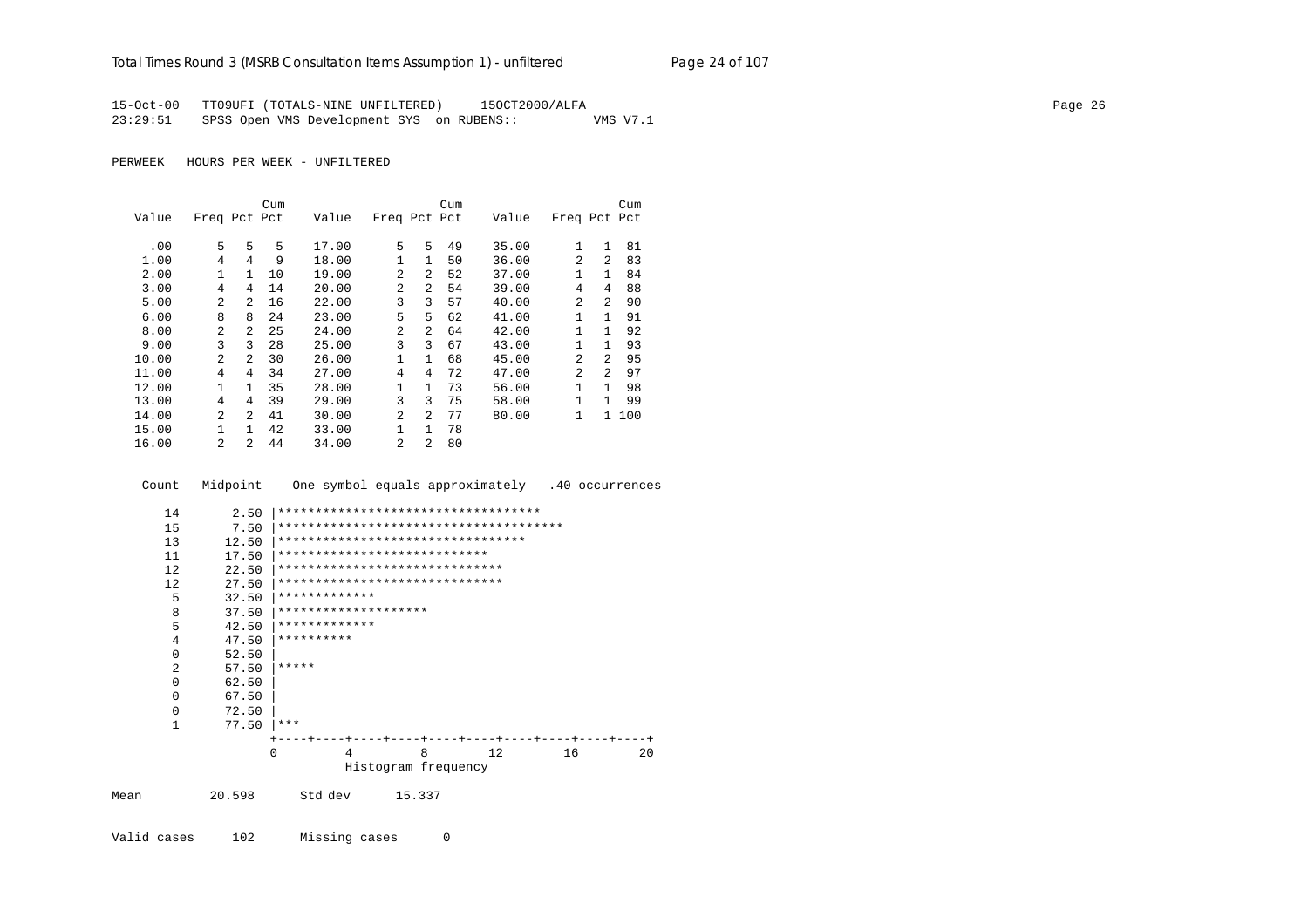15-Oct-00 TT09UFI (TOTALS-NINE UNFILTERED) 15OCT2000/ALFA Page 27 23:29:52 SPSS Open VMS Development SYS on RUBENS:: VMS V7.1

Preceding task required .39 seconds CPU time; 1.40 seconds elapsed.

 275 0 TEMPORARY 276 0 SELECT IF (SCIN36 EQ 6) 277 0 /\* 278 0 /\* TOTAL TIMES FREQUENCY DISTRIBUTION FOR NEUROSURGEONS 279 0 /\* 280 0 FREQUENCIES VARIABLES=PERWEEK/ 281 0 FORMAT=CONDENSE/ 282 0 HISTOGRAM=INCREMENT (5)/ 283 0 STATISTICS=MEAN STDDEV 284 0 /\*

There are 1,073,640,320 bytes of memory available.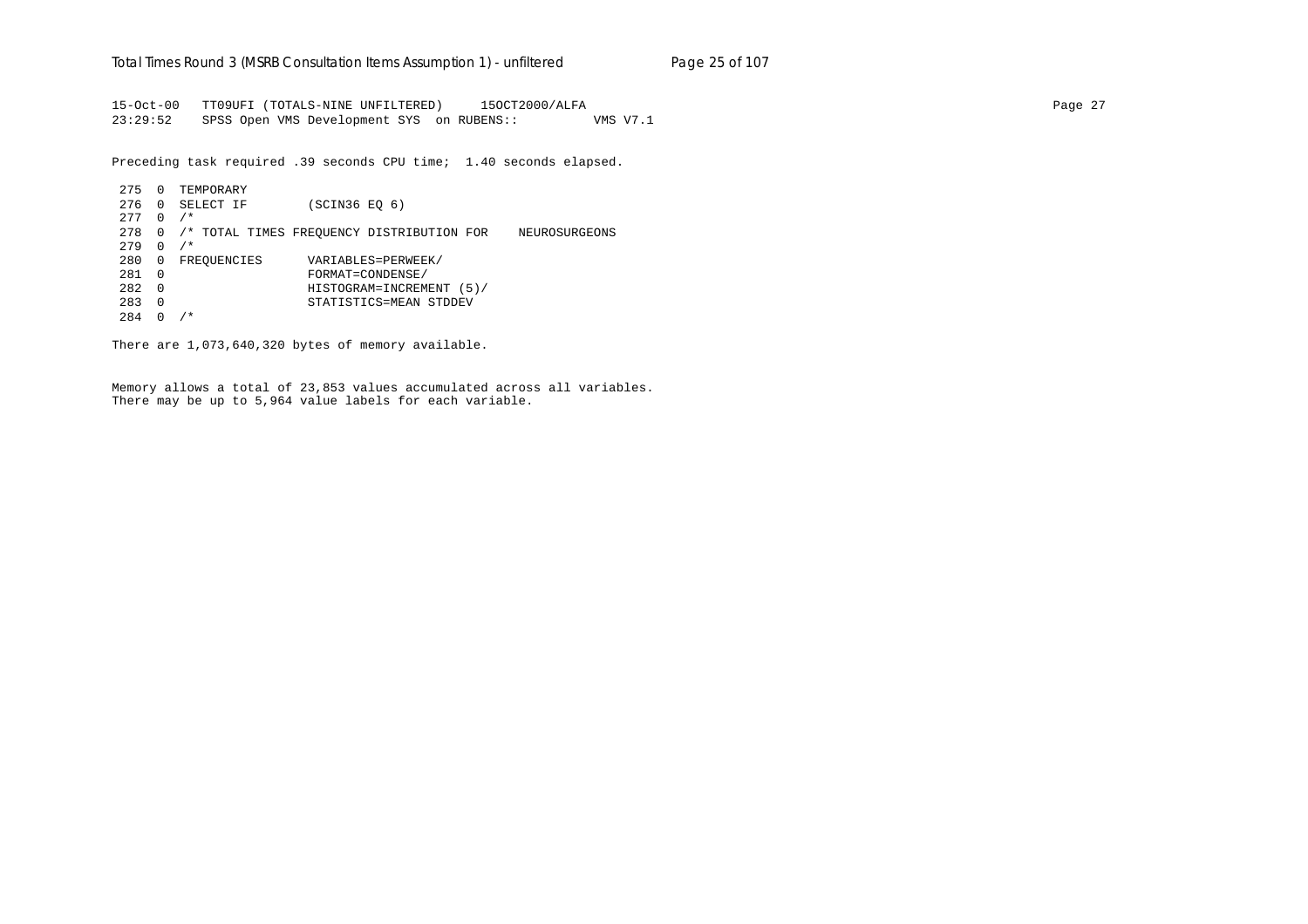### Total Times Round 3 (MSRB Consultation Items Assumption 1) - unfiltered Page 26 of 107

15-Oct-00 TT09UFI (TOTALS-NINE UNFILTERED) 15OCT2000/ALFA 23:29:53 SPSS Open VMS Development SYS on RUBENS:: VMS V7.1

PERWEEK HOURS PER WEEK - UNFILTERED

|       |                |               | Cum  |       |                |              | Cum |       |                |                | Cum |
|-------|----------------|---------------|------|-------|----------------|--------------|-----|-------|----------------|----------------|-----|
| Value | Freq Pct Pct   |               |      | Value | Freq Pct Pct   |              |     | Value | Freq Pct Pct   |                |     |
| .00   | 9              | 8             | 8    | 14.00 | $\mathbf{1}$   | $\mathbf{1}$ | 47  | 28.00 | 2              | $\mathfrak{D}$ | 85  |
| 1.00  | 3              | 3             | 11   | 15.00 | 3              | 3            | 50  | 29.00 | 1              | 1              | 85  |
| 2.00  | 3              | 3             | 14   | 16.00 | 3              | 3            | 53  | 31.00 | 3              | 3              | 88  |
| 4.00  | 1              | 1.            | 15   | 17.00 | 6              | 5            | 58  | 32.00 | $\overline{2}$ | $\mathfrak{D}$ | 90  |
| 5.00  | 4              | 4             | 18   | 18.00 | 5              | 5            | 63  | 33.00 | $\overline{2}$ | $\overline{a}$ | 92  |
| 6.00  | 3              | 3             | 21   | 19.00 | 3              | 3            | 65  | 34.00 | 2              | $\mathfrak{D}$ | 94  |
| 7.00  |                | 1             | 2.2. | 20.00 | 4              | 4            | 69  | 35.00 | 1              | 1              | 95  |
| 8.00  | 6              | 5             | 27   | 22.00 | $\mathfrak{D}$ | 2            | 71  | 36.00 | 1              | 1              | 95  |
| 9.00  | 5              | 5.            | 32   | 23.00 | 3              | 3            | 74  | 37.00 | 1              | 1              | 96  |
| 10.00 | $\mathfrak{D}$ | $\mathcal{L}$ | 34   | 24.00 | $\mathfrak{D}$ | 2            | 75  | 39.00 | 1              | 1              | 97  |
| 11.00 | 6              | 5             | 39   | 25.00 | $\mathfrak{D}$ | 2            | 77  | 42.00 | 1              | 1              | 98  |
| 12.00 | 4              | 4             | 43   | 26.00 | 3              | 3            | 80  | 46.00 | 1              | 1              | 99  |
| 13.00 | 4              | 4             | 46   | 27.00 | 3              | 3            | 83  | 48.00 | 1              | 1              | 100 |

| Count          | Midpoint              |              |         |                                                              |   |     |    | One symbol equals approximately .40 occurrences |
|----------------|-----------------------|--------------|---------|--------------------------------------------------------------|---|-----|----|-------------------------------------------------|
| 16<br>19<br>17 | 2.50<br>7.50<br>12.50 |              |         |                                                              |   |     |    |                                                 |
| 20             | 17.50                 |              |         |                                                              |   |     |    |                                                 |
| 11<br>11       | 22.50<br>27.50        |              |         | ****************************<br>**************************** |   |     |    |                                                 |
| 9<br>4         | 32.50<br>37.50        | **********   |         | ***********************                                      |   |     |    |                                                 |
| 2              | 42.50<br>47.50        | ***<br>***** |         |                                                              |   |     |    |                                                 |
|                |                       |              |         |                                                              |   |     |    |                                                 |
|                |                       | 0            | 4       | Histogram frequency                                          | 8 | 12. | 16 | 20                                              |
| Mean           | 16.382                |              | Std dev | 11.336                                                       |   |     |    |                                                 |

Valid cases 110 Missing cases 0 Page 28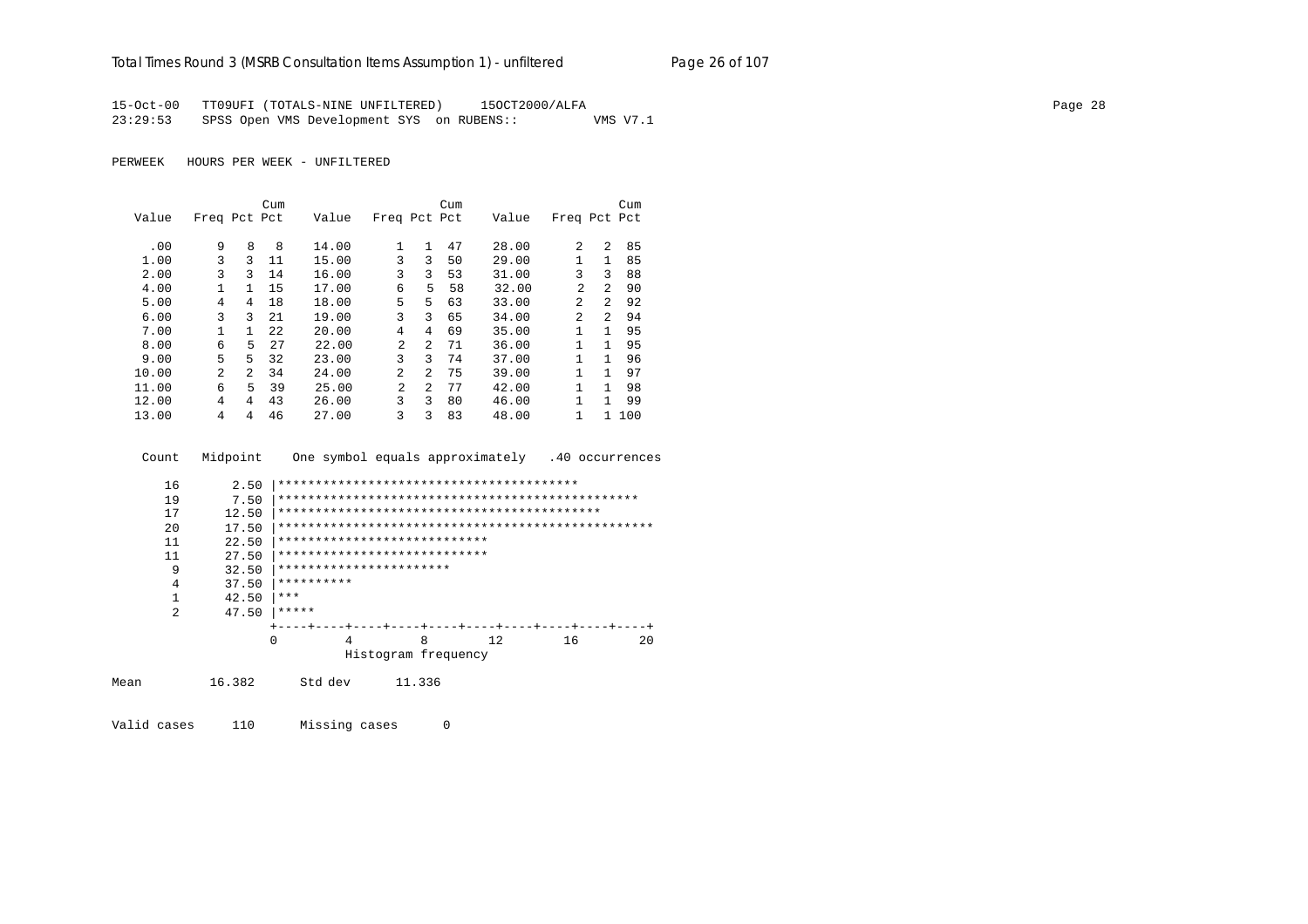15-Oct-00 TT09UFI (TOTALS-NINE UNFILTERED) 15OCT2000/ALFA Page 29 23:29:54 SPSS Open VMS Development SYS on RUBENS:: VMS V7.1

Preceding task required .29 seconds CPU time; 1.34 seconds elapsed.

 285 0 TEMPORARY 286 0 SELECT IF (SCIN36 EQ 7) 287 0 /\* 288 0 /\* TOTAL TIMES FREQUENCY DISTRIBUTION FOR ORTHOPAEDIC SURGEONS 289 0 /\* 290 0 FREQUENCIES VARIABLES=PERWEEK/ 291 0 FORMAT=CONDENSE/ 292 0 HISTOGRAM=INCREMENT (5)/ 293 0 STATISTICS=MEAN STDDEV 294 0 /\*

There are 1,073,640,320 bytes of memory available.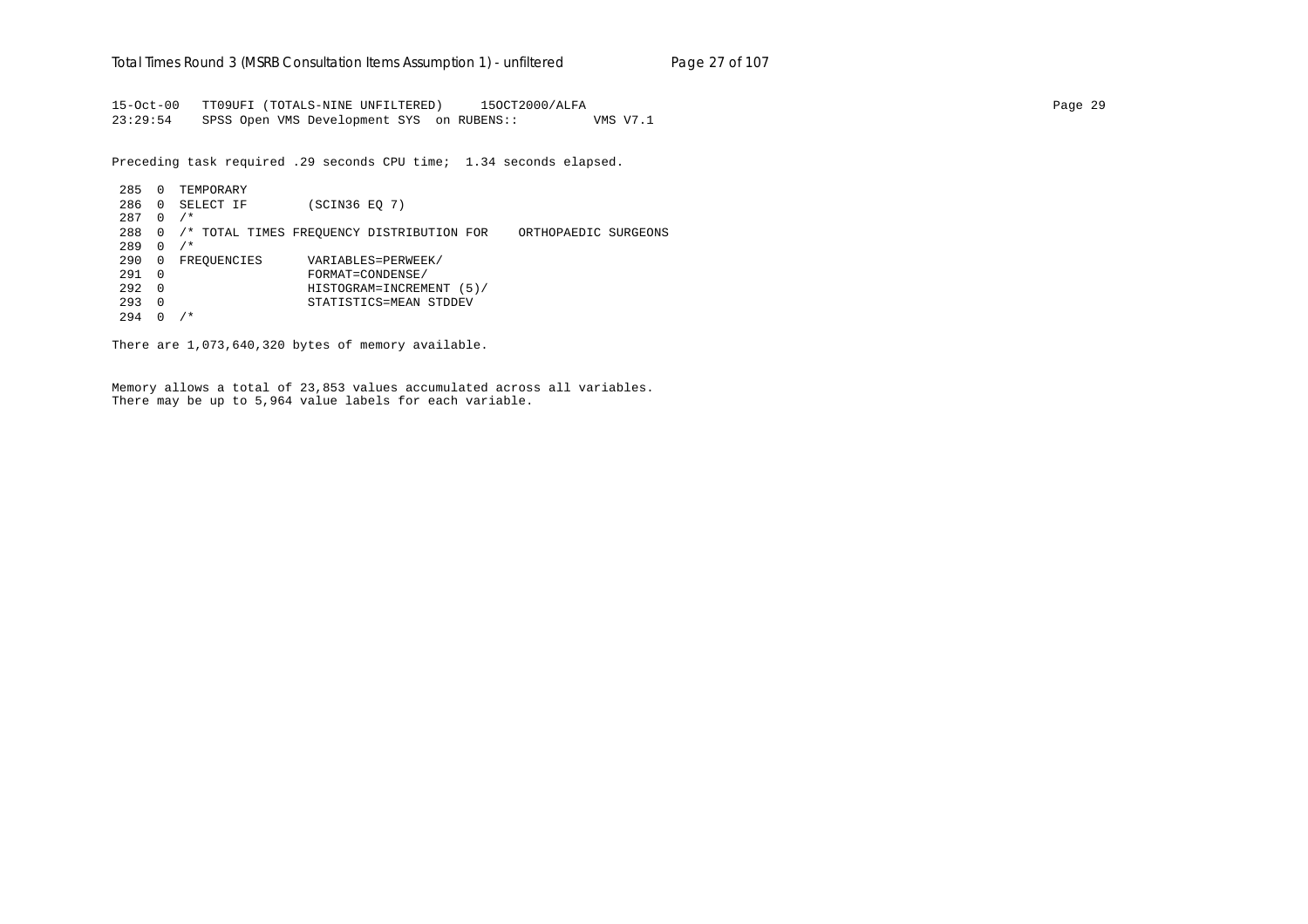15-Oct-00 TT09UFI (TOTALS-NINE UNFILTERED) 15OCT2000/ALFA Page 30 23:29:54 SPSS Open VMS Development SYS on RUBENS:: VMS V7.1

|       |              |                | Cum |       |              |                | Cum |        |                |              | Cum |
|-------|--------------|----------------|-----|-------|--------------|----------------|-----|--------|----------------|--------------|-----|
| Value | Freq Pct Pct |                |     | Value | Freq Pct Pct |                |     | Value  | Freq Pct Pct   |              |     |
|       |              |                |     |       |              |                |     |        |                |              |     |
| .00   | 39           | 6              | 6   | 24.00 | 19           | 3              | 55  | 48.00  | 4              | $\mathbf{1}$ | 94  |
| 1.00  | 20           | 3              | 9   | 25.00 | 13           | $\mathfrak{D}$ | 57  | 49.00  | 5              | $\mathbf{1}$ | 95  |
| 2.00  | 14           | 2              | 11  | 26.00 | 11           | 2              | 59  | 50.00  | 3              | $\Omega$     | 95  |
| 3.00  | 10           | 1              | 12  | 27.00 | 23           | 3              | 62  | 51.00  | 2              | 0            | 95  |
| 4.00  | 11           | 2              | 14  | 28.00 | 19           | 3              | 65  | 52.00  | 3              | 0            | 96  |
| 5.00  | 17           | $\overline{a}$ | 16  | 29.00 | 20           | 3              | 68  | 53.00  | $\mathbf{1}$   | $\Omega$     | 96  |
| 6.00  | 12           | $\overline{a}$ | 18  | 30.00 | 16           | $\overline{a}$ | 70  | 54.00  | $\mathbf{1}$   | 0            | 96  |
| 7.00  | 7            | 1              | 19  | 31.00 | 14           | $\overline{a}$ | 72  | 55.00  | 3              | $\Omega$     | 97  |
| 8.00  | 5            | 1              | 20  | 32.00 | 18           | 3              | 75  | 56.00  | $\mathbf{1}$   | $\Omega$     | 97  |
| 9.00  | 10           | 1              | 21  | 33.00 | 18           | 3              | 77  | 57.00  | 5              | $\mathbf{1}$ | 97  |
| 10.00 | 12           | 2              | 23  | 34.00 | 13           | $\overline{a}$ | 79  | 58.00  | $\mathbf{1}$   | $\Omega$     | 98  |
| 11.00 | 12           | 2              | 25  | 35.00 | 17           | $\overline{a}$ | 82  | 59.00  | $\mathbf 1$    | $\Omega$     | 98  |
| 12.00 | 16           | 2              | 27  | 36.00 | 8            | $\mathbf{1}$   | 83  | 63.00  | $\mathbf{1}$   | 0            | 98  |
| 13.00 | 14           | $\mathfrak{D}$ | 29  | 37.00 | 8            | 1              | 84  | 64.00  | 1              | $\Omega$     | 98  |
| 14.00 | 14           | $\overline{a}$ | 31  | 38.00 | 9            | 1              | 85  | 65.00  | 2              | $\Omega$     | 98  |
| 15.00 | 14           | 2              | 33  | 39.00 | 8            | 1              | 86  | 67.00  | $\mathbf{1}$   | $\Omega$     | 98  |
| 16.00 | 13           | 2              | 35  | 40.00 | 10           | 1              | 88  | 68.00  | $\overline{2}$ | $\Omega$     | 99  |
| 17.00 | 13           | 2              | 37  | 41.00 | 3            | $\Omega$       | 88  | 69.00  | 2              | $\Omega$     | 99  |
| 18.00 | 14           | $\overline{a}$ | 39  | 42.00 | 3            | $\Omega$       | 89  | 71.00  | $\mathbf{1}$   | $\Omega$     | 99  |
| 19.00 | 13           | 2              | 41  | 43.00 | 8            | 1              | 90  | 73.00  | 2              | $\Omega$     | 99  |
| 20.00 | 19           | 3              | 43  | 44.00 | 3            | 0              | 90  | 75.00  | $\mathbf{1}$   | 0            | 100 |
| 21.00 | 21           | 3              | 47  | 45.00 | 6            | 1              | 91  | 93.00  | $\mathbf{1}$   | 0            | 100 |
| 22.00 | 19           | 3              | 49  | 46.00 | 7            | 1              | 92  | 97.00  | $\mathbf{1}$   | $\Omega$     | 100 |
| 23.00 | 21           | 3              | 52  | 47.00 | 8            | $\mathbf{1}$   | 93  | 107.00 | 1              | 0            | 100 |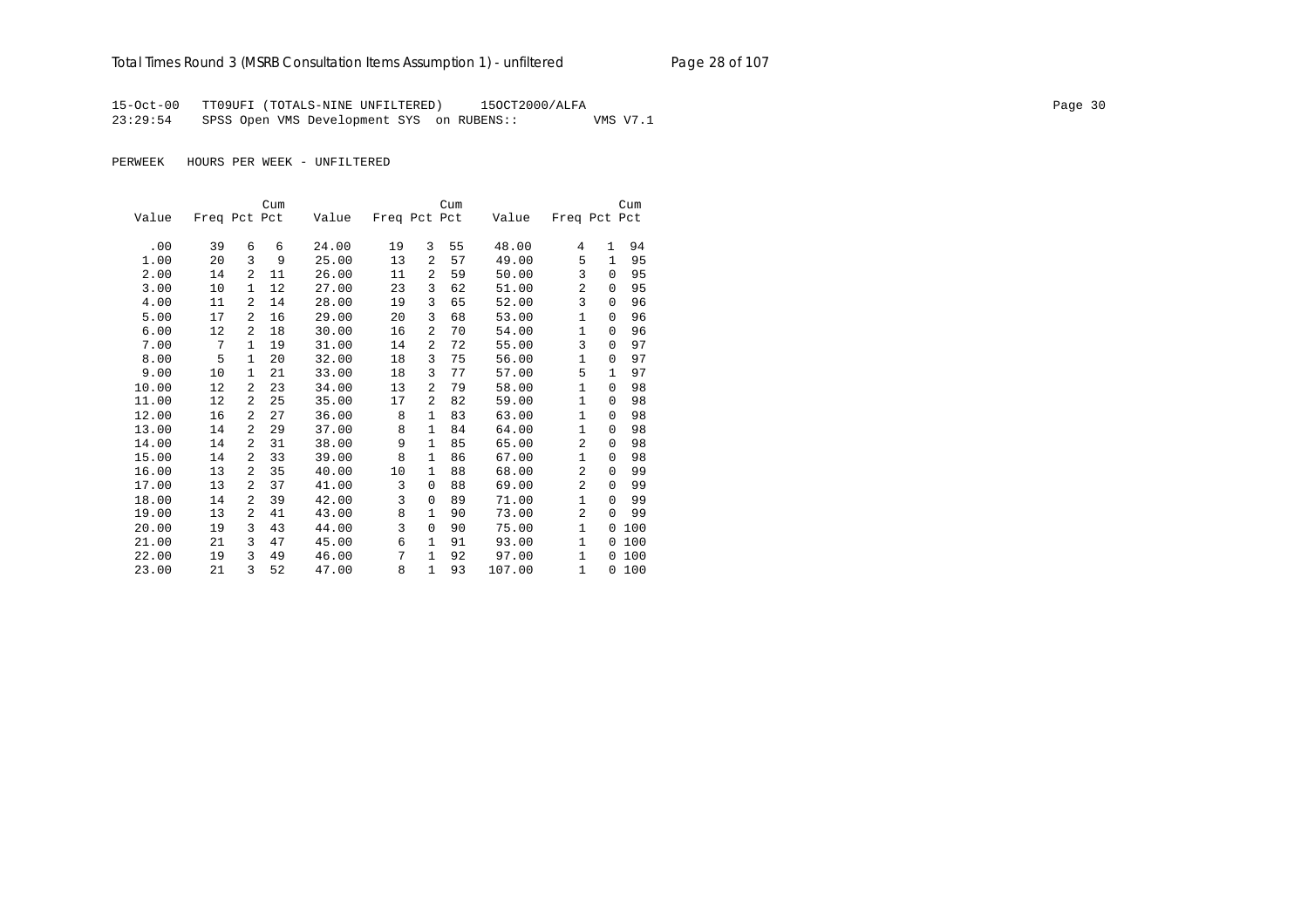| Total Times Round 3 (MSRB Consultation Items Assumption 1) - unfiltered |  | Page 29 of 107 |
|-------------------------------------------------------------------------|--|----------------|
|                                                                         |  |                |

Page 31

15-Oct-00 TT09UFI (TOTALS-NINE UNFILTERED) 150CT2000/ALFA 23:29:55 SPSS Open VMS Development SYS on RUBENS:: VMS V7.1

PERWEEK HOURS PER WEEK - UNFILTERED

Count Midpoint One symbol equals approximately 2.00 occurrences

| 94             | 2.50     |                                    |
|----------------|----------|------------------------------------|
| 51             | 7.50     | **************************         |
| 68             | 12.50    | ********************************** |
| 67             | 17.50    | ********************************** |
| 99             | 22.50    |                                    |
| 86             | 27.50    |                                    |
| 79             | 32.50    |                                    |
| 50             | 37.50    | *************************          |
| 27             | 42.50    | **************                     |
| 30             | 47.50    | ***************                    |
| 10             | 52.50    | *****                              |
| 11             | 57.50    | ******                             |
| $\overline{2}$ | 62.50    | $\ast$                             |
| 7              | 67.50    | ****                               |
| $\overline{3}$ | 72.50    | $***$                              |
| $\mathbf{1}$   | 77.50    | $\ast$                             |
| $\Omega$       | 82.50    |                                    |
| $\Omega$       | 87.50    |                                    |
| $\mathbf{1}$   | 92.50    | $\ast$                             |
| $\mathbf{1}$   | 97.50    | $\ast$                             |
| $\Omega$       | 102.50   |                                    |
| $\mathbf{1}$   | 107.00   | $\star$                            |
|                |          |                                    |
|                | $\Omega$ | 2.0<br>40<br>60<br>80<br>100       |
|                |          | Histogram frequency                |
| Mean           | 23.480   | 16.120<br>Std dev                  |

Valid cases 688 Missing cases  $\overline{0}$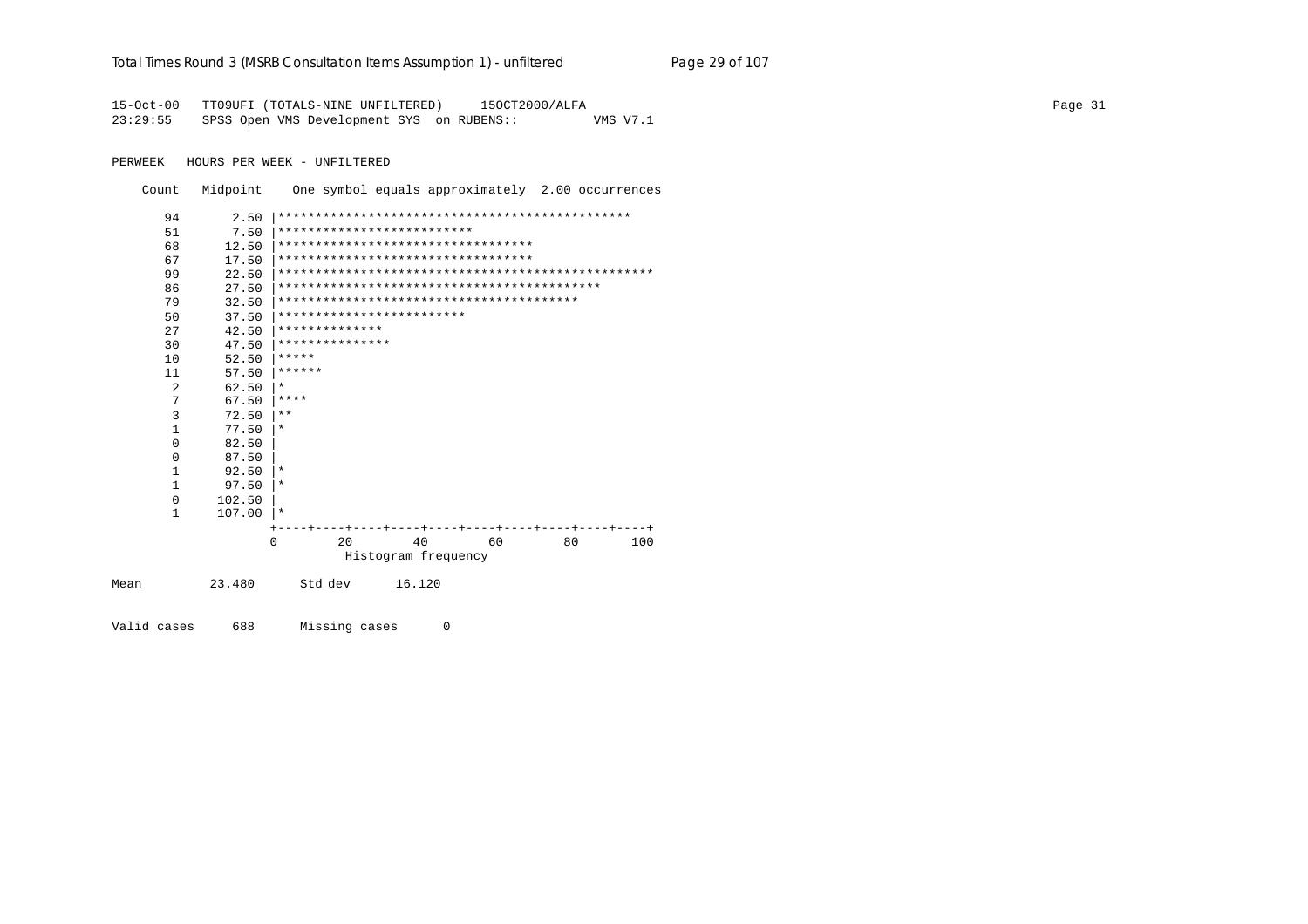15-Oct-00 TT09UFI (TOTALS-NINE UNFILTERED) 15OCT2000/ALFA Page 32 23:29:55 SPSS Open VMS Development SYS on RUBENS:: VMS V7.1

Preceding task required .30 seconds CPU time; 1.64 seconds elapsed.

 295 0 TEMPORARY 296 0 SELECT IF (SCIN36 EQ 8) 297 0 /\* 298 0 /\* TOTAL TIMES FREQUENCY DISTRIBUTION FOR PAEDIATRIC SURGEONS 299 0 /\* 300 0 FREQUENCIES VARIABLES=PERWEEK/ 301 0 FORMAT=CONDENSE/ 302 0 HISTOGRAM=INCREMENT (5)/ 303 0 STATISTICS=MEAN STDDEV 304 0 /\*

There are 1,073,640,320 bytes of memory available.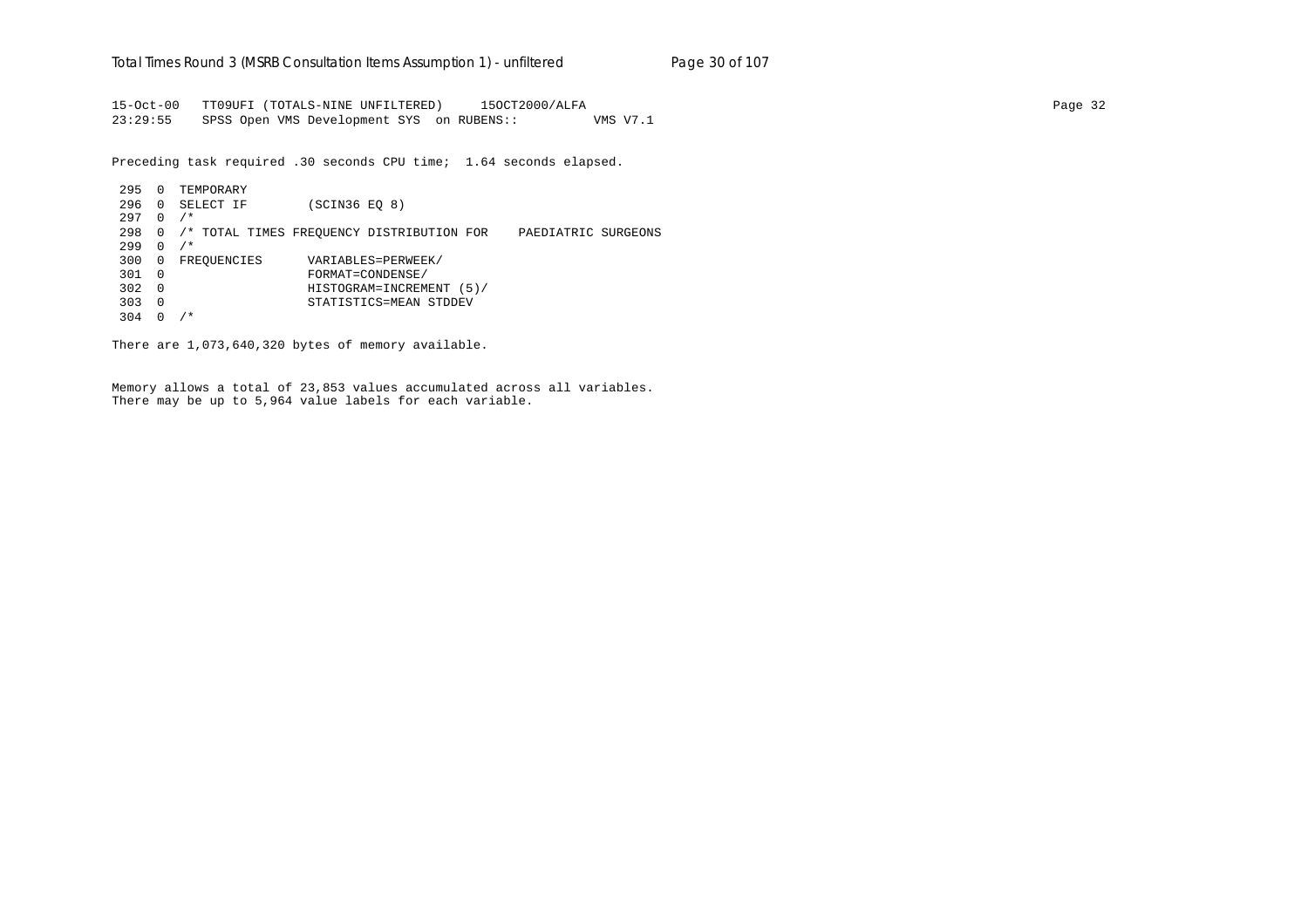# Total Times Round 3 (MSRB Consultation Items Assumption 1) - unfiltered Page 31 of 107

15-Oct-00 TT09UFI (TOTALS-NINE UNFILTERED) 15OCT2000/ALFA Page 33 23:29:56 SPSS Open VMS Development SYS on RUBENS:: VMS V7.1

PERWEEK HOURS PER WEEK - UNFILTERED

|       |                |                | Cum |       |              |                | Cum |       |              |                | Cum |
|-------|----------------|----------------|-----|-------|--------------|----------------|-----|-------|--------------|----------------|-----|
| Value | Freq Pct Pct   |                |     | Value | Freq Pct Pct |                |     | Value | Freq Pct Pct |                |     |
|       |                |                |     |       |              |                |     |       |              |                |     |
| .00   | 5.             | 10             | 10  | 12.00 | 2            | 4              | 48  | 30.00 |              | 2              | 83  |
| 1.00  |                | $2^{1}$        | 13  | 13.00 | 2            | 4              | 52  | 35.00 |              | 2              | 85  |
| 2.00  | 2              | 4              | 17  | 15.00 | 3            | 6              | 58  | 36.00 |              | 2              | 88  |
| 3.00  |                | $\overline{2}$ | 19  | 16.00 | 1            | $\overline{a}$ | 60  | 37.00 |              | $2^{1}$        | 90  |
| 4.00  | $\mathfrak{D}$ | 4              | 23  | 17.00 | 2            | 4              | 65  | 41.00 |              | $\mathfrak{D}$ | 92  |
| 6.00  |                | $\mathcal{L}$  | 25  | 19.00 | 2            | 4              | 69  | 47.00 |              | $\mathfrak{D}$ | 94  |
| 7.00  | 4              | 8              | 33  | 23.00 | 3            | 6              | 75  | 53.00 |              | $\mathcal{L}$  | 96  |
| 9.00  | $\overline{a}$ | 4              | 38  | 25.00 | 1            | 2              | 77  | 54.00 |              | $\mathfrak{D}$ | 98  |
| 10.00 |                | $\overline{2}$ | 40  | 27.00 |              | 2              | 79  | 63.00 |              | $2^{\circ}$    | 100 |
| 11.00 | $\mathfrak{D}$ | 4              | 44  | 28.00 |              | $\mathfrak{D}$ | 81  |       |              |                |     |

| Count          | Midpoint |                              |   |                     |   | One symbol equals approximately .40 occurrences |    |    |
|----------------|----------|------------------------------|---|---------------------|---|-------------------------------------------------|----|----|
| 11             | 2.50     | **************************** |   |                     |   |                                                 |    |    |
| 7              | 7.50     | ******************           |   |                     |   |                                                 |    |    |
| 7              | 12.50    | ******************           |   |                     |   |                                                 |    |    |
| 8              | 17.50    | ********************         |   |                     |   |                                                 |    |    |
| 3              | 22.50    | ********                     |   |                     |   |                                                 |    |    |
| 3              | 27.50    | ********                     |   |                     |   |                                                 |    |    |
| 1              | 32.50    | $***$                        |   |                     |   |                                                 |    |    |
| 3              | 37.50    | ********                     |   |                     |   |                                                 |    |    |
| $\mathbf 1$    | 42.50    | ***                          |   |                     |   |                                                 |    |    |
| 1              | 47.50    | ***                          |   |                     |   |                                                 |    |    |
| $\overline{a}$ | 52.50    | *****                        |   |                     |   |                                                 |    |    |
| $\mathbf 0$    | 57.50    |                              |   |                     |   |                                                 |    |    |
| $\mathbf 1$    | 62.50    | ***                          |   |                     |   |                                                 |    |    |
|                |          |                              |   |                     |   |                                                 |    |    |
|                |          | $\Omega$                     | 4 |                     | 8 | 12                                              | 16 | 20 |
|                |          |                              |   | Histogram frequency |   |                                                 |    |    |
| Mean           | 17.250   | Std dev                      |   | 15.614              |   |                                                 |    |    |

Valid cases 48 Missing cases 0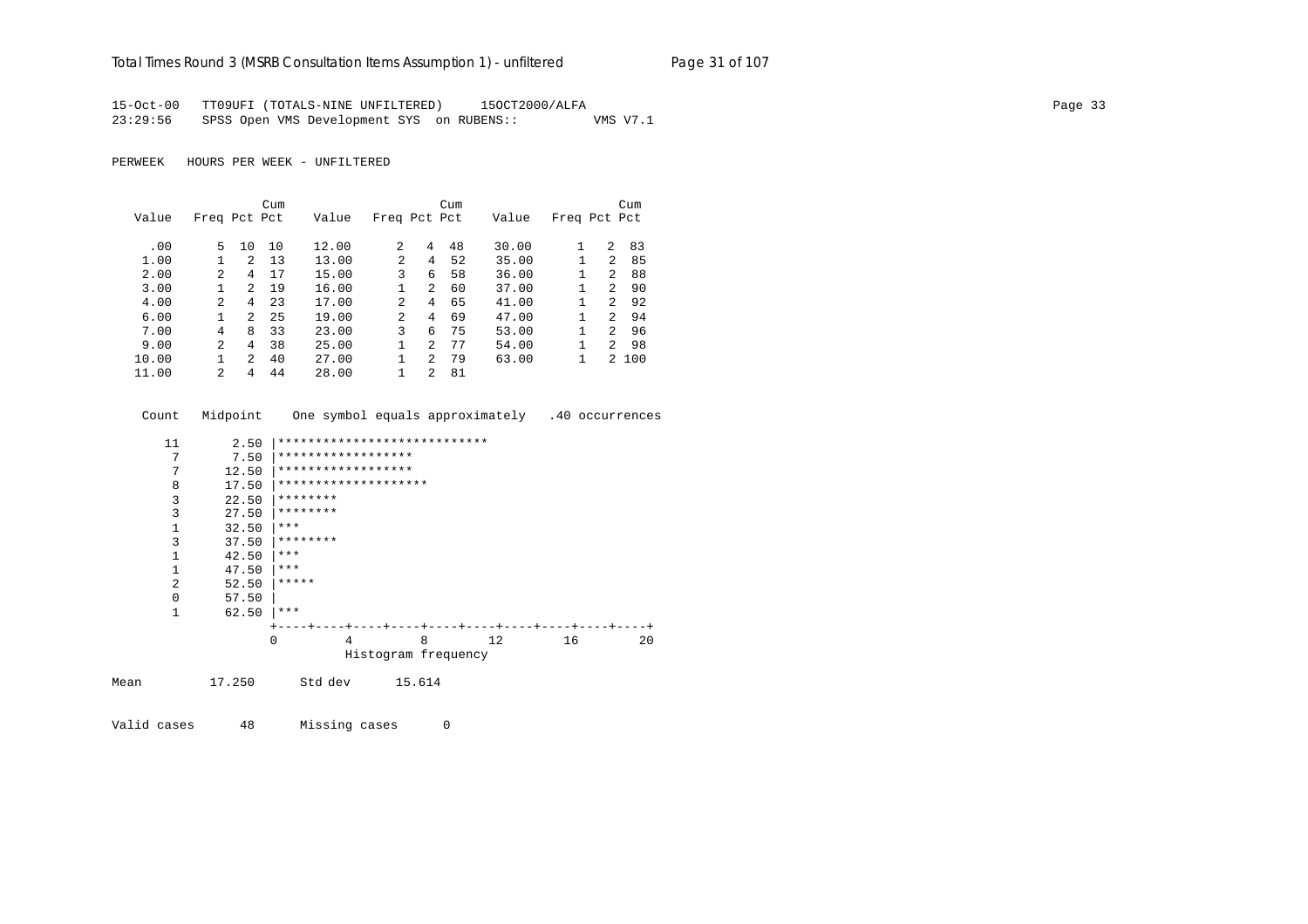15-Oct-00 TT09UFI (TOTALS-NINE UNFILTERED) 15OCT2000/ALFA Page 34 23:29:57 SPSS Open VMS Development SYS on RUBENS:: VMS V7.1

Preceding task required .29 seconds CPU time; 1.23 seconds elapsed.

 305 0 TEMPORARY 306 0 SELECT IF (SCIN36 EQ 9) 307 0 /\* 308 0 /\* TOTAL TIMES FREQUENCY DISTRIBUTION FOR PLASTIC SURGEONS 309 0 /\* 310 0 FREQUENCIES VARIABLES=PERWEEK/ 311 0 FORMAT=CONDENSE/ 312 0 HISTOGRAM=INCREMENT (5)/ 313 0 STATISTICS=MEAN STDDEV 314 0 /\*

There are 1,073,640,320 bytes of memory available.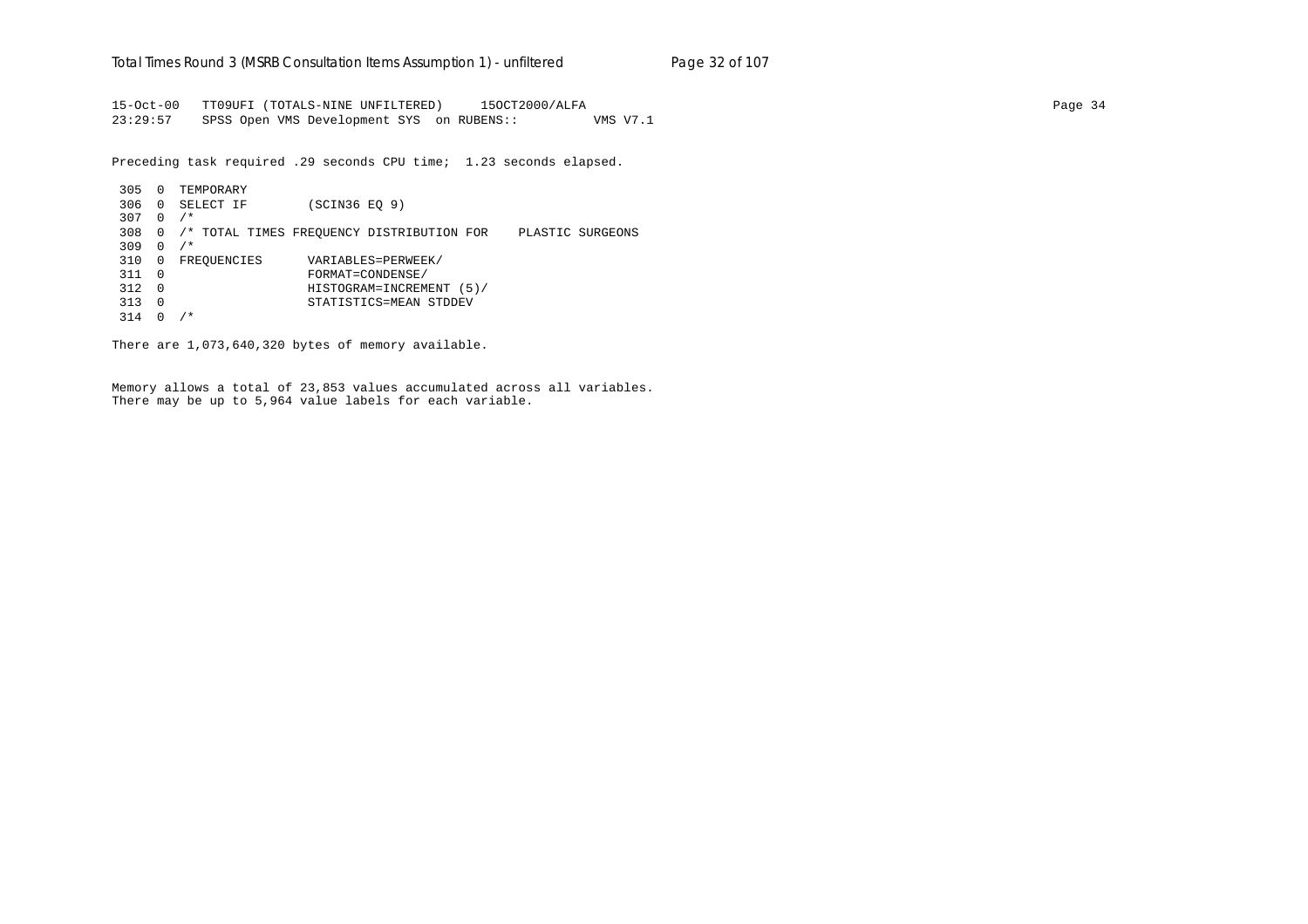15-Oct-00 TT09UFI (TOTALS-NINE UNFILTERED) 15OCT2000/ALFA Page 35 23:29:57 SPSS Open VMS Development SYS on RUBENS:: VMS V7.1

|       |                |                | Cum            |       |                |                | Cum |        |                |          | Cum |
|-------|----------------|----------------|----------------|-------|----------------|----------------|-----|--------|----------------|----------|-----|
| Value | Freq Pct Pct   |                |                | Value | Freq Pct Pct   |                |     | Value  | Freq Pct Pct   |          |     |
|       |                |                |                |       |                |                |     |        |                |          |     |
| .00   | 5              | 2              | 2              | 29.00 | 7              | 3              | 44  | 59.00  | 1              | $\Omega$ | 87  |
| 1.00  | 5              | $\overline{a}$ | $\overline{4}$ | 30.00 | $\overline{4}$ | $\overline{a}$ | 45  | 60.00  | $\mathbf{1}$   | 0        | 88  |
| 2.00  | 6              | 3              | 7              | 31.00 | 4              | 2              | 47  | 61.00  | 4              | 2        | 89  |
| 3.00  | $\overline{a}$ | $\mathbf{1}$   | 8              | 32.00 | 10             | 4              | 52  | 64.00  | $\mathbf{1}$   | $\Omega$ | 90  |
| 4.00  | $\overline{a}$ | $\mathbf{1}$   | 9              | 33.00 | 6              | 3              | 54  | 65.00  | $\mathbf{1}$   | 0        | 90  |
| 5.00  | 3              | $\mathbf{1}$   | 10             | 34.00 | 4              | $\overline{a}$ | 56  | 66.00  | $\mathbf{1}$   | 0        | 91  |
| 7.00  | $\overline{a}$ | $\mathbf{1}$   | 11             | 35.00 | 3              | $\mathbf{1}$   | 57  | 68.00  | $\mathbf{1}$   | 0        | 91  |
| 8.00  | 1              | $\mathbf 0$    | 12             | 36.00 | $\overline{c}$ | 1              | 58  | 69.00  | $\mathbf 1$    | $\Omega$ | 92  |
| 9.00  | $\overline{a}$ | 1              | 12             | 37.00 | 4              | $\overline{a}$ | 60  | 71.00  | $\mathbf{1}$   | 0        | 92  |
| 10.00 | $\overline{a}$ | $\mathbf{1}$   | 13             | 38.00 | 5              | $\overline{a}$ | 62  | 74.00  | $\mathbf{1}$   | 0        | 92  |
| 11.00 | $\mathbf 1$    | 0              | 14             | 39.00 | 3              | $\mathbf{1}$   | 64  | 76.00  | $\mathbf{1}$   | 0        | 93  |
| 12.00 | $\overline{a}$ | $\mathbf{1}$   | 15             | 40.00 | 4              | $\overline{a}$ | 65  | 78.00  | 1              | 0        | 93  |
| 13.00 | $\mathbf{1}$   | 0              | 15             | 41.00 | 3              | 1              | 67  | 81.00  | 2              | 1        | 94  |
| 14.00 | 3              | $\mathbf{1}$   | 16             | 42.00 | 6              | 3              | 69  | 82.00  | $\mathbf{1}$   | $\Omega$ | 95  |
| 15.00 | $\overline{2}$ | $\mathbf{1}$   | 17             | 43.00 | 3              | $\mathbf{1}$   | 71  | 83.00  | $\mathbf{1}$   | $\Omega$ | 95  |
| 16.00 | 3              | $\mathbf{1}$   | 19             | 44.00 | 10             | $\overline{4}$ | 75  | 84.00  | $\mathbf{1}$   | 0        | 96  |
| 17.00 | 5              | $\overline{2}$ | 21             | 45.00 | 3              | $\mathbf{1}$   | 76  | 86.00  | $\mathbf{1}$   | 0        | 96  |
| 18.00 | $\mathbf{1}$   | 0              | 21             | 46.00 | 6              | 3              | 79  | 87.00  | $\mathbf{1}$   | $\Omega$ | 96  |
| 19.00 | 4              | 2              | 23             | 48.00 | 5              | $\overline{a}$ | 81  | 90.00  | $\mathbf{1}$   | 0        | 97  |
| 21.00 | 3              | 1              | 24             | 49.00 | $\overline{2}$ | 1              | 82  | 99.00  | $\overline{a}$ | 1        | 98  |
| 22.00 | 3              | $\mathbf{1}$   | 26             | 50.00 | $\mathbf{1}$   | $\mathbf 0$    | 83  | 106.00 | $\mathbf{1}$   | $\Omega$ | 98  |
| 23.00 | 5              | $\overline{a}$ | 28             | 51.00 | 3              | 1              | 84  | 117.00 | $\mathbf{1}$   | $\Omega$ | 99  |
| 24.00 | 8              | 4              | 32             | 52.00 | 1              | 0              | 84  | 119.00 | $\mathbf{1}$   | $\Omega$ | 99  |
| 25.00 | 3              | $\mathbf{1}$   | 33             | 54.00 | $\overline{a}$ | 1              | 85  | 123.00 | $\mathbf{1}$   | 0        | 100 |
| 26.00 | 5              | 2              | 35             | 56.00 | $\mathbf{1}$   | 0              | 86  | 131.00 | $\mathbf{1}$   | 0        | 100 |
| 27.00 | 5              | $\overline{a}$ | 37             | 57.00 | 1              | 0              | 86  |        |                |          |     |
| 28.00 | 7              | 3              | 40             | 58.00 | $\mathbf{1}$   | 0              | 87  |        |                |          |     |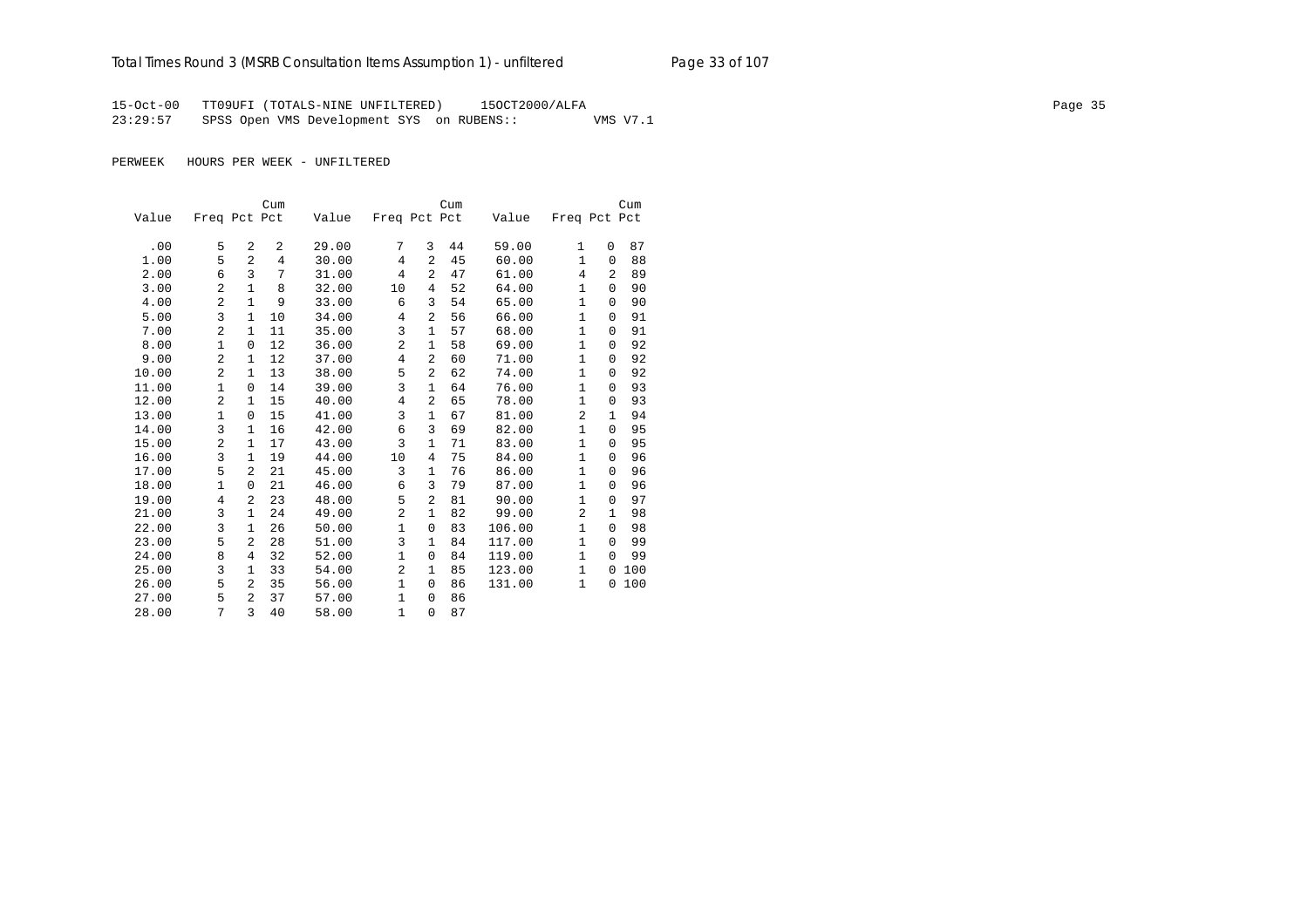#### Total Times Round 3 (MSRB Consultation Items Assumption 1) - unfiltered Page 34 of 107

15-Oct-00 TT09UFI (TOTALS-NINE UNFILTERED) 15OCT2000/ALFA 23:29:58 SPSS Open VMS Development SYS on RUBENS:: VMS V7.1

PERWEEK HOURS PER WEEK - UNFILTERED

Count Midpoint One symbol equals approximately .60 occurrences

| 20           | 2.50   | ********************************* |          |
|--------------|--------|-----------------------------------|----------|
| 8            | 7.50   | *************                     |          |
| 9            | 12.50  | ***************                   |          |
| 15           | 17.50  | *************************         |          |
| 19           | 22.50  | ********************************  |          |
| 27           | 27.50  |                                   |          |
| 28           | 32.50  |                                   |          |
| 17           | 37.50  | ****************************      |          |
| 26           | 42.50  |                                   |          |
| 16           | 47.50  | ***************************       |          |
| 7            | 52.50  | ************                      |          |
| 4            | 57.50  | *******                           |          |
| 6            | 62.50  | **********                        |          |
| 4            | 67.50  | *******                           |          |
| 2            | 72.50  | $***$                             |          |
| 2            | 77.50  | ***                               |          |
| 5            | 82.50  | ********                          |          |
| 2            | 87.50  | ***                               |          |
| $\mathbf{1}$ | 92.50  | $***$                             |          |
| 2            | 97.50  | ***                               |          |
| $\Omega$     | 102.50 |                                   |          |
| 1            | 107.50 | $* *$                             |          |
| $\mathbf 0$  | 112.50 |                                   |          |
| 2            | 117.50 | ***                               |          |
| 1            | 122.50 | $***$                             |          |
| $\Omega$     | 127.50 |                                   |          |
| $\mathbf{1}$ | 131.00 | $* *$                             |          |
|              |        |                                   |          |
|              |        | 12<br>6<br>18<br>$\mathbf 0$      | 24<br>30 |
|              |        | Histogram frequency               |          |
| Mean         | 35.587 | Std dev<br>23.984                 |          |

Valid cases 225 Missing cases  $\mathbb O$ 

Page 36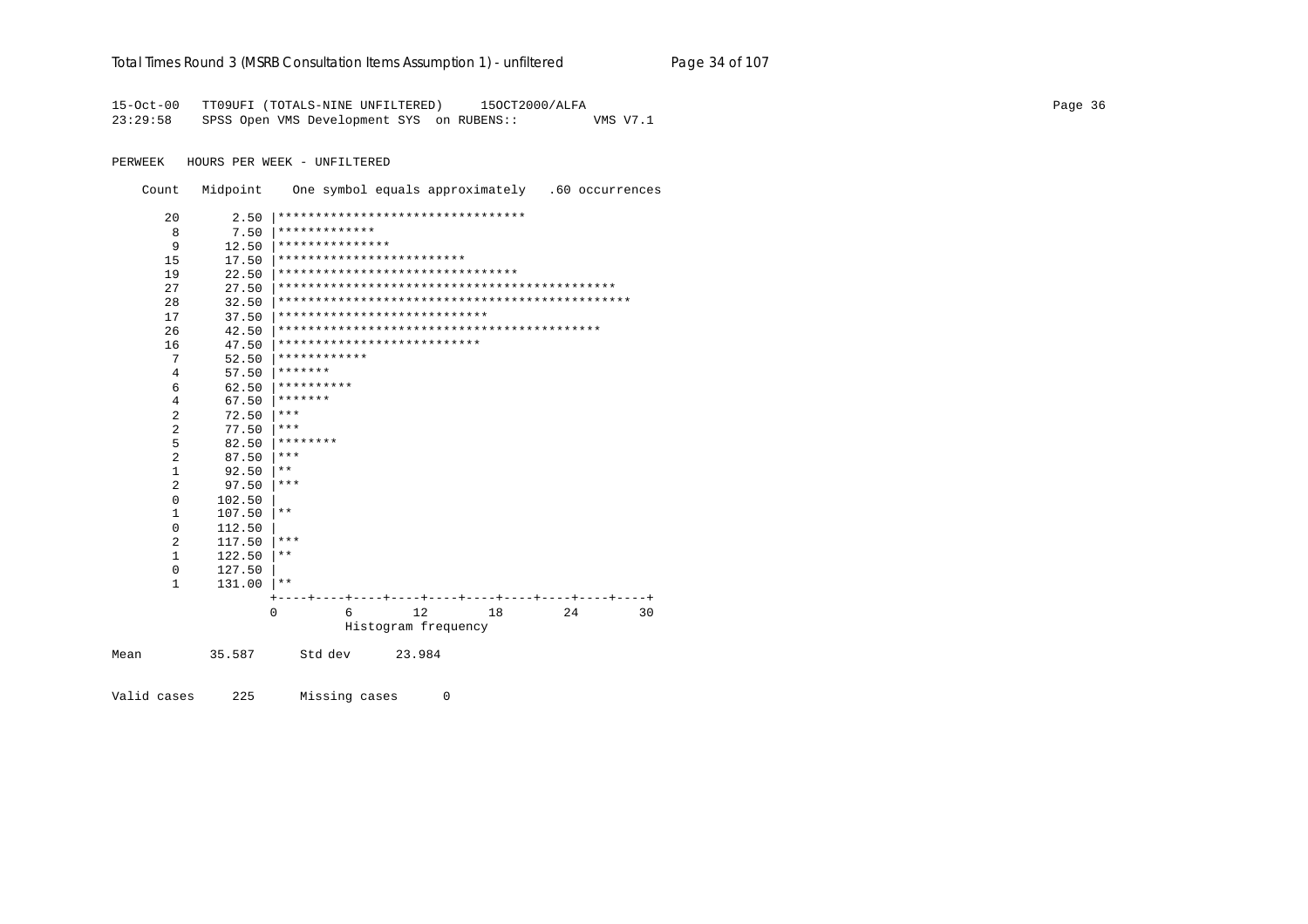15-Oct-00 TT09UFI (TOTALS-NINE UNFILTERED) 15OCT2000/ALFA Page 37 23:29:59 SPSS Open VMS Development SYS on RUBENS:: VMS V7.1

Preceding task required .33 seconds CPU time; 2.27 seconds elapsed.

```
 315 0 TEMPORARY
316 0 SELECT IF (SCIN36 EQ 10)
317 0 /*
318 0 /* TOTAL TIMES FREQUENCY DISTRIBUTION FOR UROLOGISTS
319 0 /*
320 0 FREQUENCIES VARIABLES=PERWEEK/
321 0 FORMAT=CONDENSE/
322 0 HISTOGRAM=INCREMENT (5)/
323 0 STATISTICS=MEAN STDDEV
324 0 /*
```
There are 1,073,640,320 bytes of memory available.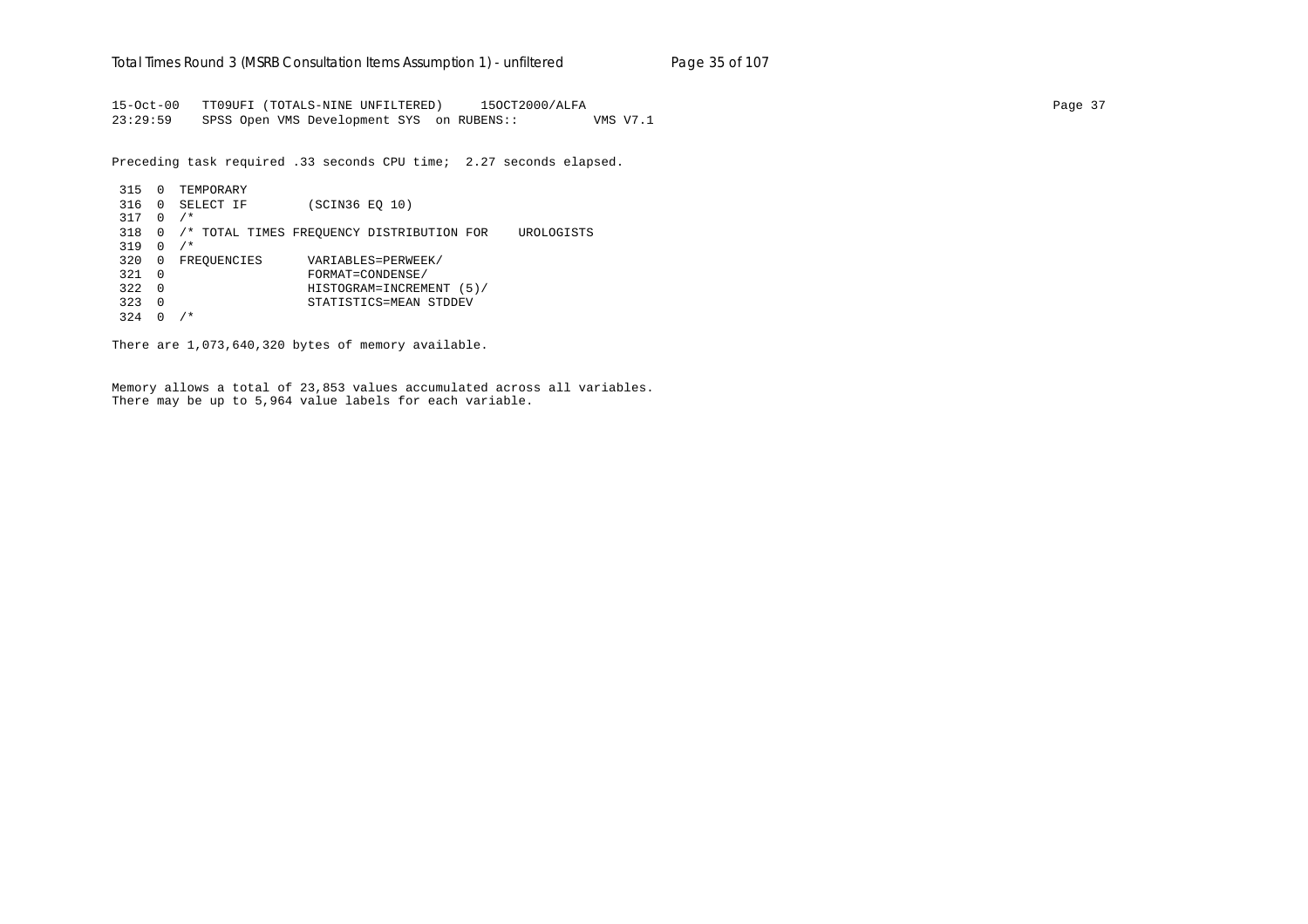15-Oct-00 TT09UFI (TOTALS-NINE UNFILTERED) 15OCT2000/ALFA Page 38 23:30:00 SPSS Open VMS Development SYS on RUBENS:: VMS V7.1

|       |                |                | Cum |       |                |                | Cum |        |              |                | Cum |
|-------|----------------|----------------|-----|-------|----------------|----------------|-----|--------|--------------|----------------|-----|
| Value | Freq Pct Pct   |                |     | Value | Freq Pct Pct   |                |     | Value  | Freq Pct Pct |                |     |
|       |                |                |     |       |                |                |     |        |              |                |     |
| .00   | 12             | 5              | 5   | 24.00 | 4              | $\mathfrak{D}$ | 37  | 47.00  | 2            | $\mathbf{1}$   | 83  |
| 1.00  | 3              | $\mathbf{1}$   | 6   | 25.00 | 3              | 1              | 38  | 48.00  | 4            | $\overline{2}$ | 85  |
| 2.00  | 3              | $\mathbf{1}$   | 8   | 26.00 | $\overline{a}$ | 1              | 39  | 49.00  | 3            | $\mathbf{1}$   | 86  |
| 3.00  | 4              | $\overline{a}$ | 9   | 27.00 | 6              | 3              | 42  | 50.00  | 2            | $\mathbf{1}$   | 87  |
| 4.00  | 3              | $\mathbf{1}$   | 11  | 28.00 | 9              | 4              | 45  | 51.00  | 5            | $\overline{2}$ | 89  |
| 5.00  | 5              | $\overline{a}$ | 13  | 29.00 | 10             | 4              | 50  | 52.00  | 3            | 1              | 91  |
| 6.00  | $\overline{3}$ | $\mathbf{1}$   | 14  | 30.00 | 3              | 1              | 51  | 53.00  | 2            | 1              | 92  |
| 7.00  | 1              | 0              | 14  | 31.00 | 5              | $\overline{a}$ | 53  | 54.00  | 3            | 1              | 93  |
| 8.00  | $\overline{a}$ | $\mathbf{1}$   | 15  | 32.00 | 5              | $\overline{a}$ | 55  | 55.00  | 2            | 1              | 94  |
| 9.00  | $\overline{a}$ | $\mathbf{1}$   | 16  | 33.00 | 6              | 3              | 58  | 56.00  | $\mathbf{1}$ | $\Omega$       | 94  |
| 10.00 | $\mathbf{1}$   | 0              | 17  | 34.00 | 6              | 3              | 60  | 57.00  | 2            | 1              | 95  |
| 11.00 | 4              | 2              | 18  | 35.00 | 5              | 2              | 62  | 58.00  | $\mathbf{1}$ | $\Omega$       | 95  |
| 12.00 | $\overline{a}$ | $\mathbf{1}$   | 19  | 36.00 | $\overline{a}$ | 1              | 63  | 60.00  | 1            | $\Omega$       | 96  |
| 13.00 | $\overline{a}$ | $\mathbf{1}$   | 20  | 37.00 | 4              | $\overline{a}$ | 65  | 64.00  | $\mathbf{1}$ | $\Omega$       | 96  |
| 14.00 | 4              | $\overline{a}$ | 22  | 38.00 | 7              | 3              | 68  | 68.00  | $\mathbf{1}$ | $\Omega$       | 97  |
| 15.00 | 2              | $\mathbf{1}$   | 22  | 39.00 | 7              | 3              | 71  | 69.00  | $\mathbf{1}$ | $\Omega$       | 97  |
| 16.00 | 3              | $\mathbf{1}$   | 24  | 40.00 | 8              | 3              | 74  | 71.00  | $\mathbf{1}$ | $\Omega$       | 97  |
| 17.00 | 5              | $\overline{a}$ | 26  | 41.00 | $\overline{c}$ | $\mathbf 1$    | 75  | 77.00  | $\mathbf{1}$ | $\Omega$       | 98  |
| 19.00 | 1              | 0              | 26  | 42.00 | 6              | 3              | 78  | 80.00  | 1            | $\Omega$       | 98  |
| 20.00 | 8              | 3              | 30  | 43.00 | $\overline{a}$ | $\mathbf{1}$   | 78  | 85.00  | $\mathbf{1}$ | $\Omega$       | 99  |
| 21.00 | 4              | 2              | 31  | 44.00 | 4              | 2              | 80  | 88.00  | $\mathbf{1}$ | $\Omega$       | 99  |
| 22.00 | 4              | $\overline{a}$ | 33  | 45.00 | $\overline{a}$ | 1              | 81  | 95.00  | $\mathbf{1}$ | $\Omega$       | 100 |
| 23.00 | 5              | $\overline{a}$ | 35  | 46.00 | 4              | $\overline{2}$ | 83  | 118.00 | $\mathbf{1}$ | $\Omega$       | 100 |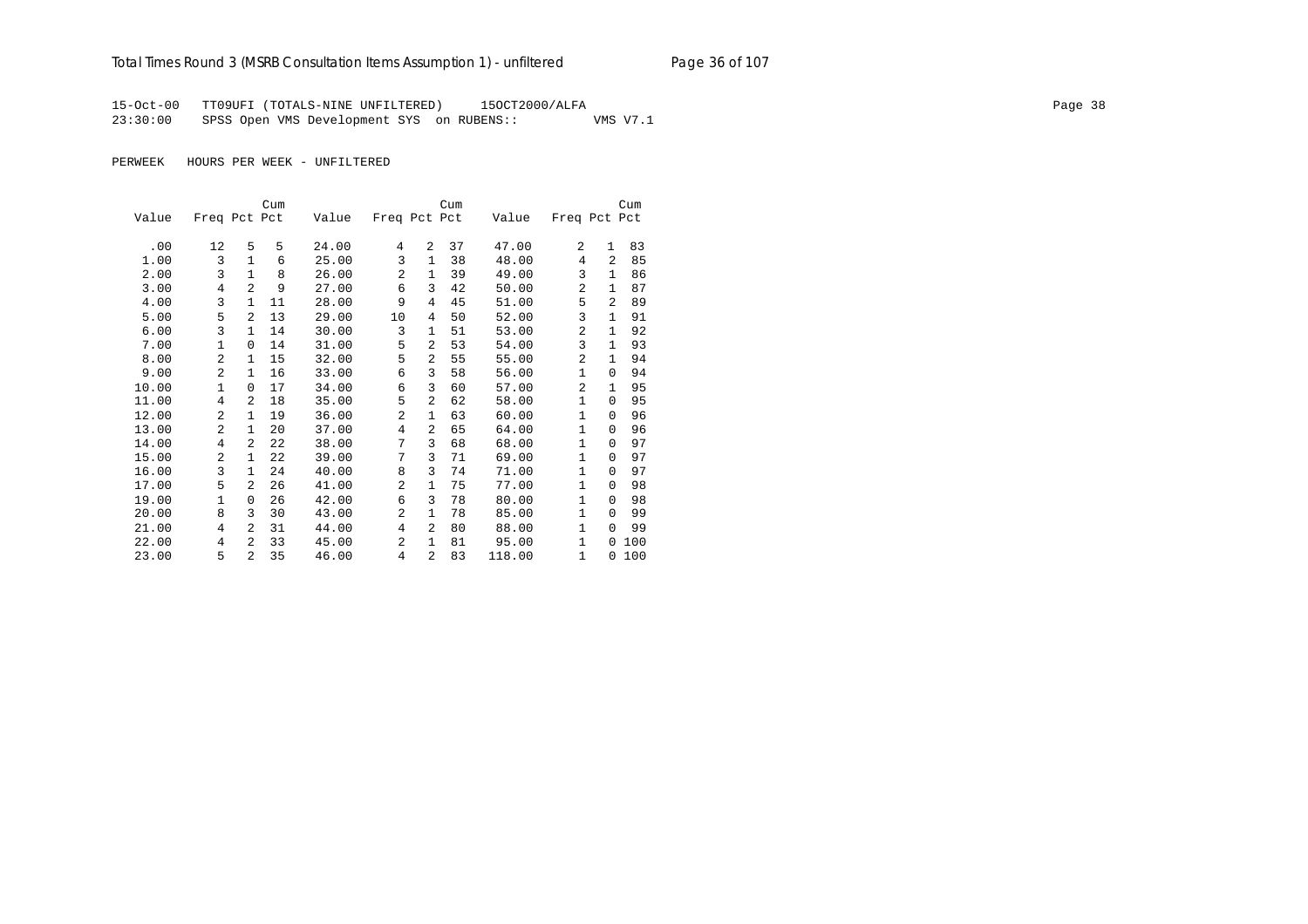|  | Total Times Round 3 (MSRB Consultation Items Assumption 1) - un <i>filtered</i> | Page 37 of 107 |
|--|---------------------------------------------------------------------------------|----------------|

Page 39

15-Oct-00 TT09UFI (TOTALS-NINE UNFILTERED) 150CT2000/ALFA 23:30:01 SPSS Open VMS Development SYS on RUBENS:: VMS V7.1

PERWEEK HOURS PER WEEK - UNFILTERED

Count Midpoint One symbol equals approximately .60 occurrences

| 25           | 2.50   |                                        |                     |        |    |                                    |    |
|--------------|--------|----------------------------------------|---------------------|--------|----|------------------------------------|----|
| 13           | 7.50   | **********************                 |                     |        |    |                                    |    |
| 13           | 12.50  | **********************                 |                     |        |    |                                    |    |
| 11           | 17.50  | ******************                     |                     |        |    |                                    |    |
| 25           | 22.50  |                                        |                     |        |    |                                    |    |
| 30           | 27.50  |                                        |                     |        |    |                                    |    |
| 25           | 32.50  |                                        |                     |        |    |                                    |    |
| 25           | 37.50  |                                        |                     |        |    |                                    |    |
| 22           | 42.50  | ************************************** |                     |        |    |                                    |    |
| 15           | 47.50  | *************************              |                     |        |    |                                    |    |
| 15           | 52.50  | *************************              |                     |        |    |                                    |    |
| 6            | 57.50  | **********                             |                     |        |    |                                    |    |
| 2            | 62.50  | ***                                    |                     |        |    |                                    |    |
| 2            | 67.50  | ***                                    |                     |        |    |                                    |    |
| $\mathbf{1}$ | 72.50  | $* *$                                  |                     |        |    |                                    |    |
| $\mathbf{1}$ | 77.50  | $* *$                                  |                     |        |    |                                    |    |
| 1            | 82.50  | $* *$                                  |                     |        |    |                                    |    |
| 2            | 87.50  | ***                                    |                     |        |    |                                    |    |
| $\Omega$     | 92.50  |                                        |                     |        |    |                                    |    |
| $\mathbf{1}$ | 97.50  | $* *$                                  |                     |        |    |                                    |    |
| $\Omega$     | 102.50 |                                        |                     |        |    |                                    |    |
| $\Omega$     | 107.50 |                                        |                     |        |    |                                    |    |
| $\mathbf 0$  | 112.50 |                                        |                     |        |    |                                    |    |
| $\mathbf{1}$ | 117.50 | $* *$                                  |                     |        |    |                                    |    |
|              |        |                                        |                     |        |    | ----+----+----+----+----+----+---+ |    |
|              |        | $\Omega$                               | 6                   | 12     | 18 | 24                                 | 30 |
|              |        |                                        | Histogram frequency |        |    |                                    |    |
| Mean         | 30.462 | Std dev                                |                     | 19.141 |    |                                    |    |

Valid cases 236 Missing cases  $\overline{0}$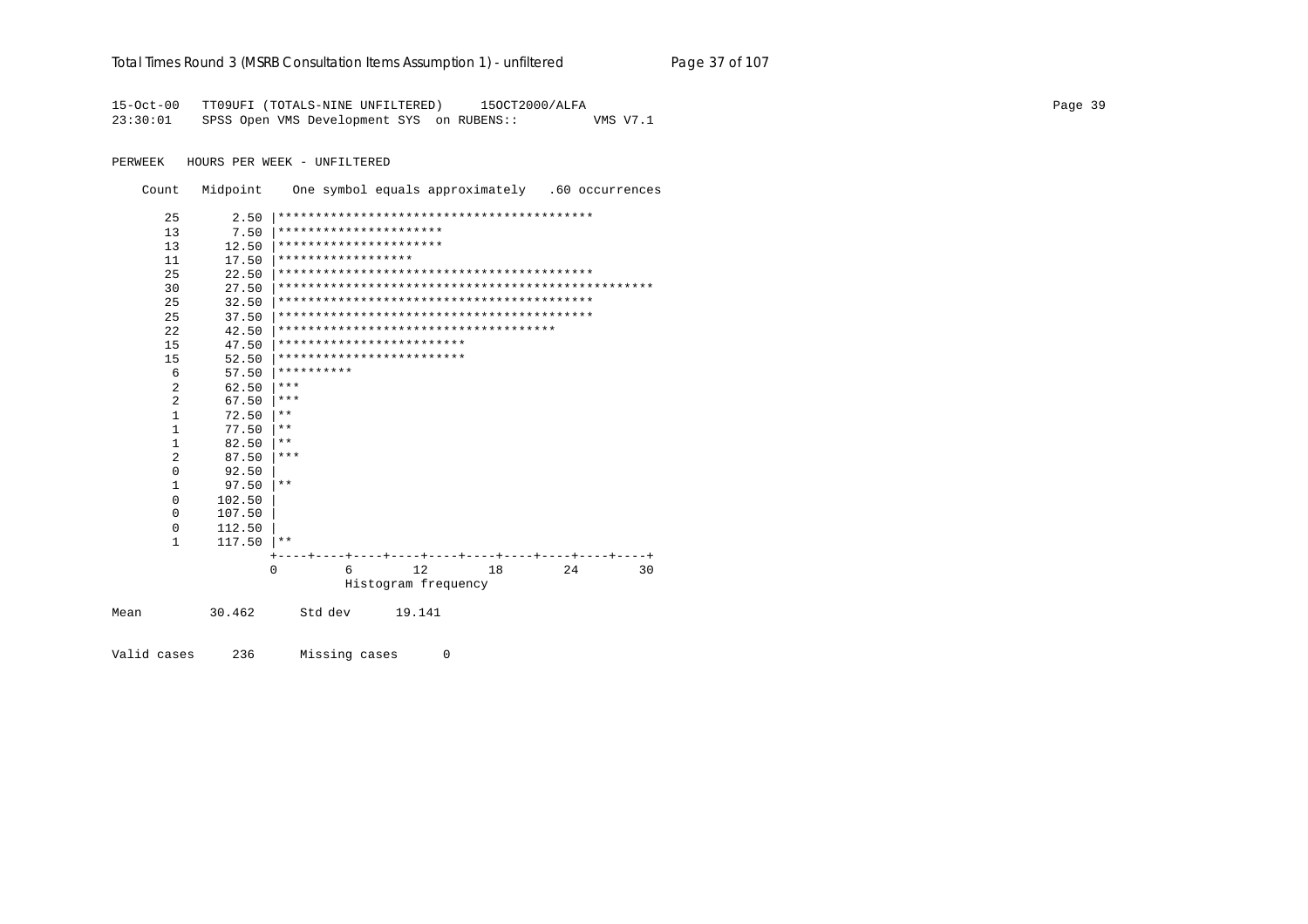15-Oct-00 TT09UFI (TOTALS-NINE UNFILTERED) 15OCT2000/ALFA Page 40 23:30:02 SPSS Open VMS Development SYS on RUBENS:: VMS V7.1

Preceding task required .36 seconds CPU time; 2.99 seconds elapsed.

 325 0 TEMPORARY 326 0 SELECT IF (SCIN36 EQ 11) 327 0 /\* 328 0 /\* TOTAL TIMES FREQUENCY DISTRIBUTION FOR VASCULAR SURGEONS 329 0 /\* 330 0 FREQUENCIES VARIABLES=PERWEEK/ 331 0 FORMAT=CONDENSE/ 332 0 HISTOGRAM=INCREMENT (5)/ 333 0 STATISTICS=MEAN STDDEV 334 0 /\*

There are 1,073,640,320 bytes of memory available.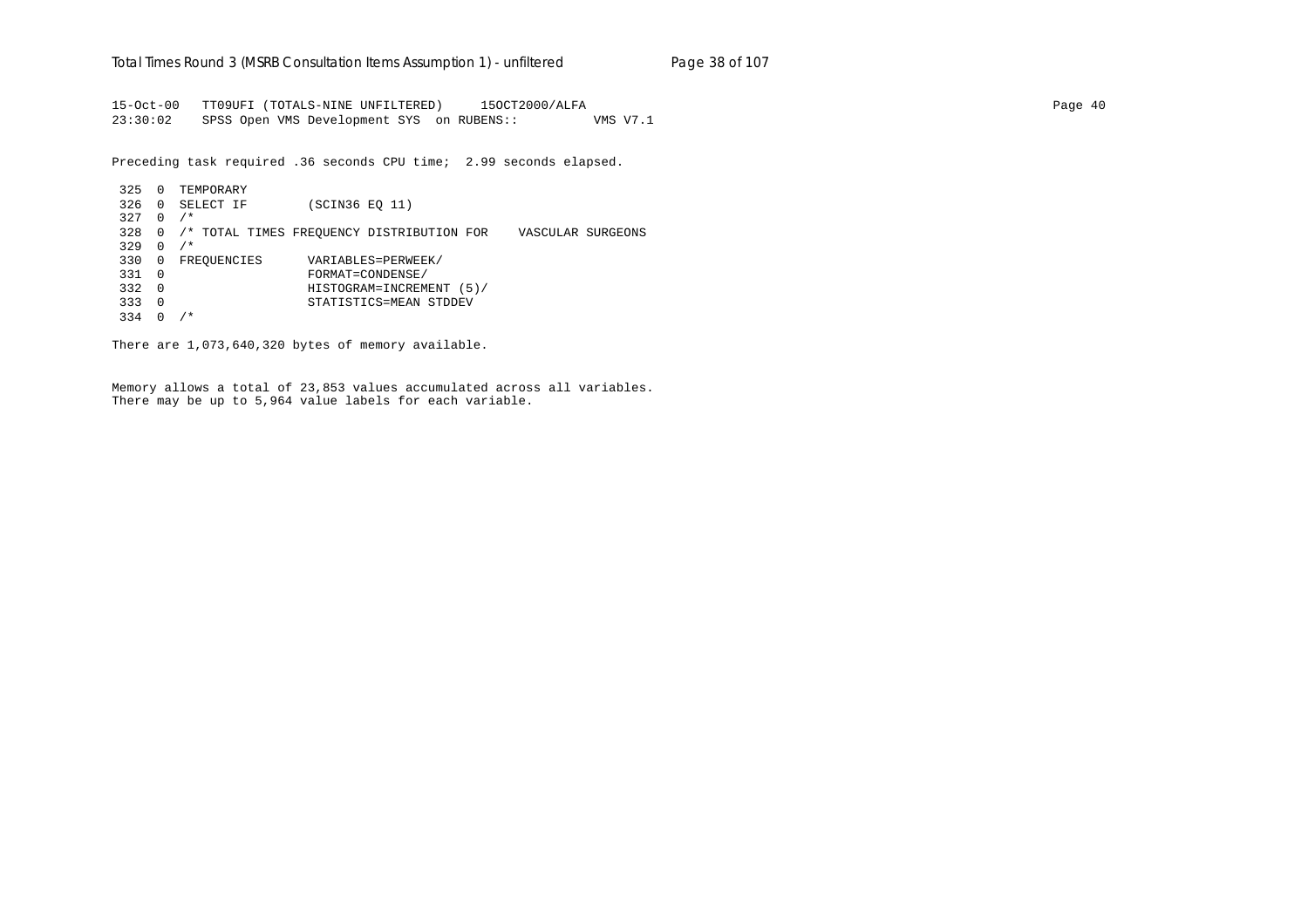15-Oct-00 TT09UFI (TOTALS-NINE UNFILTERED) 15OCT2000/ALFA Page 41 23:30:03 SPSS Open VMS Development SYS on RUBENS:: VMS V7.1

PERWEEK HOURS PER WEEK - UNFILTERED

|       |                |                | Cum |       |                |                | Cum |       |                |                | Cum |
|-------|----------------|----------------|-----|-------|----------------|----------------|-----|-------|----------------|----------------|-----|
| Value | Freq Pct Pct   |                |     | Value | Freq Pct Pct   |                |     | Value | Freq Pct Pct   |                |     |
| .00   | 4              | 4              | 4   | 18.00 | 2              | $\mathfrak{D}$ | 44  | 39.00 | $\overline{a}$ | 2              | 82  |
| 1.00  | 6              | 5              | 9   | 19.00 | 3              | 3              | 46  | 40.00 | $\overline{a}$ | $\overline{a}$ | 84  |
| 2.00  | $\mathfrak{D}$ | 2              | 11  | 20.00 | $\overline{4}$ | 4              | 50  | 41.00 | $\mathbf{1}$   | $\mathbf{1}$   | 85  |
| 3.00  | 1              | 1              | 11  | 21.00 | 2              | 2              | 52  | 43.00 | 2              | $\mathfrak{D}$ | 87  |
| 4.00  | 1              | 1              | 12  | 22.00 | 3              | 3              | 54  | 44.00 | $\overline{a}$ | 2              | 89  |
| 5.00  | $\mathbf{1}$   | 1              | 13  | 23.00 | 3              | 3              | 57  | 45.00 | $\mathbf{1}$   | $\mathbf{1}$   | 89  |
| 6.00  | $\mathfrak{D}$ | $\mathfrak{D}$ | 15  | 24.00 | 3              | 3              | 60  | 47.00 | $\mathbf{1}$   | $\mathbf{1}$   | 90  |
| 7.00  | 4              | 4              | 18  | 25.00 | $\overline{4}$ | 4              | 63  | 49.00 | $\overline{a}$ | $\mathfrak{D}$ | 92  |
| 8.00  | $\mathfrak{D}$ | 2              | 20  | 26.00 | 5              | 4              | 68  | 53.00 | $\mathfrak{D}$ | 2              | 94  |
| 9.00  | $\mathbf{1}$   | 1              | 21  | 27.00 | 3              | 3              | 70  | 54.00 | $\mathfrak{D}$ | $\mathcal{L}$  | 96  |
| 11.00 | 5              | 4              | 25  | 28.00 | 1              | $\mathbf{1}$   | 71  | 64.00 | $\mathbf{1}$   | $\mathbf{1}$   | 96  |
| 12.00 | 1              | 1.             | 26  | 30.00 | 1              | $\mathbf{1}$   | 72  | 69.00 | 1              | $\mathbf{1}$   | 97  |
| 13.00 | 4              | 4              | 30  | 32.00 | $\overline{2}$ | 2              | 74  | 77.00 | $\mathbf{1}$   | $\mathbf{1}$   | 98  |
| 14.00 | 5              | 4              | 34  | 33.00 | 1              | $\mathbf{1}$   | 75  | 82.00 | 1              | $\mathbf{1}$   | 99  |
| 15.00 | $\mathbf{1}$   | $\mathbf{1}$   | 35  | 34.00 | 4              | 4              | 78  | 88.00 | $\mathbf{1}$   | $\mathbf{1}$   | 100 |
| 16.00 | 1              | 1              | 36  | 35.00 | 1              | $\mathbf{1}$   | 79  |       |                |                |     |
| 17.00 | 7              | 6              | 42  | 38.00 | 2              | 2              | 81  |       |                |                |     |

Count Midpoint One symbol equals approximately .40 occurrences

| 14           | 2.50  |               |                                   |                     | *********************************** |    |    |
|--------------|-------|---------------|-----------------------------------|---------------------|-------------------------------------|----|----|
| 10           | 7.50  |               | *************************         |                     |                                     |    |    |
| 15           | 12.50 |               |                                   |                     |                                     |    |    |
| 14           | 17.50 |               |                                   |                     | *********************************** |    |    |
| 15           | 22.50 |               |                                   |                     |                                     |    |    |
|              |       |               | ********************************* |                     |                                     |    |    |
| 13           | 27.50 |               |                                   |                     |                                     |    |    |
| 8            | 32.50 |               | ********************              |                     |                                     |    |    |
| 5            | 37.50 | ************* |                                   |                     |                                     |    |    |
| 7            | 42.50 |               | ******************                |                     |                                     |    |    |
| 4            | 47.50 | **********    |                                   |                     |                                     |    |    |
| 4            | 52.50 | **********    |                                   |                     |                                     |    |    |
| $\Omega$     | 57.50 |               |                                   |                     |                                     |    |    |
| $\mathbf{1}$ | 62.50 | ***           |                                   |                     |                                     |    |    |
| $\mathbf{1}$ | 67.50 | ***           |                                   |                     |                                     |    |    |
| $\Omega$     | 72.50 |               |                                   |                     |                                     |    |    |
| 1            | 77.50 | ***           |                                   |                     |                                     |    |    |
| $\mathbf{1}$ | 82.50 | $***$         |                                   |                     |                                     |    |    |
| $\mathbf{1}$ | 87.50 | $***$         |                                   |                     |                                     |    |    |
|              |       |               |                                   | $- + - - -$         | -+----+---                          |    |    |
|              |       | $\Omega$      | 4                                 | 8                   | 12                                  | 16 | 20 |
|              |       |               |                                   | Histogram frequency |                                     |    |    |
|              |       |               |                                   |                     |                                     |    |    |

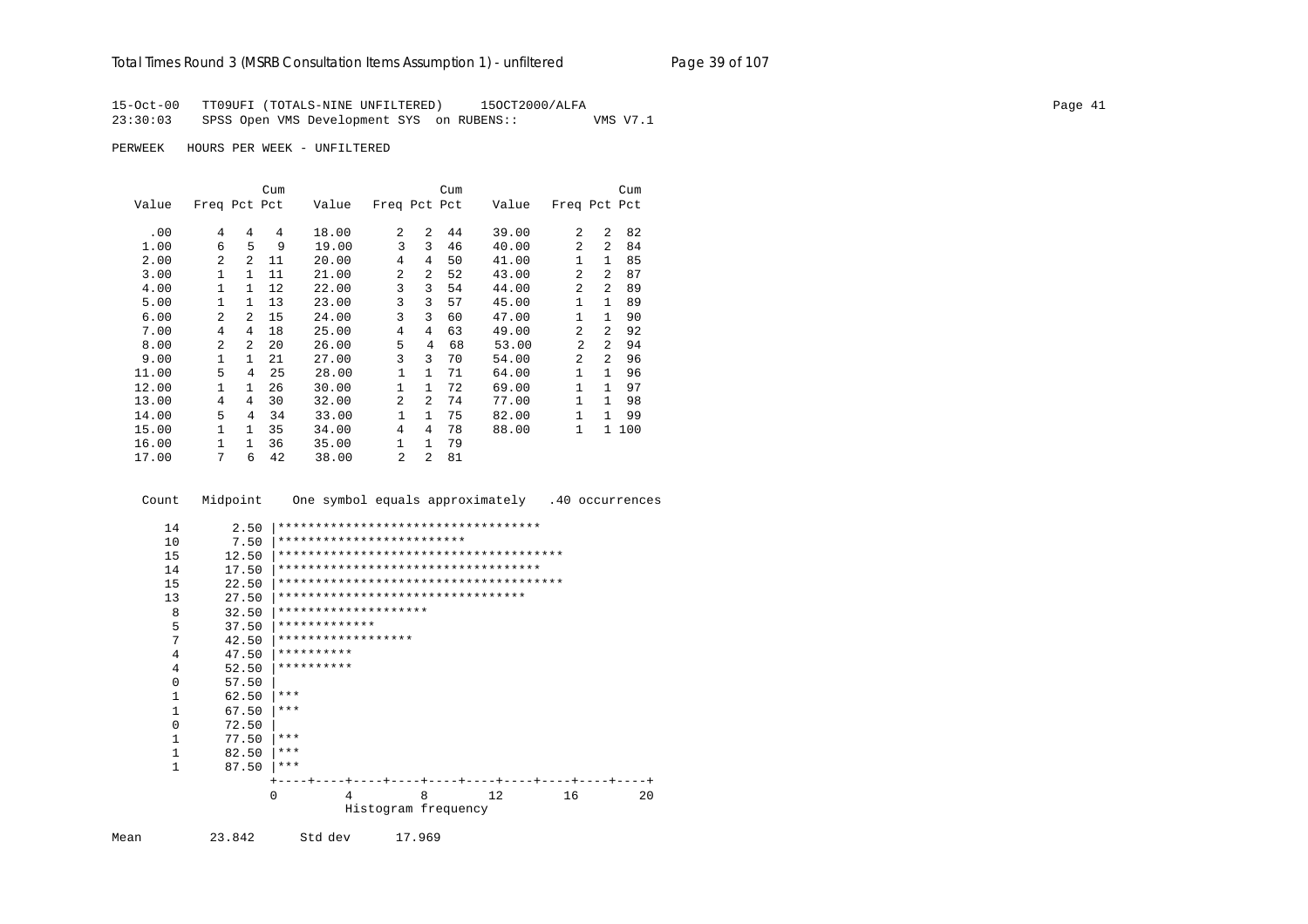Valid cases 114 Missing cases 0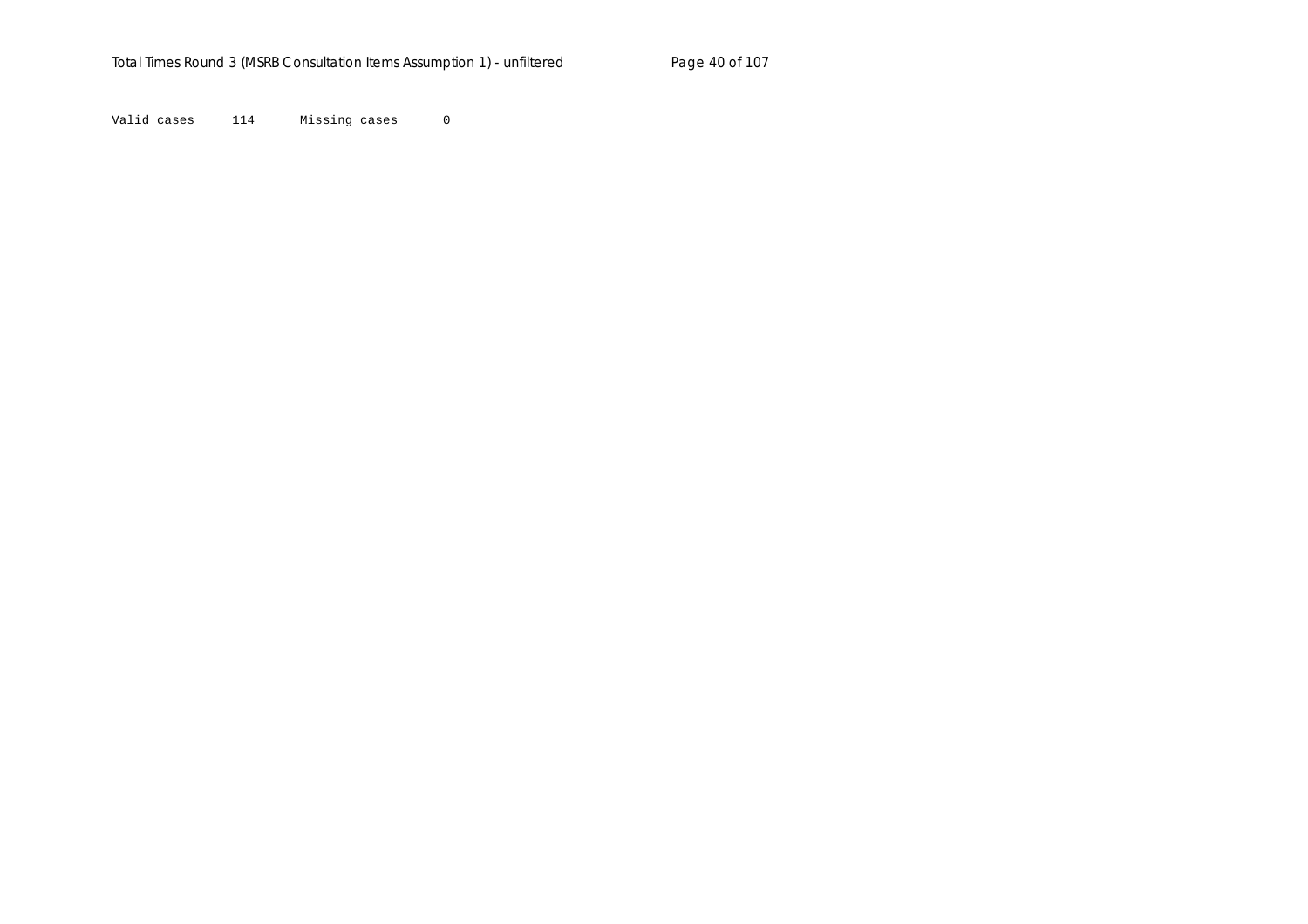15-Oct-00 TT09UFI (TOTALS-NINE UNFILTERED) 15OCT2000/ALFA Page 42 23:30:04 SPSS Open VMS Development SYS on RUBENS:: VMS V7.1

Preceding task required .31 seconds CPU time; 1.42 seconds elapsed.

 335 0 TEMPORARY 336 0 SELECT IF (SCIN36 EQ 12) 337 0 /\* 338 0 /\* TOTAL TIMES FREQUENCY DISTRIBUTION FOR OPTHALMOLOGISTS 339 0 /\* 340 0 FREQUENCIES VARIABLES=PERWEEK/ 341 0 FORMAT=CONDENSE/ 342 0 HISTOGRAM=INCREMENT (5)/ 343 0 STATISTICS=MEAN STDDEV 344 0 /\*

There are 1,073,640,320 bytes of memory available.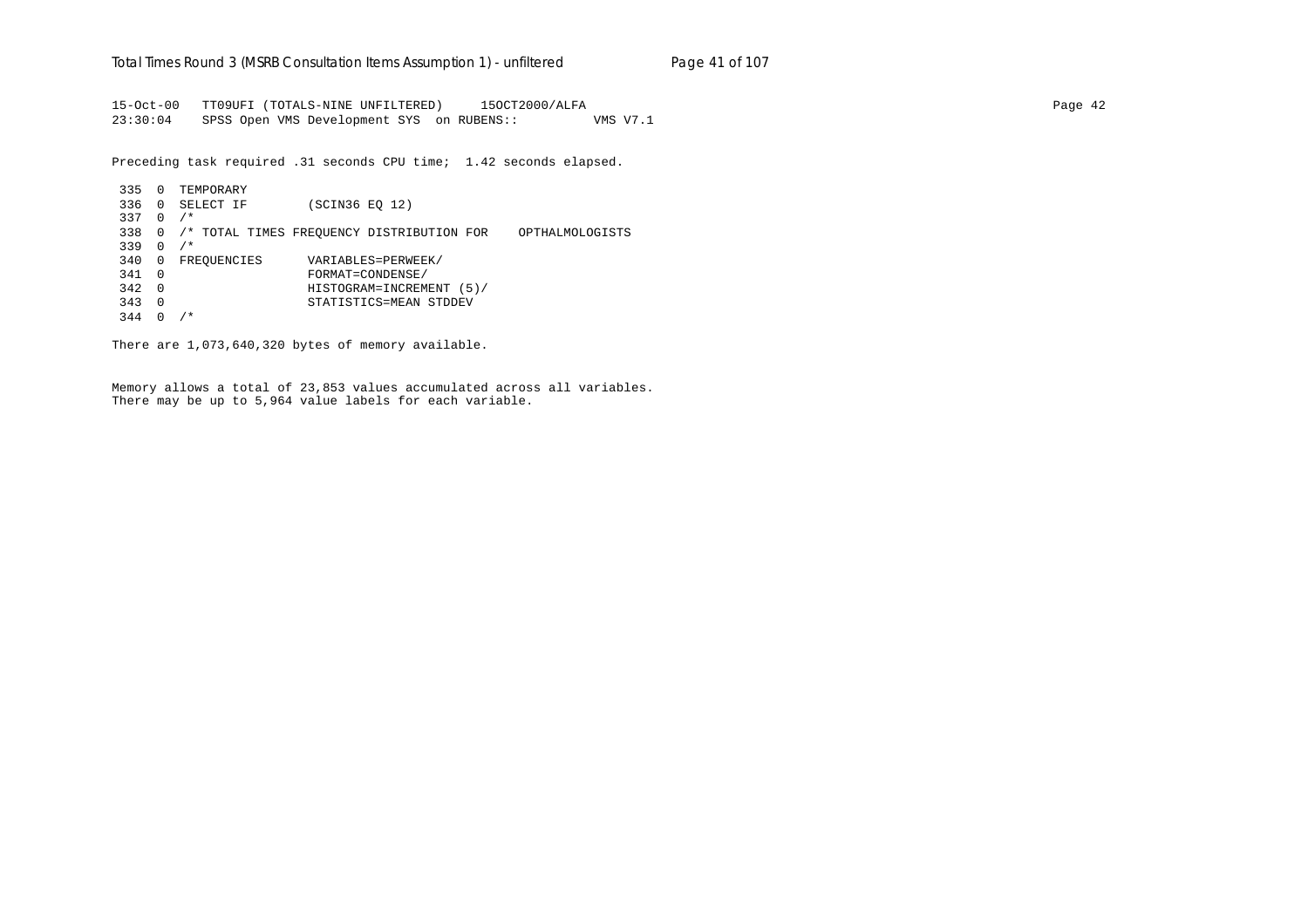15-Oct-00 TT09UFI (TOTALS-NINE UNFILTERED) 15OCT2000/ALFA Page 43 23:30:05 SPSS Open VMS Development SYS on RUBENS:: VMS V7.1

|       |                |                | Cum |       |              |                | Cum |        |                |              | Cum |
|-------|----------------|----------------|-----|-------|--------------|----------------|-----|--------|----------------|--------------|-----|
| Value | Freq Pct Pct   |                |     | Value | Freq Pct Pct |                |     | Value  | Freq Pct Pct   |              |     |
|       |                |                |     |       |              |                |     |        |                |              |     |
| .00   | 36             | 5              | 5   | 33.00 | 11           | 2              | 47  | 66.00  | 8              | 1            | 90  |
| 1.00  | 9              | 1              | 6   | 34.00 | 15           | 2              | 49  | 67.00  | 2              | $\mathbf{0}$ | 90  |
| 2.00  | 10             | $\mathbf{1}$   | 8   | 35.00 | 14           | 2              | 52  | 68.00  | 6              | 1            | 91  |
| 3.00  | 15             | 2              | 10  | 36.00 | 10           | $\mathbf{1}$   | 53  | 69.00  | $\overline{2}$ | $\mathbf{0}$ | 91  |
| 4.00  | 10             | 1              | 11  | 37.00 | 17           | 2              | 55  | 70.00  | $\overline{4}$ | $\mathbf 1$  | 92  |
| 5.00  | 7              | $\mathbf{1}$   | 12  | 38.00 | 11           | 2              | 57  | 71.00  | 3              | $\mathsf 0$  | 92  |
| 6.00  | 9              | 1              | 14  | 39.00 | 15           | $\overline{c}$ | 59  | 72.00  | 5              | 1            | 93  |
| 7.00  | 13             | 2              | 16  | 40.00 | 12           | 2              | 61  | 73.00  | 3              | $\mathsf 0$  | 93  |
| 8.00  | 12             | 2              | 17  | 41.00 | 15           | $\overline{c}$ | 63  | 74.00  | 3              | $\mathbf{0}$ | 94  |
| 9.00  | 5              | 1              | 18  | 42.00 | 11           | 2              | 65  | 75.00  | $\mathbf{1}$   | $\mathbf{0}$ | 94  |
| 10.00 | $\overline{4}$ | $\mathbf{1}$   | 19  | 43.00 | 7            | 1              | 66  | 76.00  | $\overline{3}$ | $\mathbf{0}$ | 94  |
| 11.00 | 4              | 1              | 19  | 44.00 | 10           | 1              | 67  | 77.00  | 5              | 1            | 95  |
| 12.00 | 3              | $\mathbf 0$    | 20  | 45.00 | 10           | 1              | 68  | 78.00  | $\overline{2}$ | 0            | 95  |
| 13.00 | 5              | $\mathbf{1}$   | 20  | 46.00 | 7            | $\mathbf{1}$   | 69  | 79.00  | $\overline{4}$ | $\mathbf 1$  | 96  |
| 14.00 | 9              | $\mathbf{1}$   | 22  | 47.00 | 6            | $\mathbf{1}$   | 70  | 80.00  | $\mathbf{1}$   | 0            | 96  |
| 15.00 | 5              | $\mathbf{1}$   | 22  | 48.00 | 20           | 3              | 73  | 81.00  | 3              | $\mathbf{0}$ | 96  |
| 16.00 | 15             | 2              | 24  | 49.00 | 8            | 1              | 74  | 82.00  | 3              | $\mathbf{0}$ | 97  |
| 17.00 | 8              | $\mathbf{1}$   | 26  | 50.00 | 14           | $\overline{2}$ | 76  | 83.00  | 3              | $\mathbf{0}$ | 97  |
| 18.00 | 9              | $\mathbf{1}$   | 27  | 51.00 | 11           | $\overline{c}$ | 78  | 85.00  | $\overline{2}$ | $\mathsf 0$  | 97  |
| 19.00 | $\overline{4}$ | 1              | 27  | 52.00 | 7            | $\mathbf{1}$   | 79  | 88.00  | $\mathbf{1}$   | $\mathbf{0}$ | 98  |
| 20.00 | 9              | $\mathbf{1}$   | 29  | 53.00 | 4            | $\mathbf{1}$   | 79  | 91.00  | $\overline{a}$ | $\mathsf 0$  | 98  |
| 21.00 | 10             | 1              | 30  | 54.00 | 5            | $\mathbf{1}$   | 80  | 92.00  | $\mathbf{1}$   | $\mathbf 0$  | 98  |
| 22.00 | 6              | 1              | 31  | 55.00 | 5            | $\mathbf{1}$   | 81  | 94.00  | 3              | $\mathbf 0$  | 98  |
| 23.00 | 4              | $\mathbf{1}$   | 32  | 56.00 | 7            | $\mathbf{1}$   | 82  | 97.00  | $\mathbf{1}$   | $\mathbf{0}$ | 99  |
| 24.00 | 8              | $\mathbf{1}$   | 33  | 57.00 | 10           | $\mathbf{1}$   | 83  | 99.00  | $\mathbf{1}$   | 0            | 99  |
| 25.00 | 7              | $\mathbf{1}$   | 34  | 58.00 | 6            | $\mathbf{1}$   | 84  | 111.00 | $\overline{2}$ | 0            | 99  |
| 26.00 | 12             | 2              | 35  | 59.00 | 4            | $\mathbf{1}$   | 85  | 117.00 | $\mathbf 1$    | 0            | 99  |
| 27.00 | 12             | $\overline{a}$ | 37  | 60.00 | 7            | $\mathbf{1}$   | 86  | 129.00 | $\mathbf{1}$   | $\mathbf{0}$ | 99  |
| 28.00 | 10             | $\mathbf{1}$   | 39  | 61.00 | 2            | $\mathbf 0$    | 86  | 132.00 | $\mathbf 1$    | $\Omega$     | 99  |
| 29.00 | 13             | 2              | 40  | 62.00 | $\mathbf 1$  | $\mathbf 0$    | 86  | 134.00 | $\mathbf 1$    | $\mathbf{0}$ | 100 |
| 30.00 | 11             | 2              | 42  | 63.00 | 6            | $\mathbf{1}$   | 87  | 142.00 | $\mathbf{1}$   | $\mathbf{0}$ | 100 |
| 31.00 | 13             | $\overline{2}$ | 44  | 64.00 | 4            | $\mathbf{1}$   | 88  | 153.00 | $\mathbf{1}$   | $\mathbf{0}$ | 100 |
| 32.00 | 13             | $\overline{a}$ | 46  | 65.00 | 6            | $\mathbf{1}$   | 88  | 170.00 | $\mathbf{1}$   | $\Omega$     | 100 |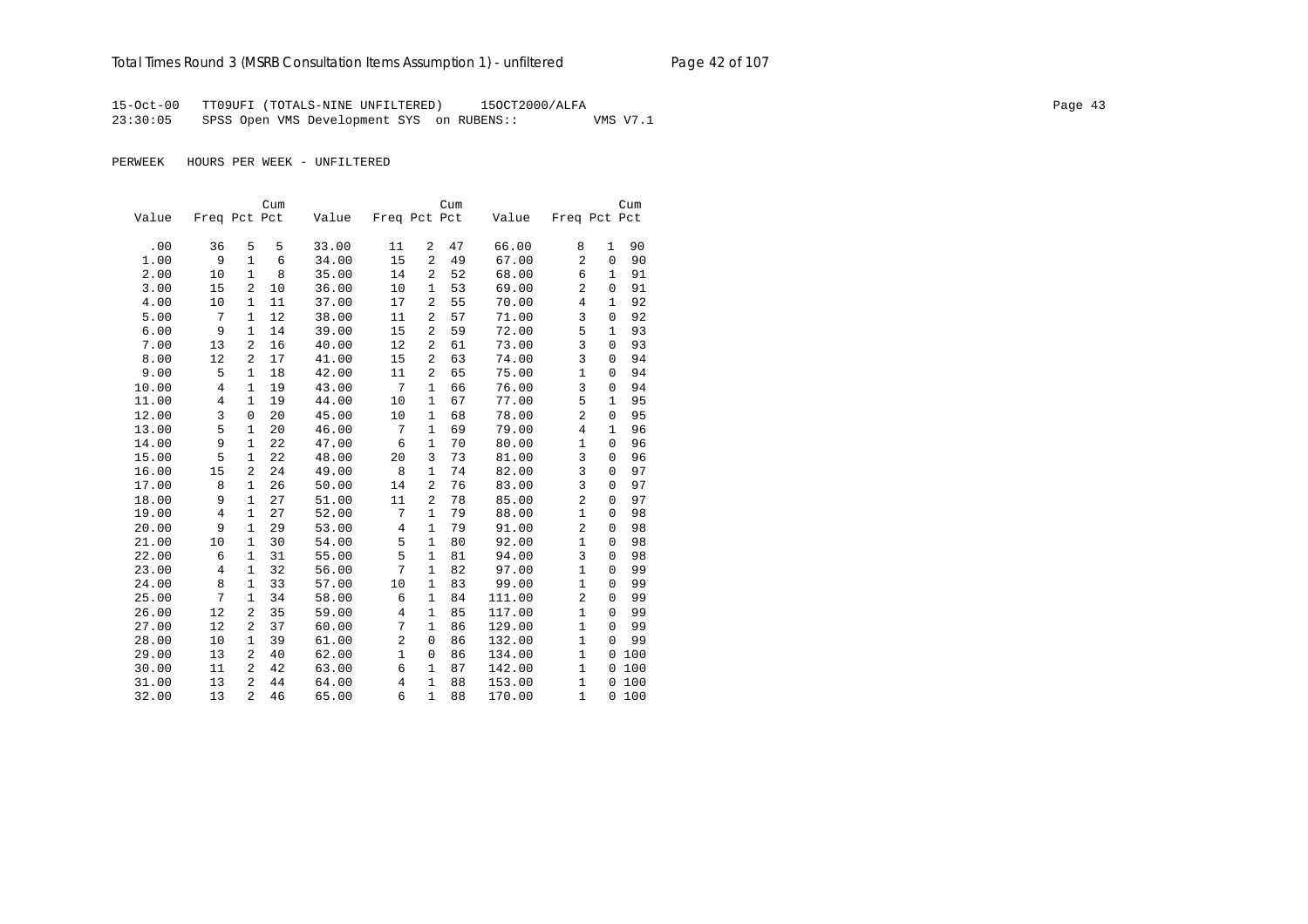#### Total Times Round 3 (MSRB Consultation Items Assumption 1) - unfiltered Page 43 of 107

15-Oct-00 TT09UFI (TOTALS-NINE UNFILTERED) 150CT2000/ALFA 23:30:06 SPSS Open VMS Development SYS on RUBENS:: VMS V7.1

PERWEEK HOURS PER WEEK - UNFILTERED

Count Midpoint One symbol equals approximately 2.00 occurrences

| 80             | 2.50   |                                       |
|----------------|--------|---------------------------------------|
| 46             | 7.50   | ***********************               |
| 25             | 12.50  | *************                         |
| 41             | 17.50  | *********************                 |
| 37             | 22.50  | * * * * * * * * * * * * * * * * * * * |
| 54             | 27.50  | ***************************           |
| 63             | 32.50  | ********************************      |
| 67             | 37.50  | ***********************************   |
| 55             | 42.50  | ****************************          |
| 51             | 47.50  | **************************            |
| 41             | 52.50  | *********************                 |
| 32             | 57.50  | ****************                      |
| 20             | 62.50  | **********                            |
| 24             | 67.50  | ************                          |
| 18             | 72.50  | *********                             |
| 15             | 77.50  | ********                              |
| 10             | 82.50  | *****                                 |
| 3              | 87.50  | $***$                                 |
| 6              | 92.50  | ***                                   |
| $\overline{2}$ | 97.50  | $^\ast$                               |
| 0              | 102.50 |                                       |
| 0              | 107.50 |                                       |
| 2              | 112.50 | *                                     |
| 1              | 117.50 | $^\star$                              |
| 0              | 122.50 |                                       |
| 1              | 127.50 | $^\star$                              |
| 2              | 132.50 | *                                     |
| $\mathbf 0$    | 137.50 |                                       |
| 1              | 142.50 | $^\star$                              |
| $\mathbf 0$    | 147.50 |                                       |
| 1              | 152.50 | $^\star$                              |
| $\mathbf 0$    | 157.50 |                                       |
| 0              | 162.50 |                                       |
| $\mathbf{1}$   | 167.50 | $\star$                               |
|                |        |                                       |
|                |        | 20<br>40<br>80<br>0<br>60<br>100      |
|                |        | Histogram frequency                   |
| Mean           | 35.997 | 25.038<br>Std dev                     |
| Valid cases    | 699    | Missing cases<br>0                    |

Page 44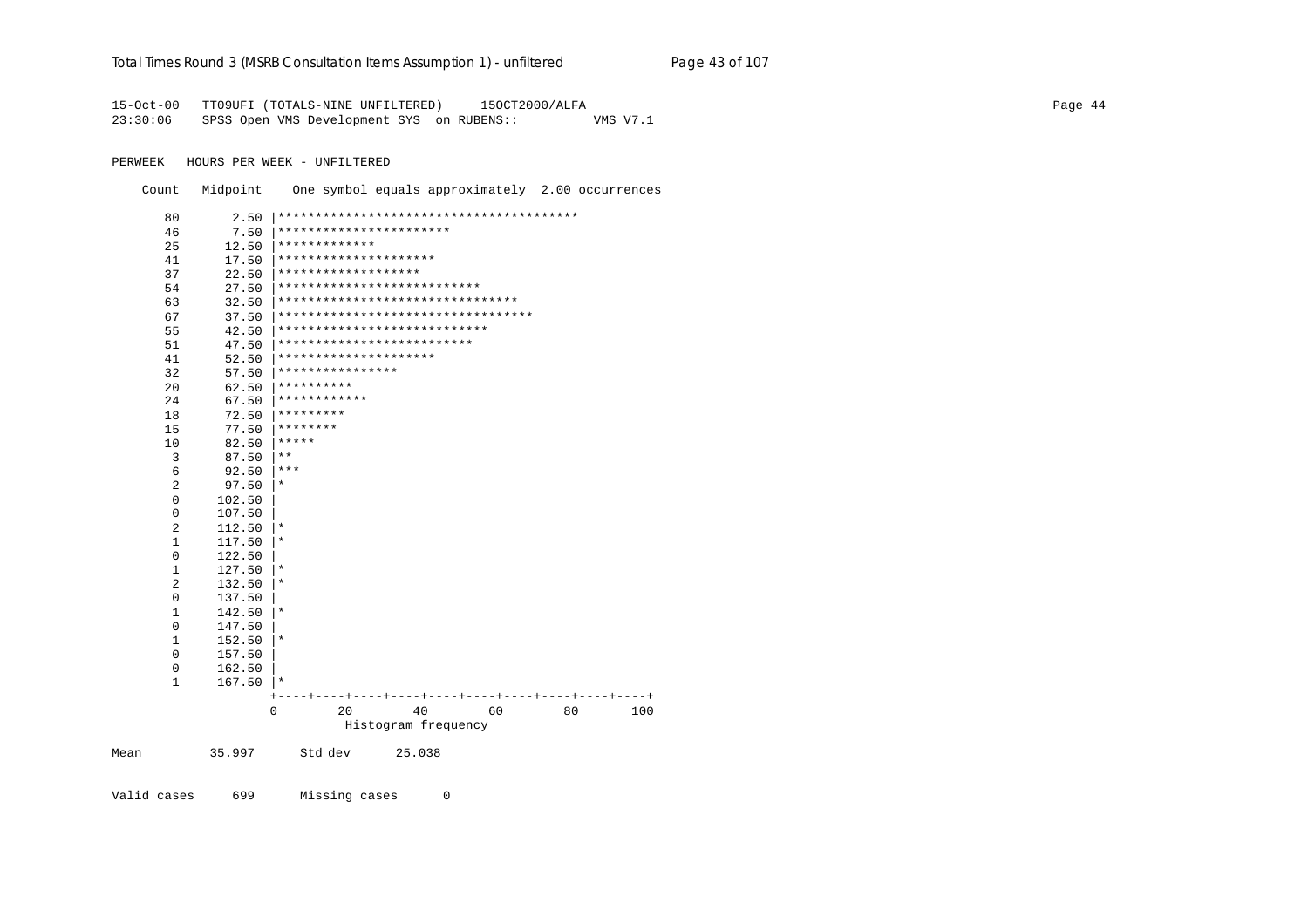15-Oct-00 TT09UFI (TOTALS-NINE UNFILTERED) 15OCT2000/ALFA Page 45 23:30:07 SPSS Open VMS Development SYS on RUBENS:: VMS V7.1

Preceding task required .30 seconds CPU time; 2.65 seconds elapsed.

 345 0 TEMPORARY 346 0 SELECT IF (SCIN36 EQ 13) 347 0 /\* 348 0 /\* TOTAL TIMES FREQUENCY DISTRIBUTION FOR ENT SURGEONS 349 0 /\* 350 0 FREQUENCIES VARIABLES=PERWEEK/ 351 0 FORMAT=CONDENSE/ 352 0 HISTOGRAM=INCREMENT (5)/ 353 0 STATISTICS=MEAN STDDEV 354 0 /\*

There are 1,073,640,320 bytes of memory available.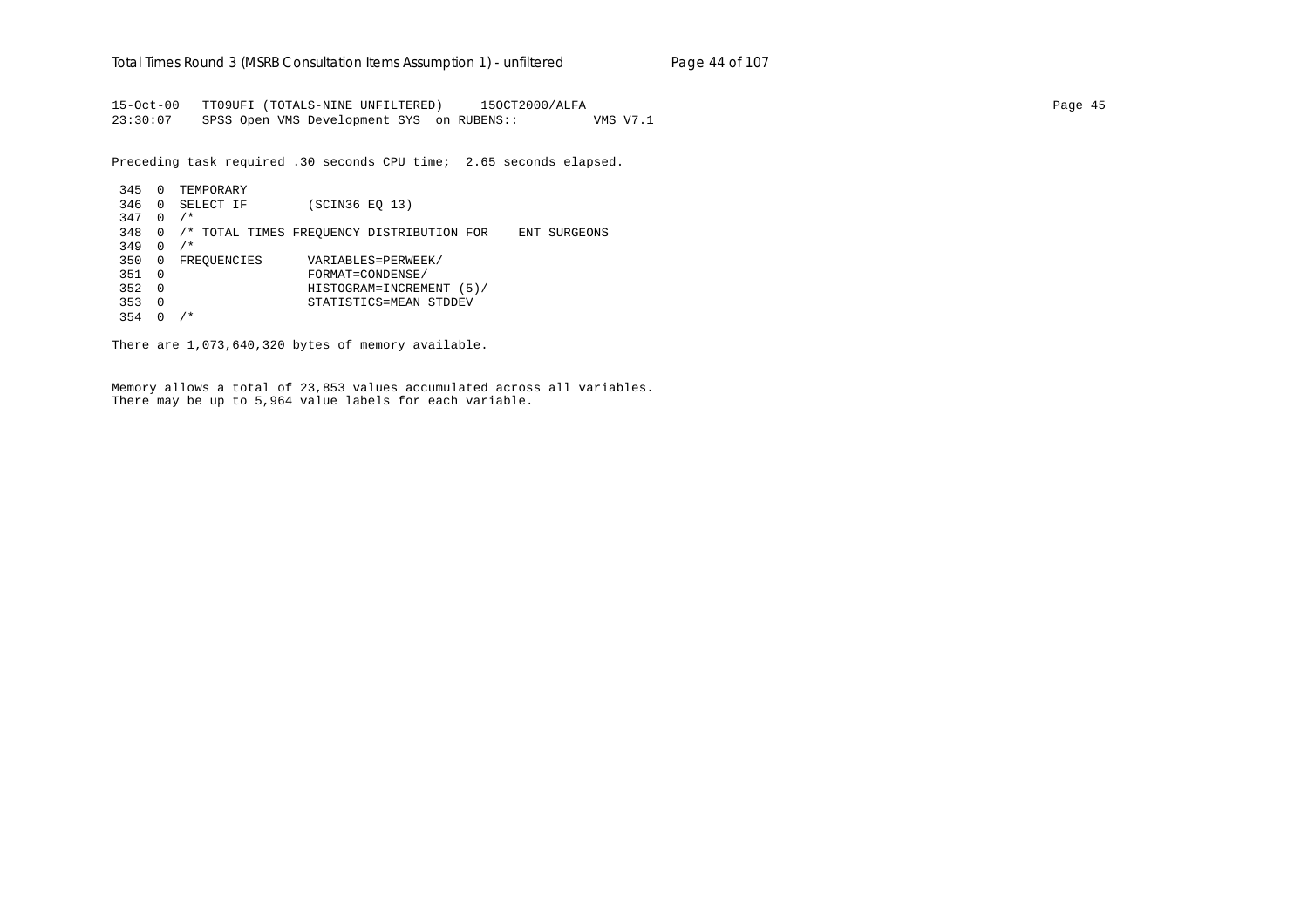15-Oct-00 TT09UFI (TOTALS-NINE UNFILTERED) 15OCT2000/ALFA Page 46 23:30:07 SPSS Open VMS Development SYS on RUBENS:: VMS V7.1

|       |                |                | Cum |       |                |                | Cum |        |                |              | Cum |
|-------|----------------|----------------|-----|-------|----------------|----------------|-----|--------|----------------|--------------|-----|
| Value | Freq Pct Pct   |                |     | Value | Freq Pct Pct   |                |     | Value  | Freq Pct Pct   |              |     |
|       |                |                |     |       |                |                |     |        |                |              |     |
| .00   | 23             | 7              | 7   | 39.00 | 5              | 2              | 42  | 76.00  | 2              | $\mathbf 1$  | 85  |
| 1.00  | 7              | $\overline{2}$ | 9   | 40.00 | $\overline{2}$ | $\mathbf{1}$   | 42  | 77.00  | 3              | $\mathbf{1}$ | 86  |
| 2.00  | 7              | 2              | 11  | 41.00 | 6              | 2              | 44  | 78.00  | $\mathbf 1$    | 0            | 86  |
| 3.00  | $\overline{c}$ | $\mathbf{1}$   | 12  | 42.00 | $\overline{4}$ | $\mathbf{1}$   | 45  | 79.00  | 3              | $\mathbf 1$  | 87  |
| 4.00  | 5              | $\overline{2}$ | 13  | 43.00 | 5              | $\overline{a}$ | 47  | 80.00  | $\overline{2}$ | $\mathbf{1}$ | 87  |
| 5.00  | 3              | $\mathbf{1}$   | 14  | 44.00 | $\,4$          | $\mathbf{1}$   | 48  | 81.00  | $\mathbf{1}$   | $\mathbf 0$  | 88  |
| 6.00  | $\mathbf{1}$   | $\overline{0}$ | 14  | 45.00 | $\overline{2}$ | $\mathbf{1}$   | 49  | 82.00  | 2              | $\mathbf{1}$ | 88  |
| 7.00  | $\overline{4}$ | $\mathbf{1}$   | 16  | 46.00 | $\overline{2}$ | $\mathbf{1}$   | 49  | 83.00  | $\overline{2}$ | $\mathbf{1}$ | 89  |
| 8.00  | $\overline{2}$ | $\mathbf{1}$   | 16  | 47.00 | 7              | 2              | 52  | 84.00  | $\overline{a}$ | $\mathbf{1}$ | 89  |
| 9.00  | 3              | $\mathbf{1}$   | 17  | 48.00 | 9              | 3              | 54  | 85.00  | 5              | 2            | 91  |
| 10.00 | 7              | $\overline{a}$ | 19  | 49.00 | 9              | 3              | 57  | 86.00  | $\overline{a}$ | $\mathbf{1}$ | 92  |
| 11.00 | $\mathbf 1$    | $\mathbf 0$    | 20  | 50.00 | 7              | $\overline{a}$ | 59  | 87.00  | $\mathbf{1}$   | $\mathbf 0$  | 92  |
| 12.00 | $\mathbf 1$    | 0              | 20  | 51.00 | $\overline{4}$ | $\mathbf{1}$   | 60  | 88.00  | $\mathbf{1}$   | 0            | 92  |
| 14.00 | 3              | $\mathbf{1}$   | 21  | 52.00 | $\mathbf{1}$   | $\mathsf 0$    | 61  | 89.00  | $\mathbf{1}$   | $\mathsf 0$  | 92  |
| 15.00 | $\mathbf{1}$   | $\mathbf 0$    | 21  | 53.00 | 3              | $\mathbf{1}$   | 61  | 91.00  | $\overline{a}$ | $\mathbf{1}$ | 93  |
| 16.00 | $\overline{2}$ | $\mathbf{1}$   | 22  | 54.00 | $\,4$          | $\mathbf{1}$   | 63  | 92.00  | $\mathbf{1}$   | $\Omega$     | 93  |
| 17.00 | $\mathbf{1}$   | $\mathbf 0$    | 22  | 55.00 | $\overline{4}$ | $\mathbf{1}$   | 64  | 95.00  | $\mathbf{1}$   | $\mathbf 0$  | 94  |
| 18.00 | $\overline{4}$ | $\mathbf{1}$   | 23  | 56.00 | 3              | $\mathbf{1}$   | 65  | 97.00  | 1              | 0            | 94  |
| 19.00 | 1              | $\mathbf 0$    | 23  | 57.00 | 3              | $\mathbf{1}$   | 66  | 98.00  | 1              | 0            | 94  |
| 20.00 | 3              | $\mathbf{1}$   | 24  | 58.00 | 5              | $\overline{a}$ | 67  | 100.00 | $\overline{2}$ | $\mathbf{1}$ | 95  |
| 21.00 | $\overline{2}$ | $\mathbf{1}$   | 25  | 59.00 | 6              | $\overline{a}$ | 69  | 101.00 | $\mathbf{1}$   | $\mathbf 0$  | 95  |
| 22.00 | 3              | $\mathbf{1}$   | 26  | 60.00 | $\overline{4}$ | $\mathbf{1}$   | 70  | 105.00 | $\mathbf{1}$   | $\mathbf 0$  | 95  |
| 23.00 | $\overline{c}$ | $\mathbf{1}$   | 27  | 61.00 | $\mathbf{1}$   | $\mathbf 0$    | 70  | 115.00 | $\mathbf{1}$   | $\mathbf{0}$ | 96  |
| 24.00 | 7              | $\overline{a}$ | 29  | 62.00 | $\mathbf{1}$   | $\mathbf 0$    | 71  | 116.00 | $\mathbf{1}$   | $\mathbf{0}$ | 96  |
| 25.00 | $\mathbf{1}$   | $\mathbf 0$    | 29  | 63.00 | $\overline{2}$ | $\mathbf{1}$   | 71  | 119.00 | $\mathbf{1}$   | $\Omega$     | 96  |
| 26.00 | 5              | $\overline{a}$ | 30  | 64.00 | 3              | $\mathbf{1}$   | 72  | 120.00 | $\mathbf{1}$   | $\mathbf{0}$ | 97  |
| 28.00 | $\mathbf{1}$   | 0              | 31  | 65.00 | $\overline{4}$ | $\mathbf{1}$   | 73  | 122.00 | $\overline{a}$ | $\mathbf{1}$ | 97  |
| 29.00 | 5              | 2              | 32  | 66.00 | 3              | $\mathbf{1}$   | 74  | 134.00 | $\mathbf{1}$   | $\mathbf 0$  | 98  |
| 30.00 | $\overline{2}$ | $\mathbf{1}$   | 33  | 67.00 | $\overline{2}$ | $\mathbf{1}$   | 75  | 136.00 | $\mathbf{1}$   | $\mathbf 0$  | 98  |
| 31.00 | 3              | $\mathbf{1}$   | 34  | 68.00 | 5              | $\overline{a}$ | 77  | 139.00 | $\mathbf{1}$   | $\mathbf 0$  | 98  |
| 32.00 | $\mathbf{1}$   | $\mathbf 0$    | 34  | 69.00 | $\overline{4}$ | $\mathbf{1}$   | 78  | 145.00 | $\mathbf{1}$   | $\mathbf 0$  | 98  |
| 33.00 | 4              | $\mathbf{1}$   | 35  | 70.00 | $\overline{4}$ | $\mathbf{1}$   | 79  | 146.00 | $\mathbf{1}$   | 0            | 99  |
| 34.00 | $\overline{4}$ | $\mathbf{1}$   | 36  | 71.00 | 6              | 2              | 81  | 149.00 | 2              | $\mathbf{1}$ | 99  |
| 35.00 | 3              | $\mathbf 1$    | 37  | 72.00 | 3              | $\mathbf 1$    | 82  | 155.00 | $\mathbf 1$    | 0            | 100 |
| 36.00 | $\overline{4}$ | $\mathbf{1}$   | 39  | 73.00 | $\overline{c}$ | $\mathbf{1}$   | 82  | 178.00 | $\mathbf{1}$   | $\Omega$     | 100 |
| 37.00 | 3              | $\mathbf{1}$   | 39  | 74.00 | 5              | $\overline{a}$ | 84  |        |                |              |     |
| 38.00 | 3              | $\mathbf{1}$   | 40  | 75.00 | $\mathbf{1}$   | 0              | 84  |        |                |              |     |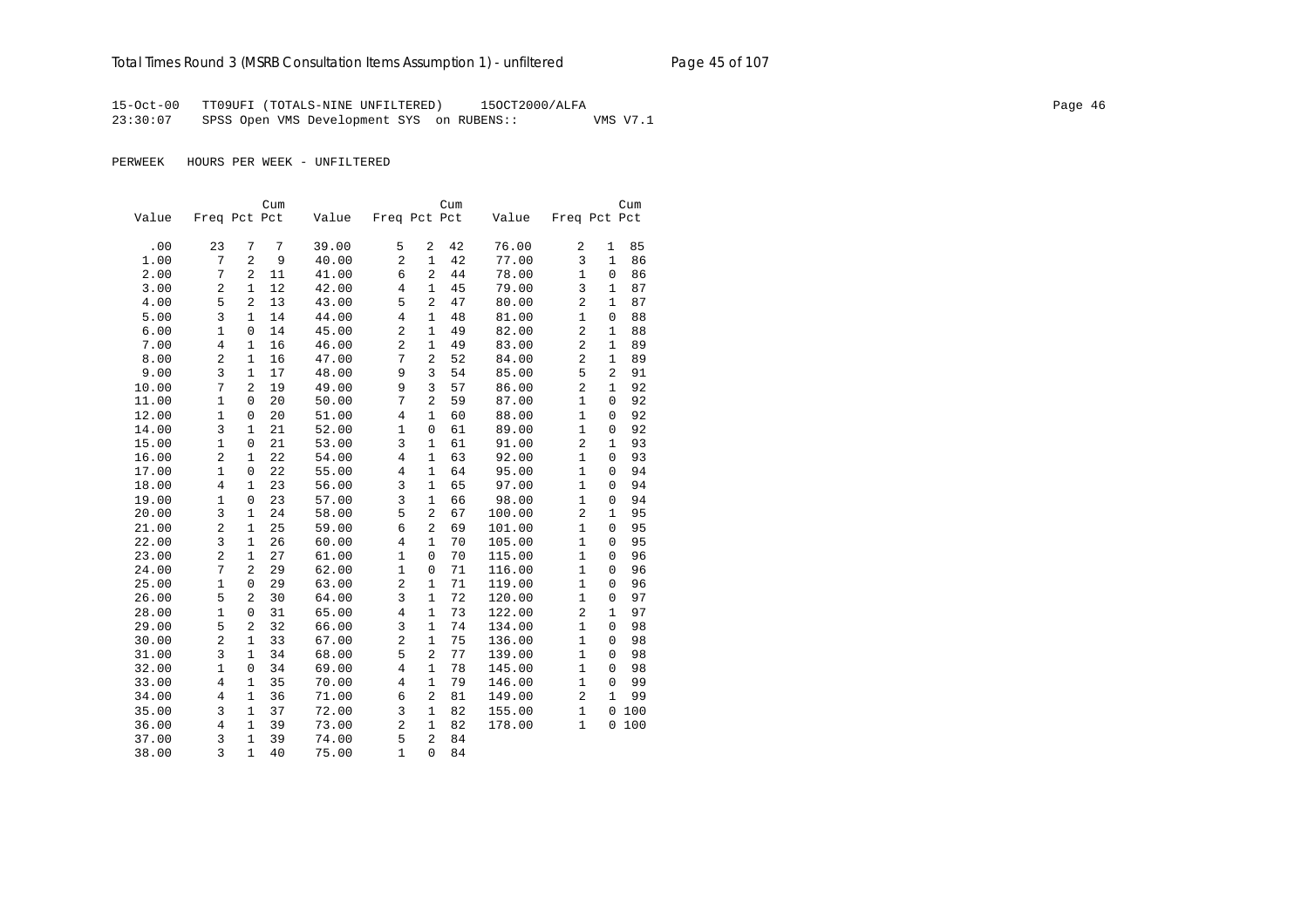#### Total Times Round 3 (MSRB Consultation Items Assumption 1) - unfiltered Page 46 of 107

15-Oct-00 TT09UFI (TOTALS-NINE UNFILTERED) 150CT2000/ALFA 23:30:08 SPSS Open VMS Development SYS on RUBENS:: VMS V7.1

PERWEEK HOURS PER WEEK - UNFILTERED

Count Midpoint One symbol equals approximately 1.00 occurrence

| 44             | 2.50   |                               |    |
|----------------|--------|-------------------------------|----|
| 13             | 7.50   | *************                 |    |
| 12             | 12.50  | ************                  |    |
| 9              | 17.50  | *********                     |    |
| 17             | 22.50  | *****************             |    |
| 12             | 27.50  | ************                  |    |
| 14             | 32.50  | **************                |    |
| 18             | 37.50  | ******************            |    |
| 21             | 42.50  | *********************         |    |
| 29             | 47.50  | ***************************** |    |
| 19             | 52.50  | *******************           |    |
| 21             | 57.50  | *********************         |    |
| 11             | 62.50  | ***********                   |    |
| 18             | 67.50  | ******************            |    |
| 20             | 72.50  | ********************          |    |
| 10             | 77.50  | **********                    |    |
| 9              | 82.50  | *********                     |    |
| 10             | 87.50  | **********                    |    |
| 3              | 92.50  | ***                           |    |
| 3              | 97.50  | $***$                         |    |
| 3              | 102.50 | $***$                         |    |
| 1              | 107.50 | $^\star$                      |    |
| $\mathbf 0$    | 112.50 |                               |    |
| 3              | 117.50 | $***$                         |    |
| 3              | 122.50 | $***$                         |    |
| $\mathbf 0$    | 127.50 |                               |    |
| $\mathbf{1}$   | 132.50 | $^\star$                      |    |
| $\overline{2}$ | 137.50 | $\star\star$                  |    |
| $\mathbf 0$    | 142.50 |                               |    |
| 4              | 147.50 | ****                          |    |
| 0              | 152.50 |                               |    |
| $1\,$          | 157.50 | $^\star$                      |    |
| $\mathbf 0$    | 162.50 |                               |    |
| 0              | 167.50 |                               |    |
| 0              | 172.50 |                               |    |
| $\mathbf{1}$   | 177.50 | $\star$                       |    |
|                |        | +                             |    |
|                |        | 20<br>0<br>10<br>30<br>40     | 50 |
|                |        | Histogram frequency           |    |
| Mean           | 46.473 | 33.307<br>Std dev             |    |

Valid cases 332 Missing cases  $\mathbb O$  Page 47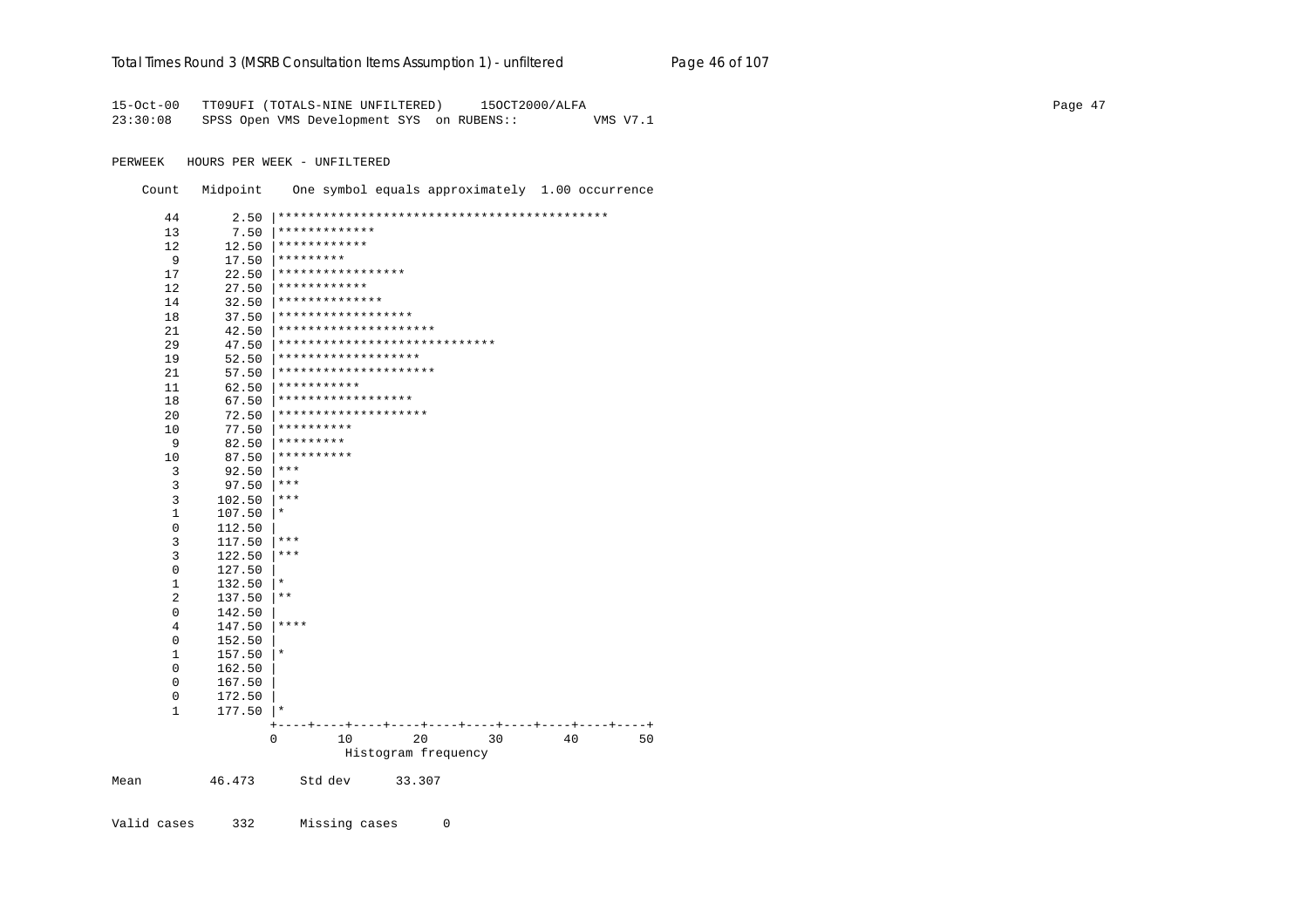15-Oct-00 TT09UFI (TOTALS-NINE UNFILTERED) 15OCT2000/ALFA Page 48 23:30:09 SPSS Open VMS Development SYS on RUBENS:: VMS V7.1

Preceding task required .32 seconds CPU time; 2.22 seconds elapsed.

 355 0 TEMPORARY 356 0 SELECT IF (SCIN36 EQ 14) 357 0 /\* 358 0 /\* TOTAL TIMES FREQUENCY DISTRIBUTION FOR ANAESTHETISTS 359 0 /\* 360 0 FREQUENCIES VARIABLES=PERWEEK/ 361 0 FORMAT=CONDENSE/ 362 0 HISTOGRAM=INCREMENT (5)/ 363 0 STATISTICS=MEAN STDDEV 364 0 /\*

There are 1,073,640,320 bytes of memory available.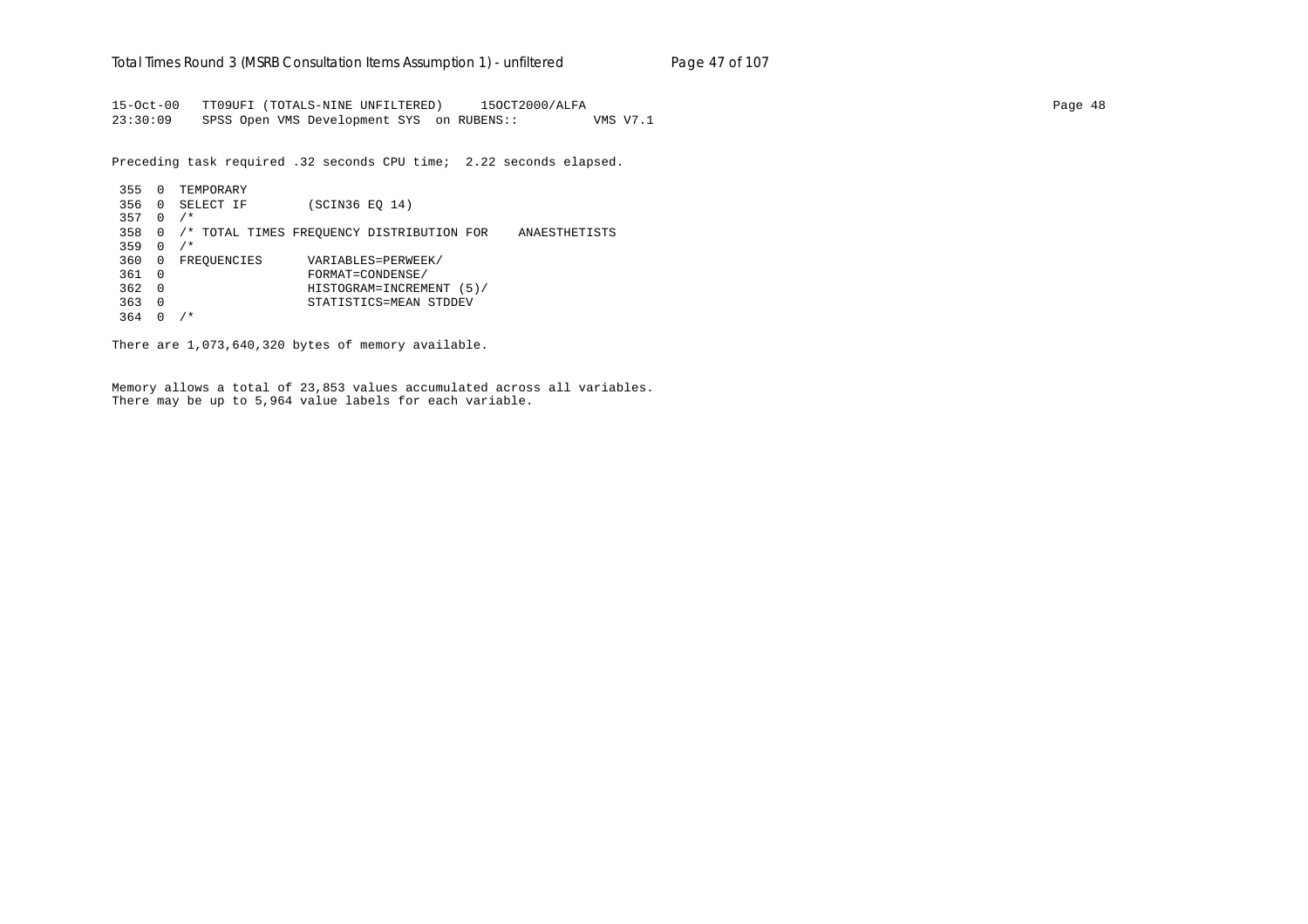15-Oct-00 TT09UFI (TOTALS-NINE UNFILTERED) 15OCT2000/ALFA Page 49 23:30:10 SPSS Open VMS Development SYS on RUBENS:: VMS V7.1

|       |              |                | Cum |       |              |              | Cum |        |                |              | Cum |
|-------|--------------|----------------|-----|-------|--------------|--------------|-----|--------|----------------|--------------|-----|
| Value | Freq Pct Pct |                |     | Value | Freq Pct Pct |              |     | Value  | Freq Pct Pct   |              |     |
|       |              |                |     |       |              |              |     |        |                |              |     |
| .00   | 111          | 6              | 6   | 36.00 | 21           | $\mathbf{1}$ | 67  | 72.00  | 8              | $\mathbf 0$  | 95  |
| 1.00  | 111          | 6              | 11  | 37.00 | 21           | $\mathbf{1}$ | 68  | 73.00  | 3              | $\mathbf 0$  | 95  |
| 2.00  | 69           | 3              | 15  | 38.00 | 19           | 1            | 69  | 74.00  | 9              | $\mathbf 0$  | 96  |
| 3.00  | 62           | 3              | 18  | 39.00 | 26           | $\mathbf{1}$ | 70  | 75.00  | 5              | $\mathbf 0$  | 96  |
| 4.00  | 50           | 3              | 20  | 40.00 | 17           | 1            | 71  | 76.00  | 5              | $\mathbf 0$  | 96  |
| 5.00  | 59           | 3              | 23  | 41.00 | 22           | $\mathbf{1}$ | 72  | 77.00  | 5              | $\mathbf 0$  | 96  |
| 6.00  | 37           | $\overline{2}$ | 25  | 42.00 | 19           | 1            | 73  | 78.00  | 6              | $\mathbf 0$  | 97  |
| 7.00  | 36           | $\overline{2}$ | 27  | 43.00 | 20           | $\mathbf{1}$ | 74  | 79.00  | $\overline{2}$ | $\mathbf 0$  | 97  |
| 8.00  | 39           | $\overline{a}$ | 29  | 44.00 | 24           | $\mathbf{1}$ | 75  | 80.00  | 5              | $\Omega$     | 97  |
| 9.00  | 33           | $\overline{2}$ | 31  | 45.00 | 22           | $\mathbf 1$  | 77  | 81.00  | $\overline{4}$ | $\mathbf 0$  | 97  |
| 10.00 | 43           | $\overline{2}$ | 33  | 46.00 | 19           | $\mathbf{1}$ | 78  | 82.00  | 5              | $\mathbf 0$  | 97  |
| 11.00 | 36           | 2              | 35  | 47.00 | 28           | $\mathbf{1}$ | 79  | 83.00  | 5              | $\mathbf 0$  | 98  |
| 12.00 | 33           | $\overline{2}$ | 36  | 48.00 | 18           | 1            | 80  | 84.00  | $\,4$          | $\mathbf 0$  | 98  |
| 13.00 | 24           | $\mathbf{1}$   | 38  | 49.00 | 24           | 1            | 81  | 85.00  | 3              | $\mathbf 0$  | 98  |
| 14.00 | 35           | 2              | 39  | 50.00 | 12           | $\mathbf{1}$ | 82  | 86.00  | $\overline{a}$ | $\mathbf 0$  | 98  |
| 15.00 | 27           | $\mathbf{1}$   | 41  | 51.00 | 20           | 1            | 83  | 87.00  | $\mathbf{1}$   | $\mathbf 0$  | 98  |
| 16.00 | 32           | 2              | 42  | 52.00 | 21           | $\mathbf{1}$ | 84  | 88.00  | $\mathbf{1}$   | $\mathbf 0$  | 98  |
| 17.00 | 24           | $\mathbf{1}$   | 44  | 53.00 | 22           | 1            | 85  | 89.00  | 3              | $\mathbf 0$  | 98  |
| 18.00 | 28           | $\mathbf{1}$   | 45  | 54.00 | 24           | $\mathbf{1}$ | 86  | 90.00  | $\overline{4}$ | $\mathbf 0$  | 99  |
| 19.00 | 19           | 1              | 46  | 55.00 | 15           | 1            | 87  | 91.00  | 1              | $\mathbf 0$  | 99  |
| 20.00 | 33           | $\overline{2}$ | 48  | 56.00 | 17           | 1            | 88  | 92.00  | $\mathbf{1}$   | $\mathbf 0$  | 99  |
| 21.00 | 30           | 2              | 49  | 57.00 | 12           | 1            | 88  | 93.00  | 3              | $\mathbf 0$  | 99  |
| 22.00 | 21           | $\mathbf 1$    | 50  | 58.00 | 17           | $\mathbf 1$  | 89  | 94.00  | 8              | 0            | 99  |
| 23.00 | 15           | $\mathbf{1}$   | 51  | 59.00 | 12           | $\mathbf{1}$ | 90  | 95.00  | 2              | $\mathbf 0$  | 99  |
| 24.00 | 20           | $\mathbf{1}$   | 52  | 60.00 | 13           | $\mathbf{1}$ | 90  | 97.00  | $\mathbf{1}$   | $\mathbf 0$  | 99  |
| 25.00 | 26           | $\mathbf 1$    | 53  | 61.00 | 7            | $\mathbf 0$  | 91  | 98.00  | $\mathbf{1}$   | $\mathbf 0$  | 99  |
| 26.00 | 22           | $\mathbf{1}$   | 54  | 62.00 | 9            | $\mathbf 0$  | 91  | 100.00 | $\mathbf{1}$   | $\mathbf 0$  | 99  |
| 27.00 | 33           | $\overline{a}$ | 56  | 63.00 | 6            | $\mathbf 0$  | 92  | 103.00 | $\overline{2}$ | $\mathbf{0}$ | 100 |
| 28.00 | 23           | $\mathbf{1}$   | 57  | 64.00 | 10           | 1            | 92  | 107.00 | $\overline{2}$ | $\mathbf{0}$ | 100 |
| 29.00 | 26           | $\mathbf{1}$   | 59  | 65.00 | 11           | $\mathbf{1}$ | 93  | 108.00 | $\mathbf{1}$   | $\mathbf{0}$ | 100 |
| 30.00 | 23           | $\mathbf{1}$   | 60  | 66.00 | 6            | $\mathbf 0$  | 93  | 112.00 | $\mathbf{1}$   | $\mathbf{0}$ | 100 |
| 31.00 | 22           | $\mathbf{1}$   | 61  | 67.00 | 6            | $\mathbf 0$  | 93  | 116.00 | $\mathbf 1$    | $\mathbf 0$  | 100 |
| 32.00 | 25           | $\mathbf{1}$   | 62  | 68.00 | 7            | $\mathbf 0$  | 94  | 118.00 | $\mathbf{1}$   | 0            | 100 |
| 33.00 | 25           | $\mathbf{1}$   | 63  | 69.00 | 12           | 1            | 94  | 129.00 | $\mathbf{1}$   | $\mathbf 0$  | 100 |
| 34.00 | 26           | $\mathbf{1}$   | 65  | 70.00 | 2            | $\mathbf 0$  | 94  | 138.00 | $\mathbf{1}$   | $\Omega$     | 100 |
| 35.00 | 25           | $\mathbf{1}$   | 66  | 71.00 | 5            | $\mathbf 0$  | 95  |        |                |              |     |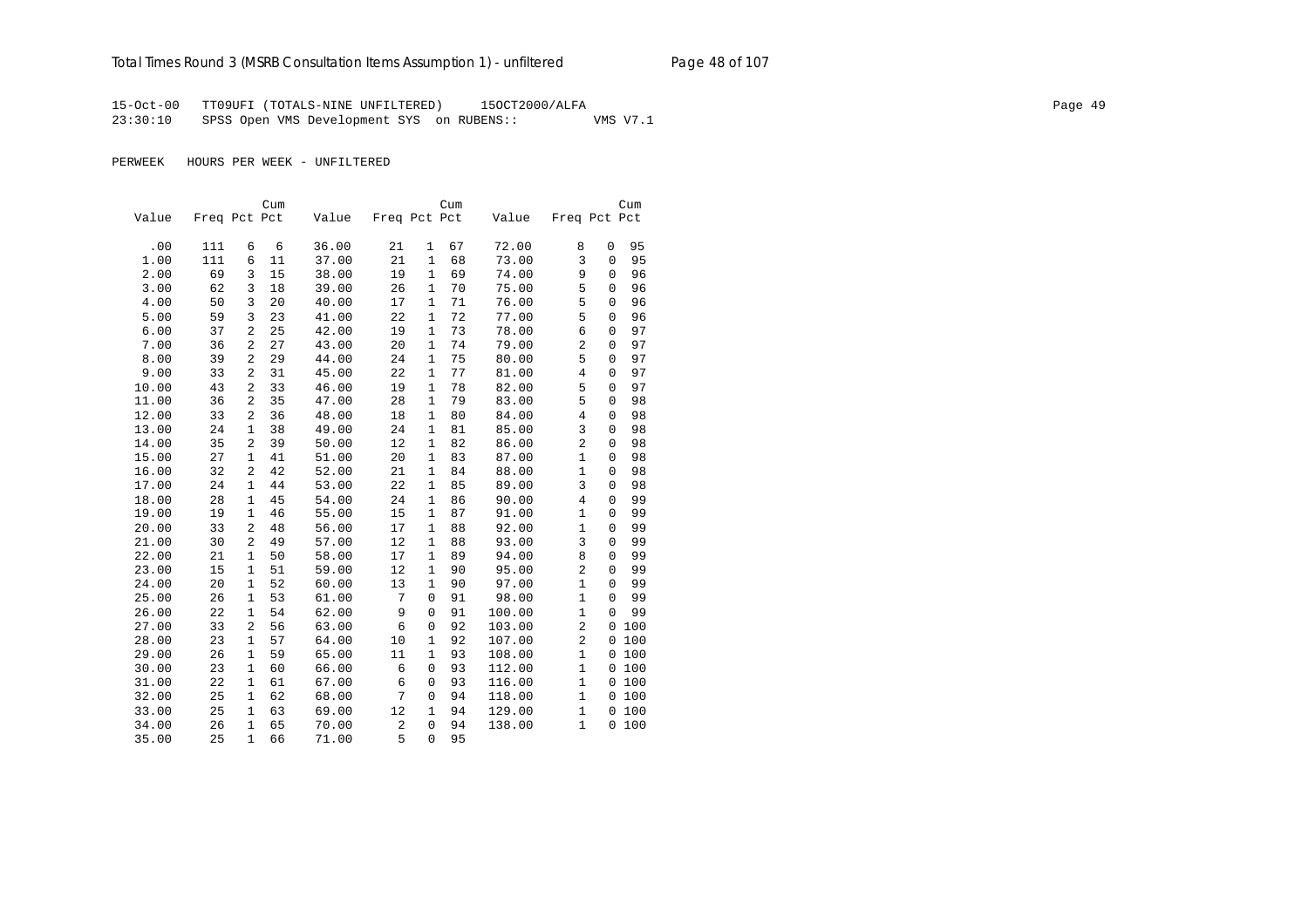## Total Times Round 3 (MSRB Consultation Items Assumption 1) - unfiltered Page 49 of 107

15-Oct-00 TT09UFI (TOTALS-NINE UNFILTERED) 15OCT2000/ALFA Page 50 23:30:11 SPSS Open VMS Development SYS on RUBENS:: VMS V7.1

PERWEEK HOURS PER WEEK - UNFILTERED

Count Midpoint One symbol equals approximately 10.00 occurrences

| 1              | 137.50           |            |                      |  |  |
|----------------|------------------|------------|----------------------|--|--|
| $\mathbf 0$    | 132.50           |            |                      |  |  |
| 0<br>1         | 122.50<br>127.50 |            |                      |  |  |
| $\overline{c}$ | 117.50           |            |                      |  |  |
| $1\,$          | 112.50           |            |                      |  |  |
| 3              | 107.50           |            |                      |  |  |
| 3              | 102.50           |            |                      |  |  |
| 4              | 97.50            |            |                      |  |  |
| 17             | 92.50            | $* *$      |                      |  |  |
| 10             | 87.50            | $^\ast$    |                      |  |  |
| 23             | 82.50            | $***$      |                      |  |  |
| 23             | 77.50            | $* *$      |                      |  |  |
| 27             | 72.50            | ***        |                      |  |  |
| 42             | 67.50            | ****       |                      |  |  |
| 45             | 62.50            | *****      |                      |  |  |
| 73             | 57.50            | *******    |                      |  |  |
| 99             | 52.50            | ********** |                      |  |  |
| 111            | 47.50            |            | ***********          |  |  |
| 102            | 42.50            | ********** |                      |  |  |
| 112            | 37.50            |            | ***********          |  |  |
| 121            | 32.50            |            | ************         |  |  |
| 130            | 27.50            |            | *************        |  |  |
| 119            | 22.50            |            | ************         |  |  |
| 130            | 17.50            |            | *************        |  |  |
| 171            | 12.50            |            | *****************    |  |  |
| 204            | 7.50             |            | ******************** |  |  |
| 403            | 2.50             |            |                      |  |  |

Mean 27.547 Std dev 23.904

Valid cases 1977 Missing cases 0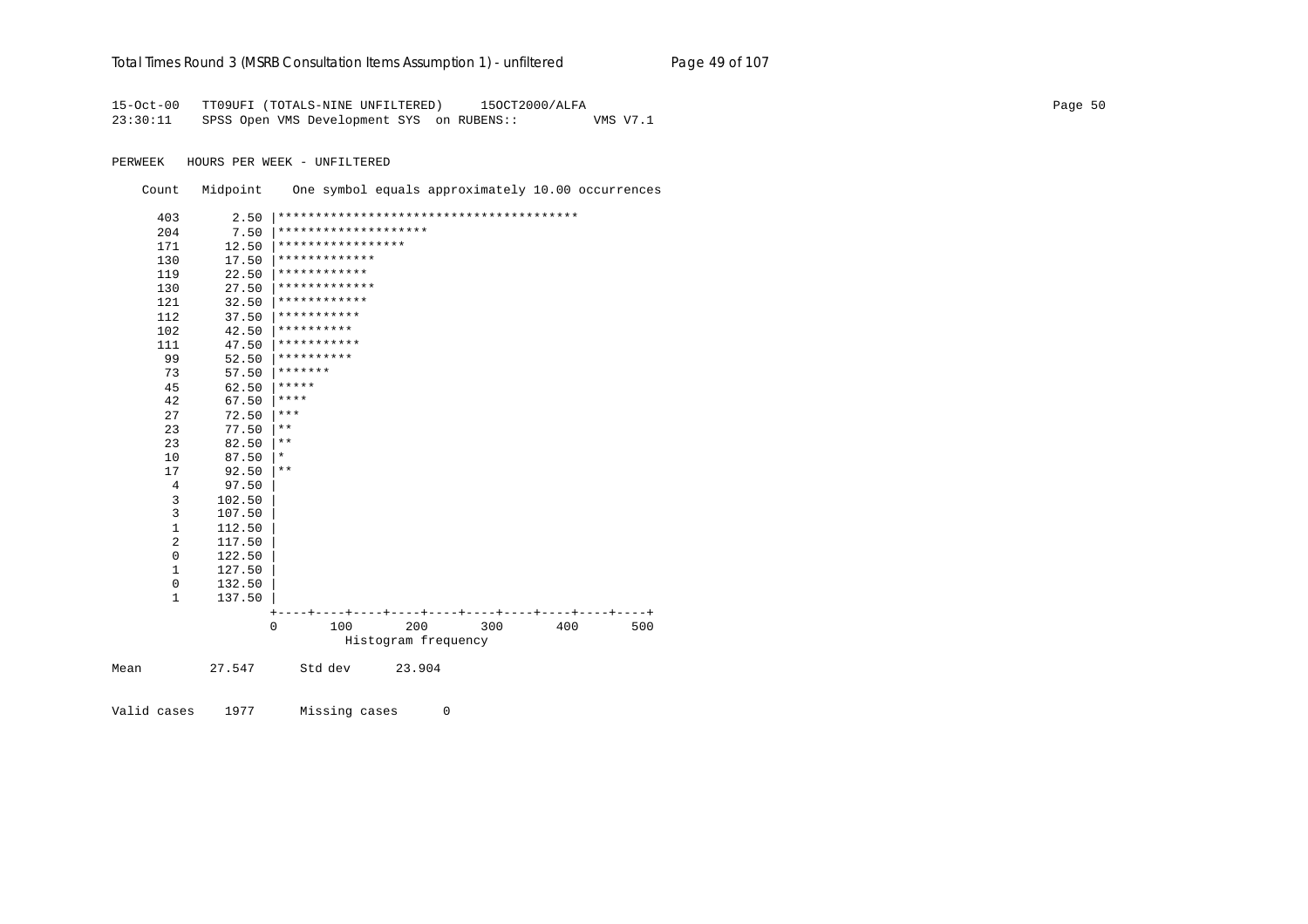15-Oct-00 TT09UFI (TOTALS-NINE UNFILTERED) 15OCT2000/ALFA Page 51 23:30:12 SPSS Open VMS Development SYS on RUBENS:: VMS V7.1

Preceding task required .41 seconds CPU time; 2.71 seconds elapsed.

 365 0 TEMPORARY 366 0 SELECT IF (SCIN36 EQ 15) 367 0 /\* 368 0 /\* TOTAL TIMES FREQUENCY DISTRIBUTION FOR DERMATOLOGISTS 369 0 /\* 370 0 FREQUENCIES VARIABLES=PERWEEK/ 371 0 FORMAT=CONDENSE/ 372 0 HISTOGRAM=INCREMENT (5)/ 373 0 STATISTICS=MEAN STDDEV 374 0 /\*

There are 1,073,640,320 bytes of memory available.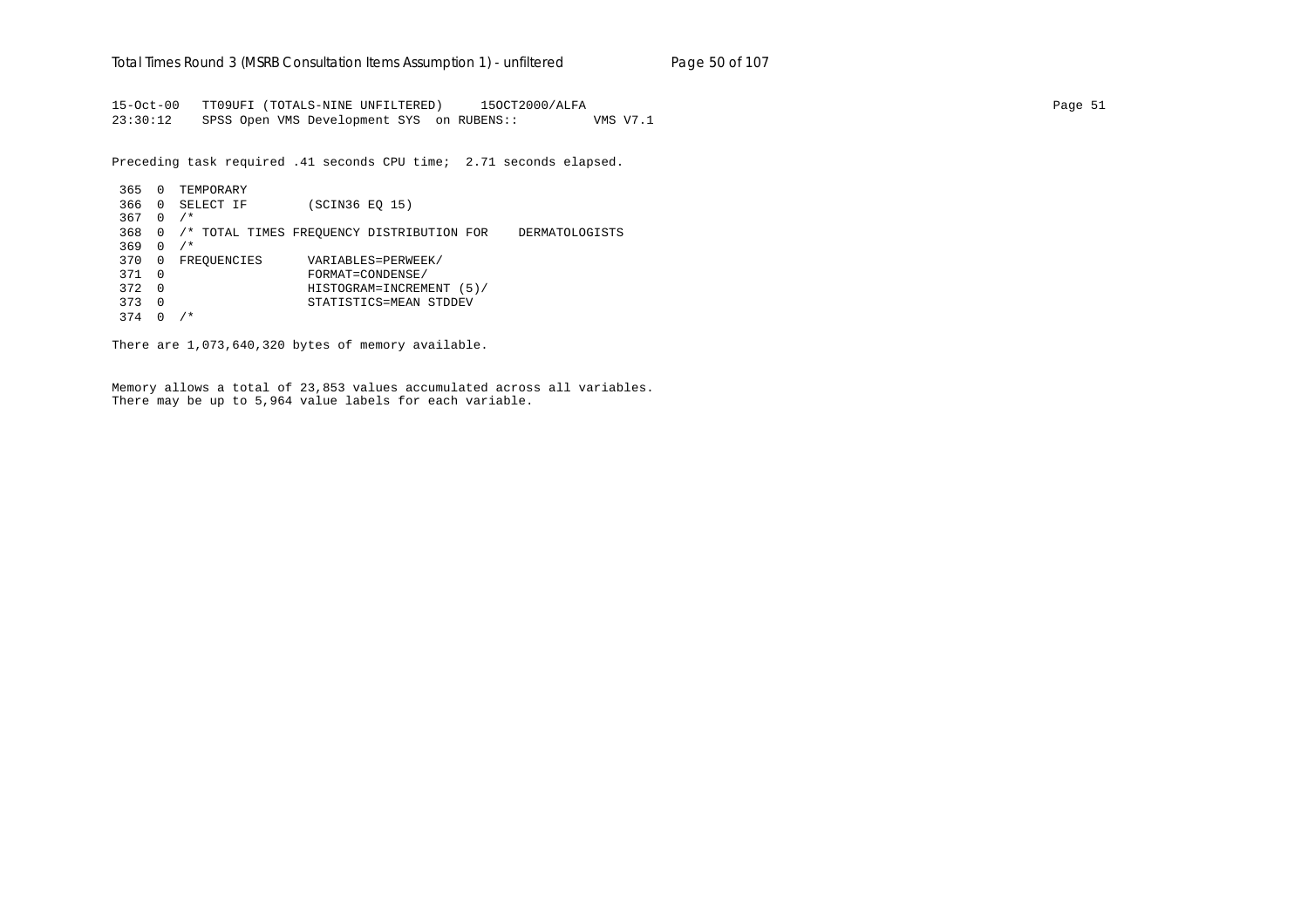15-Oct-00 TT09UFI (TOTALS-NINE UNFILTERED) 15OCT2000/ALFA Page 52 23:30:13 SPSS Open VMS Development SYS on RUBENS:: VMS V7.1

|       |                |                | Cum |       |                  |                | Cum |        |                |                | Cum |
|-------|----------------|----------------|-----|-------|------------------|----------------|-----|--------|----------------|----------------|-----|
| Value | Freq Pct Pct   |                |     | Value | Freq Pct Pct     |                |     | Value  | Freq Pct Pct   |                |     |
|       |                |                |     |       |                  |                |     |        |                |                |     |
| .00   | 16             | 5              | 5   | 36.00 | 2                | 1              | 38  | 72.00  | 1              | $\mathsf 0$    | 80  |
| 1.00  | $\overline{2}$ | $\mathbf{1}$   | 6   | 37.00 | $\overline{4}$   | $\mathbf{1}$   | 39  | 73.00  | $\overline{4}$ | $\mathbf{1}$   | 81  |
| 3.00  | $\overline{2}$ | $\mathbf{1}$   | 7   | 38.00 | $\overline{2}$   | $\mathbf{1}$   | 40  | 74.00  | 5              | $\overline{2}$ | 83  |
| 4.00  | $\overline{c}$ | $\mathbf{1}$   | 8   | 39.00 | 4                | $\mathbf{1}$   | 41  | 75.00  | $\mathbf{1}$   | 0              | 83  |
| 5.00  | $\mathbf{1}$   | $\mathbf 0$    | 8   | 40.00 | 3                | $\mathbf{1}$   | 42  | 76.00  | 3              | $\mathbf{1}$   | 84  |
| 6.00  | $\overline{a}$ | $\mathbf{1}$   | 9   | 41.00 | $\overline{a}$   | $\mathbf{1}$   | 43  | 77.00  | 3              | $\mathbf{1}$   | 85  |
| 7.00  | $\mathbf{1}$   | $\mathbf 0$    | 9   | 43.00 | 3                | $\mathbf{1}$   | 44  | 78.00  | $\mathbf{1}$   | 0              | 85  |
| 8.00  | 3              | $\mathbf{1}$   | 10  | 44.00 | 4                | $\mathbf{1}$   | 45  | 80.00  | $\mathbf{1}$   | $\mathbf 0$    | 86  |
| 9.00  | $\overline{c}$ | $\mathbf{1}$   | 11  | 45.00 | 5                | 2              | 47  | 81.00  | 4              | $\mathbf{1}$   | 87  |
| 10.00 | 1              | $\mathbf 0$    | 11  | 46.00 | $\mathbf{1}$     | $\mathbf 0$    | 47  | 82.00  | 2              | $\mathbf{1}$   | 88  |
| 11.00 | 3              | $\mathbf{1}$   | 12  | 47.00 | 5                | $\overline{a}$ | 49  | 83.00  | 4              | $\mathbf{1}$   | 89  |
| 12.00 | $\overline{c}$ | $\mathbf{1}$   | 13  | 48.00 | 5                | $\overline{2}$ | 51  | 85.00  | 3              | $\mathbf{1}$   | 90  |
| 13.00 | $\overline{c}$ | $\mathbf{1}$   | 13  | 49.00 | $\overline{c}$   | 1              | 51  | 86.00  | $\mathbf{1}$   | 0              | 90  |
| 14.00 | 3              | $\mathbf{1}$   | 14  | 50.00 | 3                | $\mathbf{1}$   | 52  | 87.00  | $\mathbf{1}$   | 0              | 91  |
| 15.00 | 3              | 1              | 15  | 51.00 | $\overline{c}$   | $\mathbf 1$    | 53  | 88.00  | 2              | $\mathbf{1}$   | 91  |
| 16.00 | 4              | $\mathbf 1$    | 17  | 52.00 | 6                | $\overline{c}$ | 55  | 89.00  | $\mathbf 1$    | 0              | 92  |
| 17.00 | $\overline{2}$ | $\mathbf{1}$   | 17  | 53.00 | $\overline{2}$   | $\mathbf{1}$   | 56  | 92.00  | 3              | $\mathbf{1}$   | 93  |
| 18.00 | 5              | 2              | 19  | 54.00 | 5                | $\overline{c}$ | 57  | 93.00  | $\mathbf{1}$   | 0              | 93  |
| 19.00 | $\mathbf{1}$   | $\overline{0}$ | 19  | 55.00 | 6                | $\overline{2}$ | 59  | 95.00  | 2              | $\mathbf{1}$   | 94  |
| 20.00 | $\overline{c}$ | $\mathbf{1}$   | 20  | 56.00 | $\overline{2}$   | $\mathbf{1}$   | 60  | 96.00  | $\mathbf{1}$   | 0              | 94  |
| 21.00 | $\overline{4}$ | 1              | 22  | 57.00 | $\overline{4}$   | $\mathbf 1$    | 61  | 97.00  | 2              | $\mathbf{1}$   | 95  |
| 22.00 | $\overline{c}$ | $\mathbf{1}$   | 22  | 58.00 | 3                | $\mathbf{1}$   | 62  | 99.00  | $\mathbf{1}$   | 0              | 95  |
| 23.00 | $\overline{c}$ | $\mathbf{1}$   | 23  | 59.00 | 8                | $\overline{3}$ | 65  | 100.00 | $\mathbf{1}$   | 0              | 96  |
| 24.00 | $\mathbf{1}$   | 0              | 23  | 60.00 | 3                | $\mathbf{1}$   | 66  | 103.00 | $\mathbf{1}$   | 0              | 96  |
| 25.00 | 3              | $\mathbf{1}$   | 24  | 61.00 | 5                | $\overline{c}$ | 68  | 105.00 | $\mathbf{1}$   | 0              | 96  |
| 26.00 | 3              | $\mathbf{1}$   | 25  | 62.00 | $\boldsymbol{2}$ | $\mathbf{1}$   | 69  | 106.00 | $\mathbf{1}$   | 0              | 97  |
| 27.00 | $\overline{4}$ | $\mathbf{1}$   | 27  | 63.00 | $\overline{a}$   | $\mathbf{1}$   | 69  | 110.00 | $\mathbf{1}$   | 0              | 97  |
| 28.00 | 5              | $\overline{2}$ | 28  | 64.00 | $\overline{4}$   | $\mathbf{1}$   | 71  | 113.00 | $\mathbf{1}$   | 0              | 97  |
| 29.00 | $\overline{4}$ | $\mathbf{1}$   | 30  | 65.00 | 3                | $\mathbf{1}$   | 72  | 114.00 | $\mathbf{1}$   | 0              | 98  |
| 30.00 | 1              | $\mathbf 0$    | 30  | 66.00 | 3                | $\mathbf{1}$   | 73  | 115.00 | $\mathbf{1}$   | 0              | 98  |
| 31.00 | 7              | 2              | 32  | 67.00 | 3                | $\mathbf{1}$   | 74  | 120.00 | 2              | $\mathbf{1}$   | 99  |
| 32.00 | 4              | $\mathbf{1}$   | 34  | 68.00 | $\overline{4}$   | $\mathbf{1}$   | 75  | 124.00 | $\mathbf{1}$   | $\Omega$       | 99  |
| 33.00 | 3              | $\mathbf{1}$   | 35  | 69.00 | 7                | $\overline{2}$ | 77  | 125.00 | $\mathbf{1}$   | $\overline{0}$ | 99  |
| 34.00 | 3              | $\mathbf{1}$   | 36  | 70.00 | 3                | $\mathbf{1}$   | 78  | 131.00 | $\mathbf{1}$   | 0              | 100 |
| 35.00 | 3              | $\mathbf{1}$   | 37  | 71.00 | $\overline{a}$   | $\mathbf{1}$   | 79  | 160.00 | $\mathbf{1}$   | 0              | 100 |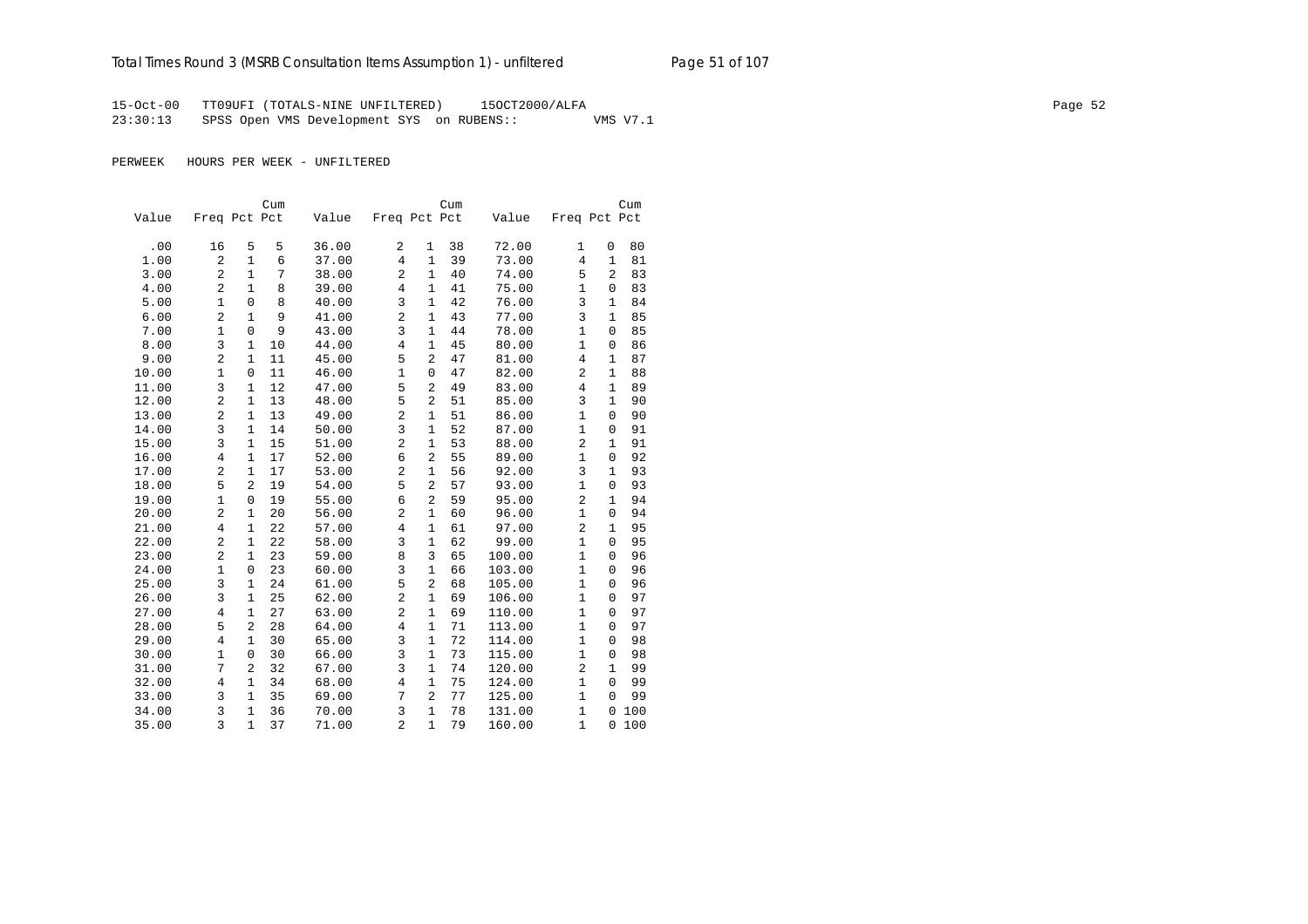#### Total Times Round 3 (MSRB Consultation Items Assumption 1) - unfiltered Page 52 of 107

15-Oct-00 TT09UFI (TOTALS-NINE UNFILTERED) 15OCT2000/ALFA 23:30:15 SPSS Open VMS Development SYS on RUBENS:: VMS V7.1

PERWEEK HOURS PER WEEK - UNFILTERED

Count Midpoint One symbol equals approximately .50 occurrences

| 22             | 2.50   |                    |                                       |    |    |    |
|----------------|--------|--------------------|---------------------------------------|----|----|----|
| 9              | 7.50   | ****************** |                                       |    |    |    |
| 11             | 12.50  |                    | **********************                |    |    |    |
| 15             | 17.50  |                    | ******************************        |    |    |    |
| 11             | 22.50  |                    | **********************                |    |    |    |
| 19             | 27.50  |                    |                                       |    |    |    |
| 18             | 32.50  |                    | ************************************  |    |    |    |
| 15             | 37.50  |                    | ******************************        |    |    |    |
| 12             | 42.50  |                    | ************************              |    |    |    |
| 18             | 47.50  |                    | ************************************* |    |    |    |
| 18             | 52.50  |                    | ************************************* |    |    |    |
| 23             | 57.50  |                    |                                       |    |    |    |
| 16             | 62.50  |                    | ********************************      |    |    |    |
| 20             | 67.50  |                    |                                       |    |    |    |
| 15             | 72.50  |                    | ******************************        |    |    |    |
| 8              | 77.50  | ****************   |                                       |    |    |    |
| 11             | 82.50  |                    | **********************                |    |    |    |
| 8              | 87.50  | ****************   |                                       |    |    |    |
| 4              | 92.50  | ********           |                                       |    |    |    |
| 6              | 97.50  | ************       |                                       |    |    |    |
| $\overline{2}$ | 102.50 | ****               |                                       |    |    |    |
| 2              | 107.50 | ****               |                                       |    |    |    |
| 3              | 112.50 | ******             |                                       |    |    |    |
| $\mathbf{1}$   | 117.50 | $***$              |                                       |    |    |    |
| $\overline{3}$ | 122.50 | ******             |                                       |    |    |    |
| $\mathbf{1}$   | 127.50 | $***$              |                                       |    |    |    |
| $\mathbf{1}$   | 132.50 | $***$              |                                       |    |    |    |
| 0              | 137.50 |                    |                                       |    |    |    |
| 0              | 142.50 |                    |                                       |    |    |    |
| 0              | 147.50 |                    |                                       |    |    |    |
| 0              | 152.50 |                    |                                       |    |    |    |
| 1              | 157.50 | $* *$              |                                       |    |    |    |
|                |        |                    |                                       |    |    |    |
|                |        | 5<br>0             | 10                                    | 15 | 20 | 25 |
|                |        |                    | Histogram frequency                   |    |    |    |
| Mean           | 48.427 | Std dev            | 29.921                                |    |    |    |
|                |        |                    |                                       |    |    |    |

Valid cases 293 Missing cases  $\overline{0}$  Page 53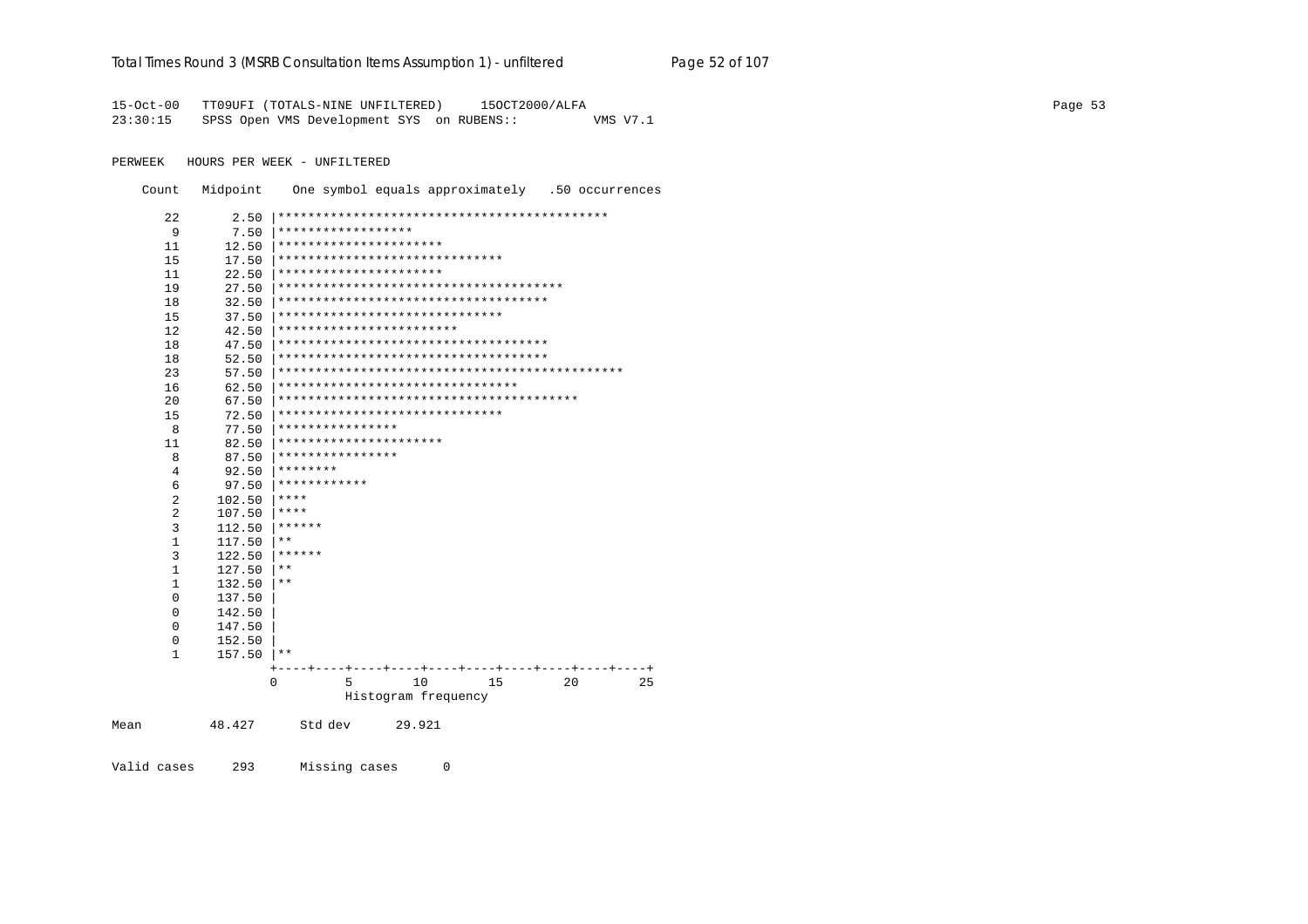15-Oct-00 TT09UFI (TOTALS-NINE UNFILTERED) 15OCT2000/ALFA Page 54 23:30:17 SPSS Open VMS Development SYS on RUBENS:: VMS V7.1

Preceding task required .34 seconds CPU time; 4.21 seconds elapsed.

 375 0 TEMPORARY 376 0 SELECT IF (SCIN36 EQ 16) 377 0 /\* 378 0 /\* TOTAL TIMES FREQUENCY DISTRIBUTION FOR IVF SPECIALISTS 379 0 /\* 380 0 FREQUENCIES VARIABLES=PERWEEK/ 381 0 FORMAT=CONDENSE/ 382 0 HISTOGRAM=INCREMENT (5)/ 383 0 STATISTICS=MEAN STDDEV 384 0 /\*

There are 1,073,640,320 bytes of memory available.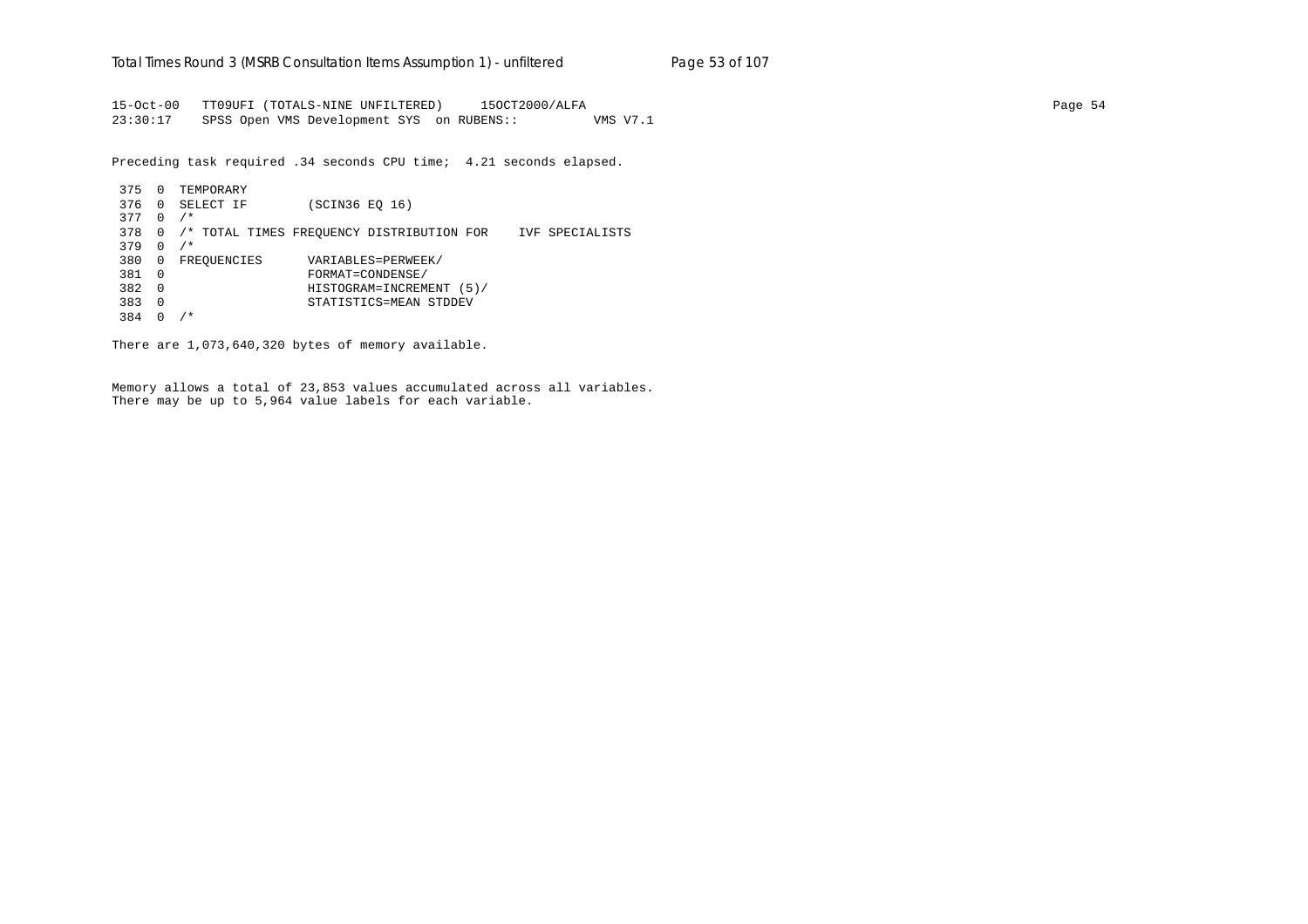15-Oct-00 TT09UFI (TOTALS-NINE UNFILTERED) 15OCT2000/ALFA Page 55 23:30:17 SPSS Open VMS Development SYS on RUBENS:: VMS V7.1

|       |                |               | Cum |       |                |              | Cum |        |                |              | Cum |
|-------|----------------|---------------|-----|-------|----------------|--------------|-----|--------|----------------|--------------|-----|
| Value | Freq Pct Pct   |               |     | Value | Freq Pct Pct   |              |     | Value  | Freq Pct Pct   |              |     |
| .00   | $\mathbf{1}$   | 1             | 1   | 43.00 | $\mathbf{1}$   | $\mathbf{1}$ | 39  | 91.00  | 2              | 3            | 74  |
| 1.00  | 3              | 4             | 5   | 47.00 | $\overline{a}$ | 3            | 41  | 93.00  | $\overline{a}$ | 3            | 76  |
|       | $\mathbf{1}$   | $\mathbf{1}$  | 6   |       | 1              | $\mathbf{1}$ | 43  |        | 1              | 1            | 78  |
| 5.00  |                |               |     | 49.00 |                |              |     | 95.00  |                |              |     |
| 6.00  | 1              | $\mathbf{1}$  | 8   | 52.00 | $\mathbf{1}$   | $\mathbf{1}$ | 44  | 97.00  | 1              | $\mathbf{1}$ | 79  |
| 10.00 | $\overline{2}$ | 3             | 10  | 54.00 | $\overline{a}$ | 3            | 46  | 101.00 | $\overline{a}$ | 3            | 81  |
| 12.00 | 1              | 1             | 11  | 58.00 | $\mathbf{1}$   | $\mathbf{1}$ | 48  | 102.00 | 1              | 1            | 83  |
| 16.00 | $\overline{2}$ | 3             | 14  | 59.00 | $\mathbf{1}$   | $\mathbf{1}$ | 49  | 109.00 | 1              | $\mathbf{1}$ | 84  |
| 18.00 | 1              | 1             | 15  | 62.00 | $\overline{2}$ | 3            | 51  | 112.00 | 2              | 3            | 86  |
| 19.00 | $\mathbf{1}$   | 1             | 16  | 63.00 | 1              | $\mathbf{1}$ | 53  | 113.00 | 1              | $\mathbf{1}$ | 88  |
| 21.00 | $\overline{2}$ | 3             | 19  | 64.00 | $\mathbf{1}$   | $\mathbf{1}$ | 54  | 116.00 | 1              | $\mathbf{1}$ | 89  |
| 24.00 | $\mathfrak{D}$ | $\mathcal{L}$ | 21  | 65.00 | $\mathbf{1}$   | $\mathbf{1}$ | 55  | 124.00 | 1              | $\mathbf{1}$ | 90  |
| 28.00 | $\mathbf{1}$   | 1             | 23  | 68.00 | 1              | $\mathbf{1}$ | 56  | 125.00 | 1              | 1            | 91  |
| 31.00 | 1              | 1             | 24  | 70.00 | $\mathbf{1}$   | $\mathbf{1}$ | 57  | 130.00 | 1              | $\mathbf{1}$ | 93  |
| 32.00 | $\mathbf{1}$   | $\mathbf{1}$  | 25  | 73.00 | $\mathbf{1}$   | $\mathbf{1}$ | 59  | 133.00 | 1              | $\mathbf{1}$ | 94  |
| 34.00 | $\overline{2}$ | 3             | 28  | 74.00 | 3              | 4            | 63  | 136.00 | $\mathbf{1}$   | $\mathbf{1}$ | 95  |
| 35.00 | 1              | 1             | 29  | 77.00 | 1              | $\mathbf{1}$ | 64  | 141.00 | 1              | 1            | 96  |
| 37.00 | $\overline{2}$ | 3             | 31  | 80.00 | $\mathbf{1}$   | $\mathbf{1}$ | 65  | 160.00 | 1              | $\mathbf{1}$ | 98  |
| 38.00 | $\mathbf{1}$   | 1             | 33  | 83.00 | $\overline{2}$ | 3            | 68  | 168.00 | 1              | $\mathbf{1}$ | 99  |
| 39.00 | $\overline{a}$ | $\mathcal{L}$ | 35  | 85.00 | $\mathbf{1}$   | $\mathbf{1}$ | 69  | 191.00 | 1              | 1            | 100 |
| 40.00 | 1              | $\mathbf{1}$  | 36  | 86.00 | 1              | $\mathbf{1}$ | 70  |        |                |              |     |
| 41.00 | 1              | 1             | 38  | 89.00 | 1              | $\mathbf{1}$ | 71  |        |                |              |     |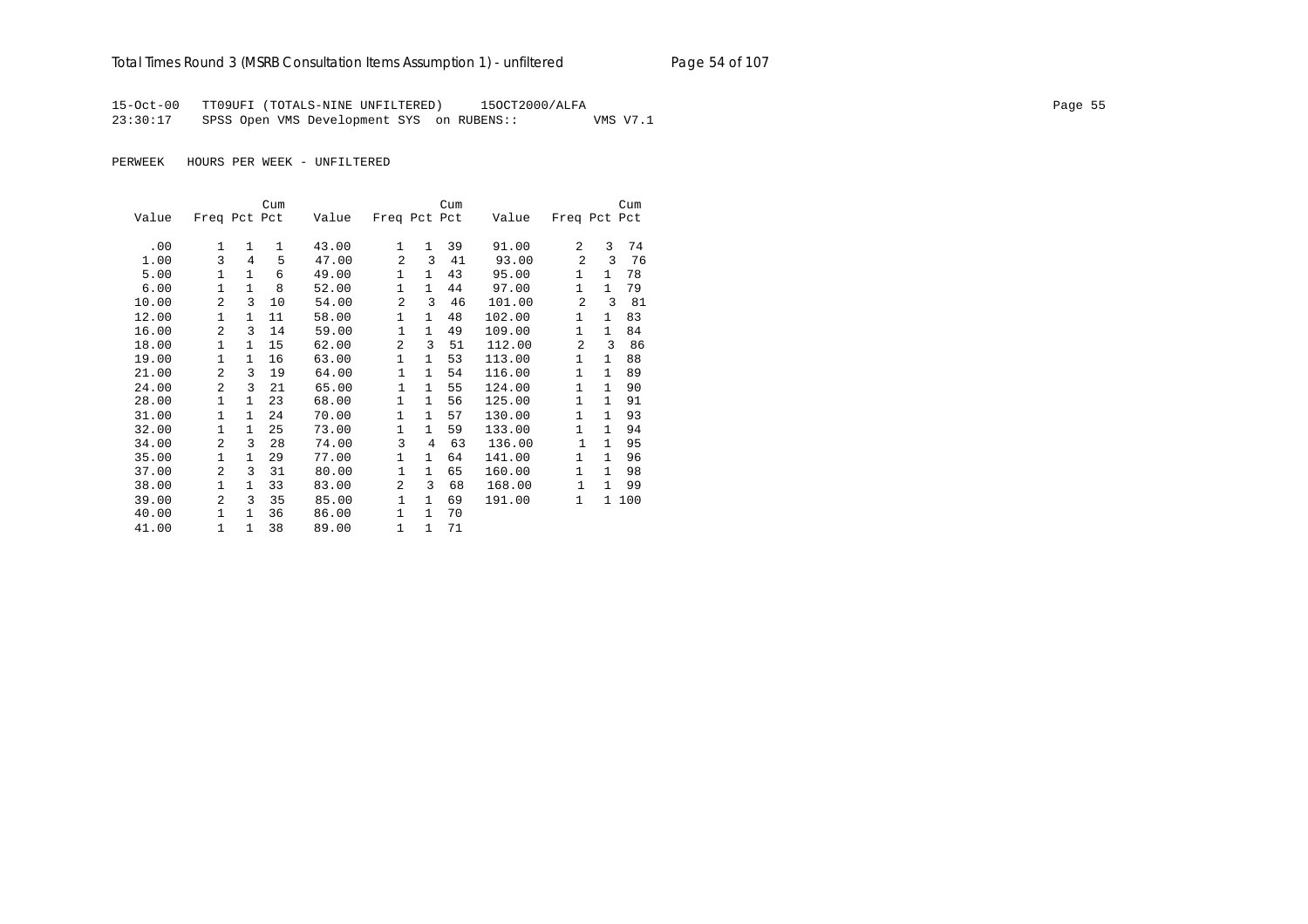#### Total Times Round 3 (MSRB Consultation Items Assumption 1) - unfiltered Page 55 of 107

15-Oct-00 TT09UFI (TOTALS-NINE UNFILTERED) 15OCT2000/ALFA 23:30:18 SPSS Open VMS Development SYS on RUBENS:: VMS V7.1 PERWEEK HOURS PER WEEK - UNFILTERED Count Midpoint One symbol equals approximately .20 occurrences  $2.50$  |\*\*\*\*\*\*\*\*\*\*\*\*\*\*\*\*\*\*\*\*\*  $\overline{4}$ 7.50 \*\*\*\*\*\*\*\*\*\*  $\overline{2}$  $12.50$  |\*\*\*\*\*\*\*\*\*\*\*\*\*\*\*\*  $\overline{3}$  $17.50$  |\*\*\*\*\*\*\*\*\*\*\*\*\*\*\*\*\*\*\*\*\*\*  $\overline{4}$  $22.50$  |\*\*\*\*\*\*\*\*\*\*\*\*\*\*\*\*\*\*\*\*\*\*  $\overline{4}$  $27.50$  \*\*\*\*\*  $1$  $32.50$  |\*\*\*\*\*\*\*\*\*\*\*\*\*\*\*\*\*\*\*\*\*\*  $\overline{4}$  $37.50$   $*******************************************$ 6  $42.50$  |\*\*\*\*\*\*\*\*\*\*\*\*\*\*\*\*  $\mathcal{R}$  $47.50$  |\*\*\*\*\*\*\*\*\*\*\*\*\*\*\*\*  $\overline{3}$  $52.50$  |\*\*\*\*\*\*\*\*\*\*\*\*\*\*\*\*  $\overline{3}$  $57.50$  | \*\*\*\*\*\*\*\*\*\*  $\overline{2}$  $62.50$  |\*\*\*\*\*\*\*\*\*\*\*\*\*\*\*\*\*\*\*\*\*  $\overline{4}$  $67.50$  \*\*\*\*\*\*\*\*\*\*  $\overline{2}$  $72.50$  \*\*\*\*\*\*\*\*\*\*\*\*\*\*\*\*\*\*\*\*\*\*\*\*\*\*  $5^{\circ}$  $77.50$  \*\*\*\*\*  $\mathbf{1}$  $82.50$  |\*\*\*\*\*\*\*\*\*\*\*\*\*\*\*\*  $\overline{3}$  $87.50$  |\*\*\*\*\*\*\*\*\*\*\*\*\*\*\*\*  $\overline{3}$ 92.50  $\vert$ \*\*\*\*\*\*\*\*\*\*\*\*\*\*\*\*\*\*\*\*\*  $4\overline{ }$ 97.50  $*********$  $2^{\circ}$  $102.50$  |\*\*\*\*\*\*\*\*\*\*\*\*\*\*\*\*  $\overline{3}$  $107.50$  |\*\*\*\*\*  $1$  $112.50$  |\*\*\*\*\*\*\*\*\*\*\*\*\*\*\*\*  $3<sup>7</sup>$  $117.50$  |\*\*\*\*\*  $1$  $122.50$  |\*\*\*\*\*  $1$  $127.50$  |\*\*\*\*\*  $1$  $132.50$  \*\*\*\*\*\*\*\*\*\*  $2^{\circ}$  $137.50$  \*\*\*\*\*  $1$  $1$  $142.50$  |\*\*\*\*\*  $\overline{0}$ 147.50  $0$ 152.50 157.50  $\overline{0}$  $162.50$  |\*\*\*\*\*  $1$  $167.50$  \*\*\*\*\*  $1$ 172.50  $\overline{0}$  $\Omega$ 177.50  $\Omega$ 182.50 187.50  $\Omega$ 191.00 |\*\*\*\*\*  $\mathbf{1}$  $\overline{0}$ 2 4 6 8 10 Histogram frequency

Mean

64.988 Std dev 43.152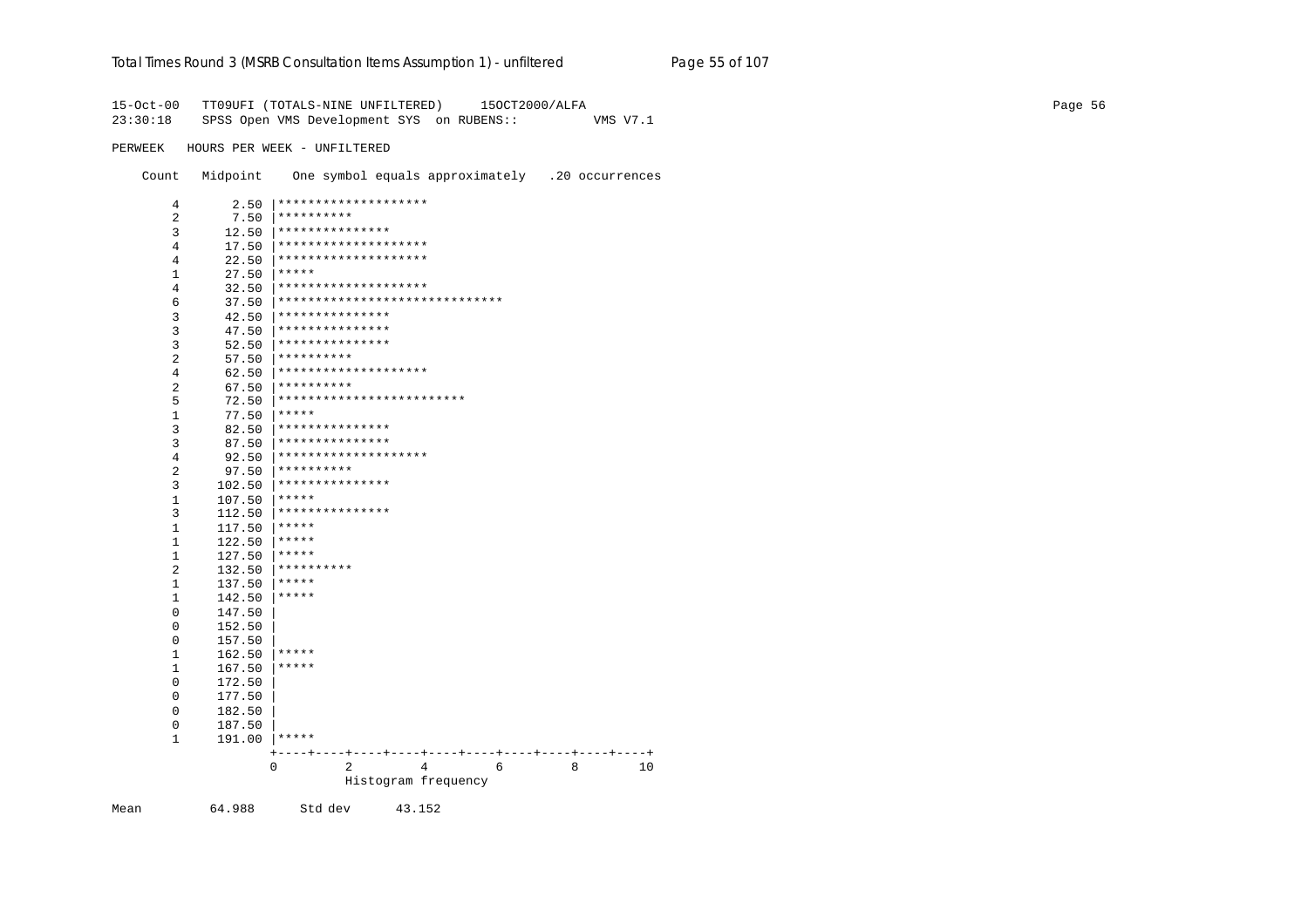Valid cases 80 Missing cases 0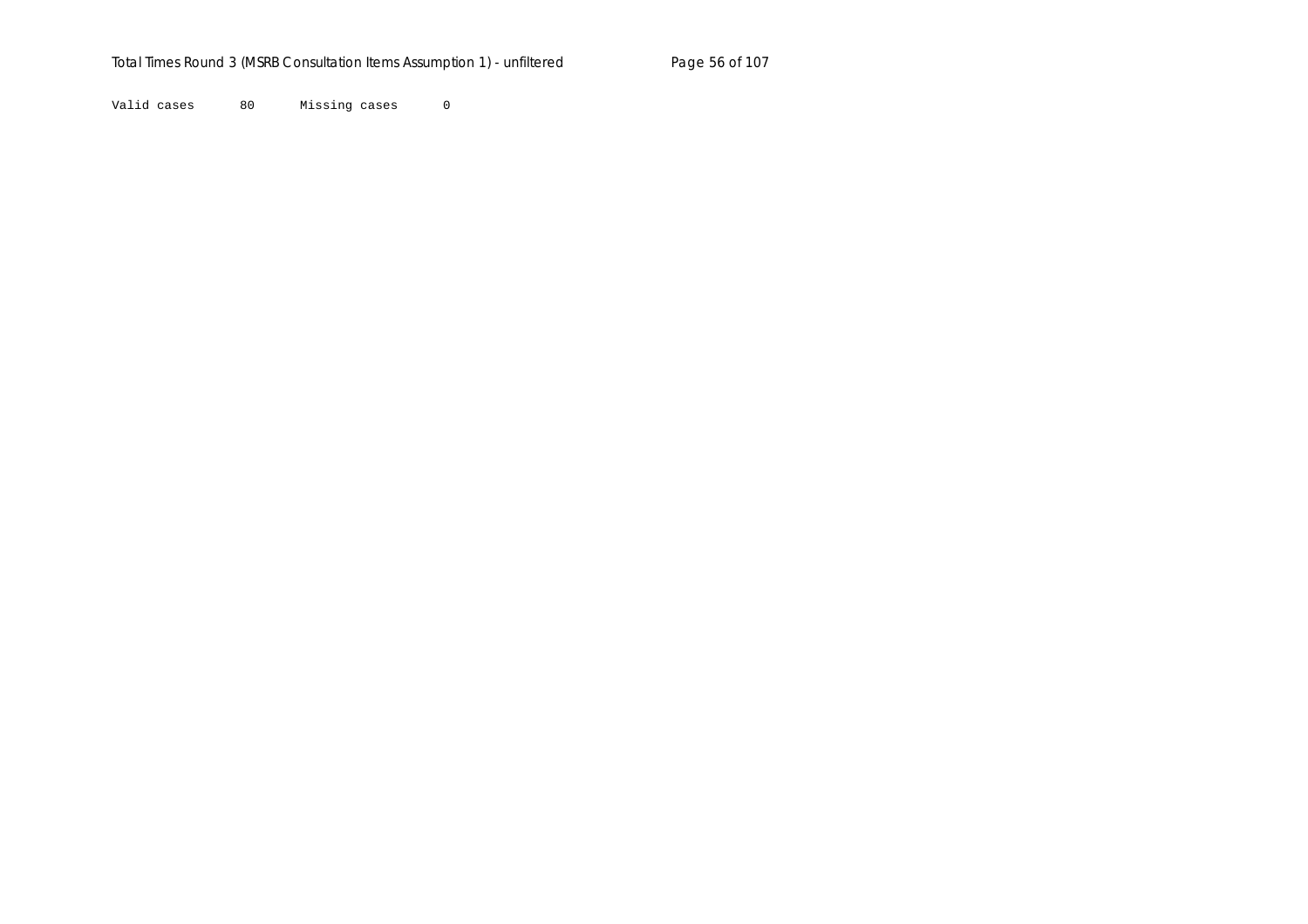15-Oct-00 TT09UFI (TOTALS-NINE UNFILTERED) 15OCT2000/ALFA Page 57 23:30:19 SPSS Open VMS Development SYS on RUBENS:: VMS V7.1

Preceding task required .39 seconds CPU time; 2.11 seconds elapsed.

 385 0 TEMPORARY 386 0 SELECT IF (SCIN36 EQ 17) 387 0 /\* 388 0 /\* TOTAL TIMES FREQUENCY DISTRIBUTION FOR GENERAL MEDICINE PHYSICIANS 389 0 /\* 390 0 FREQUENCIES VARIABLES=PERWEEK/ 391 0 FORMAT=CONDENSE/ 392 0 HISTOGRAM=INCREMENT (5)/ 393 0 STATISTICS=MEAN STDDEV 394 0 /\*

There are 1,073,640,320 bytes of memory available.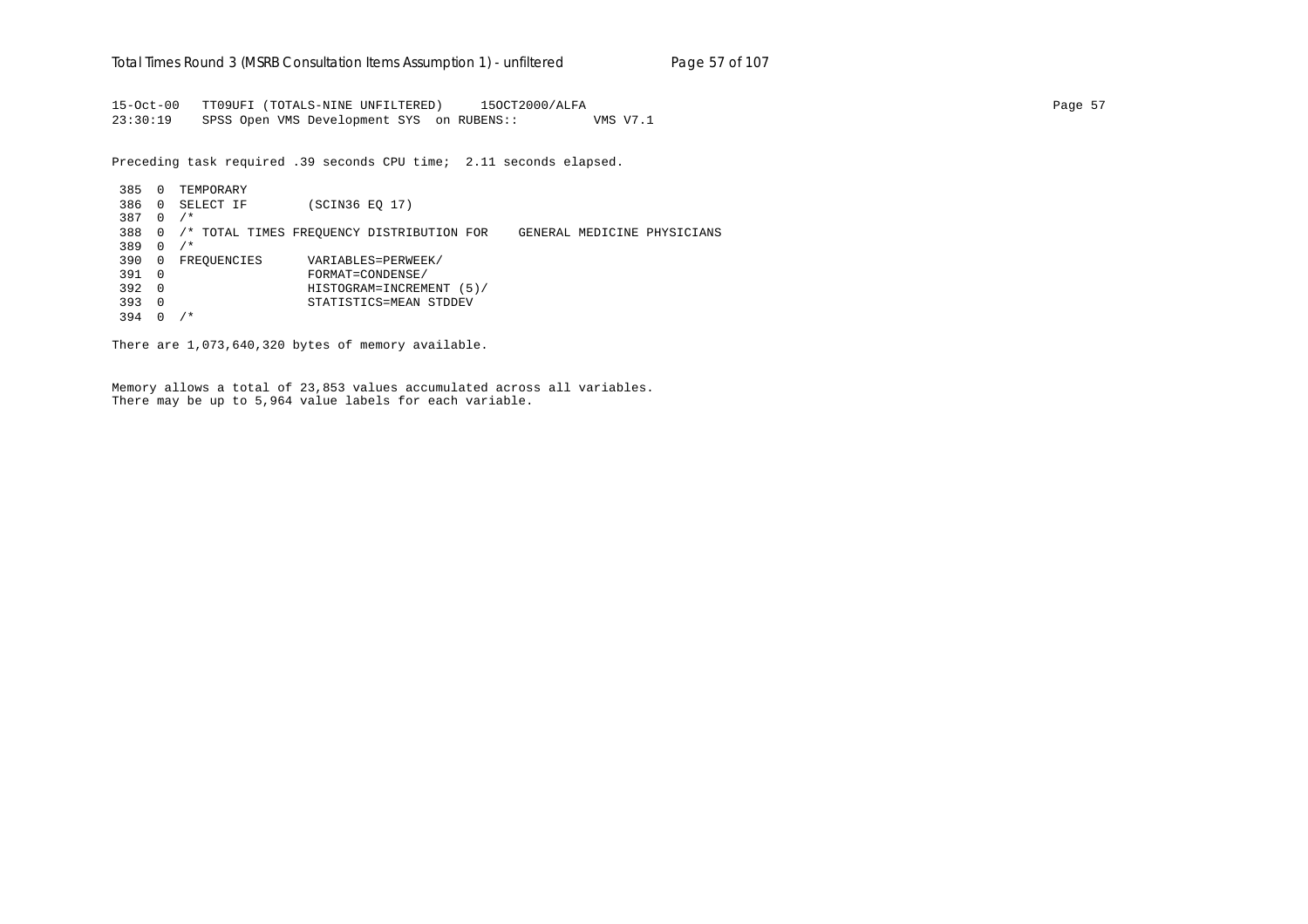15-Oct-00 TT09UFI (TOTALS-NINE UNFILTERED) 15OCT2000/ALFA Page 58 23:30:20 SPSS Open VMS Development SYS on RUBENS:: VMS V7.1

|       |              |              | Cum |       |                |              | Cum |       |                |             | Cum |
|-------|--------------|--------------|-----|-------|----------------|--------------|-----|-------|----------------|-------------|-----|
| Value | Freq Pct Pct |              |     | Value | Freq Pct Pct   |              |     | Value | Freq Pct Pct   |             |     |
|       |              |              |     |       |                |              |     |       |                |             |     |
| .00   | 152          | 13           | 13  | 28.00 | 13             | 1            | 79  | 56.00 | 2              | 0           | 96  |
| 1.00  | 116          | 10           | 23  | 29.00 | 13             | 1            | 80  | 57.00 | $\overline{4}$ | $\Omega$    | 96  |
| 2.00  | 73           | 6            | 29  | 30.00 | 18             | 2            | 82  | 58.00 | 5              | 0           | 96  |
| 3.00  | 58           | 5            | 34  | 31.00 | 12             | 1            | 83  | 59.00 | 3              | $\Omega$    | 97  |
| 4.00  | 67           | 6            | 39  | 32.00 | 12             | $\mathbf{1}$ | 84  | 60.00 | 3              | $\Omega$    | 97  |
| 5.00  | 27           | 2            | 42  | 33.00 | 14             | 1            | 85  | 61.00 | 4              | $\Omega$    | 97  |
| 6.00  | 30           | 3            | 44  | 34.00 | 6              | $\mathbf{1}$ | 85  | 62.00 | $\overline{2}$ | $\mathbf 0$ | 97  |
| 7.00  | 33           | 3            | 47  | 35.00 | 6              | $\mathbf{1}$ | 86  | 64.00 | 3              | $\Omega$    | 98  |
| 8.00  | 25           | 2            | 49  | 36.00 | 10             | $\mathbf{1}$ | 87  | 65.00 | $\overline{2}$ | $\Omega$    | 98  |
| 9.00  | 22           | 2            | 51  | 37.00 | 9              | $\mathbf{1}$ | 87  | 66.00 | $\mathbf{1}$   | 0           | 98  |
| 10.00 | 36           | 3            | 54  | 38.00 | 3              | 0            | 88  | 67.00 | $\overline{2}$ | $\Omega$    | 98  |
| 11.00 | 22           | 2            | 56  | 39.00 | 5              | 0            | 88  | 68.00 | $\mathbf{1}$   | $\Omega$    | 98  |
| 12.00 | 22           | 2            | 58  | 40.00 | 8              | 1            | 89  | 69.00 | $\mathbf{1}$   | $\Omega$    | 98  |
| 13.00 | 21           | 2            | 59  | 41.00 | 5              | 0            | 89  | 70.00 | $\mathbf{1}$   | $\Omega$    | 98  |
| 14.00 | 17           | $\mathbf{1}$ | 61  | 42.00 | 8              | $\mathbf{1}$ | 90  | 71.00 | $\overline{a}$ | 0           | 98  |
| 15.00 | 16           | $\mathbf{1}$ | 62  | 43.00 | 11             | $\mathbf{1}$ | 91  | 72.00 | 3              | $\Omega$    | 99  |
| 16.00 | 14           | 1            | 63  | 44.00 | 5              | 0            | 91  | 73.00 | $\mathbf{1}$   | 0           | 99  |
| 17.00 | 16           | 1            | 65  | 45.00 | 6              | 1            | 92  | 74.00 | 3              | $\Omega$    | 99  |
| 18.00 | 18           | 2            | 66  | 46.00 | 3              | 0            | 92  | 75.00 | $\mathbf{1}$   | $\Omega$    | 99  |
| 19.00 | 20           | 2            | 68  | 47.00 | 7              | $\mathbf{1}$ | 93  | 79.00 | $\mathbf{1}$   | $\Omega$    | 99  |
| 20.00 | 15           | $\mathbf{1}$ | 69  | 48.00 | 6              | $\mathbf{1}$ | 93  | 80.00 | $\overline{2}$ | $\Omega$    | 99  |
| 21.00 | 15           | $\mathbf{1}$ | 70  | 49.00 | 6              | $\mathbf{1}$ | 94  | 81.00 | $\overline{a}$ | $\Omega$    | 99  |
| 22.00 | 22           | 2            | 72  | 50.00 | 2              | 0            | 94  | 83.00 | $\mathbf{1}$   | 0           | 100 |
| 23.00 | 14           | $\mathbf{1}$ | 73  | 51.00 | $\overline{4}$ | 0            | 94  | 84.00 | 2              | 0           | 100 |
| 24.00 | 13           | $\mathbf{1}$ | 74  | 52.00 | $\overline{4}$ | 0            | 94  | 87.00 | $\mathbf{1}$   | $\Omega$    | 100 |
| 25.00 | 13           | 1            | 76  | 53.00 | 6              | 1            | 95  | 91.00 | $\mathbf{1}$   | 0           | 100 |
| 26.00 | 13           | $\mathbf{1}$ | 77  | 54.00 | 2              | 0            | 95  | 95.00 | $\mathbf{1}$   | 0           | 100 |
| 27.00 | 15           | $\mathbf{1}$ | 78  | 55.00 | 3              | $\Omega$     | 95  |       |                |             |     |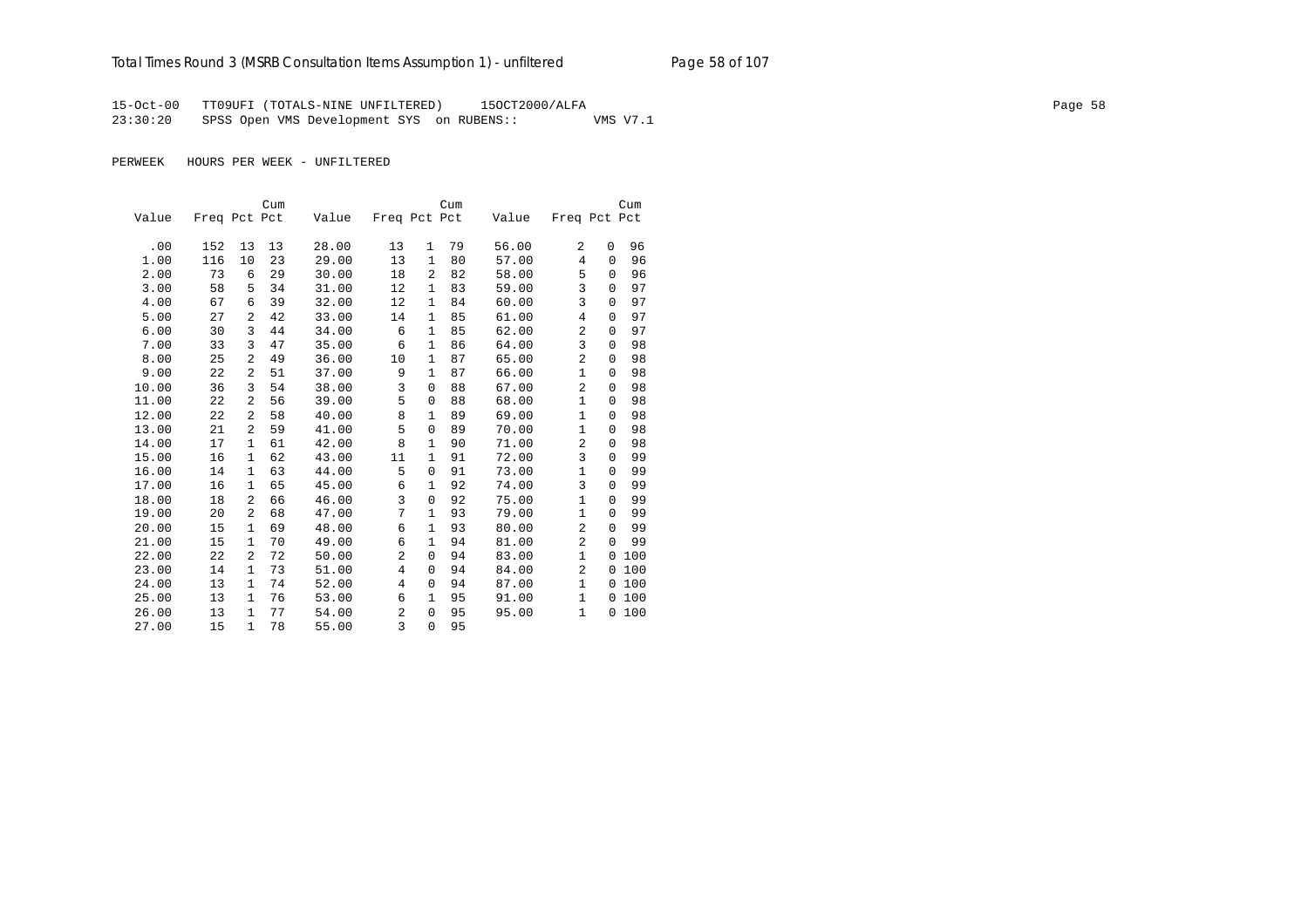|  |  | Total Times Round 3 (MSRB Consultation Items Assumption 1) - unfiltered | Page 59 of 107 |
|--|--|-------------------------------------------------------------------------|----------------|
|--|--|-------------------------------------------------------------------------|----------------|

15-Oct-00 TT09UFI (TOTALS-NINE UNFILTERED) 15OCT2000/ALFA Page 59 23:30:21 SPSS Open VMS Development SYS on RUBENS:: VMS V7.1

PERWEEK HOURS PER WEEK - UNFILTERED

Count Midpoint One symbol equals approximately 10.00 occurrences

|      | 466 | 2.50   |                |     |                     |     |     |     |
|------|-----|--------|----------------|-----|---------------------|-----|-----|-----|
|      | 137 | 7.50   | ************** |     |                     |     |     |     |
|      | 118 | 12.50  | ************   |     |                     |     |     |     |
|      | 84  | 17.50  | ********       |     |                     |     |     |     |
|      | 79  | 22.50  | ********       |     |                     |     |     |     |
|      | 67  | 27.50  | *******        |     |                     |     |     |     |
|      | 62  | 32.50  | ******         |     |                     |     |     |     |
|      | 33  | 37.50  | $***$          |     |                     |     |     |     |
|      | 37  | 42.50  | $***$ * * *    |     |                     |     |     |     |
|      | 28  | 47.50  | $***$          |     |                     |     |     |     |
|      | 18  | 52.50  | $***$          |     |                     |     |     |     |
|      | 17  | 57.50  | $* *$          |     |                     |     |     |     |
|      | 12  | 62.50  | $^\star$       |     |                     |     |     |     |
|      | 7   | 67.50  | $^\star$       |     |                     |     |     |     |
|      | 10  | 72.50  | $\ast$         |     |                     |     |     |     |
|      | 2   | 77.50  |                |     |                     |     |     |     |
|      | 7   | 82.50  | $\ast$         |     |                     |     |     |     |
|      | 1   | 87.50  |                |     |                     |     |     |     |
|      | 2   | 92.50  |                |     |                     |     |     |     |
|      |     |        |                |     |                     |     |     |     |
|      |     |        | $\Omega$       | 100 | 200                 | 300 | 400 | 500 |
|      |     |        |                |     | Histogram frequency |     |     |     |
| Mean |     | 15.917 | Std dev        |     | 18.085              |     |     |     |
|      |     |        |                |     |                     |     |     |     |
|      |     |        |                |     |                     |     |     |     |

Valid cases 1187 Missing cases 0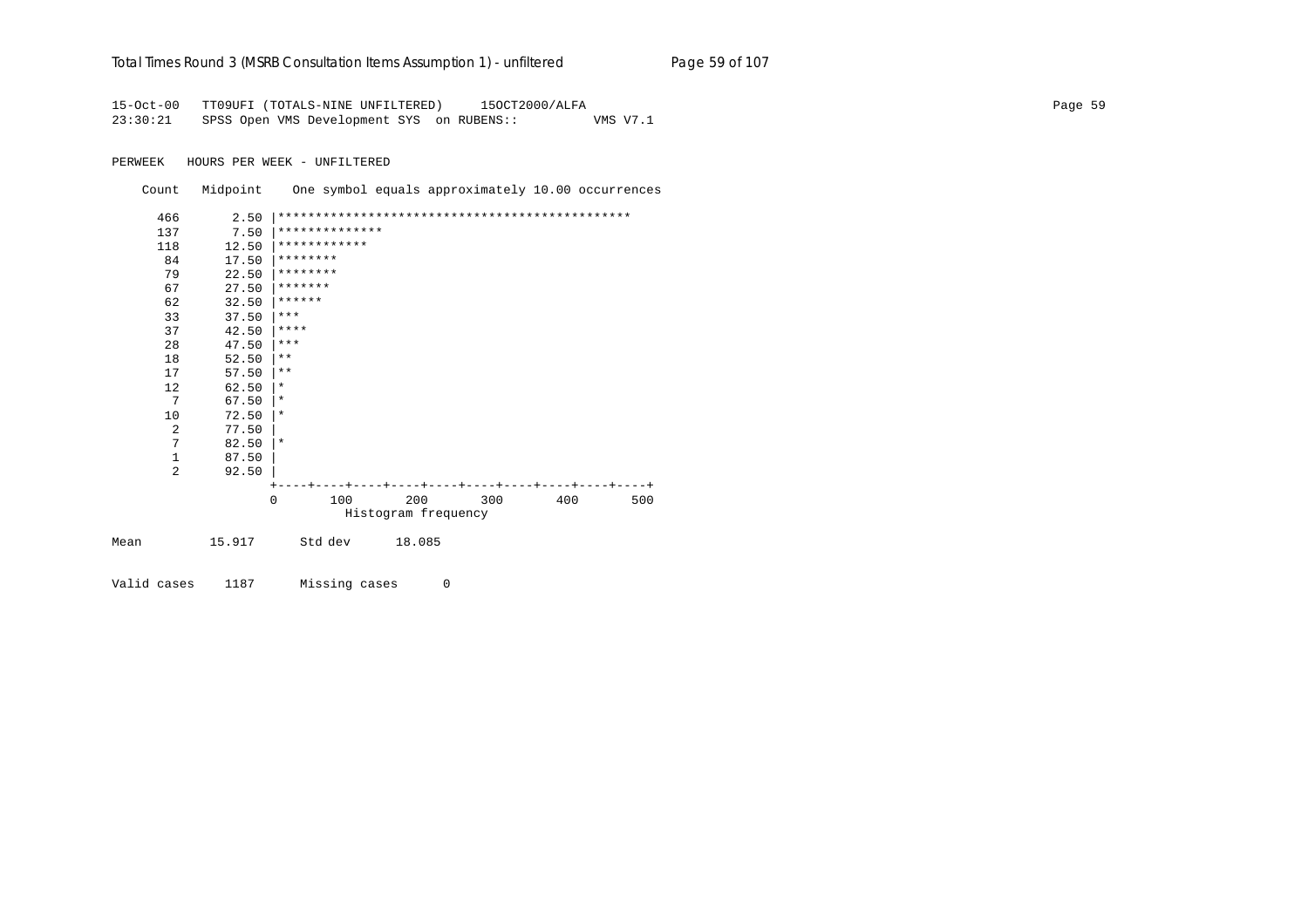15-Oct-00 TT09UFI (TOTALS-NINE UNFILTERED) 15OCT2000/ALFA Page 60 23:30:21 SPSS Open VMS Development SYS on RUBENS:: VMS V7.1

Preceding task required .36 seconds CPU time; 1.99 seconds elapsed.

 395 0 TEMPORARY 396 0 SELECT IF (SCIN36 EQ 18) 397 0 /\* 398 0 /\* TOTAL TIMES FREQUENCY DISTRIBUTION FOR CARDIOLOGISTS 399 0 /\* 400 0 FREQUENCIES VARIABLES=PERWEEK/ 401 0 FORMAT=CONDENSE/ 402 0 HISTOGRAM=INCREMENT (5)/ 403 0 STATISTICS=MEAN STDDEV 404 0 /\*

There are 1,073,640,320 bytes of memory available.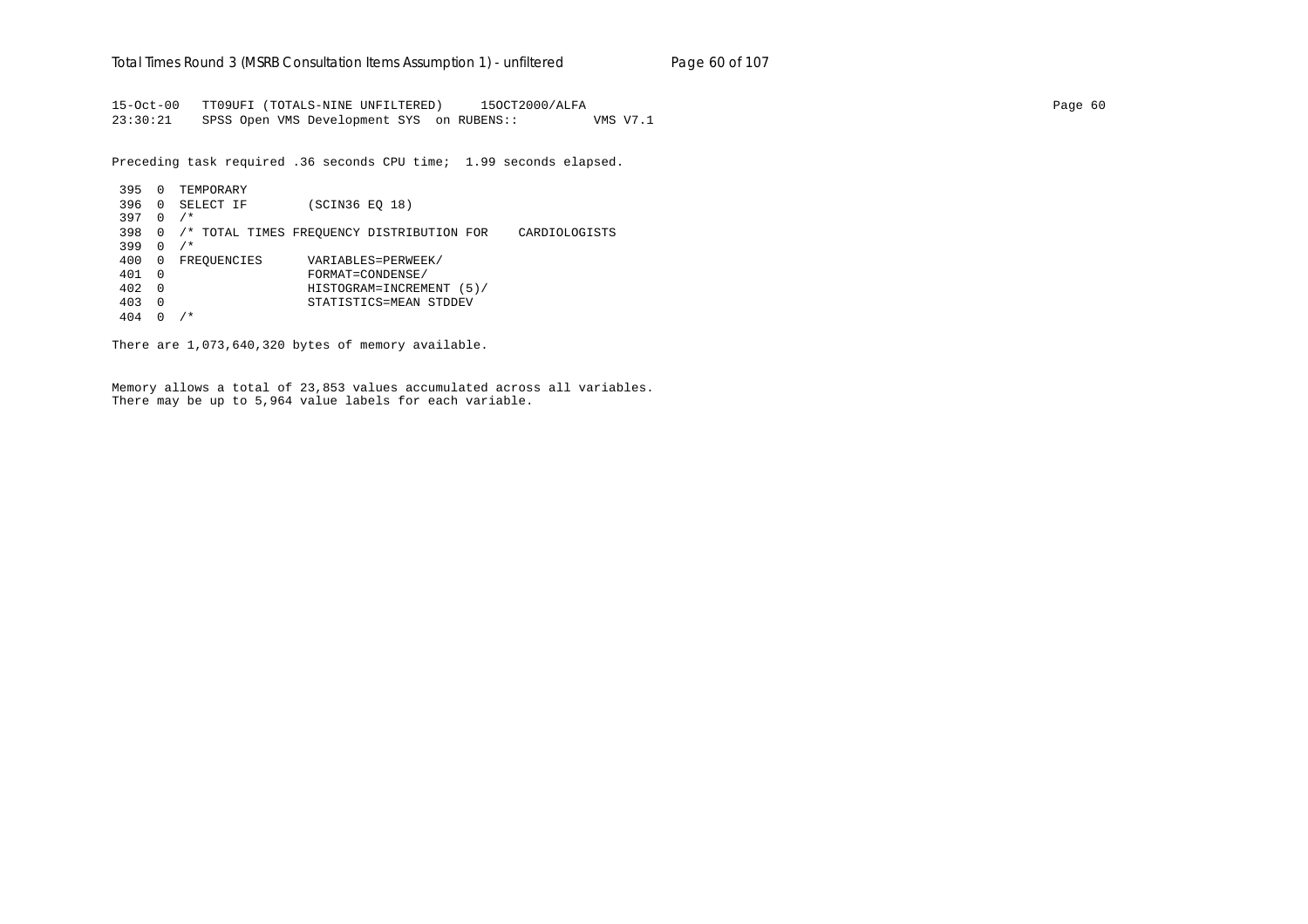15-Oct-00 TT09UFI (TOTALS-NINE UNFILTERED) 15OCT2000/ALFA Page 61 23:30:22 SPSS Open VMS Development SYS on RUBENS:: VMS V7.1

|       |                |                | Cum |       |                |                | Cum |        |                |                | Cum |
|-------|----------------|----------------|-----|-------|----------------|----------------|-----|--------|----------------|----------------|-----|
| Value | Freq Pct Pct   |                |     | Value | Freq Pct Pct   |                |     | Value  | Freq Pct Pct   |                |     |
|       |                |                |     |       |                |                |     |        |                |                |     |
| .00   | 16             | 3              | 3   | 38.00 | 7              | 1              | 52  | 77.00  | 3              | 1              | 88  |
| 1.00  | 9              | $\overline{a}$ | 5   | 39.00 | 9              | $\overline{2}$ | 54  | 79.00  | 6              | $\mathbf{1}$   | 89  |
| 2.00  | 11             | $\overline{2}$ | 6   | 40.00 | $\overline{a}$ | $\mathbf 0$    | 54  | 80.00  | $\overline{4}$ | $\mathbf{1}$   | 90  |
| 3.00  | 6              | $\mathbf{1}$   | 8   | 41.00 | 7              | 1              | 55  | 81.00  | 3              | $\mathbf{1}$   | 90  |
| 4.00  | 9              | $\overline{2}$ | 9   | 42.00 | 5              | 1              | 56  | 82.00  | 3              | 1              | 91  |
| 5.00  | 6              | 1              | 10  | 43.00 | 13             | $\overline{2}$ | 59  | 84.00  | 3              | $\mathbf{1}$   | 91  |
| 6.00  | 8              | $\mathbf{1}$   | 12  | 44.00 | 3              | $\mathbf{1}$   | 59  | 85.00  | $\mathbf{1}$   | $\mathbf 0$    | 92  |
| 7.00  | 6              | $\mathbf{1}$   | 13  | 45.00 | 7              | $\mathbf{1}$   | 61  | 87.00  | 3              | $\mathbf{1}$   | 92  |
| 8.00  | 10             | 2              | 15  | 46.00 | 5              | $\mathbf{1}$   | 61  | 88.00  | $\overline{2}$ | $\mathbf 0$    | 92  |
| 9.00  | 6              | $\mathbf{1}$   | 16  | 47.00 | 5              | $\mathbf{1}$   | 62  | 89.00  | $\overline{2}$ | $\mathbf 0$    | 93  |
| 10.00 | 9              | 2              | 17  | 48.00 | $\,4$          | $\mathbf{1}$   | 63  | 90.00  | 3              | $\mathbf{1}$   | 93  |
| 11.00 | 5              | $\mathbf{1}$   | 18  | 49.00 | 7              | $\mathbf{1}$   | 64  | 91.00  | $\overline{2}$ | 0              | 94  |
| 12.00 | 9              | $\overline{2}$ | 20  | 50.00 | 9              | $\overline{2}$ | 66  | 92.00  | $\mathbf{1}$   | $\mathbf 0$    | 94  |
| 13.00 | 6              | $\mathbf{1}$   | 21  | 51.00 | 8              | $\mathbf{1}$   | 67  | 93.00  | $\mathbf{1}$   | $\overline{0}$ | 94  |
| 14.00 | 7              | $\mathbf{1}$   | 22  | 52.00 | 8              | $\mathbf{1}$   | 69  | 96.00  | $\overline{a}$ | $\overline{0}$ | 94  |
| 15.00 | 6              | $\mathbf{1}$   | 23  | 53.00 | 6              | $\mathbf{1}$   | 70  | 97.00  | $\mathbf{1}$   | 0              | 95  |
| 16.00 | 7              | $\mathbf{1}$   | 25  | 54.00 | $\overline{c}$ | $\mathbf 0$    | 70  | 100.00 | $\overline{a}$ | 0              | 95  |
| 17.00 | $\overline{2}$ | $\overline{0}$ | 25  | 55.00 | 9              | $\overline{2}$ | 72  | 101.00 | $\mathbf{1}$   | 0              | 95  |
| 18.00 | 8              | $\mathbf{1}$   | 26  | 56.00 | 8              | $\mathbf{1}$   | 73  | 103.00 | $\mathbf{1}$   | $\mathbf 0$    | 95  |
| 19.00 | 9              | $\overline{2}$ | 28  | 57.00 | 7              | $\mathbf{1}$   | 75  | 104.00 | 3              | $\mathbf{1}$   | 96  |
| 20.00 | 10             | 2              | 30  | 58.00 | $\,4$          | $\mathbf{1}$   | 75  | 107.00 | $\mathbf{1}$   | $\Omega$       | 96  |
| 21.00 | 12             | $\overline{2}$ | 32  | 59.00 | 7              | $\mathbf{1}$   | 77  | 108.00 | $\mathbf{1}$   | 0              | 96  |
| 22.00 | 5              | $\mathbf{1}$   | 33  | 60.00 | $\overline{4}$ | $\mathbf{1}$   | 77  | 111.00 | $\mathbf{1}$   | 0              | 96  |
| 23.00 | 5              | $\mathbf{1}$   | 34  | 61.00 | $\overline{2}$ | $\mathbf 0$    | 78  | 115.00 | $\overline{a}$ | $\overline{0}$ | 97  |
| 24.00 | 11             | $\overline{2}$ | 36  | 62.00 | $\overline{4}$ | $\mathbf{1}$   | 78  | 117.00 | $\overline{4}$ | $\mathbf{1}$   | 97  |
| 25.00 | 5              | $\mathbf{1}$   | 37  | 63.00 | 5              | $\mathbf{1}$   | 79  | 119.00 | $\mathbf{1}$   | 0              | 98  |
| 26.00 | 8              | $\mathbf{1}$   | 38  | 64.00 | 6              | $\mathbf{1}$   | 80  | 121.00 | $\mathbf{1}$   | $\mathbf 0$    | 98  |
| 27.00 | 8              | $\mathbf{1}$   | 39  | 65.00 | $\overline{4}$ | $\mathbf{1}$   | 81  | 123.00 | $\mathbf{1}$   | $\Omega$       | 98  |
| 28.00 | 10             | 2              | 41  | 66.00 | 6              | $\mathbf{1}$   | 82  | 126.00 | $\mathbf{1}$   | 0              | 98  |
| 29.00 | 5              | $\mathbf{1}$   | 42  | 67.00 | $\overline{4}$ | $\mathbf{1}$   | 83  | 128.00 | $\overline{a}$ | 0              | 99  |
| 30.00 | 3              | $\mathbf{1}$   | 43  | 68.00 | $\overline{a}$ | $\mathbf 0$    | 83  | 130.00 | $\mathbf{1}$   | $\overline{0}$ | 99  |
| 31.00 | 7              | $\mathbf{1}$   | 44  | 69.00 | 3              | $\mathbf{1}$   | 84  | 135.00 | $\mathbf{1}$   | 0              | 99  |
| 32.00 | 4              | $\mathbf{1}$   | 45  | 70.00 | $\overline{4}$ | $\mathbf{1}$   | 85  | 139.00 | 2              | $\mathbf{0}$   | 99  |
| 33.00 | 8              | 1              | 46  | 72.00 | 6              | $\mathbf{1}$   | 86  | 145.00 | $\mathbf{1}$   | 0              | 99  |
| 34.00 | 10             | $\overline{2}$ | 48  | 73.00 | 3              | $\mathbf{1}$   | 86  | 153.00 | $\mathbf{1}$   | 0              | 100 |
| 35.00 | 7              | $\mathbf{1}$   | 49  | 74.00 | 3              | $\mathbf{1}$   | 87  | 164.00 | $\mathbf{1}$   | 0              | 100 |
| 36.00 | 6              | $\mathbf{1}$   | 50  | 75.00 | $\mathbf{1}$   | $\mathsf 0$    | 87  | 165.00 | $\mathbf{1}$   | 0              | 100 |
| 37.00 | $\overline{4}$ | $\mathbf{1}$   | 51  | 76.00 | $\overline{3}$ | $\mathbf{1}$   | 87  |        |                |                |     |
|       |                |                |     |       |                |                |     |        |                |                |     |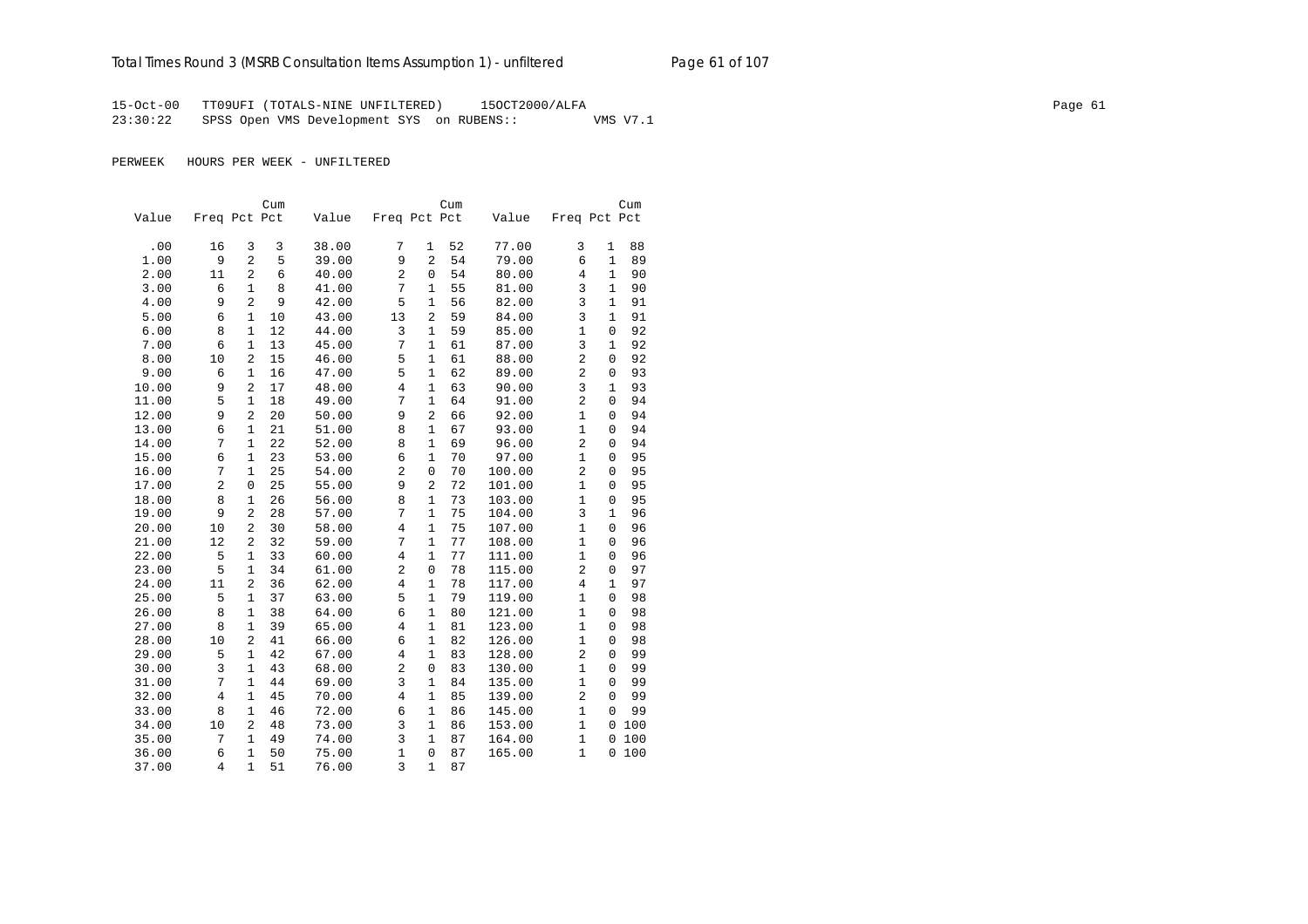#### Total Times Round 3 (MSRB Consultation Items Assumption 1) - unfiltered Page 62 of 107

15-Oct-00 TT09UFI (TOTALS-NINE UNFILTERED) 150CT2000/ALFA 23:30:23 SPSS Open VMS Development SYS on RUBENS:: VMS V7.1

PERWEEK HOURS PER WEEK - UNFILTERED

Count Midpoint One symbol equals approximately 1.20 occurrences

| 51             | 2.50   |                                         |            |
|----------------|--------|-----------------------------------------|------------|
| 36             | 7.50   | ******************************          |            |
| 36             | 12.50  | ******************************          |            |
| 32             | 17.50  | ***************************             |            |
| 43             | 22.50  | *************************************   |            |
| 36             | 27.50  | ******************************          |            |
| 32             | 32.50  | ***************************             |            |
| 33             | 37.50  | ****************************            |            |
| 30             | 42.50  | *************************               |            |
| 28             | 47.50  | ***********************                 |            |
| 33             | 52.50  | ****************************            |            |
| 35             | 57.50  | *****************************           |            |
| 21             | 62.50  | ******************                      |            |
| 19             | 67.50  | ****************                        |            |
| 16             | 72.50  | * * * * * * * * * * * * *               |            |
| 13             | 77.50  | ***********                             |            |
| 13             | 82.50  | ***********                             |            |
| 8              | 87.50  | * * * * * * *                           |            |
| 7              | 92.50  | ******                                  |            |
| 3              | 97.50  | ***                                     |            |
| 7              | 102.50 | ******                                  |            |
| $\overline{2}$ | 107.50 | $* *$                                   |            |
| $\mathbf 1$    | 112.50 | *                                       |            |
| 7              | 117.50 | ******                                  |            |
| 2              | 122.50 | * *                                     |            |
| 3              | 127.50 | ***                                     |            |
| $\mathbf{1}$   | 132.50 | *                                       |            |
| 3              | 137.50 | ***                                     |            |
| $\mathbf 0$    | 142.50 |                                         |            |
| $\mathbf{1}$   | 147.50 | $^\star$                                |            |
| $\mathbf{1}$   | 152.50 | $^\star$                                |            |
| $\mathsf 0$    | 157.50 |                                         |            |
| $\overline{2}$ | 162.50 | * *                                     |            |
|                |        | ----+----+----+----+----+<br>----+----+ | ----+----+ |
|                |        | 0<br>12<br>24<br>36<br>48               | 60         |
|                |        | Histogram frequency                     |            |
| Mean           | 41.168 | Std dev<br>31.067                       |            |

Valid cases 555 Missing cases  $\overline{0}$  Page 62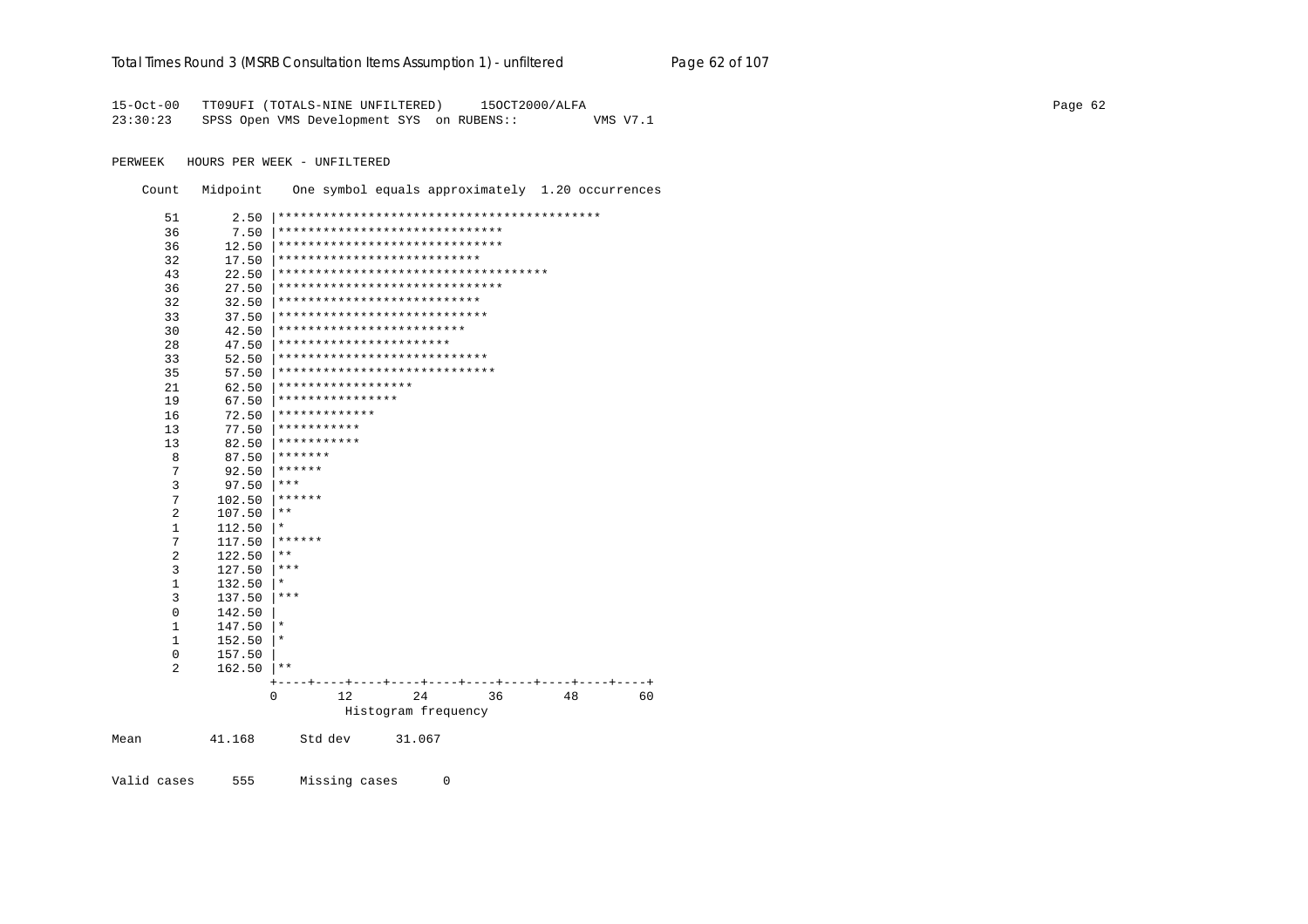15-Oct-00 TT09UFI (TOTALS-NINE UNFILTERED) 15OCT2000/ALFA Page 63 23:30:24 SPSS Open VMS Development SYS on RUBENS:: VMS V7.1

Preceding task required .34 seconds CPU time; 2.71 seconds elapsed.

 405 0 TEMPORARY 406 0 SELECT IF (SCIN36 EQ 19) 407 0 /\* 408 0 /\* TOTAL TIMES FREQUENCY DISTRIBUTION FOR RENAL MEDICINE PHYSICIANS 409 0 /\* 410 0 FREQUENCIES VARIABLES=PERWEEK/ 411 0 FORMAT=CONDENSE/ 412 0 HISTOGRAM=INCREMENT (5)/ 413 0 STATISTICS=MEAN STDDEV 414 0 /\*

There are 1,073,640,320 bytes of memory available.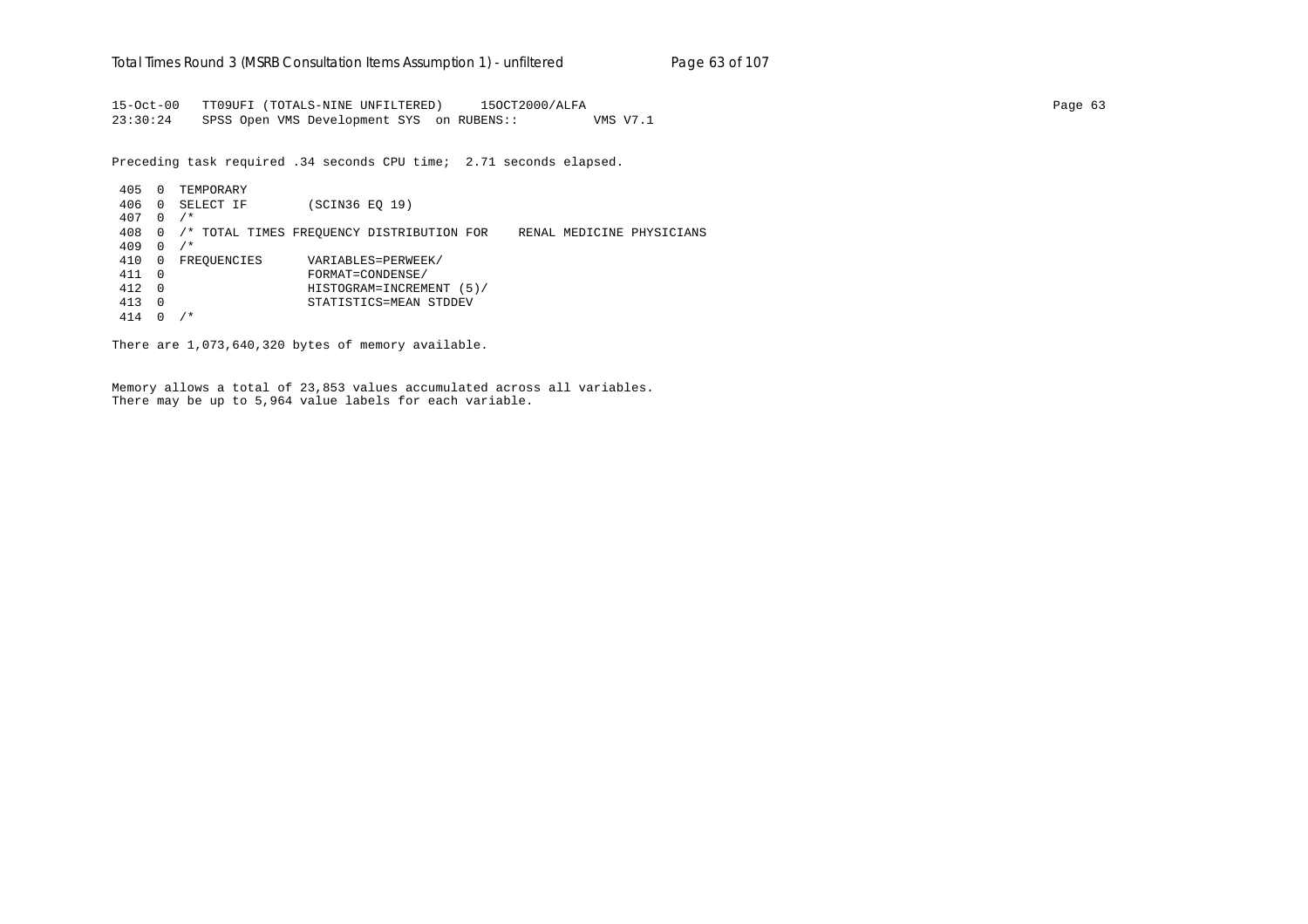15-Oct-00 TT09UFI (TOTALS-NINE UNFILTERED) 15OCT2000/ALFA Page 64 23:30:25 SPSS Open VMS Development SYS on RUBENS:: VMS V7.1

PERWEEK HOURS PER WEEK - UNFILTERED

|       |                |                | Cum |       |              |                | Cum |       |                |                | Cum |
|-------|----------------|----------------|-----|-------|--------------|----------------|-----|-------|----------------|----------------|-----|
| Value | Freq Pct Pct   |                |     | Value | Freq Pct Pct |                |     | Value | Freq Pct Pct   |                |     |
|       |                |                |     |       |              |                |     |       |                |                |     |
| .00   | 4              | 4              | 4   | 16.00 | $\mathbf{1}$ | $\mathbf{1}$   | 60  | 35.00 | 2              | 2              | 82  |
| 1.00  | 8              | 7              | 11  | 17.00 | 1            | $\mathbf{1}$   | 61  | 36.00 | 1              | $\mathbf{1}$   | 83  |
| 2.00  | 8              | 7              | 18  | 18.00 | 3            | 3              | 63  | 38.00 | 3              | 3              | 86  |
| 3.00  | 8              | 7              | 25  | 19.00 | $\mathbf{1}$ | $\mathbf{1}$   | 64  | 40.00 | 3              | 3              | 88  |
| 4.00  | 4              | 4              | 29  | 20.00 | 2            | $\overline{a}$ | 66  | 42.00 | 1              | $\mathbf{1}$   | 89  |
| 5.00  | 6              | 5              | 34  | 21.00 | 3            | 3              | 69  | 50.00 | 1              | $\mathbf{1}$   | 90  |
| 6.00  | 3              | ς              | 37  | 22.00 | 1            | 1              | 70  | 53.00 | $\overline{a}$ | $\mathfrak{D}$ | 92  |
| 7.00  | 4              | 4              | 40  | 23.00 | $\mathbf{1}$ | 1              | 71  | 55.00 | 1              | 1              | 93  |
| 8.00  | 5              | 4              | 45  | 24.00 | 1            | $\mathbf{1}$   | 71  | 63.00 | 1              | 1              | 94  |
| 9.00  | $\overline{a}$ | $\mathfrak{D}$ | 46  | 25.00 | 2            | $\mathfrak{D}$ | 73  | 64.00 | 1              | 1              | 95  |
| 10.00 | 3              | ς              | 49  | 27.00 | 2            | 2              | 75  | 65.00 | 1              | 1              | 96  |
| 11.00 | $\overline{a}$ | $\mathfrak{D}$ | 51  | 28.00 | 1            | $\mathbf{1}$   | 76  | 71.00 | 1              | 1              | 96  |
| 12.00 | $\mathfrak{D}$ | $\mathfrak{D}$ | 53  | 29.00 | 1            | $\mathbf{1}$   | 77  | 73.00 | 1              | 1              | 97  |
| 13.00 | $\mathfrak{D}$ | $\mathfrak{D}$ | 54  | 32.00 | 1            | $\mathbf{1}$   | 78  | 75.00 | 1              | 1              | 98  |
| 14.00 | $\overline{a}$ | $\mathfrak{D}$ | 56  | 33.00 | 1            | $\mathbf{1}$   | 79  | 82.00 | 1              | 1              | 99  |
| 15.00 | 3              | 3              | 59  | 34.00 | 2            | 2              | 80  | 99.00 | 1              | 1              | 100 |

Count Midpoint One symbol equals approximately .80 occurrences

| 32             | 2.50  |                           |   |                     |    |    |    |
|----------------|-------|---------------------------|---|---------------------|----|----|----|
| 20             | 7.50  | ************************* |   |                     |    |    |    |
| 11             | 12.50 | **************            |   |                     |    |    |    |
| 9              | 17.50 | ***********               |   |                     |    |    |    |
| 8              | 22.50 | **********                |   |                     |    |    |    |
| 6              | 27.50 | ********                  |   |                     |    |    |    |
| 4              | 32.50 | *****                     |   |                     |    |    |    |
| 6              | 37.50 | ********                  |   |                     |    |    |    |
| 4              | 42.50 | *****                     |   |                     |    |    |    |
| 0              | 47.50 |                           |   |                     |    |    |    |
| 3              | 52.50 | ****                      |   |                     |    |    |    |
| 1              | 57.50 | $\star$                   |   |                     |    |    |    |
| $\overline{a}$ | 62.50 | $***$                     |   |                     |    |    |    |
| 1              | 67.50 | $\ast$                    |   |                     |    |    |    |
| 2              | 72.50 | $***$                     |   |                     |    |    |    |
| $\mathbf{1}$   | 77.50 | $\star$                   |   |                     |    |    |    |
| 1              | 82.50 | $\star$                   |   |                     |    |    |    |
| 0              | 87.50 |                           |   |                     |    |    |    |
| 0              | 92.50 |                           |   |                     |    |    |    |
| $\mathbf{1}$   | 97.50 | $\star$                   |   |                     |    |    |    |
|                |       |                           |   |                     |    |    |    |
|                |       | 0                         | 8 | 16                  | 24 | 32 | 40 |
|                |       |                           |   | Histogram frequency |    |    |    |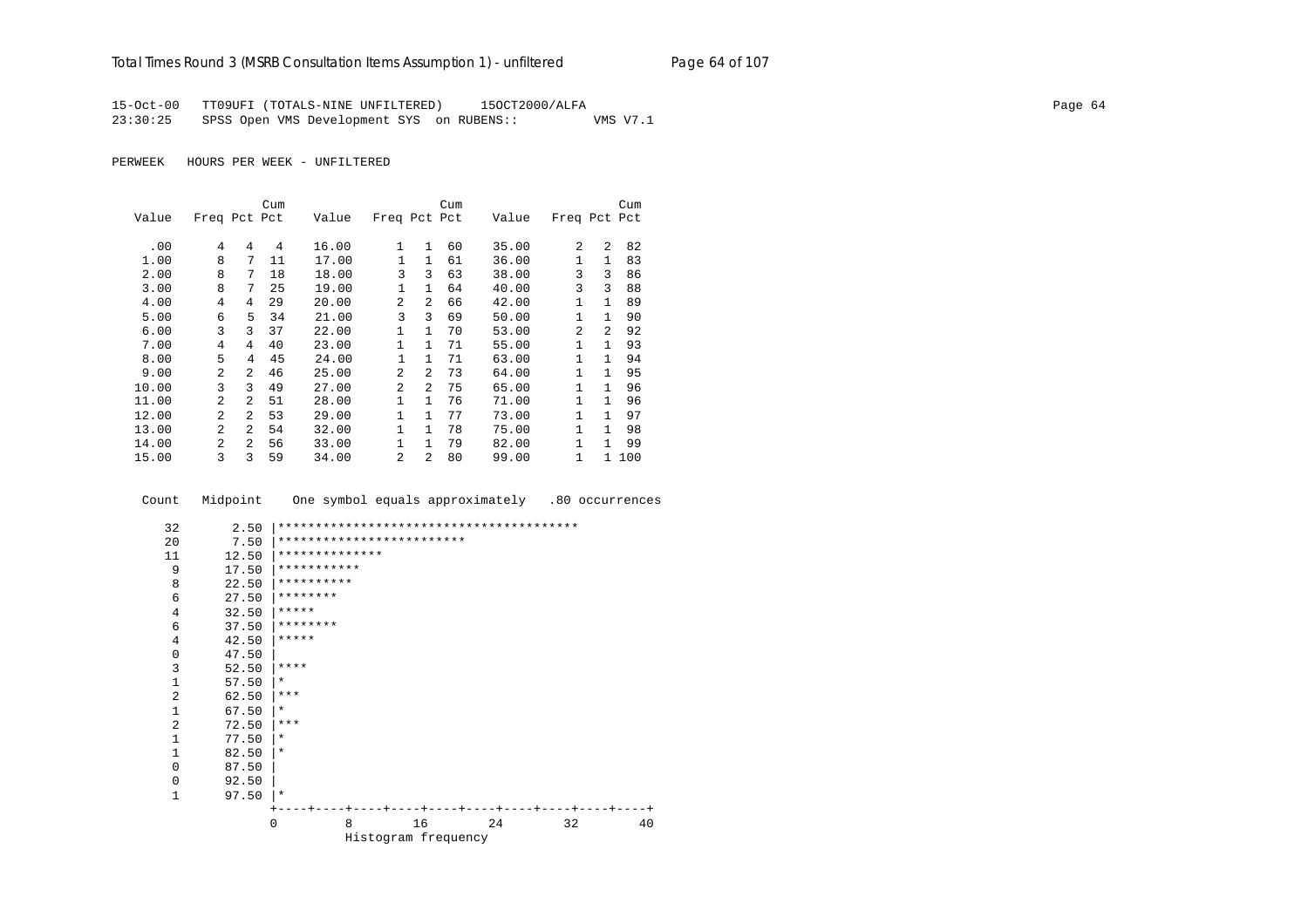## Total Times Round 3 (MSRB Consultation Items Assumption 1) - unfiltered Page 65 of 107

15-Oct-00 TT09UFI (TOTALS-NINE UNFILTERED) 15OCT2000/ALFA Page 65 23:30:26 SPSS Open VMS Development SYS on RUBENS:: VMS V7.1

PERWEEK HOURS PER WEEK - UNFILTERED

Mean 19.018 Std dev 20.748

Valid cases 112 Missing cases 0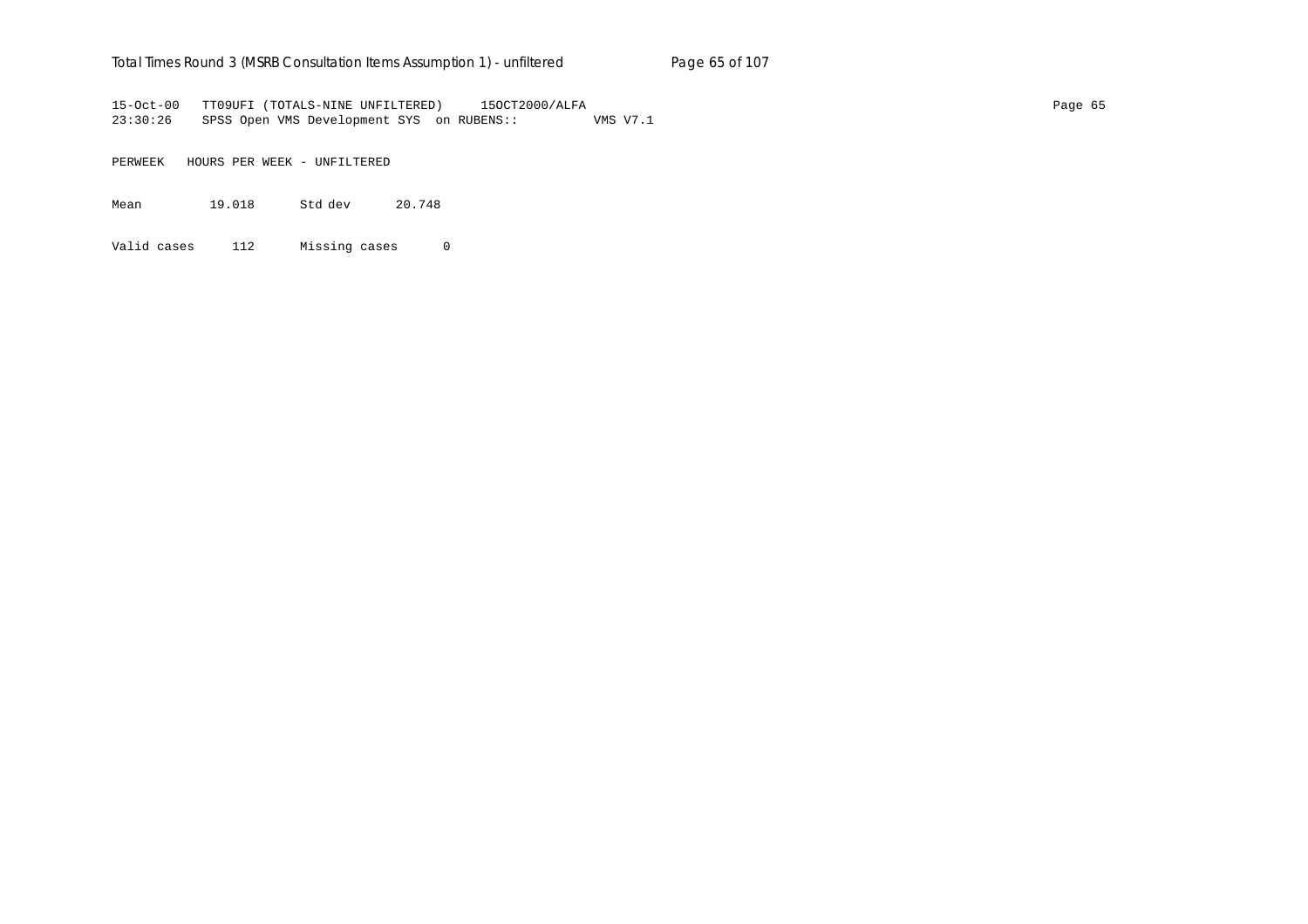15-Oct-00 TT09UFI (TOTALS-NINE UNFILTERED) 15OCT2000/ALFA Page 66 23:30:26 SPSS Open VMS Development SYS on RUBENS:: VMS V7.1

Preceding task required .33 seconds CPU time; 1.72 seconds elapsed.

 415 0 TEMPORARY 416 0 SELECT IF (SCIN36 EQ 20) 417 0 /\* 418 0 /\* TOTAL TIMES FREQUENCY DISTRIBUTION FOR GASTROENTEROLOGISTS 419 0 /\* 420 0 FREQUENCIES VARIABLES=PERWEEK/ 421 0 FORMAT=CONDENSE/ 422 0 HISTOGRAM=INCREMENT (5)/ 423 0 STATISTICS=MEAN STDDEV 424 0 /\*

There are 1,073,640,320 bytes of memory available.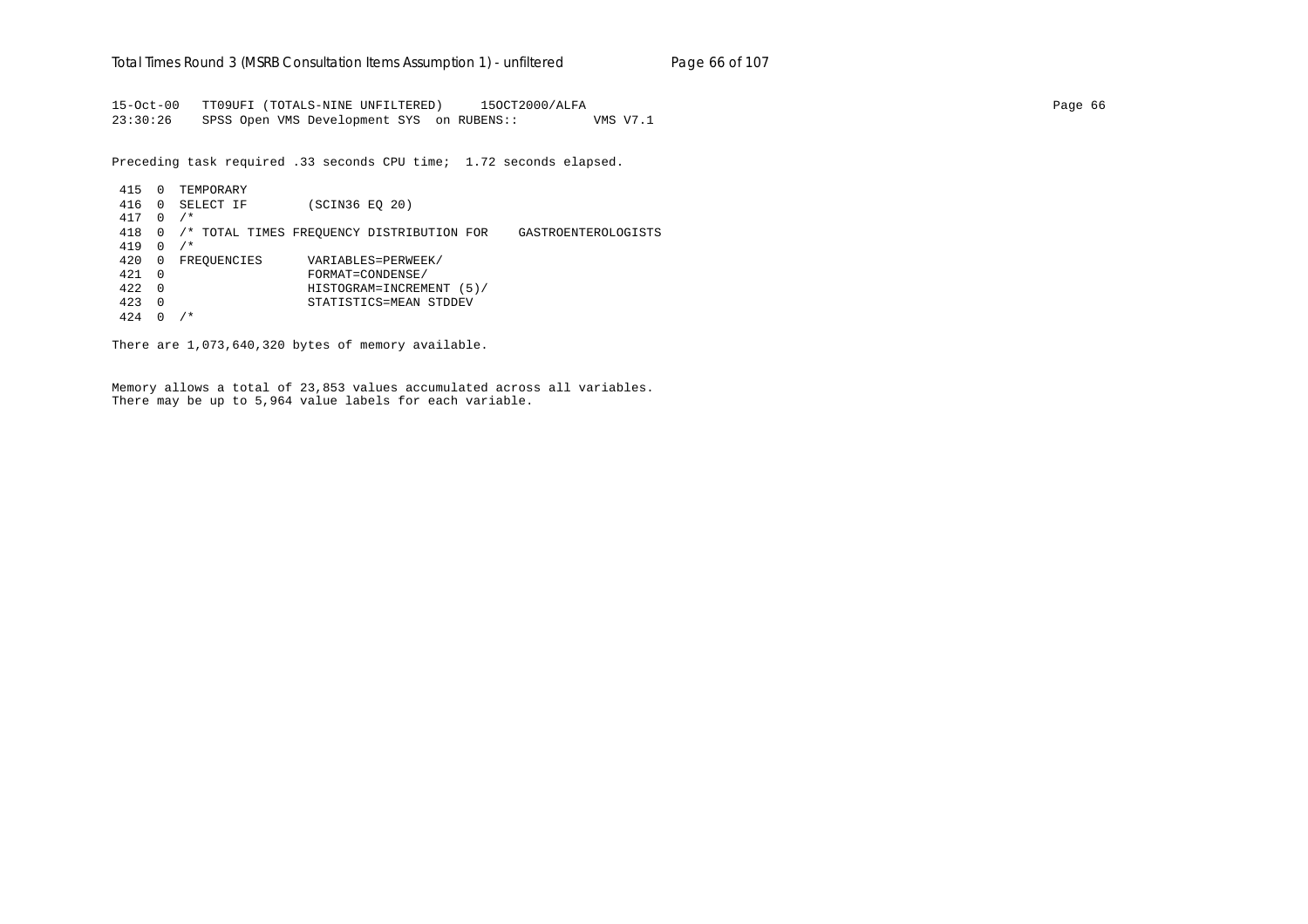15-Oct-00 TT09UFI (TOTALS-NINE UNFILTERED) 15OCT2000/ALFA Page 67 23:30:27 SPSS Open VMS Development SYS on RUBENS:: VMS V7.1

|       |                |                | Cum |       |                |                | Cum |        |                |              | Cum |
|-------|----------------|----------------|-----|-------|----------------|----------------|-----|--------|----------------|--------------|-----|
| Value | Freq Pct Pct   |                |     | Value | Freq Pct Pct   |                |     | Value  | Freq Pct Pct   |              |     |
|       |                |                |     |       |                |                |     |        |                |              |     |
| .00   | 10             | 3              | 3   | 31.00 | 5              | 1              | 50  | 62.00  | 3              | $\mathbf{1}$ | 90  |
| 1.00  | 10             | 3              | 5   | 32.00 | 11             | 3              | 53  | 63.00  | $\mathbf{1}$   | $\mathbf 0$  | 90  |
| 2.00  | 7              | $\overline{a}$ | 7   | 33.00 | 7              | $\overline{a}$ | 55  | 64.00  | 3              | $\mathbf{1}$ | 91  |
| 3.00  | 5              | $\mathbf{1}$   | 9   | 34.00 | 9              | $\overline{c}$ | 57  | 66.00  | $\mathbf{1}$   | 0            | 91  |
| 4.00  | 6              | 2              | 10  | 35.00 | 5              | 1              | 58  | 67.00  | 2              | $\mathbf{1}$ | 92  |
| 5.00  | 10             | 3              | 13  | 36.00 | 7              | $\overline{2}$ | 60  | 68.00  | $\mathbf{1}$   | $\mathsf 0$  | 92  |
| 6.00  | $\mathbf{1}$   | 0              | 13  | 37.00 | 7              | $\overline{c}$ | 62  | 71.00  | 3              | $\mathbf{1}$ | 93  |
| 7.00  | 3              | $\mathbf{1}$   | 14  | 38.00 | $\overline{2}$ | $\mathbf{1}$   | 63  | 72.00  | $\mathbf{1}$   | $\mathbf 0$  | 93  |
| 8.00  | 12             | 3              | 17  | 39.00 | 7              | $\overline{c}$ | 65  | 73.00  | $\mathbf{1}$   | $\Omega$     | 94  |
| 9.00  | 9              | $\overline{a}$ | 20  | 40.00 | $\overline{c}$ | $\mathbf 1$    | 65  | 74.00  | $\mathbf{1}$   | $\Omega$     | 94  |
| 10.00 | 5              | $\mathbf{1}$   | 21  | 41.00 | 5              | $\mathbf{1}$   | 66  | 75.00  | $\mathbf{1}$   | $\mathbf 0$  | 94  |
| 11.00 | 6              | 2              | 23  | 42.00 | 5              | 1              | 68  | 76.00  | $\mathbf{1}$   | $\mathbf 0$  | 94  |
| 12.00 | 3              | $\mathbf{1}$   | 23  | 43.00 | 5              | 1              | 69  | 78.00  | $\mathbf{1}$   | 0            | 95  |
| 13.00 | 5              | $\mathbf{1}$   | 25  | 44.00 | 9              | $\overline{a}$ | 72  | 82.00  | $\mathbf{1}$   | $\mathbf 0$  | 95  |
| 14.00 | 3              | $\mathbf{1}$   | 26  | 45.00 | 9              | $\overline{a}$ | 74  | 83.00  | 2              | $\mathbf{1}$ | 95  |
| 15.00 | $\overline{2}$ | $\mathbf{1}$   | 26  | 46.00 | 5              | $\mathbf{1}$   | 75  | 85.00  | $\mathbf{1}$   | $\mathbf 0$  | 96  |
| 16.00 | 5              | $\mathbf{1}$   | 27  | 47.00 | 3              | $\mathbf 1$    | 76  | 87.00  | $\overline{2}$ | $\mathbf{1}$ | 96  |
| 17.00 | 4              | $\mathbf{1}$   | 28  | 48.00 | 3              | $\mathbf{1}$   | 77  | 88.00  | $\mathbf{1}$   | $\mathbf 0$  | 97  |
| 18.00 | 1              | 0              | 29  | 49.00 | 5              | $\mathbf{1}$   | 78  | 95.00  | $\mathbf{1}$   | $\Omega$     | 97  |
| 19.00 | 3              | $\mathbf{1}$   | 30  | 50.00 | 6              | $\overline{a}$ | 80  | 98.00  | $\mathbf{1}$   | $\mathbf 0$  | 97  |
| 20.00 | $\overline{4}$ | $\mathbf 1$    | 31  | 51.00 | 5              | 1              | 81  | 100.00 | $\mathbf 1$    | 0            | 97  |
| 21.00 | 8              | 2              | 33  | 52.00 | $\overline{2}$ | 1              | 82  | 101.00 | $\mathbf{1}$   | $\mathbf 0$  | 98  |
| 22.00 | 4              | $\mathbf{1}$   | 34  | 53.00 | 7              | 2              | 84  | 104.00 | 1              | $\mathbf 0$  | 98  |
| 23.00 | 8              | $\overline{a}$ | 36  | 54.00 | 3              | 1              | 84  | 105.00 | $\mathbf{1}$   | $\Omega$     | 98  |
| 24.00 | 4              | $\mathbf{1}$   | 37  | 55.00 | $\overline{2}$ | $\mathbf{1}$   | 85  | 107.00 | $\mathbf{1}$   | $\mathbf 0$  | 98  |
| 25.00 | $\overline{4}$ | $\mathbf{1}$   | 38  | 56.00 | 3              | $\mathbf{1}$   | 86  | 109.00 | $\mathbf{1}$   | $\mathbf 0$  | 99  |
| 26.00 | 12             | 3              | 41  | 57.00 | 3              | $\mathbf{1}$   | 87  | 110.00 | $\mathbf{1}$   | $\mathbf 0$  | 99  |
| 27.00 | 7              | 2              | 43  | 58.00 | $\overline{4}$ | 1              | 88  | 121.00 | $\mathbf{1}$   | $\Omega$     | 99  |
| 28.00 | 5              | $\mathbf{1}$   | 45  | 59.00 | 4              | $\mathbf{1}$   | 89  | 124.00 | $\mathbf{1}$   | $\Omega$     | 99  |
| 29.00 | 12             | 3              | 48  | 60.00 | $\mathbf{1}$   | 0              | 89  | 135.00 | $\mathbf{1}$   | $\Omega$     | 100 |
| 30.00 | 2              | $\mathbf{1}$   | 48  | 61.00 | $\mathbf{1}$   | $\mathbf 0$    | 89  | 182.00 | $\mathbf{1}$   | $\mathbf 0$  | 100 |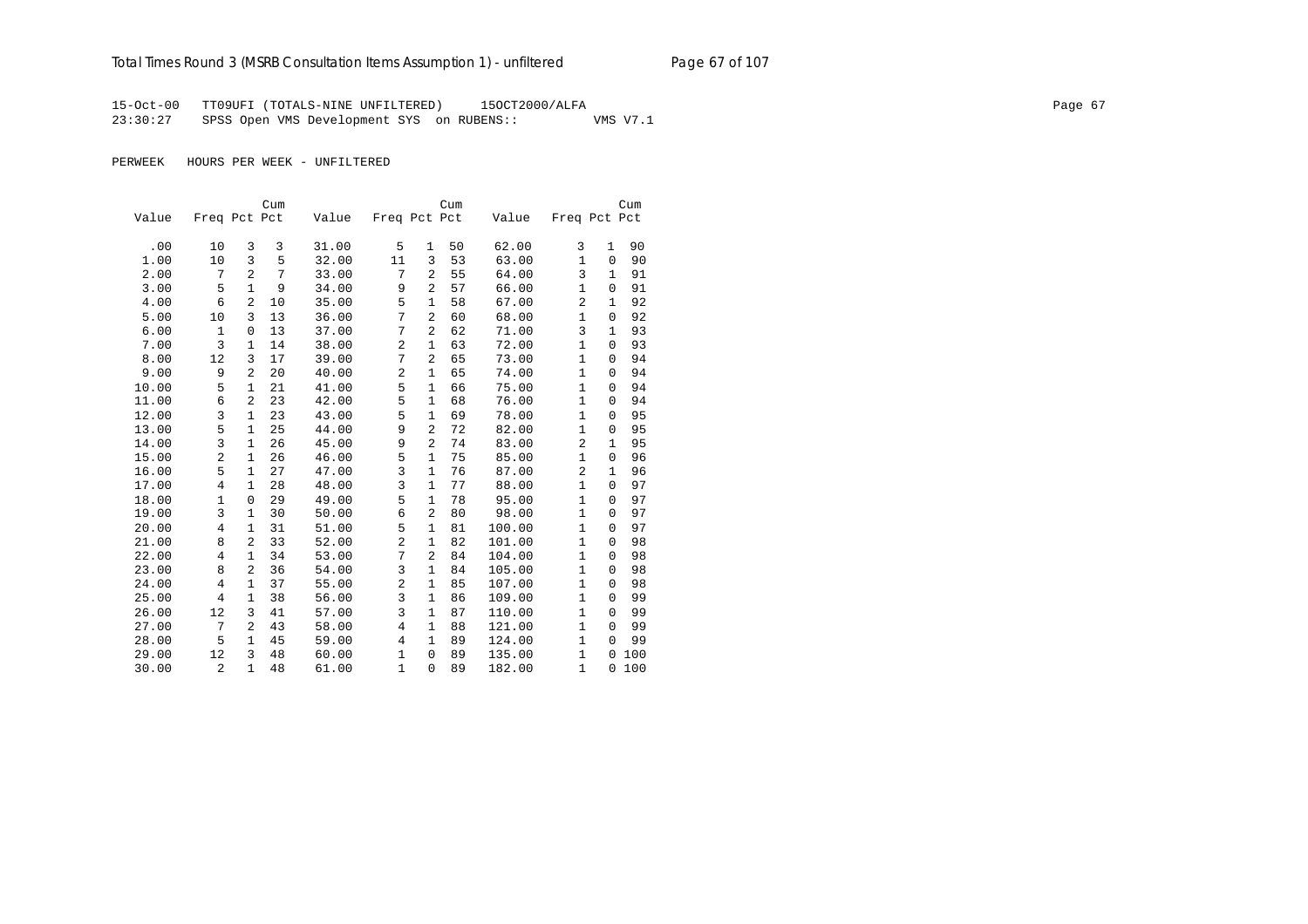#### Total Times Round 3 (MSRB Consultation Items Assumption 1) - unfiltered Page 68 of 107

15-Oct-00 TT09UFI (TOTALS-NINE UNFILTERED) 15OCT2000/ALFA 23:30:27 SPSS Open VMS Development SYS on RUBENS:: VMS V7.1

PERWEEK HOURS PER WEEK - UNFILTERED

Count Midpoint One symbol equals approximately .80 occurrences

| 38             | 2.50        |                                                                 |
|----------------|-------------|-----------------------------------------------------------------|
| 35             | 7.50        |                                                                 |
| 22             | 12.50       | ****************************                                    |
| 15             | 17.50       | *******************                                             |
| 28             | 22.50       | ***********************************                             |
| 40             | 27.50       |                                                                 |
| 34             | 32.50       |                                                                 |
| 28             | 37.50       | ***********************************                             |
| 26             | 42.50       | *********************************                               |
| 25             | 47.50       | *******************************                                 |
| 23             | 52.50       | *****************************                                   |
| 16             | 57.50       | ********************                                            |
| 9              | 62.50       | ***********                                                     |
| 4              | 67.50       | *****                                                           |
| 6              | 72.50       | ********                                                        |
| 3              | 77.50       | ****                                                            |
| 3              | 82.50       | ****                                                            |
| 4              | 87.50       | *****                                                           |
| 0              | 92.50       |                                                                 |
| $\overline{2}$ | 97.50       | $***$                                                           |
| 3              | 102.50      | ****                                                            |
| 3              | 107.50      | ****                                                            |
| $\mathbf 1$    | 112.50      | $\star$                                                         |
| $\mathbf 0$    | 117.50      |                                                                 |
| 2              | 122.50      | $***$                                                           |
| 0              | 127.50      |                                                                 |
| 0              | 132.50      |                                                                 |
| $1\,$          | 137.50      | $\star$                                                         |
| $\mathbf 0$    | 142.50      |                                                                 |
| 0              | 147.50      |                                                                 |
| 0              | 152.50      |                                                                 |
| 0              | 157.50      |                                                                 |
| 0              | 162.50      |                                                                 |
| 0              | 167.50      |                                                                 |
| 0              | 172.50      |                                                                 |
| $\mathsf 0$    | 177.50      |                                                                 |
| 1              | 182.00      | $^\star$                                                        |
|                | $^{+}$<br>0 | $- - - - +$<br>$-+$<br>$- + - - -$<br>16<br>8<br>24<br>32<br>40 |
|                |             | Histogram frequency                                             |
|                |             |                                                                 |
|                | 33.952      | Std dev<br>25.636                                               |

Valid cases 372 Missing cases  $\overline{0}$ 

Mean

Page 68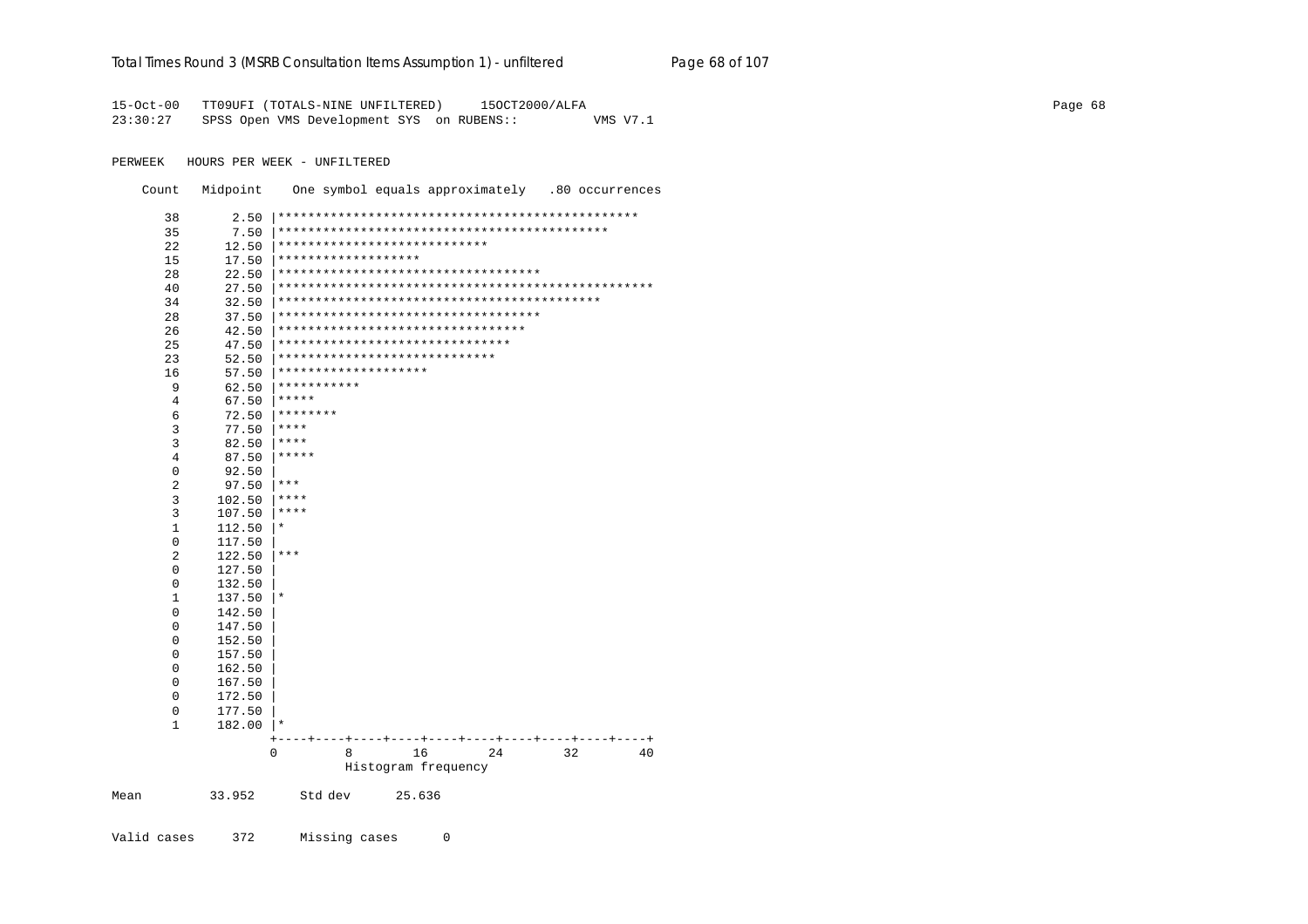15-Oct-00 TT09UFI (TOTALS-NINE UNFILTERED) 15OCT2000/ALFA Page 69 23:30:29 SPSS Open VMS Development SYS on RUBENS:: VMS V7.1

Preceding task required .27 seconds CPU time; 2.55 seconds elapsed.

 425 0 TEMPORARY 426 0 SELECT IF (SCIN36 EQ 21) 427 0 /\* 428 0 /\* TOTAL TIMES FREQUENCY DISTRIBUTION FOR NEUROLOGISTS 429 0 /\* 430 0 FREQUENCIES VARIABLES=PERWEEK/ 431 0 FORMAT=CONDENSE/ 432 0 HISTOGRAM=INCREMENT (5)/ 433 0 STATISTICS=MEAN STDDEV 434 0 /\*

There are 1,073,640,320 bytes of memory available.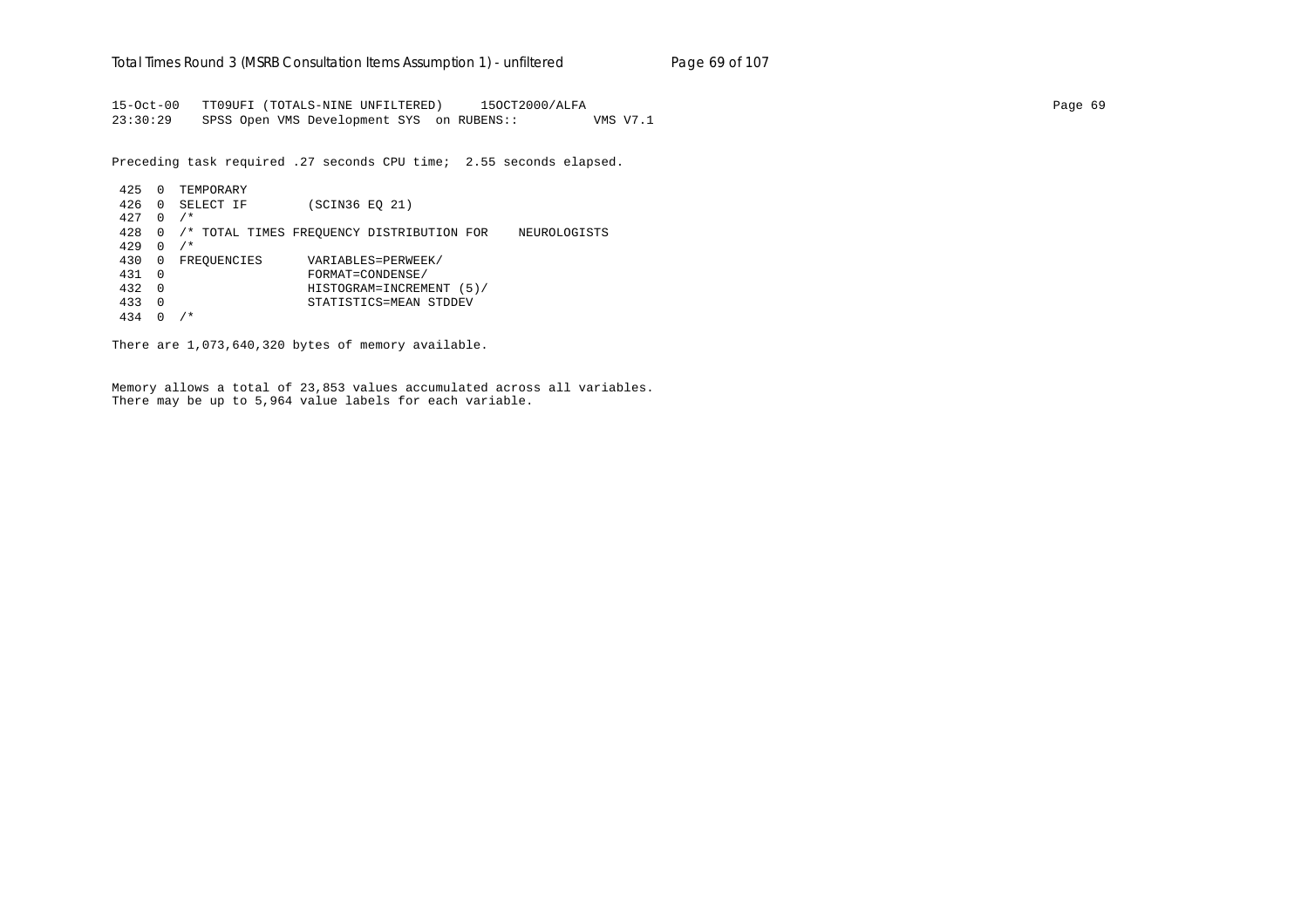# Total Times Round 3 (MSRB Consultation Items Assumption 1) - unfiltered Page 70 of 107

15-Oct-00 TT09UFI (TOTALS-NINE UNFILTERED) 15OCT2000/ALFA Page 70 23:30:29 SPSS Open VMS Development SYS on RUBENS:: VMS V7.1

|       |              |                | Cum |       |                |                | Cum |        |                |              | Cum |
|-------|--------------|----------------|-----|-------|----------------|----------------|-----|--------|----------------|--------------|-----|
| Value | Freq Pct Pct |                |     | Value | Freq Pct Pct   |                |     | Value  | Freq Pct Pct   |              |     |
|       |              |                |     |       |                |                |     |        |                |              |     |
| .00   | 13           | 5              | 5   | 24.00 | 4              | $\mathbf{1}$   | 60  | 49.00  | 3              | $\mathbf{1}$ | 89  |
| 1.00  | 4            | $\mathbf{1}$   | 6   | 25.00 | 4              | $\mathbf{1}$   | 61  | 50.00  | $\overline{2}$ | 1            | 90  |
| 2.00  | 10           | 4              | 10  | 26.00 | 1              | 0              | 62  | 51.00  | 3              | 1            | 91  |
| 3.00  | 5            | 2              | 12  | 27.00 | 6              | $\overline{a}$ | 64  | 52.00  | 2              | $\mathbf{1}$ | 92  |
| 4.00  | 5            | 2              | 14  | 28.00 | $\overline{a}$ | 1              | 65  | 54.00  | $\mathbf{1}$   | $\Omega$     | 92  |
| 5.00  | 8            | 3              | 17  | 29.00 | 3              | 1              | 66  | 55.00  | 1              | $\Omega$     | 93  |
| 6.00  | 11           | 4              | 21  | 30.00 | 9              | 3              | 69  | 56.00  | 1              | $\Omega$     | 93  |
| 7.00  | 9            | 3              | 24  | 31.00 | 3              | $\mathbf{1}$   | 70  | 58.00  | $\mathbf{1}$   | $\Omega$     | 93  |
| 8.00  | 6            | $\overline{a}$ | 26  | 32.00 | 3              | $\mathbf{1}$   | 71  | 59.00  | $\mathbf{1}$   | $\Omega$     | 94  |
| 9.00  | 3            | $\mathbf{1}$   | 27  | 33.00 | 6              | 2              | 73  | 60.00  | 2              | $\mathbf{1}$ | 94  |
| 10.00 | 8            | 3              | 30  | 34.00 | 3              | $\mathbf{1}$   | 75  | 62.00  | $\mathbf{1}$   | $\Omega$     | 95  |
| 11.00 | 5            | $\overline{2}$ | 32  | 35.00 | 4              | 1              | 76  | 63.00  | 2              | $\mathbf{1}$ | 96  |
| 12.00 | 6            | $\overline{a}$ | 34  | 36.00 | 2              | $\mathbf 1$    | 77  | 64.00  | 3              | $\mathbf{1}$ | 97  |
| 13.00 | 9            | 3              | 38  | 37.00 | 2              | $\mathbf{1}$   | 77  | 65.00  | $\mathbf{1}$   | $\Omega$     | 97  |
| 14.00 | 2            | $\mathbf{1}$   | 38  | 38.00 | 3              | 1              | 79  | 69.00  | $\mathbf{1}$   | $\Omega$     | 97  |
| 15.00 | 3            | $\mathbf{1}$   | 39  | 39.00 | 1              | 0              | 79  | 72.00  | $\mathbf{1}$   | $\Omega$     | 98  |
| 16.00 | 3            | $\mathbf{1}$   | 41  | 40.00 | 5              | $\overline{a}$ | 81  | 77.00  | 1              | $\Omega$     | 98  |
| 17.00 | 5            | 2              | 42  | 41.00 | 6              | $\overline{a}$ | 83  | 83.00  | $\mathbf{1}$   | $\Omega$     | 99  |
| 18.00 | 6            | 2              | 45  | 42.00 | 3              | 1              | 84  | 98.00  | $\mathbf{1}$   | $\Omega$     | 99  |
| 19.00 | 8            | 3              | 48  | 43.00 | $\overline{4}$ | 1              | 86  | 99.00  | $\mathbf{1}$   | $\Omega$     | 99  |
| 20.00 | 14           | 5              | 53  | 45.00 | $\overline{a}$ | 1              | 86  | 102.00 | $\mathbf{1}$   | $\Omega$     | 100 |
| 21.00 | 5            | $\overline{a}$ | 55  | 46.00 | 1              | $\mathbf 0$    | 87  | 112.00 | $\mathbf{1}$   | 0            | 100 |
| 22.00 | 8            | 3              | 58  | 47.00 | $\overline{a}$ | $\mathbf{1}$   | 87  |        |                |              |     |
| 23.00 | 2            | $\mathbf{1}$   | 58  | 48.00 | $\overline{a}$ | $\mathbf{1}$   | 88  |        |                |              |     |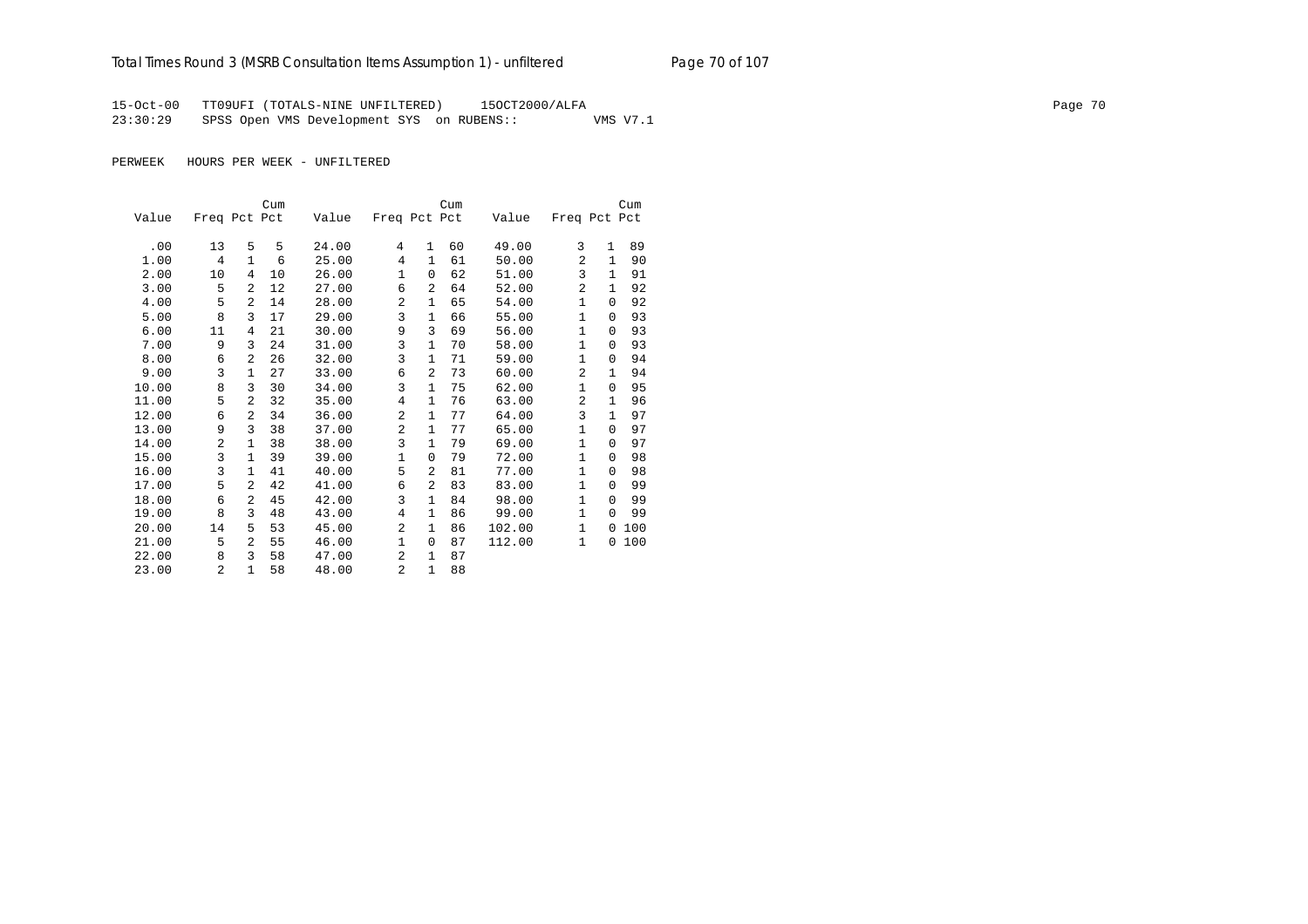|  |  | Total Times Round 3 (MSRB Consultation Items Assumption 1) - unfiltered |  |  | Page 71 of 107 |
|--|--|-------------------------------------------------------------------------|--|--|----------------|
|--|--|-------------------------------------------------------------------------|--|--|----------------|

15-Oct-00 TT09UFI (TOTALS-NINE UNFILTERED) 150CT2000/ALFA 23:30:30 SPSS Open VMS Development SYS on RUBENS:: VMS V7.1

PERWEEK HOURS PER WEEK - UNFILTERED

Count Midpoint One symbol equals approximately .80 occurrences 37 37  $30$  $17.50$  \*\*\*\*\*\*\*\*\*\*\*\*\*\*\*\*\*\*\*\*\*\*\*\*\*\*\*\*\*\*\*\*\*  $25$ 33  $27.50$  \*\*\*\*\*\*\*\*\*\*\*\*\*\*\*\*\*\*\*\*\* 16  $32.50$   $*******************************************$ 24  $37.50$  |\*\*\*\*\*\*\*\*\*\*\*\*\*\*\*\* 12  $42.50$  |\*\*\*\*\*\*\*\*\*\*\*\*\*\*\*\*\*\*\*\*\*\*\*\* 1.8  $47.50$  |\*\*\*\*\*\*\*\*\*\*\*\*\*\* 10  $52.50$  |\*\*\*\*\*\*\*\*\*\*\*  $\mathbf{8}$  $57.50$  \*\*\*\*\*  $\overline{4}$  $62.50$  \*\*\*\*\*\*\*\*\*\*  $\mathbf{8}$  $67.50$  \*\*\*  $\overline{2}$  $\mathbf{1}$  $72.50 \mid *$  $\mathbf{1}$  $77.50$  |\*  $82.50 \,$   $\pm$  $1$  $\overline{0}$ 87.50  $\mathbf{0}$ 92.50 97.50  $**$  $\overline{a}$  $\mathbf{1}$  $102.50$  |\*  $\overline{0}$ 107.50  $\mathbf{1}$  $112.00$  |\* 8 16 24  $32$  $40$  $\Omega$ Histogram frequency 24.199 Std dev 20.163 Mean

Valid cases 271 Missing cases  $\overline{0}$  Page 71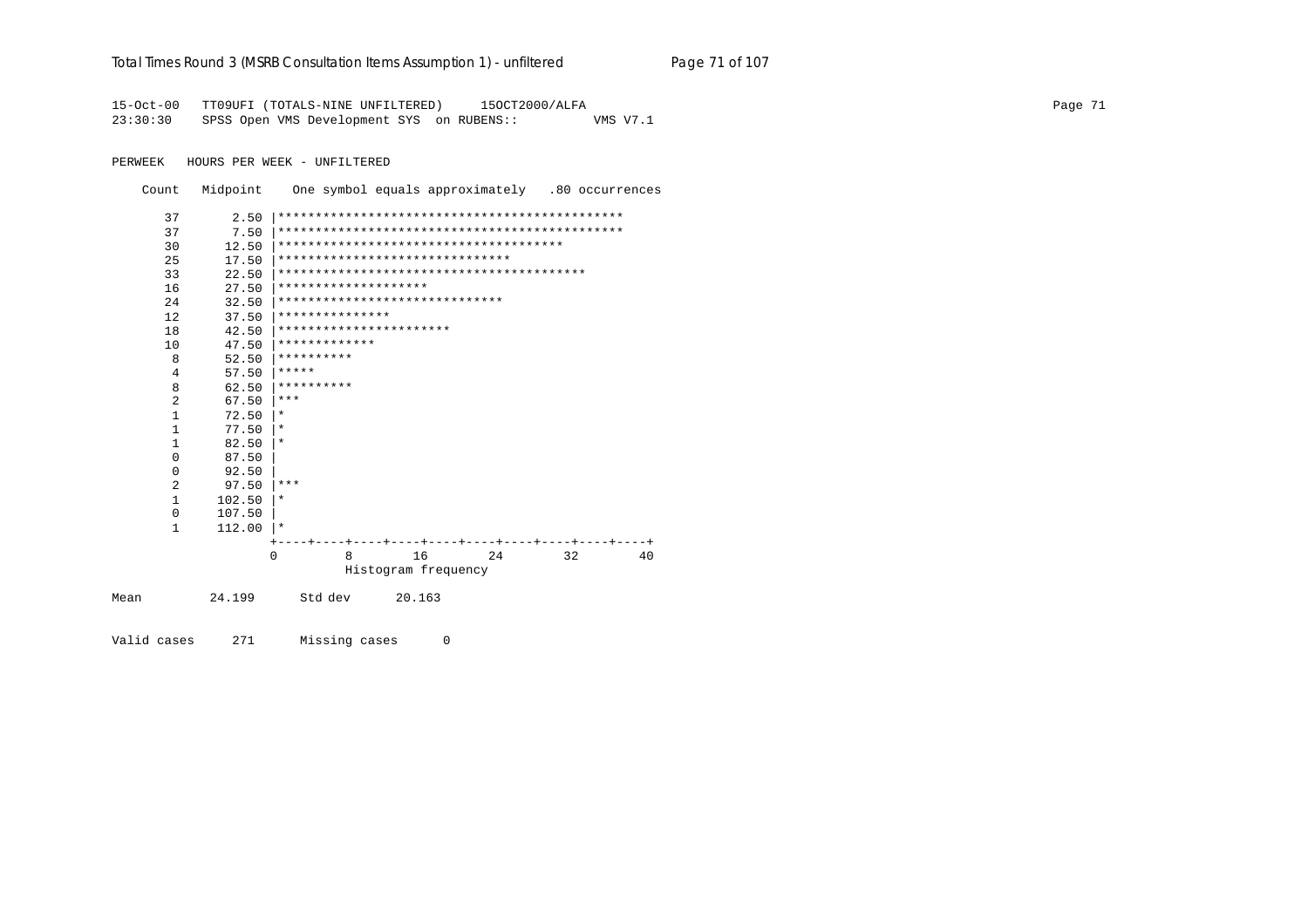15-Oct-00 TT09UFI (TOTALS-NINE UNFILTERED) 15OCT2000/ALFA Page 72 23:30:31 SPSS Open VMS Development SYS on RUBENS:: VMS V7.1

Preceding task required .34 seconds CPU time; 2.38 seconds elapsed.

 435 0 TEMPORARY 436 0 SELECT IF (SCIN36 EQ 22) 437 0 /\* 438 0 /\* TOTAL TIMES FREQUENCY DISTRIBUTION FOR PAEDIATRIC PHYSICIANS 439 0 /\* 440 0 FREQUENCIES VARIABLES=PERWEEK/ 441 0 FORMAT=CONDENSE/ 442 0 HISTOGRAM=INCREMENT (5)/ 443 0 STATISTICS=MEAN STDDEV 444 0 /\*

There are 1,073,640,320 bytes of memory available.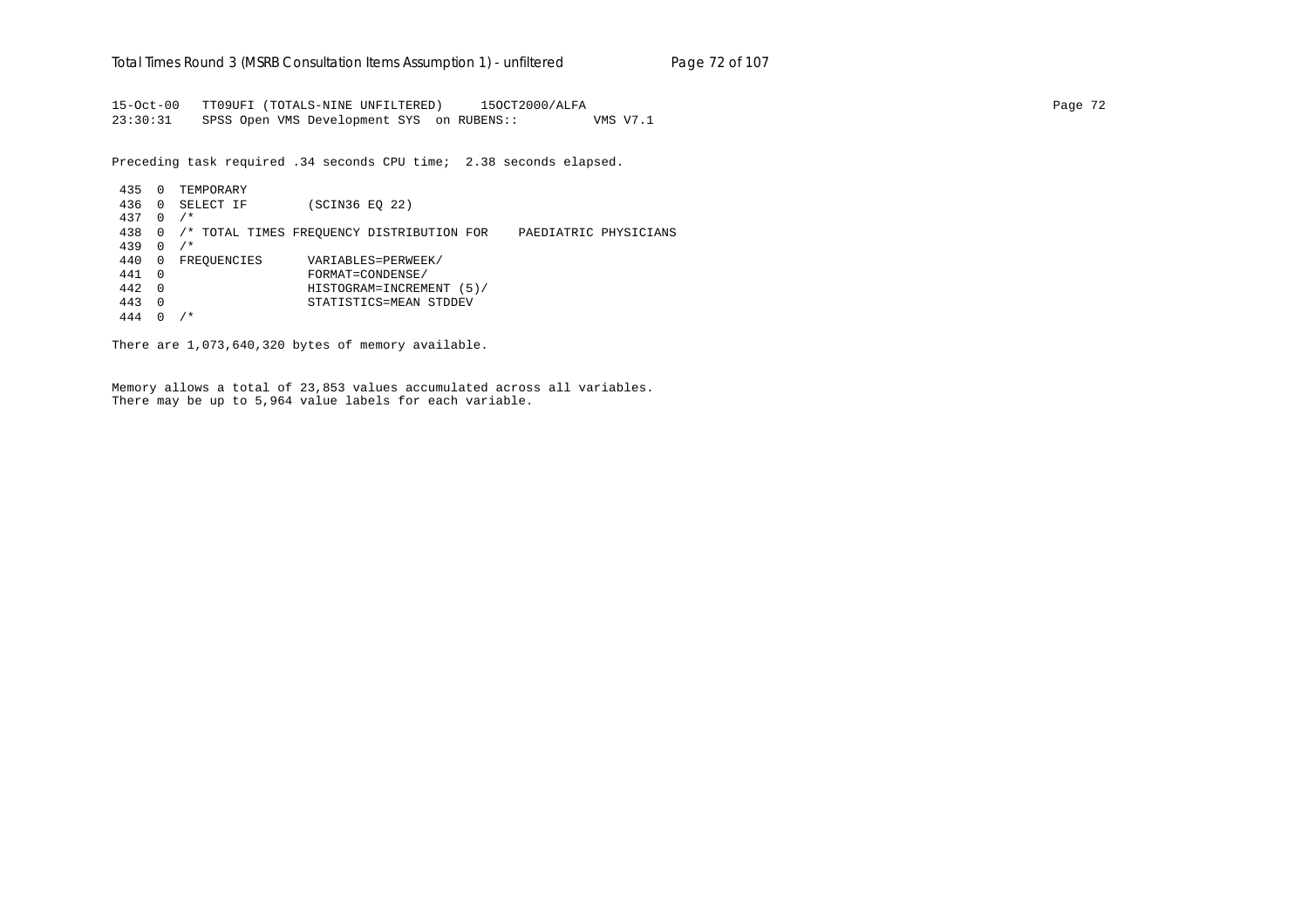# Total Times Round 3 (MSRB Consultation Items Assumption 1) - unfiltered Page 73 of 107

15-Oct-00 TT09UFI (TOTALS-NINE UNFILTERED) 15OCT2000/ALFA Page 73 23:30:32 SPSS Open VMS Development SYS on RUBENS:: VMS V7.1

|       |              |              | Cum |       |                |                | Cum |        |                |              | Cum    |
|-------|--------------|--------------|-----|-------|----------------|----------------|-----|--------|----------------|--------------|--------|
| Value | Freq Pct Pct |              |     | Value | Freq Pct Pct   |                |     | Value  | Freq Pct Pct   |              |        |
|       |              |              |     |       |                |                |     |        |                |              |        |
| .00   | 67           | 9            | 9   | 26.00 | 10             | 1              | 69  | 52.00  | 5              | 1            | 93     |
| 1.00  | 46           | 6            | 15  | 27.00 | 6              | 1              | 70  | 53.00  | 6              | 1            | 94     |
| 2.00  | 43           | 6            | 21  | 28.00 | 5              | $\mathbf{1}$   | 71  | 54.00  | 4              | $\mathbf{1}$ | 94     |
| 3.00  | 23           | 3            | 24  | 29.00 | 15             | 2              | 73  | 55.00  | 1              | 0            | 94     |
| 4.00  | 19           | 3            | 27  | 30.00 | 8              | 1              | 74  | 56.00  | $\overline{a}$ | $\Omega$     | 95     |
| 5.00  | 31           | 4            | 31  | 31.00 | 10             | $\mathbf{1}$   | 75  | 57.00  | 3              | $\Omega$     | 95     |
| 6.00  | 26           | 4            | 35  | 32.00 | 8              | 1              | 76  | 58.00  | $\overline{a}$ | $\Omega$     | 95     |
| 7.00  | 27           | 4            | 38  | 33.00 | 8              | $\mathbf 1$    | 77  | 59.00  | $\overline{2}$ | $\Omega$     | 95     |
| 8.00  | 16           | 2            | 41  | 34.00 | 15             | 2              | 79  | 60.00  | 3              | $\Omega$     | 96     |
| 9.00  | 18           | 2            | 43  | 35.00 | 13             | $\overline{a}$ | 81  | 61.00  | $\mathbf{1}$   | 0            | 96     |
| 10.00 | 16           | 2            | 45  | 36.00 | 6              | 1              | 82  | 63.00  | 3              | 0            | 96     |
| 11.00 | 18           | 2            | 48  | 37.00 | 4              | 1              | 82  | 64.00  | 3              | $\Omega$     | 97     |
| 12.00 | 11           | 2            | 49  | 38.00 | 7              | $\mathbf{1}$   | 83  | 65.00  | 3              | 0            | 97     |
| 13.00 | 15           | 2            | 51  | 39.00 | 6              | $\mathbf{1}$   | 84  | 67.00  | 5              | $\mathbf{1}$ | 98     |
| 14.00 | 6            | $\mathbf{1}$ | 52  | 40.00 | 10             | $\mathbf{1}$   | 86  | 70.00  | $\overline{2}$ | 0            | 98     |
| 15.00 | 11           | 2            | 54  | 41.00 | 10             | 1              | 87  | 71.00  | 2              | 0            | 98     |
| 16.00 | 10           | $\mathbf{1}$ | 55  | 42.00 | 7              | 1              | 88  | 72.00  | $\mathbf{1}$   | 0            | 99     |
| 17.00 | 9            | $\mathbf{1}$ | 56  | 43.00 | 4              | 1              | 88  | 75.00  | $\overline{a}$ | 0            | 99     |
| 18.00 | 11           | 2            | 58  | 44.00 | 4              | $\mathbf{1}$   | 89  | 76.00  | $\mathbf{1}$   | $\Omega$     | 99     |
| 19.00 | 14           | 2            | 60  | 45.00 | 3              | 0              | 89  | 77.00  | $\mathbf{1}$   | $\Omega$     | 99     |
| 20.00 | 7            | $\mathbf{1}$ | 61  | 46.00 | 1              | 0              | 89  | 80.00  | $\mathbf{1}$   | $\Omega$     | 99     |
| 21.00 | 14           | 2            | 62  | 47.00 | 3              | 0              | 90  | 81.00  | $\mathbf{1}$   | $\Omega$     | 99     |
| 22.00 | 8            | $\mathbf{1}$ | 64  | 48.00 | 6              | 1              | 91  | 85.00  | $\mathbf{1}$   | 0            | 100    |
| 23.00 | 11           | 2            | 65  | 49.00 | 5              | 1              | 91  | 95.00  | $\mathbf{1}$   | 0            | 100    |
| 24.00 | 9            | $\mathbf{1}$ | 66  | 50.00 | 3              | 0              | 92  | 97.00  | $\mathbf{1}$   | 0            | 100    |
| 25.00 | 10           | $\mathbf{1}$ | 68  | 51.00 | $\overline{2}$ | $\mathbf 0$    | 92  | 108.00 | $\mathbf{1}$   |              | 0, 100 |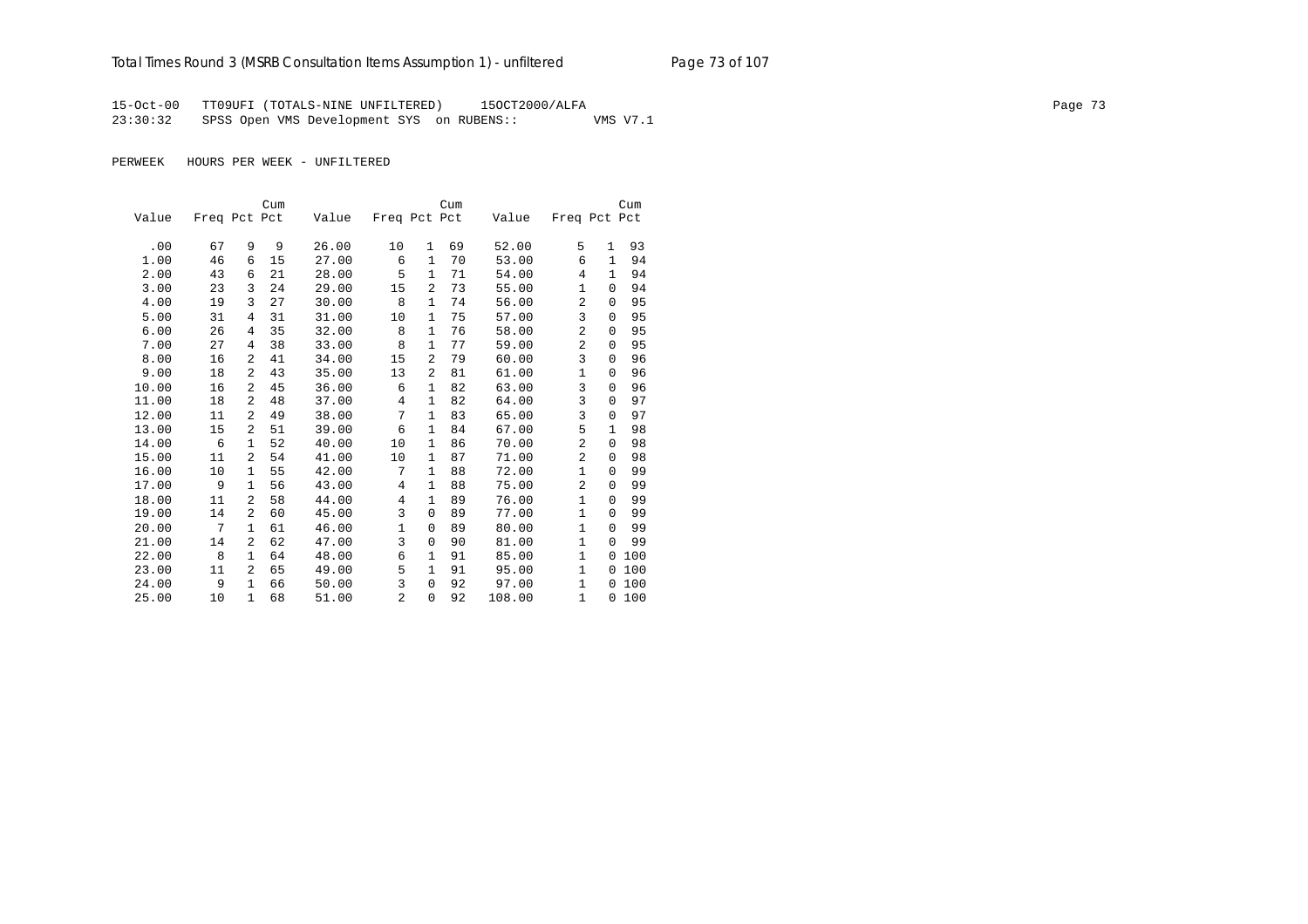| Total Times Round 3 (MSRB Consultation Items Assumption 1) - unfiltered |  | Page 74 of 107 |
|-------------------------------------------------------------------------|--|----------------|
|                                                                         |  |                |

15-Oct-00 TT09UFI (TOTALS-NINE UNFILTERED) 150CT2000/ALFA 23:30:34 SPSS Open VMS Development SYS on RUBENS:: VMS V7.1

PERWEEK HOURS PER WEEK - UNFILTERED

Count Midpoint One symbol equals approximately 4.00 occurrences 198 118  $12.50$  \*\*\*\*\*\*\*\*\*\*\*\*\*\*\*\*\*\*\* 66  $17.50$  \*\*\*\*\*\*\*\*\*\*\*\*\*\*\*  $55$  $22.50$  \*\*\*\*\*\*\*\*\*\*\*\*\* 49  $27.50$  \*\*\*\*\*\*\*\*\*\*\*\*\* 46  $32.50$  \*\*\*\*\*\*\*\*\*\*\*\*\* 49  $37.50$  \*\*\*\*\*\*\*\*\* 36  $42.50$  \*\*\*\*\*\*\*\*\* 35  $47.50$  \*\*\*\*\* 18  $52.50$  \*\*\*\*\*  $20$  $57.50$  \*\*\*  $10$  $62.50$  |\*\*\*  $10$  $67.50$   $**$  $\mathsf{R}$  $5^{\circ}$  $72.50 \pm$  $\overline{4}$  $77.50 \mid *$  $82.50 \mid$ \* 2  $1$ 87.50  $\overline{0}$ 92.50  $\overline{2}$ 97.50  $\vert$  \*  $\Omega$ 102.50  $1$ 107.50 40 80 120  $160$  $\Omega$  $200$ Histogram frequency 19.486 Std dev 19.243 Mean

Valid cases 733 Missing cases  $\mathbb O$  Page 74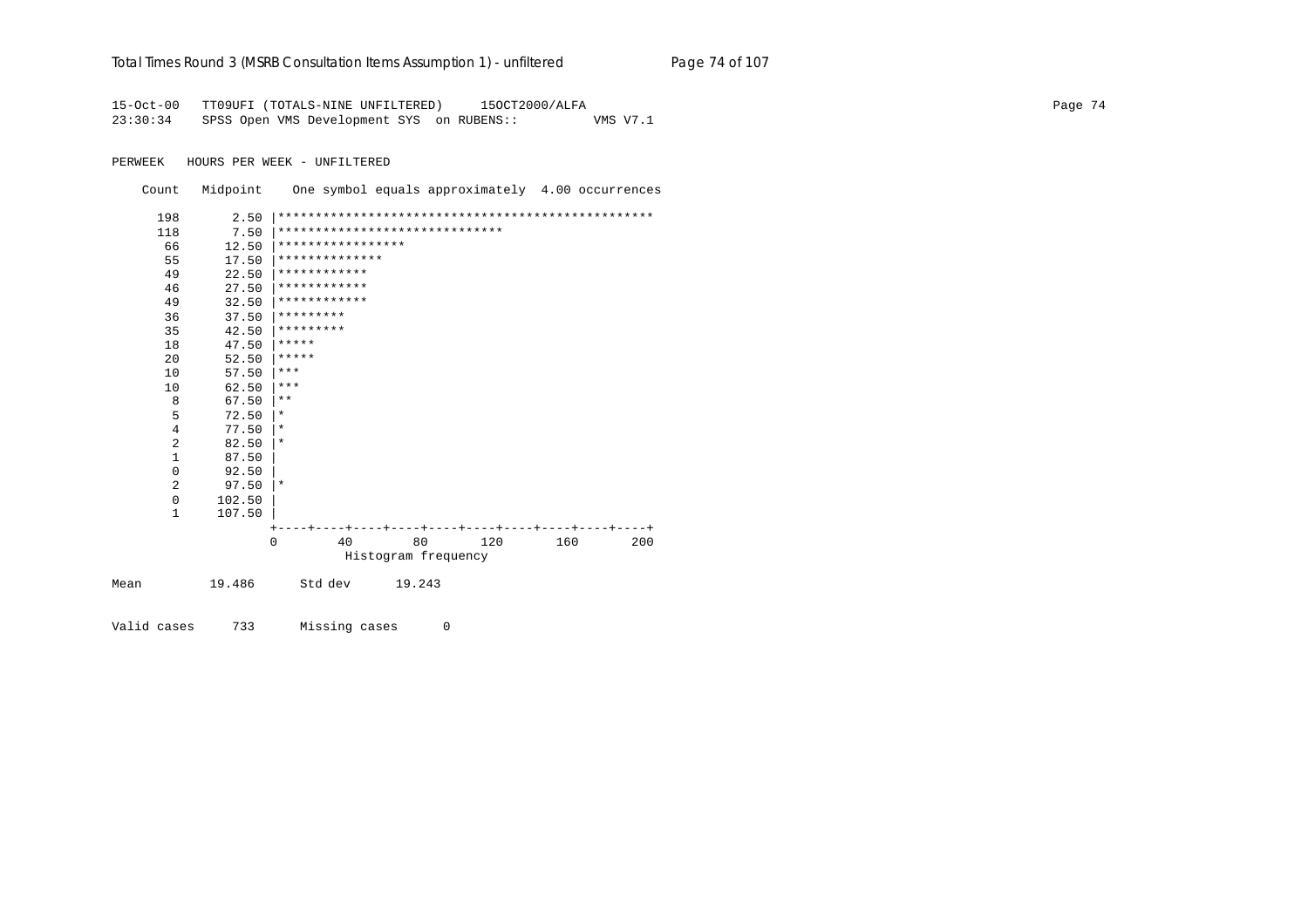15-Oct-00 TT09UFI (TOTALS-NINE UNFILTERED) 15OCT2000/ALFA Page 75 23:30:35 SPSS Open VMS Development SYS on RUBENS:: VMS V7.1

Preceding task required .27 seconds CPU time; 2.89 seconds elapsed.

 445 0 TEMPORARY 446 0 SELECT IF (SCIN36 EQ 23) 447 0 /\* 448 0 /\* TOTAL TIMES FREQUENCY DISTRIBUTION FOR REHABILITATION PHYSICIANS 449 0 /\* 450 0 FREQUENCIES VARIABLES=PERWEEK/ 451 0 FORMAT=CONDENSE/ 452 0 HISTOGRAM=INCREMENT (5)/ 453 0 STATISTICS=MEAN STDDEV 454 0 /\*

There are 1,073,640,320 bytes of memory available.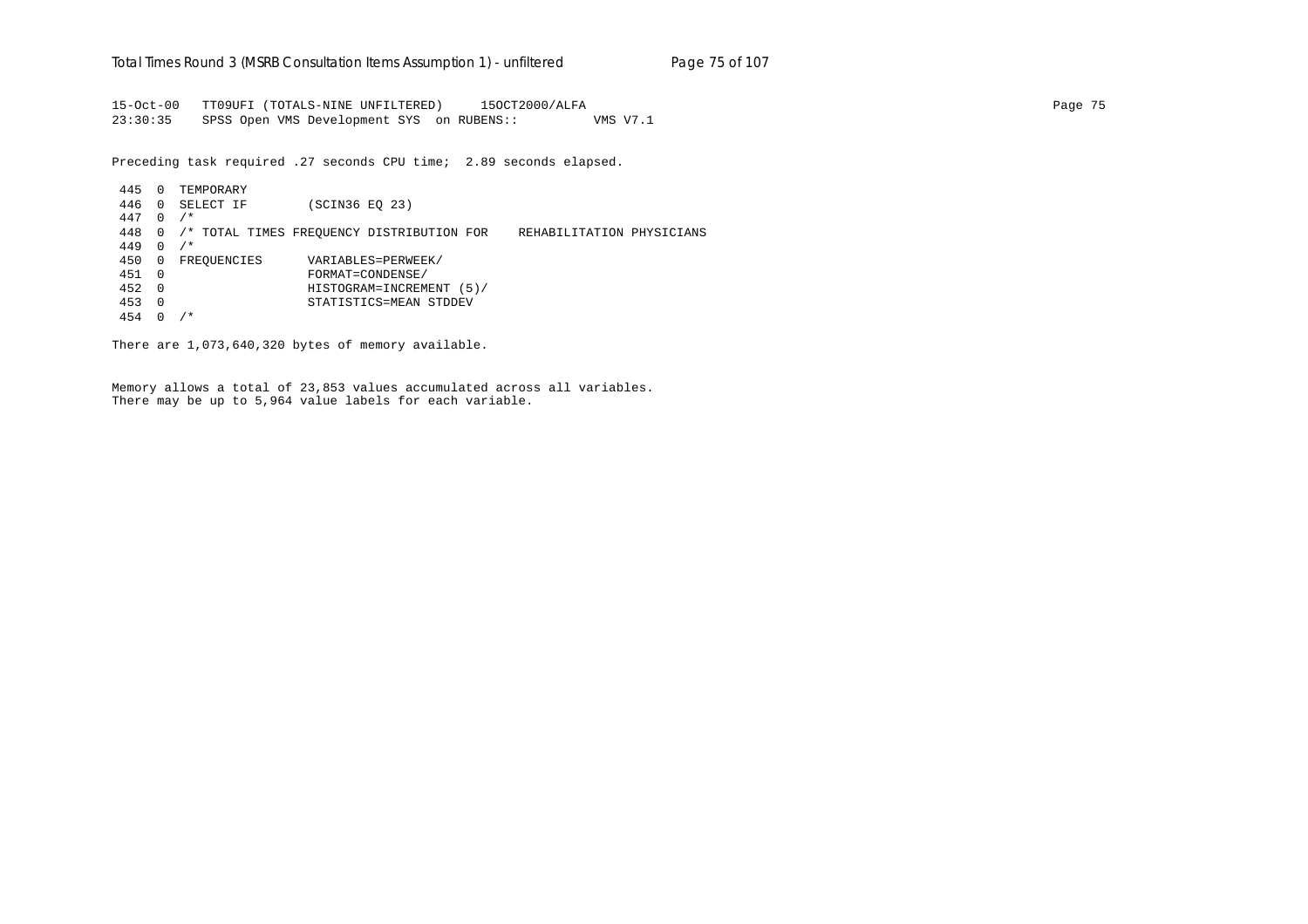## Total Times Round 3 (MSRB Consultation Items Assumption 1) - unfiltered Page 76 of 107

15-Oct-00 TT09UFI (TOTALS-NINE UNFILTERED) 15OCT2000/ALFA Page 76 23:30:35 SPSS Open VMS Development SYS on RUBENS:: VMS V7.1

PERWEEK HOURS PER WEEK - UNFILTERED

Valid cases 118 Missing cases 0

|       |              |    | Cum |       |              |                | Cum |       |                |               | Cum |
|-------|--------------|----|-----|-------|--------------|----------------|-----|-------|----------------|---------------|-----|
| Value | Freq Pct Pct |    |     | Value | Freq Pct Pct |                |     | Value | Freq Pct Pct   |               |     |
|       |              |    |     |       |              |                |     |       |                |               |     |
| .00   | 20           | 17 | 17  | 10.00 | 2            | 2              | 75  | 23.00 |                |               | 91  |
| 1.00  | 23           | 19 | 36  | 11.00 | 5            | 4              | 79  | 26.00 |                | 1             | 92  |
| 2.00  | 13           | 11 | 47  | 12.00 |              | 1.             | 80  | 28.00 |                |               | 92  |
| 3.00  | 3            | 3  | 50  | 13.00 | 2            | 2              | 81  | 31.00 |                |               | 93  |
| 4.00  | ζ            | 3  | 53  | 14.00 | 4            | 3              | 85  | 32.00 | 2              | $\mathcal{L}$ | 95  |
| 5.00  | 6            | 5. | 58  | 15.00 |              | 1              | 86  | 34.00 |                | 1.            | 96  |
| 6.00  | 5            | 4  | 62  | 17.00 |              | 1              | 86  | 35.00 | $\mathfrak{D}$ | $\mathcal{P}$ | 97  |
| 7.00  | 3            | 3  | 64  | 18.00 | 2            | $\overline{a}$ | 88  | 38.00 |                |               | 98  |
| 8.00  | 4            | ζ  | 68  | 19.00 |              |                | 89  | 41.00 |                |               | 99  |
| 9.00  | 6            | 5  | 73  | 21.00 |              |                | 90  | 53.00 |                |               | 100 |

| Count |                | Midpoint |                  |        | One symbol equals approximately 1.50 occurrences |    |    |    |
|-------|----------------|----------|------------------|--------|--------------------------------------------------|----|----|----|
|       | 62             | 2.50     |                  |        |                                                  |    |    |    |
|       | 24             | 7.50     | **************** |        |                                                  |    |    |    |
|       | 14             | 12.50    | *********        |        |                                                  |    |    |    |
|       | 5              | 17.50    | ***              |        |                                                  |    |    |    |
|       | $\overline{a}$ | 22.50    | $\star$          |        |                                                  |    |    |    |
|       | $\overline{2}$ | 27.50    | $\star$          |        |                                                  |    |    |    |
|       | $\overline{4}$ | 32.50    | ***              |        |                                                  |    |    |    |
|       | 3              | 37.50    | $***$            |        |                                                  |    |    |    |
|       | $\mathbf 1$    | 42.50    | $\star$          |        |                                                  |    |    |    |
|       | $\mathbf 0$    | 47.50    |                  |        |                                                  |    |    |    |
|       | 1              | 52.50    | ∗                |        |                                                  |    |    |    |
|       |                |          |                  |        |                                                  |    |    |    |
|       |                |          | $\Omega$<br>15   | 30     |                                                  | 45 | 60 | 75 |
|       |                |          |                  |        | Histogram frequency                              |    |    |    |
| Mean  |                | 7.814    | Std dev          | 10.434 |                                                  |    |    |    |
|       |                |          |                  |        |                                                  |    |    |    |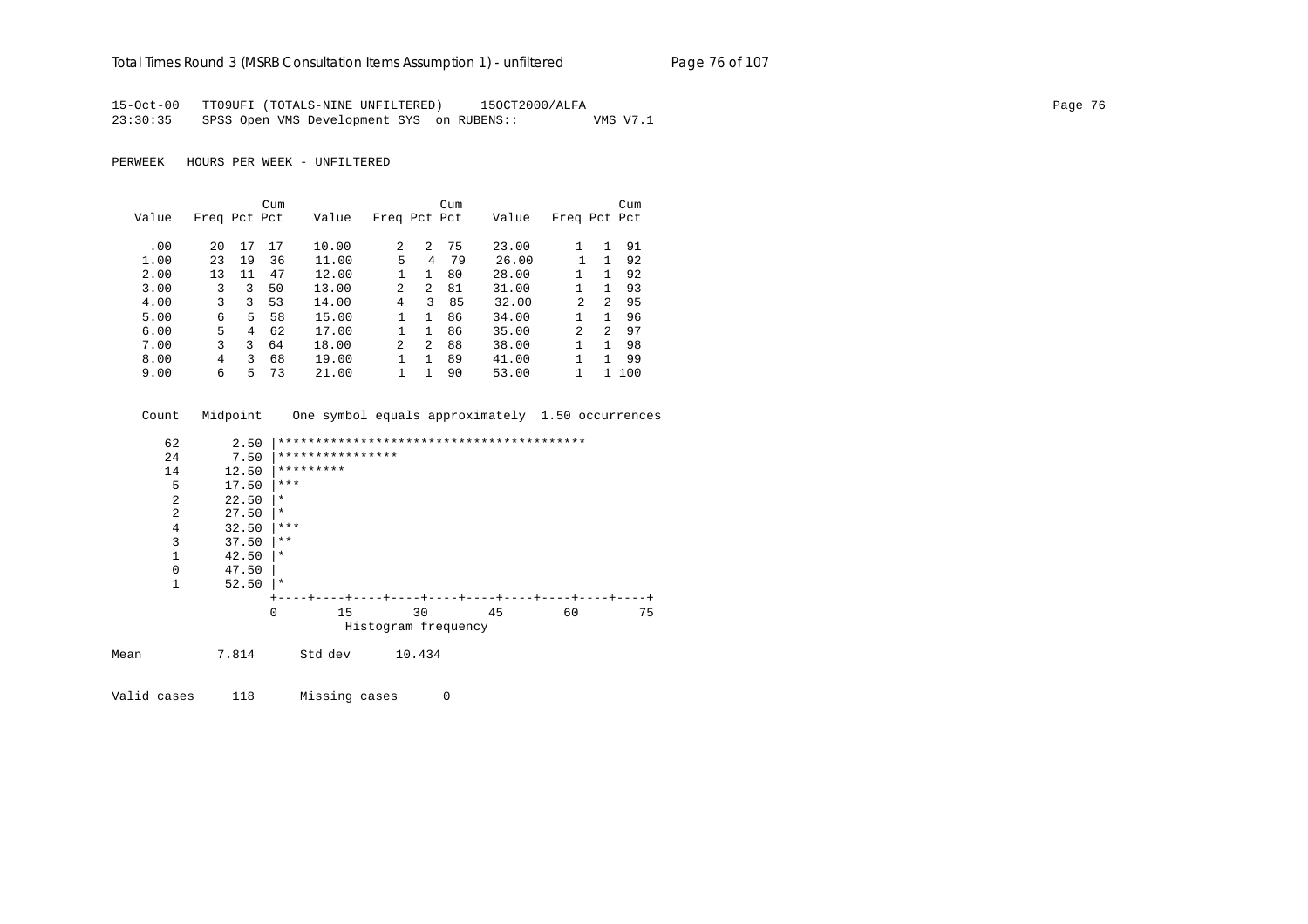15-Oct-00 TT09UFI (TOTALS-NINE UNFILTERED) 15OCT2000/ALFA Page 77 23:30:36 SPSS Open VMS Development SYS on RUBENS:: VMS V7.1

Preceding task required .28 seconds CPU time; 1.20 seconds elapsed.

 455 0 TEMPORARY 456 0 SELECT IF (SCIN36 EQ 24) 457 0 /\* 458 0 /\* TOTAL TIMES FREQUENCY DISTRIBUTION FOR RHEUMATOLOGISTS 459 0 /\* 460 0 FREQUENCIES VARIABLES=PERWEEK/ 461 0 FORMAT=CONDENSE/ 462 0 HISTOGRAM=INCREMENT (5)/ 463 0 STATISTICS=MEAN STDDEV 464 0 /\*

There are 1,073,640,320 bytes of memory available.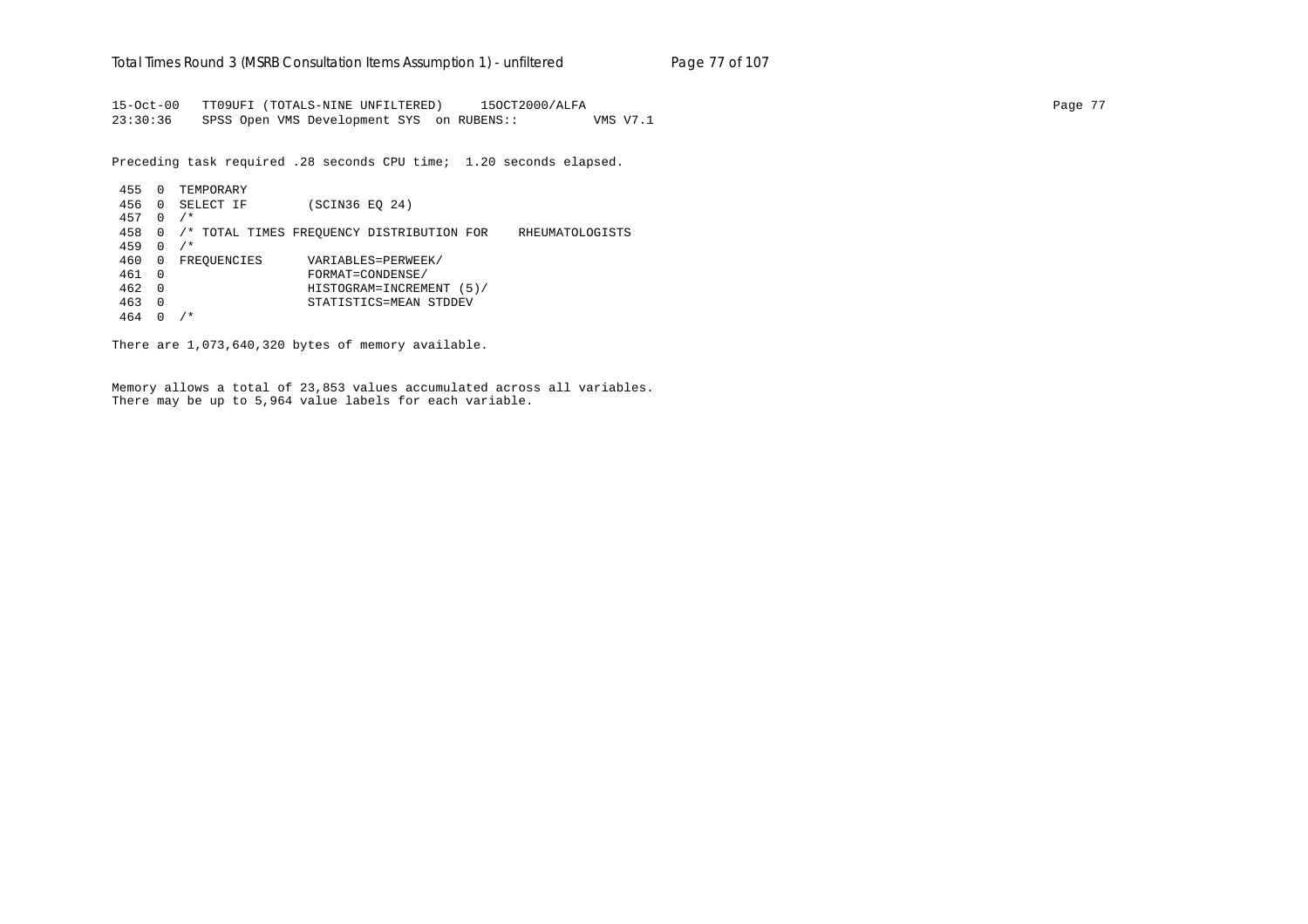15-Oct-00 TT09UFI (TOTALS-NINE UNFILTERED) 15OCT2000/ALFA Page 78 23:30:37 SPSS Open VMS Development SYS on RUBENS:: VMS V7.1

PERWEEK HOURS PER WEEK - UNFILTERED

|       |              |                | Cum |       |                |                | Cum |       |                |              | Cum   |
|-------|--------------|----------------|-----|-------|----------------|----------------|-----|-------|----------------|--------------|-------|
| Value | Freq Pct Pct |                |     | Value | Freq Pct Pct   |                |     | Value | Freq Pct Pct   |              |       |
| .00   | 7            | 5              | 5   | 22.00 | 6              | 4              | 48  | 47.00 | $\mathbf{1}$   | $\mathbf{1}$ | 84    |
| 1.00  | 7            | 5              | 9   | 23.00 | $\overline{2}$ | 1              | 49  | 48.00 | $\mathbf{1}$   | $\mathbf{1}$ | 85    |
| 2.00  | 3            | $\overline{a}$ | 11  | 24.00 | 3              | $\overline{a}$ | 51  | 49.00 | $\mathbf{1}$   | $\mathbf{1}$ | 85    |
| 3.00  | 6            | 4              | 15  | 25.00 | $\overline{2}$ | $\mathbf{1}$   | 53  | 51.00 | $\overline{a}$ | $\mathbf{1}$ | 87    |
| 4.00  | 1            | 1              | 16  | 26.00 | $\overline{a}$ | 1              | 54  | 52.00 | $\overline{a}$ | $\mathbf{1}$ | 88    |
| 5.00  | 5            | 3              | 19  | 27.00 | $\overline{a}$ | 1              | 55  | 53.00 | 1              | $\mathbf{1}$ | 89    |
| 6.00  | 3            | 2              | 21  | 28.00 | $\overline{a}$ | 1              | 57  | 57.00 | $\mathbf{1}$   | $\mathbf{1}$ | 89    |
| 7.00  | 3            | $\overline{a}$ | 23  | 30.00 | 4              | 3              | 59  | 58.00 | $\mathbf{1}$   | $\mathbf{1}$ | 90    |
| 8.00  | 2            | $\mathbf{1}$   | 25  | 31.00 | 5              | 3              | 63  | 59.00 | $\mathbf{1}$   | $\mathbf{1}$ | 91    |
| 9.00  | 3            | $\overline{a}$ | 27  | 33.00 | $\overline{a}$ | $\mathbf{1}$   | 64  | 60.00 | $\mathbf{1}$   | $\mathbf{1}$ | 91    |
| 10.00 | 3            | $\mathfrak{D}$ | 29  | 35.00 | 3              | $\overline{a}$ | 66  | 62.00 | $\mathbf{1}$   | $\mathbf{1}$ | 92    |
| 11.00 | $\mathbf{1}$ | $\mathbf{1}$   | 29  | 36.00 | 3              | $\overline{a}$ | 68  | 65.00 | 1              | $\mathbf{1}$ | 93    |
| 12.00 | 2            | $\mathbf{1}$   | 31  | 37.00 | 5              | 3              | 71  | 66.00 | $\mathbf{1}$   | $\mathbf{1}$ | 93    |
| 13.00 | 3            | 2              | 33  | 38.00 | $\mathbf{1}$   | $\mathbf{1}$   | 72  | 70.00 | 2              | $\mathbf{1}$ | 95    |
| 14.00 | 2            | 1              | 34  | 39.00 | 1              | $\mathbf{1}$   | 73  | 71.00 | 1              | $\mathbf{1}$ | 95    |
| 15.00 | 2            | $\mathbf{1}$   | 35  | 40.00 | 4              | 3              | 75  | 72.00 | $\mathbf{1}$   | $\mathbf{1}$ | 96    |
| 16.00 | 3            | 2              | 37  | 41.00 | 4              | 3              | 78  | 75.00 | $\mathbf{1}$   | $\mathbf{1}$ | 97    |
| 18.00 | 1            | $\mathbf{1}$   | 38  | 42.00 | 1              | $\mathbf{1}$   | 79  | 80.00 | 1              | $\mathbf{1}$ | 97    |
| 19.00 | 3            | $\overline{a}$ | 40  | 43.00 | $\overline{a}$ | $\mathbf{1}$   | 80  | 82.00 | $\overline{a}$ | 1            | 99    |
| 20.00 | 3            | $\overline{a}$ | 42  | 44.00 | $\overline{a}$ | 1              | 81  | 83.00 | $\mathbf{1}$   | $\mathbf{1}$ | 99    |
| 21.00 | 3            | 2              | 44  | 46.00 | 3              | 2              | 83  | 86.00 | $\mathbf{1}$   |              | 1 100 |

 Count Midpoint One symbol equals approximately .50 occurrences 24 2.50 |\*\*\*\*\*\*\*\*\*\*\*\*\*\*\*\*\*\*\*\*\*\*\*\*\*\*\*\*\*\*\*\*\*\*\*\*\*\*\*\*\*\*\*\*\*\*\*\* 16 7.50 |\*\*\*\*\*\*\*\*\*\*\*\*\*\*\*\*\*\*\*\*\*\*\*\*\*\*\*\*\*\*\*\* 11 12.50 |\*\*\*\*\*\*\*\*\*\*\*\*\*\*\*\*\*\*\*\*\*\* 9 17.50 |\*\*\*\*\*\*\*\*\*\*\*\*\*\*\*\*\*\* 17 22.50 |\*\*\*\*\*\*\*\*\*\*\*\*\*\*\*\*\*\*\*\*\*\*\*\*\*\*\*\*\*\*\*\*\*\* 8 27.50 |\*\*\*\*\*\*\*\*\*\*\*\*\*\*\*\* 11 32.50 |\*\*\*\*\*\*\*\*\*\*\*\*\*\*\*\*\*\*\*\*\*\* 13 37.50 |\*\*\*\*\*\*\*\*\*\*\*\*\*\*\*\*\*\*\*\*\*\*\*\*\*\* 13 42.50 |\*\*\*\*\*\*\*\*\*\*\*\*\*\*\*\*\*\*\*\*\*\*\*\*\*\*\*\*<br>6 47.50 |\*\*\*\*\*\*\*\*\*\*\*\* 6  $47.50$   $**************$ <br>5 52.50 \*\*\*\*\*\*\*\*\*\*\* 5 52.50  $***********$ <br>3 57.50 \*\*\*\*\*\*\*  $57.50$   $*****$ 2 62.50  $****$ <br>2 67.50  $****$ 2 67.50  $****$ <br>4 72.50  $****$ 4 72.50  $********$ <br>1 77.50  $**$  $\begin{array}{ccc} 1 & 77.50 & \ast \ast \\ 4 & 82.50 & \ast \ast \ast \end{array}$ 4 82.50 |\*\*\*\*\*\*\*\*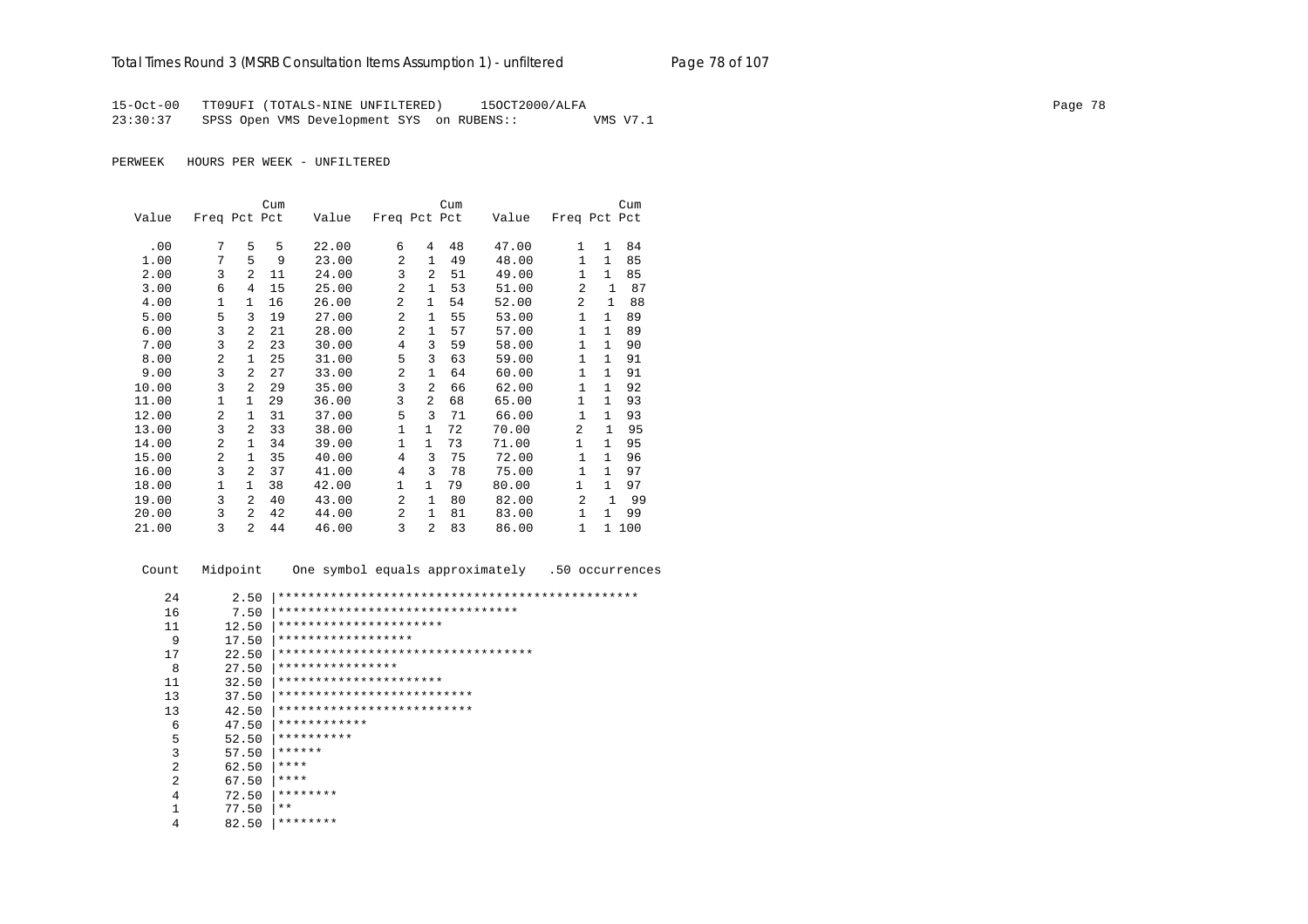### Total Times Round 3 (MSRB Consultation Items Assumption 1) - un*filtered* Page 79 of 107

15-Oct-00 TT09UFI (TOTALS-NINE UNFILTERED) 15OCT2000/ALFA Page 79 23:30:38 SPSS Open VMS Development SYS on RUBENS:: VMS V7.1

PERWEEK HOURS PER WEEK - UNFILTERED

 1 86.00 |\*\* +----+----+----+----+----+----+----+----+----+----+ 0 5 10 15 20 25 Histogram frequency

Mean 27.380 Std dev 21.591

Valid cases 150 Missing cases 0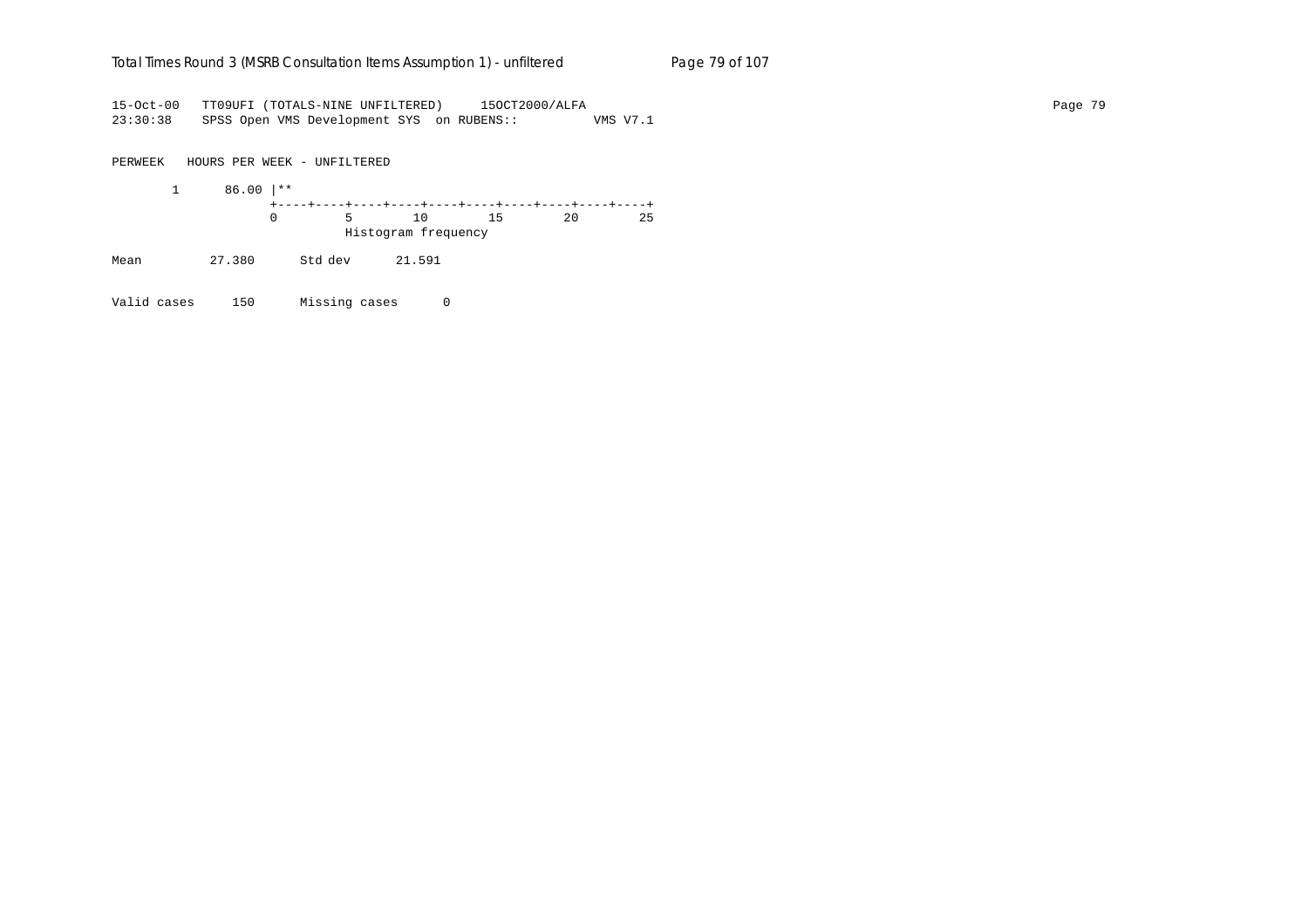15-Oct-00 TT09UFI (TOTALS-NINE UNFILTERED) 15OCT2000/ALFA Page 80 23:30:38 SPSS Open VMS Development SYS on RUBENS:: VMS V7.1

Preceding task required .28 seconds CPU time; 2.24 seconds elapsed.

 465 0 TEMPORARY 466 0 SELECT IF (SCIN36 EQ 25) 467 0 /\* 468 0 /\* TOTAL TIMES FREQUENCY DISTRIBUTION FOR THORACIC MEDICINE PHYSICIANS 469 0 /\* 470 0 FREQUENCIES VARIABLES=PERWEEK/ 471 0 FORMAT=CONDENSE/ 472 0 HISTOGRAM=INCREMENT (5)/ 473 0 STATISTICS=MEAN STDDEV 474 0 /\*

There are 1,073,640,320 bytes of memory available.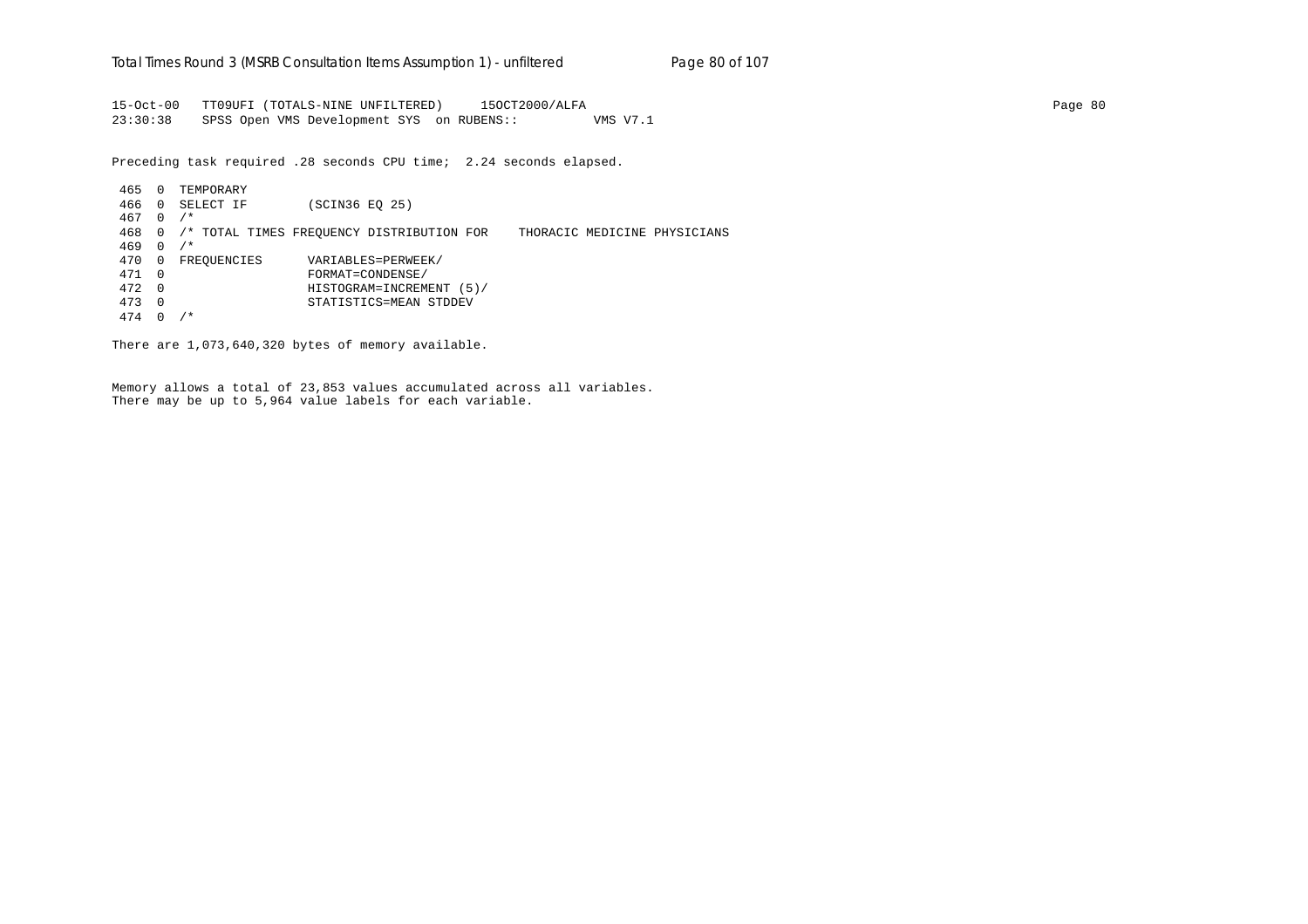15-Oct-00 TT09UFI (TOTALS-NINE UNFILTERED) 15OCT2000/ALFA Page 81 23:30:39 SPSS Open VMS Development SYS on RUBENS:: VMS V7.1

|       |              |                | Cum |       |                |                | Cum |        |                |              | Cum |
|-------|--------------|----------------|-----|-------|----------------|----------------|-----|--------|----------------|--------------|-----|
| Value | Freq Pct Pct |                |     | Value | Freq Pct Pct   |                |     | Value  | Freq Pct Pct   |              |     |
|       |              |                |     |       |                |                |     |        |                |              |     |
| .00   | 17           | 7              | 7   | 23.00 | 2              | $\mathbf{1}$   | 60  | 49.00  | 2              | $\mathbf{1}$ | 87  |
| 1.00  | 3            | $\mathbf{1}$   | 8   | 24.00 | $\mathbf{1}$   | $\Omega$       | 61  | 50.00  | 5              | 2            | 89  |
| 2.00  | 9            | 4              | 11  | 25.00 | 4              | 2              | 62  | 51.00  | 2              | $\mathbf{1}$ | 90  |
| 3.00  | 9            | 4              | 15  | 26.00 | $\overline{a}$ | 1              | 63  | 54.00  | 3              | 1            | 91  |
| 4.00  | 12           | 5              | 20  | 28.00 | 4              | 2              | 65  | 56.00  | 1              | $\Omega$     | 92  |
| 5.00  | 4            | $\overline{a}$ | 21  | 29.00 | 4              | $\overline{2}$ | 66  | 57.00  | $\overline{a}$ | $\mathbf{1}$ | 93  |
| 6.00  | 7            | 3              | 24  | 30.00 | 5              | $\overline{2}$ | 68  | 58.00  | $\overline{2}$ | $\mathbf{1}$ | 93  |
| 7.00  | 10           | 4              | 28  | 31.00 | 3              | $\mathbf{1}$   | 69  | 60.00  | $\mathbf{1}$   | $\Omega$     | 94  |
| 8.00  | 6            | $\overline{a}$ | 30  | 32.00 | 5              | $\overline{a}$ | 71  | 61.00  | $\mathbf{1}$   | $\Omega$     | 94  |
| 9.00  | 7            | 3              | 33  | 33.00 | 3              | $\mathbf{1}$   | 72  | 62.00  | $\mathbf{1}$   | $\Omega$     | 94  |
| 10.00 | 8            | 3              | 36  | 34.00 | $\overline{a}$ | 1              | 73  | 63.00  | $\mathbf{1}$   | $\Omega$     | 95  |
| 11.00 | 8            | 3              | 39  | 35.00 | $\overline{4}$ | 2              | 75  | 65.00  | $\mathbf{1}$   | $\Omega$     | 95  |
| 12.00 | 5            | 2              | 41  | 36.00 | $\mathbf 1$    | 0              | 75  | 67.00  | 1              | 0            | 96  |
| 13.00 | 10           | 4              | 45  | 37.00 | 6              | 2              | 78  | 68.00  | 1              | $\Omega$     | 96  |
| 14.00 | 4            | $\overline{a}$ | 47  | 38.00 | $\mathbf 1$    | 0              | 78  | 70.00  | $\mathbf{1}$   | $\Omega$     | 96  |
| 15.00 | 5            | $\overline{a}$ | 49  | 40.00 | 3              | 1              | 79  | 71.00  | $\mathbf{1}$   | $\Omega$     | 97  |
| 16.00 | 5            | $\overline{a}$ | 51  | 41.00 | 5              | $\overline{a}$ | 81  | 77.00  | $\mathbf{1}$   | $\Omega$     | 97  |
| 17.00 | 4            | $\overline{a}$ | 52  | 42.00 | $\mathbf 1$    | $\mathbf 0$    | 81  | 88.00  | 2              | $\mathbf{1}$ | 98  |
| 18.00 | 5            | $\overline{a}$ | 54  | 43.00 | 3              | 1              | 83  | 100.00 | $\mathbf{1}$   | $\Omega$     | 98  |
| 19.00 | 4            | $\overline{a}$ | 56  | 44.00 | 4              | 2              | 84  | 107.00 | $\mathbf{1}$   | $\Omega$     | 99  |
| 20.00 | 5            | 2              | 58  | 46.00 | $\mathbf{1}$   | 0              | 85  | 112.00 | $\mathbf{1}$   | $\Omega$     | 99  |
| 21.00 | 2            | $\mathbf{1}$   | 59  | 47.00 | $\overline{a}$ | $\mathbf{1}$   | 85  | 126.00 | $\mathbf{1}$   | $\Omega$     | 100 |
| 22.00 | 2            | $\mathbf{1}$   | 59  | 48.00 | 3              | $\mathbf{1}$   | 87  | 165.00 | $\mathbf{1}$   | $\Omega$     | 100 |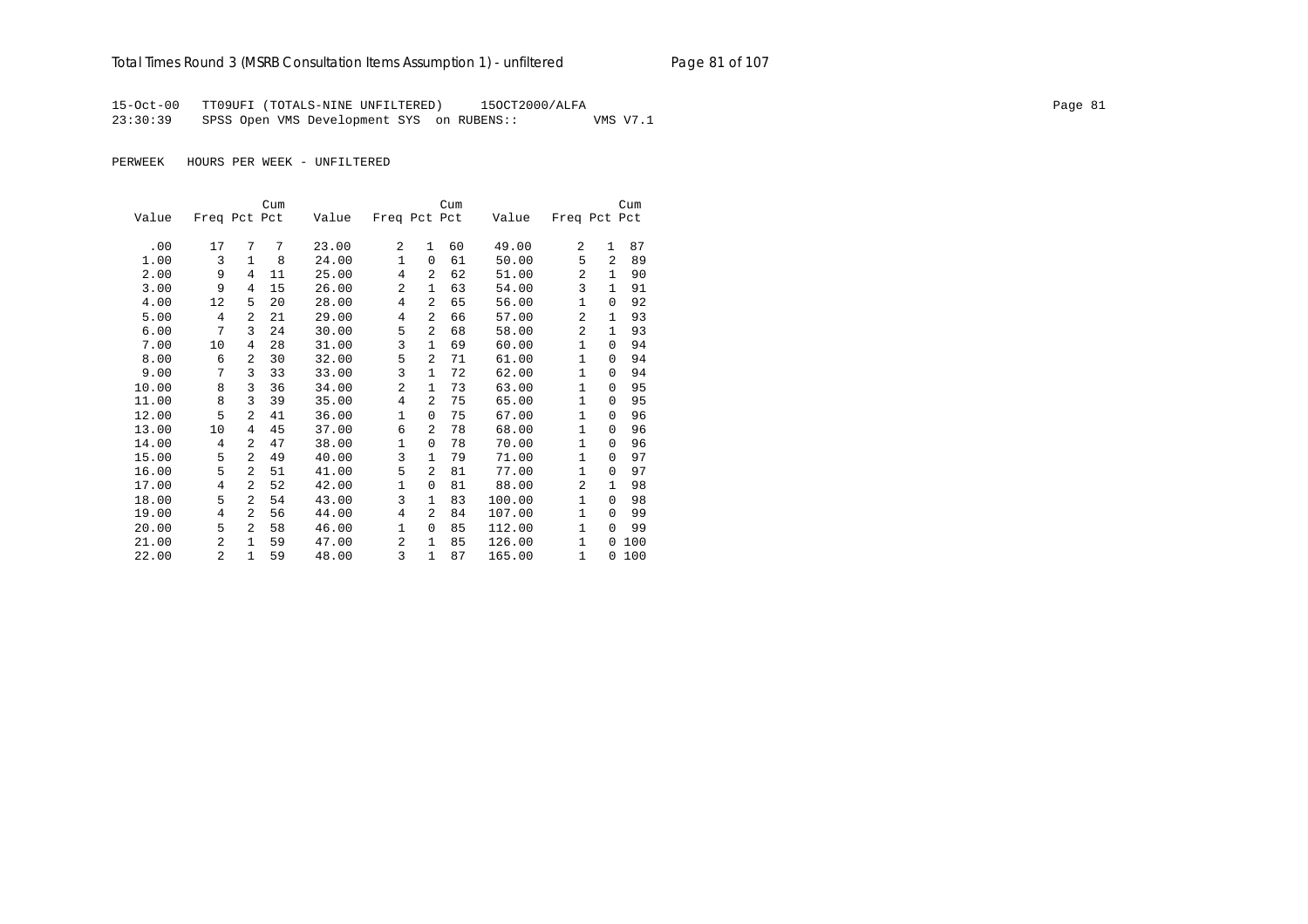### Total Times Round 3 (MSRB Consultation Items Assumption 1) - unfiltered Page 82 of 107

15-Oct-00 TT09UFI (TOTALS-NINE UNFILTERED) 15OCT2000/ALFA Page 82 23:30:40 SPSS Open VMS Development SYS on RUBENS:: VMS V7.1

PERWEEK HOURS PER WEEK - UNFILTERED

Count Midpoint One symbol equals approximately 1.00 occurrence

|      | 50             | 2.50   |              |                    |                                     |    |    |    |
|------|----------------|--------|--------------|--------------------|-------------------------------------|----|----|----|
|      | 34             | 7.50   |              |                    | **********************************  |    |    |    |
|      | 35             | 12.50  |              |                    | *********************************** |    |    |    |
|      | 23             | 17.50  |              |                    | ***********************             |    |    |    |
|      | 12             | 22.50  | ************ |                    |                                     |    |    |    |
|      | 14             | 27.50  |              | **************     |                                     |    |    |    |
|      | 18             | 32.50  |              | ****************** |                                     |    |    |    |
|      | 12             | 37.50  | ************ |                    |                                     |    |    |    |
|      | 16             | 42.50  |              | ****************   |                                     |    |    |    |
|      | 8              | 47.50  | ********     |                    |                                     |    |    |    |
|      | 10             | 52.50  | **********   |                    |                                     |    |    |    |
|      | 5              | 57.50  | *****        |                    |                                     |    |    |    |
|      | 4              | 62.50  | ****         |                    |                                     |    |    |    |
|      | 3              | 67.50  | ***          |                    |                                     |    |    |    |
|      | $\overline{a}$ | 72.50  | $***$        |                    |                                     |    |    |    |
|      | 1              | 77.50  | $^\star$     |                    |                                     |    |    |    |
|      | $\mathbf 0$    | 82.50  |              |                    |                                     |    |    |    |
|      | 2              | 87.50  | $\star\star$ |                    |                                     |    |    |    |
|      | 0              | 92.50  |              |                    |                                     |    |    |    |
|      | 0              | 97.50  |              |                    |                                     |    |    |    |
|      | $1\,$          | 102.50 | $^\star$     |                    |                                     |    |    |    |
|      | $\mathbf 1$    | 107.50 | $^\star$     |                    |                                     |    |    |    |
|      | $1\,$          | 112.50 | $^\star$     |                    |                                     |    |    |    |
|      | $\mathbf 0$    | 117.50 |              |                    |                                     |    |    |    |
|      | $\mathbf 0$    | 122.50 |              |                    |                                     |    |    |    |
|      | $1\,$          | 127.50 | $^\star$     |                    |                                     |    |    |    |
|      | $\mathbf 0$    | 132.50 |              |                    |                                     |    |    |    |
|      | $\mathbf 0$    | 137.50 |              |                    |                                     |    |    |    |
|      | $\mathbf 0$    | 142.50 |              |                    |                                     |    |    |    |
|      | 0              | 147.50 |              |                    |                                     |    |    |    |
|      | $\mathbf 0$    | 152.50 |              |                    |                                     |    |    |    |
|      | 0              | 157.50 |              |                    |                                     |    |    |    |
|      | $\mathbf 1$    | 162.50 | $^\star$     |                    |                                     |    |    |    |
|      |                |        |              |                    |                                     |    |    |    |
|      |                |        | 0            | 10                 | 20                                  | 30 | 40 | 50 |
|      |                |        |              |                    | Histogram frequency                 |    |    |    |
| Mean |                | 23.969 | Std dev      |                    | 23.840                              |    |    |    |

Valid cases 254 Missing cases 0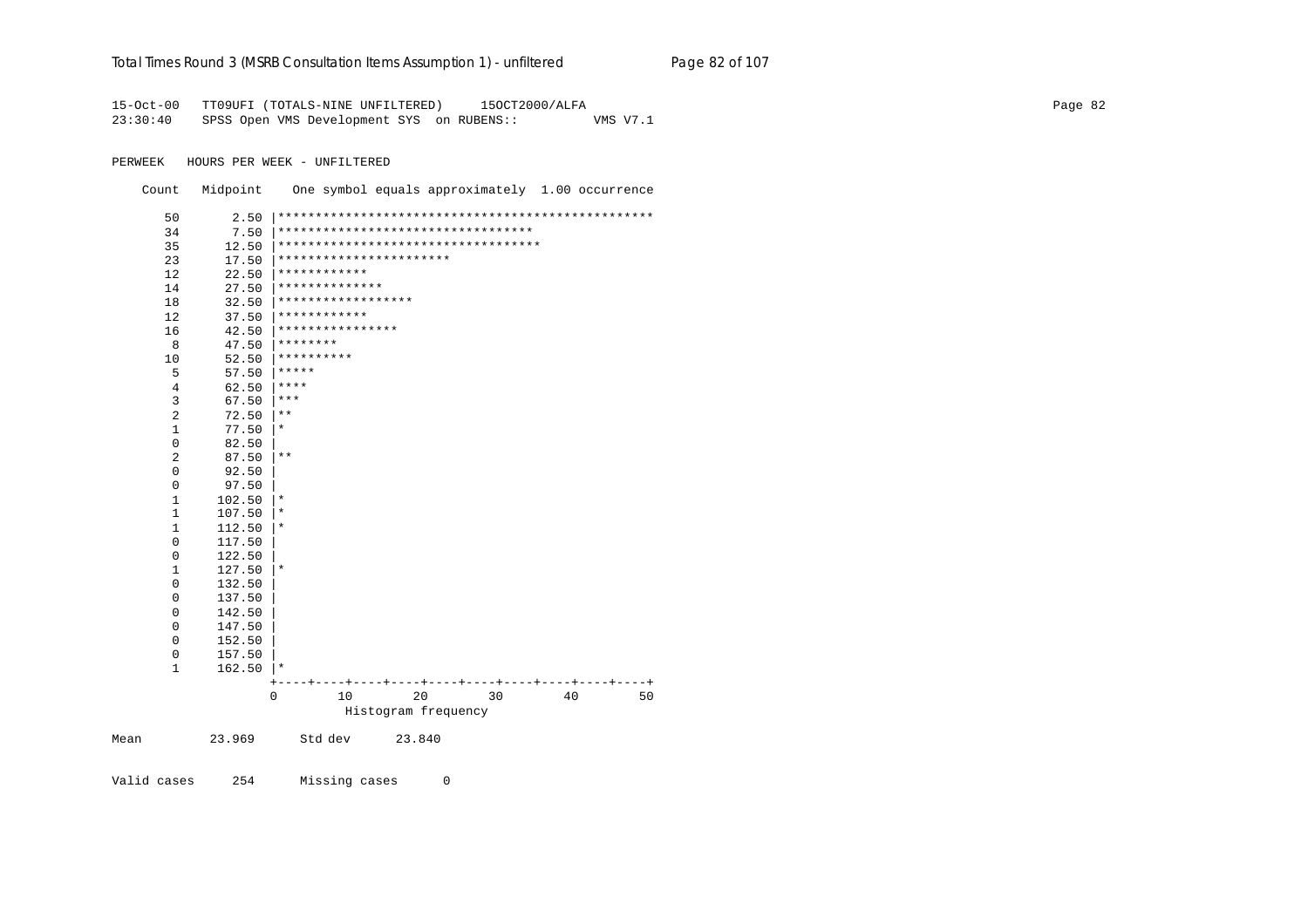15-Oct-00 TT09UFI (TOTALS-NINE UNFILTERED) 15OCT2000/ALFA Page 83 23:30:40 SPSS Open VMS Development SYS on RUBENS:: VMS V7.1

Preceding task required .38 seconds CPU time; 1.94 seconds elapsed.

 475 0 TEMPORARY 476 0 SELECT IF (SCIN36 EQ 26) 477 0 /\* 478 0 /\* TOTAL TIMES FREQUENCY DISTRIBUTION FOR PSYCHIATRISTS 479 0 /\* 480 0 FREQUENCIES VARIABLES=PERWEEK/ 481 0 FORMAT=CONDENSE/ 482 0 HISTOGRAM=INCREMENT (5)/ 483 0 STATISTICS=MEAN STDDEV 484 0 /\*

There are 1,073,640,320 bytes of memory available.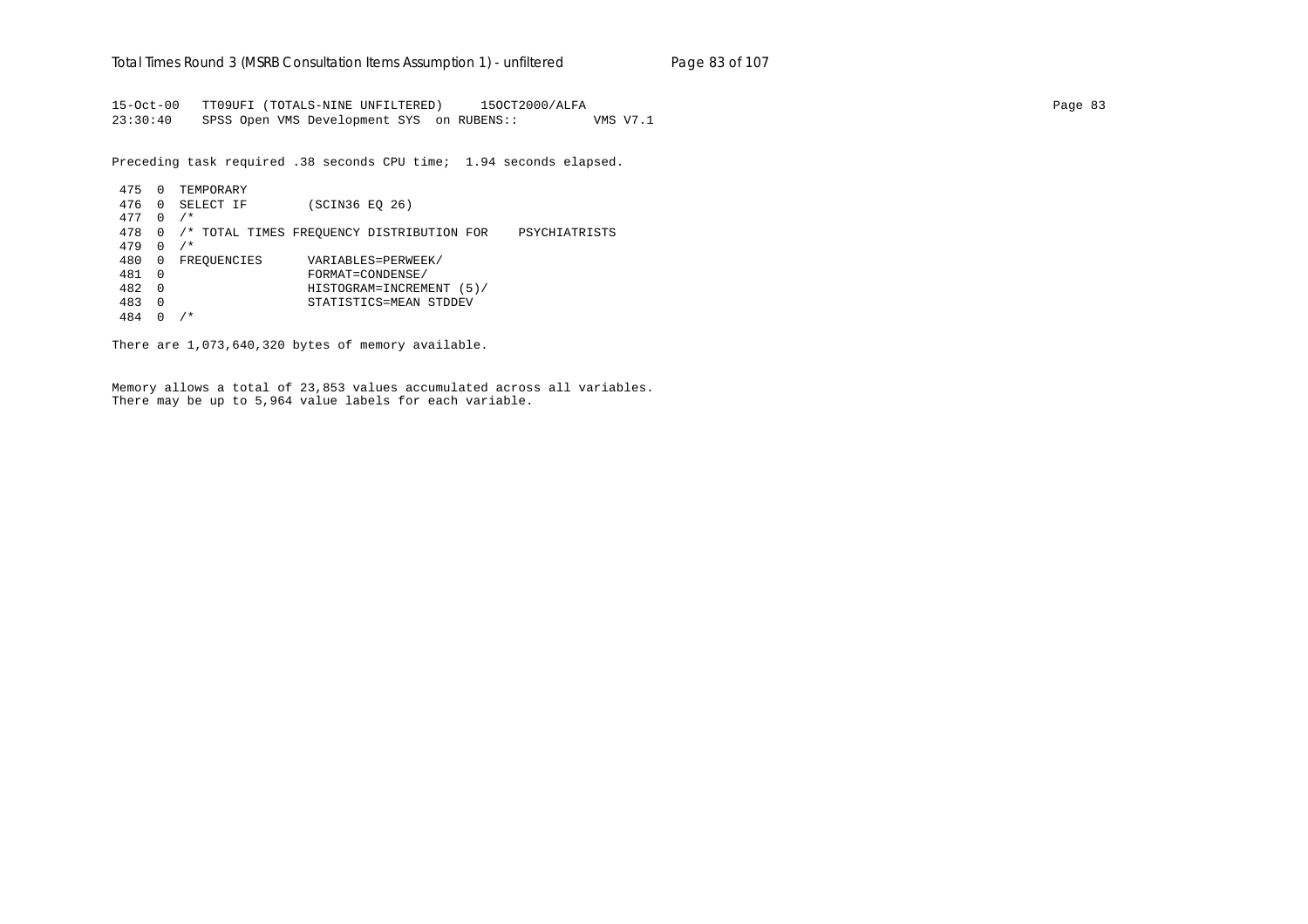15-Oct-00 TT09UFI (TOTALS-NINE UNFILTERED) 15OCT2000/ALFA Page 84 23:30:41 SPSS Open VMS Development SYS on RUBENS:: VMS V7.1

|       |              |              | Cum |       |              |                | Cum |        |                |             | Cum |
|-------|--------------|--------------|-----|-------|--------------|----------------|-----|--------|----------------|-------------|-----|
| Value | Freq Pct Pct |              |     | Value | Freq Pct Pct |                |     | Value  | Freq Pct Pct   |             |     |
|       |              |              |     |       |              |                |     |        |                |             |     |
| .00   | 92           | 5            | 5   | 30.00 | 33           | 2              | 62  | 60.00  | 7              | 0           | 96  |
| 1.00  | 64           | 4            | 9   | 31.00 | 31           | $\overline{a}$ | 64  | 61.00  | 4              | 0           | 96  |
| 2.00  | 42           | 2            | 12  | 32.00 | 33           | $\overline{a}$ | 66  | 62.00  | 4              | $\mathbf 0$ | 96  |
| 3.00  | 36           | 2            | 14  | 33.00 | 25           | $\mathbf{1}$   | 67  | 63.00  | $\overline{4}$ | 0           | 97  |
| 4.00  | 43           | 3            | 16  | 34.00 | 30           | $\overline{a}$ | 69  | 64.00  | 2              | 0           | 97  |
| 5.00  | 37           | 2            | 18  | 35.00 | 40           | $\overline{a}$ | 71  | 65.00  | 4              | 0           | 97  |
| 6.00  | 34           | 2            | 20  | 36.00 | 21           | 1              | 73  | 66.00  | 4              | 0           | 97  |
| 7.00  | 38           | 2            | 23  | 37.00 | 25           | 1              | 74  | 67.00  | 4              | 0           | 98  |
| 8.00  | 34           | 2            | 25  | 38.00 | 22           | 1              | 75  | 68.00  | 4              | 0           | 98  |
| 9.00  | 29           | 2            | 26  | 39.00 | 27           | $\overline{2}$ | 77  | 69.00  | $\mathbf{1}$   | 0           | 98  |
| 10.00 | 31           | 2            | 28  | 40.00 | 17           | $\mathbf{1}$   | 78  | 70.00  | $\overline{2}$ | 0           | 98  |
| 11.00 | 29           | 2            | 30  | 41.00 | 19           | $\mathbf{1}$   | 79  | 71.00  | $\overline{4}$ | 0           | 98  |
| 12.00 | 30           | 2            | 32  | 42.00 | 24           | 1              | 81  | 72.00  | 5              | 0           | 98  |
| 13.00 | 26           | 2            | 33  | 43.00 | 30           | 2              | 82  | 74.00  | 5              | 0           | 99  |
| 14.00 | 30           | 2            | 35  | 44.00 | 31           | 2              | 84  | 75.00  | $\mathbf 1$    | 0           | 99  |
| 15.00 | 31           | 2            | 37  | 45.00 | 16           | 1              | 85  | 76.00  | $\mathbf{1}$   | 0           | 99  |
| 16.00 | 27           | 2            | 38  | 46.00 | 26           | 2              | 87  | 78.00  | 3              | $\mathbf 0$ | 99  |
| 17.00 | 29           | 2            | 40  | 47.00 | 15           | $\mathbf 1$    | 87  | 79.00  | 1              | 0           | 99  |
| 18.00 | 22           | $\mathbf{1}$ | 41  | 48.00 | 19           | $\mathbf{1}$   | 89  | 81.00  | 2              | $\mathbf 0$ | 99  |
| 19.00 | 36           | 2            | 43  | 49.00 | 19           | 1              | 90  | 83.00  | $\overline{2}$ | 0           | 99  |
| 20.00 | 21           | $\mathbf{1}$ | 45  | 50.00 | 17           | $\mathbf{1}$   | 91  | 85.00  | $\mathbf{1}$   | $\Omega$    | 99  |
| 21.00 | 22           | $\mathbf{1}$ | 46  | 51.00 | 11           | $\mathbf{1}$   | 91  | 86.00  | 1              | $\Omega$    | 99  |
| 22.00 | 25           | $\mathbf{1}$ | 47  | 52.00 | 13           | $\mathbf 1$    | 92  | 88.00  | $\overline{c}$ | $\mathbf 0$ | 100 |
| 23.00 | 29           | 2            | 49  | 53.00 | 14           | $\mathbf 1$    | 93  | 91.00  | 1              | $\mathbf 0$ | 100 |
| 24.00 | 19           | $\mathbf{1}$ | 50  | 54.00 | 7            | $\mathbf 0$    | 93  | 97.00  | 1              | 0           | 100 |
| 25.00 | 38           | 2            | 52  | 55.00 | 13           | 1              | 94  | 101.00 | $\mathbf{1}$   | 0           | 100 |
| 26.00 | 39           | 2            | 55  | 56.00 | 6            | 0              | 94  | 104.00 | $\mathbf{1}$   | 0           | 100 |
| 27.00 | 28           | 2            | 56  | 57.00 | 4            | 0              | 95  | 109.00 | 1              | 0           | 100 |
| 28.00 | 35           | 2            | 58  | 58.00 | 11           | 1              | 95  | 110.00 | $\mathbf{1}$   | 0           | 100 |
| 29.00 | 32           | 2            | 60  | 59.00 | 5            | $\mathbf 0$    | 96  | 119.00 | $\mathbf{1}$   | 0           | 100 |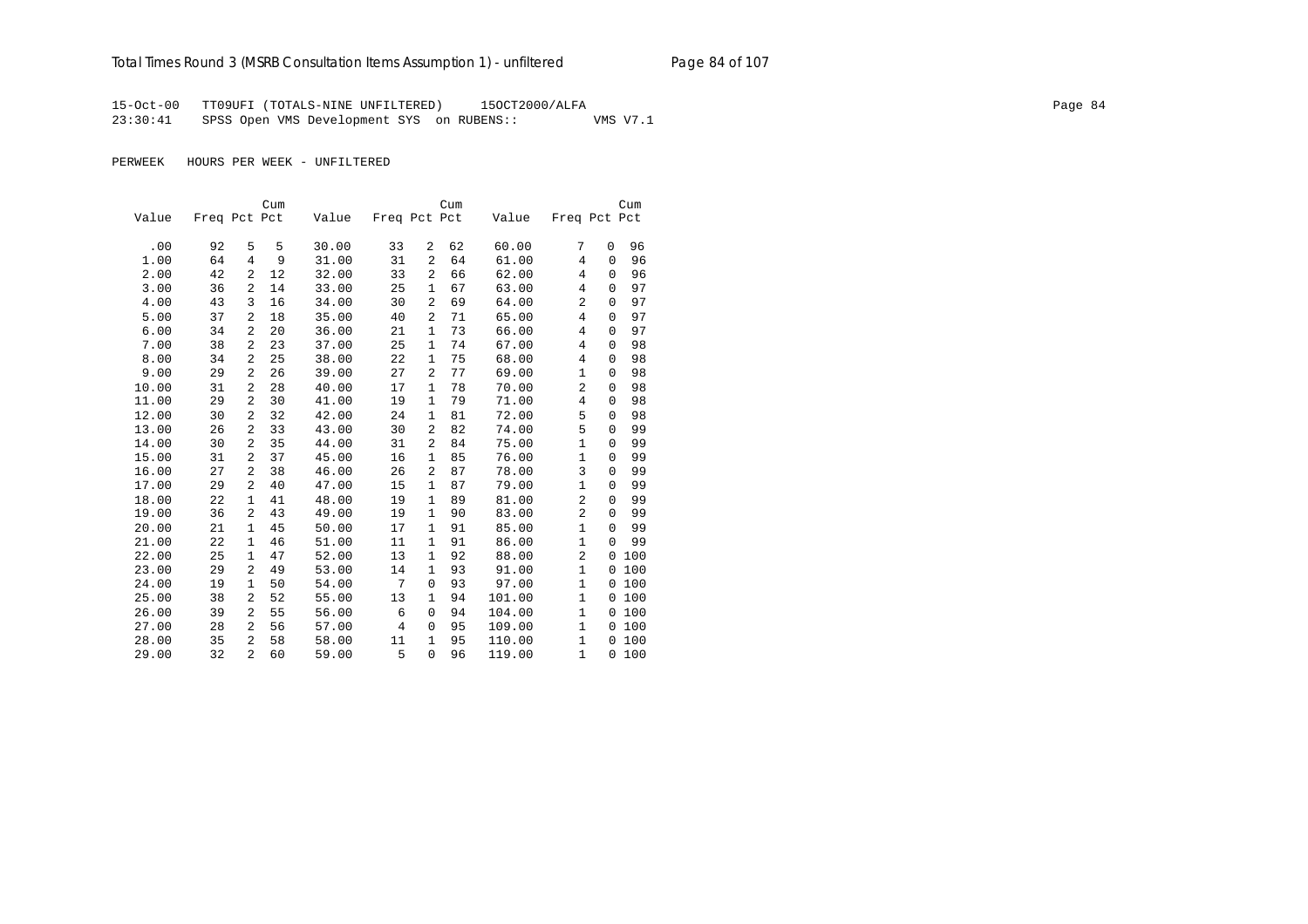#### Total Times Round 3 (MSRB Consultation Items Assumption 1) - unfiltered Page 85 of 107

15-Oct-00 TT09UFI (TOTALS-NINE UNFILTERED) 15OCT2000/ALFA 23:30:42 SPSS Open VMS Development SYS on RUBENS:: VMS V7.1

PERWEEK HOURS PER WEEK - UNFILTERED

Count Midpoint One symbol equals approximately 8.00 occurrences

| 277            | 2.50   |                        | *********************************** |     |                               |       |
|----------------|--------|------------------------|-------------------------------------|-----|-------------------------------|-------|
| 172            | 7.50   | ********************** |                                     |     |                               |       |
| 146            | 12.50  | ******************     |                                     |     |                               |       |
| 145            | 17.50  | ******************     |                                     |     |                               |       |
| 116            | 22.50  | ***************        |                                     |     |                               |       |
| 172            | 27.50  | ********************** |                                     |     |                               |       |
| 152            | 32.50  | *******************    |                                     |     |                               |       |
| 135            | 37.50  | *****************      |                                     |     |                               |       |
| 121            | 42.50  | ***************        |                                     |     |                               |       |
| 95             | 47.50  | ************           |                                     |     |                               |       |
| 62             | 52.50  | ********               |                                     |     |                               |       |
| 39             | 57.50  | *****                  |                                     |     |                               |       |
| 21             | 62.50  | ***                    |                                     |     |                               |       |
| 17             | 67.50  | $***$                  |                                     |     |                               |       |
| 16             | 72.50  | $***$                  |                                     |     |                               |       |
| 6              | 77.50  | $^\star$               |                                     |     |                               |       |
| 4              | 82.50  | $^\star$               |                                     |     |                               |       |
| 4              | 87.50  | $^\star$               |                                     |     |                               |       |
| $\mathbf{1}$   | 92.50  |                        |                                     |     |                               |       |
| 1              | 97.50  |                        |                                     |     |                               |       |
| $\overline{2}$ | 102.50 |                        |                                     |     |                               |       |
| 1              | 107.50 |                        |                                     |     |                               |       |
| $\mathbf{1}$   | 112.50 |                        |                                     |     |                               |       |
| $\mathbf{1}$   | 117.50 |                        |                                     |     |                               |       |
|                |        |                        |                                     |     | ----+----+----+----+----+---- | ----+ |
|                |        | $\Omega$<br>80         | 160                                 | 240 | 320                           | 400   |
|                |        |                        | Histogram frequency                 |     |                               |       |
| Mean           | 25.361 | Std dev                | 19.092                              |     |                               |       |

Valid cases 1707 Missing cases  $\overline{0}$  Page 85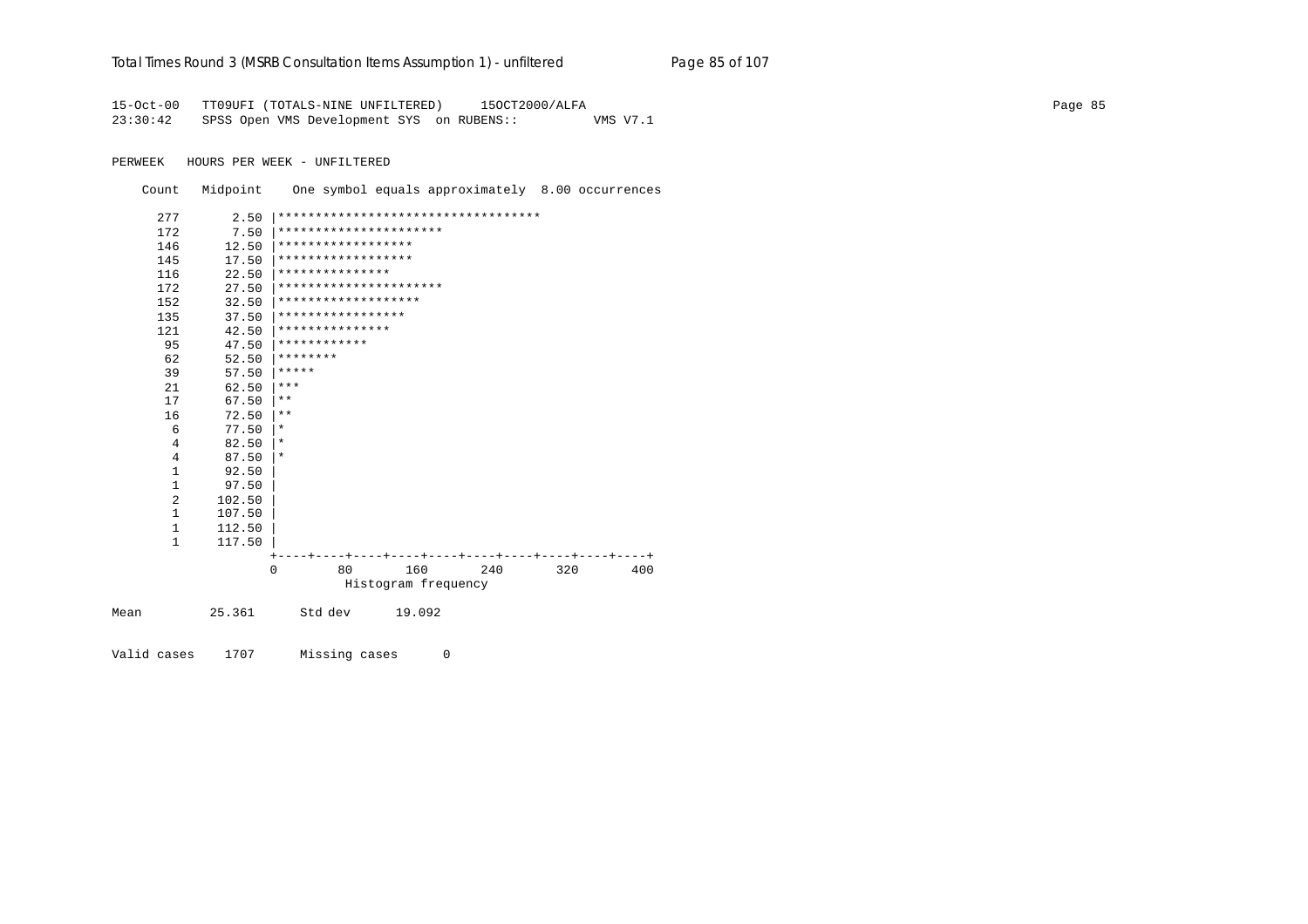15-Oct-00 TT09UFI (TOTALS-NINE UNFILTERED) 15OCT2000/ALFA Page 86 23:30:43 SPSS Open VMS Development SYS on RUBENS:: VMS V7.1

Preceding task required .36 seconds CPU time; 2.58 seconds elapsed.

 485 0 TEMPORARY 486 0 SELECT IF (SCIN36 EQ 27) 487 0 /\* 488 0 /\* TOTAL TIMES FREQUENCY DISTRIBUTION FOR RADIATION ONCOLOGISTS 489 0 /\* 490 0 FREQUENCIES VARIABLES=PERWEEK/ 491 0 FORMAT=CONDENSE/ 492 0 HISTOGRAM=INCREMENT (5)/ 493 0 STATISTICS=MEAN STDDEV 494 0 /\*

There are 1,073,640,320 bytes of memory available.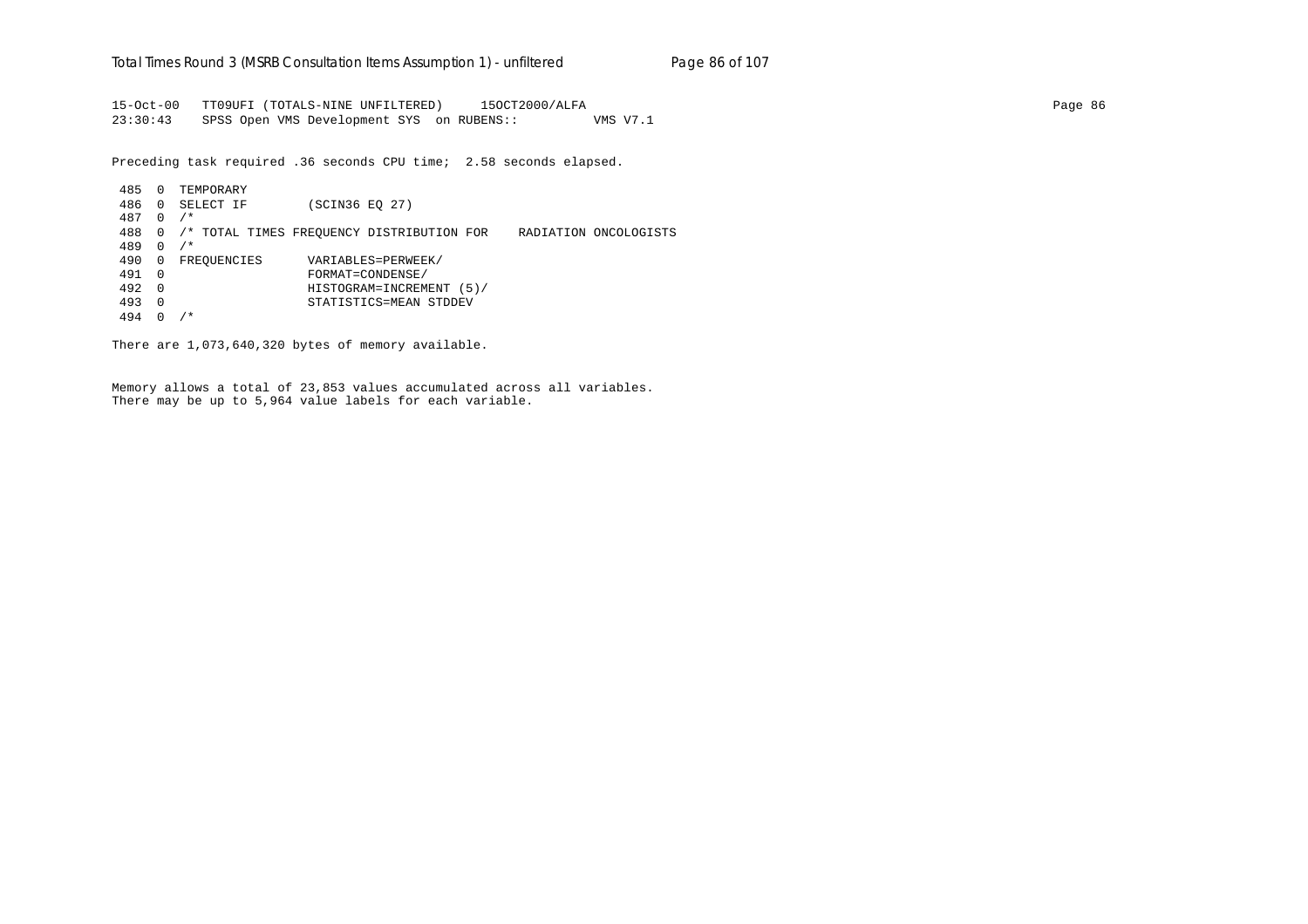15-Oct-00 TT09UFI (TOTALS-NINE UNFILTERED) 15OCT2000/ALFA 23:30:44 SPSS Open VMS Development SYS on RUBENS:: VMS V7.1

|       |              |                | Cum |       |                |                | Cum |       |                |                | Cum |
|-------|--------------|----------------|-----|-------|----------------|----------------|-----|-------|----------------|----------------|-----|
| Value | Freq Pct Pct |                |     | Value | Freq Pct Pct   |                |     | Value | Freq Pct Pct   |                |     |
|       |              |                |     |       |                |                |     |       |                |                |     |
| .00   | 10           | 7              | 7   | 16.00 | 4              | 3              | 58  | 32.00 | 1              | $\mathbf{1}$   | 84  |
| 1.00  | 7            | 5              | 12  | 17.00 | 4              | 3              | 61  | 33.00 | 5              | ζ              | 87  |
| 2.00  | 4            | 3              | 15  | 18.00 | $\mathfrak{D}$ | $\mathbf{1}$   | 62  | 34.00 | $\mathbf{1}$   | $\mathbf{1}$   | 88  |
| 3.00  | 4            | 3              | 17  | 19.00 | $\overline{a}$ | 1              | 64  | 35.00 | 1              | $\mathbf{1}$   | 89  |
| 4.00  | 4            | 3              | 20  | 20.00 | 3              | $\mathfrak{D}$ | 66  | 36.00 | 3              | $\mathfrak{D}$ | 91  |
| 5.00  | 5            | 3              | 24  | 21.00 | 3              | $\mathfrak{D}$ | 68  | 39.00 | $\mathfrak{D}$ | 1              | 92  |
| 6.00  | 3            | $\overline{a}$ | 26  | 22.00 | $\mathbf{1}$   | $\mathbf{1}$   | 69  | 42.00 | 1              | $\mathbf{1}$   | 93  |
| 7.00  | 4            | 3              | 29  | 23.00 | 3              | $\mathfrak{D}$ | 71  | 43.00 | 3              | 2              | 95  |
| 8.00  | 5            | 3              | 32  | 24.00 | 4              | ζ              | 73  | 46.00 | $\mathfrak{D}$ | 1              | 97  |
| 9.00  | 6            | 4              | 36  | 25.00 | 5              | ζ              | 77  | 47.00 | 1              | $\mathbf{1}$   | 97  |
| 10.00 | 5            | 3              | 40  | 26.00 | 1              | $\mathbf{1}$   | 78  | 50.00 | 1              | 1              | 98  |
| 11.00 | 4            | 3              | 43  | 27.00 | $\mathbf{1}$   | $\mathbf{1}$   | 78  | 53.00 | $\mathbf{1}$   | 1              | 99  |
| 12.00 | 4            | 3              | 45  | 28.00 | $\mathfrak{D}$ | 1              | 80  | 81.00 | $\mathbf{1}$   | 1              | 99  |
| 13.00 | 2            | 1              | 47  | 29.00 | 1              | $\mathbf{1}$   | 80  | 84.00 | 1              | $\mathbf{1}$   | 100 |
| 14.00 | 5            | 3              | 50  | 30.00 | $\mathfrak{D}$ | 1              | 82  |       |                |                |     |
| 15.00 | 7            | 5              | 55  | 31.00 | $\overline{a}$ | 1              | 83  |       |                |                |     |

| Count          | Midpoint     | One symbol equals approximately   |    |                     |    | .60 occurrences |  |
|----------------|--------------|-----------------------------------|----|---------------------|----|-----------------|--|
| 29<br>23       | 2.50<br>7.50 |                                   |    |                     |    |                 |  |
| 20             | 12.50        | ********************************* |    |                     |    |                 |  |
| 19             | 17.50        | ********************************  |    |                     |    |                 |  |
| 14             | 22.50        | ***********************           |    |                     |    |                 |  |
| 10             | 27.50        | *****************                 |    |                     |    |                 |  |
| 11             | 32.50        | ******************                |    |                     |    |                 |  |
| 6              | 37.50        | **********                        |    |                     |    |                 |  |
| 4              | 42.50        | *******                           |    |                     |    |                 |  |
| 3              | 47.50        | *****                             |    |                     |    |                 |  |
| 2              | 52.50        | ***                               |    |                     |    |                 |  |
| 0              | 57.50        |                                   |    |                     |    |                 |  |
| $\Omega$       | 62.50        |                                   |    |                     |    |                 |  |
| $\Omega$       | 67.50        |                                   |    |                     |    |                 |  |
| 0              | 72.50        |                                   |    |                     |    |                 |  |
| 0              | 77.50        |                                   |    |                     |    |                 |  |
| $\mathfrak{D}$ | 82.50        | ***                               |    |                     |    |                 |  |
|                |              |                                   |    |                     |    |                 |  |
|                |              | $\Omega$<br>6                     | 12 |                     | 18 | 24<br>30        |  |
|                |              |                                   |    | Histogram frequency |    |                 |  |
|                |              |                                   |    |                     |    |                 |  |

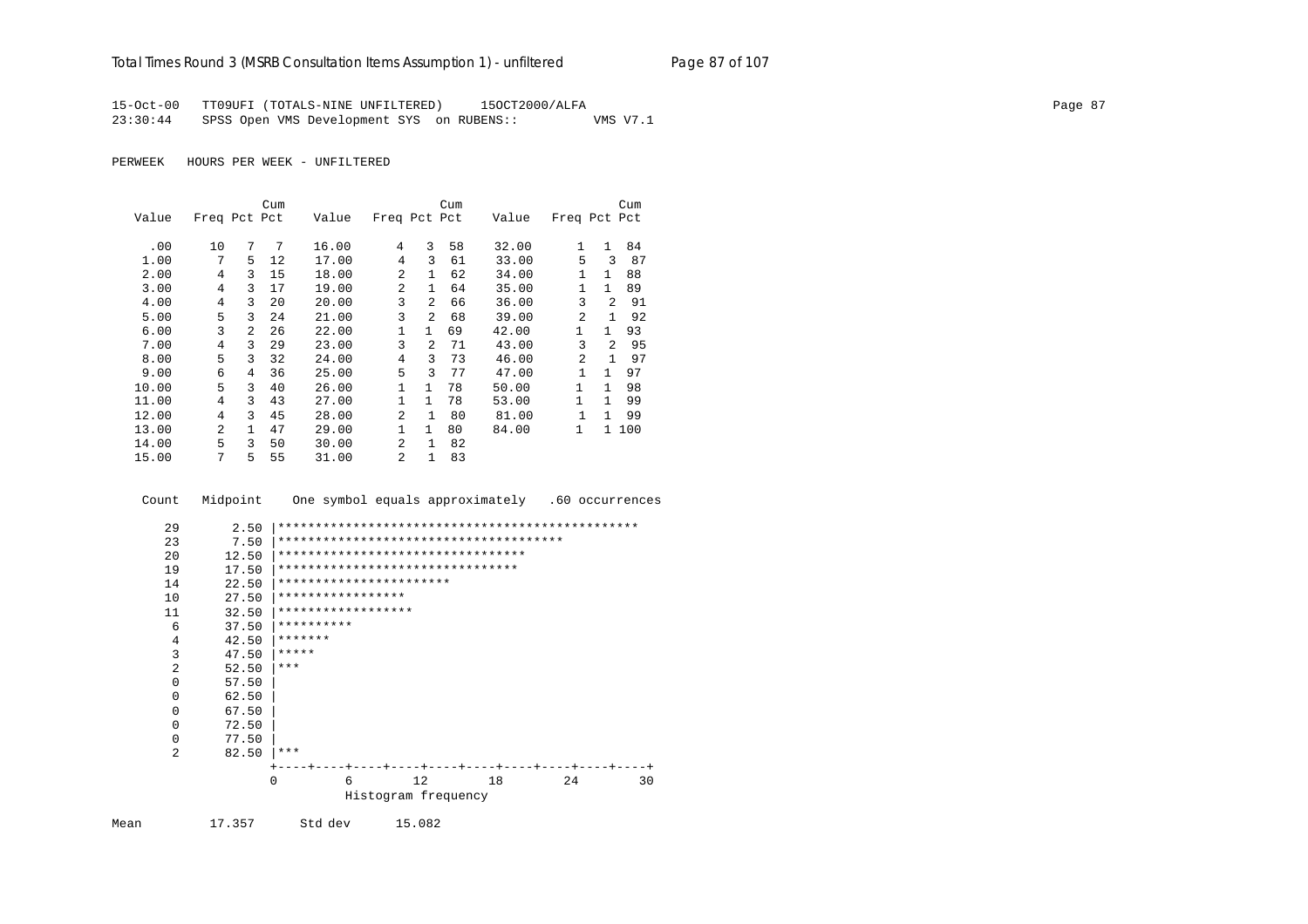Valid cases 143 Missing cases 0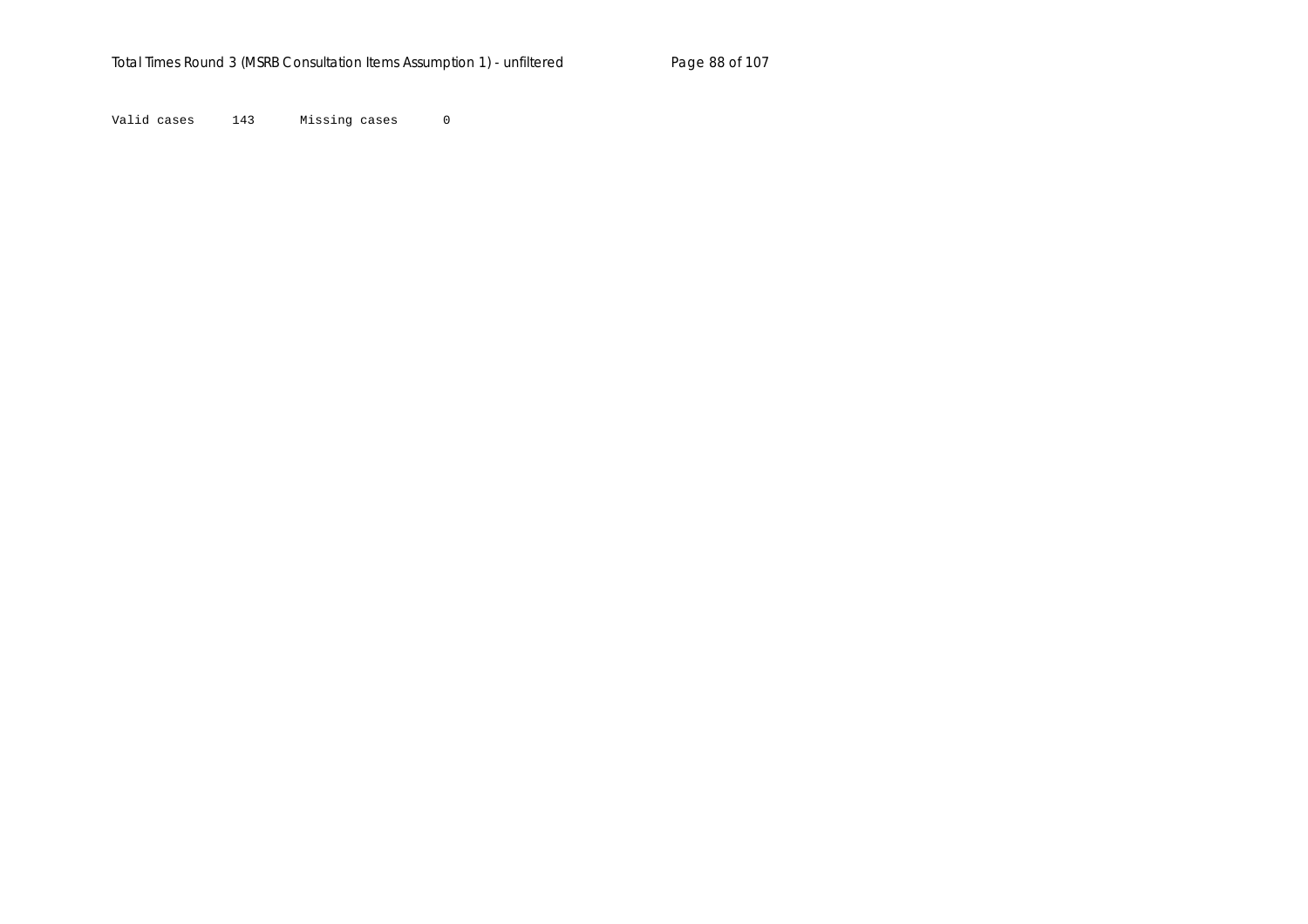15-Oct-00 TT09UFI (TOTALS-NINE UNFILTERED) 15OCT2000/ALFA Page 88 23:30:45 SPSS Open VMS Development SYS on RUBENS:: VMS V7.1

Preceding task required .28 seconds CPU time; 1.38 seconds elapsed.

 495 0 TEMPORARY 496 0 SELECT IF (SCIN36 EQ 28) 497 0 /\* 498 0 /\* TOTAL TIMES FREQUENCY DISTRIBUTION FOR HAEMATOLOGISTS 499 0 /\* 500 0 FREQUENCIES VARIABLES=PERWEEK/ 501 0 FORMAT=CONDENSE/ 502 0 HISTOGRAM=INCREMENT (5)/ 503 0 STATISTICS=MEAN STDDEV 504 0 /\*

There are 1,073,640,320 bytes of memory available.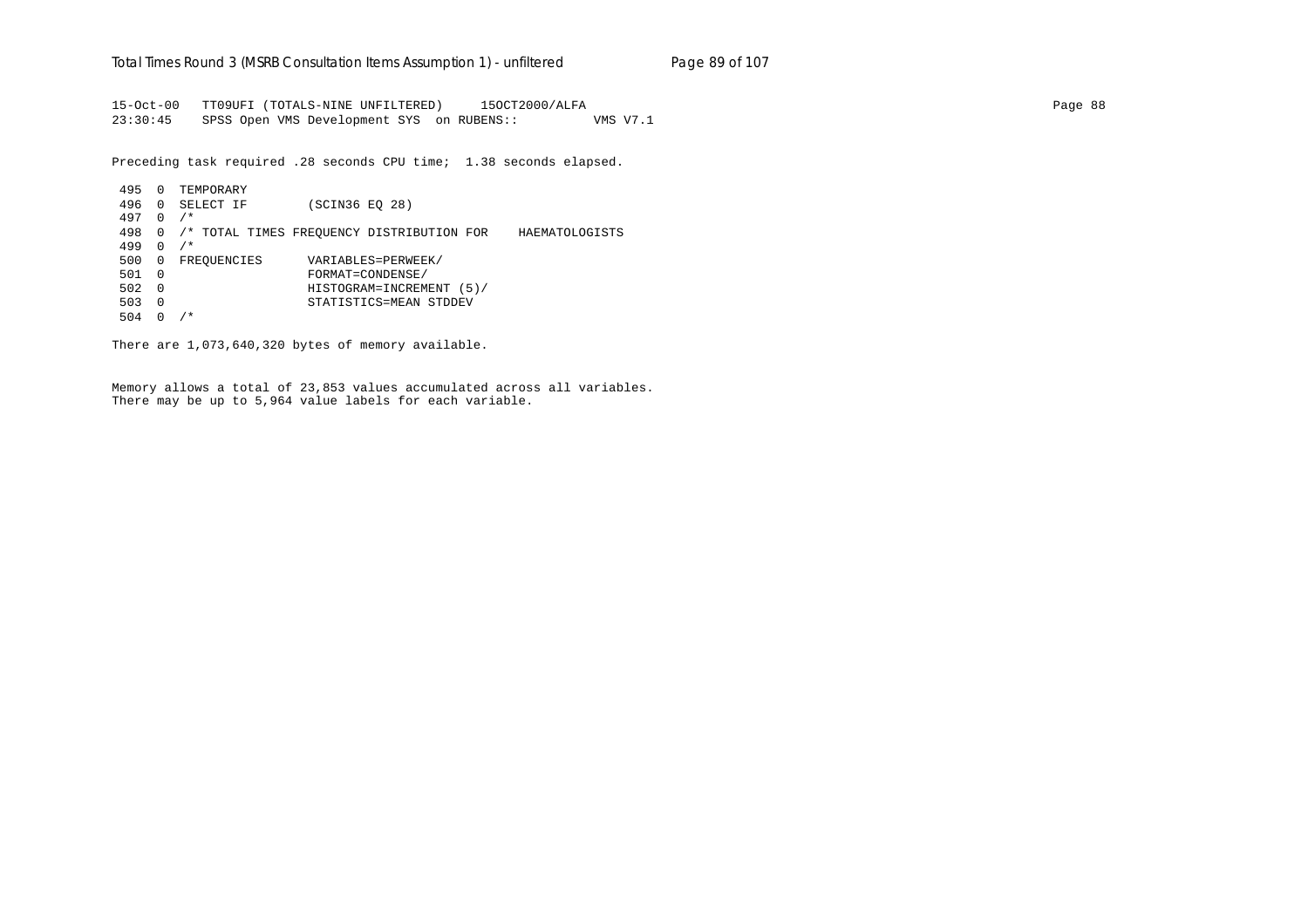# Total Times Round 3 (MSRB Consultation Items Assumption 1) - unfiltered Page 90 of 107

15-Oct-00 TT09UFI (TOTALS-NINE UNFILTERED) 15OCT2000/ALFA Page 89 23:30:45 SPSS Open VMS Development SYS on RUBENS:: VMS V7.1

|       |                |                | Cum |       |              |                | Cum |        |              |   | Cum   |
|-------|----------------|----------------|-----|-------|--------------|----------------|-----|--------|--------------|---|-------|
| Value | Freq Pct Pct   |                |     | Value | Freq Pct Pct |                |     | Value  | Freq Pct Pct |   |       |
| .00   | 12             | 9              | 9   | 17.00 | 5            | 4              | 67  | 42.00  | 1            | 1 | 90    |
| 1.00  | 8              | 6              | 15  | 18.00 | 3            | $\mathfrak{D}$ | 69  | 43.00  | 1            | 1 | 91    |
| 2.00  | 6              | 4              | 19  | 19.00 | 3            | $\mathfrak{D}$ | 72  | 44.00  | 1            | 1 | 92    |
| 3.00  | 4              | 3              | 22  | 20.00 | 5            | $\overline{4}$ | 75  | 45.00  | 1            |   | 93    |
| 4.00  | 6              | 4              | 27  | 21.00 | 2            | $\mathbf{1}$   | 77  | 49.00  | 1            | 1 | 93    |
| 5.00  | 7              | 5              | 32  | 22.00 | 2            | $\mathbf{1}$   | 78  | 50.00  | 1            | 1 | 94    |
| 6.00  | 6              | 4              | 37  | 23.00 | 3            | $\mathfrak{D}$ | 81  | 58.00  | 1            | 1 | 95    |
| 7.00  | 3              | $\mathfrak{D}$ | 39  | 24.00 | 2            | 1              | 82  | 61.00  | 1            | 1 | 96    |
| 8.00  | 6              | 4              | 43  | 26.00 | $\mathbf{1}$ | $\mathbf{1}$   | 83  | 65.00  | $\mathbf{1}$ | 1 | 96    |
| 9.00  |                | 1              | 44  | 27.00 | 2            | $\mathbf{1}$   | 84  | 68.00  | 1            | 1 | 97    |
| 10.00 | 2              | 1.             | 46  | 30.00 | 2            | $\mathbf{1}$   | 86  | 86.00  | 1            | 1 | 98    |
| 12.00 | 5              | 4              | 49  | 33.00 | 1            | $\mathbf{1}$   | 87  | 89.00  | 1            | 1 | 99    |
| 13.00 | $\mathfrak{D}$ | 1              | 51  | 34.00 | 1            | $\mathbf{1}$   | 87  | 123.00 | 1            | 1 | 99    |
| 14.00 | 6              | 4              | 55  | 35.00 | 1            | $\mathbf{1}$   | 88  | 124.00 | $\mathbf{1}$ |   | 1 100 |
| 15.00 | 6              | 4              | 60  | 39.00 | 1            | $\mathbf{1}$   | 89  |        |              |   |       |
| 16.00 | 5              | 4              | 63  | 41.00 | 1            | $\mathbf{1}$   | 90  |        |              |   |       |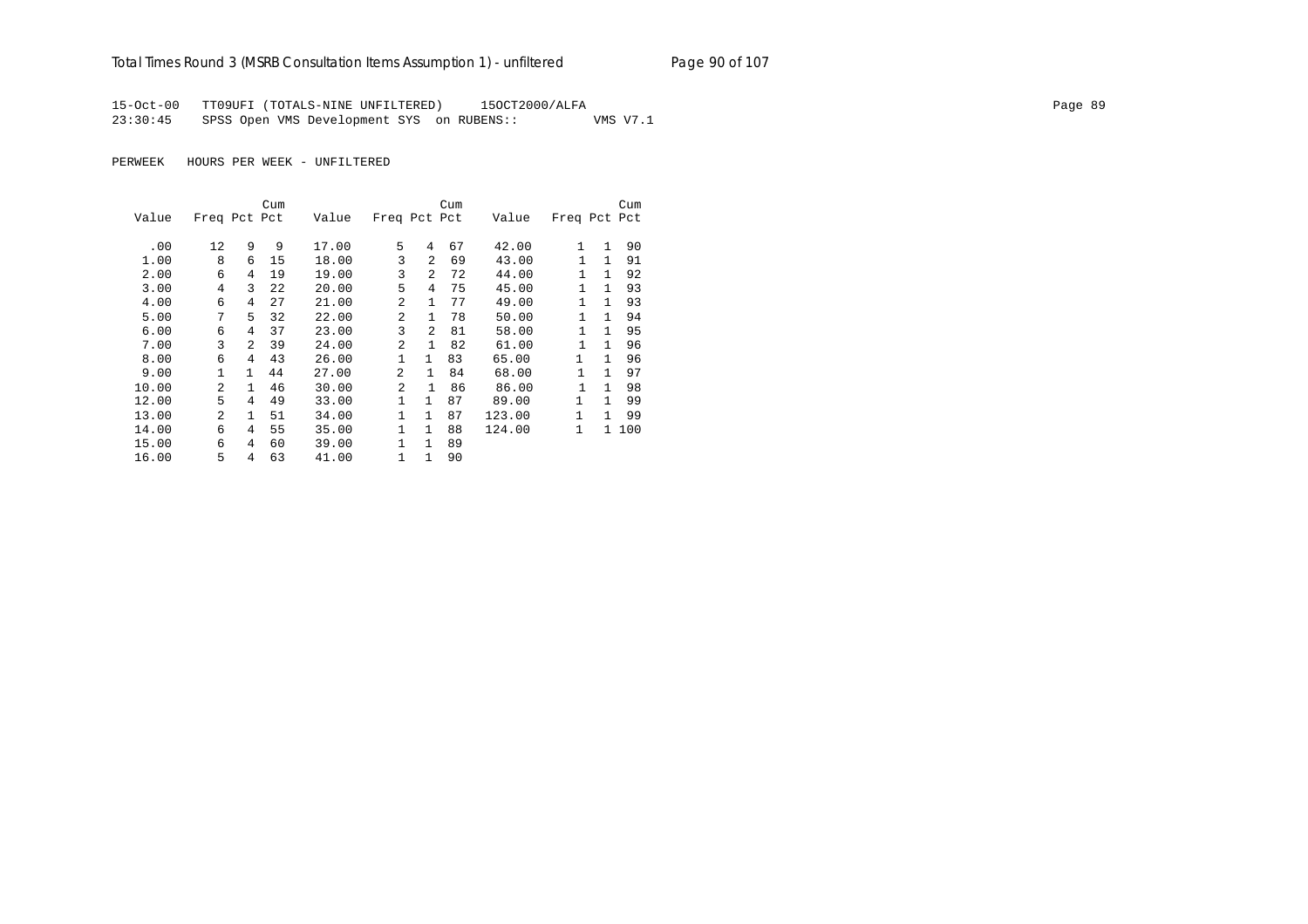### Total Times Round 3 (MSRB Consultation Items Assumption 1) - unfiltered Page 91 of 107

15-Oct-00 TT09UFI (TOTALS-NINE UNFILTERED) 15OCT2000/ALFA Page 90 23:30:46 SPSS Open VMS Development SYS on RUBENS:: VMS V7.1

PERWEEK HOURS PER WEEK - UNFILTERED

Count Midpoint One symbol equals approximately .80 occurrences

| 36             | 2.50   |          |                     |                               |    |    |    |
|----------------|--------|----------|---------------------|-------------------------------|----|----|----|
| 23             | 7.50   |          |                     | ***************************** |    |    |    |
| 15             | 12.50  |          | ******************* |                               |    |    |    |
| 22             | 17.50  |          |                     | ****************************  |    |    |    |
| 14             | 22.50  |          | ******************  |                               |    |    |    |
| 3              | 27.50  | ****     |                     |                               |    |    |    |
| 4              | 32.50  | *****    |                     |                               |    |    |    |
| $\overline{2}$ | 37.50  | $***$    |                     |                               |    |    |    |
| 4              | 42.50  | *****    |                     |                               |    |    |    |
| $\overline{2}$ | 47.50  | $***$    |                     |                               |    |    |    |
| $\mathbf{1}$   | 52.50  | $^\star$ |                     |                               |    |    |    |
| $\mathbf{1}$   | 57.50  | $^\star$ |                     |                               |    |    |    |
| $\mathbf 1$    | 62.50  | $^\star$ |                     |                               |    |    |    |
| $\overline{2}$ | 67.50  | ***      |                     |                               |    |    |    |
| 0              | 72.50  |          |                     |                               |    |    |    |
| 0              | 77.50  |          |                     |                               |    |    |    |
| $\mathbf 0$    | 82.50  |          |                     |                               |    |    |    |
| $\overline{2}$ | 87.50  | $***$    |                     |                               |    |    |    |
| 0              | 92.50  |          |                     |                               |    |    |    |
| 0              | 97.50  |          |                     |                               |    |    |    |
| $\mathbf 0$    | 102.50 |          |                     |                               |    |    |    |
| 0              | 107.50 |          |                     |                               |    |    |    |
| $\mathbf 0$    | 112.50 |          |                     |                               |    |    |    |
| 0              | 117.50 |          |                     |                               |    |    |    |
| 2              | 122.50 | ***      |                     |                               |    |    |    |
|                |        |          |                     |                               |    |    |    |
|                |        | $\Omega$ | 8                   | 16                            | 24 | 32 | 40 |
|                |        |          |                     | Histogram frequency           |    |    |    |
| Mean           | 17.410 |          | Std dev             | 21.335                        |    |    |    |

Valid cases 134 Missing cases 0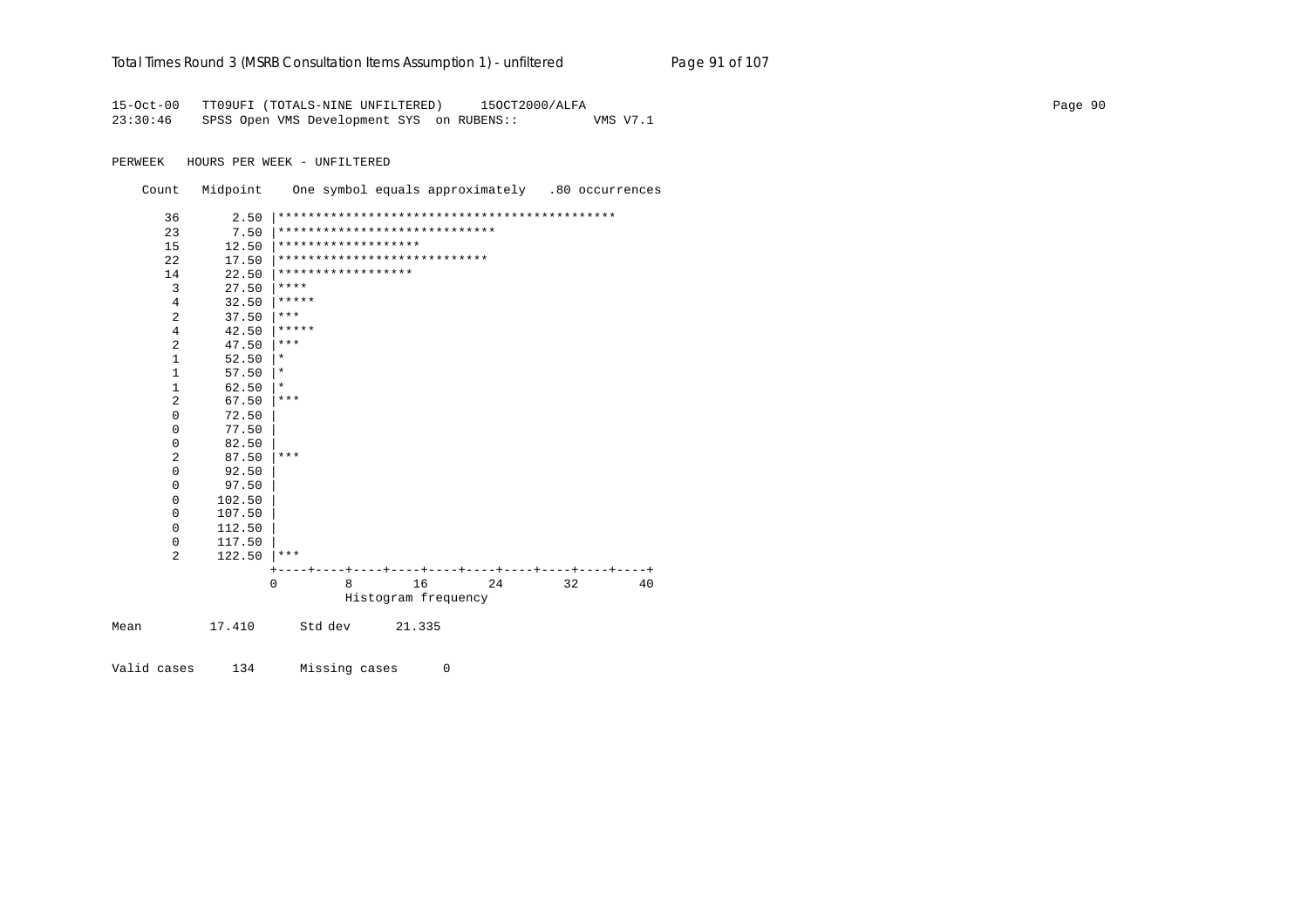15-Oct-00 TT09UFI (TOTALS-NINE UNFILTERED) 15OCT2000/ALFA Page 91 23:30:47 SPSS Open VMS Development SYS on RUBENS:: VMS V7.1

Preceding task required .32 seconds CPU time; 1.93 seconds elapsed.

 505 0 TEMPORARY 506 0 SELECT IF (SCIN36 EQ 29) 507 0 /\* 508 0 /\* TOTAL TIMES FREQUENCY DISTRIBUTION FOR MEDICAL ONCOLOGISTS 509 0 /\* 510 0 FREQUENCIES VARIABLES=PERWEEK/ 511 0 FORMAT=CONDENSE/ 512 0 HISTOGRAM=INCREMENT (5)/ 513 0 STATISTICS=MEAN STDDEV 514 0 /\*

There are 1,073,640,320 bytes of memory available.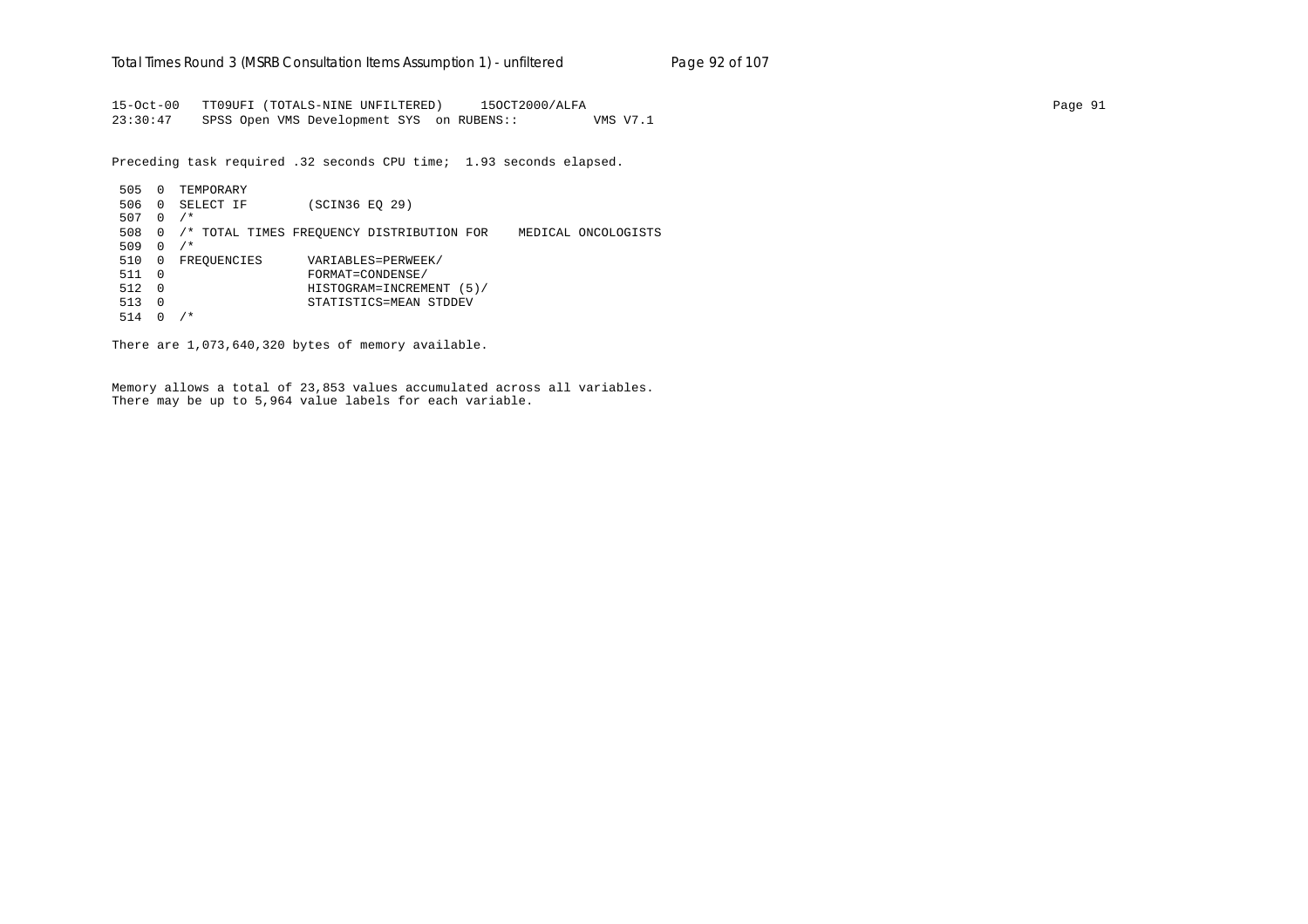# Total Times Round 3 (MSRB Consultation Items Assumption 1) - unfiltered Page 93 of 107

15-Oct-00 TT09UFI (TOTALS-NINE UNFILTERED) 15OCT2000/ALFA Page 92 23:30:48 SPSS Open VMS Development SYS on RUBENS:: VMS V7.1

|       |                |                | Cum |       |                |              | Cum |        |              |                | Cum |
|-------|----------------|----------------|-----|-------|----------------|--------------|-----|--------|--------------|----------------|-----|
| Value | Freq Pct Pct   |                |     | Value | Freq Pct Pct   |              |     | Value  | Freq Pct Pct |                |     |
| .00   | 4              | 4              | 4   | 18.00 | 1              | 1            | 56  | 45.00  | $\mathbf{1}$ | $\mathbf{1}$   | 83  |
| 1.00  | 7              | 7              | 11  | 19.00 | $\overline{a}$ | 2            | 58  | 47.00  | 2            | $\overline{a}$ | 85  |
| 2.00  | $\overline{a}$ | $\overline{a}$ | 13  | 20.00 | 3              | 3            | 61  | 50.00  | 2            | $\overline{a}$ | 87  |
| 4.00  | $\overline{2}$ | $\overline{a}$ | 15  | 21.00 | $\mathbf{1}$   | $\mathbf{1}$ | 62  | 51.00  | 1            | $\mathbf{1}$   | 88  |
| 5.00  | 3              | 3              | 17  | 22.00 | $\overline{2}$ | 2            | 64  | 54.00  | $\mathbf{1}$ | $\mathbf{1}$   | 89  |
| 6.00  | 6              | 6              | 23  | 23.00 | $\overline{a}$ | 2            | 66  | 56.00  | 1            | 1              | 90  |
| 7.00  | 3              | ζ              | 26  | 24.00 | $\overline{2}$ | 2            | 68  | 57.00  | 2            | 2              | 92  |
| 8.00  | $\overline{a}$ | 2              | 28  | 25.00 | 1              | $\mathbf{1}$ | 69  | 61.00  | 1            | 1              | 93  |
| 9.00  | $\mathbf{1}$   | 1.             | 29  | 26.00 | $\mathfrak{D}$ | 2            | 71  | 62.00  | 1            | 1              | 94  |
| 10.00 | 3              | 3              | 32  | 28.00 | $\mathbf{1}$   | $\mathbf{1}$ | 72  | 64.00  | 1            | 1              | 95  |
| 11.00 | 3              | 3              | 35  | 29.00 | 1              | $\mathbf{1}$ | 73  | 68.00  | $\mathbf{1}$ | $\mathbf{1}$   | 96  |
| 12.00 | 6              | 6              | 41  | 31.00 | 1              | $\mathbf{1}$ | 74  | 83.00  | 1            | 1              | 97  |
| 13.00 | 1              | 1              | 42  | 32.00 | 1              | $\mathbf{1}$ | 75  | 84.00  | 1            | $\mathbf{1}$   | 98  |
| 14.00 | 6              | 6              | 48  | 33.00 | $\mathbf{1}$   | $\mathbf{1}$ | 76  | 106.00 | 1            | 1              | 99  |
| 15.00 | 4              | 4              | 51  | 34.00 | 3              | 3            | 79  | 119.00 | $\mathbf{1}$ | 1              | 100 |
| 16.00 | 3              | 3              | 54  | 38.00 | $\overline{2}$ | 2            | 81  |        |              |                |     |
| 17.00 | 1              | 1              | 55  | 42.00 | $\mathfrak{D}$ | 2            | 83  |        |              |                |     |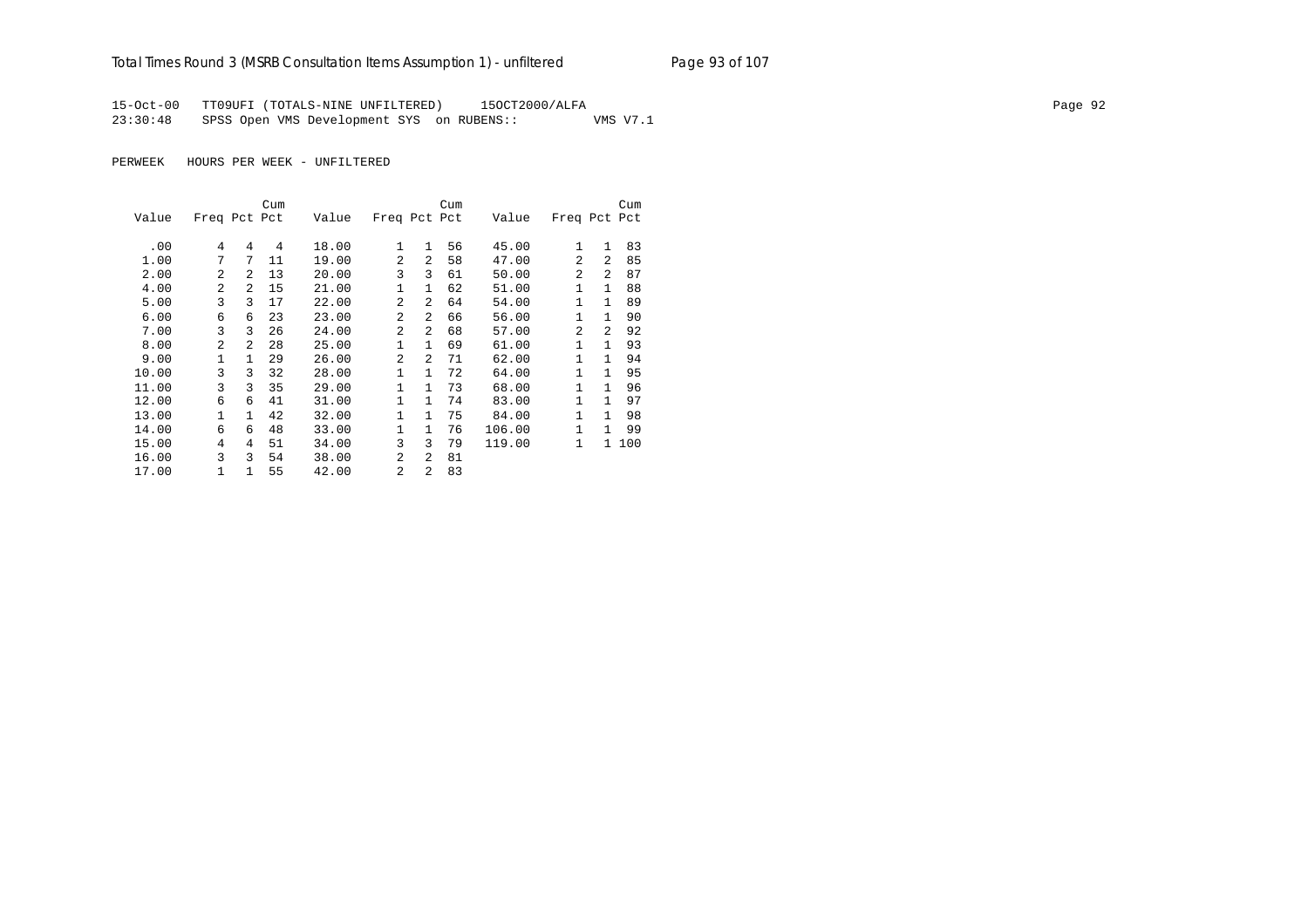|  | Total Times Round 3 (MSRB Consultation Items Assumption 1) - unfiltered | Page 94 of 107 |
|--|-------------------------------------------------------------------------|----------------|
|--|-------------------------------------------------------------------------|----------------|

15-Oct-00 TT09UFI (TOTALS-NINE UNFILTERED) 15OCT2000/ALFA 23:30:48 SPSS Open VMS Development SYS on RUBENS:: VMS V7.1

PERWEEK HOURS PER WEEK - UNFILTERED

Count Midpoint One symbol equals approximately .40 occurrences

| 15             | 2.50   |               |                 |                              |    |    |    |
|----------------|--------|---------------|-----------------|------------------------------|----|----|----|
| 15             | 7.50   |               |                 |                              |    |    |    |
| 19             | 12.50  |               |                 |                              |    |    |    |
| 11             | 17.50  |               |                 | **************************** |    |    |    |
| 10             | 22.50  |               |                 | *************************    |    |    |    |
| 5              | 27.50  | ************* |                 |                              |    |    |    |
| 6              | 32.50  |               | *************** |                              |    |    |    |
| $\overline{2}$ | 37.50  | *****         |                 |                              |    |    |    |
| $\overline{2}$ | 42.50  | *****         |                 |                              |    |    |    |
| 3              | 47.50  | ********      |                 |                              |    |    |    |
| 4              | 52.50  | **********    |                 |                              |    |    |    |
| 3              | 57.50  | ********      |                 |                              |    |    |    |
| $\overline{3}$ | 62.50  | ********      |                 |                              |    |    |    |
| $\mathbf{1}$   | 67.50  | $***$         |                 |                              |    |    |    |
| 0              | 72.50  |               |                 |                              |    |    |    |
| $\mathbf 0$    | 77.50  |               |                 |                              |    |    |    |
| 2              | 82.50  | *****         |                 |                              |    |    |    |
| $\mathbf 0$    | 87.50  |               |                 |                              |    |    |    |
| 0              | 92.50  |               |                 |                              |    |    |    |
| $\mathbf 0$    | 97.50  |               |                 |                              |    |    |    |
| $\mathbf 0$    | 102.50 |               |                 |                              |    |    |    |
| $\mathbf{1}$   | 107.50 | ***           |                 |                              |    |    |    |
| $\mathbf 0$    | 112.50 |               |                 |                              |    |    |    |
| $\mathbf{1}$   | 117.50 | ***           |                 |                              |    |    |    |
|                |        |               |                 |                              |    |    |    |
|                |        | $\Omega$      | $\overline{4}$  | 8                            | 12 | 16 | 20 |
|                |        |               |                 | Histogram frequency          |    |    |    |
| Mean           | 23.311 | Std dev       |                 | 23.052                       |    |    |    |

Valid cases 103 Missing cases  $\overline{0}$  Page 93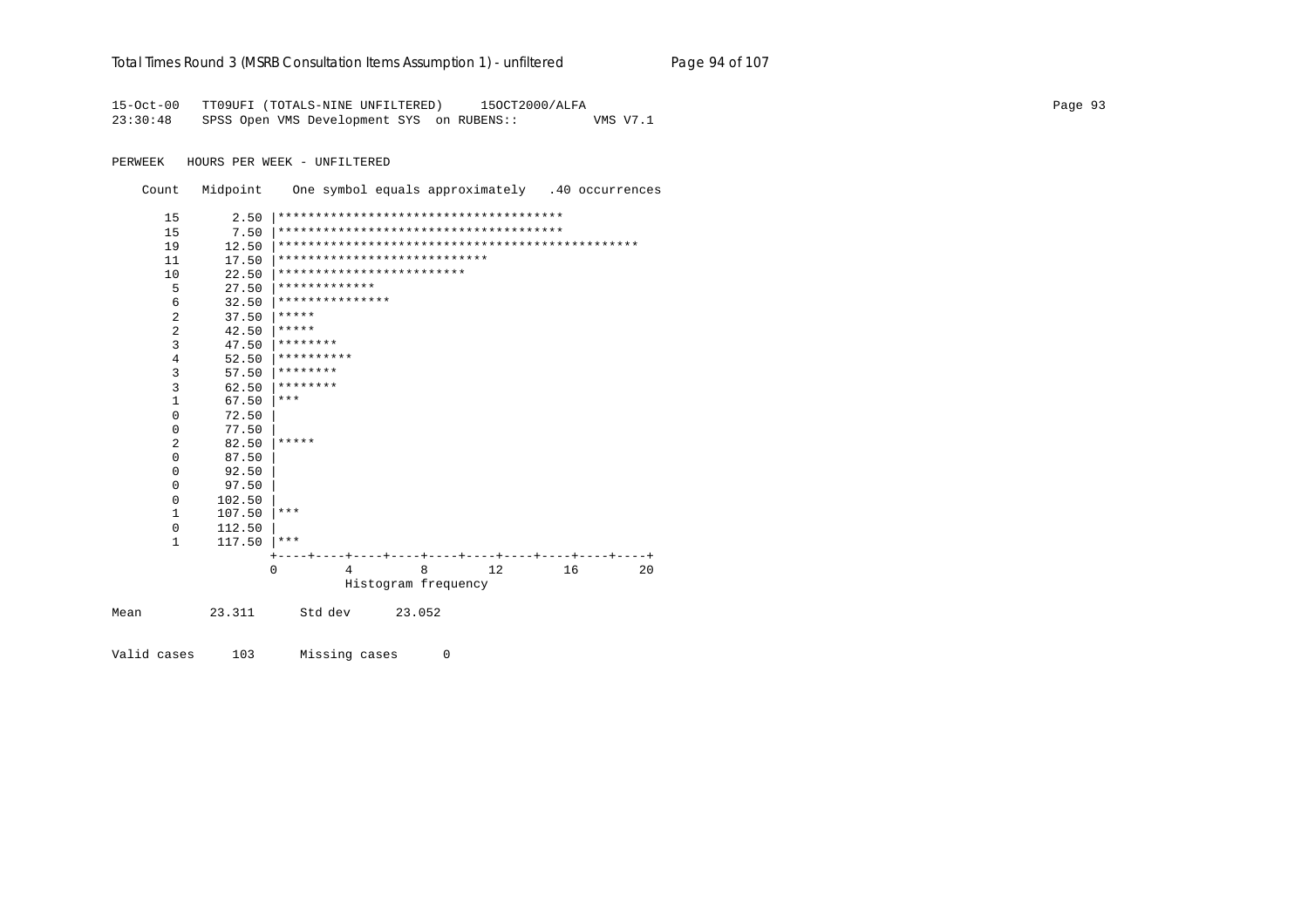15-Oct-00 TT09UFI (TOTALS-NINE UNFILTERED) 15OCT2000/ALFA Page 94 23:30:49 SPSS Open VMS Development SYS on RUBENS:: VMS V7.1

Preceding task required .36 seconds CPU time; 1.62 seconds elapsed.

 515 0 TEMPORARY 516 0 SELECT IF (SCIN36 EQ 30) 517 0 /\* 518 0 /\* TOTAL TIMES FREQUENCY DISTRIBUTION FOR INTENSIVE CARE PHYSICIANS 519 0 /\* 520 0 FREQUENCIES VARIABLES=PERWEEK/ 521 0 FORMAT=CONDENSE/ 522 0 HISTOGRAM=INCREMENT (5)/ 523 0 STATISTICS=MEAN STDDEV 524 0 /\*

There are 1,073,640,320 bytes of memory available.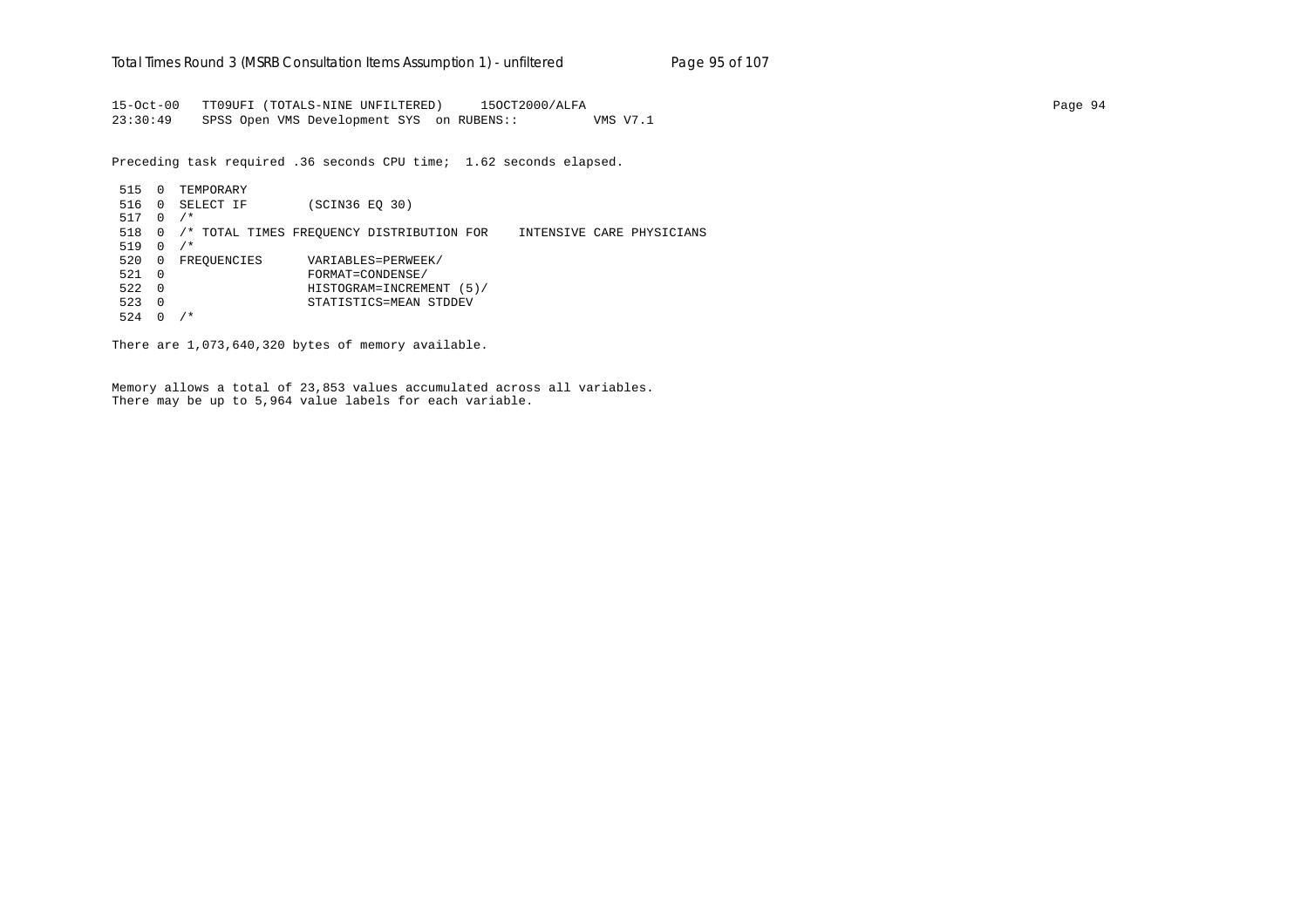# Total Times Round 3 (MSRB Consultation Items Assumption 1) - unfiltered Page 96 of 107

15-Oct-00 TT09UFI (TOTALS-NINE UNFILTERED) 15OCT2000/ALFA Page 95 23:30:49 SPSS Open VMS Development SYS on RUBENS:: VMS V7.1

|       |                |                | Cum |       |                |              | Cum |        |              |                | Cum |
|-------|----------------|----------------|-----|-------|----------------|--------------|-----|--------|--------------|----------------|-----|
| Value | Freq Pct Pct   |                |     | Value | Freq Pct Pct   |              |     | Value  | Freq Pct Pct |                |     |
|       |                |                |     |       | $\overline{a}$ | 2            |     |        | 2            | $\mathfrak{D}$ |     |
| .00   | 5              | 4              | 4   | 19.00 |                |              | 63  | 39.00  |              |                | 85  |
| 1.00  | 7              | 6              | 11  | 20.00 | $\overline{a}$ | 2            | 65  | 41.00  |              | 1              | 86  |
| 2.00  | 6              | 5              | 16  | 21.00 | 1              | $\mathbf{1}$ | 66  | 42.00  | 3            | 3              | 89  |
| 3.00  | 7              | 6              | 22  | 22.00 | 1              | $\mathbf{1}$ | 67  | 44.00  | 1            | $\mathbf{1}$   | 89  |
| 4.00  | 3              | 3              | 25  | 23.00 | 3              | 3            | 69  | 45.00  | 2            | $\mathfrak{D}$ | 91  |
| 5.00  | 6              | 5              | 30  | 24.00 | $\overline{4}$ | 4            | 73  | 47.00  | 1            | 1              | 92  |
| 6.00  | 6              | 5              | 35  | 25.00 | 1              | $\mathbf{1}$ | 74  | 49.00  | $\mathbf{1}$ | 1              | 93  |
| 7.00  | $\mathfrak{D}$ | $\mathfrak{D}$ | 37  | 26.00 | $\overline{a}$ | 2            | 75  | 50.00  | $\mathbf{1}$ | 1              | 94  |
| 8.00  | 5              | 4              | 41  | 27.00 | 1              | $\mathbf{1}$ | 76  | 51.00  | $\mathbf{1}$ | 1              | 95  |
| 9.00  | 3              | 3              | 44  | 28.00 | $\mathbf{1}$   | $\mathbf{1}$ | 77  | 58.00  | 1            | 1              | 96  |
| 10.00 | 5              | 4              | 48  | 29.00 | 2              | 2            | 79  | 59.00  | 1            | 1              | 96  |
| 13.00 |                | 1              | 49  | 30.00 | $\mathbf{1}$   | $\mathbf{1}$ | 80  | 65.00  | 1            | 1              | 97  |
| 14.00 | 6              | 5              | 54  | 31.00 | 1              | $\mathbf{1}$ | 81  | 72.00  | 1            | 1              | 98  |
| 15.00 | $\overline{a}$ | $\mathfrak{D}$ | 56  | 33.00 | $\mathbf{1}$   | $\mathbf{1}$ | 82  | 90.00  | 1            | 1              | 99  |
| 17.00 | 3              | ς              | 59  | 34.00 | 1              | $\mathbf{1}$ | 82  | 190.00 | 1            | 1.             | 100 |
| 18.00 | 3              | 3              | 61  | 36.00 | 1              | 1            | 83  |        |              |                |     |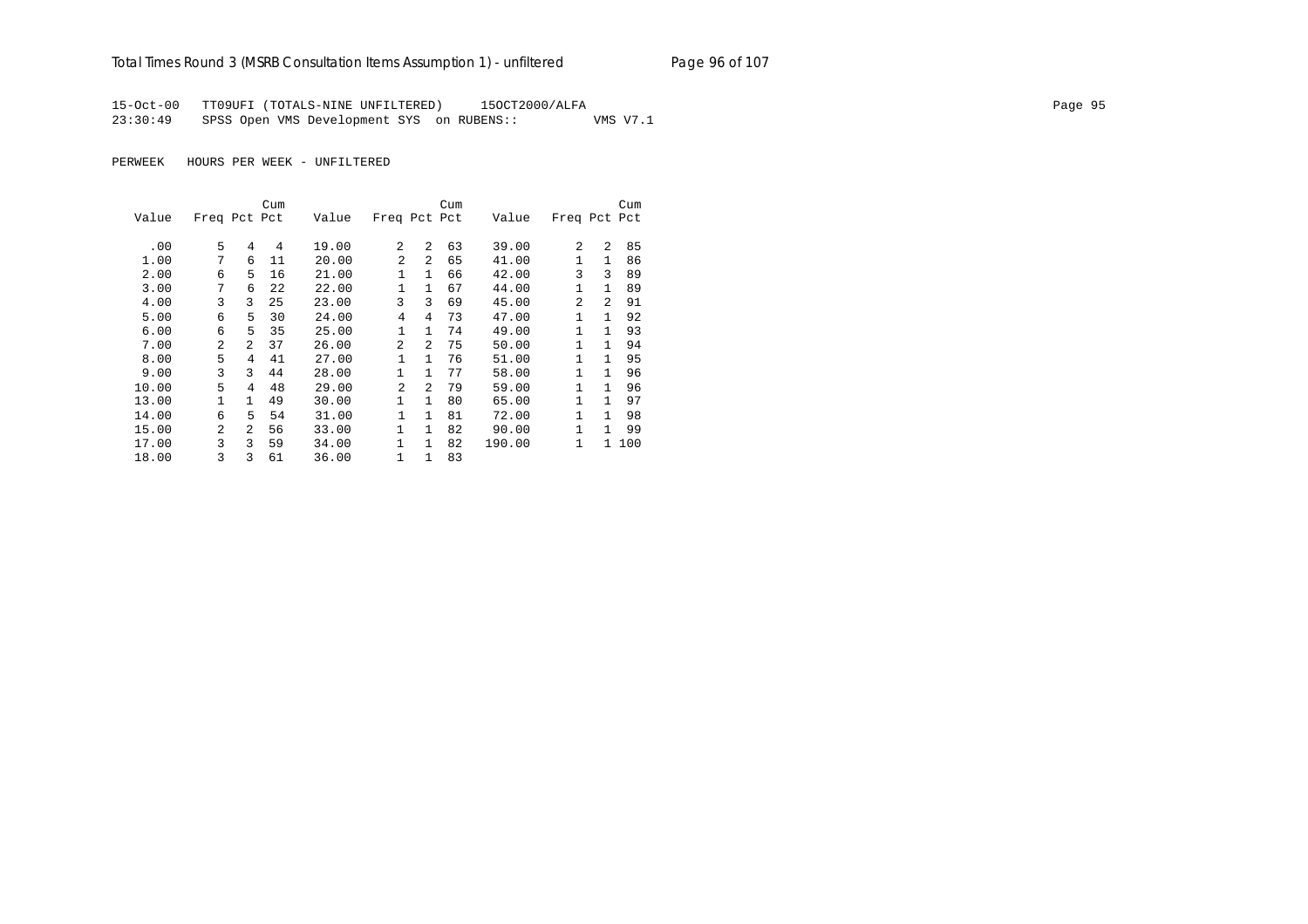#### Total Times Round 3 (MSRB Consultation Items Assumption 1) - unfiltered Page 97 of 107

15-Oct-00 TT09UFI (TOTALS-NINE UNFILTERED) 15OCT2000/ALFA Page 96 23:30:50 SPSS Open VMS Development SYS on RUBENS:: VMS V7.1

PERWEEK HOURS PER WEEK - UNFILTERED

Count Midpoint One symbol equals approximately .60 occurrences

|    |                                  | 0                                       | 6 | 12<br>Histogram frequency | 18                                     | 24 | 30      |
|----|----------------------------------|-----------------------------------------|---|---------------------------|----------------------------------------|----|---------|
|    |                                  |                                         |   |                           | ----+----+----+----+----+----+         |    | -+----+ |
|    | $\mathbf{1}$<br>187.50           | $\star$ $\star$                         |   |                           |                                        |    |         |
|    | $\mathbf 0$<br>182.50            |                                         |   |                           |                                        |    |         |
|    | 177.50<br>0                      |                                         |   |                           |                                        |    |         |
|    | $\mathbf{0}$<br>172.50           |                                         |   |                           |                                        |    |         |
|    | $\mathbf 0$<br>167.50            |                                         |   |                           |                                        |    |         |
|    | $\mathsf 0$<br>162.50            |                                         |   |                           |                                        |    |         |
|    | $\mathbf 0$<br>157.50            |                                         |   |                           |                                        |    |         |
|    | 152.50<br>$\mathbf 0$            |                                         |   |                           |                                        |    |         |
|    | $\mathbf 0$<br>147.50            |                                         |   |                           |                                        |    |         |
|    | 142.50<br>$\mathsf 0$            |                                         |   |                           |                                        |    |         |
|    | $\mathsf 0$<br>137.50            |                                         |   |                           |                                        |    |         |
|    | 132.50<br>0                      |                                         |   |                           |                                        |    |         |
|    | $\mathbf 0$<br>127.50            |                                         |   |                           |                                        |    |         |
|    | $\mathbf 0$<br>122.50            |                                         |   |                           |                                        |    |         |
|    | $\mathbf 0$<br>117.50            |                                         |   |                           |                                        |    |         |
|    | $\mathbf 0$<br>112.50            |                                         |   |                           |                                        |    |         |
|    | $\mathbf 0$<br>107.50            |                                         |   |                           |                                        |    |         |
|    | $\mathbf 0$<br>102.50            |                                         |   |                           |                                        |    |         |
|    | $\mathsf 0$<br>97.50             |                                         |   |                           |                                        |    |         |
|    | $1\,$<br>92.50                   | $***$                                   |   |                           |                                        |    |         |
|    | 0<br>0<br>87.50                  |                                         |   |                           |                                        |    |         |
|    | $\mathbf 0$<br>77.50<br>82.50    |                                         |   |                           |                                        |    |         |
|    |                                  |                                         |   |                           |                                        |    |         |
|    | 67.50<br>$1\,$<br>72.50          | $\star\star$                            |   |                           |                                        |    |         |
|    | $\mathsf 0$<br>62.50<br>$1\,$    | $\star\star$                            |   |                           |                                        |    |         |
|    | 2<br>57.50                       |                                         |   |                           |                                        |    |         |
|    | $\overline{\mathbf{c}}$<br>52.50 | $***$<br>$***$                          |   |                           |                                        |    |         |
|    | $\overline{4}$<br>47.50          | *******                                 |   |                           |                                        |    |         |
|    | 5<br>42.50                       |                                         |   |                           |                                        |    |         |
|    | 3<br>37.50                       | ********                                |   |                           |                                        |    |         |
|    | $\overline{4}$<br>32.50          | *****                                   |   |                           |                                        |    |         |
|    | 7<br>27.50                       | *******                                 |   |                           |                                        |    |         |
| 11 | 22.50                            | ************                            |   |                           |                                        |    |         |
| 10 | 17.50                            | *****************<br>****************** |   |                           |                                        |    |         |
| 12 | 12.50                            | ********************                    |   |                           |                                        |    |         |
| 22 | 7.50                             |                                         |   |                           | ************************************** |    |         |
| 28 | 2.50                             |                                         |   |                           |                                        |    |         |

Mean 19.570 Std dev 23.932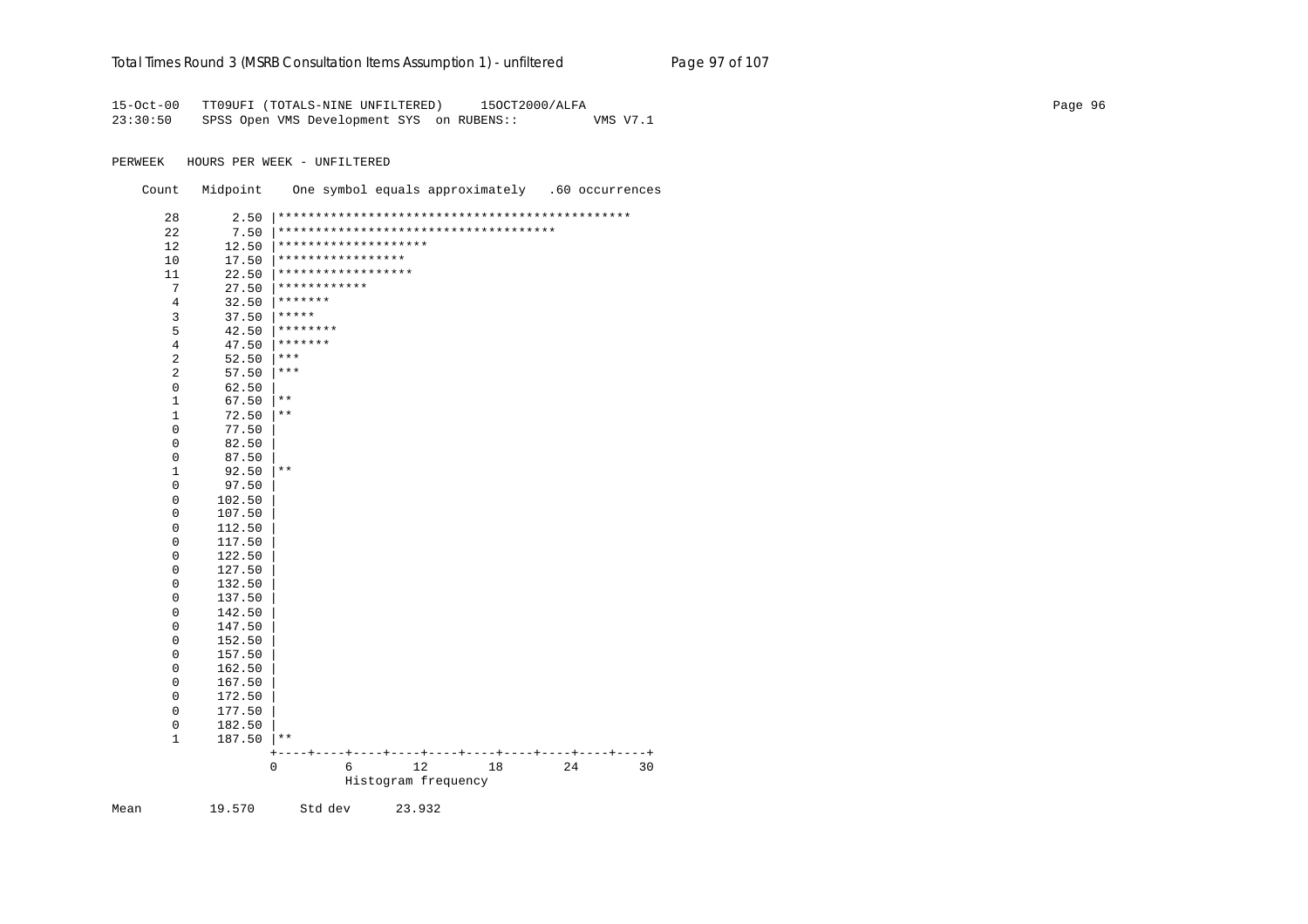Valid cases 114 Missing cases 0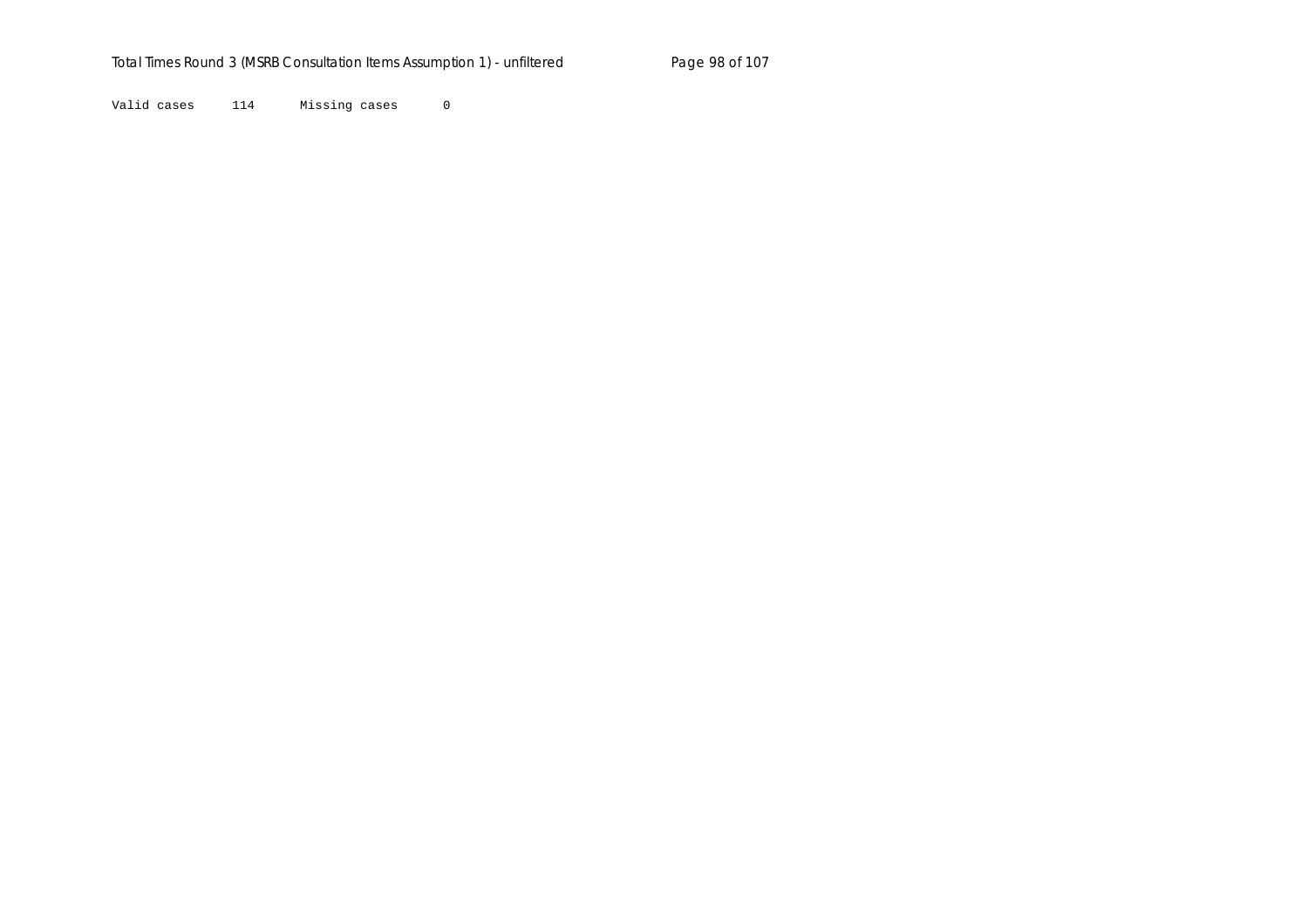15-Oct-00 TT09UFI (TOTALS-NINE UNFILTERED) 15OCT2000/ALFA Page 97 23:30:51 SPSS Open VMS Development SYS on RUBENS:: VMS V7.1

Preceding task required .29 seconds CPU time; 2.60 seconds elapsed.

 525 0 TEMPORARY 526 0 SELECT IF (SCIN36 EQ 31) 527 0 /\* 528 0 /\* TOTAL TIMES FREQUENCY DISTRIBUTION FOR NUCLEAR MEDICINE PHYSICIANS 529 0 /\* 530 0 FREQUENCIES VARIABLES=PERWEEK/ 531 0 FORMAT=CONDENSE/ 532 0 HISTOGRAM=INCREMENT (5)/ 533 0 STATISTICS=MEAN STDDEV 534 0 /\*

There are 1,073,640,320 bytes of memory available.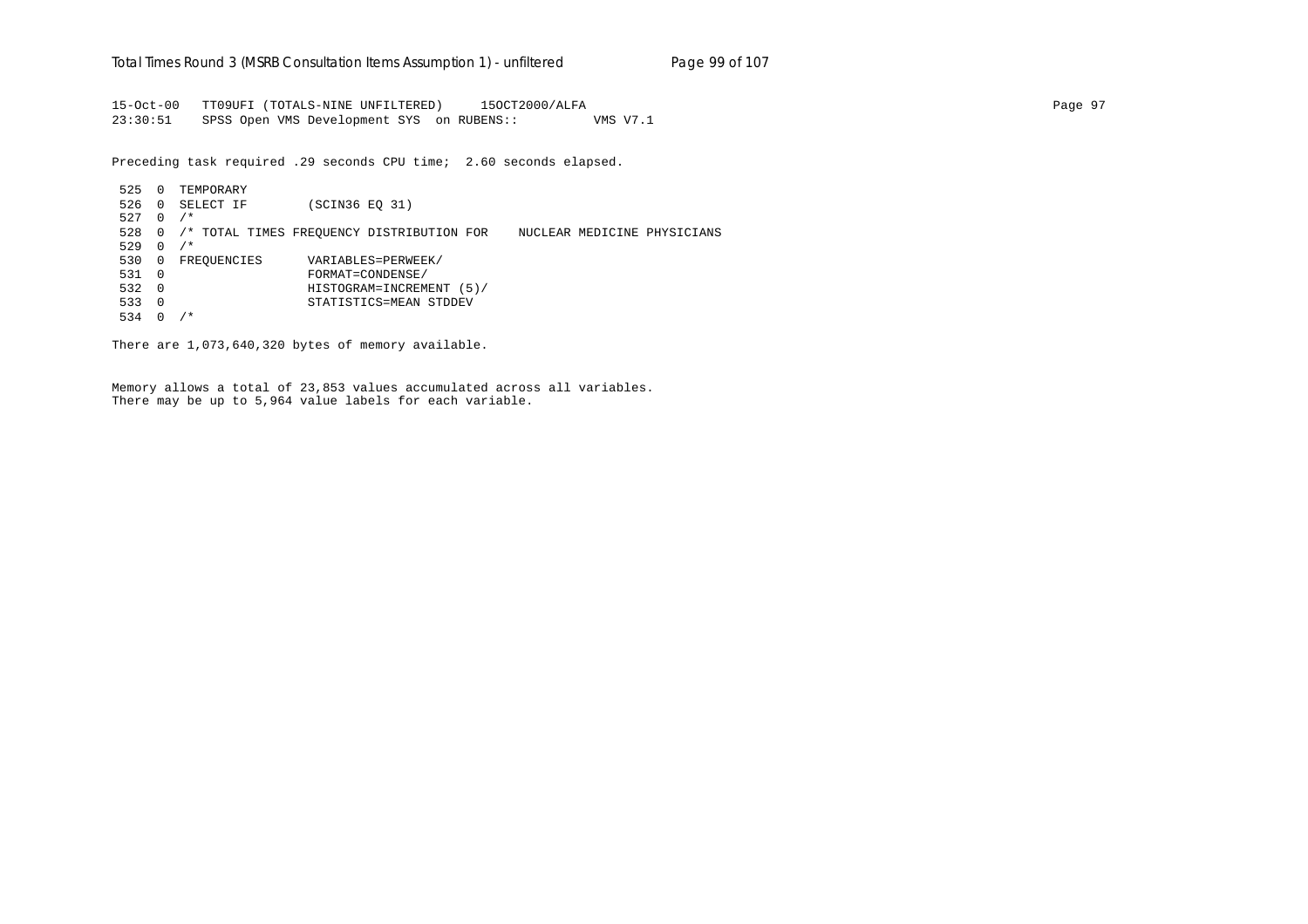15-Oct-00 TT09UFI (TOTALS-NINE UNFILTERED) 15OCT2000/ALFA Page 98 23:30:52 SPSS Open VMS Development SYS on RUBENS:: VMS V7.1

PERWEEK HOURS PER WEEK - UNFILTERED

|       |                |                | Cum |       |                |                | Cum |       |                |                | Cum |
|-------|----------------|----------------|-----|-------|----------------|----------------|-----|-------|----------------|----------------|-----|
| Value | Freq Pct Pct   |                |     | Value | Freq Pct Pct   |                |     | Value | Freq Pct Pct   |                |     |
|       |                |                |     |       |                |                |     |       |                |                |     |
| .00   | 5              | 4              | 4   | 19.00 | 4              | 3              | 43  | 39.00 | $\mathbf{1}$   | $\mathbf{1}$   | 80  |
| 1.00  | $\mathfrak{D}$ | $\overline{a}$ | 6   | 20.00 | 5              | 4              | 47  | 40.00 | 3              | $\overline{a}$ | 82  |
| 2.00  | 1              | $\mathbf{1}$   | 6   | 21.00 | 3              | 2              | 50  | 41.00 | 1              | 1              | 83  |
| 3.00  | 3              | $\overline{a}$ | 9   | 22.00 | 6              | 5              | 54  | 42.00 | $\mathbf{1}$   | $\mathbf{1}$   | 83  |
| 4.00  | 5              | 4              | 13  | 23.00 | 3              | 2              | 57  | 43.00 | $\overline{4}$ | 3              | 87  |
| 5.00  | $\mathfrak{D}$ | $\overline{a}$ | 14  | 24.00 | 3              | 2              | 59  | 44.00 | 3              | $\mathfrak{D}$ | 89  |
| 6.00  | 3              | 2              | 17  | 25.00 | $\overline{4}$ | 3              | 62  | 45.00 | $\mathbf{1}$   | $\mathbf{1}$   | 90  |
| 7.00  | 1              | 1              | 17  | 27.00 | 2              | 2              | 64  | 46.00 | $\mathbf{1}$   | 1              | 91  |
| 8.00  | $\mathbf{1}$   | $\mathbf{1}$   | 18  | 28.00 | 3              | 2              | 66  | 47.00 | 3              | $\overline{a}$ | 93  |
| 9.00  | 5              | 4              | 22  | 29.00 | $\mathbf 1$    | $\mathbf{1}$   | 67  | 57.00 | 1              | 1              | 94  |
| 10.00 | 1              | 1              | 23  | 30.00 | $\mathbf{1}$   | $\mathbf{1}$   | 68  | 59.00 | $\mathbf{1}$   | $\mathbf{1}$   | 94  |
| 11.00 | 3              | $\overline{a}$ | 25  | 31.00 | $\mathbf 1$    | $\mathbf{1}$   | 69  | 64.00 | $\mathfrak{D}$ | $\overline{a}$ | 96  |
| 12.00 | 3              | 2              | 28  | 32.00 | 1              | $\mathbf{1}$   | 69  | 65.00 | $\mathbf{1}$   | $\mathbf{1}$   | 97  |
| 13.00 | 3              | $\overline{a}$ | 30  | 33.00 | 5              | $\overline{4}$ | 73  | 66.00 | $\mathbf{1}$   | $\mathbf{1}$   | 98  |
| 14.00 | 3              | 2              | 32  | 34.00 | $\mathbf 1$    | $\mathbf{1}$   | 74  | 67.00 | $\mathbf{1}$   | $\mathbf{1}$   | 98  |
| 15.00 | $\overline{2}$ | $\overline{a}$ | 34  | 35.00 | $\mathbf{1}$   | $\mathbf{1}$   | 75  | 82.00 | $\mathbf{1}$   | 1              | 99  |
| 16.00 | $\overline{a}$ | $\overline{a}$ | 35  | 36.00 | $\mathbf{1}$   | $\mathbf{1}$   | 76  | 93.00 | $\mathbf{1}$   | 1.             | 100 |
| 17.00 | 4              | 3              | 39  | 37.00 | $\overline{2}$ | 2              | 77  |       |                |                |     |
| 18.00 | 2              | $\mathfrak{D}$ | 40  | 38.00 | $\overline{2}$ | $\overline{a}$ | 79  |       |                |                |     |

 Count Midpoint One symbol equals approximately .40 occurrences 16 2.50 |\*\*\*\*\*\*\*\*\*\*\*\*\*\*\*\*\*\*\*\*\*\*\*\*\*\*\*\*\*\*\*\*\*\*\*\*\*\*\*\* 12 7.50 |\*\*\*\*\*\*\*\*\*\*\*\*\*\*\*\*\*\*\*\*\*\*\*\*\*\*\*\*\*\*\*\*\*<br>13 12.50 |\*\*\*\*\*\*\*\*\*\*\*\*\*\*\*\*\*\*\*\*\*\*\*\*\*\*\*\*\*\*\*\* 13 12.50 |\*\*\*\*\*\*\*\*\*\*\*\*\*\*\*\*\*\*\*\*\*\*\*\*\*\*\*\*\*\*\*\*\* 14 17.50 |\*\*\*\*\*\*\*\*\*\*\*\*\*\*\*\*\*\*\*\*\*\*\*\*\*\*\*\*\*\*\*\*\*\*\* 20 22.50 |\*\*\*\*\*\*\*\*\*\*\*\*\*\*\*\*\*\*\*\*\*\*\*\*\*\*\*\*\*\*\*\*\*\*\*\*\*\*\*\*\*\*\*\*\*\*\*\*\*\* 10 27.50 |\*\*\*\*\*\*\*\*\*\*\*\*\*\*\*\*\*\*\*\*\*\*\*\*\*\*\*<br>9 32.50 |\*\*\*\*\*\*\*\*\*\*\*\*\*\*\*\*\*\*\*\*\*\*\*\* 9 32.50 |\*\*\*\*\*\*\*\*\*\*\*\*\*\*\*\*\*\*\*\*\*\*\*  $\begin{array}{cc}\n7 & 37.50 & \rightarrow\n\begin{array}{c}\n7.50 & \rightarrow\n\end{array}\n\leftarrow\n\begin{array}{c}\n7.50 & \rightarrow\n\end{array}\n\leftarrow\n\begin{array}{c}\n\end{array}\n\leftarrow\n\begin{array}{c}\n\end{array}\n\leftarrow\n\begin{array}{c}\n\end{array}\n\leftarrow\n\end{array}\n\leftarrow\n\begin{array}{c}\n\end{array}\n\leftarrow\n\begin{array}{c}\n\end{array}\n\leftarrow\n\begin{array}{c}\n\end{array}\n\leftarrow\n\begin{array}{c}\n\end{array}\n\leftarrow\n\begin{array}{c}\n\$  12 42.50 |\*\*\*\*\*\*\*\*\*\*\*\*\*\*\*\*\*\*\*\*\*\*\*\*\*\*\*\*\*\* 5 47.50  $*****************$  $\begin{array}{ccc} 0 & 52.50 \\ 2 & 57.50 \end{array}$ 2  $57.50$   $****$ <br>2  $62.50$   $****$ 2 62.50  $*****$ <br>3 67.50  $*****$  3 67.50 |\*\*\*\*\*\*\*\*  $0$  72.50<br>0 77.50  $\begin{array}{ccc} 0 & & 77.50 \\ 1 & & 82.50 \end{array}$  $\begin{array}{ccc} 1 & 82.50 & \ast \ast \ast \\ 0 & 87.50 & \end{array}$  0 87.50 |  $1$  92.50  $***$ +----+----+----+----+----+----+----+----+----+----+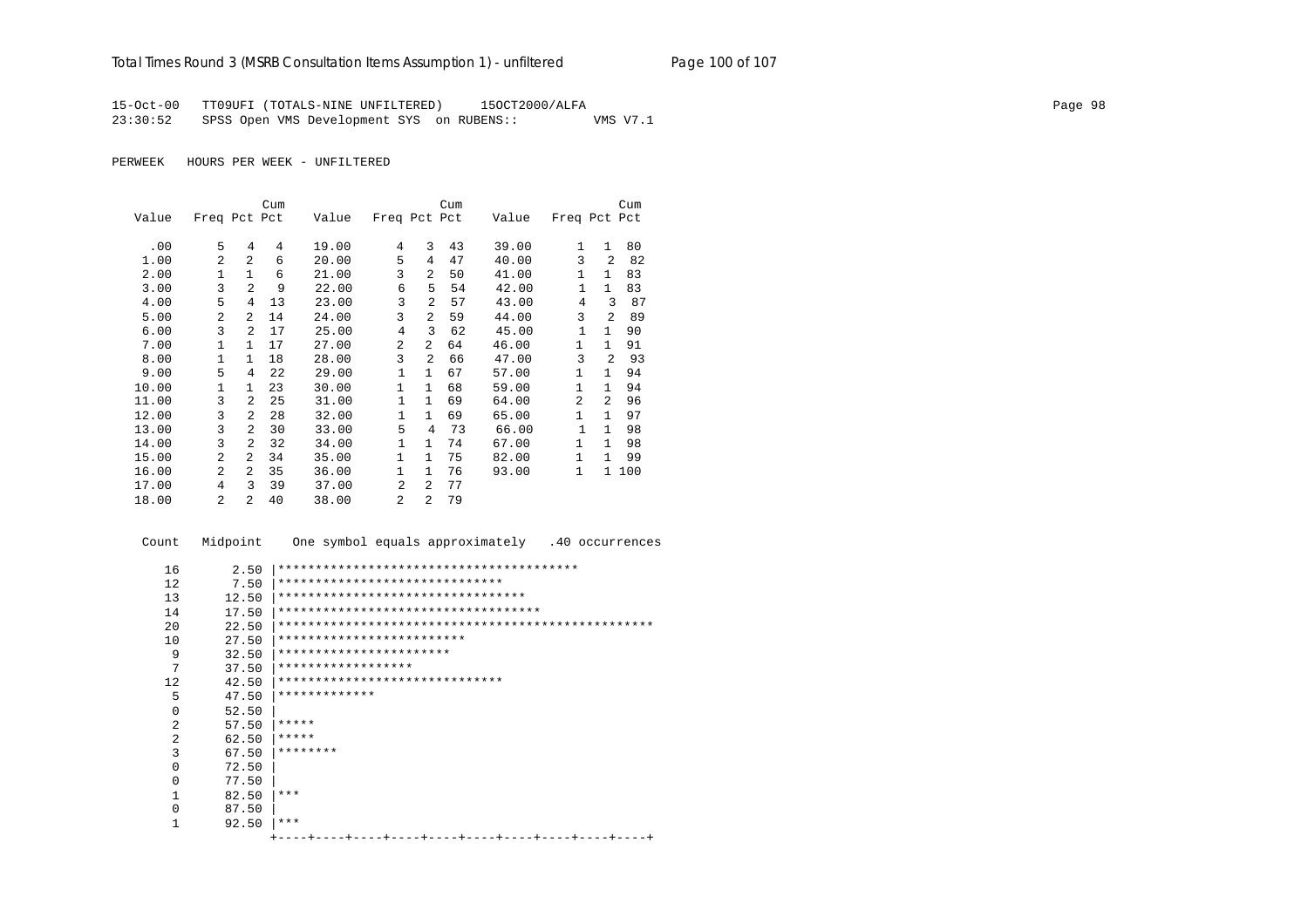Total Times Round 3 (MSRB Consultation Items Assumption 1) - unfiltered Page 101 of 107

 0 4 8 12 16 20 Histogram frequency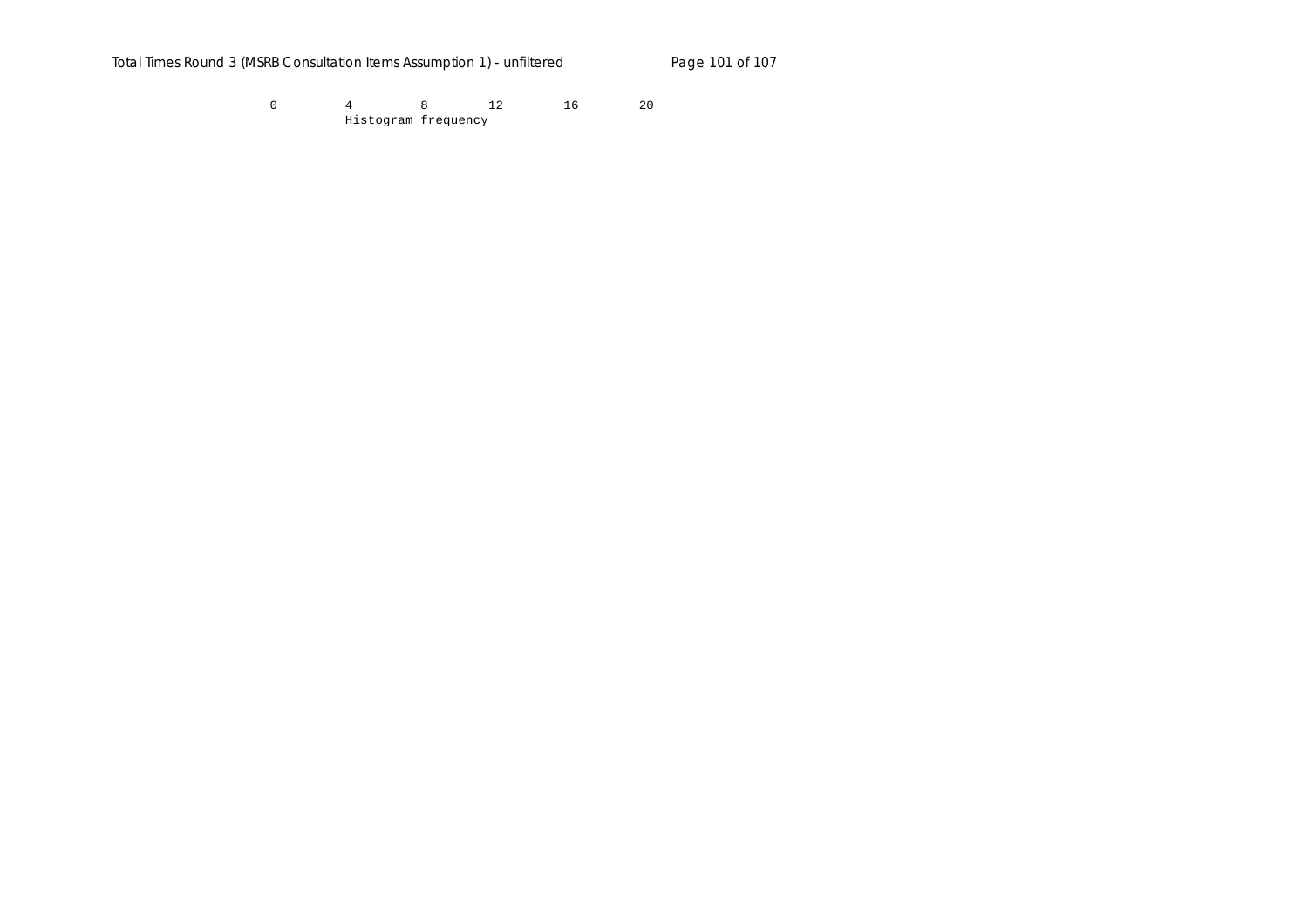#### Total Times Round 3 (MSRB Consultation Items Assumption 1) - un*filtered* Page 102 of 107

15-Oct-00 TT09UFI (TOTALS-NINE UNFILTERED) 15OCT2000/ALFA Page 99 23:30:53 SPSS Open VMS Development SYS on RUBENS:: VMS V7.1

PERWEEK HOURS PER WEEK - UNFILTERED

Mean 24.677 Std dev 18.056

Valid cases 127 Missing cases 0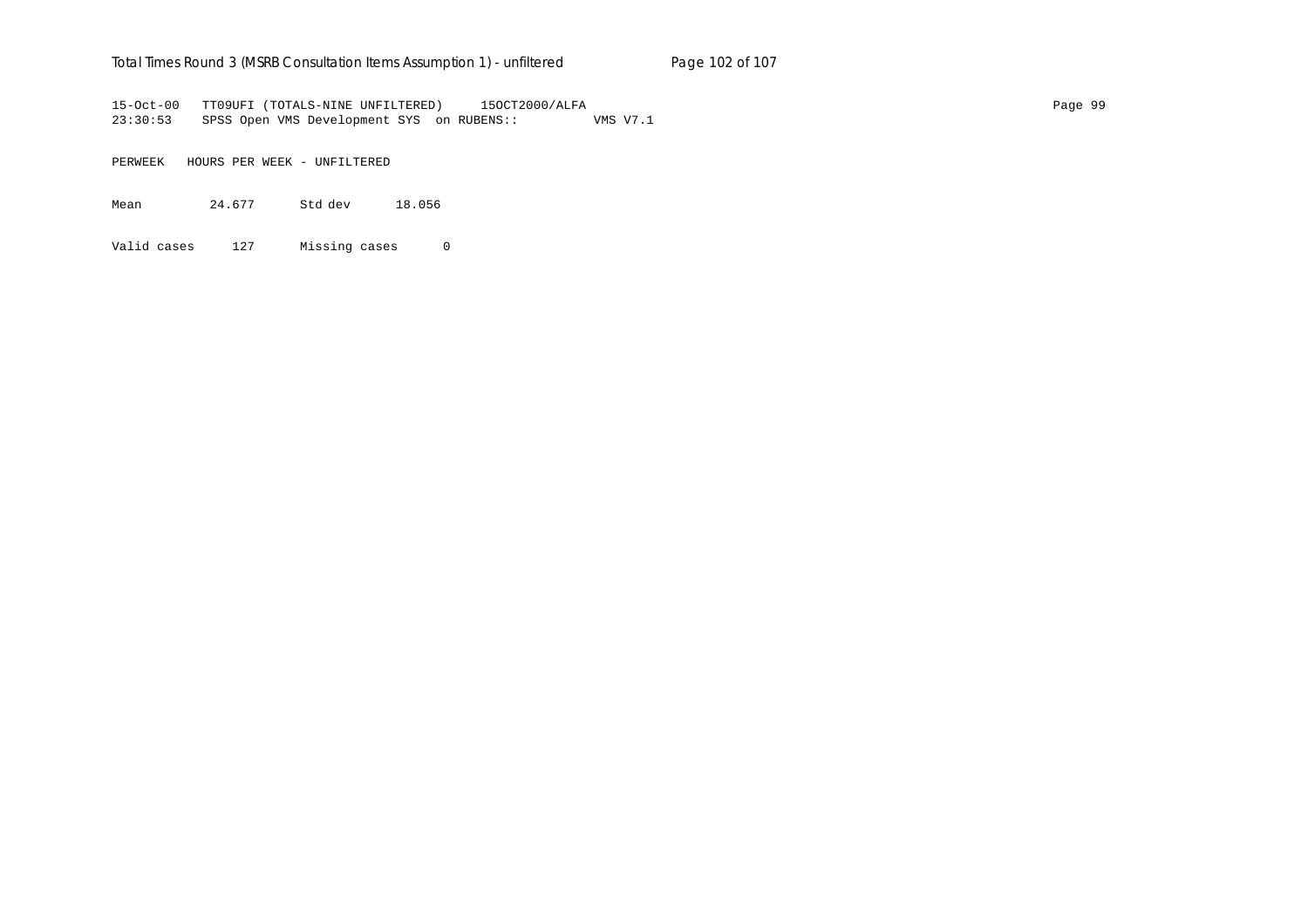15-Oct-00 TT09UFI (TOTALS-NINE UNFILTERED) 15OCT2000/ALFA Page 100 23:30:53 SPSS Open VMS Development SYS on RUBENS:: VMS V7.1

Preceding task required .30 seconds CPU time; 1.76 seconds elapsed.

 535 0 TEMPORARY 536 0 SELECT IF (SCIN36 EQ 32) 537 0 /\* 538 0 /\* TOTAL TIMES FREQUENCY DISTRIBUTION FOR IMMUNOLOGISTS 539 0 /\* 540 0 FREQUENCIES VARIABLES=PERWEEK/ 541 0 FORMAT=CONDENSE/ 542 0 HISTOGRAM=INCREMENT (5)/ 543 0 STATISTICS=MEAN STDDEV 544 0 /\*

There are 1,073,640,320 bytes of memory available.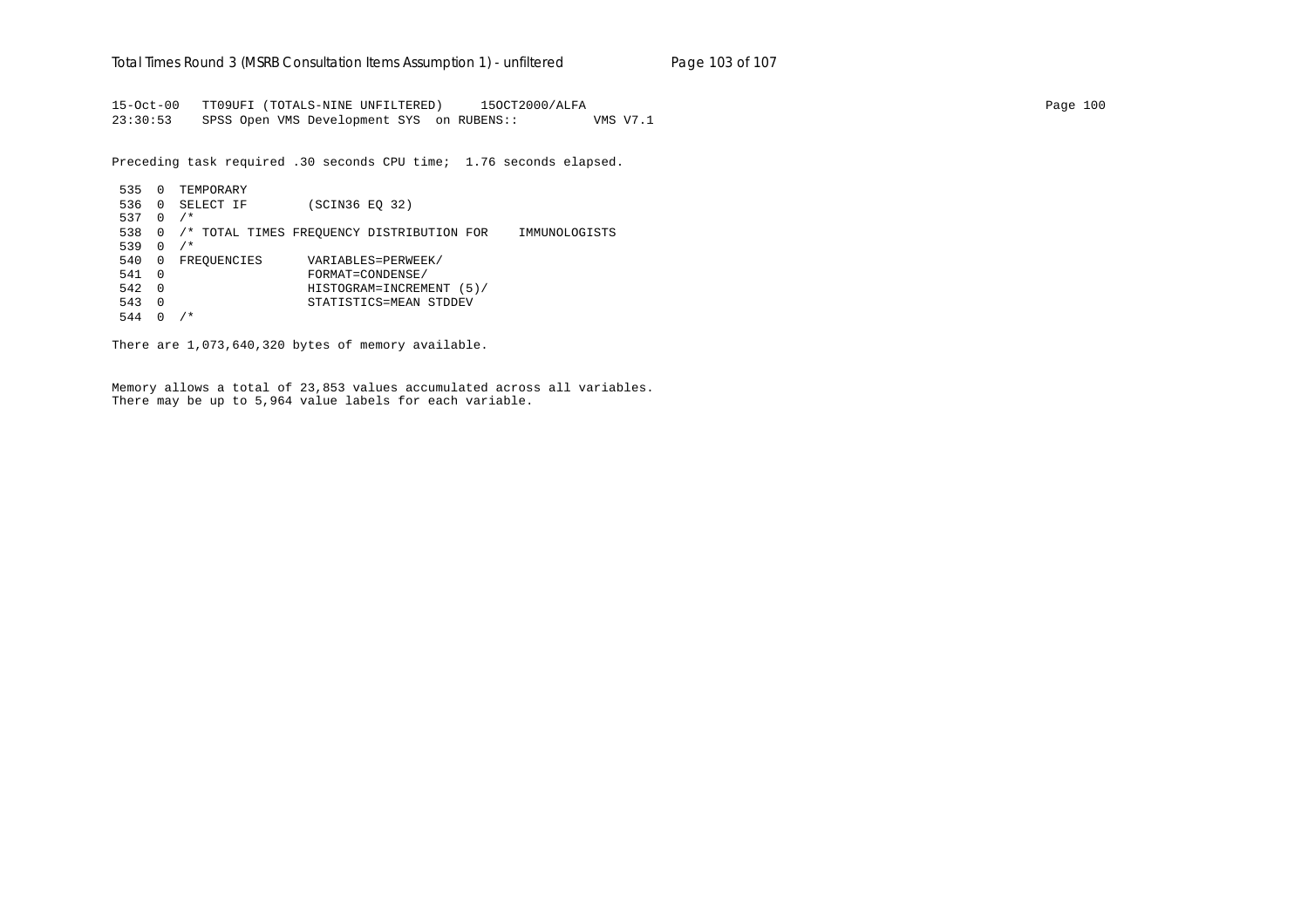### Total Times Round 3 (MSRB Consultation Items Assumption 1) - unfiltered Page 104 of 107

15-Oct-00 TT09UFI (TOTALS-NINE UNFILTERED) 15OCT2000/ALFA Page 101 23:30:54 SPSS Open VMS Development SYS on RUBENS:: VMS V7.1

PERWEEK HOURS PER WEEK - UNFILTERED

|       |                |              | Cum |       |                |              | Cum |        |              |              | Cum   |
|-------|----------------|--------------|-----|-------|----------------|--------------|-----|--------|--------------|--------------|-------|
| Value | Freq Pct Pct   |              |     | Value | Freq Pct Pct   |              |     | Value  | Freq Pct Pct |              |       |
|       |                |              |     |       |                |              |     |        |              |              |       |
| .00   | 3              | 4            | 4   | 22.00 | 2              | 3            | 60  | 59.00  | 1            | 1            | 86    |
| 1.00  | $\overline{a}$ | 3            | 6   | 23.00 | $\overline{a}$ | 3            | 63  | 62.00  |              | 1            | 87    |
| 2.00  | 2              | 3            | 9   | 24.00 | 1              | $\mathbf{1}$ | 64  | 64.00  | $\mathbf{1}$ | 1            | 88    |
| 3.00  | 6              | 8            | 17  | 25.00 | $\overline{a}$ | 3            | 67  | 71.00  | 1            | $\mathbf{1}$ | 90    |
| 4.00  | 6              | 8            | 24  | 28.00 | 3              | 4            | 71  | 73.00  | 1            | 1            | 91    |
| 5.00  | 5              | 6            | 31  | 29.00 | $\mathbf{1}$   | $\mathbf{1}$ | 72  | 76.00  | $\mathbf{1}$ | $\mathbf{1}$ | 92    |
| 6.00  | 4              | 5.           | 36  | 31.00 | 2              | 3            | 74  | 79.00  |              | 1            | 94    |
| 7.00  | 3              | 4            | 40  | 36.00 | 1              | $\mathbf{1}$ | 76  | 80.00  | $\mathbf{1}$ | 1            | 95    |
| 8.00  | $\overline{2}$ | 3            | 42  | 41.00 | 1              | $\mathbf{1}$ | 77  | 86.00  | 1            | 1            | 96    |
| 11.00 | 3              | 4            | 46  | 42.00 | 1              | $\mathbf{1}$ | 78  | 97.00  |              | 1            | 97    |
| 12.00 |                | $\mathbf{1}$ | 47  | 43.00 | 1              | $\mathbf{1}$ | 79  | 112.00 | 1            | 1            | 99    |
| 13.00 |                | 1            | 49  | 45.00 | 2              | 3            | 82  | 121.00 | 1            |              | 1 100 |
| 14.00 | 4              | 5            | 54  | 46.00 | 1              | 1            | 83  |        |              |              |       |
| 16.00 | 3              | 4            | 58  | 54.00 | 1              | 1            | 85  |        |              |              |       |

Count Midpoint One symbol equals approximately .40 occurrences

| 19             | 2.50   |                                      |
|----------------|--------|--------------------------------------|
| 14             | 7.50   | ************************************ |
| 9              | 12.50  | ***********************              |
| 3              | 17.50  | ********                             |
| 5              | 22.50  | *************                        |
| 6              | 27.50  | ***************                      |
| $\overline{a}$ | 32.50  | *****                                |
| $\mathbf{1}$   | 37.50  | $***$                                |
| 3              | 42.50  | ********                             |
| 3              | 47.50  | ********                             |
| $\mathbf{1}$   | 52.50  | $***$                                |
| $\mathbf{1}$   | 57.50  | ***                                  |
| 2              | 62.50  | *****                                |
| 0              | 67.50  |                                      |
| 2              | 72.50  | *****                                |
| 2              | 77.50  | *****                                |
| $\mathbf{1}$   | 82.50  | $***$                                |
| $\mathbf{1}$   | 87.50  | $***$                                |
| 0              | 92.50  |                                      |
| 1              | 97.50  | ***                                  |
| 0              | 102.50 |                                      |
| $\Omega$       | 107.50 |                                      |
| 1              | 112.50 | $***$                                |
| 0              | 117.50 |                                      |
|                |        |                                      |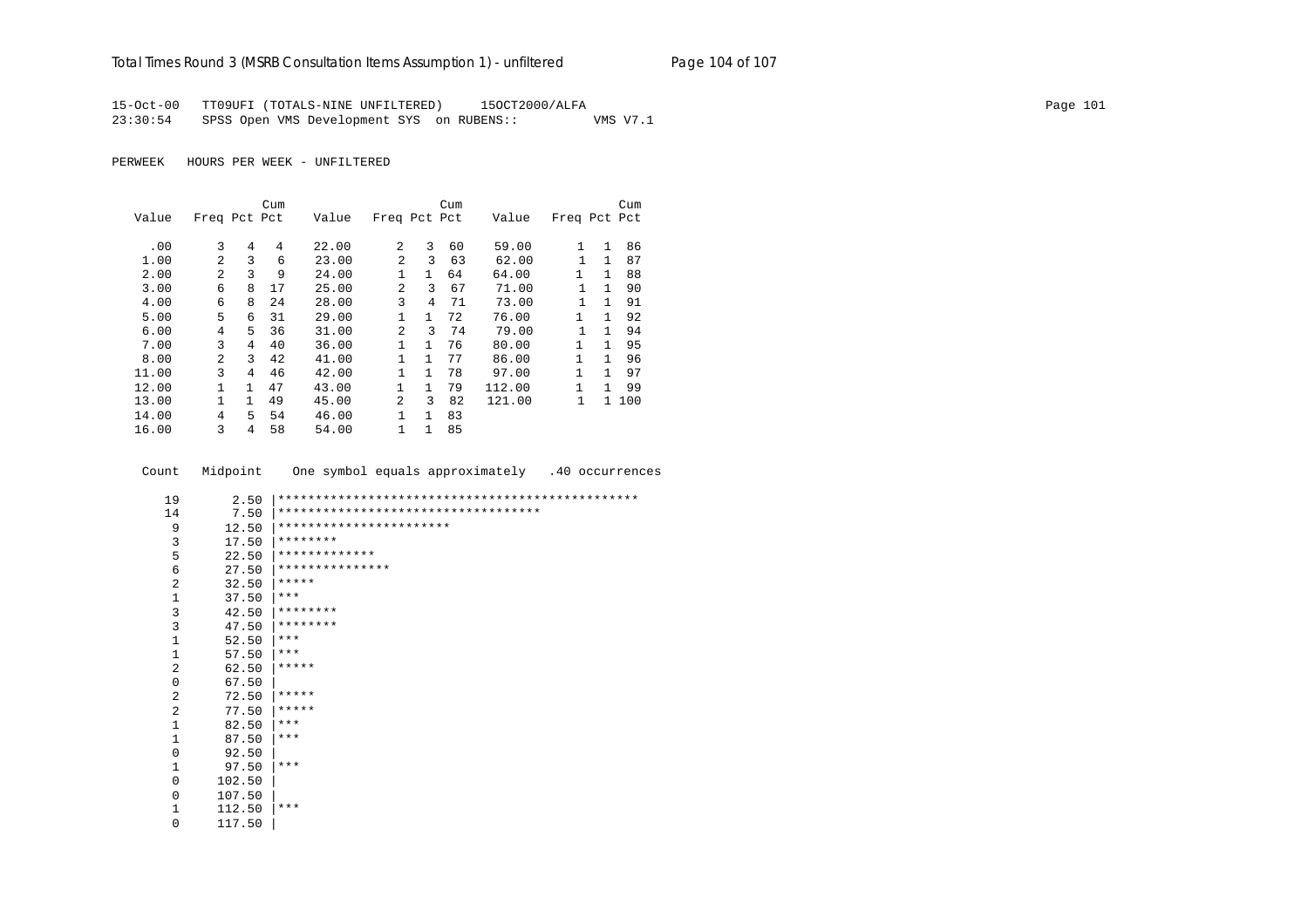#### Total Times Round 3 (MSRB Consultation Items Assumption 1) - un*filtered* Page 105 of 107

15-Oct-00 TT09UFI (TOTALS-NINE UNFILTERED) 15OCT2000/ALFA Page 102 23:30:56 SPSS Open VMS Development SYS on RUBENS:: VMS V7.1

PERWEEK HOURS PER WEEK - UNFILTERED

 1 121.00 |\*\*\* +----+----+----+----+----+----+----+----+----+----+ 0 4 8 12 16 20 Histogram frequency

Mean 25.218 Std dev 28.414

Valid cases 78 Missing cases 0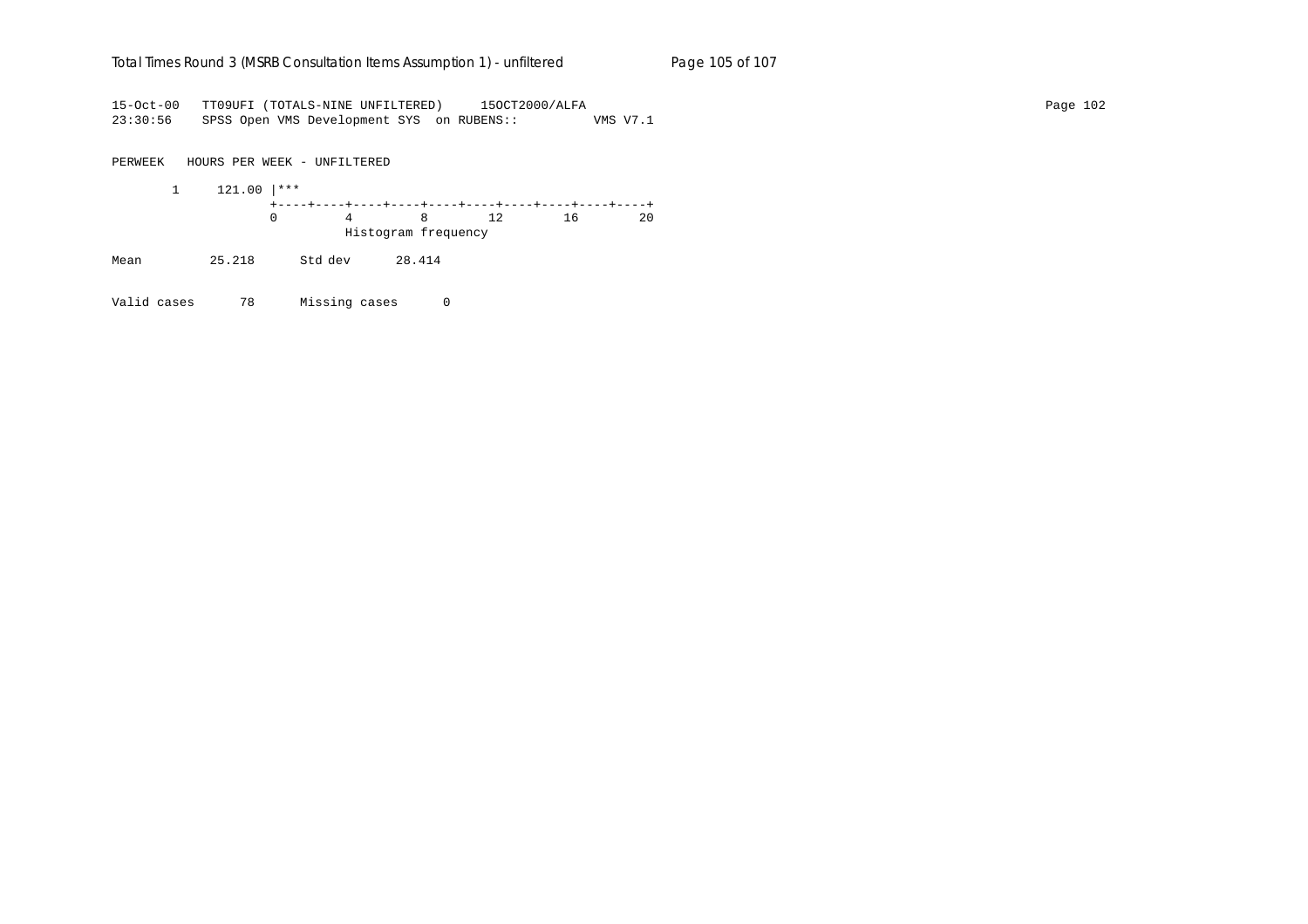15-Oct-00 TT09UFI (TOTALS-NINE UNFILTERED) 15OCT2000/ALFA Page 103 23:30:57 SPSS Open VMS Development SYS on RUBENS:: VMS V7.1

Preceding task required .32 seconds CPU time; 2.99 seconds elapsed.

 545 0 TEMPORARY 546 0 SELECT IF (SCIN36 EQ 33) 547 0 /\* 548 0 /\* TOTAL TIMES FREQUENCY DISTRIBUTION FOR EMERGENCY MEDICINE PHYSICIANS 549 0 /\* 550 0 FREQUENCIES VARIABLES=PERWEEK/ 551 0 FORMAT=CONDENSE/ 552 0 HISTOGRAM=INCREMENT (5)/ 553 0 STATISTICS=MEAN STDDEV 554 0 /\*

There are 1,073,640,320 bytes of memory available.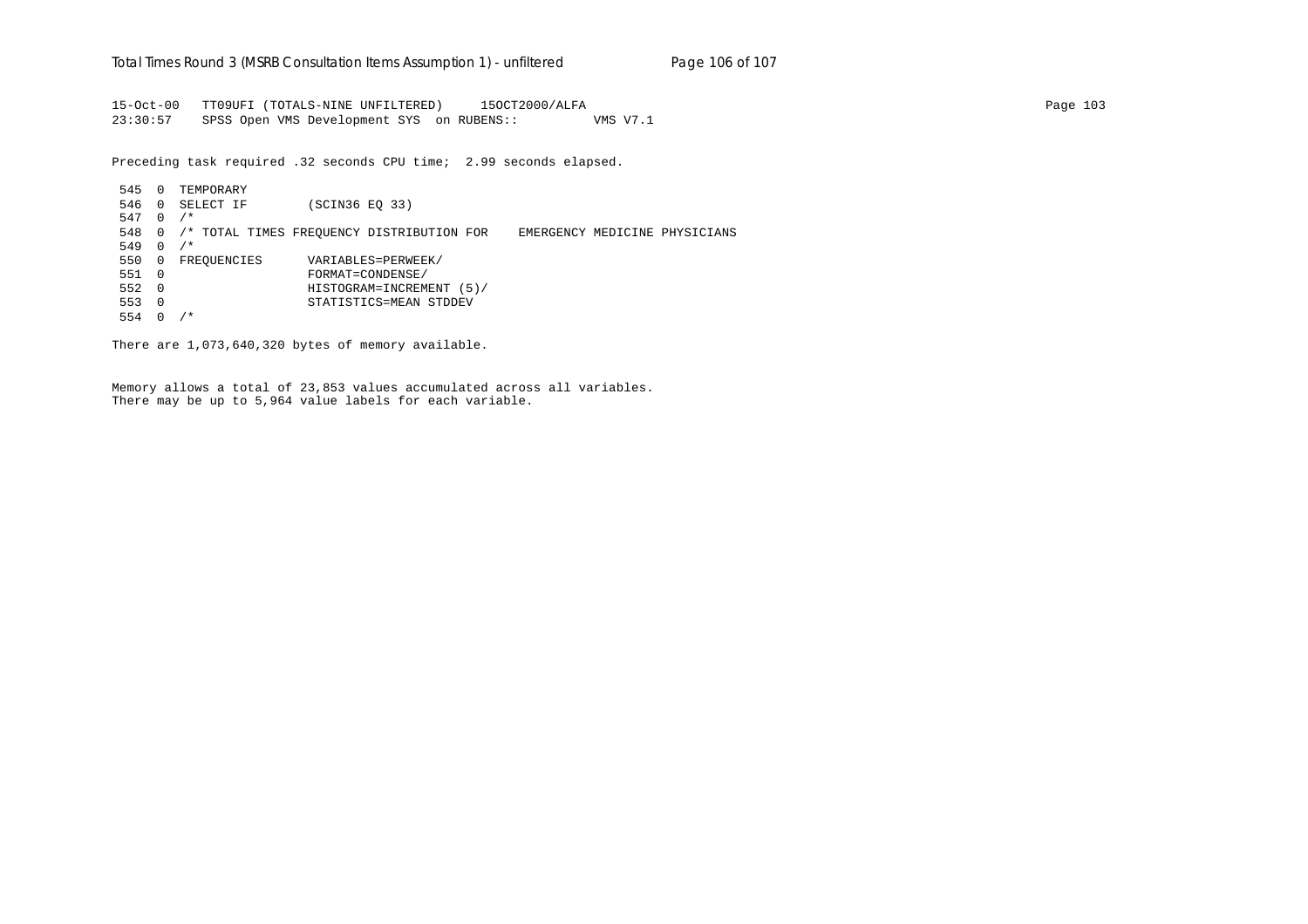#### Total Times Round 3 (MSRB Consultation Items Assumption 1) - un*filtered* Page 107 of 107

15-Oct-00 TT09UFI (TOTALS-NINE UNFILTERED) 15OCT2000/ALFA Page 104 23:30:58 SPSS Open VMS Development SYS on RUBENS:: VMS V7.1

PERWEEK HOURS PER WEEK - UNFILTERED

|       |              |               | Cum |       |              |                | Cum |       |               |    | Cum |
|-------|--------------|---------------|-----|-------|--------------|----------------|-----|-------|---------------|----|-----|
| Value | Freq Pct Pct |               |     | Value | Freq Pct Pct |                |     | Value | Freq Pct Pct  |    |     |
|       |              |               |     |       |              |                |     |       |               |    |     |
| .00   | 49           | 40            | 40  | 8.00  | 3            | 2              | 83  | 22.00 |               |    | 94  |
| 1.00  | 17           | 14            | 55  | 9.00  |              | 1.             | 84  | 29.00 |               | 1. | 95  |
| 2.00  | 11           | 9             | 64  | 11.00 | 3            | 2              | 87  | 30.00 |               |    | 96  |
| 3.00  | 9            | 7             | 71  | 12.00 | 2            | 2              | 88  | 31.00 | $\mathcal{L}$ | 2  | 98  |
| 4.00  | 2            | $\mathcal{L}$ | 73  | 13.00 | 3            | $\mathfrak{D}$ | 91  | 32.00 |               |    | 98  |
| 5.00  | 3            | 2             | 75  | 15.00 |              |                | 92  | 37.00 |               |    | 99  |
| 6.00  | 4            | 3             | 79  | 16.00 |              | 1              | 93  | 73.00 |               | 1. | 100 |
| 7.00  |              | 2             | 81  | 17.00 |              |                | 93  |       |               |    |     |

Count Midpoint One symbol equals approximately 2.00 occurrences

| 88   | 2.50                    |                   |                     |    |           |
|------|-------------------------|-------------------|---------------------|----|-----------|
| 14   | 7.50                    | *******           |                     |    |           |
|      | 8<br>12.50              | $***$ * * *       |                     |    |           |
|      | 3<br>17.50              | $***$             |                     |    |           |
|      | $\mathbf 1$<br>22.50    | $^\star$          |                     |    |           |
|      | $\mathbf{1}$<br>27.50   | $^\star$          |                     |    |           |
|      | $\overline{4}$<br>32.50 | $* *$             |                     |    |           |
|      | 1<br>37.50              | $\ast$            |                     |    |           |
|      | $\mathbf 0$<br>42.50    |                   |                     |    |           |
|      | $\mathbf 0$<br>47.50    |                   |                     |    |           |
|      | $\mathbf 0$<br>52.50    |                   |                     |    |           |
|      | $\mathbf 0$<br>57.50    |                   |                     |    |           |
|      | 0<br>62.50              |                   |                     |    |           |
|      | $\mathbf 0$<br>67.50    |                   |                     |    |           |
|      | $\mathbf{1}$<br>72.50   | $\star$           |                     |    |           |
|      |                         |                   |                     |    |           |
|      |                         | 20<br>$\mathbf 0$ | 40                  | 60 | 80<br>100 |
|      |                         |                   | Histogram frequency |    |           |
| Mean | 4.926                   | Std dev           | 9.863               |    |           |
|      |                         |                   |                     |    |           |

Valid cases 121 Missing cases 0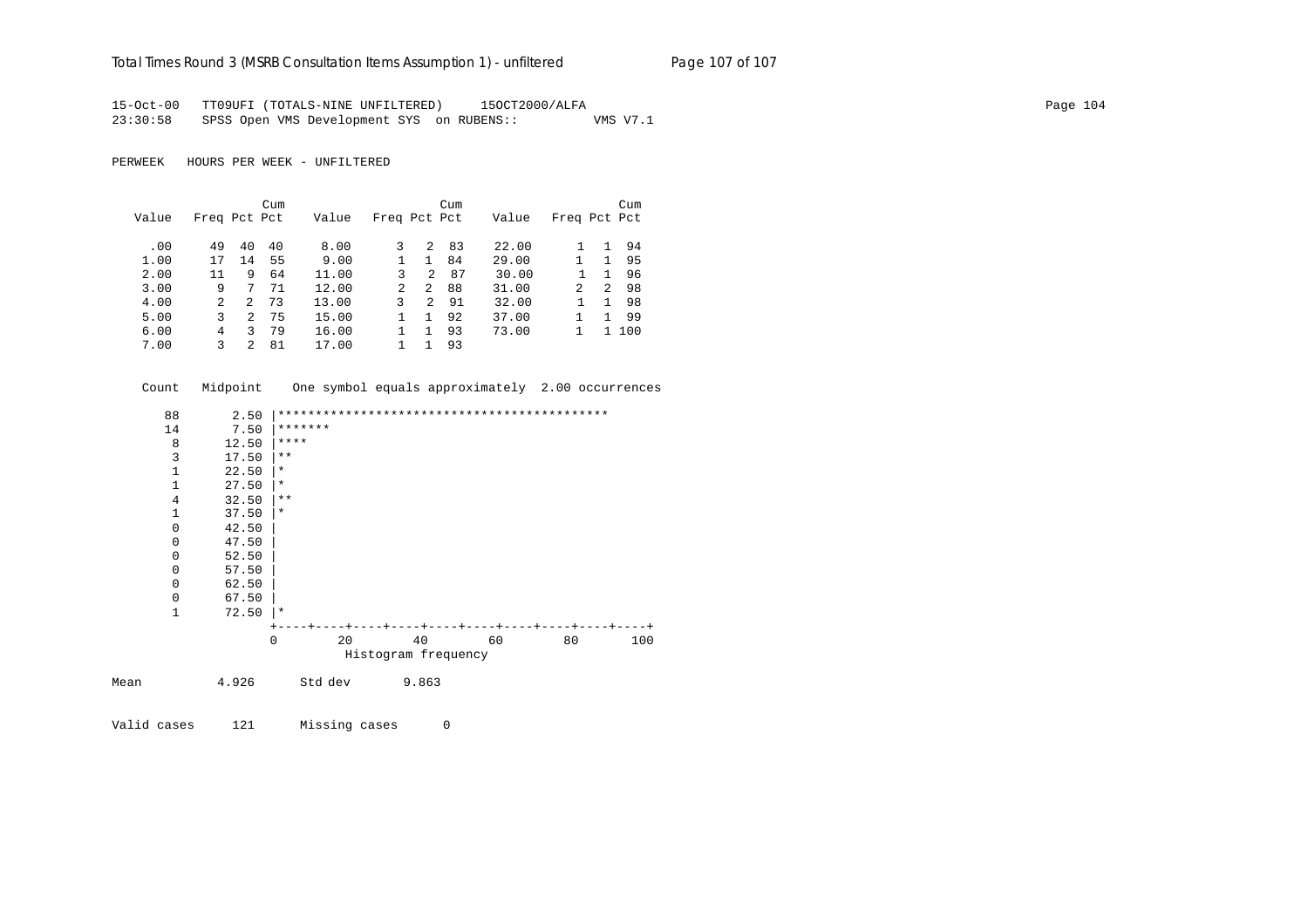15-Oct-00 TT09UFI (TOTALS-NINE UNFILTERED) 15OCT2000/ALFA Page 105 23:30:59 SPSS Open VMS Development SYS on RUBENS:: VMS V7.1

Preceding task required .26 seconds CPU time; 2.13 seconds elapsed.

 555 0 TEMPORARY 556 0 SELECT IF (SCIN36 EQ 34) 557 0 /\* 558 0 /\* TOTAL TIMES FREQUENCY DISTRIBUTION FOR ASSISTANTS 559 0 /\* 560 0 FREQUENCIES VARIABLES=PERWEEK/ 561 0 FORMAT=CONDENSE/ 562 0 HISTOGRAM=INCREMENT (5)/ 563 0 STATISTICS=MEAN STDDEV 564 0 /\*

There are 1,073,640,320 bytes of memory available.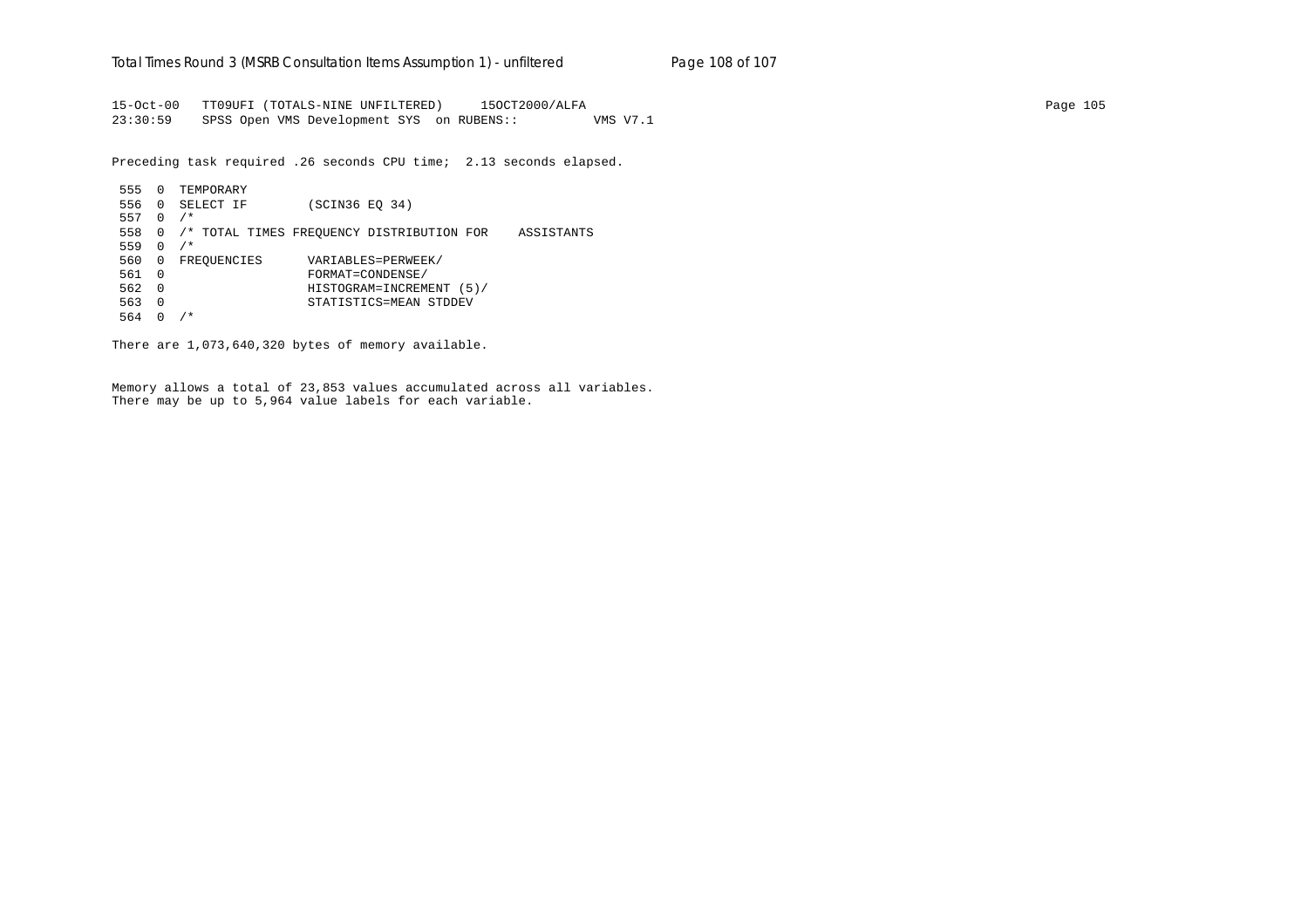# Total Times Round 3 (MSRB Consultation Items Assumption 1) - unfiltered Page 109 of 107

15-Oct-00 TT09UFI (TOTALS-NINE UNFILTERED) 15OCT2000/ALFA Page 106 23:31:00 SPSS Open VMS Development SYS on RUBENS:: VMS V7.1

PERWEEK HOURS PER WEEK - UNFILTERED

|       |              |               | Cum |       |              |              | Cum |       |              |              | Cum   |
|-------|--------------|---------------|-----|-------|--------------|--------------|-----|-------|--------------|--------------|-------|
| Value | Freq Pct Pct |               |     | Value | Freq Pct Pct |              |     | Value | Freq Pct Pct |              |       |
| .00   | 124          | 81            | 81  | 8.00  |              | 1.           | -94 | 34.00 |              | $\mathbf{1}$ | -98   |
| 1.00  | 10           | 7             | 88  | 9.00  |              | 1.           | 95  | 50.00 |              |              | -99   |
| 2.00  | 3            | 2             | 90  | 11.00 |              | $\mathbf{1}$ | 95  | 51.00 |              |              | -99   |
| 3.00  |              | 1             | 90  | 15.00 |              | $\mathbf{1}$ | 96  | 56.00 |              |              | 1 100 |
| 6.00  |              |               | 91  | 17.00 |              |              | 97  |       |              |              |       |
| 7.00  | 3            | $\mathcal{P}$ | 93  | 29.00 |              |              | 97  |       |              |              |       |

|      | Count          | Midpoint |          |         |                     | One symbol equals approximately 4.00 occurrences |     |     |
|------|----------------|----------|----------|---------|---------------------|--------------------------------------------------|-----|-----|
|      | 138            | 2.50     |          |         |                     | ***********************************              |     |     |
|      | 7              | 7.50     | $* *$    |         |                     |                                                  |     |     |
|      | 1              | 12.50    |          |         |                     |                                                  |     |     |
|      | $\overline{2}$ | 17.50    | $\star$  |         |                     |                                                  |     |     |
|      | $\mathbf 0$    | 22.50    |          |         |                     |                                                  |     |     |
|      | $\mathbf{1}$   | 27.50    |          |         |                     |                                                  |     |     |
|      | $\mathbf{1}$   | 32.50    |          |         |                     |                                                  |     |     |
|      | $\mathbf 0$    | 37.50    |          |         |                     |                                                  |     |     |
|      | $\mathbf 0$    | 42.50    |          |         |                     |                                                  |     |     |
|      | $\mathbf 0$    | 47.50    |          |         |                     |                                                  |     |     |
|      | 2              | 52.50    | $\star$  |         |                     |                                                  |     |     |
|      | $\mathbf{1}$   | 56.00    |          |         |                     |                                                  |     |     |
|      |                |          |          |         |                     |                                                  |     |     |
|      |                |          | $\Omega$ | 40      | 80                  | 120                                              | 160 | 200 |
|      |                |          |          |         | Histogram frequency |                                                  |     |     |
| Mean |                | 2.183    |          | Std dev | 8.336               |                                                  |     |     |
|      |                |          |          |         |                     |                                                  |     |     |

Valid cases 153 Missing cases 0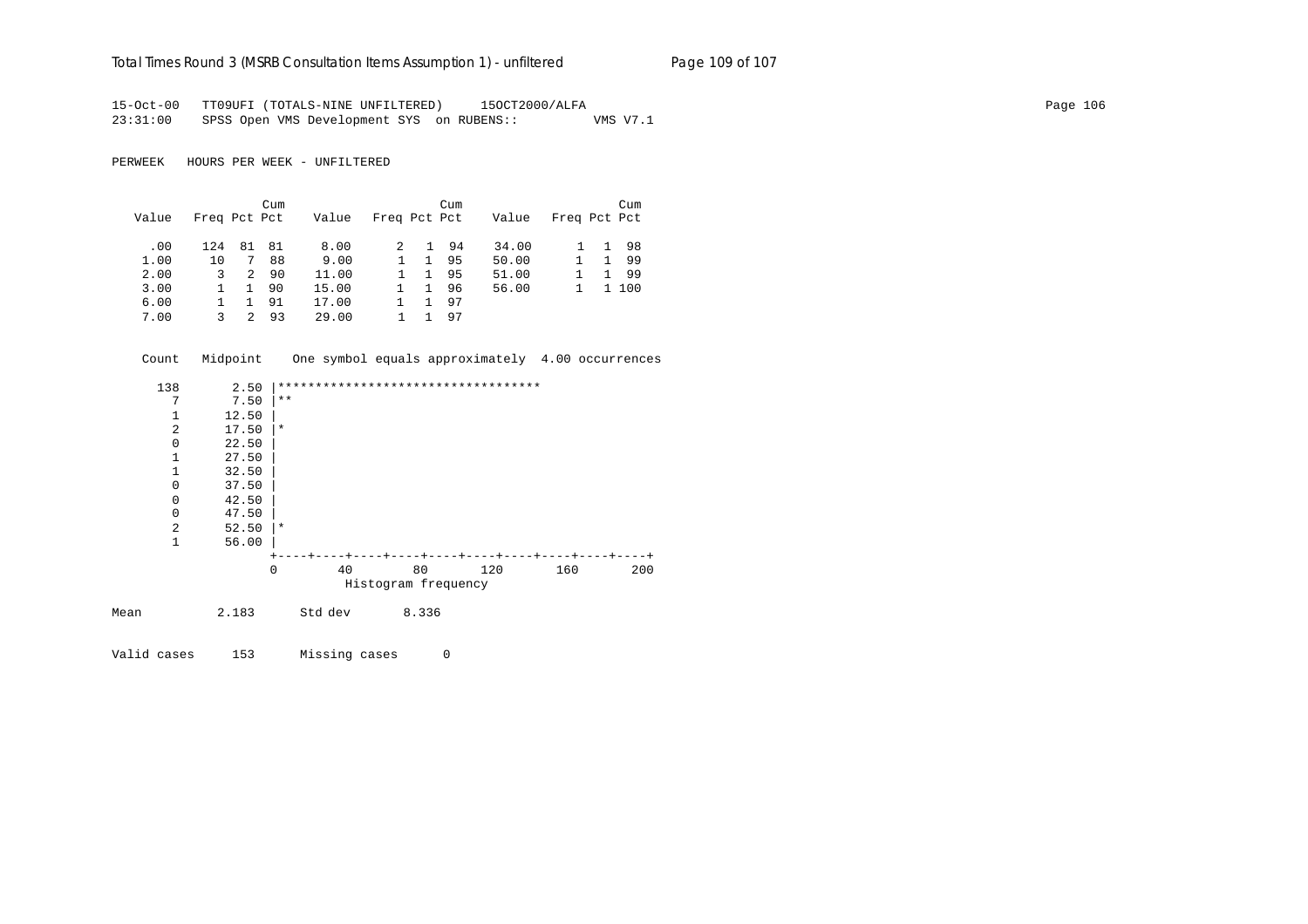15-Oct-00 TT09UFI (TOTALS-NINE UNFILTERED) 15OCT2000/ALFA Page 107 23:31:02 SPSS Open VMS Development SYS on RUBENS:: VMS V7.1

Preceding task required .31 seconds CPU time; 2.68 seconds elapsed.

 565 0 TEMPORARY 566 0 SELECT IF (SCIN36 EQ 35) 567 0 /\* 568 0 /\* TOTAL TIMES FREQUENCY DISTRIBUTION FOR NON-SPEC SURGEONS 569 0 /\* 570 0 FREQUENCIES VARIABLES=PERWEEK/ 571 0 FORMAT=CONDENSE/ 572 0 HISTOGRAM=INCREMENT (5)/ 573 0 STATISTICS=MEAN STDDEV 574 0 /\*

There are 1,073,640,320 bytes of memory available.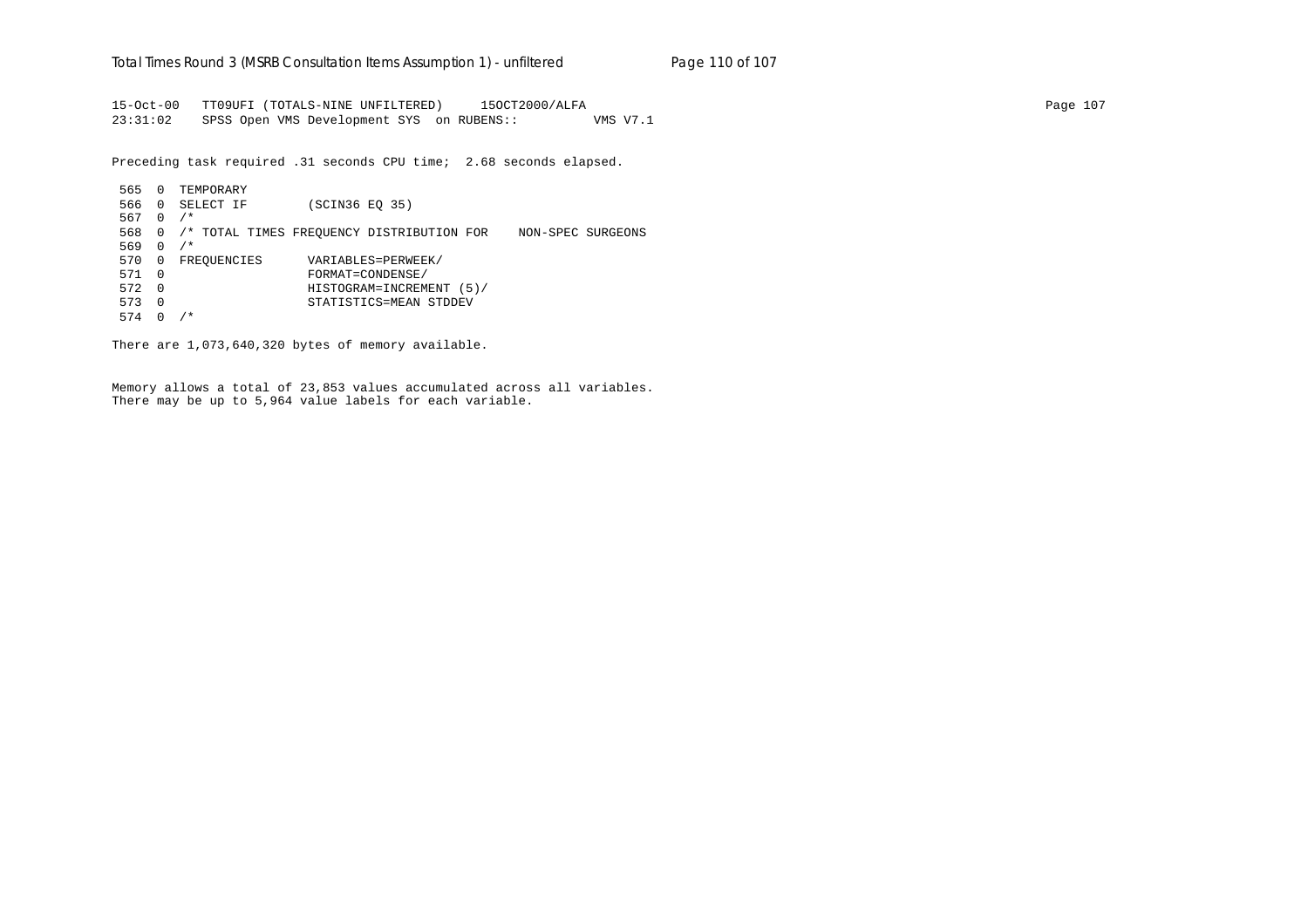## Total Times Round 3 (MSRB Consultation Items Assumption 1) - unfiltered Page 111 of 107

15-Oct-00 TT09UFI (TOTALS-NINE UNFILTERED) 15OCT2000/ALFA Page 108 23:31:04 SPSS Open VMS Development SYS on RUBENS:: VMS V7.1

PERWEEK HOURS PER WEEK - UNFILTERED

|       |              |                | Cum |       |                |             | Cum |        |                |          | Cum |
|-------|--------------|----------------|-----|-------|----------------|-------------|-----|--------|----------------|----------|-----|
| Value | Freq Pct Pct |                |     | Value | Freq Pct Pct   |             |     | Value  | Freq Pct Pct   |          |     |
|       |              |                |     |       |                |             |     |        |                |          |     |
| .00   | 460          | 37             | 37  | 21.00 | 6              | $\Omega$    | 94  | 52.00  | $\mathbf{1}$   | 0        | 98  |
| 1.00  | 282          | 23             | 60  | 22.00 | 3              | $\Omega$    | 95  | 53.00  | 1              | $\Omega$ | 98  |
| 2.00  | 100          | 8              | 68  | 23.00 | 4              | 0           | 95  | 55.00  | $\mathbf{1}$   | $\Omega$ | 99  |
| 3.00  | 68           | 6              | 74  | 24.00 | 6              | 0           | 95  | 56.00  | $\mathbf{1}$   | $\Omega$ | 99  |
| 4.00  | 41           | 3              | 77  | 25.00 | 3              | 0           | 96  | 57.00  | $\overline{2}$ | $\Omega$ | 99  |
| 5.00  | 24           | $\overline{a}$ | 79  | 26.00 | $\overline{4}$ | 0           | 96  | 58.00  | 1              | $\Omega$ | 99  |
| 6.00  | 24           | $\overline{a}$ | 81  | 28.00 | 4              | 0           | 96  | 63.00  | $\mathbf{1}$   | $\Omega$ | 99  |
| 7.00  | 15           | 1              | 82  | 29.00 | 3              | 0           | 97  | 65.00  | 1              | $\Omega$ | 99  |
| 8.00  | 17           | $\mathbf{1}$   | 84  | 30.00 | $\mathbf 1$    | 0           | 97  | 69.00  | $\mathbf{1}$   | $\Omega$ | 99  |
| 9.00  | 18           | $\mathbf{1}$   | 85  | 31.00 | 3              | 0           | 97  | 76.00  | $\mathbf{1}$   | $\Omega$ | 99  |
| 10.00 | 23           | $\overline{2}$ | 87  | 32.00 | $\overline{a}$ | $\Omega$    | 97  | 77.00  | $\mathbf{1}$   | $\Omega$ | 99  |
| 11.00 | 14           | $\mathbf{1}$   | 88  | 33.00 | $\mathbf{1}$   | 0           | 97  | 78.00  | $\mathbf{1}$   | $\Omega$ | 99  |
| 12.00 | 15           | $\mathbf{1}$   | 89  | 35.00 | $\overline{a}$ | 0           | 97  | 79.00  | $\mathbf{1}$   | $\Omega$ | 99  |
| 13.00 | 7            | $\mathbf{1}$   | 90  | 36.00 | $\mathbf{1}$   | $\Omega$    | 97  | 80.00  | $\mathbf{1}$   | $\Omega$ | 100 |
| 14.00 | 10           | $\mathbf{1}$   | 91  | 38.00 | 4              | 0           | 98  | 82.00  | $\mathbf{1}$   | 0        | 100 |
| 15.00 | 11           | $\mathbf{1}$   | 92  | 41.00 | $\overline{a}$ | 0           | 98  | 83.00  | $\mathbf{1}$   | $\Omega$ | 100 |
| 16.00 | 5            | $\Omega$       | 92  | 44.00 | $\mathbf{1}$   | 0           | 98  | 86.00  | $\mathbf{1}$   | $\Omega$ | 100 |
| 17.00 | 4            | $\Omega$       | 92  | 45.00 | $\mathbf 1$    | 0           | 98  | 90.00  | 2              | $\Omega$ | 100 |
| 18.00 | 8            | 1              | 93  | 46.00 | $\mathbf{1}$   | 0           | 98  | 112.00 | $\mathbf{1}$   | 0        | 100 |
| 19.00 | 4            | $\Omega$       | 93  | 47.00 | $\mathbf{1}$   | 0           | 98  |        |                |          |     |
| 20.00 | 5            | $\Omega$       | 94  | 49.00 | 2              | $\mathbf 0$ | 98  |        |                |          |     |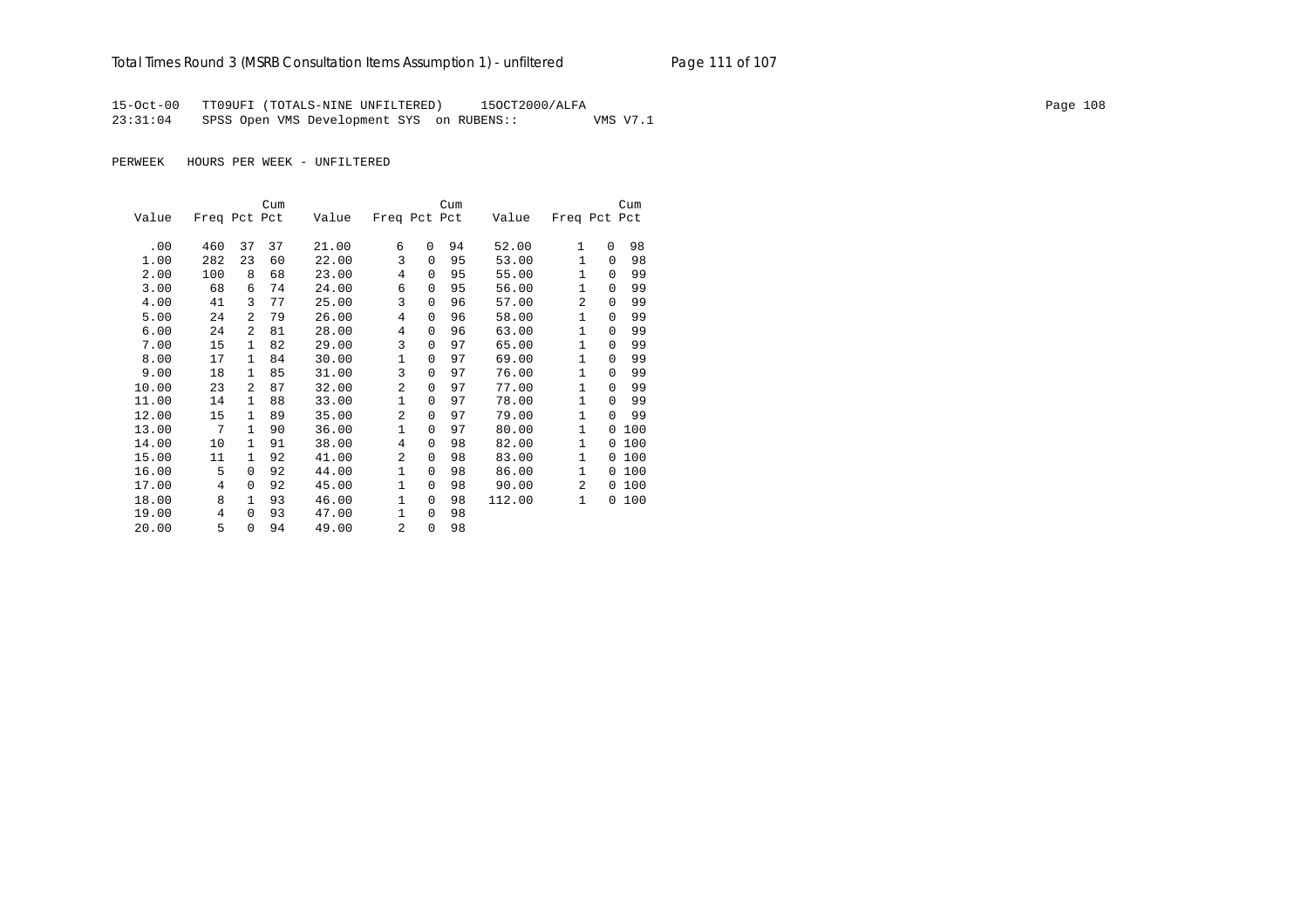| Total Times Round 3 (MSRB Consultation Items Assumption 1) - unfiltered<br>Page 112 of 107 |  |
|--------------------------------------------------------------------------------------------|--|
|--------------------------------------------------------------------------------------------|--|

15-Oct-00 TT09UFI (TOTALS-NINE UNFILTERED) 15OCT2000/ALFA Page 109 23:31:05 SPSS Open VMS Development SYS on RUBENS:: VMS V7.1

PERWEEK HOURS PER WEEK - UNFILTERED

|      | Count          | Midpoint |              |     |                     | One symbol equals approximately 20.00 occurrences   |     |      |
|------|----------------|----------|--------------|-----|---------------------|-----------------------------------------------------|-----|------|
|      | 951            | 2.50     |              |     |                     |                                                     |     |      |
|      | 98             | 7.50     | *****        |     |                     |                                                     |     |      |
|      | 69             | 12.50    | $***$        |     |                     |                                                     |     |      |
|      | 32             | 17.50    | $\star\star$ |     |                     |                                                     |     |      |
|      | 24             | 22.50    | $\star$      |     |                     |                                                     |     |      |
|      | 14             | 27.50    | $\star$      |     |                     |                                                     |     |      |
|      | 7              | 32.50    |              |     |                     |                                                     |     |      |
|      | 7              | 37.50    |              |     |                     |                                                     |     |      |
|      | 3              | 42.50    |              |     |                     |                                                     |     |      |
|      | 5              | 47.50    |              |     |                     |                                                     |     |      |
|      | $\overline{2}$ | 52.50    |              |     |                     |                                                     |     |      |
|      | 5              | 57.50    |              |     |                     |                                                     |     |      |
|      | $\mathbf 1$    | 62.50    |              |     |                     |                                                     |     |      |
|      | $\overline{2}$ | 67.50    |              |     |                     |                                                     |     |      |
|      | $\mathbf 0$    | 72.50    |              |     |                     |                                                     |     |      |
|      | 4              | 77.50    |              |     |                     |                                                     |     |      |
|      | $\mathsf{3}$   | 82.50    |              |     |                     |                                                     |     |      |
|      | $1\,$          | 87.50    |              |     |                     |                                                     |     |      |
|      | $\overline{2}$ | 92.50    |              |     |                     |                                                     |     |      |
|      | $\mathbf 0$    | 97.50    |              |     |                     |                                                     |     |      |
|      | $\mathbf 0$    | 102.50   |              |     |                     |                                                     |     |      |
|      | 0              | 107.50   |              |     |                     |                                                     |     |      |
|      | $\mathbf{1}$   | 112.00   |              |     |                     |                                                     |     |      |
|      |                |          |              |     |                     | ---+----+----+-----+----+----+----+----+---+---+--- |     |      |
|      |                |          | $\Omega$     | 200 | 400                 | 600                                                 | 800 | 1000 |
|      |                |          |              |     | Histogram frequency |                                                     |     |      |
| Mean |                | 4.963    | Std dev      |     | 11.550              |                                                     |     |      |
|      |                |          |              |     |                     |                                                     |     |      |

Valid cases 1231 Missing cases 0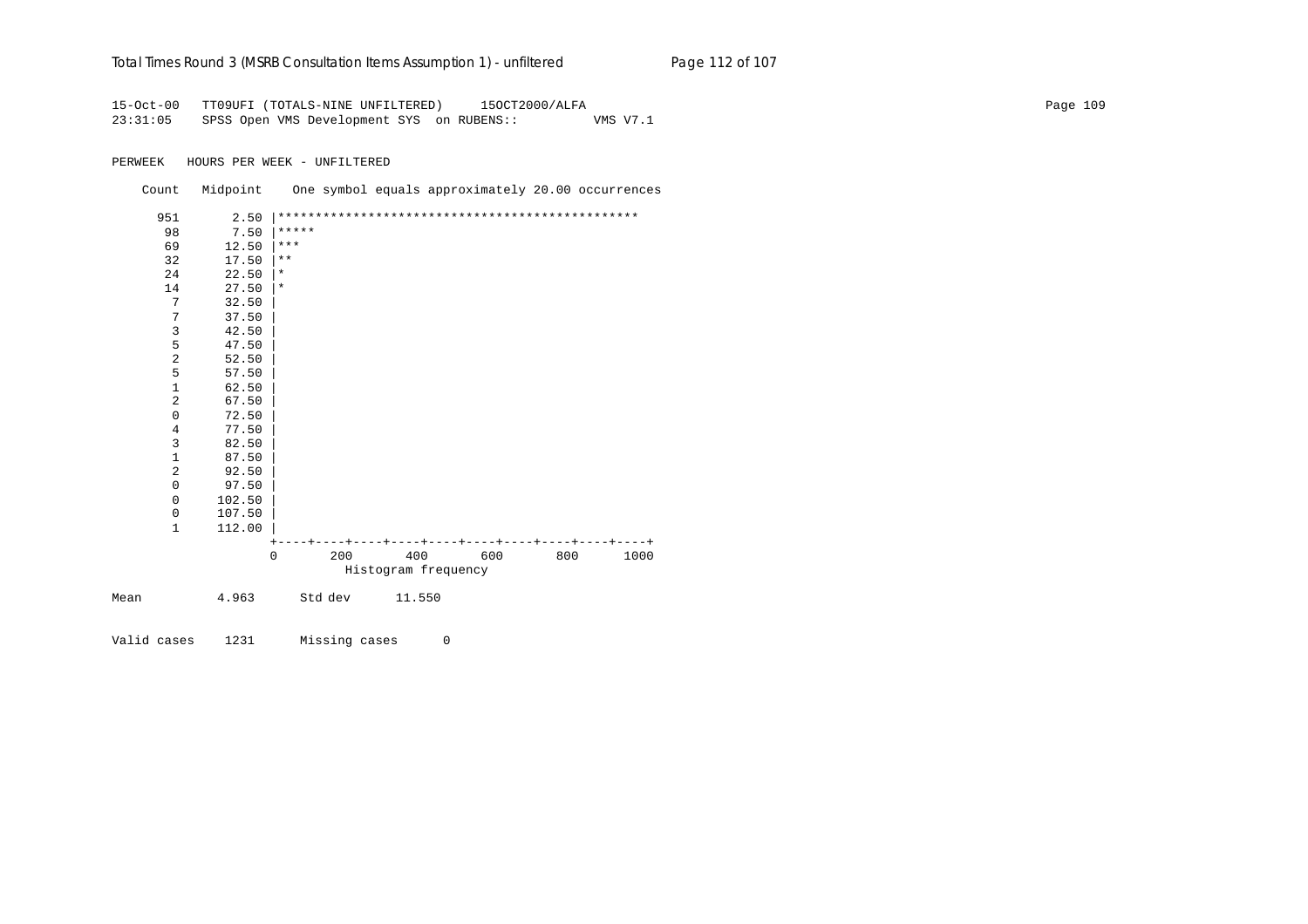15-Oct-00 TT09UFI (TOTALS-NINE UNFILTERED) 15OCT2000/ALFA Page 110 23:31:06 SPSS Open VMS Development SYS on RUBENS:: VMS V7.1

Preceding task required .38 seconds CPU time; 3.80 seconds elapsed.

 575 0 TEMPORARY 576 0 SELECT IF (SCIN36 EQ 36) 577 0 /\* 578 0 /\* TOTAL TIMES FREQUENCY DISTRIBUTION FOR NON-SPEC ANAESTHESIOLOGISTS 579 0 /\* 580 0 FREQUENCIES VARIABLES=PERWEEK/ 581 0 FORMAT=CONDENSE/ 582 0 HISTOGRAM=INCREMENT (5)/ 583 0 STATISTICS=MEAN STDDEV 584 0

There are 1,073,640,320 bytes of memory available.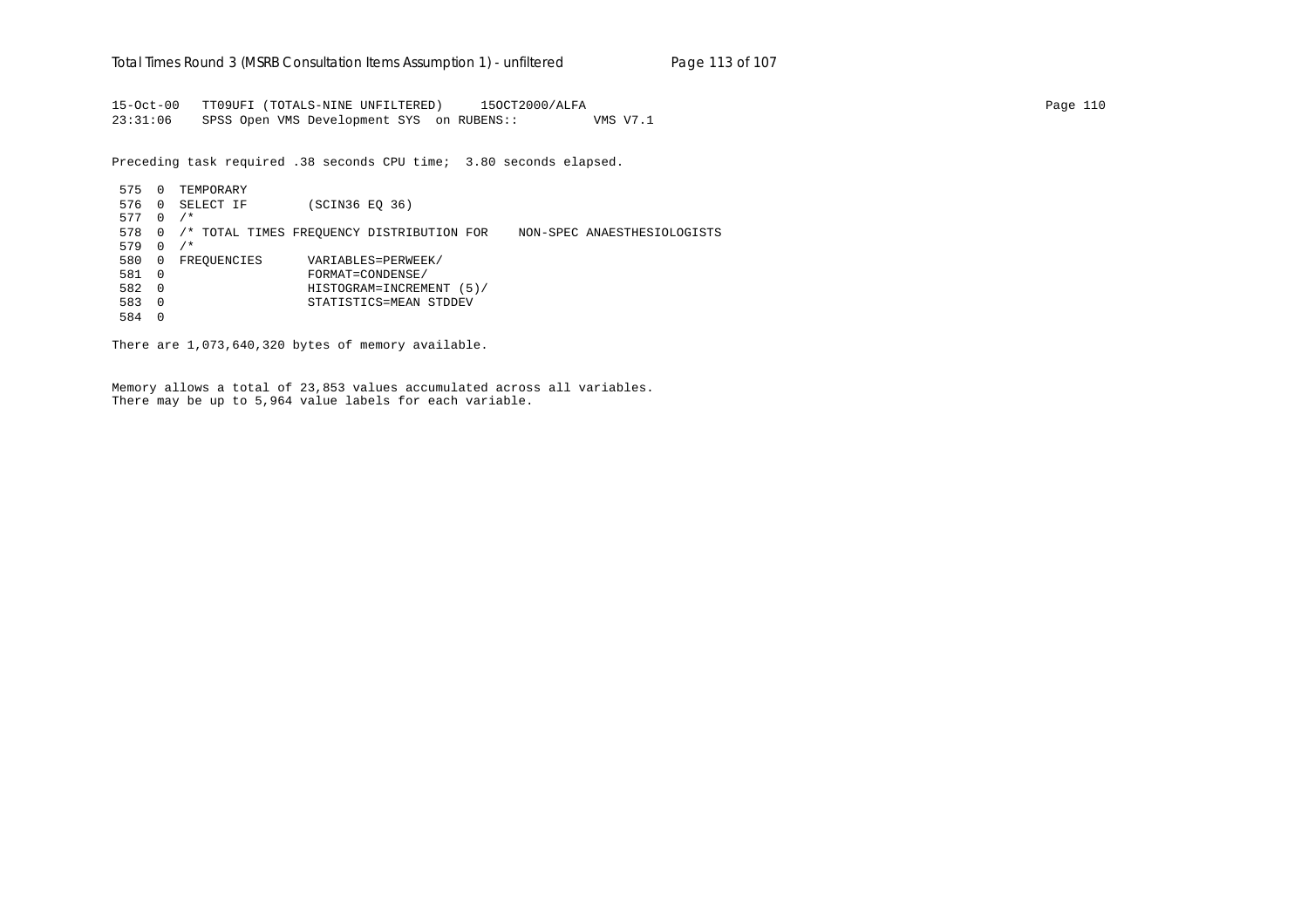## Total Times Round 3 (MSRB Consultation Items Assumption 1) - unfiltered Page 114 of 107

15-Oct-00 TT09UFI (TOTALS-NINE UNFILTERED) 15OCT2000/ALFA Page 111 23:31:08 SPSS Open VMS Development SYS on RUBENS:: VMS V7.1

PERWEEK HOURS PER WEEK - UNFILTERED

|       |                |                | Cum |       |                |                | Cum |        |                |              | Cum   |
|-------|----------------|----------------|-----|-------|----------------|----------------|-----|--------|----------------|--------------|-------|
| Value | Freq Pct Pct   |                |     | Value | Freq Pct Pct   |                |     | Value  | Freq Pct Pct   |              |       |
| .00   | 19             | 10             | 10  | 22.00 | 1              | $\mathbf{1}$   | 65  | 49.00  | 1              | $\mathbf{1}$ | 88    |
| 1.00  |                | 11             | 21  | 23.00 | 3              | $\overline{a}$ | 66  | 50.00  | $\mathbf{1}$   | 1            | 88    |
|       | 21             | 7              | 28  |       | $\mathbf{1}$   | $\mathbf{1}$   | 67  |        | 1              | $\mathbf{1}$ | 89    |
| 2.00  | 14             |                |     | 24.00 |                |                |     | 52.00  |                |              |       |
| 3.00  | 8              | 4              | 32  | 25.00 | $\overline{4}$ | $\overline{a}$ | 69  | 54.00  | 1              | $\mathbf{1}$ | 89    |
| 4.00  | 8              | 4              | 36  | 26.00 | $\overline{a}$ | $\mathbf{1}$   | 70  | 55.00  | $\mathbf{1}$   | $\mathbf{1}$ | 90    |
| 5.00  | 4              | 2              | 38  | 27.00 | $\mathbf{1}$   | $\mathbf{1}$   | 71  | 57.00  | 1              | $\mathbf{1}$ | 90    |
| 6.00  | $\overline{2}$ | $\mathbf{1}$   | 39  | 29.00 | $\overline{a}$ | $\mathbf{1}$   | 72  | 58.00  | 3              | 2            | 92    |
| 7.00  | 3              | 2              | 41  | 30.00 | 1              | $\mathbf{1}$   | 72  | 59.00  | 1              | 1            | 92    |
| 8.00  | $\mathbf{1}$   | $\mathbf{1}$   | 41  | 32.00 | $\overline{2}$ | $\mathbf{1}$   | 73  | 61.00  | $\mathbf{1}$   | $\mathbf{1}$ | 93    |
| 9.00  | 6              | 3              | 44  | 33.00 | 3              | $\overline{a}$ | 75  | 63.00  | $\overline{a}$ | $\mathbf{1}$ | 94    |
| 10.00 | $\mathfrak{D}$ | $\mathbf{1}$   | 45  | 34.00 | $\mathbf 1$    | $\mathbf{1}$   | 75  | 66.00  | 1              | $\mathbf{1}$ | 94    |
| 11.00 | 6              | 3              | 48  | 36.00 | 2              | 1              | 76  | 67.00  | $\mathbf{1}$   | $\mathbf{1}$ | 95    |
| 12.00 | $\overline{2}$ | $\mathbf{1}$   | 49  | 37.00 | 2              | 1              | 77  | 70.00  | $\overline{a}$ | $\mathbf{1}$ | 96    |
| 13.00 | 6              | 3              | 53  | 38.00 | 3              | 2              | 79  | 72.00  | $\mathbf{1}$   | $\mathbf{1}$ | 96    |
| 14.00 | 5              | 3              | 55  | 39.00 | 4              | $\overline{2}$ | 81  | 73.00  | $\mathbf{1}$   | $\mathbf{1}$ | 97    |
| 15.00 | 4              | 2              | 57  | 40.00 | 3              | 2              | 82  | 81.00  | 1              | 1            | 97    |
| 16.00 | 3              | $\overline{2}$ | 59  | 42.00 | $\mathbf{1}$   | $\mathbf{1}$   | 83  | 95.00  | $\mathbf{1}$   | $\mathbf{1}$ | 98    |
| 17.00 | $\mathbf{1}$   | $\mathbf{1}$   | 59  | 43.00 | 3              | $\overline{a}$ | 85  | 100.00 | 1              | $\mathbf{1}$ | 98    |
| 18.00 | 4              | $\mathfrak{D}$ | 61  | 46.00 | $\mathbf{1}$   | $\mathbf{1}$   | 85  | 115.00 | $\overline{a}$ | $\mathbf{1}$ | 99    |
| 20.00 | 1              | 1              | 62  | 47.00 | 1              | $\mathbf{1}$   | 86  | 128.00 | 1              |              | 1 100 |
| 21.00 | 5              | 3              | 64  | 48.00 | 3              | $\overline{a}$ | 87  |        |                |              |       |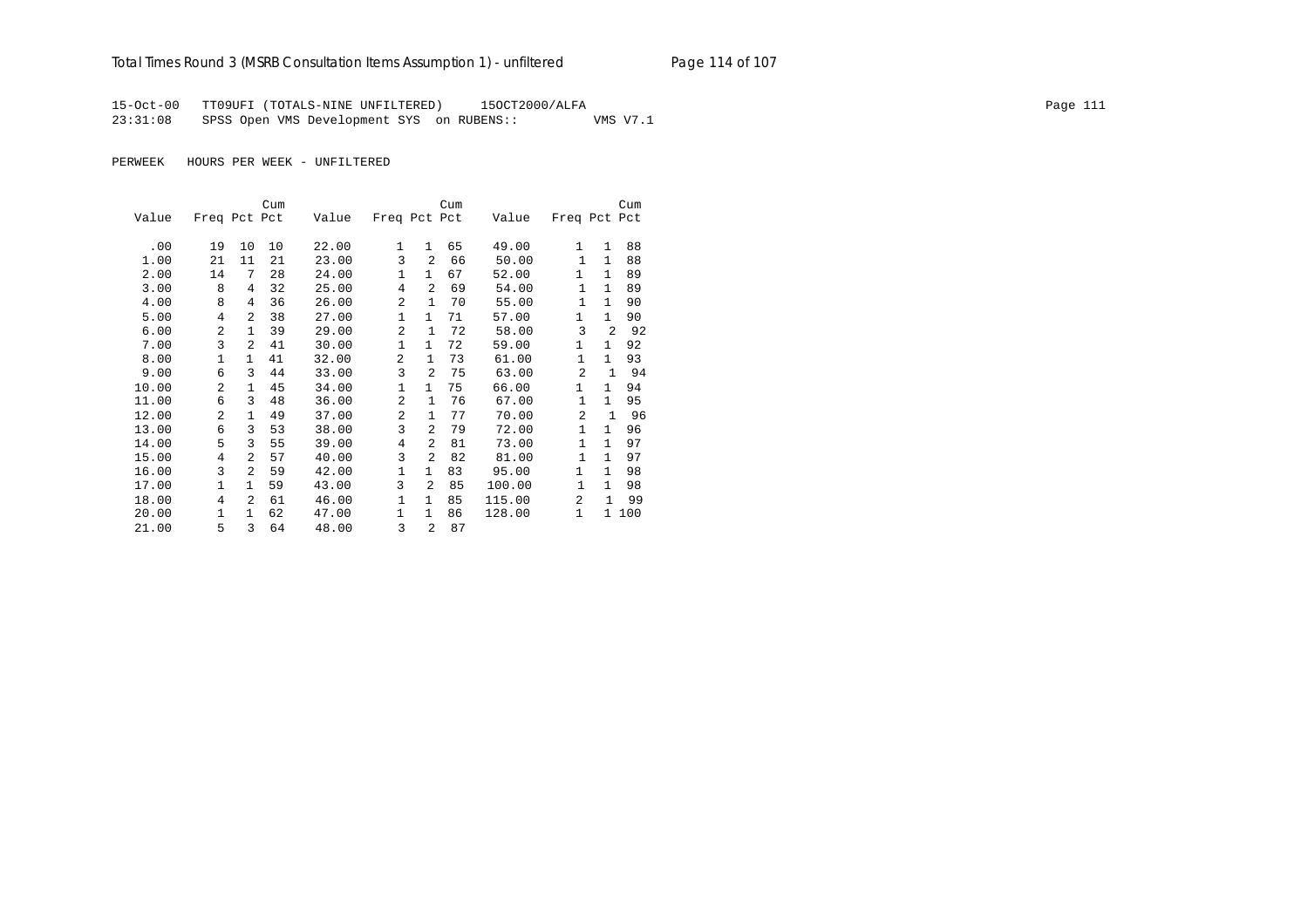| Total Times Round 3 (MSRB Consultation Items Assumption 1) - unfiltered |  | Page 115 of 107 |
|-------------------------------------------------------------------------|--|-----------------|
|-------------------------------------------------------------------------|--|-----------------|

15-Oct-00 TT09UFI (TOTALS-NINE UNFILTERED) 15OCT2000/ALFA Page 112 23:31:09 SPSS Open VMS Development SYS on RUBENS:: VMS V7.1

PERWEEK HOURS PER WEEK - UNFILTERED

 Count Midpoint One symbol equals approximately 1.50 occurrences 70 2.50 |\*\*\*\*\*\*\*\*\*\*\*\*\*\*\*\*\*\*\*\*\*\*\*\*\*\*\*\*\*\*\*\*\*\*\*\*\*\*\*\*\*\*\*\*\*\*\*  $16$  7.50  $***********$ <br>21 12.50 \*\*\*\*\*\*\*\*\*\*\*\*\* 21  $12.50$   $*********************$ 12 17.50  $********$ <br>11 22.50 \*\*\*\*\*\*\*\* 11 22.50  $******$ <br>9 27.50  $******$ 9 27.50  $*****$ <br>7 32.50  $*****$  $\begin{array}{ccc} 7 & 32.50 & \ast \ast \ast \ast \ 11 & 37.50 & \ast \ast \ast \ast \ast \end{array}$ 11  $37.50$   $******$ <br>
7  $42.50$   $*****$ 7  $42.50$   $****$ <br>6  $47.50$   $****$ 6  $47.50$   $****$ <br>3  $52.50$   $**$  $52.50$  |\*\* 6 57.50  $****$ <br>3 62.50  $**$  $\begin{array}{ccc} 3 & 62.50 & \ast \ast \\ 2 & 67.50 & \ast \end{array}$ 2 67.50  $*$ <br>4 72.50  $*$  $\begin{array}{ccc} 4 & 72.50 & \ast \ast \ast \\ 0 & 77.50 & \end{array}$  0 77.50 |  $\begin{array}{ccc} 1 & 82.50 \ 0 & 87.50 \end{array}$  \*  $0$  87.50<br>0 92.50  $0$  92.50<br>1 97.50  $\begin{array}{ccc} 1 & 97.50 \end{array}$  |\*  $\begin{array}{ccc} 1 & 102.50 \\ 0 & 107.50 \end{array}$  \*  $0$  107.50<br>0 112.50  $\begin{array}{cc} 0 & 112.50 \\ 2 & 117.50 \end{array}$  $\begin{array}{ccc} 2 & 117.50 \ 0 & 122.50 \end{array}$  | \*  $\begin{array}{cc} 0 & 122.50 \\ 1 & 127.50 \end{array}$  $127.50$  |\* +----+----+----+----+----+----+----+----+----+----+ 0 15 30 45 60 75 Histogram frequency Mean 21.196 Std dev 24.730

Valid cases 194 Missing cases 0